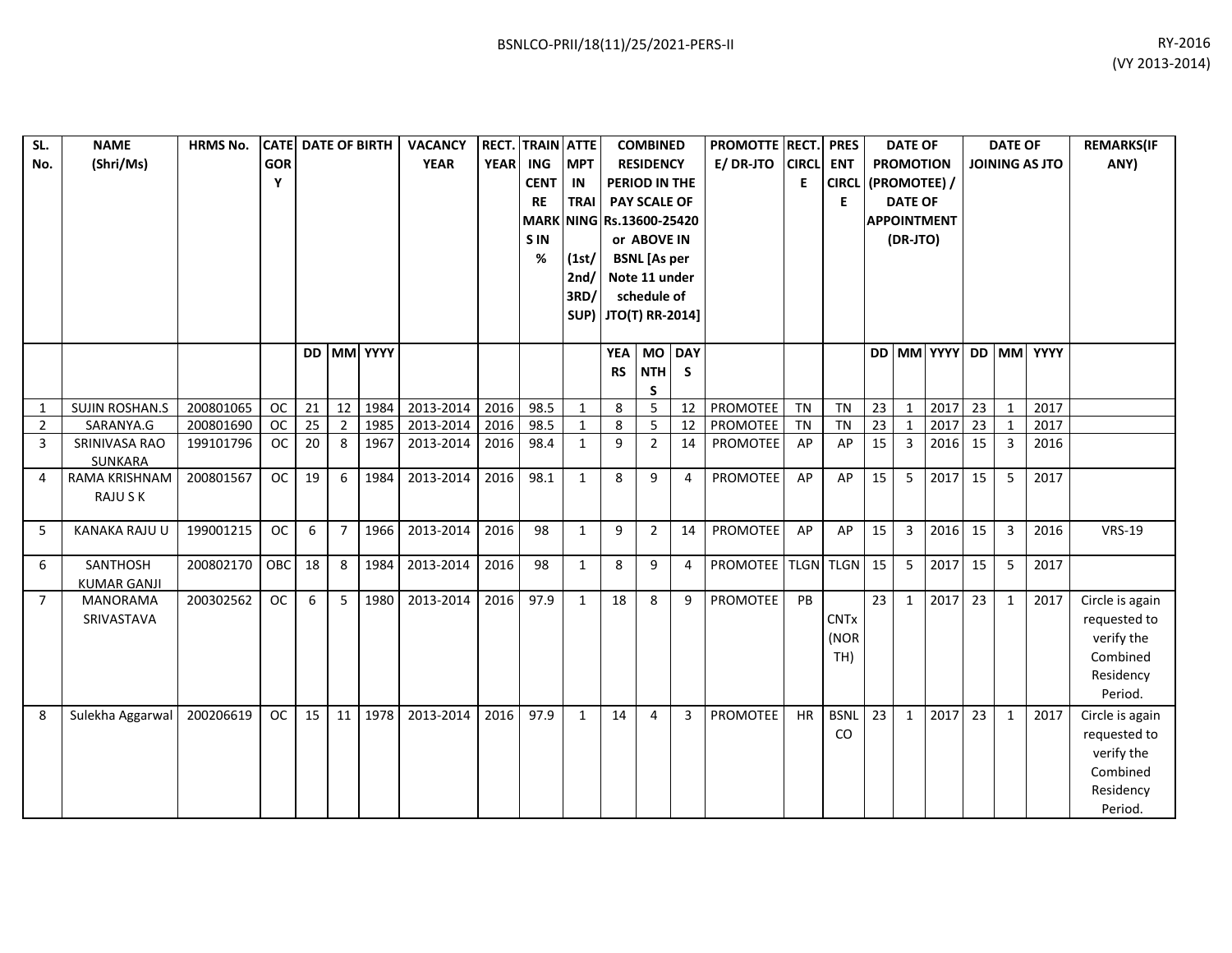| 9  | CH.SRINIVASA<br><b>GANDHI</b>         | 199102583 | <b>OC</b> | 14 |                | 1967 | 2013-2014 | 2016 | 97.7 | 1            | 15 |              | 28             | <b>PROMOTEE</b> |                | <b>TLGN TLGN</b>           | 29             | $\overline{2}$ | 2016 | 29             | $\overline{2}$ | 2016 | VR Scheme-<br>2019.Circle is<br>again requested<br>to verify the<br>Combined<br>Residency<br>Period. |
|----|---------------------------------------|-----------|-----------|----|----------------|------|-----------|------|------|--------------|----|--------------|----------------|-----------------|----------------|----------------------------|----------------|----------------|------|----------------|----------------|------|------------------------------------------------------------------------------------------------------|
| 10 | <b>SHAM LAL</b>                       | 200800261 | <b>OC</b> | 14 | $\mathbf{1}$   | 1985 | 2013-2014 | 2016 | 97.7 | $\mathbf{1}$ | 9  | $\mathbf{1}$ | 21             | <b>PROMOTEE</b> | PB             | PB                         | $\overline{4}$ | 9              | 2017 | $\overline{4}$ | 9              | 2017 |                                                                                                      |
| 11 | CHALLA                                | 200803337 | <b>OC</b> | 31 | 1              | 1982 | 2013-2014 | 2016 | 97.7 | $\mathbf{1}$ | 8  | 9            | 4              | <b>PROMOTEE</b> | AP             | AP                         | 15             | 5              | 2017 | 15             | 5              | 2017 |                                                                                                      |
|    | SITAMAHALAKSH<br>MI                   |           |           |    |                |      |           |      |      |              |    |              |                |                 |                |                            |                |                |      |                |                |      |                                                                                                      |
| 12 | RAGHUKANTH                            | 200801581 | <b>OC</b> | 22 | 8              | 1987 | 2013-2014 | 2016 | 97.7 | 1            | 8  | 9            | 4              | <b>PROMOTEE</b> | AP             | AP                         | 15             | 5              | 2017 | 15             | 5              | 2017 |                                                                                                      |
|    | <b>BAJANTHRI</b>                      |           |           |    |                |      |           |      |      |              |    |              |                |                 |                |                            |                |                |      |                |                |      |                                                                                                      |
| 13 | <b>HEENA</b>                          | 200801902 | <b>OC</b> | 8  | 12             | 1983 | 2013-2014 | 2016 | 97.7 | $\mathbf{1}$ | 8  | 5            | 19             | <b>PROMOTEE</b> | <b>J&amp;K</b> | <b>J&amp;K</b>             | 27             | $\overline{2}$ | 2017 | 27             | $\overline{2}$ | 2017 |                                                                                                      |
| 14 | <b>SURESH</b>                         | 200801366 | <b>SC</b> | 11 | $\overline{7}$ | 1981 | 2013-2014 | 2016 | 97.7 | $\mathbf{1}$ | 8  | 4            | 27             | PROMOTEE        | <b>UKD</b>     | <b>UKD</b>                 | 23             | $\mathbf{1}$   | 2017 | 23             | $\mathbf{1}$   | 2017 |                                                                                                      |
|    | <b>CHANDRA-I</b>                      |           | OC        |    |                |      |           |      |      |              |    |              |                |                 |                |                            |                |                |      |                |                |      |                                                                                                      |
| 15 | <b>CHANDRA UPRETI</b><br><b>JOSHI</b> | 200801346 |           | 21 | 2              | 1987 | 2013-2014 | 2016 | 97.7 | $\mathbf{1}$ | 8  | 4            | 27             | <b>PROMOTEE</b> | <b>UKD</b>     | <b>UKD</b>                 | 23             | $\mathbf{1}$   | 2017 | 23             | $\mathbf{1}$   | 2017 |                                                                                                      |
| 16 | <b>DHANESWAR</b><br><b>BEHERA</b>     | 200201796 | OBC       | 16 | 10             | 1973 | 2013-2014 | 2016 | 97.6 | $\mathbf{1}$ | 14 | 6            | 29             | <b>PROMOTEE</b> | OD             | OD                         | 29             | 12             | 2016 | 28             | $\mathbf{1}$   | 2017 | Circle is again<br>requested to<br>verify the<br>Combined<br>Residency                               |
| 17 | <b>RANVEER KUMAR</b>                  | 200400851 | <b>OC</b> | 10 | 10             | 1975 | 2013-2014 | 2016 | 97.6 | 1            | 10 | $\Omega$     | 22             | <b>PROMOTEE</b> | <b>BH</b>      | <b>BH</b>                  | 23             | $\mathbf{1}$   | 2017 | 23             | $\mathbf{1}$   | 2017 |                                                                                                      |
| 18 | <b>ABEY JACOB</b>                     | 199102205 | <b>OC</b> | 13 | $\overline{3}$ | 1968 | 2013-2014 | 2016 | 97.6 | $\mathbf{1}$ | 9  | 4            | 8              | PROMOTEE        | KRL            | <b>KRL</b>                 | 9              | 5              | 2016 | 9              | 5              | 2016 | <b>BSNLVR</b><br>Scheme-2019                                                                         |
| 19 | <b>ANJU BALA</b>                      | 200800341 | <b>SC</b> | 5  | 6              | 1981 | 2013-2014 | 2016 | 97.6 | $\mathbf{1}$ | 8  | 10           | 10             | <b>PROMOTEE</b> | PB             | <b>CNTx</b><br>(NOR<br>TH) | 5              | 6              | 2017 | 5              | 6              | 2017 |                                                                                                      |
| 20 | SUBHASH KUMAR                         | 200800799 | OBC       | 6  | 8              | 1985 | 2013-2014 | 2016 | 97.6 | 1            | 8  | 5            | $\overline{7}$ | <b>PROMOTEE</b> | <b>BH</b>      | <b>BH</b>                  | 23             | $\mathbf{1}$   | 2017 | 23             | 1              | 2017 |                                                                                                      |
| 21 | MUTHU.A                               | 200801069 | OC        | 11 | $\overline{7}$ | 1986 | 2013-2014 | 2016 | 97.6 | $\mathbf{1}$ | 8  | 5            | 0              | <b>PROMOTEE</b> | <b>TN</b>      | <b>TN</b>                  | 23             | $\mathbf{1}$   | 2017 | 23             | $\mathbf{1}$   | 2017 |                                                                                                      |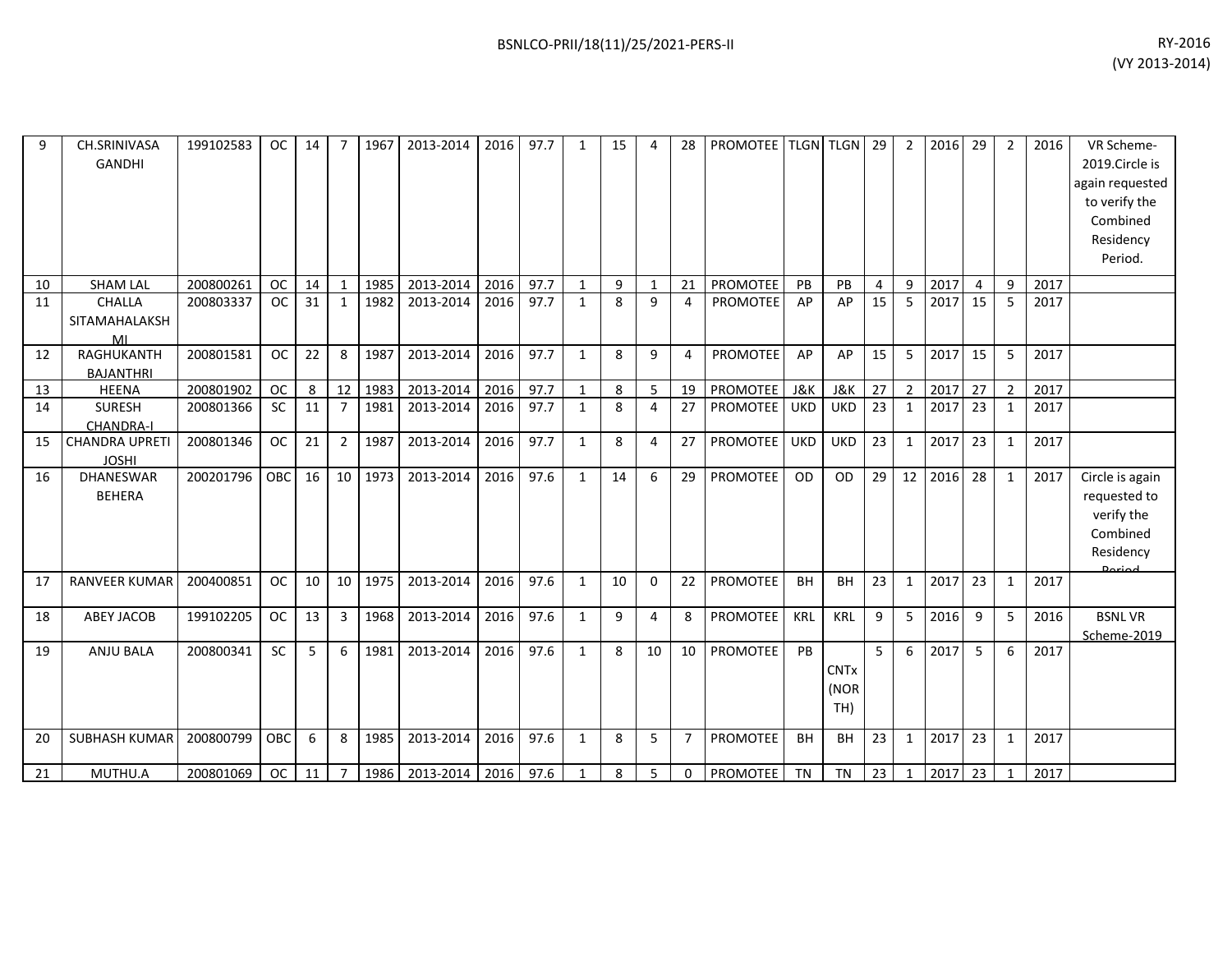| 22 | <b>BAIJUMON D</b>                                            | 199314111 | OC        | 21             | 4               | 1970 | 2013-2014 | 2016 | 97.5 | $\mathbf{1}$ | 11 | $\Omega$       | 5              | <b>PROMOTEE</b>    | <b>KRL</b> | <b>KRL</b>                 | 9               | 5              | 2016 | 9              | 5              | 2016 | Circle is again<br>requested to<br>verify the<br>Combined<br>Residency<br>Dariad |
|----|--------------------------------------------------------------|-----------|-----------|----------------|-----------------|------|-----------|------|------|--------------|----|----------------|----------------|--------------------|------------|----------------------------|-----------------|----------------|------|----------------|----------------|------|----------------------------------------------------------------------------------|
| 23 | <b>NAVEEN RANJAN</b>                                         | 200400747 | <b>OC</b> | 16             | 6               | 1976 | 2013-2014 | 2016 | 97.5 | $\mathbf{1}$ | 10 | 0              | 22             | PROMOTEE           | <b>BH</b>  | BH                         | 23              | $\mathbf{1}$   | 2017 | 23             | $\mathbf{1}$   | 2017 |                                                                                  |
| 24 | PARAMESWARA<br>PABBISETTY                                    | 199101271 | <b>OC</b> | 15             | $\overline{2}$  | 1968 | 2013-2014 | 2016 | 97.5 | $\mathbf{1}$ | 9  | $\overline{2}$ | 14             | PROMOTEE           | AP         | AP                         | 15              | $\overline{3}$ | 2016 | 15             | $\overline{3}$ | 2016 | <b>VRS-19</b>                                                                    |
| 25 | <b>VENKATA SURYA</b><br>SRINIVASA RAO<br><b>PATNAIK DONK</b> | 199101617 | <b>OC</b> | 16             | 6               | 1969 | 2013-2014 | 2016 | 97.5 | $\mathbf{1}$ | 9  | $\overline{2}$ | 14             | <b>PROMOTEE</b>    | AP         | AP                         | 15              | 3              | 2016 | 15             | $\overline{3}$ | 2016 |                                                                                  |
| 26 | ARUL.P                                                       | 200801224 | <b>OC</b> | 15             | $\mathbf{3}$    | 1981 | 2013-2014 | 2016 | 97.5 | $\mathbf{1}$ | 8  | $\overline{4}$ | 27             | <b>PROMOTEE</b>    | <b>TN</b>  | <b>CNTx</b><br>(SOU<br>TH) | 25              | $\mathbf{1}$   | 2017 | 25             | $\mathbf{1}$   | 2017 |                                                                                  |
| 27 | GOPI.G.M                                                     | 200200634 | <b>OC</b> | 9              | -1              | 1975 | 2013-2014 | 2016 | 97.4 | 1            | 10 | 0              | 22             | PROMOTEE           | <b>TN</b>  | <b>TN</b>                  | 23              | 1              | 2017 | 23             | 1              | 2017 |                                                                                  |
| 28 | <b>TANVI KOUNDAL</b>                                         | 200800947 | OBC       | 20             | $\overline{1}$  | 1986 | 2013-2014 | 2016 | 97.4 | $\mathbf{1}$ | 9  | $\mathbf 0$    | 12             | <b>PROMOTEE</b>    | PB         | PB                         | $\overline{4}$  | 9              | 2017 | 4              | 9              | 2017 |                                                                                  |
| 29 | <b>HEMANTI GUASIN</b>                                        | 200802274 | <b>OC</b> | 12             | $\overline{3}$  | 1981 | 2013-2014 | 2016 | 97.4 | $\mathbf{1}$ | 8  | 5              | 26             | PROMOTEE           | <b>UKD</b> | <b>UKD</b>                 | 23              | $\mathbf{1}$   | 2017 | 23             | $\mathbf{1}$   | 2017 |                                                                                  |
| 30 | <b>BALAJI.V</b>                                              | 200801054 | OBC       | 12             | $\mathbf{1}$    | 1978 | 2013-2014 | 2016 | 97.4 | $\mathbf{1}$ | 8  | 5              | $\overline{7}$ | PROMOTEE           | <b>TN</b>  | <b>TN</b>                  | 23              | $\mathbf{1}$   | 2017 | 23             | $\mathbf{1}$   | 2017 |                                                                                  |
| 31 | <b>HARISH CHANDRA</b><br>TIWARI                              | 200801369 | <b>OC</b> | 17             | 6               | 1986 | 2013-2014 | 2016 | 97.4 | $\mathbf{1}$ | 8  | $\overline{4}$ | 27             | <b>PROMOTEE</b>    | <b>UKD</b> | <b>UKD</b>                 | 23              | $\mathbf{1}$   | 2017 | 23             | $\mathbf{1}$   | 2017 |                                                                                  |
| 32 | KM MAMTA BORA                                                | 200304672 | OBC       | 10             | $\overline{2}$  | 1978 | 2013-2014 | 2016 | 97.3 | $\mathbf{1}$ | 13 | 6              | $\mathbf{1}$   | <b>PROMOTEE</b>    | <b>UKD</b> | <b>UKD</b>                 | 23              | $\mathbf{1}$   | 2017 | 23             | $\mathbf{1}$   | 2017 | Circle is again<br>requested to<br>verify the<br>Combined<br>Residency           |
| 33 | <b>KARUNAKARA</b><br><b>REDDY</b><br><b>THANGELLA</b>        | 198104702 | <b>OC</b> | $\mathbf{1}$   | $\overline{7}$  | 1959 | 2013-2014 | 2016 | 97.3 | $\mathbf{1}$ | 9  | $\overline{4}$ | 30             | <b>PROMOTEE</b>    | AP         | AP                         | 30              | 5              | 2016 | 30             | 5              | 2016 | <b>RETIRED</b>                                                                   |
| 34 | <b>RAMAN</b>                                                 | 200800294 | <b>OC</b> | 6              | 12 <sup>1</sup> | 1984 | 2013-2014 | 2016 | 97.3 | $\mathbf{1}$ | 9  | $\mathbf{1}$   | 16             | PROMOTEE           | PB         | PB                         | 4               | 9              | 2017 | $\overline{4}$ | 9              | 2017 |                                                                                  |
| 35 | C D RAJU                                                     | 200804109 | OBC       | 9              | $\overline{4}$  | 1986 | 2013-2014 | 2016 | 97.3 | 1            | 8  | 9              | 4              | PROMOTEE TLGN TLGN |            |                            | 15              | 5              | 2017 | 15             | 5              | 2017 |                                                                                  |
| 36 | PRAMOD KUMAR                                                 | 200800836 | OBC       | $\overline{2}$ | $\mathbf{1}$    | 1986 | 2013-2014 | 2016 | 97.3 | $\mathbf{1}$ | 8  | $\overline{4}$ | 27             | PROMOTEE           | <b>UKD</b> | <b>UKD</b>                 | 23              | $\mathbf{1}$   | 2017 | 23             | $\mathbf{1}$   | 2017 |                                                                                  |
| 37 | <b>ANIL KUMAR-I</b>                                          | 200800954 | <b>SC</b> | $\overline{7}$ | $\overline{7}$  | 1980 | 2013-2014 | 2016 | 97.3 | $\mathbf{1}$ | 8  | $\overline{4}$ | 17             | PROMOTEE           | UP<br>(W)  | UP(W                       | $\overline{25}$ | $\mathbf{1}$   | 2017 | 25             | $\mathbf{1}$   | 2017 |                                                                                  |
| 38 | <b>ASHOK KUMAR</b><br><b>MEHTA</b>                           | 200204347 | OBC.      | 1              | $2^{\circ}$     | 1977 | 2013-2014 | 2016 | 97.2 | $\mathbf{1}$ | 10 | $\Omega$       | 22             | <b>PROMOTEE</b>    | <b>BH</b>  | <b>BH</b>                  | 23              | $\mathbf{1}$   | 2017 | 23             | $\mathbf{1}$   | 2017 |                                                                                  |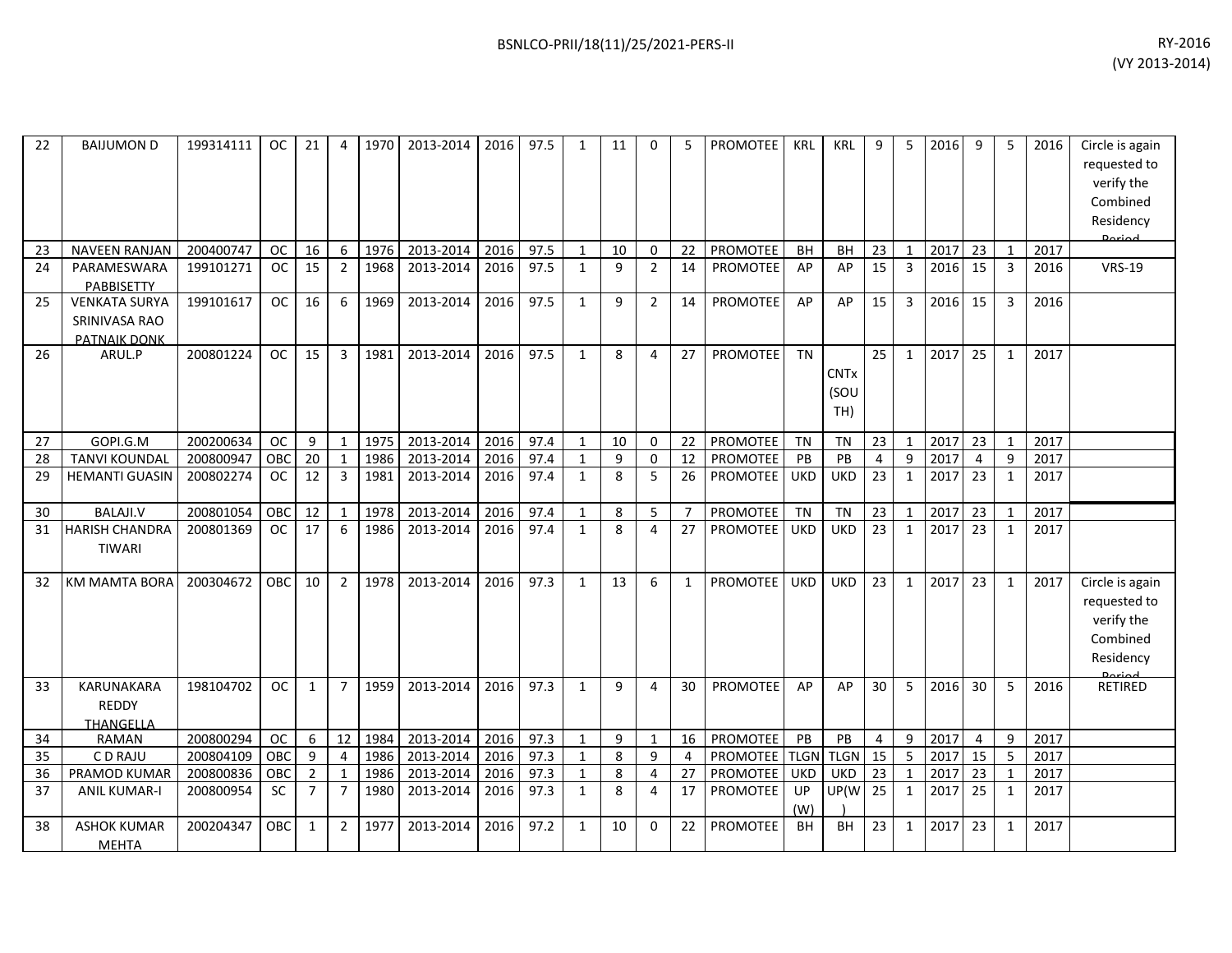| 39 | <b>VIJAY KUMAR-I</b>  | 200402283 | OBC           | 26             | $\overline{2}$ | 1980 | 2013-2014 | 2016 | 97.2 | 1            | 10 | $\Omega$ | 22 | <b>PROMOTEE</b> | <b>BH</b>        | <b>BH</b>   | 23 | -1             | 2017 | 23             | - 1                     | 2017 |               |
|----|-----------------------|-----------|---------------|----------------|----------------|------|-----------|------|------|--------------|----|----------|----|-----------------|------------------|-------------|----|----------------|------|----------------|-------------------------|------|---------------|
| 40 | <b>RENJAN PHILIP</b>  | 199202431 | <b>OC</b>     | 30             | 5              | 1967 | 2013-2014 | 2016 | 97.2 | $\mathbf{1}$ | 9  | 5        | 5  | <b>PROMOTEE</b> | KRL              | KRL         | 6  | 6              | 2016 | 6              | 6                       | 2016 |               |
| 41 | <b>ANIL KUMAR P-I</b> | 199212190 | <b>OC</b>     | 30             | 5              | 1969 | 2013-2014 | 2016 | 97.2 | 1            | 9  | 4        | 8  | <b>PROMOTEE</b> | KRL              | <b>KRL</b>  | 9  | 5              | 2016 | 9              | -5                      | 2016 | <b>BSNLVR</b> |
|    |                       |           |               |                |                |      |           |      |      |              |    |          |    |                 |                  |             |    |                |      |                |                         |      | Scheme-2019   |
| 42 | SIDHARATH             | 200800419 | <sub>OC</sub> | $\overline{4}$ | 9              | 1985 | 2013-2014 | 2016 | 97.2 | 1            | 9  |          | 14 | PROMOTEE        | <b>PB</b>        | <b>PB</b>   | Δ  | q              | 2017 | $\overline{4}$ | 9                       | 2017 |               |
| 43 | <b>ANAND KUMAR</b>    | 200801430 | OBC           | 22             | 9              | 1982 | 2013-2014 | 2016 | 97.2 | 1            | 8  | q        | 4  | <b>PROMOTEE</b> | AP               | AP          | 15 | 5              | 2017 | -15            | -5                      | 2017 |               |
|    | <b>THOROTHU</b>       |           |               |                |                |      |           |      |      |              |    |          |    |                 |                  |             |    |                |      |                |                         |      |               |
| 44 | <b>IMSHAN TALIB</b>   | 200801861 | <b>OC</b>     | 25             | 12             | 1977 | 2013-2014 | 2016 | 97.2 | $\mathbf{1}$ | 8  | 5        | 19 | <b>PROMOTEE</b> | J&K              | J&K         | 27 |                | 2017 | 27             | $\overline{2}$          | 2017 |               |
| 45 | <b>MUNISH SAGAR</b>   | 200801985 | OBC           |                | 2              | 1978 | 2013-2014 | 2016 | 97.2 | $\mathbf{1}$ | 8  | 5        | 9  | <b>PROMOTEE</b> | J&K              | J&K         | 27 |                | 2017 | 27             | 2                       | 2017 |               |
| 46 | SHAILENDRA            | 200800830 | <b>OC</b>     | 6              | 9              | 1983 | 2013-2014 | 2016 | 97.2 | 1            | 8  | 5        | 4  | PROMOTEE        | <b>UPE</b>       | UP(E)       | 30 |                | 2017 | 30             | $\overline{1}$          | 2017 |               |
|    | <b>NARAYAN</b>        |           |               |                |                |      |           |      |      |              |    |          |    |                 |                  |             |    |                |      |                |                         |      |               |
| 47 | SHOBANA DEVI.S        | 200801006 | <b>OC</b>     | 20             | $\overline{3}$ | 1985 | 2013-2014 | 2016 | 97.2 | 1            | 8  |          | 24 | PROMOTEE        | TN               | <b>TN</b>   | 23 |                | 2017 | 23             |                         | 2017 |               |
| 48 | MURALIDASAN.S         | 200801657 | <b>OC</b>     | 12             | $\mathbf{1}$   | 1981 | 2013-2014 | 2016 | 97.2 | $\mathbf{1}$ | 8  | 4        | 21 | PROMOTEE        | <b>TN</b>        | <b>TN</b>   | 23 |                | 2017 | 23             |                         | 2017 |               |
| 49 | <b>RAKESH RANJAN</b>  | 200402204 | <b>OC</b>     |                | $\mathbf{1}$   | 1976 | 2013-2014 | 2016 | 97.1 | $\mathbf{1}$ | 10 | 0        | 22 | <b>PROMOTEE</b> | <b>BH</b>        | <b>BH</b>   | 23 |                | 2017 | 23             |                         | 2017 |               |
| 50 | <b>RAJ TILAK</b>      | 200301699 | <b>OC</b>     | 28             | $\overline{2}$ | 1976 | 2013-2014 | 2016 | 97.1 | $\mathbf{1}$ | 10 | $\Omega$ | 22 | PROMOTEE        | <b>BH</b>        | <b>BH</b>   | 23 |                | 2017 | 23             |                         | 2017 |               |
| 51 | <b>JAI PRAKASH</b>    | 200300682 | OBC           | 18             | 4              | 1976 | 2013-2014 | 2016 | 97.1 | 1            | 10 | $\Omega$ | 22 | <b>PROMOTEE</b> | <b>BH</b>        | <b>BH</b>   | 23 |                | 2017 | 23             | $\mathbf 1$             | 2017 |               |
|    | <b>GUPTA</b>          |           |               |                |                |      |           |      |      |              |    |          |    |                 |                  |             |    |                |      |                |                         |      |               |
| 52 | <b>SWETHA PULLURL</b> | 200803015 | <b>OC</b>     | 31             | $\overline{7}$ | 1987 | 2013-2014 | 2016 | 97.1 | 1            | 8  | q        | 23 | <b>PROMOTEE</b> | <b>TLNG</b>      | <b>TLGN</b> | 15 | 5              | 2017 | 15             | -5                      | 2017 |               |
|    |                       |           |               |                |                |      |           |      |      |              |    |          |    |                 |                  |             |    |                |      |                |                         |      |               |
| 53 | MANDLA                | 200801572 | OBC.          | 13             | $\overline{7}$ | 1985 | 2013-2014 | 2016 | 97.1 | $\mathbf{1}$ | 8  | 5.       | 17 | <b>PROMOTEE</b> |                  |             | 6  | $\overline{2}$ | 2017 | -15            | 5                       | 2017 |               |
|    | SUDHARSHAN            |           |               |                |                |      |           |      |      |              |    |          |    |                 | <b>TLGN CNTX</b> |             |    |                |      |                |                         |      |               |
|    |                       |           |               |                |                |      |           |      |      |              |    |          |    |                 |                  | (SOU        |    |                |      |                |                         |      |               |
|    |                       |           |               |                |                |      |           |      |      |              |    |          |    |                 |                  | TH)         |    |                |      |                |                         |      |               |
|    |                       |           |               |                |                |      |           |      |      |              |    |          |    |                 |                  |             |    |                |      |                |                         |      |               |
| 54 | KATHIRAVAN.P-I        | 200600196 | <b>SC</b>     | $\overline{7}$ | 5              | 1981 | 2013-2014 | 2016 | 97   | 1            | 10 | $\Omega$ | 22 | <b>PROMOTEE</b> | <b>TN</b>        | <b>TN</b>   | 23 |                | 2017 | 23             | $\overline{\mathbf{1}}$ | 2017 |               |
| 55 | <b>NEHA</b>           | 200800764 | <b>OC</b>     | 22             | $\mathbf{1}$   | 1985 | 2013-2014 | 2016 | 97   | $\mathbf{1}$ | 9  | $\Omega$ | 17 | <b>PROMOTEE</b> | PB               | PB          | Δ  | q              | 2017 | 4              | 9                       | 2017 |               |
| 56 | VIJAYACHANDAR         | 200804148 | <b>SC</b>     |                | 6              | 1985 | 2013-2014 | 2016 | 97   | 1            | 8  | q        |    | <b>PROMOTEE</b> | AP               | <b>TLGN</b> | 15 | 5              | 2017 | 15             | -5                      | 2017 |               |
|    | <b>DASARI</b>         |           |               |                |                |      |           |      |      |              |    |          |    |                 |                  |             |    |                |      |                |                         |      |               |

200500719 | OC | 23 | 9 | 1979 | 2013-2014 | 2016 | 96.9 | 1 | 11 | 7 | 16 | PROMOTEE | UKD | UKD | 23 | 1 | 2017 | 23 | 1 | 2017 | Circle is again

(W) ALTTC

21 1 2017 21 1 2017

requested to verify the Combined Residency Period.

57 ABD URAOUF DAR 200801959 OC 8 3 1982 2013-2014 2016 97 1 8 5 19 PROMOTEE J&K J&K 27 2 2017 27 2 2017

58 SATHIYA PRIYA.S.R 200801722 OBC 6 7 1981 2013-2014 2016 97 1 8 5 0 PROMOTEE TN TN 30 1 2017 30 1 2017

59 SAPNA VERMA 200801468 OBC 30 11 1985 2013-2014 2016 97 1 8 4 13 PROMOTEE UP

43 ANAND KUMAR

46

 $51$ 

53

 $\frac{54}{55}$ 

60 RAJESH SINGH RAWAT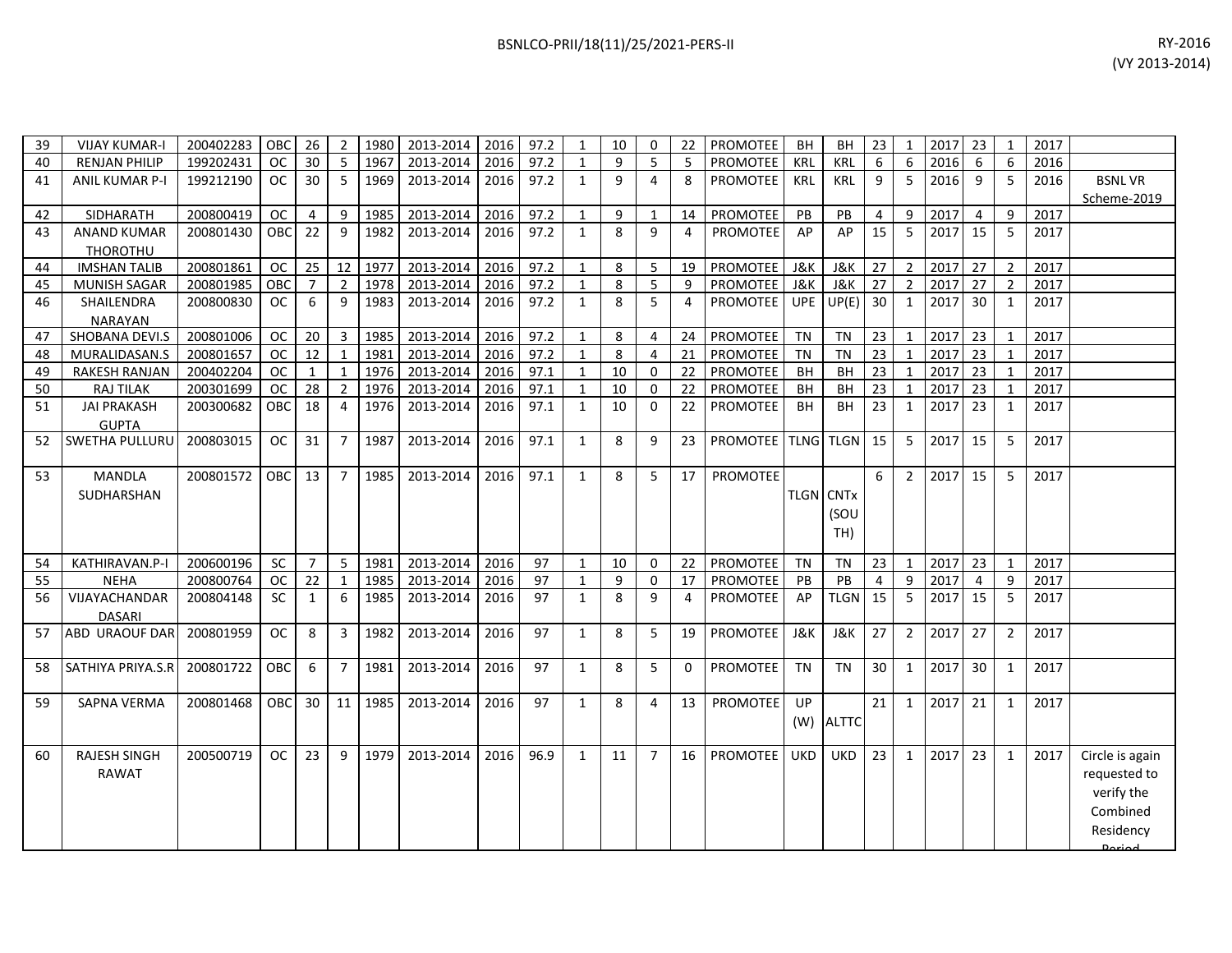| 61 | <b>SHIV SHANKAR</b><br>PRASAD      | 200202447 | OBC 17        |                | 3              | 1975 | 2013-2014 | 2016 | 96.9 | 1            | 10           | $\Omega$       | 22       | PROMOTEE        | <b>BH</b>  | BH                   | 23             | 1              | 2017 | 23             | 1            | 2017 |                                      |
|----|------------------------------------|-----------|---------------|----------------|----------------|------|-----------|------|------|--------------|--------------|----------------|----------|-----------------|------------|----------------------|----------------|----------------|------|----------------|--------------|------|--------------------------------------|
| 62 | <b>SEEMA SINHA</b>                 | 200205201 | <b>OC</b>     | 8              | 8              | 1977 | 2013-2014 | 2016 | 96.9 | $\mathbf{1}$ | 10           | $\mathbf 0$    | 22       | PROMOTEE        | BH         | <b>BH</b>            | 23             | $\mathbf{1}$   | 2017 | 23             | 1            | 2017 |                                      |
| 63 | <b>RAKESH KUMAR-I</b>              | 200202043 | <sub>OC</sub> | 15             | 12             | 1977 | 2013-2014 | 2016 | 96.9 | $\mathbf{1}$ | 10           | $\mathbf{0}$   | 22       | <b>PROMOTEE</b> | <b>BH</b>  | BH                   | 23             | $\mathbf{1}$   | 2017 | 23             | 1            | 2017 |                                      |
| 64 | MURALI KRISHNA<br>PODUGU           | 199100413 | OC            | 1              | $\overline{7}$ | 1966 | 2013-2014 | 2016 | 96.9 | $\mathbf{1}$ | 9            | 3              | 4        | <b>PROMOTEE</b> | AP         | AP                   | $\overline{4}$ | $\overline{4}$ | 2016 | $\overline{4}$ | 4            | 2016 |                                      |
| 65 | <b>RAVI KUMAR</b><br><b>PENTA</b>  | 199000394 | OC            | 27             | 6              | 1969 | 2013-2014 | 2016 | 96.9 | $\mathbf{1}$ | $\mathsf{q}$ | $\overline{2}$ | 14       | <b>PROMOTEE</b> | AP         | AP                   | 15             | $\overline{3}$ | 2016 | 15             | 3            | 2016 |                                      |
| 66 | ANUJ SHARMA                        | 200802042 | <sub>OC</sub> | 14             | $\overline{4}$ | 1985 | 2013-2014 | 2016 | 96.9 | $\mathbf{1}$ | 8            | 5              | 9        | <b>PROMOTEE</b> | J&K        | J&K                  | 27             | 2              | 2017 | 27             | 2            | 2017 |                                      |
| 67 | KIRUTHIKA.A                        | 200801064 | OC.           | 2              | 5              | 1981 | 2013-2014 | 2016 | 96.9 | $\mathbf{1}$ | 8            | 5              | $\Omega$ | PROMOTEE        | TN         | <b>TN</b>            | 23             | 1              | 2017 | 23             | 1            | 2017 |                                      |
| 68 | <b>NAND KISHOR</b><br>MANDAL       | 200800837 | OBC           | $\overline{7}$ | $\mathbf{1}$   | 1984 | 2013-2014 | 2016 | 96.9 | $\mathbf{1}$ | 8            | 4              | 30       | <b>PROMOTEE</b> | <b>UKD</b> | <b>WB</b>            | 23             | 1              | 2017 | 23             | 1            | 2017 | R-8(DOE in<br>WBTC on<br>01.09.2018) |
| 69 | CHANDESHWER<br><b>MAHTO</b>        | 200201697 | <b>OBC</b>    | 8              | $\overline{7}$ | 1976 | 2013-2014 | 2016 | 96.8 | $\mathbf{1}$ | 10           | $\Omega$       | 22       | PROMOTEE        | <b>BH</b>  | <b>BH</b>            | 23             | $\mathbf{1}$   | 2017 | 27             | 1            | 2017 |                                      |
| 70 | PERIYANAYAKI.R                     | 200500045 | <b>OC</b>     | 7              | 9              | 1981 | 2013-2014 | 2016 | 96.8 | $\mathbf{1}$ | 10           | $\mathbf{0}$   | 22       | PROMOTEE        | <b>TN</b>  | <b>TN</b>            | 23             | $\mathbf{1}$   | 2017 | 23             | $\mathbf 1$  | 2017 |                                      |
| 71 | <b>JASHANPREET</b><br><b>SINGH</b> | 200801227 | SC.           | 18             | 9              | 1980 | 2013-2014 | 2016 | 96.8 | $\mathbf{1}$ | $\mathsf{q}$ | 1              | 21       | <b>PROMOTEE</b> | <b>PB</b>  | P <sub>R</sub>       | $\overline{4}$ | 9              | 2017 | $\overline{a}$ | 9            | 2017 |                                      |
| 72 | <b>MOHANA</b><br><b>KUMARI G</b>   | 200800308 | <b>SC</b>     | 20             | $\overline{7}$ | 1976 | 2013-2014 | 2016 | 96.8 | $\mathbf{1}$ | 8            | 9              | 4        | PROMOTEE        | AP         | AP                   | 15             | 5              | 2017 | 15             | 5            | 2017 |                                      |
| 73 | ARUN<br><b>VINUSHANKAR.S</b>       | 200801051 | <sub>OC</sub> | 5              | 11             | 1981 | 2013-2014 | 2016 | 96.8 | $\mathbf{1}$ | 8            | 5              | 12       | PROMOTEE        | <b>TN</b>  | <b>TN</b>            | 23             | $\mathbf{1}$   | 2017 | 23             | 1            | 2017 |                                      |
| 74 | <b>KHUSHBU</b><br>AGARWAL          | 200802054 | <b>OC</b>     | 17             | $\overline{3}$ | 1986 | 2013-2014 | 2016 | 96.8 | $\mathbf{1}$ | 8            | 5              | 8        | PROMOTEE        | <b>WB</b>  | <b>WB</b>            | 30             | $\mathbf{1}$   | 2017 | 30             | 1            | 2017 |                                      |
| 75 | <b>RAJ KUMAR</b><br><b>GUPTA</b>   | 200301278 | <sub>OC</sub> | 17             | 8              | 1973 | 2013-2014 | 2016 | 96.7 | $\mathbf{1}$ | 10           | $\Omega$       | 22       | <b>PROMOTEE</b> | <b>BH</b>  | <b>BH</b>            | 23             | $\mathbf{1}$   | 2017 | 23             | 1            | 2017 |                                      |
| 76 | <b>RAJEEV RANJAN</b>               | 200202310 | OC.           | 11             | 11             | 1973 | 2013-2014 | 2016 | 96.7 | $\mathbf{1}$ | 10           | $\mathbf{0}$   | 22       | PROMOTEE        | BH         | BH                   | 23             | 1              | 2017 | 23             | -1           | 2017 |                                      |
| 77 | <b>RABINDRA</b><br><b>KUMAR</b>    | 200204212 | <sub>OC</sub> | 12             | 1              | 1977 | 2013-2014 | 2016 | 96.7 | $\mathbf{1}$ | 10           | $\mathbf{0}$   | 22       | PROMOTEE        | <b>BH</b>  | <b>BH</b>            | 23             | $\mathbf{1}$   | 2017 | 23             | 1            | 2017 |                                      |
| 78 | JAYAPRAKASH.M                      | 200205092 | <sub>OC</sub> | 8              | 4              | 1977 | 2013-2014 | 2016 | 96.7 | $\mathbf{1}$ | 10           | $\Omega$       | 22       | PROMOTEE        | <b>TN</b>  | <b>TN</b>            | 23             | $\mathbf{1}$   | 2017 | 23             | $\mathbf{1}$ | 2017 |                                      |
| 79 | <b>DIPAK KUMAR</b>                 | 200302219 | OC.           | 1              | $\overline{3}$ | 1978 | 2013-2014 | 2016 | 96.7 | 1            | 10           | $\mathbf{0}$   | 22       | <b>PROMOTEE</b> | <b>BH</b>  | <b>BH</b>            | 23             | $\mathbf{1}$   | 2017 | 23             | $\mathbf{1}$ | 2017 |                                      |
| 80 | <b>MRIGNESH</b><br>JAISWAL         | 200305529 | <sub>OC</sub> | 6              | $\overline{3}$ | 1978 | 2013-2014 | 2016 | 96.7 | $\mathbf{1}$ | 10           | $\Omega$       | 22       | PROMOTEE        | <b>BH</b>  | <b>CNTx</b><br>(EAST | 23             | $\mathbf{1}$   | 2017 | 27             | 1            | 2017 |                                      |
| 81 | ANUJ KUMAR-I                       | 200500187 | <b>OBC</b>    | 9              | $\overline{2}$ | 1979 | 2013-2014 | 2016 | 96.7 | 1            | 10           | 0              | 22       | PROMOTEE        | <b>BH</b>  | <b>BH</b>            | 23             | $\mathbf{1}$   | 2017 | 23             | 1            | 2017 |                                      |
| 82 | RAMA MOHAN<br><b>TERLI</b>         | 199203272 | OC.           | 8              | 3              | 1968 | 2013-2014 | 2016 | 96.7 | $\mathbf{1}$ | 9            | 3              | 4        | <b>PROMOTEE</b> | AP         | AP                   | $\overline{4}$ | 4              | 2016 | 4              | 4            | 2016 |                                      |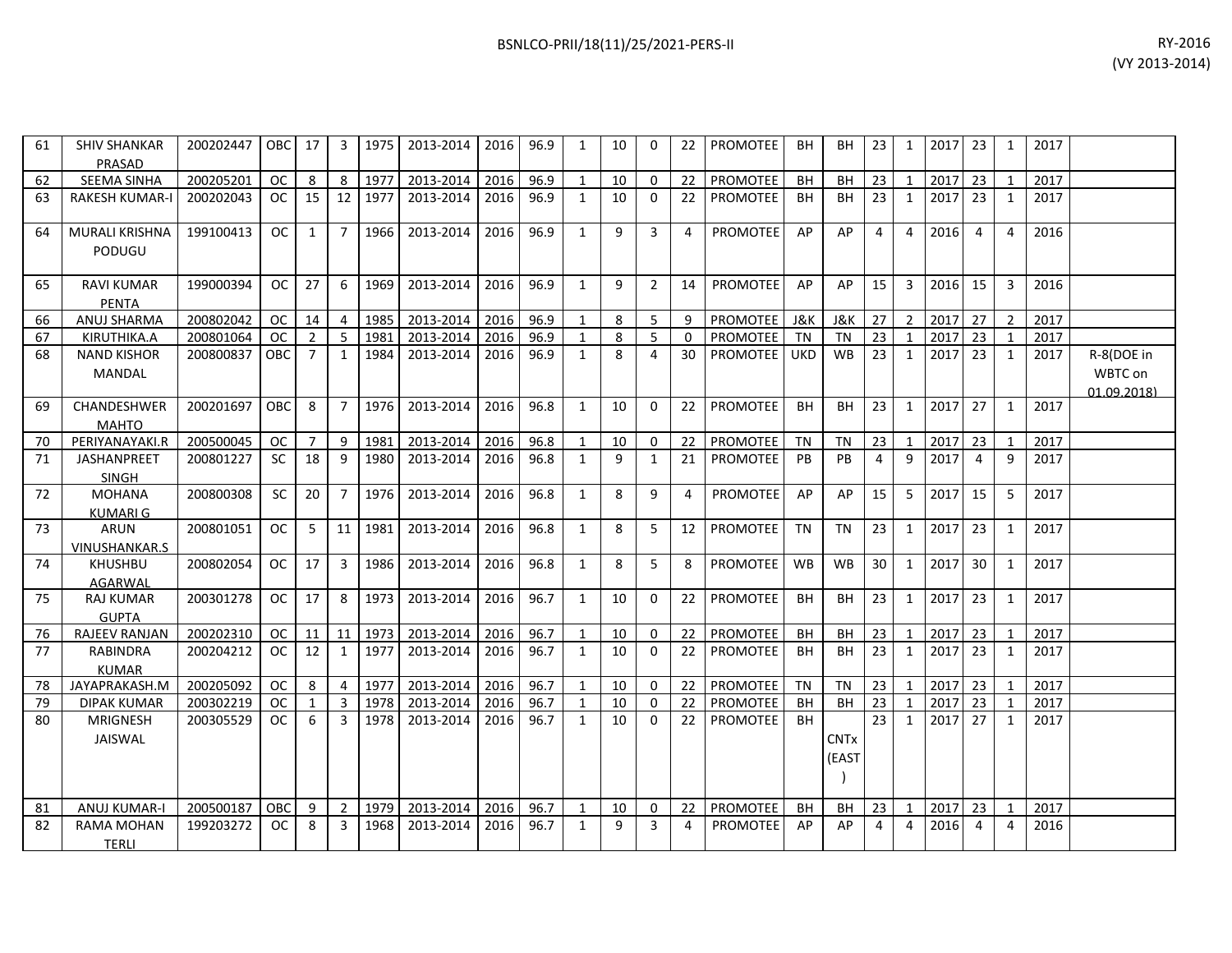| RY-2016        |
|----------------|
| (VY 2013-2014) |

| 83 | NITHYAJARALD.A                      | 200801505 | <b>OBC</b> | 9              | 8              | 1981 | 2013-2014 | 2016 | 96.7 | $\mathbf{1}$ | 8  | 5        |                | <b>PROMOTEE</b> | <b>TN</b>  | <b>TN</b>                  | 23              | $\mathbf{1}$ | 2017 | 23             | $\mathbf{1}$ | 2017 |                                                                                         |
|----|-------------------------------------|-----------|------------|----------------|----------------|------|-----------|------|------|--------------|----|----------|----------------|-----------------|------------|----------------------------|-----------------|--------------|------|----------------|--------------|------|-----------------------------------------------------------------------------------------|
| 84 | SARAVANAKUMAR<br>.P                 | 200801658 | <b>SC</b>  | $\overline{7}$ | $\overline{7}$ | 1985 | 2013-2014 | 2016 | 96.7 | $\mathbf{1}$ | 8  | 5        | $\Omega$       | <b>PROMOTEE</b> | <b>TN</b>  | <b>TN</b>                  | 23              | 1            | 2017 | 23             | 1            | 2017 |                                                                                         |
| 85 | CHANDRA<br>SHEKHAR LOHUMI           | 200801356 | <b>OC</b>  | 11             | 5              | 1984 | 2013-2014 | 2016 | 96.7 | $\mathbf{1}$ | 8  | $\Delta$ | 27             | PROMOTEE        | <b>UKD</b> | <b>UKD</b>                 | 23              | $\mathbf{1}$ | 2017 | 23             | $\mathbf{1}$ | 2017 |                                                                                         |
| 86 | ANKUSH PANWAR                       | 200801739 | <b>OC</b>  | 1              | $\overline{7}$ | 1986 | 2013-2014 | 2016 | 96.7 | $\mathbf{1}$ | 8  | 4        | 16             | Promotee        | <b>HP</b>  | <b>HP</b>                  | 23              | $\mathbf{1}$ | 2017 | 23             | $\mathbf{1}$ | 2017 |                                                                                         |
| 87 | AMRINDER SINGH                      | 200200840 | OBC        | 12             | 12             | 1980 | 2013-2014 | 2016 | 96.6 | $\mathbf{1}$ | 14 | 11       | 26             | <b>PROMOTEE</b> | PB         | PB                         | $\overline{4}$  | 9            | 2017 | $\overline{4}$ | 9            | 2017 | Circle is again<br>requested to<br>verify the<br>Combined<br>Residency<br>لممنعمه       |
| 88 | <b>PRABUS</b>                       | 200600174 | SC         | 6              | 11             | 1983 | 2013-2014 | 2016 | 96.6 | $\mathbf{1}$ | 10 | 4        | 21             | <b>PROMOTEE</b> | <b>TN</b>  | <b>TN</b>                  | 22              | 5            | 2017 | 22             | -5           | 2017 |                                                                                         |
| 89 | <b>ARJUN KUMAR</b><br><b>MAHTO</b>  | 200204345 | OBC        | 3              | $\overline{2}$ | 1973 | 2013-2014 | 2016 | 96.6 | $\mathbf{1}$ | 10 | $\Omega$ | 22             | <b>PROMOTEE</b> | <b>BH</b>  | BH                         | 23              | $\mathbf{1}$ | 2017 | 23             | 1            | 2017 |                                                                                         |
| 90 | <b>SAGIR AHMAD</b><br><b>ANSARI</b> | 200202434 | <b>OBC</b> | 6              | 9              | 1975 | 2013-2014 | 2016 | 96.6 | $\mathbf{1}$ | 10 | $\Omega$ | 22             | <b>PROMOTEE</b> | <b>BH</b>  | <b>BH</b>                  | 23              | $\mathbf{1}$ | 2017 | 23             | $\mathbf{1}$ | 2017 |                                                                                         |
| 91 | <b>MRS ISMAT</b><br><b>ZAHRA</b>    | 200500984 | <b>OC</b>  | $\mathbf{1}$   | $\overline{3}$ | 1976 | 2013-2014 | 2016 | 96.6 | $\mathbf{1}$ | 10 | $\Omega$ | 22             | PROMOTEE        | <b>BH</b>  | <b>CNTx</b><br>(NOR<br>TH) | $\overline{23}$ | $\mathbf{1}$ | 2017 | 23             | 1            | 2017 |                                                                                         |
| 92 | <b>MANOJ ANTONY</b>                 | 199302096 | <b>OC</b>  | 30             | 5              | 1969 | 2013-2014 | 2016 | 96.6 | $\mathbf{1}$ | 9  | 5        | 5              | PROMOTEE        | KRL        | <b>KRL</b>                 | 6               | 6            | 2016 | 6              | 6            | 2016 |                                                                                         |
| 93 | <b>RAJAM R</b>                      | 199209867 | <b>OC</b>  | 30             | 5              | 1969 | 2013-2014 | 2016 | 96.6 | $\mathbf{1}$ | 9  | 5        | 5              | <b>PROMOTEE</b> | KRL        | KRL                        | 6               | 6            | 2016 | 6              | 6            | 2016 |                                                                                         |
| 94 | KALPANA.R                           | 200801652 | <b>OC</b>  | 21             | $\overline{3}$ | 1982 | 2013-2014 | 2016 | 96.6 | $\mathbf{1}$ | 8  | 5        | $\overline{7}$ | PROMOTEE        | <b>TN</b>  | <b>TN</b>                  | 23              | $\mathbf 1$  | 2017 | 23             | $\mathbf{1}$ | 2017 |                                                                                         |
| 95 | MUTHUKRISHNAN<br>M.                 | 200800878 | OBC        | 19             | $\overline{4}$ | 1983 | 2013-2014 | 2016 | 96.6 | $\mathbf{1}$ | 8  | 5        | 6              | PROMOTEE        | <b>TN</b>  | <b>TN</b>                  | 22              | $\mathbf{1}$ | 2017 | 22             | 1            | 2017 |                                                                                         |
| 96 | <b>UMESH KUMAR</b>                  | 200801633 | OBC        | 25             | 12             | 1986 | 2013-2014 | 2016 | 96.6 | $\mathbf{1}$ | 8  | 4        | 15             | PROMOTEE        | <b>BH</b>  | BH                         | 23              | $\mathbf{1}$ | 2017 | 23             | $\mathbf{1}$ | 2017 |                                                                                         |
| 97 | <b>AMIT KUMAR-I</b>                 | 200301925 | <b>OC</b>  | 13             | 4              | 1977 | 2013-2014 | 2016 | 96.5 | $\mathbf{1}$ | 13 | 9        | 18             | <b>PROMOTEE</b> | UP<br>(W)  | UP(W                       | 21              | $\mathbf{1}$ | 2017 | 21             | $\mathbf{1}$ | 2017 | Circle is again<br>requested to<br>verify the<br>Combined<br>Residency<br><b>Doriad</b> |
| 98 | SANTOSH KUMAR                       | 200202051 | OC.        | 28             | 11             | 1973 | 2013-2014 | 2016 | 96.5 | $\mathbf{1}$ | 10 | $\Omega$ | 22             | <b>PROMOTEE</b> | <b>BH</b>  | <b>CNTx</b><br>(EAST       | 23              | $\mathbf{1}$ | 2017 | 27             | 1            | 2017 |                                                                                         |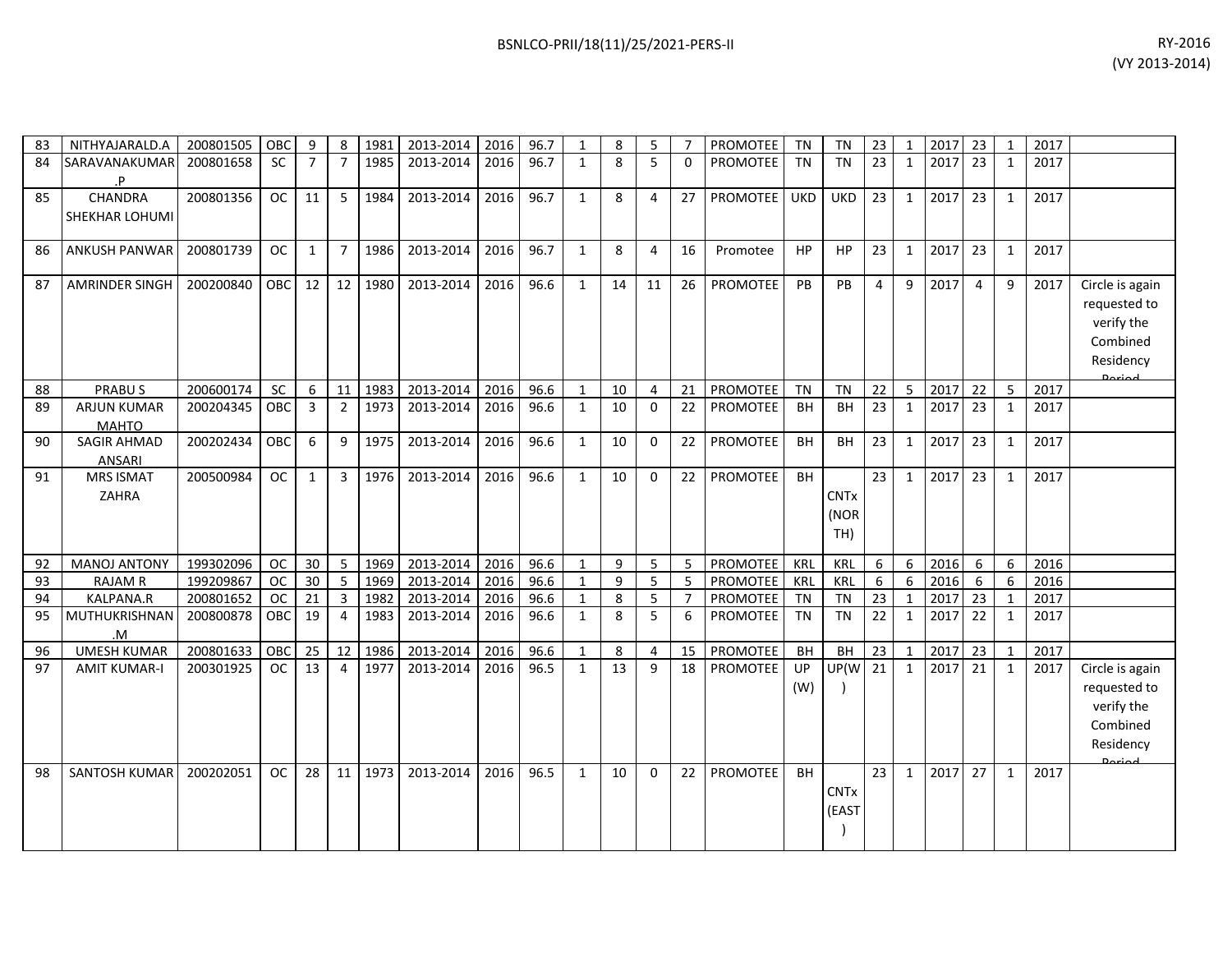| BSNLCO-PRII/18(11)/25/2021-PERS-II | RY-2016 |
|------------------------------------|---------|
|------------------------------------|---------|

| 99  | <b>AJAY KUMAR-I</b>   | 200205342 | SC.        | 9              | 8                       | 1975 | 2013-2014   2016   96.5 |           |      | 1              | 10 | 0              | 22             | PROMOTEE            | BH         | BH         | 23              | -1             | 2017    | $\overline{2}$ | 3              | 2017 |               |
|-----|-----------------------|-----------|------------|----------------|-------------------------|------|-------------------------|-----------|------|----------------|----|----------------|----------------|---------------------|------------|------------|-----------------|----------------|---------|----------------|----------------|------|---------------|
| 100 | LAKSHMI.T             | 200305502 | <b>OBC</b> | 27             | $\overline{2}$          | 1982 | 2013-2014               | 2016      | 96.5 | $\mathbf{1}$   | 10 | 0              | 22             | PROMOTEE            | <b>TN</b>  | <b>TN</b>  | 23              |                | 2017    | 23             | $\mathbf{1}$   | 2017 |               |
| 101 | <b>AUGUSTIN</b>       | 199102653 | <b>OBC</b> | $\overline{3}$ | $\overline{7}$          | 1967 | 2013-2014               | 2016      | 96.5 | 1              | 9  | 3              | 6              | <b>PROMOTEE</b>     | AP         | AP         | 7 <sup>1</sup>  | 4              | 2016    | $\overline{7}$ | $\overline{a}$ | 2016 | <b>VRS-19</b> |
|     | CHELLEM               |           |            |                |                         |      |                         |           |      |                |    |                |                |                     |            |            |                 |                |         |                |                |      |               |
| 102 | <b>NAJURUDDIN</b>     | 199102254 | <b>OC</b>  | 25             | 5 <sup>5</sup>          | 1969 | 2013-2014               | 2016      | 96.5 | 1              | 9  | $\overline{2}$ | 14             | <b>PROMOTEE</b>     | AP         | AP         | 15 <sup>1</sup> | 3              | 2016    | 15             | $\overline{3}$ | 2016 |               |
|     | <b>SHAIK</b>          |           |            |                |                         |      |                         |           |      |                |    |                |                |                     |            |            |                 |                |         |                |                |      |               |
| 103 | <b>SHOBHIKA</b>       | 200800824 | OC.        | 26             | 12                      | 1982 | 2013-2014               | 2016      | 96.5 | 1              | 9  | $\mathbf{1}$   | 21             | PROMOTEE            | PB         | PB         | $\overline{4}$  | 9              | 2017    | $\overline{4}$ | 9              | 2017 |               |
|     | 104 GURKIRPAL SINGH   | 200800245 | <b>OBC</b> | 24             | 3                       | 1980 | 2013-2014               | 2016      | 96.5 | 1              | 9  | 1              | 19             | PROMOTEE            | <b>PB</b>  | PB         | 4               | 9              | 2017    | 4              | 9              | 2017 |               |
|     |                       |           |            |                |                         |      |                         |           |      |                |    |                |                |                     |            |            |                 |                |         |                |                |      |               |
| 105 | <b>VIJAY KUMAR</b>    | 200802187 | OBC        | 8              | 8                       | 1980 | 2013-2014               | 2016      | 96.5 | 1              | 8  | 9              | 23             | PROMOTEE TLNG TLGN  |            |            | 15 <sup>1</sup> | -5             | 2017    | 15             | -5             | 2017 |               |
|     | JELLA                 |           |            |                |                         |      |                         |           |      |                |    |                |                |                     |            |            |                 |                |         |                |                |      |               |
| 106 | <b>SWARNA</b>         | 200801101 | SC         | 15             | 6                       | 1982 | 2013-2014               | 2016      | 96.5 | 1              | 8  | 9              | 3              | <b>PROMOTEE</b>     | AP         | AP         | 15 <sup>1</sup> | 5              | 2017    | 15             | 5              | 2017 |               |
|     | <b>KUMARI SABBITI</b> |           |            |                |                         |      |                         |           |      |                |    |                |                |                     |            |            |                 |                |         |                |                |      |               |
| 107 | <b>SUNIL KUMAR</b>    | 200800968 | OBC        | 17             | $7^{\circ}$             | 1979 | 2013-2014               | 2016      | 96.5 | 1              | 8  | 5              | 27             | PROMOTEE            | <b>UPE</b> | UP(E)      | 30 <sup>1</sup> | 1              | 2017    | 30             | 1              | 2017 |               |
|     | <b>GUPTA</b>          |           |            |                |                         |      |                         |           |      |                |    |                |                |                     |            |            |                 |                |         |                |                |      |               |
| 108 | <b>MUDASSIR</b>       | 200802328 | OC.        | 27             | 9                       | 1982 | 2013-2014               | 2016      | 96.5 | 1              | 8  | 5              | 19             | <b>PROMOTEE</b>     | J&K        | J&K        | 27 <sup>1</sup> | 2              | 2017    | 27             | 2              | 2017 |               |
|     | SAMAD GATOO           |           |            |                |                         |      |                         |           |      |                |    |                |                |                     |            |            |                 |                |         |                |                |      |               |
| 109 | AJAY PANDEY           | 200801367 | <b>OC</b>  | 21             | $\overline{4}$          | 1983 | 2013-2014               | 2016      | 96.5 | $\mathbf{1}$   | 8  | 4              | 27             | <b>PROMOTEE</b>     | <b>UKD</b> | <b>UKD</b> | $23 \mid$       | $\overline{1}$ | 2017    | 23             | 1              | 2017 |               |
| 110 | <b>DIPTI SINGH</b>    | 200801689 | <b>OC</b>  | 16             | 5                       | 1987 | 2013-2014               | 2016      | 96.5 | 1              | 8  | 4              | 13             | PROMOTEE            | <b>UPE</b> | UP(E)      | 30 <sup>1</sup> | 1              | 2017    | 30             | 1              | 2017 |               |
| 111 | SURESHBABU.A.K        | 200200481 | <b>OC</b>  | 10             | 4                       | 1974 | 2013-2014               | 2016      | 96.4 |                | 10 | 0              | 22             | PROMOTEE            | TN         | CHTD       | 23              |                | 2017    | 23             | 1              | 2017 | $R-S(M)O/G$   |
| 112 | <b>SAI PRABHAKAR</b>  | 198402116 | OC.        | 22             | 3                       | 1962 | 2013-2014               | 2016      | 96.4 | 1              | 9  | 3              | 4              | <b>PROMOTEE</b>     | AP         | AP         | $\overline{4}$  | 4              | 2016    | $\overline{4}$ | $\overline{4}$ | 2016 | <b>VRS-19</b> |
|     | PERUMALLA             |           |            |                |                         |      |                         |           |      |                |    |                |                |                     |            |            |                 |                |         |                |                |      |               |
| 113 | KEWAL ANAND           | 200800934 | <b>OC</b>  | 27             | 8                       | 1981 | 2013-2014               | 2016      | 96.4 | $\overline{1}$ | 9  | 0              | 16             | <b>PROMOTEE</b>     | PB         | PB         | 4               | 9              | 2017    | $\overline{4}$ | 9              | 2017 |               |
| 114 | HANITHA               | 200803686 | OC.        | 16             | 5                       | 1986 | 2013-2014               | 2016      | 96.4 | 1              | 8  | 9              | 4              | <b>PROMOTEE</b>     | AP         | AP         | 15 <sup>1</sup> | 5              | 2017    | 15             | 5              | 2017 |               |
|     | BHUVANESWARI          |           |            |                |                         |      |                         |           |      |                |    |                |                |                     |            |            |                 |                |         |                |                |      |               |
|     | AMARESAM              |           |            |                |                         |      |                         |           |      |                |    |                |                |                     |            |            |                 |                |         |                |                |      |               |
| 115 | Sanjay Kumar-I        | 200800210 | <b>OBC</b> | 10             | 10 <sup>1</sup>         | 1983 | 2013-2014               | 2016 96.4 |      | 1              | 8  | 6              | 5              | Promotee            | HR         | HR         | 23              | $\overline{1}$ | 2017 23 |                | 1              | 2017 |               |
| 116 | AJAY KUMAR-II         | 200800562 | <b>SC</b>  | 20             | $\overline{a}$          | 1982 | 2013-2014               | 2016      | 96.4 | $\mathbf{1}$   | 8  | 5              | 16             | <b>PROMOTEE</b>     | <b>UKD</b> | <b>UKD</b> | 23              | $\mathbf{1}$   | 2017    | 23             | 1              | 2017 |               |
| 117 | SURESH.I              | 200801308 | <b>OBC</b> | 26             | $3-1$                   | 1986 | 2013-2014               | 2016      | 96.4 | $\mathbf{1}$   | 8  | 5              | 12             | PROMOTEE            | TN         | <b>TN</b>  | 23              | 1              | 2017    | 23             | 1              | 2017 |               |
| 118 | <b>AMIT KUMAR</b>     | 200802049 | OC.        | $\overline{2}$ | $\mathbf{1}$            | 1981 | 2013-2014               | 2016      | 96.4 | 1              | 8  | 5              | 8              | PROMOTEE            | WB         | <b>WB</b>  | 30 <sup>1</sup> | 1              | 2017    | 30             | $\mathbf{1}$   | 2017 |               |
|     | <b>MUKHERJEE</b>      |           |            |                |                         |      |                         |           |      |                |    |                |                |                     |            |            |                 |                |         |                |                |      |               |
| 119 | ANAND.A               | 200800754 | SC         | 17             | $\overline{4}$          | 1985 | 2013-2014               | 2016      | 96.4 | 1              | 8  | 5              | $\overline{7}$ | <b>PROMOTEE</b>     | <b>TN</b>  | <b>TN</b>  | $23 \mid 1$     |                | 2017    | 23             | 1              | 2017 |               |
| 120 | MURALI.T              | 200800746 | OBC        | 30             | 9                       | 1986 | 2013-2014               | 2016      | 96.4 | $\mathbf{1}$   | 8  | 5              | 7              | PROMOTEE            | TN         | TN         | 23              | $\overline{1}$ | 2017    | 23             | 1              | 2017 |               |
|     | 121 SANDEEP KUMAR-    | 200800834 | SC.        | $\overline{7}$ | 4                       | 1982 | 2013-2014               | 2016      | 96.4 | 1              | 8  | 4              | 28             | <b>PROMOTEE</b>     | <b>UTR</b> | UP(E)      | 23              | 1              | 2017    | 23             | 1              | 2017 |               |
|     |                       |           |            |                |                         |      |                         |           |      |                |    |                |                |                     |            |            |                 |                |         |                |                |      |               |
| 122 | <b>AJAY KUMAR</b>     | 200801351 | <b>OBC</b> | 8              | 6                       | 1980 | 2013-2014               | 2016      | 96.4 | 1              | 8  | 4              | 27             | <b>PROMOTEE</b> UKD |            | <b>UKD</b> | 23              | 1              | 2017    | 23             | 1              | 2017 |               |
|     | <b>VERMA</b>          |           |            |                |                         |      |                         |           |      |                |    |                |                |                     |            |            |                 |                |         |                |                |      |               |
| 123 | RAMYA.R               | 200800923 | OC.        | 11             | 6                       | 1986 | 2013-2014               | 2016      | 96.4 | $\overline{1}$ | 8  | 4              | 24             | PROMOTEE            | <b>TN</b>  | TN         | $23 \mid$       | $\overline{1}$ | 2017 23 |                | 1              | 2017 |               |
| 124 | <b>RAVI KUMAR</b>     | 200801579 | SC         | 6              |                         | 1985 | 2013-2014               | 2016      | 96.4 |                | 8  | 4              | 15             | PROMOTEE            | ВH         | BН         | 23              |                | 2017    | 23             | 1              | 2017 |               |
| 125 | <b>DEBASISH DAS</b>   | 200801252 | SC         |                | 8                       | 1977 | 2013-2014               | 2016      | 96.4 |                | 8  | 4              | 13             | <b>PROMOTEE</b>     | <b>WB</b>  | <b>WB</b>  | 30              |                | 2017    | 30             | 1              | 2017 |               |
| 126 | AJAY KUMAR-III        | 200802090 | <b>OBC</b> | 31             | $\overline{\mathbf{3}}$ | 1982 | 2013-2014               | 2016 96.4 |      | $\overline{1}$ | 8  | 4              | 4              | <b>PROMOTEE</b>     | J&K        | J&K        | 27 <sup>1</sup> | $\overline{2}$ | 2017 27 |                | $\overline{2}$ | 2017 |               |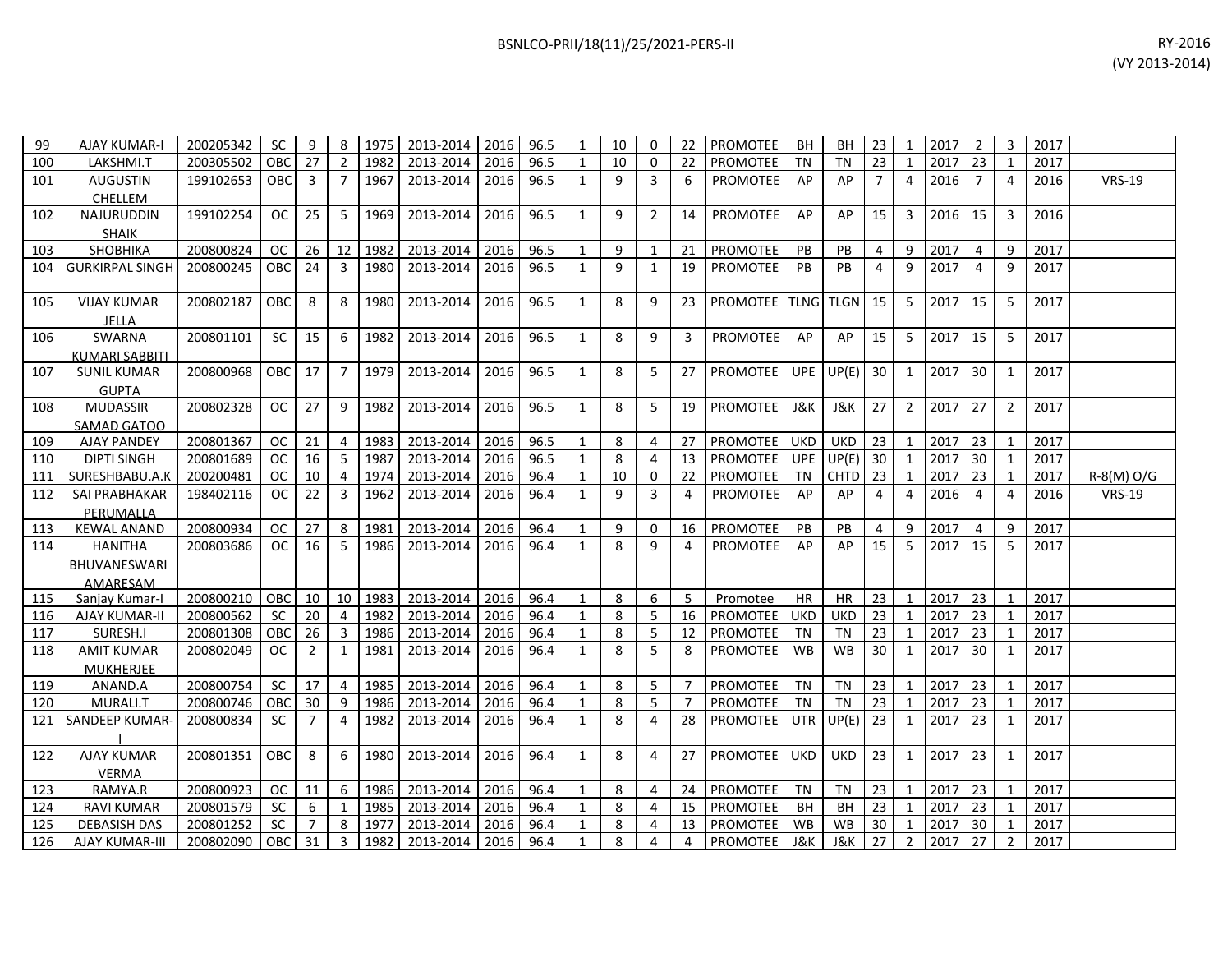|      |           |    |    |      |           |      |      |    |   |    |                 |     |     |    |    |         |     |      | (VY <sub>2</sub> ) |
|------|-----------|----|----|------|-----------|------|------|----|---|----|-----------------|-----|-----|----|----|---------|-----|------|--------------------|
| 0229 | <b>SC</b> | 15 | -8 | 1982 | 2013-2014 | 2016 | 96.3 | 10 |   | -6 | <b>PROMOTEE</b> | OD. | OD. | 29 | 12 | 2016 30 |     | 2017 |                    |
| 6126 | OC.       | 6  | -6 | 1968 | 2013-2014 | 2016 | 96.3 | 10 | 0 | 22 | <b>PROMOTEE</b> | BH  | BH  | 23 |    | 2017    | -23 | 2017 |                    |
| 1585 | <b>OC</b> | 10 | 4  | 1974 | 2013-2014 | 2016 | 96.3 | 10 |   | 22 | <b>PROMOTEE</b> | BH  | BH  | 23 |    | 2017    | 23  | 2017 |                    |

| 127 | MILIRANI BEHERA                          | 200600229 | <b>SC</b>     | 15             | -8                      | 1982 | 2013-2014 | 2016 | 96.3 | $\mathbf{1}$   | 10 | $\overline{7}$ | 6              | PROMOTEE        | <b>OD</b>  | <b>OD</b>      | 29 |                | 12 2016 | 30 <sup>1</sup> | 1              | 2017 |               |
|-----|------------------------------------------|-----------|---------------|----------------|-------------------------|------|-----------|------|------|----------------|----|----------------|----------------|-----------------|------------|----------------|----|----------------|---------|-----------------|----------------|------|---------------|
| 128 | <b>BINOD KUMAR</b><br><b>DUBEY</b>       | 199606126 | OC.           | 6              | 6                       | 1968 | 2013-2014 | 2016 | 96.3 | 1              | 10 | $\mathbf{0}$   | 22             | <b>PROMOTEE</b> | <b>BH</b>  | <b>BH</b>      | 23 | $\mathbf{1}$   | 2017    | 23 <sup>1</sup> | 1              | 2017 |               |
| 129 | <b>ARUN KUMAR</b><br><b>TIWARY</b>       | 200201585 | OC.           | 10             | $\overline{4}$          | 1974 | 2013-2014 | 2016 | 96.3 | 1              | 10 | $\Omega$       | 22             | <b>PROMOTEE</b> | <b>BH</b>  | <b>BH</b>      | 23 | $\mathbf{1}$   | 2017    | 23              | 1              | 2017 |               |
| 130 | <b>DINESH KUMAR-I</b>                    | 200202036 | SC            | 15             | 5                       | 1978 | 2013-2014 | 2016 | 96.3 | 1              | 10 | $\mathbf{0}$   | 22             | PROMOTEE        | <b>BH</b>  | BH             | 23 | $\mathbf{1}$   | 2017    | 23              | 1              | 2017 |               |
| 131 | SIVAPRASAD G                             | 199313443 | <b>OC</b>     | 13             | 6                       | 1970 | 2013-2014 | 2016 | 96.3 | $\mathbf{1}$   | 9  | 5              | 5              | PROMOTEE        | KRL        | <b>KRL</b>     | 6  | 6              | 2016    | 6               | 6              | 2016 |               |
| 132 | SRINIVASA RAO<br><b>RAVURI</b>           | 199103918 | <b>OC</b>     | 6              | $\overline{2}$          | 1966 | 2013-2014 | 2016 | 96.3 | $\mathbf{1}$   | 9  | $\overline{2}$ | 14             | <b>PROMOTEE</b> | AP         | AP             | 15 | $\overline{3}$ | 2016    | 15              | 3              | 2016 | <b>VRS-19</b> |
| 133 | NIDHI MEHTA                              | 200800282 | <b>OC</b>     | $\overline{7}$ | $\overline{4}$          | 1982 | 2013-2014 | 2016 | 96.3 | 1              | 9  | 1              | 16             | PROMOTEE        | PB         | PB             | 4  | 9              | 2017    | 4               | 9              | 2017 |               |
| 134 | PRAMOD<br><b>KAUSHAL</b>                 | 200800318 | <sub>OC</sub> | 26             | $\overline{7}$          | 1982 | 2013-2014 | 2016 | 96.3 | $\mathbf{1}$   | 9  | $\mathbf{1}$   | 16             | <b>PROMOTEE</b> | PB         | PB             | 4  | 9              | 2017    | $\overline{4}$  | 9              | 2017 |               |
| 135 | UDAYABHASKAR<br>PIDATHALA                | 200801277 | <b>OC</b>     | 23             | 8                       | 1984 | 2013-2014 | 2016 | 96.3 | 1              | 8  | 9              | 4              | PROMOTEE        | AP         | AP             | 15 | 5              | 2017    | 15              | 5              | 2017 |               |
| 136 | <b>NEELIMA RAMOJI</b>                    | 200803518 | OBC           | 19             | 5                       | 1985 | 2013-2014 | 2016 | 96.3 | $\mathbf{1}$   | 8  | 9              | 4              | PROMOTEE        | AP         | AP             | 15 | 5              | 2017    | 15              | 5              | 2017 |               |
| 137 | <b>JACK HARIS</b><br>ATHISAYA RAJA.D     | 200801746 | OC.           | 29             | 5                       | 1983 | 2013-2014 | 2016 | 96.3 | 1              | 8  | 5              | 12             | PROMOTEE        | <b>TN</b>  | <b>TN</b>      | 23 | 1              | 2017    | 23              | 1              | 2017 |               |
| 138 | <b>FARID AHMAD</b>                       | 200801632 | OBC           | 15             | 12                      | 1983 | 2013-2014 | 2016 | 96.3 | 1              | 8  | 4              | 14             | PROMOTEE        | <b>UKD</b> | <b>UKD</b>     | 23 | $\mathbf{1}$   | 2017 23 |                 | 1              | 2017 |               |
| 139 | JAGESHWAR<br><b>SINGH RAJ</b>            | 200303825 | ST            | 1              | 8                       | 1979 | 2013-2014 | 2016 | 96.2 | 1              | 10 | 4              | 14             | <b>PROMOTEE</b> | CG         | CG             | 15 | 5              | 2017    | 15              | -5             | 2017 |               |
| 140 | <b>AJAY KUMAR</b><br><b>CHOUDHARY</b>    | 200201964 | OC.           | 10             | 11                      | 1978 | 2013-2014 | 2016 | 96.2 | $\mathbf{1}$   | 10 | $\Omega$       | 22             | PROMOTEE        | <b>BH</b>  | BH             | 23 | $\mathbf{1}$   | 2017    | 23              | 1              | 2017 |               |
| 141 | SATHYAKALA.A                             | 200200141 | <sub>OC</sub> | 12             | 1                       | 1982 | 2013-2014 | 2016 | 96.2 | $\mathbf{1}$   | 10 | 0              | 22             | PROMOTEE        | <b>TN</b>  | <b>TN</b>      | 23 | 1              | 2017    | 23              | $\overline{1}$ | 2017 |               |
| 142 | <b>VENKATA</b><br><b>GOPALUP</b>         | 198115904 | <b>OC</b>     | 1              | $\overline{7}$          | 1957 | 2013-2014 | 2016 | 96.2 | $\mathbf{1}$   | 9  | 3              | 4              | PROMOTEE        | AP         | AP             | 4  | $\overline{4}$ | 2016    | $\overline{4}$  | 4              | 2016 | RETIRED       |
| 143 | ASHU GOYAL                               | 200800528 | <b>OC</b>     | 8              | $\overline{2}$          | 1981 | 2013-2014 | 2016 | 96.2 | 1              | 9  | 0              | 23             | PROMOTEE        | PB         | PB             | 4  | 9              | 2017    | 4               | q              | 2017 |               |
| 144 | <b>UMA PRASAD</b><br><b>KAMATAM</b>      | 200801160 | <b>OBC</b>    | 1              | $\overline{4}$          | 1983 | 2013-2014 | 2016 | 96.2 | $\overline{1}$ | 8  | q              | 4              | PROMOTEE        | AP         | AP             | 15 | 5              | 2017    | 15              | -5             | 2017 |               |
| 145 | SIVA KRISHNA K                           | 200803724 | <b>OC</b>     | $\overline{7}$ | 8                       | 1983 | 2013-2014 | 2016 | 96.2 | 1              | 8  | 9              | 4              | <b>PROMOTEE</b> | AP         | AP             | 15 | 5              | 2017    | 15              | 5              | 2017 |               |
| 146 | <b>UMA PARVATHI</b><br><b>BOLLEDDULA</b> | 200803649 | SC            | 6              | 10                      | 1981 | 2013-2014 | 2016 | 96.2 | $\mathbf{1}$   | 8  | 8              | 20             | PROMOTEE        | AP         | AP             | 15 | 5              | 2017    | 15              | 5              | 2017 |               |
| 147 | <b>RUFEENA JAN</b>                       | 200801870 | <b>OC</b>     | 10             | 11                      | 1980 | 2013-2014 | 2016 | 96.2 | $\mathbf{1}$   | 8  | .5             | 19             | PROMOTEE        | J&K        | <b>J&amp;K</b> | 27 | 2              | 2017 27 |                 | $\mathcal{P}$  | 2017 |               |
| 148 | <b>HUMERA HABIB</b>                      | 200801860 | <b>OC</b>     | 24             | $\overline{\mathbf{3}}$ | 1983 | 2013-2014 | 2016 | 96.2 | $\mathbf{1}$   | 8  | 5              | 19             | PROMOTEE        | J&K        | J&K            | 27 | $\overline{2}$ | 2017 27 |                 | $\overline{2}$ | 2017 |               |
| 149 | SREELAKSHMI.V                            | 200801004 | <b>OC</b>     | 27             | $\overline{3}$          | 1981 | 2013-2014 | 2016 | 96.2 | 1              | 8  | 5              | $\overline{7}$ | PROMOTEE        | TN         | TN             | 23 | 1              | 2017 23 |                 | $\mathbf{1}$   | 2017 |               |
| 150 | <b>NARESH KUMAR-</b>                     | 200801199 | <b>OC</b>     | 10             | 6                       | 1987 | 2013-2014 | 2016 | 96.2 | $\mathbf{1}$   | 8  | 4              | 16             | Promotee        | HP         | HP             | 23 | 1              | 2017    | 23              |                | 2017 |               |
| 151 | <b>RAJAMOHAN R</b>                       | 199210016 | <b>OC</b>     | 27             | -5                      | 1971 | 2013-2014 | 2016 | 96.1 | $\mathbf{1}$   | 10 | 10             | 5              | PROMOTEE        | <b>KRL</b> | <b>KRL</b>     | 6  | 6              | 2016    | 6               | 6              | 2016 |               |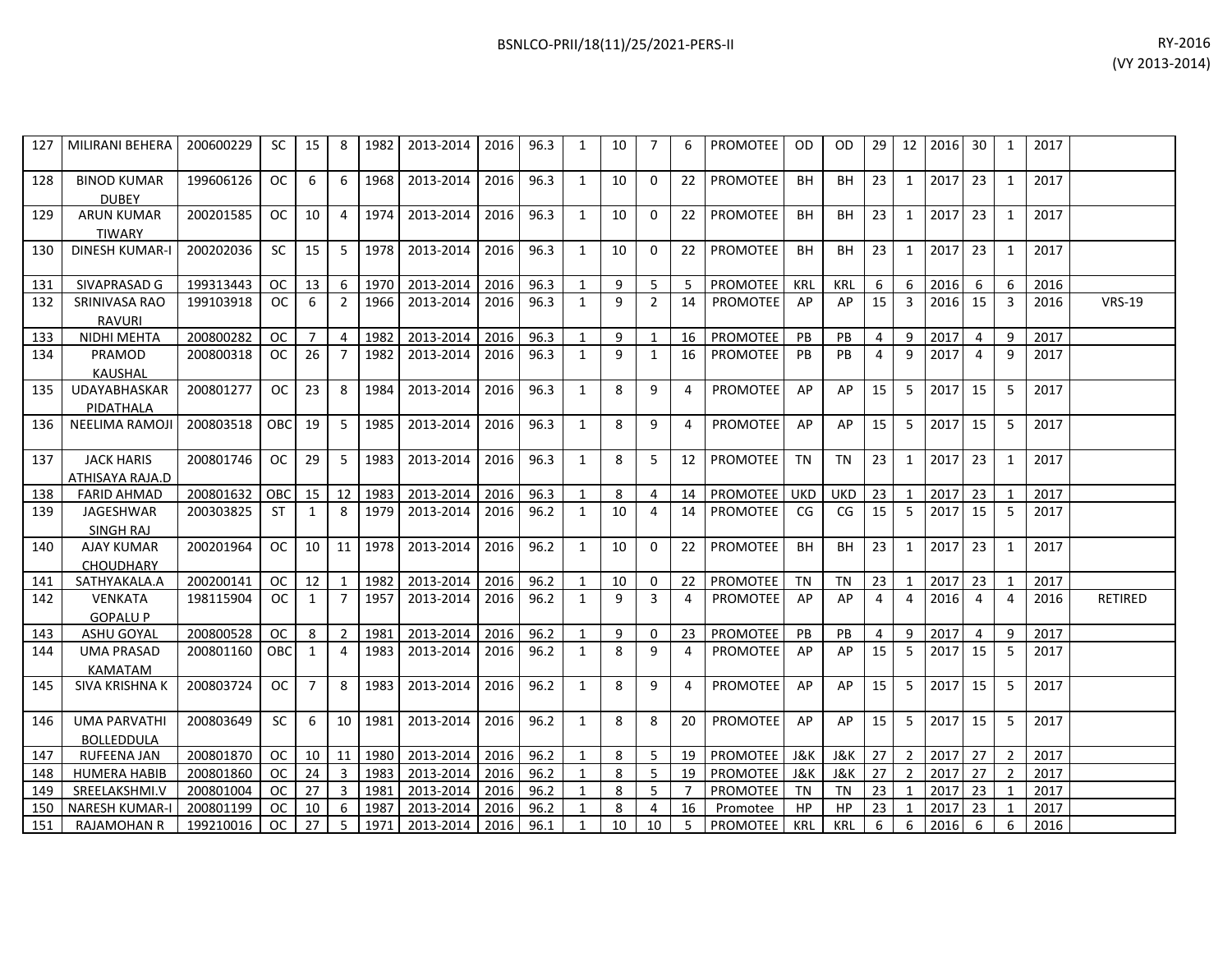| 152 | <b>HANUMA REDDY</b><br><b>MUPPIDI</b>          | 198210507 | OC.        | 6              | 4              | 1961 | 2013-2014           | 2016 | 96.1 | $\mathbf{1}$ | 9              | 5        | 10             | <b>PROMOTEE</b>                    | AP         | AP                         | 10 | 6              | 2016 | 10              | 6              | 2016 | <b>RETIRED</b> |
|-----|------------------------------------------------|-----------|------------|----------------|----------------|------|---------------------|------|------|--------------|----------------|----------|----------------|------------------------------------|------------|----------------------------|----|----------------|------|-----------------|----------------|------|----------------|
| 153 | PARAMESWARAN<br>M <sub>S</sub>                 | 198404357 | OC.        | 22             | 4              | 1962 | 2013-2014           | 2016 | 96.1 | $\mathbf{1}$ | 9              | 4        | 30             | <b>PROMOTEE</b>                    | AP         | AP                         | 30 | 5              | 2016 | 30              | 5              | 2016 | <b>VRS-19</b>  |
| 154 | <b>RAVEENDRA</b><br><b>BABU</b><br>MURARISETTY | 198501349 | OC         | 5              | 6              | 1964 | 2013-2014           | 2016 | 96.1 | 1            | 9              | 2        | 14             | <b>PROMOTEE</b>                    | AP         | AP                         | 15 | 3              | 2016 | 15              | 3              | 2016 | <b>VRS-19</b>  |
| 155 | SATUTI SINGLA                                  | 200800374 | <b>OC</b>  | 6              | 4              | 1983 | 2013-2014           | 2016 | 96.1 | 1            | 9              | 1        | 21             | PROMOTEE                           | <b>PB</b>  | <b>PB</b>                  | 4  | 9              | 2017 | 4               | 9              | 2017 |                |
| 156 | <b>MAYURI KHANNA</b><br>WADHAWAN               | 200800600 | OC.        | 23             | 7              | 1986 | 2013-2014           | 2016 | 96.1 | 1            | q              | 1        | 5              | <b>PROMOTEE</b>                    | <b>PB</b>  | PB                         | 4  | 9              | 2017 | $\overline{a}$  | 9              | 2017 |                |
| 157 | <b>VEMULU KATNA</b>                            | 200804104 | <b>OC</b>  | 2              | -5             | 1981 | 2013-2014           | 2016 | 96.1 | $\mathbf{1}$ | 8              | 9        | 4              | <b>PROMOTEE   TLNG   TLGN   15</b> |            |                            |    | - 5            | 2017 | 15              | 5              | 2017 |                |
| 158 | SAIDULU<br><b>DESHAGANI</b>                    | 200802182 | OBC I      | 12             | -7             | 1984 | 2013-2014           | 2016 | 96.1 | 1            | 8              | 8        | 22             | PROMOTEE   TLGN   TLGN             |            |                            | 15 | -5             | 2017 | 15              | 5              | 2017 |                |
| 159 | <b>MOHSIN</b><br><b>MUSTAFA</b>                | 200801876 | OC.        | 6              | 7              | 1980 | 2013-2014           | 2016 | 96.1 | $\mathbf{1}$ | 8              | 5        | 19             | <b>PROMOTEE</b>                    | J&K        | J&K                        | 27 | $\overline{2}$ | 2017 | 27              | $\overline{2}$ | 2017 |                |
| 160 | VANDANA<br><b>BHADOURIA</b>                    | 200801296 | OC .       | 16             | $\overline{3}$ | 1983 | 2013-2014           | 2016 | 96.1 | $\mathbf{1}$ | 8              | 5        | 18             | PROMOTEE                           | UPE        | <b>CNTx</b><br>(NOR<br>TH) | 30 | $\mathbf{1}$   | 2017 | 30              | 1              | 2017 |                |
| 161 | <b>GULSHAN SAINI</b>                           | 200801941 | OC.        | -6             | 6              | 1982 | 2013-2014           | 2016 | 96.1 | 1            | 8              | 5        | 8              | PROMOTEE                           | J&K        | J&K                        | 27 | $\overline{2}$ | 2017 | 27              | 2              | 2017 |                |
| 162 | <b>VIJAY BAHADUR</b>                           | 200801361 | <b>SC</b>  | 14             | 1              | 1982 | 2013-2014           | 2016 | 96.1 | $\mathbf{1}$ | 8              | 4        | 27             | PROMOTEE                           | <b>UKD</b> | <b>UKD</b>                 | 23 | 1              | 2017 | 23              | $\mathbf 1$    | 2017 |                |
| 163 | MUKESH KUMAR-                                  | 200801928 | <b>OBC</b> | 25             | 12             | 1982 | 2013-2014           | 2016 | 96.1 | $\mathbf{1}$ | 8              | 4        | 8              | <b>PROMOTEE</b>                    | <b>BH</b>  | <b>BH</b>                  | 23 | 1              | 2017 | 23              | 1              | 2017 |                |
| 164 | <b>SUDIP KUMAR</b><br><b>SARKAR</b>            | 200902154 | <b>SC</b>  | 7              | 4              | 1984 | 2013-2014           | 2016 | 96.1 | $\mathbf{1}$ | $\overline{7}$ | 9        | 1              | PROMOTEE                           | <b>WB</b>  | WB                         | 30 | $\mathbf{1}$   | 2017 | 30 <sup>°</sup> | 1              | 2017 |                |
| 165 | <b>SANJEEV KUMAR-I</b>                         | 200401504 | OBC        | $\overline{2}$ | $\overline{2}$ | 1979 | 2013-2014           | 2016 | 96   | $\mathbf{1}$ | 10             | $\Omega$ | 22             | PROMOTEE                           | <b>BH</b>  | <b>BH</b>                  | 23 | 1              | 2017 | 23              | 1              | 2017 |                |
| 166 | <b>NAVEEN KUMAR</b>                            | 200801467 | <b>OC</b>  | 17             | 10             | 1985 | 2013-2014           | 2016 | 96   | 1            | 9              | 1        | 14             | PROMOTEE                           | PB         | <b>CNTX</b>                | 4  | 9              | 2017 | $\overline{4}$  | 9              | 2017 |                |
| 167 | VENKANNA<br><b>APPARI</b>                      | 200803927 | <b>OC</b>  | 11             | 6              | 1982 | 2013-2014           | 2016 | 96   | $\mathbf{1}$ | 8              | 9        | $\overline{a}$ | PROMOTEE                           | AP         | AP                         | 15 | 5              | 2017 | 15              | 5              | 2017 |                |
| 168 | <b>SURAJA PULLIAH</b><br>NANDAM                | 200801153 | <b>OBC</b> | 24             | 12             | 1978 | 2013-2014           | 2016 | 96   | 1            | 8              | 8        | 18             | <b>PROMOTEE</b>                    | AP         | AP                         | 15 | 5              | 2017 | 15              | 5              | 2017 |                |
| 169 | ANAGANI<br><b>SUJATHA</b>                      | 200803324 | <b>OBC</b> | 18             | 6              | 1984 | 2013-2014           | 2016 | 96   | $\mathbf{1}$ | 8              | 8        | 17             | <b>PROMOTEE</b>                    | AP         | AP                         | 15 | 5              | 2017 | 15              | 5              | 2017 |                |
| 170 | <b>SHAZIA MUFTI</b>                            | 200801849 | OC.        | -1             | 8              | 1983 | 2013-2014           | 2016 | 96   | $\mathbf{1}$ | 8              | 5        | 19             | <b>PROMOTEE</b>                    | J&K        | MH                         | 27 | 2              | 2017 | 27              | 2              | 2017 | On Deputation  |
| 171 | DHIVYAKUMARI.M                                 | 200801297 | OC.        | 21             | 4              | 1981 | 2013-2014           | 2016 | 96   | 1            | 8              | 5        | 12             | <b>PROMOTEE</b>                    | TN         | TN                         | 23 | 1              | 2017 | 23              | 1              | 2017 |                |
|     | 172   SANTHAKUMAR.T                            | 200800791 | <b>OBC</b> | -6             | $\overline{4}$ |      | 1981 2013-2014 2016 |      | 96   | $\mathbf{1}$ | 8              | 5        | $\mathbf{0}$   | PROMOTEE TN                        |            | TN                         | 23 | $\mathbf{1}$   | 2017 | 23              | 1              | 2017 |                |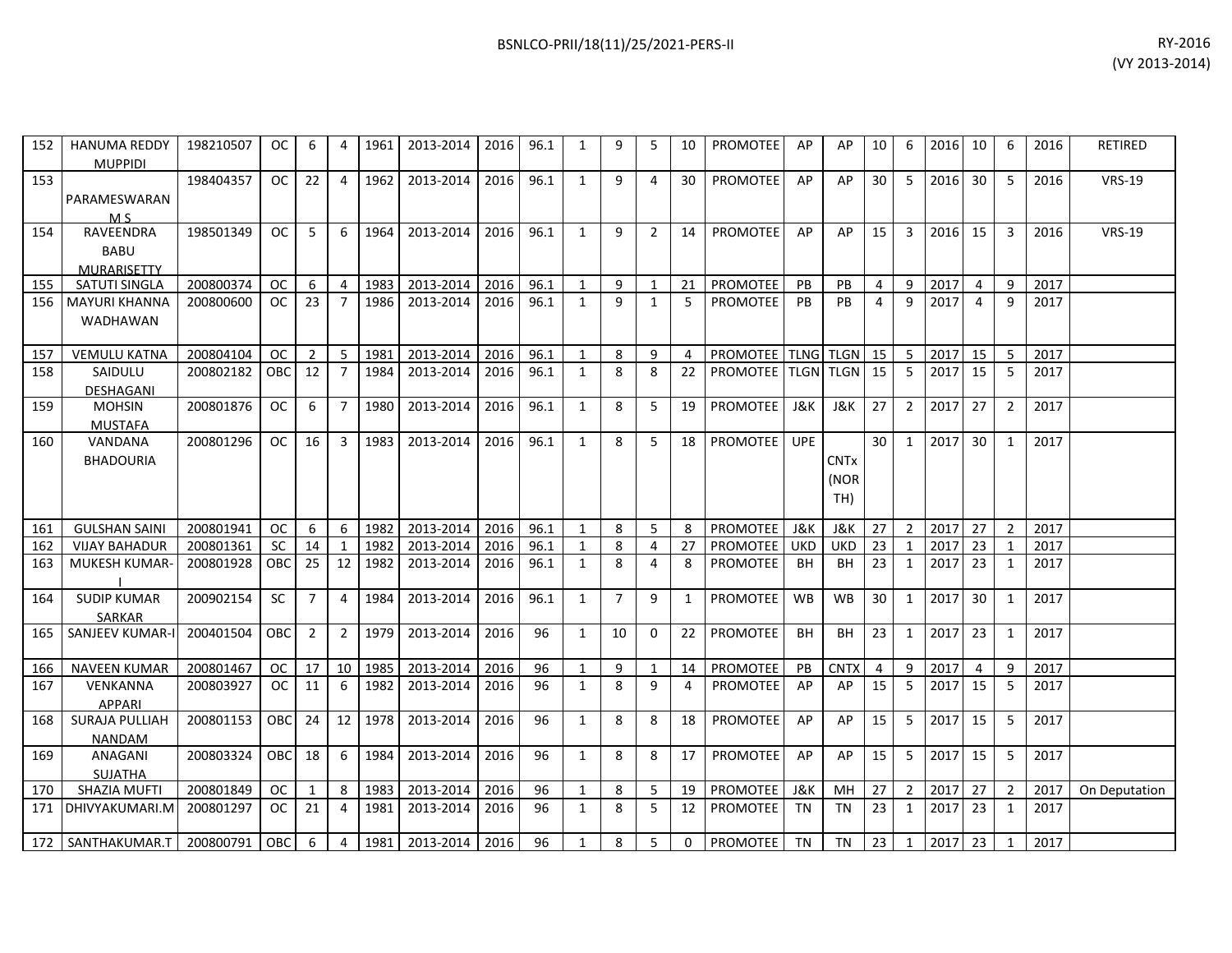| 173 | <b>SHIV MANGAL</b><br><b>KINDO</b> | 200300775 | ST.        | $\mathbf{1}$   |                | 11   1972 | 2013-2014 | 2016 | 95.9 | 1            | 10     | 4              |                | 14   PROMOTEE   | CG.              | CG         | 15 <sub>1</sub> | 5            | 2017   15 |                 | 5            | 2017 |                |
|-----|------------------------------------|-----------|------------|----------------|----------------|-----------|-----------|------|------|--------------|--------|----------------|----------------|-----------------|------------------|------------|-----------------|--------------|-----------|-----------------|--------------|------|----------------|
| 174 | <b>BINOD KUMAR</b>                 | 200301174 | <b>OBC</b> | 14             | 8              | 1976      | 2013-2014 | 2016 | 95.9 | $\mathbf{1}$ | 10     | $\Omega$       | 22             | PROMOTEE        | <b>BH</b>        | <b>BH</b>  | 23              | 1            | 2017      | 23              | $\mathbf{1}$ | 2017 |                |
|     | <b>CHOUDHARY</b>                   |           |            |                |                |           |           |      |      |              |        |                |                |                 |                  |            |                 |              |           |                 |              |      |                |
| 175 | NARENDRA                           | 200400746 | <b>OBC</b> | 1              | $\overline{2}$ | 1977      | 2013-2014 | 2016 | 95.9 | $\mathbf{1}$ | 10     | $\Omega$       | 22             | PROMOTEE        | BH               | BН         | 23              | $\mathbf{1}$ | 2017      | 23              | 1            | 2017 |                |
|     | <b>KUMAR VERMA</b>                 |           |            |                |                |           |           |      |      |              |        |                |                |                 |                  |            |                 |              |           |                 |              |      |                |
| 176 | PRABHAKARAN.S                      | 200200893 | <b>OC</b>  | $\overline{7}$ | $\overline{3}$ | 1977      | 2013-2014 | 2016 | 95.9 | $\mathbf{1}$ | 10     | $\Omega$       | 22             | PROMOTEE        | TN               | <b>TN</b>  | 23              | 1            | 2017      | 23              |              | 2017 |                |
| 177 | SURESH.A-I                         | 200600058 | <b>SC</b>  | 1              | -5             | 1982      | 2013-2014 | 2016 | 95.9 |              | 10     | $\Omega$       | 22             | PROMOTEE        | TN               | <b>TN</b>  | 23              | $\mathbf{1}$ | 2017      | 23              |              | 2017 |                |
| 178 | <b>HARILAL R S</b>                 | 199312737 | <b>OC</b>  | 30             | 5              | 1967      | 2013-2014 | 2016 | 95.9 | 1            | 9      | 5              | -5             | PROMOTEE        | KRL              | <b>KRL</b> | 6               | 6            | 2016      | -6              | 6            | 2016 |                |
| 179 | <b>JANGA APPI</b>                  | 199205985 | <b>OC</b>  | 07             | 01             | 1968      | 2013-2014 | 2016 | 95.9 | $\mathbf{1}$ | 9      | 3              | 2              | <b>PROMOTEE</b> |                  |            | 04              | 04           | 2016      | 04              | 04           | 2016 |                |
|     | REDDY                              |           |            |                |                |           |           |      |      |              |        |                |                |                 | <b>TLGN CNTx</b> |            |                 |              |           |                 |              |      |                |
|     |                                    |           |            |                |                |           |           |      |      |              |        |                |                |                 |                  | (SOU       |                 |              |           |                 |              |      |                |
|     |                                    |           |            |                |                |           |           |      |      |              |        |                |                |                 |                  | TH)        |                 |              |           |                 |              |      |                |
|     |                                    |           |            |                |                |           |           |      |      |              |        |                |                |                 |                  |            |                 |              |           |                 |              |      |                |
| 180 | <b>PARVESH RANI</b>                | 200800645 | <b>SC</b>  | 1              | $\overline{7}$ | 1983      | 2013-2014 | 2016 | 95.9 | $\mathbf{1}$ | 9      | $\overline{1}$ | 7              | <b>PROMOTEE</b> | <b>PB</b>        | PB         | $\overline{4}$  | 9            | 2017      | 4               | q            | 2017 |                |
| 181 | <b>PALVI GUPTA</b>                 | 200801599 | <b>OC</b>  | 14             | 8              | 1988      | 2013-2014 | 2016 | 95.9 | 1            | 9      | $\Omega$       | 19             | <b>PROMOTEE</b> | PB.              | <b>PB</b>  | 4               | 9            | 2017      | 4               | q            | 2017 |                |
| 182 | SWAPNA                             | 200800832 | OBC        | $\overline{2}$ | 8              | 1982      | 2013-2014 | 2016 | 95.9 | $\mathbf{1}$ | 8      | 8              | 22             | <b>PROMOTEE</b> | AP               | AP         | 15              | 5            | 2017      | 15              | 5            | 2017 |                |
|     | <b>UMMADISETTI</b>                 |           |            |                |                |           |           |      |      |              |        |                |                |                 |                  |            |                 |              |           |                 |              |      |                |
| 183 | <b>ALOK KUMAR</b>                  | 200800724 | <b>OC</b>  | $\overline{2}$ | 8              | 1985      | 2013-2014 | 2016 | 95.9 | $\mathbf{1}$ | 8      | -5             | 27             | <b>PROMOTEE</b> | <b>UPE</b>       | UP(E)      | 30              | 1            | 2017      | 30              | $\mathbf{1}$ | 2017 |                |
|     | <b>TRIVEDI</b>                     |           |            |                |                |           |           |      |      |              |        |                |                |                 |                  |            |                 |              |           |                 |              |      |                |
| 184 | SHEEBA.A                           | 200800752 | OBC        | 5              | 3              | 1981      | 2013-2014 | 2016 | 95.9 |              | 8      | -5             | 12             | PROMOTEE        | TN               | <b>TN</b>  | 23              | 1            | 2017      | 23              |              | 2017 |                |
| 185 | DHIRAJ KAUNDAL                     | 200801528 | <b>SC</b>  | $\overline{4}$ | 9              | 1984      | 2013-2014 | 2016 | 95.9 | 1            | 8      | $\overline{a}$ | 16             | Promotee        | <b>HP</b>        | <b>HP</b>  | 23              | $\mathbf{1}$ | 2017      | 23              |              | 2017 |                |
| 186 | MICHAELRAJ.A                       | 200206020 | OBC        | 28             | 6              | 1973      | 2013-2014 | 2016 | 95.8 | $\mathbf{1}$ | 10     | $\Omega$       | 22             | <b>PROMOTEE</b> | <b>TN</b>        | <b>TN</b>  | 23              | $\mathbf{1}$ | 2017      | 23              |              | 2017 |                |
| 187 | <b>RAKESH KUMAR</b>                | 200302027 | OBC        | 8              | 11             | 1975      | 2013-2014 | 2016 | 95.8 | $\mathbf{1}$ | 10     | $\Omega$       | 22             | <b>PROMOTEE</b> | <b>BH</b>        | BH         | 23              | 1            | 2017      | 23              | 1            | 2017 |                |
|     | <b>SINGH</b>                       |           |            |                |                |           |           |      |      |              |        |                |                |                 |                  |            |                 |              |           |                 |              |      |                |
| 188 | SHATRUGHNA                         | 200202907 | <b>OBC</b> | $\mathbf{1}$   | 12             | 1976      | 2013-2014 | 2016 | 95.8 | $\mathbf{1}$ | 10     | $\Omega$       | 22             | <b>PROMOTEE</b> | <b>BH</b>        | <b>BH</b>  | 23              | 1            | 2017      | 1               | 2            | 2017 |                |
|     | <b>KUMAR GUPTA</b>                 |           |            |                |                |           |           |      |      |              |        |                |                |                 |                  |            |                 |              |           |                 |              |      |                |
| 189 | <b>SULEMAN GANI</b>                | 200304357 | <b>OC</b>  | $\mathbf{1}$   | 10             | 1978      | 2013-2014 | 2016 | 95.8 | 1            | 10     | $\mathbf{0}$   | 22             | <b>PROMOTEE</b> | <b>BH</b>        | <b>BH</b>  | 23              | 1            | 2017      | 23              | $\mathbf 1$  | 2017 |                |
| 190 | <b>SANKAR LINGAM</b>               | 198002581 | <b>OC</b>  | $\mathbf{1}$   | 4              | 1958      | 2013-2014 | 2016 | 95.8 | $\mathbf{1}$ | 9      | 4              | 30             | <b>PROMOTEE</b> | AP               | AP         | 30              | 5            | 2016      | 30 <sup>°</sup> | 5            | 2016 | <b>RETIRED</b> |
|     | RAJAMAHENDRAV                      |           |            |                |                |           |           |      |      |              |        |                |                |                 |                  |            |                 |              |           |                 |              |      |                |
|     | ARAPU                              |           |            |                |                |           |           |      |      |              |        |                |                |                 |                  |            |                 |              |           |                 |              |      |                |
|     |                                    |           |            |                |                |           |           |      |      |              |        |                |                |                 |                  |            |                 |              |           |                 |              |      |                |
| 191 | VEERANNA                           | 198306277 | <b>OC</b>  | 21             | 12             | 1961      | 2013-2014 | 2016 | 95.8 | $\mathbf{1}$ | 9      | $\overline{a}$ | 30             | PROMOTEE        | AP               | AP         | 30              | 5            | 2016      | 30              | 5            | 2016 | <b>VRS-19</b>  |
|     | <b>SINGULURI</b>                   |           |            |                |                |           |           |      |      |              |        |                |                |                 |                  |            |                 |              |           |                 |              |      |                |
| 192 | <b>CHANDRIKA O S</b>               | 198505018 | OC.        | 16             | 4              | 1965      | 2013-2014 | 2016 | 95.8 | 1            | 9      | 4              | 8              | PROMOTEE        | <b>KRL</b>       | <b>KRL</b> | 9               | 5            | 2016      | 9               | 5            | 2016 | <b>BSNLVR</b>  |
|     |                                    |           |            |                |                |           |           |      |      |              |        |                |                |                 |                  |            |                 |              |           |                 |              |      | Scheme-2019    |
| 193 | <b>TEJINDER KAUR</b>               | 200800552 | SC         | 20             | 1              | 1983      | 2013-2014 | 2016 | 95.8 | $\mathbf{1}$ | 9<br>9 | 1              | $\overline{2}$ | PROMOTEE        | <b>PB</b>        | <b>PB</b>  | 4               | 9            | 2017      | 4               | 9            | 2017 |                |
| 194 | <b>GURPREET SINGH</b>              | 200800273 | <b>SC</b>  | 30             | 1              | 1985      | 2013-2014 | 2016 | 95.8 | $\mathbf{1}$ |        | 1              | $\Omega$       | PROMOTEE        | PB               | <b>PB</b>  | 4               | 9            | 2017      | 4               | 9            | 2017 |                |
|     |                                    |           |            |                |                |           |           |      |      |              |        |                |                |                 |                  |            |                 |              |           |                 |              |      |                |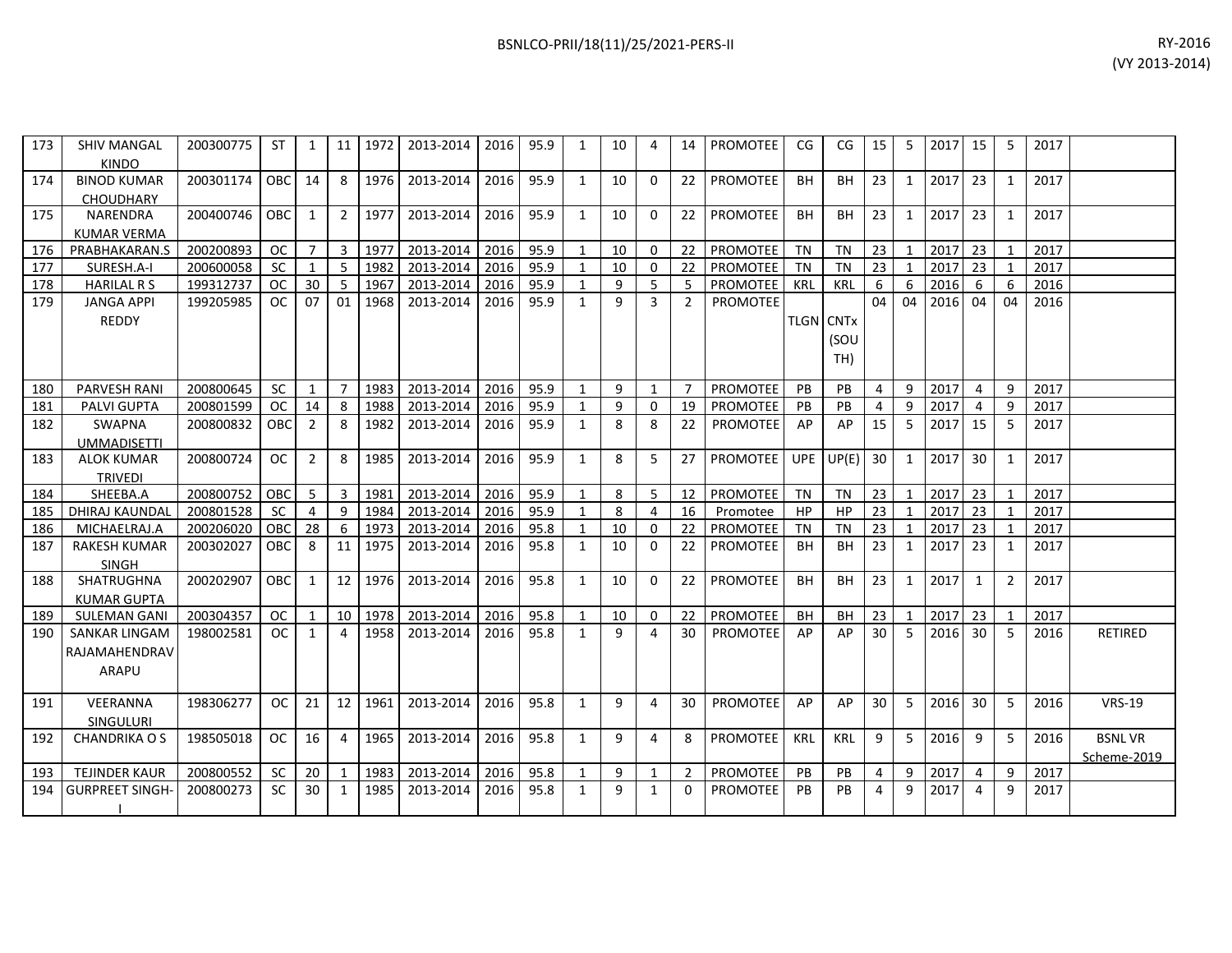| 195 | <b>KRISHNA MOHAN</b><br>BHALGAM       | 200801833 | OBC       | 22           | 7 I             | 1982 | 2013-2014 | 2016 | 95.8 | $\mathbf{1}$ | 8  | q            | 23             | PROMOTEE TLNG TLGN 15         |             |                                             |                | 5              | 2017 | 15             | 5            | 2017 |                                                                                            |
|-----|---------------------------------------|-----------|-----------|--------------|-----------------|------|-----------|------|------|--------------|----|--------------|----------------|-------------------------------|-------------|---------------------------------------------|----------------|----------------|------|----------------|--------------|------|--------------------------------------------------------------------------------------------|
| 196 | <b>DONDA RAJU</b>                     | 200802184 | OBC       | 12           | $\mathbf{3}$    | 1986 | 2013-2014 | 2016 | 95.8 | $\mathbf{1}$ | 8  | 8            | 22             | <b>PROMOTEE</b>               |             | <b>TLGN</b> CNT <sub>x</sub><br>(SOU<br>TH) | 15             | 5              | 2017 | 15             | 5            | 2017 |                                                                                            |
| 197 | <b>ABHAY KUMAR</b>                    | 200800281 | OBC       | 10           | 9               | 1981 | 2013-2014 | 2016 | 95.8 | 1            | 8  | 6            | 10             | Promotee                      | HP          | HP                                          | 23             | 1              | 2017 | 23             | 1            | 2017 |                                                                                            |
| 198 | SRINIVASAN R                          | 200801376 | OBC       | 12           | 11              | 1986 | 2013-2014 | 2016 | 95.8 | $\mathbf{1}$ | 8  | 5            | 12             | <b>PROMOTEE</b>               | <b>CHTD</b> | <b>CHTD</b>                                 | 23             | $\mathbf{1}$   | 2017 | 23             | 1            | 2017 |                                                                                            |
| 199 | <b>VEENITA GHOSH</b>                  | 200803486 | <b>OC</b> | 17           | 1               | 1985 | 2013-2014 | 2016 | 95.8 | $\mathbf{1}$ | 8  | 5            | 5              | PROMOTEE                      | <b>WB</b>   | <b>CNTx</b><br>(EAST                        | 30             | $\mathbf{1}$   | 2017 | 30             | 1            | 2017 |                                                                                            |
| 200 | MAITRAYEE<br><b>BAGCHI</b>            | 200802053 | <b>OC</b> | 1            | 5               | 1984 | 2013-2014 | 2016 | 95.8 | $\mathbf{1}$ | 8  | 4            | 16             | PROMOTEE                      | WB          | WB                                          | 30             | $\mathbf{1}$   | 2017 | 30             | 1            | 2017 |                                                                                            |
| 201 | <b>RAVINDER</b><br><b>KUMAR SAGAR</b> | 200801462 | <b>SC</b> | 17           | 8               | 1980 | 2013-2014 | 2016 | 95.8 | 1            | 8  | 4            | $\overline{7}$ | <b>PROMOTEE</b>               | <b>UKD</b>  | <b>UKD</b>                                  | 23             | $\mathbf{1}$   | 2017 | 23             | 1            | 2017 |                                                                                            |
| 202 | SATINDER PAL<br><b>KAUR</b>           | 200206897 | <b>SC</b> | 14           | $3-1$           | 1982 | 2013-2014 | 2016 | 95.7 | $\mathbf{1}$ | 15 | 4            | 5              | PROMOTEE                      | PB          | <b>PB</b>                                   | 4              | 9              | 2017 | $\overline{4}$ | 9            | 2017 | Circle is again<br>requested to<br>verify the<br>Combined<br>Residency                     |
| 203 | Narendra Kumar                        | 200402181 | SC        | 18           | 12              | 1980 | 2013-2014 | 2016 | 95.7 | 1            | 12 | 10           | 21             | <b>PROMOTEE</b>               | <b>UKD</b>  | <b>UKD</b>                                  | 23             | $\mathbf{1}$   | 2017 | 23             | $\mathbf{1}$ | 2017 | Expired. Circle is<br>again requested<br>to verify the<br>Combined<br>Residency<br>Period. |
| 204 | RAJEEV ARYA                           | 200600441 | SC        | 30           | 4               | 1980 | 2013-2014 | 2016 | 95.7 | $\mathbf{1}$ | 10 | 10           | 9              | PROMOTEE                      | UP<br>(W)   | UP(W                                        | $\overline{9}$ | $\overline{3}$ | 2017 | 9              | 3            | 2017 |                                                                                            |
| 205 | SHAILENDRA<br><b>KUMAR</b>            | 200302827 | OBC       | $\mathbf{1}$ | 6               | 1972 | 2013-2014 | 2016 | 95.7 | $\mathbf{1}$ | 10 | $\Omega$     | 22             | PROMOTEE                      | <b>BH</b>   | <b>BH</b>                                   | 23             | 1              | 2017 | 23             | 1            | 2017 |                                                                                            |
| 206 | <b>AMIT BHALLA</b>                    | 200800265 | <b>OC</b> | 30           | 12 <sup>1</sup> | 1983 | 2013-2014 | 2016 | 95.7 | $\mathbf{1}$ | 9  | 1            | 16             | PROMOTEE                      | PB          | PB                                          | 4              | 9              | 2017 | 4              | 9            | 2017 |                                                                                            |
| 207 | SANDEEP                               | 200800326 | SC        | 3            | 7               | 1984 | 2013-2014 | 2016 | 95.7 | 1            | 9  | $\mathbf{1}$ | 16             | PROMOTEE                      | PB          | PB                                          | $\overline{4}$ | 9              | 2017 | 4              | 9            | 2017 |                                                                                            |
| 208 | JYOTHI CHALLURI                       | 200800969 | OBC       | 8            | $\overline{2}$  | 1981 | 2013-2014 | 2016 | 95.7 | $\mathbf{1}$ | 8  | 9            | 4              | <b>PROMOTEE   TLGN   TLGN</b> |             |                                             | 15             | -5             | 2017 | 15             | -5           | 2017 |                                                                                            |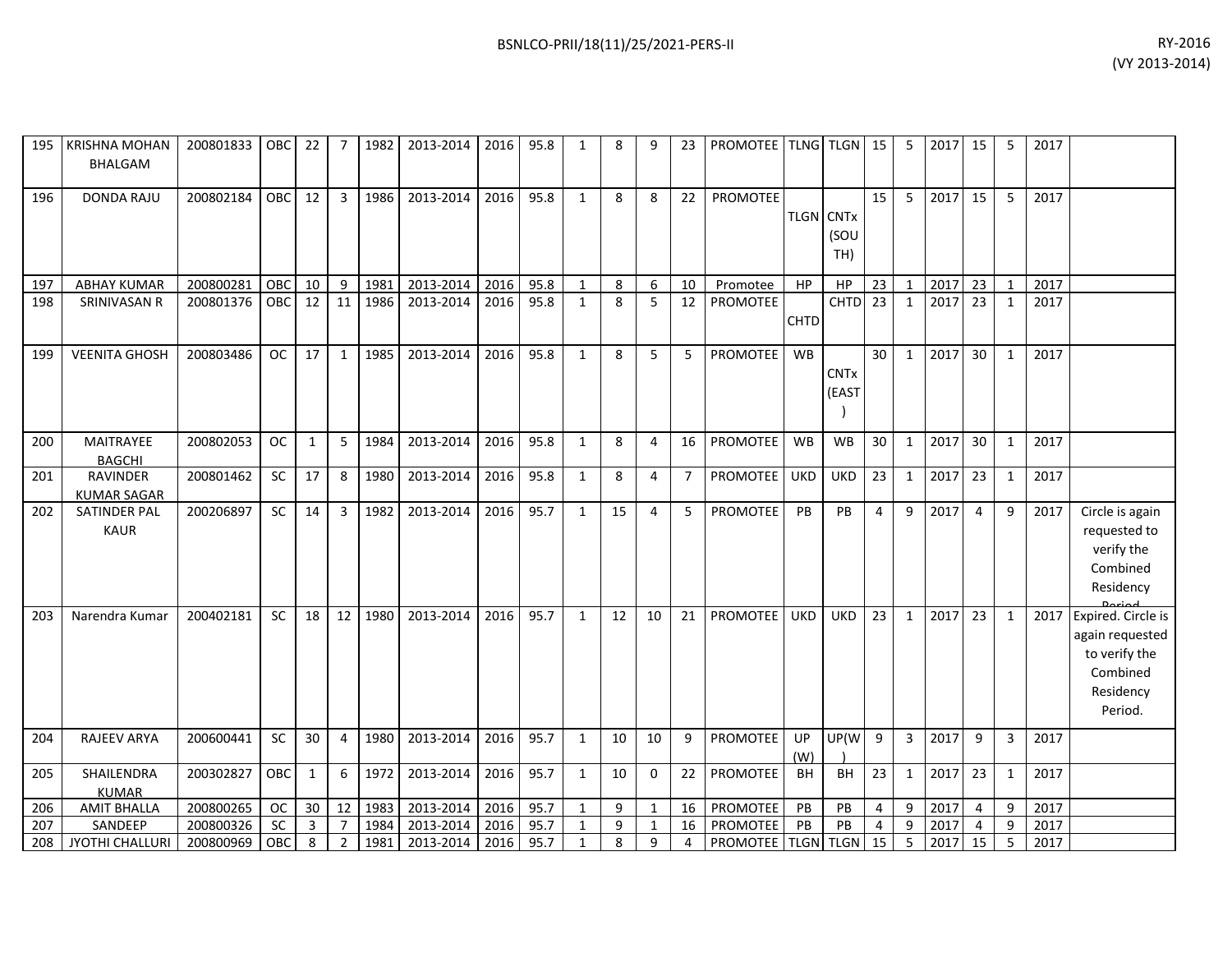| 209 | <b>TEKIMUDI</b><br>RAMAPRASAD         | 200803897 | <b>OBC</b>    | 10             | 4              | 1986 | 2013-2014 | 2016 | 95.7 | 1            | 8            | 9              | 4              | <b>PROMOTEE</b> | AP             | AP             | 15             | 5              | 2017 | 15              | 5              | 2017 |                                            |
|-----|---------------------------------------|-----------|---------------|----------------|----------------|------|-----------|------|------|--------------|--------------|----------------|----------------|-----------------|----------------|----------------|----------------|----------------|------|-----------------|----------------|------|--------------------------------------------|
| 210 | PRAVEEN KUMAR<br>DEWANGAN             | 200800777 | <b>OC</b>     | 18             | 11             | 1984 | 2013-2014 | 2016 | 95.7 | $\mathbf{1}$ | 8            | 8              | 11             | PROMOTEE        | CG             | CG             | 23             | $\mathbf{1}$   | 2017 | 23              | 1              | 2017 |                                            |
| 211 | <b>ASIF IQBAL</b>                     | 200801880 | <b>OC</b>     | 16             | 10             | 1976 | 2013-2014 | 2016 | 95.7 | $\mathbf{1}$ | 8            | 5              | 19             | PROMOTEE        | <b>J&amp;K</b> | J&K            | 27             | $\overline{2}$ | 2017 | 27              | $\overline{2}$ | 2017 |                                            |
| 212 | <b>AIJAZ AHMED SOFI</b>               | 200801858 | <sub>OC</sub> | 29             | 6              | 1982 | 2013-2014 | 2016 | 95.7 | $\mathbf{1}$ | $\mathbf{8}$ | $\overline{5}$ | 19             | PROMOTEE        | J&K            | J&K            | 27             | 2              | 2017 | 27              | $\overline{2}$ | 2017 |                                            |
| 213 | <b>SUBHRAJIT ROY</b>                  | 200801750 | <b>OC</b>     | $\overline{7}$ | 10             | 1982 | 2013-2014 | 2016 | 95.7 | $\mathbf{1}$ | 8            | 5              | 6              | PROMOTEE        | <b>WB</b>      | <b>WB</b>      | 30             | $\mathbf{1}$   | 2017 | 30              | $\mathbf 1$    | 2017 |                                            |
| 214 | <b>SUSHANTA</b><br><b>DEBNATH</b>     | 200804071 | OBC           | $\mathbf{1}$   | 4              | 1979 | 2013-2014 | 2016 | 95.7 | $\mathbf{1}$ | 8            | 3              | $\overline{2}$ | PROMOTEE        | <b>WB</b>      | <b>WB</b>      | 30             | $\mathbf{1}$   | 2017 | 30              | 1              | 2017 |                                            |
| 215 | <b>GOLLAPALLI</b><br>SUBRAMANYAM.     | 198605355 | <sub>OC</sub> | $\overline{2}$ | 6              | 1963 | 2013-2014 | 2016 | 95.6 | $\mathbf{1}$ | 9            | 5              | 0              | <b>PROMOTEE</b> | AP             | AP             | 31             | 5              | 2016 | 31              | -5             | 2016 | <b>VRS-19</b>                              |
| 216 | <b>ESWARA REDDY</b><br>CHOUDAVARAM    | 198501642 | <b>OC</b>     | 9              | $\overline{2}$ | 1960 | 2013-2014 | 2016 | 95.6 | $\mathbf{1}$ | 9            | 4              | 30             | <b>PROMOTEE</b> | AP             | AP             | 30             | 5              | 2016 | 30              | -5             | 2016 | <b>VRS-19</b>                              |
| 217 | PAWANPREET<br><b>SINGH</b>            | 200800403 | OBC.          | 23             | -5             | 1984 | 2013-2014 | 2016 | 95.6 | $\mathbf{1}$ | 9            | $\mathbf{1}$   | 21             | <b>PROMOTEE</b> | PB             | <b>PB</b>      | $\overline{4}$ | 9              | 2017 | 4               | 9              | 2017 |                                            |
| 218 | <b>NIKHIL</b><br>AGGARWAL             | 200800194 | <sub>OC</sub> | 11             | 3              | 1986 | 2013-2014 | 2016 | 95.6 | $\mathbf{1}$ | 9            | $\mathbf{1}$   | 21             | PROMOTEE        | PB             | <b>PB</b>      | $\overline{4}$ | 9              | 2017 | 4               | 9              | 2017 | <b>RESIGNED</b><br>W.E.F.<br>15.02.2019    |
| 219 | <b>RAM CHARAN</b><br><b>KUNJAM</b>    | 200802091 | <b>ST</b>     | 8              | $\overline{2}$ | 1976 | 2013-2014 | 2016 | 95.6 | $\mathbf{1}$ | 8            | 9              | 25             | PROMOTEE        | CG             | CG             | 15             | 5              | 2017 | 15              | 5              | 2017 | <b>DEATH</b>                               |
| 220 | <b>MANGA</b><br>THAYARU KOLLURI       | 200803928 | OC.           | 27             | 3              | 1981 | 2013-2014 | 2016 | 95.6 | 1            | 8            | 9              | 4              | <b>PROMOTEE</b> | AP             | AP             | 15             | 5              | 2017 | 15              | 5              | 2017 |                                            |
| 221 | <b>DEEPTI GUPTA</b>                   | 200801249 | OC            | 1              | 11             | 1984 | 2013-2014 | 2016 | 95.6 | $\mathbf{1}$ | 8            | 5              | 26             | <b>PROMOTEE</b> | <b>UPE</b>     | PB             | 30             | 1              | 2017 | 30 <sup>°</sup> | 1              | 2017 | Transfer under<br>Rule -9 from<br>UP(East) |
| 222 | NARINDER SINGH<br><b>MANHAS</b>       | 200801939 | <sub>OC</sub> | 14             | 8              | 1982 | 2013-2014 | 2016 | 95.6 | $\mathbf{1}$ | 8            | 5              | 15             | PROMOTEE        | J&K            | J&K            | 27             | $\overline{2}$ | 2017 | 27              | $\overline{2}$ | 2017 |                                            |
| 223 | EGHUMALAI.S                           | 200800713 | <b>OBC</b>    | 12             | $\overline{3}$ | 1981 | 2013-2014 | 2016 | 95.6 | $\mathbf{1}$ | 8            | 5              | $\overline{7}$ | PROMOTEE        | <b>TN</b>      | <b>TN</b>      | 23             | 1              | 2017 | 23              | 1              | 2017 |                                            |
| 224 | BABU.N                                | 200200343 | OBC           | 6              | $\mathbf{1}$   | 1980 | 2013-2014 | 2016 | 95.5 | $\mathbf{1}$ | 10           | $\Omega$       | 22             | PROMOTEE        | <b>TN</b>      | <b>TN</b>      | 23             | $\mathbf{1}$   | 2017 | 23              |                | 2017 |                                            |
| 225 | <b>JADHAV CHETAN</b><br><b>DEELIP</b> | 200800900 | <sub>OC</sub> | 30             | 5              | 1981 | 2013-2014 | 2016 | 95.5 | $\mathbf{1}$ | 8            | $\overline{7}$ | $\Omega$       | <b>PROMOTEE</b> | MН             | MH             | 23             | 1              | 2017 | 23              | 1              | 2017 |                                            |
| 226 | <b>RAVI SHANKER</b><br><b>MISRA</b>   | 200800977 | <sub>OC</sub> | $\overline{a}$ | 9              | 1982 | 2013-2014 | 2016 | 95.5 | $\mathbf{1}$ | 8            | 5              | 27             | <b>PROMOTEE</b> |                | UPE $UP(E)$    | 30             | $\mathbf{1}$   | 2017 | 30              | 1              | 2017 |                                            |
| 227 | RAJESHKUMAR.M                         | 200800312 | <sub>OC</sub> | 5              | 6              | 1981 | 2013-2014 | 2016 | 95.5 | $\mathbf{1}$ | 8            | 5              | 12             | PROMOTEE        | <b>TN</b>      | <b>TN</b>      | 23             | $\mathbf{1}$   | 2017 | 23              | 1              | 2017 |                                            |
| 228 | NAGESWARA<br>SADASIVAM.S              | 200800935 | <sub>OC</sub> | 1              | 3              | 1986 | 2013-2014 | 2016 | 95.5 | $\mathbf{1}$ | 8            | 5              | 12             | <b>PROMOTEE</b> | <b>TN</b>      | <b>TN</b>      | 23             | 1              | 2017 | 23              | 1              | 2017 |                                            |
| 229 | <b>GAGAN DEEP</b><br><b>VERMA</b>     | 200801927 | OBC           | 15             | $\mathbf{1}$   | 1981 | 2013-2014 | 2016 | 95.5 | 1            | 8            | 5              | 9              | PROMOTEE        | <b>J&amp;K</b> | <b>J&amp;K</b> | 27             | 2              | 2017 | 27              | $\overline{2}$ | 2017 |                                            |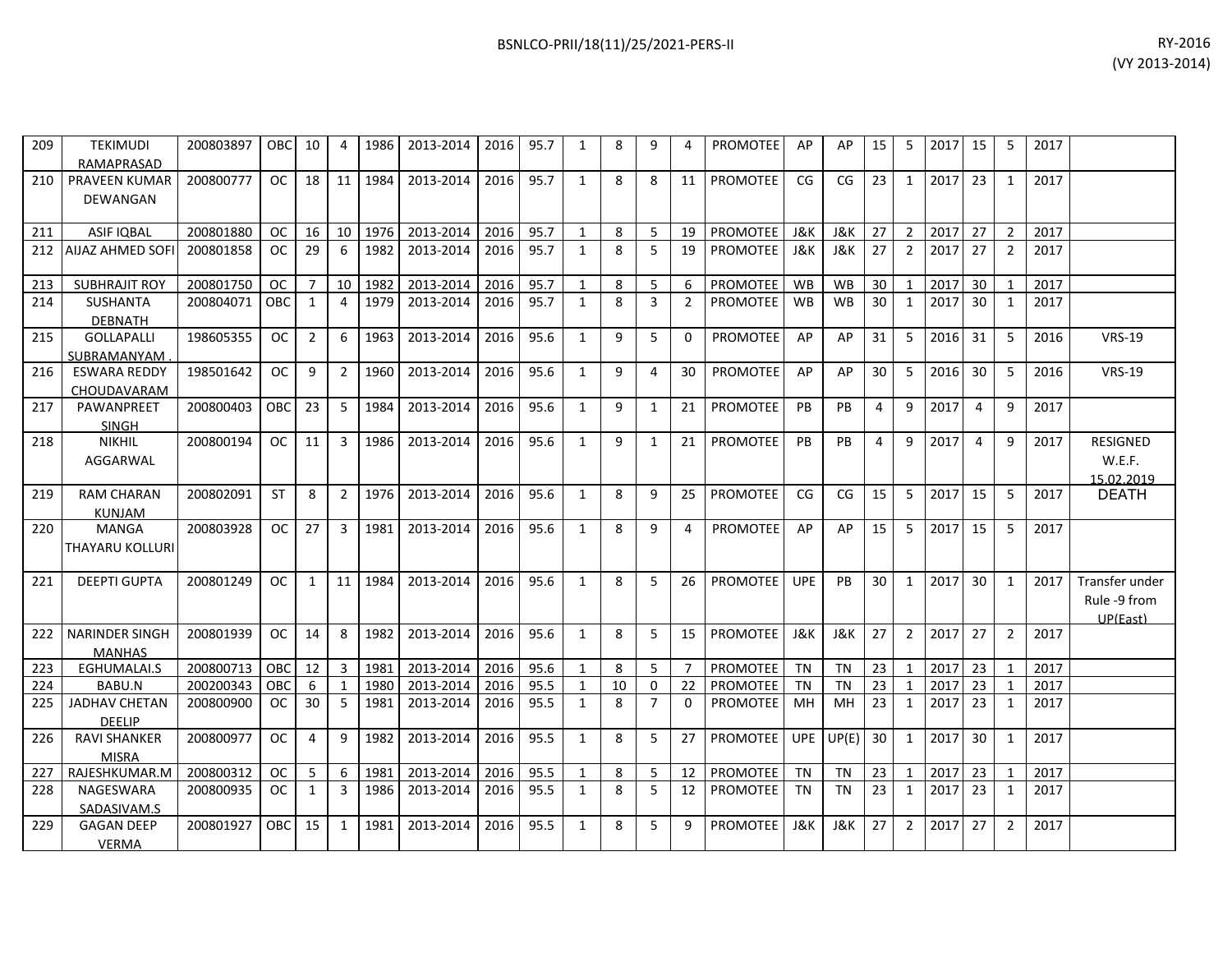| 230   | SAMPA DUTTA                      | 200802924 | <b>SC</b>  | 2   | 8  | 1980 | 2013-2014 |      | 2016 95.5 | 8  |          | 29 | PROMOTEE        | <b>WB</b>  | <b>WB</b>  | 30 |    | 2017 | 30 |   | 2017 |               |
|-------|----------------------------------|-----------|------------|-----|----|------|-----------|------|-----------|----|----------|----|-----------------|------------|------------|----|----|------|----|---|------|---------------|
| 231   | MEGALA.G                         | 200800848 | OBC.       | 30  |    | 1984 | 2013-2014 | 2016 | 95.5      | 8  |          | 29 | PROMOTEE        | ΤN         | TN         | 23 |    | 2017 | 23 |   | 2017 |               |
| 232   | <b>CASMIR MICHEAL</b>            | 200800940 | OBC I      | -23 |    | 1985 | 2013-2014 | 2016 | 95.5      | 8  | 4        | 29 | <b>PROMOTEE</b> | TN         | TN         | 23 |    | 2017 | 23 |   | 2017 |               |
|       | RAJ.J                            |           |            |     |    |      |           |      |           |    |          |    |                 |            |            |    |    |      |    |   |      |               |
| 233   | <b>VIJAY KUMAR-II</b>            | 200802044 | <b>OBC</b> | 27  | 12 | 1978 | 2013-2014 | 2016 | 95.5      | 8  |          | 16 | Promotee        | HP         | HP         | 23 |    | 2017 | 23 |   | 2017 |               |
| 234   | <b>ANIL KUMAR S</b>              | 199312368 | ОC         | 10  |    | 1968 | 2013-2014 | 2016 | 95.4      | 10 | 9        | 28 | PROMOTEE        | KRL        | <b>KRL</b> |    | h  | 2016 | 6  | 6 | 2016 |               |
| 235   | RAJESWARI.A                      | 200200345 | OBC        | 20  |    | 1980 | 2013-2014 | 2016 | 95.4      | 10 |          | 22 | PROMOTEE        | TN         | <b>TN</b>  | 23 |    | 2017 | 23 |   | 2017 |               |
|       | 236 CYRIAC SEBASTIAN             | 199315931 | ОC         | 4   |    | 1966 | 2013-2014 | 2016 | 95.4      | 9  |          |    | <b>PROMOTEE</b> | <b>KRL</b> | <b>KRL</b> | 6  | 6. | 2016 | 6  | 6 | 2016 |               |
| 237   | <b>MATHEWS P</b>                 | 198800896 | <b>OC</b>  | 11  | 6  | 1962 | 2013-2014 | 2016 | 95.4      | 9  | 4        | 8  | <b>PROMOTEE</b> | <b>KRL</b> | KRL        | 9  | 5  | 2016 | 9  | 5 | 2016 | <b>BSNLVR</b> |
|       | <b>THOMAS</b>                    |           |            |     |    |      |           |      |           |    |          |    |                 |            |            |    |    |      |    |   |      | Scheme-2019   |
| 238 l | ASHWANI KUMAR                    | 200800231 | <b>SC</b>  | 18  |    | 1985 | 2013-2014 | 2016 | 95.4      | 9  |          | 9  | <b>PROMOTEE</b> | <b>PB</b>  | <b>PB</b>  |    | 9  | 2017 | 4  | 9 | 2017 |               |
| 239   | <b>GURVINDER</b><br><b>SINGH</b> | 200800774 | <b>SC</b>  | 13  |    | 1979 | 2013-2014 | 2016 | 95.4      | 9  | $\Omega$ | 17 | <b>PROMOTEE</b> | <b>PB</b>  | PB         |    | -9 | 2017 | 4  | 9 | 2017 |               |
| 240   | <b>VIJAYA</b><br>VARDHANA RAO    | 200803662 | ОC         | 12  | 8  | 1983 | 2013-2014 | 2016 | 95.4      | 8  | 9        | 4  | <b>PROMOTEE</b> | AP         | AP         | 15 |    | 2017 | 15 | 5 | 2017 |               |

241 | ZUBAIR UL NABI | 200801856 | OC | 20 | 11 | 1983 | 2013-2014 | 2016 | 95.4 | 1 | 8 | 5 | 19 | PROMOTEE | J&K | J&K | 27 | 2 |2017 | 27 | 2 | 2017

243 | YUVARANI.C |200801002 | SC | 28 | 2 |1984 |2013-2014 |2016 |95.4 | 1 | 8 | 5 | 0 |PROMOTEE | TN | TN |23 | 1 |2017 |23 | 1 |2017 244 | VASUGI.Y 200800920 | OC | 10 | 6 |1986 |2013-2014 |2016 |95.4 | 1 | 8 | 5 | 0 |PROMOTEE | TN | TN |23 | 1 |2017 |23 | 1 |2017 245 | Dapinder Singh | 200801847 | OBC | 24 | 1 | 1985 | 2013-2014 | 2016 | 95.4 | 1 | 8 | 4 | 16 | Promotee | HR | HR | 23 | 1 | 2017 | 23 | 1 | 2017 246 SUNEEL KUMAR-I 200801198 SC 26 6 1986 2013-2014 2016 95.4 1 8 4 16 Promotee HP HP 23 1 2017 23 1 2017 247 | LORD SANNASI.A | 200600135 | SC | 1 | 6 |1983| 2013-2014 | 2016 | 95.3 | 1 | 10 | 0 | 22 |PROMOTEE | TN | TN | 23 | 1 |2017 | 23 | 1 | 2017

252 |TANVEER HUSSAIN| 200801416 | OC | 1 | 3 |1979| 2013-2014 | 2016| 95.3 | 1 | 8 | 5 | 19 |PROMOTEE | J&K | J&K | 27 | 2 |2017| 27 | 2 |2017

254 | VAIDHEKI.K | 200801108 | OC | 18 | 5 | 1988 | 2013-2014 | 2016 | 95.3 | 1 | 8 | 4 | 29 |PROMOTEE | TN | TN | 23 | 1 | 2017 | 23 | 1 | 2017 255 | ABDULGAFFAR | 200802050 |OBC| 7 | 12 | 1982 | 2013-2014 | 2016 | 95.3 | 1 | 8 | 4 | 15 |PROMOTEE | BH | BH | 23 | 1 |2017 | 23 | 1 | 2017 256 | RAVI KANT | 200801219 | OC | 13 | 12 | 1981 | 2013-2014 | 2016 | 95.3 | 1 | 8 | 4 | 14 | PROMOTEE | HP | HP | 23 | 1 |2017 | 23 | 1 | 2017

242 | BERNA ANCY X | 200801322 |OBC| 20 | 5 |1985| 2013-2014 |2016| 95.4 | 1 | 8 | 5 | 12 |PROMOTEE |CHTD| TN |23 | 1 |2017| 23 | 1 |2017| R-8(I/C)

199102190 | OC | 28 | 6 | 1966 | 2013-2014 | 2016 | 95.3 | 1 | 9 | 2 | 14 | PROMOTEE | AP | AP | 15 | 3 | 2016 | 15 | 3 | 2016 | VRS-19

200800518 OC 16 3 1982 2013-2014 2016 95.3 1 9 1 7 PROMOTEE PB PB 4 9 2017 4 9 2017

200800667 | SC | 17 | 8 |1986| 2013-2014 | 2016| 95.3 | 1 | 9 | 1 | 7 | PROMOTEE | PB | PB | 4 | 9 |2017| 4 | 9 |2017

200801450 | OBC | 1 | 7 | 1978 | 2013-2014 | 2016 | 95.3 | 1 | 8 | 5 | 27 | PROMOTEE | UPE |UP(E)| 30 | 1 | 2017 | 30 | 1 | 2017

200801461 | OC | 3 | 12 |1978| 2013-2014 | 2016| 95.3 | 1 | 8 | 5 | 12 |PROMOTEE | J&K | J&K | 27 | 2 |2017| 27 | 2 |2017

GAJJA<br>ZUBAJR UL NABI

248 | ISAC BABU

250 VANDANA

249 HARPREET KAUR GILL

251 UPENDRA NATH

253 JITENDER SINGH

BOKINALA

THAPAR

**MADAV**<br>TANVEER HUSSAIN

SAMBYAL<br>VAIDHEKI.K

| BSNLCO-PRII/18(11)/25/2021-PERS-II | RY-2016 |
|------------------------------------|---------|
|------------------------------------|---------|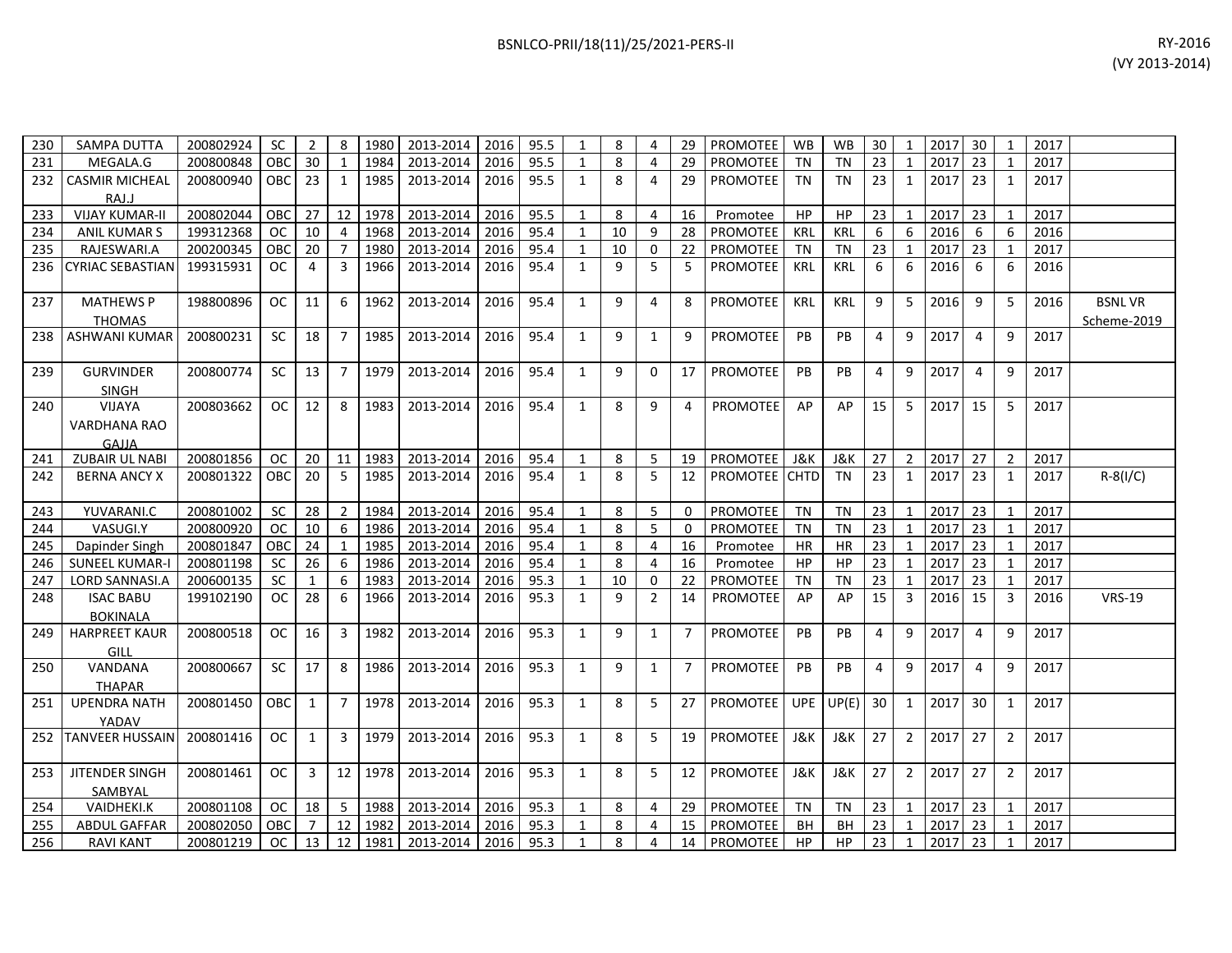| 8<br>5<br>1959<br>95.2<br>15<br><b>PROMOTEE</b> TLNG TLGN<br>2016<br>$6 \overline{6}$<br>258<br>YANALA<br>198403019<br><b>OC</b><br>8<br>2013-2014<br>2016<br>$\mathbf{1}$<br>29<br>30<br>$6\overline{6}$<br>30<br>2016<br><b>JALANDAR REDDY</b><br>verify the<br>Combined<br>Residency<br>Period.<br>23<br>23<br>259<br>Rajesh B<br>200800680<br><b>SC</b><br>1981<br>2013-2014<br>2016<br>95.2<br>$\mathbf{1}$<br>13<br>$\overline{4}$<br><b>PROMOTEE</b><br><b>KRL</b><br>2017<br>2017<br>$\mathbf{1}$<br>5<br>4<br>$\mathbf{1}$<br>$\mathbf{1}$<br>Circle is again<br><b>CHTD</b><br>requested to<br>verify the<br>Combined<br>Residency<br>Doriad<br>ANUPAM<br>PROMOTEE ASSAM<br><b>CTD</b><br>30<br>260<br>200306174<br><b>OC</b><br>27<br>11 <sup>1</sup><br>1977<br>2013-2014<br>2016<br>95.2<br>$\mathbf{1}$<br>10<br>$\Omega$<br>29<br>$\mathbf{1}$<br>2017<br>30<br>$\mathbf{1}$<br>2017<br><b>CHATTERJEE</b><br>2013-2014<br>95.2<br><b>PROMOTEE</b><br>2016<br>5<br><b>BSNLVR</b><br>198500555<br><b>OC</b><br>5<br>12 1960<br>2016<br>$\mathbf{1}$<br>9<br>4<br>8<br>KRL<br><b>KRL</b><br>9<br>5<br>9<br>2016<br>261<br>SUSEELA TV<br>95.2<br>200801466<br>OBC<br>1981<br>2013-2014<br>2016<br>9<br>PROMOTEE<br>PB<br>PB<br>9<br>2017<br>9<br>2017<br>262<br>PANKAJ KUMAR<br>8<br>$\overline{7}$<br>$\mathbf{1}$<br>16<br>$\overline{4}$<br>4<br>1<br>$\overline{0}$<br>$\overline{28}$<br>9<br>RAMANDEEP<br>$\overline{7}$<br>1982<br>95.2<br>$\mathbf{q}$<br>17<br>PROMOTEE<br>PB<br>2017<br>9<br>200800917<br><b>OC</b><br>2013-2014<br>2016<br>$\mathbf{1}$<br>PB<br>$\overline{4}$<br>2017<br>263<br>4<br>SINGH GILL<br>2013-2014<br>95.2<br><b>TS</b><br>15<br>2017<br>15<br><b>GAYATHRI</b><br>200801274<br><b>OBC</b><br>15<br>1983<br>2016<br>$\mathbf{1}$<br>8<br>9<br>4<br><b>PROMOTEE</b><br>5<br>5<br>2017<br>264<br>1<br><b>BBN</b><br>KODAGANTI<br>W<br>PRATAP REDDY<br>2013-2014<br>95.2<br>15<br>2017<br>200801281<br><b>OC</b><br>8<br>1983<br>2016<br>$\mathbf{1}$<br>8<br>9<br>PROMOTEE<br>AP<br>AP<br>5<br>15<br>5<br>2017<br>265<br>15<br>4<br>RACHAPALLE<br>$U\overline{P}(E)$<br>95.2<br>5<br>30<br>2017<br>AMITENDRA<br>200800952<br>OBC<br>12<br>$\overline{7}$<br>1980<br>2013-2014<br>2016<br>$\mathbf{1}$<br>8<br>27<br>PROMOTEE<br><b>UPE</b><br>30<br>2017<br>266<br>$\mathbf{1}$<br>$\mathbf{1}$<br><b>SINGH MAURYA</b><br>95.2<br>200801874<br><b>OC</b><br>12 1983<br>2013-2014<br>2016<br>8<br>PROMOTEE<br><b>J&amp;K</b><br>J&K<br>27<br>$\overline{2}$<br>2017<br>27<br>267<br><b>BASIT NAZIR</b><br>$\mathbf{1}$<br>5<br>19<br>$\overline{2}$<br>2017<br>1<br>$\overline{5}$<br>$\overline{23}$<br>SC<br>6<br>$\overline{7}$<br>1976<br>95.2<br>8<br>12<br><b>TN</b><br>2017<br>23<br>200800304<br>2013-2014<br>2016<br>$\mathbf{1}$<br>PROMOTEE<br><b>TN</b><br>$\mathbf{1}$<br>$\mathbf{1}$<br>2017<br>268<br>ANANDAVALLI.T<br>5 <sup>1</sup><br>23<br>2017<br>SILVIYA<br>200800342<br>21<br>$\overline{7}$<br>1985<br>2013-2014<br>2016<br>95.2<br>8<br>PROMOTEE<br><b>TN</b><br>$\mathbf{1}$<br>23<br>2017<br>269<br>OBC<br>$\mathbf{1}$<br>12<br><b>TN</b><br>$\mathbf{1}$<br><b>BRINDHA.R</b> | 257 | <b>ARINDAM DAS</b> | 200802919 | <b>OC</b> | 14 | $\overline{2}$ | 1981 | 2013-2014 | 2016 | 95.3 | $\mathbf{1}$ | 8 | 3 | 29 | PROMOTEE WBTC | <b>CTD</b> | 30 | $\mathbf{1}$ | 2017 | 30 | $\mathbf{1}$ | 2017 |                 |
|---------------------------------------------------------------------------------------------------------------------------------------------------------------------------------------------------------------------------------------------------------------------------------------------------------------------------------------------------------------------------------------------------------------------------------------------------------------------------------------------------------------------------------------------------------------------------------------------------------------------------------------------------------------------------------------------------------------------------------------------------------------------------------------------------------------------------------------------------------------------------------------------------------------------------------------------------------------------------------------------------------------------------------------------------------------------------------------------------------------------------------------------------------------------------------------------------------------------------------------------------------------------------------------------------------------------------------------------------------------------------------------------------------------------------------------------------------------------------------------------------------------------------------------------------------------------------------------------------------------------------------------------------------------------------------------------------------------------------------------------------------------------------------------------------------------------------------------------------------------------------------------------------------------------------------------------------------------------------------------------------------------------------------------------------------------------------------------------------------------------------------------------------------------------------------------------------------------------------------------------------------------------------------------------------------------------------------------------------------------------------------------------------------------------------------------------------------------------------------------------------------------------------------------------------------------------------------------------------------------------------------------------------------------------------------------------------------------------------------------------------------------------------------------------------------------------------------------------------------------------------------------------------------------------------------------------------------------------------------------------------------------------------------------------------------------------------------------------------------------------------------------------------------|-----|--------------------|-----------|-----------|----|----------------|------|-----------|------|------|--------------|---|---|----|---------------|------------|----|--------------|------|----|--------------|------|-----------------|
|                                                                                                                                                                                                                                                                                                                                                                                                                                                                                                                                                                                                                                                                                                                                                                                                                                                                                                                                                                                                                                                                                                                                                                                                                                                                                                                                                                                                                                                                                                                                                                                                                                                                                                                                                                                                                                                                                                                                                                                                                                                                                                                                                                                                                                                                                                                                                                                                                                                                                                                                                                                                                                                                                                                                                                                                                                                                                                                                                                                                                                                                                                                                                         |     |                    |           |           |    |                |      |           |      |      |              |   |   |    |               |            |    |              |      |    |              |      | Superannuation  |
|                                                                                                                                                                                                                                                                                                                                                                                                                                                                                                                                                                                                                                                                                                                                                                                                                                                                                                                                                                                                                                                                                                                                                                                                                                                                                                                                                                                                                                                                                                                                                                                                                                                                                                                                                                                                                                                                                                                                                                                                                                                                                                                                                                                                                                                                                                                                                                                                                                                                                                                                                                                                                                                                                                                                                                                                                                                                                                                                                                                                                                                                                                                                                         |     |                    |           |           |    |                |      |           |      |      |              |   |   |    |               |            |    |              |      |    |              |      | on 01.06.2019.  |
|                                                                                                                                                                                                                                                                                                                                                                                                                                                                                                                                                                                                                                                                                                                                                                                                                                                                                                                                                                                                                                                                                                                                                                                                                                                                                                                                                                                                                                                                                                                                                                                                                                                                                                                                                                                                                                                                                                                                                                                                                                                                                                                                                                                                                                                                                                                                                                                                                                                                                                                                                                                                                                                                                                                                                                                                                                                                                                                                                                                                                                                                                                                                                         |     |                    |           |           |    |                |      |           |      |      |              |   |   |    |               |            |    |              |      |    |              |      | Circle is again |
|                                                                                                                                                                                                                                                                                                                                                                                                                                                                                                                                                                                                                                                                                                                                                                                                                                                                                                                                                                                                                                                                                                                                                                                                                                                                                                                                                                                                                                                                                                                                                                                                                                                                                                                                                                                                                                                                                                                                                                                                                                                                                                                                                                                                                                                                                                                                                                                                                                                                                                                                                                                                                                                                                                                                                                                                                                                                                                                                                                                                                                                                                                                                                         |     |                    |           |           |    |                |      |           |      |      |              |   |   |    |               |            |    |              |      |    |              |      | requested to    |
|                                                                                                                                                                                                                                                                                                                                                                                                                                                                                                                                                                                                                                                                                                                                                                                                                                                                                                                                                                                                                                                                                                                                                                                                                                                                                                                                                                                                                                                                                                                                                                                                                                                                                                                                                                                                                                                                                                                                                                                                                                                                                                                                                                                                                                                                                                                                                                                                                                                                                                                                                                                                                                                                                                                                                                                                                                                                                                                                                                                                                                                                                                                                                         |     |                    |           |           |    |                |      |           |      |      |              |   |   |    |               |            |    |              |      |    |              |      |                 |
|                                                                                                                                                                                                                                                                                                                                                                                                                                                                                                                                                                                                                                                                                                                                                                                                                                                                                                                                                                                                                                                                                                                                                                                                                                                                                                                                                                                                                                                                                                                                                                                                                                                                                                                                                                                                                                                                                                                                                                                                                                                                                                                                                                                                                                                                                                                                                                                                                                                                                                                                                                                                                                                                                                                                                                                                                                                                                                                                                                                                                                                                                                                                                         |     |                    |           |           |    |                |      |           |      |      |              |   |   |    |               |            |    |              |      |    |              |      |                 |
|                                                                                                                                                                                                                                                                                                                                                                                                                                                                                                                                                                                                                                                                                                                                                                                                                                                                                                                                                                                                                                                                                                                                                                                                                                                                                                                                                                                                                                                                                                                                                                                                                                                                                                                                                                                                                                                                                                                                                                                                                                                                                                                                                                                                                                                                                                                                                                                                                                                                                                                                                                                                                                                                                                                                                                                                                                                                                                                                                                                                                                                                                                                                                         |     |                    |           |           |    |                |      |           |      |      |              |   |   |    |               |            |    |              |      |    |              |      |                 |
|                                                                                                                                                                                                                                                                                                                                                                                                                                                                                                                                                                                                                                                                                                                                                                                                                                                                                                                                                                                                                                                                                                                                                                                                                                                                                                                                                                                                                                                                                                                                                                                                                                                                                                                                                                                                                                                                                                                                                                                                                                                                                                                                                                                                                                                                                                                                                                                                                                                                                                                                                                                                                                                                                                                                                                                                                                                                                                                                                                                                                                                                                                                                                         |     |                    |           |           |    |                |      |           |      |      |              |   |   |    |               |            |    |              |      |    |              |      |                 |
|                                                                                                                                                                                                                                                                                                                                                                                                                                                                                                                                                                                                                                                                                                                                                                                                                                                                                                                                                                                                                                                                                                                                                                                                                                                                                                                                                                                                                                                                                                                                                                                                                                                                                                                                                                                                                                                                                                                                                                                                                                                                                                                                                                                                                                                                                                                                                                                                                                                                                                                                                                                                                                                                                                                                                                                                                                                                                                                                                                                                                                                                                                                                                         |     |                    |           |           |    |                |      |           |      |      |              |   |   |    |               |            |    |              |      |    |              |      |                 |
|                                                                                                                                                                                                                                                                                                                                                                                                                                                                                                                                                                                                                                                                                                                                                                                                                                                                                                                                                                                                                                                                                                                                                                                                                                                                                                                                                                                                                                                                                                                                                                                                                                                                                                                                                                                                                                                                                                                                                                                                                                                                                                                                                                                                                                                                                                                                                                                                                                                                                                                                                                                                                                                                                                                                                                                                                                                                                                                                                                                                                                                                                                                                                         |     |                    |           |           |    |                |      |           |      |      |              |   |   |    |               |            |    |              |      |    |              |      |                 |
|                                                                                                                                                                                                                                                                                                                                                                                                                                                                                                                                                                                                                                                                                                                                                                                                                                                                                                                                                                                                                                                                                                                                                                                                                                                                                                                                                                                                                                                                                                                                                                                                                                                                                                                                                                                                                                                                                                                                                                                                                                                                                                                                                                                                                                                                                                                                                                                                                                                                                                                                                                                                                                                                                                                                                                                                                                                                                                                                                                                                                                                                                                                                                         |     |                    |           |           |    |                |      |           |      |      |              |   |   |    |               |            |    |              |      |    |              |      |                 |
|                                                                                                                                                                                                                                                                                                                                                                                                                                                                                                                                                                                                                                                                                                                                                                                                                                                                                                                                                                                                                                                                                                                                                                                                                                                                                                                                                                                                                                                                                                                                                                                                                                                                                                                                                                                                                                                                                                                                                                                                                                                                                                                                                                                                                                                                                                                                                                                                                                                                                                                                                                                                                                                                                                                                                                                                                                                                                                                                                                                                                                                                                                                                                         |     |                    |           |           |    |                |      |           |      |      |              |   |   |    |               |            |    |              |      |    |              |      |                 |
|                                                                                                                                                                                                                                                                                                                                                                                                                                                                                                                                                                                                                                                                                                                                                                                                                                                                                                                                                                                                                                                                                                                                                                                                                                                                                                                                                                                                                                                                                                                                                                                                                                                                                                                                                                                                                                                                                                                                                                                                                                                                                                                                                                                                                                                                                                                                                                                                                                                                                                                                                                                                                                                                                                                                                                                                                                                                                                                                                                                                                                                                                                                                                         |     |                    |           |           |    |                |      |           |      |      |              |   |   |    |               |            |    |              |      |    |              |      |                 |
|                                                                                                                                                                                                                                                                                                                                                                                                                                                                                                                                                                                                                                                                                                                                                                                                                                                                                                                                                                                                                                                                                                                                                                                                                                                                                                                                                                                                                                                                                                                                                                                                                                                                                                                                                                                                                                                                                                                                                                                                                                                                                                                                                                                                                                                                                                                                                                                                                                                                                                                                                                                                                                                                                                                                                                                                                                                                                                                                                                                                                                                                                                                                                         |     |                    |           |           |    |                |      |           |      |      |              |   |   |    |               |            |    |              |      |    |              |      |                 |
|                                                                                                                                                                                                                                                                                                                                                                                                                                                                                                                                                                                                                                                                                                                                                                                                                                                                                                                                                                                                                                                                                                                                                                                                                                                                                                                                                                                                                                                                                                                                                                                                                                                                                                                                                                                                                                                                                                                                                                                                                                                                                                                                                                                                                                                                                                                                                                                                                                                                                                                                                                                                                                                                                                                                                                                                                                                                                                                                                                                                                                                                                                                                                         |     |                    |           |           |    |                |      |           |      |      |              |   |   |    |               |            |    |              |      |    |              |      |                 |
|                                                                                                                                                                                                                                                                                                                                                                                                                                                                                                                                                                                                                                                                                                                                                                                                                                                                                                                                                                                                                                                                                                                                                                                                                                                                                                                                                                                                                                                                                                                                                                                                                                                                                                                                                                                                                                                                                                                                                                                                                                                                                                                                                                                                                                                                                                                                                                                                                                                                                                                                                                                                                                                                                                                                                                                                                                                                                                                                                                                                                                                                                                                                                         |     |                    |           |           |    |                |      |           |      |      |              |   |   |    |               |            |    |              |      |    |              |      |                 |
|                                                                                                                                                                                                                                                                                                                                                                                                                                                                                                                                                                                                                                                                                                                                                                                                                                                                                                                                                                                                                                                                                                                                                                                                                                                                                                                                                                                                                                                                                                                                                                                                                                                                                                                                                                                                                                                                                                                                                                                                                                                                                                                                                                                                                                                                                                                                                                                                                                                                                                                                                                                                                                                                                                                                                                                                                                                                                                                                                                                                                                                                                                                                                         |     |                    |           |           |    |                |      |           |      |      |              |   |   |    |               |            |    |              |      |    |              |      | Scheme-2019     |
|                                                                                                                                                                                                                                                                                                                                                                                                                                                                                                                                                                                                                                                                                                                                                                                                                                                                                                                                                                                                                                                                                                                                                                                                                                                                                                                                                                                                                                                                                                                                                                                                                                                                                                                                                                                                                                                                                                                                                                                                                                                                                                                                                                                                                                                                                                                                                                                                                                                                                                                                                                                                                                                                                                                                                                                                                                                                                                                                                                                                                                                                                                                                                         |     |                    |           |           |    |                |      |           |      |      |              |   |   |    |               |            |    |              |      |    |              |      |                 |
|                                                                                                                                                                                                                                                                                                                                                                                                                                                                                                                                                                                                                                                                                                                                                                                                                                                                                                                                                                                                                                                                                                                                                                                                                                                                                                                                                                                                                                                                                                                                                                                                                                                                                                                                                                                                                                                                                                                                                                                                                                                                                                                                                                                                                                                                                                                                                                                                                                                                                                                                                                                                                                                                                                                                                                                                                                                                                                                                                                                                                                                                                                                                                         |     |                    |           |           |    |                |      |           |      |      |              |   |   |    |               |            |    |              |      |    |              |      |                 |
|                                                                                                                                                                                                                                                                                                                                                                                                                                                                                                                                                                                                                                                                                                                                                                                                                                                                                                                                                                                                                                                                                                                                                                                                                                                                                                                                                                                                                                                                                                                                                                                                                                                                                                                                                                                                                                                                                                                                                                                                                                                                                                                                                                                                                                                                                                                                                                                                                                                                                                                                                                                                                                                                                                                                                                                                                                                                                                                                                                                                                                                                                                                                                         |     |                    |           |           |    |                |      |           |      |      |              |   |   |    |               |            |    |              |      |    |              |      |                 |
|                                                                                                                                                                                                                                                                                                                                                                                                                                                                                                                                                                                                                                                                                                                                                                                                                                                                                                                                                                                                                                                                                                                                                                                                                                                                                                                                                                                                                                                                                                                                                                                                                                                                                                                                                                                                                                                                                                                                                                                                                                                                                                                                                                                                                                                                                                                                                                                                                                                                                                                                                                                                                                                                                                                                                                                                                                                                                                                                                                                                                                                                                                                                                         |     |                    |           |           |    |                |      |           |      |      |              |   |   |    |               |            |    |              |      |    |              |      |                 |
|                                                                                                                                                                                                                                                                                                                                                                                                                                                                                                                                                                                                                                                                                                                                                                                                                                                                                                                                                                                                                                                                                                                                                                                                                                                                                                                                                                                                                                                                                                                                                                                                                                                                                                                                                                                                                                                                                                                                                                                                                                                                                                                                                                                                                                                                                                                                                                                                                                                                                                                                                                                                                                                                                                                                                                                                                                                                                                                                                                                                                                                                                                                                                         |     |                    |           |           |    |                |      |           |      |      |              |   |   |    |               |            |    |              |      |    |              |      |                 |
|                                                                                                                                                                                                                                                                                                                                                                                                                                                                                                                                                                                                                                                                                                                                                                                                                                                                                                                                                                                                                                                                                                                                                                                                                                                                                                                                                                                                                                                                                                                                                                                                                                                                                                                                                                                                                                                                                                                                                                                                                                                                                                                                                                                                                                                                                                                                                                                                                                                                                                                                                                                                                                                                                                                                                                                                                                                                                                                                                                                                                                                                                                                                                         |     |                    |           |           |    |                |      |           |      |      |              |   |   |    |               |            |    |              |      |    |              |      |                 |
|                                                                                                                                                                                                                                                                                                                                                                                                                                                                                                                                                                                                                                                                                                                                                                                                                                                                                                                                                                                                                                                                                                                                                                                                                                                                                                                                                                                                                                                                                                                                                                                                                                                                                                                                                                                                                                                                                                                                                                                                                                                                                                                                                                                                                                                                                                                                                                                                                                                                                                                                                                                                                                                                                                                                                                                                                                                                                                                                                                                                                                                                                                                                                         |     |                    |           |           |    |                |      |           |      |      |              |   |   |    |               |            |    |              |      |    |              |      |                 |
|                                                                                                                                                                                                                                                                                                                                                                                                                                                                                                                                                                                                                                                                                                                                                                                                                                                                                                                                                                                                                                                                                                                                                                                                                                                                                                                                                                                                                                                                                                                                                                                                                                                                                                                                                                                                                                                                                                                                                                                                                                                                                                                                                                                                                                                                                                                                                                                                                                                                                                                                                                                                                                                                                                                                                                                                                                                                                                                                                                                                                                                                                                                                                         |     |                    |           |           |    |                |      |           |      |      |              |   |   |    |               |            |    |              |      |    |              |      |                 |
|                                                                                                                                                                                                                                                                                                                                                                                                                                                                                                                                                                                                                                                                                                                                                                                                                                                                                                                                                                                                                                                                                                                                                                                                                                                                                                                                                                                                                                                                                                                                                                                                                                                                                                                                                                                                                                                                                                                                                                                                                                                                                                                                                                                                                                                                                                                                                                                                                                                                                                                                                                                                                                                                                                                                                                                                                                                                                                                                                                                                                                                                                                                                                         |     |                    |           |           |    |                |      |           |      |      |              |   |   |    |               |            |    |              |      |    |              |      |                 |
|                                                                                                                                                                                                                                                                                                                                                                                                                                                                                                                                                                                                                                                                                                                                                                                                                                                                                                                                                                                                                                                                                                                                                                                                                                                                                                                                                                                                                                                                                                                                                                                                                                                                                                                                                                                                                                                                                                                                                                                                                                                                                                                                                                                                                                                                                                                                                                                                                                                                                                                                                                                                                                                                                                                                                                                                                                                                                                                                                                                                                                                                                                                                                         |     |                    |           |           |    |                |      |           |      |      |              |   |   |    |               |            |    |              |      |    |              |      |                 |
|                                                                                                                                                                                                                                                                                                                                                                                                                                                                                                                                                                                                                                                                                                                                                                                                                                                                                                                                                                                                                                                                                                                                                                                                                                                                                                                                                                                                                                                                                                                                                                                                                                                                                                                                                                                                                                                                                                                                                                                                                                                                                                                                                                                                                                                                                                                                                                                                                                                                                                                                                                                                                                                                                                                                                                                                                                                                                                                                                                                                                                                                                                                                                         |     |                    |           |           |    |                |      |           |      |      |              |   |   |    |               |            |    |              |      |    |              |      |                 |
|                                                                                                                                                                                                                                                                                                                                                                                                                                                                                                                                                                                                                                                                                                                                                                                                                                                                                                                                                                                                                                                                                                                                                                                                                                                                                                                                                                                                                                                                                                                                                                                                                                                                                                                                                                                                                                                                                                                                                                                                                                                                                                                                                                                                                                                                                                                                                                                                                                                                                                                                                                                                                                                                                                                                                                                                                                                                                                                                                                                                                                                                                                                                                         |     |                    |           |           |    |                |      |           |      |      |              |   |   |    |               |            |    |              |      |    |              |      |                 |
| 2013-2014<br>2016<br>95.2<br>PROMOTEE<br><b>J&amp;K</b><br><b>J&amp;K</b><br>27<br>$\overline{2}$<br>2017<br>27<br>2017<br><b>KULDEEP KUMAR</b><br>200802635<br>SC<br>20<br>1982<br>$\mathbf{1}$<br>8<br>$\overline{4}$<br>3<br>$\overline{2}$<br>270<br>4                                                                                                                                                                                                                                                                                                                                                                                                                                                                                                                                                                                                                                                                                                                                                                                                                                                                                                                                                                                                                                                                                                                                                                                                                                                                                                                                                                                                                                                                                                                                                                                                                                                                                                                                                                                                                                                                                                                                                                                                                                                                                                                                                                                                                                                                                                                                                                                                                                                                                                                                                                                                                                                                                                                                                                                                                                                                                              |     |                    |           |           |    |                |      |           |      |      |              |   |   |    |               |            |    |              |      |    |              |      |                 |
| $\overline{3}$<br>26<br>30<br><b>OC</b><br>1970<br>95.1<br>$\mathbf{1}$<br>16<br>28<br><b>UPE</b><br>2017<br>30<br><b>SANJIV JAIN</b><br>199512045<br>9<br>2013-2014<br>2016<br>PROMOTEE<br>$\mathbf{1}$<br>$\mathbf{1}$<br>2017<br>271                                                                                                                                                                                                                                                                                                                                                                                                                                                                                                                                                                                                                                                                                                                                                                                                                                                                                                                                                                                                                                                                                                                                                                                                                                                                                                                                                                                                                                                                                                                                                                                                                                                                                                                                                                                                                                                                                                                                                                                                                                                                                                                                                                                                                                                                                                                                                                                                                                                                                                                                                                                                                                                                                                                                                                                                                                                                                                                 |     |                    |           |           |    |                |      |           |      |      |              |   |   |    |               |            |    |              |      |    |              |      | Circle is again |
| <b>CNTx</b>                                                                                                                                                                                                                                                                                                                                                                                                                                                                                                                                                                                                                                                                                                                                                                                                                                                                                                                                                                                                                                                                                                                                                                                                                                                                                                                                                                                                                                                                                                                                                                                                                                                                                                                                                                                                                                                                                                                                                                                                                                                                                                                                                                                                                                                                                                                                                                                                                                                                                                                                                                                                                                                                                                                                                                                                                                                                                                                                                                                                                                                                                                                                             |     |                    |           |           |    |                |      |           |      |      |              |   |   |    |               |            |    |              |      |    |              |      | requested to    |
| (NOR<br>verify the                                                                                                                                                                                                                                                                                                                                                                                                                                                                                                                                                                                                                                                                                                                                                                                                                                                                                                                                                                                                                                                                                                                                                                                                                                                                                                                                                                                                                                                                                                                                                                                                                                                                                                                                                                                                                                                                                                                                                                                                                                                                                                                                                                                                                                                                                                                                                                                                                                                                                                                                                                                                                                                                                                                                                                                                                                                                                                                                                                                                                                                                                                                                      |     |                    |           |           |    |                |      |           |      |      |              |   |   |    |               |            |    |              |      |    |              |      |                 |
| TH)<br>Combined                                                                                                                                                                                                                                                                                                                                                                                                                                                                                                                                                                                                                                                                                                                                                                                                                                                                                                                                                                                                                                                                                                                                                                                                                                                                                                                                                                                                                                                                                                                                                                                                                                                                                                                                                                                                                                                                                                                                                                                                                                                                                                                                                                                                                                                                                                                                                                                                                                                                                                                                                                                                                                                                                                                                                                                                                                                                                                                                                                                                                                                                                                                                         |     |                    |           |           |    |                |      |           |      |      |              |   |   |    |               |            |    |              |      |    |              |      |                 |
|                                                                                                                                                                                                                                                                                                                                                                                                                                                                                                                                                                                                                                                                                                                                                                                                                                                                                                                                                                                                                                                                                                                                                                                                                                                                                                                                                                                                                                                                                                                                                                                                                                                                                                                                                                                                                                                                                                                                                                                                                                                                                                                                                                                                                                                                                                                                                                                                                                                                                                                                                                                                                                                                                                                                                                                                                                                                                                                                                                                                                                                                                                                                                         |     |                    |           |           |    |                |      |           |      |      |              |   |   |    |               |            |    |              |      |    |              |      |                 |
| Residency                                                                                                                                                                                                                                                                                                                                                                                                                                                                                                                                                                                                                                                                                                                                                                                                                                                                                                                                                                                                                                                                                                                                                                                                                                                                                                                                                                                                                                                                                                                                                                                                                                                                                                                                                                                                                                                                                                                                                                                                                                                                                                                                                                                                                                                                                                                                                                                                                                                                                                                                                                                                                                                                                                                                                                                                                                                                                                                                                                                                                                                                                                                                               |     |                    |           |           |    |                |      |           |      |      |              |   |   |    |               |            |    |              |      |    |              |      |                 |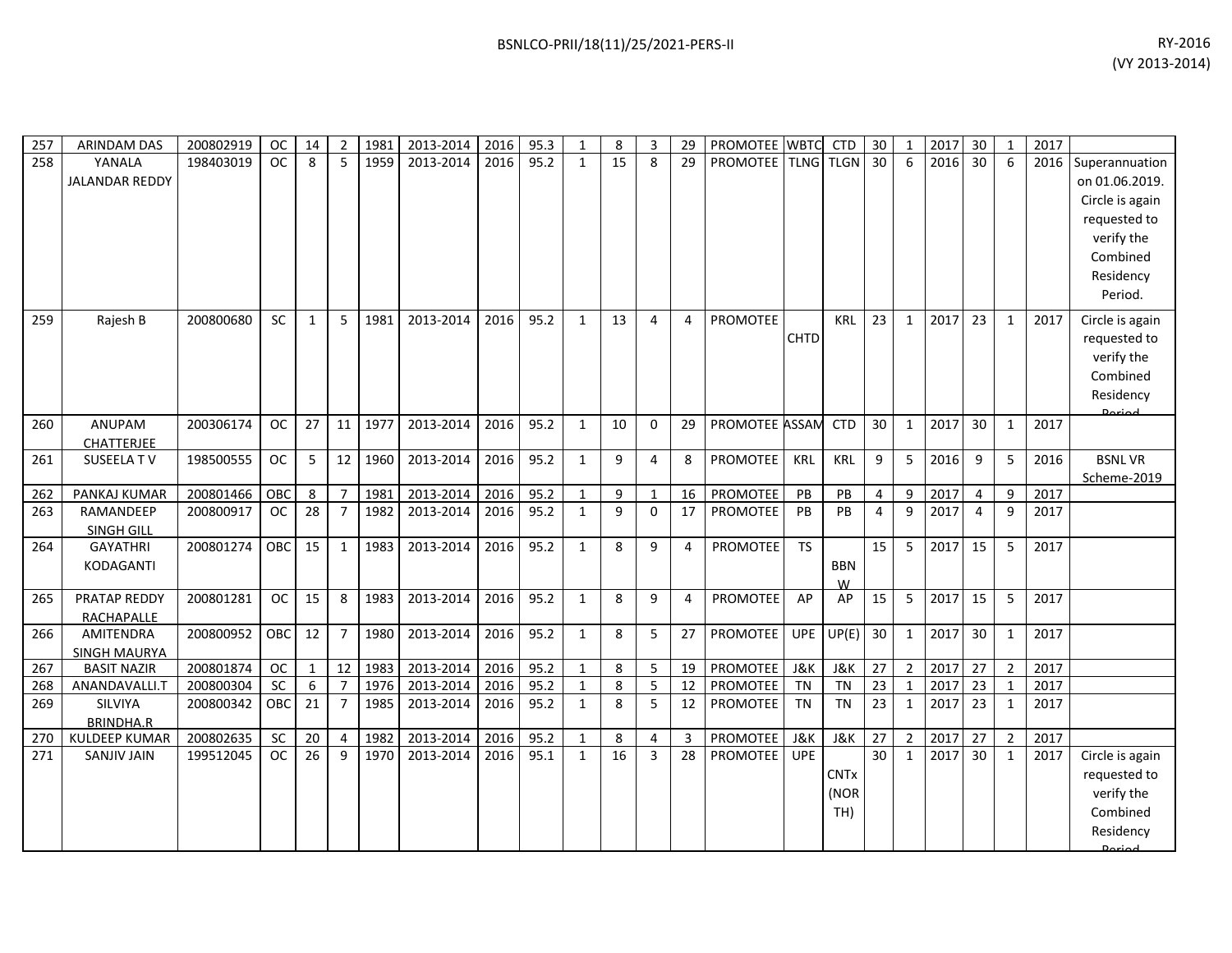| 272 | K.NARSIMHA<br><b>REDDY</b>               | 198210683 | <b>OC</b>  | 20             | 8               | 1957 | 2013-2014 | 2016 | 95.1 | 1            | 15 | 5            | 3           | PROMOTEE   TLGN   TLGN |           |                            | $\overline{4}$ | $\overline{4}$ | 2016 | $\overline{4}$ | 4              |      | 2016 Superannuation.<br>Circle is again<br>requested to<br>verify the<br>Combined<br>Residency<br>Period. |
|-----|------------------------------------------|-----------|------------|----------------|-----------------|------|-----------|------|------|--------------|----|--------------|-------------|------------------------|-----------|----------------------------|----------------|----------------|------|----------------|----------------|------|-----------------------------------------------------------------------------------------------------------|
| 273 | KALIDHASAN.R                             | 200600041 | ST         | $\overline{7}$ | $\mathsf{q}$    | 1981 | 2013-2014 | 2016 | 95.1 | 1            | 10 | $\Omega$     | 22          | PROMOTEE               | <b>TN</b> | <b>TN</b>                  | 23             | $\overline{1}$ | 2017 | 23             | $\mathbf{1}$   | 2017 |                                                                                                           |
| 274 | Indu Bala                                | 200800214 | <b>SC</b>  | 24             | 12              | 1987 | 2013-2014 | 2016 | 95.1 | $\mathbf{1}$ | 9  | $\mathbf{1}$ | 24          | Promotee               | PB        | <b>HR</b>                  | 4              | 9              | 2017 | $\overline{4}$ | 9              | 2017 | Tfd-From PB<br>Circle Rule-8 on<br>14-12-2021                                                             |
| 275 | SANDEEP KUMAR-<br>$\mathbf{I}$           | 200801559 | <b>OC</b>  | 20             | 8               | 1982 | 2013-2014 | 2016 | 95.1 | $\mathbf{1}$ | 9  | $\mathbf{1}$ | 21          | PROMOTEE               | PB        | PB                         | 4              | 9              | 2017 | $\overline{a}$ | 9              | 2017 |                                                                                                           |
| 276 | <b>HARCHAND SINGH</b>                    | 200800279 | OC         | 24             | $\overline{3}$  | 1986 | 2013-2014 | 2016 | 95.1 | 1            | 9  | $\mathbf{1}$ | 21          | PROMOTEE               | PB        | PB                         | 4              | 9              | 2017 | $\overline{4}$ | 9              | 2017 |                                                                                                           |
| 277 | AMANPREET<br>SINGH                       | 200800333 | SC         | 20             | $\overline{7}$  | 1982 | 2013-2014 | 2016 | 95.1 | $\mathbf{1}$ | 9  | $\mathbf{1}$ | 9           | PROMOTEE               | PB        | PB                         | $\overline{4}$ | 9              | 2017 | $\overline{4}$ | 9              | 2017 |                                                                                                           |
| 278 | <b>DURGA PRASAD</b><br><b>KONDEMPUDI</b> | 200803992 | OBC        | 13             | 6               | 1984 | 2013-2014 | 2016 | 95.1 | $\mathbf{1}$ | 8  | 8            | 22          | PROMOTEE               | AP        | AP                         | 15             | 5              | 2017 | 15             | 5              | 2017 |                                                                                                           |
| 279 | KALIMUTHU.N                              | 200801457 | OBC        | 6              | $\overline{2}$  | 1983 | 2013-2014 | 2016 | 95.1 | 1            | 8  | 4            | 24          | PROMOTEE               | <b>TN</b> | <b>TN</b>                  | 23             | $\mathbf{1}$   | 2017 | 23             | 1              | 2017 |                                                                                                           |
| 280 | PRIYANKA<br>SHARMA                       | 200801220 | SC         | 12             | 9               | 1985 | 2013-2014 | 2016 | 95.1 | $\mathbf{1}$ | 8  | $\mathbf 0$  | $\mathbf 0$ | PROMOTEE               | PB        | <b>CNTx</b><br>(NOR<br>TH) | 9              | $\overline{3}$ | 2018 | 9              | $\overline{3}$ | 2018 | Rule-8                                                                                                    |
| 281 | <b>RAMESH BABU</b>                       | 198606920 | <b>OC</b>  | 6              | 11 <sup>1</sup> | 1963 | 2013-2014 | 2016 | 95   | 1            | 15 | 5            | 16          | <b>PROMOTEE</b>        |           | TLGN TLGN 17               |                | $\overline{3}$ | 2016 | 17             | $\overline{3}$ | 2016 | VR Scheme-<br>2019.Circle is<br>again requested<br>to verify the<br>Combined<br>Residency<br>Period.      |
| 282 | <b>PUNEET KUMAR</b><br>NEEKHAREY         | 200303942 | <b>OBC</b> | 15             | $\overline{2}$  | 1982 | 2013-2014 | 2016 | 95   | 1            | 13 | 9            | 6           | <b>PROMOTEE</b>        | UP<br>(W) | UP(W                       | 25             | $\overline{2}$ | 2017 | 25             | $\overline{2}$ | 2017 | Circle is again<br>requested to<br>verify the<br>Combined<br>Residency                                    |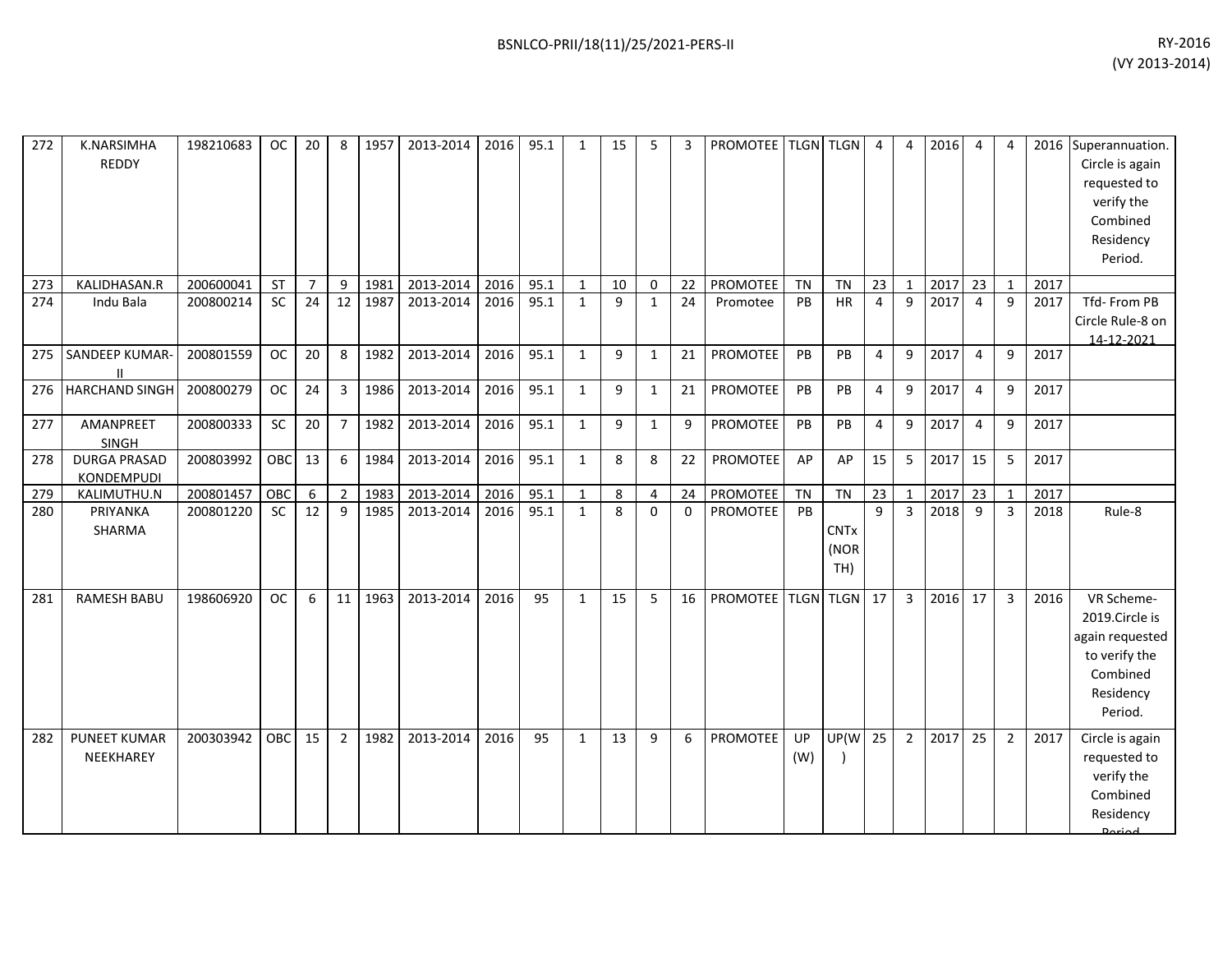| 283 | <b>VASHISHTH</b>      | 200401000 | <b>OC</b>  | 4              | 5              | 1978 | 2013-2014 | 2016 | 95   | $\mathbf{1}$ | 10 | $\mathbf{1}$   | 27              | PROMOTEE        | UP         | UP(W       | 28              | $\overline{2}$ | 2017 | 28             | $\overline{2}$ | 2017 |                  |
|-----|-----------------------|-----------|------------|----------------|----------------|------|-----------|------|------|--------------|----|----------------|-----------------|-----------------|------------|------------|-----------------|----------------|------|----------------|----------------|------|------------------|
|     | <b>KUMAR DUBEY</b>    |           |            |                |                |      |           |      |      |              |    |                |                 |                 | (W)        |            |                 |                |      |                |                |      |                  |
| 284 | DEBMALYA DE           | 200206587 | OBC        | $\overline{2}$ | $\mathbf{1}$   | 1974 | 2013-2014 | 2016 | 95   | $\mathbf{1}$ | 10 | $\Omega$       | 29              | <b>PROMOTEE</b> | <b>CTD</b> | <b>CTD</b> | 30              | $\mathbf{1}$   | 2017 | 30             | $\overline{1}$ | 2017 |                  |
| 285 | <b>RAJESH KUMAR-I</b> | 200303251 | OBC        | 12             | 12             | 1973 | 2013-2014 | 2016 | 95   | $\mathbf{1}$ | 10 | $\Omega$       | 22              | <b>PROMOTEE</b> | <b>BH</b>  | BH         | $\overline{23}$ | $\mathbf{1}$   | 2017 | 23             | $\mathbf{1}$   | 2017 |                  |
| 286 | KAVITHA.M             | 200200729 | <b>OC</b>  | 20             | $\overline{3}$ | 1974 | 2013-2014 | 2016 | 95   | $\mathbf{1}$ | 10 | $\Omega$       | 22              | PROMOTEE        | <b>TN</b>  | <b>TN</b>  | 23              | $\mathbf{1}$   | 2017 | 23             | -1             | 2017 |                  |
| 287 | <b>SHANKAR DAYAL</b>  | 200302020 | <b>OC</b>  | 16             | $\overline{7}$ | 1975 | 2013-2014 | 2016 | 95   | $\mathbf{1}$ | 10 | $\Omega$       | 22              | PROMOTEE        | <b>BH</b>  | <b>BH</b>  | 23              | $\mathbf{1}$   | 2017 | 23             | $\mathbf{1}$   | 2017 |                  |
|     | <b>SHARMA</b>         |           |            |                |                |      |           |      |      |              |    |                |                 |                 |            |            |                 |                |      |                |                |      |                  |
| 288 | <b>PATIL ASHOK</b>    | 198315490 | <b>OC</b>  | 27             | $\overline{7}$ | 1963 | 2013-2014 | 2016 | 95   | $\mathbf{1}$ | 9  | 5              | 5               | <b>PROMOTEE</b> | MH         | MH         | 3               | 6              | 2016 | 6              | 6              | 2016 | VRS-2019         |
|     | RAMCHANDRA            |           |            |                |                |      |           |      |      |              |    |                |                 |                 |            |            |                 |                |      |                |                |      |                  |
| 289 | <b>BEENARK</b>        | 199313571 | <b>OC</b>  | $\overline{2}$ | $\mathbf{1}$   | 1968 | 2013-2014 | 2016 | 95   | $\mathbf{1}$ | 9  | 5              | 5               | PROMOTEE        | KRL        | KRL        | 6               | 6              | 2016 | 6              | 6              | 2016 |                  |
| 290 | PADMANABHA            | 198304730 | OC         | 25             | $\overline{4}$ | 1959 | 2013-2014 | 2016 | 95   | $\mathbf{1}$ | 9  | 4              | 30 <sup>°</sup> | <b>PROMOTEE</b> | AP         | AP         | 30              | 5              | 2016 | 30             | 5              | 2016 | <b>RETIRED</b>   |
|     | <b>REDDY EV</b>       |           |            |                |                |      |           |      |      |              |    |                |                 |                 |            |            |                 |                |      |                |                |      |                  |
| 291 | <b>ANTONY PK</b>      | 198808706 | <b>OC</b>  | 18             | 5              | 1964 | 2013-2014 | 2016 | 95   | $\mathbf{1}$ | 9  | 4              | 8               | PROMOTEE        | KRL        | KRL        | 9               | 5              | 2016 | 9              | 5              | 2016 | <b>BSNLVR</b>    |
|     |                       |           |            |                |                |      |           |      |      |              |    |                |                 |                 |            |            |                 |                |      |                |                |      | Scheme-2019      |
| 292 | <b>ABRAHAM P V</b>    | 198808708 | <b>OC</b>  | 17             | 10             | 1964 | 2013-2014 | 2016 | 95   | $\mathbf{1}$ | 9  | 4              | 8               | <b>PROMOTEE</b> | <b>KRL</b> | <b>KRL</b> | 9               | 5              | 2016 | 9              | 5              | 2016 | <b>BSNLVR</b>    |
|     |                       |           |            |                |                |      |           |      |      |              |    |                |                 |                 |            |            |                 |                |      |                |                |      | Scheme-2019      |
| 293 | <b>AMRITPAL SINGH</b> | 200801456 | SC         | $\overline{7}$ | $\overline{2}$ | 1984 | 2013-2014 | 2016 | 95   | $\mathbf{1}$ | 9  | $\mathbf{1}$   | 21              | <b>PROMOTEE</b> | PB         | PB         | $\overline{4}$  | 9              | 2017 | $\overline{4}$ | $\mathbf{q}$   | 2017 |                  |
| 294 | <b>JAGDIP SINGH</b>   | 200800314 | <b>OC</b>  | 12             | 1              | 1985 | 2013-2014 | 2016 | 95   | $\mathbf{1}$ | 9  | $\mathbf{1}$   | 16              | <b>PROMOTEE</b> | PB         | PB         | $\overline{4}$  | 9              | 2017 | $\overline{4}$ | 9              | 2017 |                  |
| 295 | MUNISH RAMPAL         | 200800861 | <b>OC</b>  | 17             | 5              | 1985 | 2013-2014 | 2016 | 95   | $\mathbf{1}$ | 9  | 1              | 14              | PROMOTEE        | PB         | PB         | $\overline{4}$  | 9              | 2017 | $\overline{4}$ | 9              | 2017 |                  |
| 296 | GAGANDEEP             | 200800531 | <b>OC</b>  | 29             | 10             | 1985 | 2013-2014 | 2016 | 95   | $\mathbf{1}$ | 9  | $\mathbf{1}$   | 14              | <b>PROMOTEE</b> | PB         | PB         | $\overline{4}$  | 9              | 2017 | 4              | 9              | 2017 |                  |
|     | <b>SINGH</b>          |           |            |                |                |      |           |      |      |              |    |                |                 |                 |            |            |                 |                |      |                |                |      |                  |
| 297 | <b>BALBIR SINGH</b>   | 200800243 | <b>SC</b>  | 20             | $\overline{4}$ | 1980 | 2013-2014 | 2016 | 95   | $\mathbf{1}$ | 9  | $\mathbf{1}$   | 9               | <b>PROMOTEE</b> | PB         | PB         | $\overline{4}$  | 9              | 2017 | $\overline{4}$ | $\mathbf{q}$   | 2017 |                  |
| 298 | AMANDEEP KAUR-        | 200801592 | <b>SC</b>  | 9              | $\mathbf{1}$   | 1984 | 2013-2014 | 2016 | 95   | $\mathbf{1}$ | 9  | $\Omega$       | 12              | <b>PROMOTEE</b> | PB         | PB         | 4               | 9              | 2017 | $\overline{4}$ | $\mathsf{q}$   | 2017 |                  |
| 299 | <b>SURESH</b>         | 200500611 | <b>OC</b>  | $\mathbf{1}$   | $\mathbf{1}$   | 1970 | 2013-2014 | 2016 | 94.9 | $\mathbf{1}$ | 11 | 4              | 12              | <b>PROMOTEE</b> | UP         | UP(W       | 25              | $\overline{2}$ | 2017 | 25             | $\overline{2}$ | 2017 | Circle is again  |
|     | <b>CHANDRA SINGH</b>  |           |            |                |                |      |           |      |      |              |    |                |                 |                 | (W)        |            |                 |                |      |                |                |      | requested to     |
|     |                       |           |            |                |                |      |           |      |      |              |    |                |                 |                 |            |            |                 |                |      |                |                |      | verify the       |
|     |                       |           |            |                |                |      |           |      |      |              |    |                |                 |                 |            |            |                 |                |      |                |                |      | Combined         |
|     |                       |           |            |                |                |      |           |      |      |              |    |                |                 |                 |            |            |                 |                |      |                |                |      |                  |
|     |                       |           |            |                |                |      |           |      |      |              |    |                |                 |                 |            |            |                 |                |      |                |                |      | Residency        |
| 300 | <b>LALIT VIJAY</b>    | 200402094 | <b>OC</b>  | 12             | 5              | 1974 | 2013-2014 | 2016 | 94.9 | $\mathbf{1}$ | 10 | $\Omega$       | 22              | <b>PROMOTEE</b> | <b>BH</b>  | <b>BH</b>  | 23              | $\mathbf{1}$   | 2017 | 23             | 1              | 2017 | لممنعمه          |
|     | <b>KUMAR</b>          |           |            |                |                |      |           |      |      |              |    |                |                 |                 |            |            |                 |                |      |                |                |      |                  |
| 301 | <b>JITENDRA</b>       | 200304508 | <b>OC</b>  | $\mathbf{1}$   | 9              | 1978 | 2013-2014 | 2016 | 94.9 | $\mathbf{1}$ | 10 | 0              | 3               | <b>PROMOTEE</b> | <b>RAJ</b> | RAJ        | 23              | $\mathbf{1}$   | 2017 | 23             | $\overline{1}$ | 2017 |                  |
| 302 | <b>SATYA NARAYAN</b>  | 200801643 | <b>OC</b>  | 20             | 11             | 1985 | 2013-2014 | 2016 | 94.9 | $\mathbf{1}$ | 9  | $\overline{7}$ | 8               | <b>PROMOTEE</b> | PB         | PB         | 14              | 5              | 2018 | 14             | 5              | 2018 |                  |
|     | <b>VERMA</b>          |           |            |                |                |      |           |      |      |              |    |                |                 |                 |            |            |                 |                |      |                |                |      |                  |
| 303 | <b>JAYAPRASAD P</b>   | 198808602 | <b>OC</b>  | 25             | 5              | 1964 | 2013-2014 | 2016 | 94.9 | $\mathbf{1}$ | 9  | 4              | 8               | <b>PROMOTEE</b> | <b>KRL</b> | <b>KRL</b> | 9               | 5              | 2016 | 9              | 5              | 2016 | <b>BSNLVR</b>    |
|     |                       |           |            |                |                |      |           |      |      |              |    |                |                 |                 |            |            |                 |                |      |                |                |      | Scheme-2019      |
| 304 | Kawalprit Kaur        | 200800769 | <b>OBC</b> | 5              | 8              | 1982 | 2013-2014 | 2016 | 94.9 | $\mathbf{1}$ | 9  | 3              | 10              | Promotee        | PB         | HR         | $\overline{4}$  | 9              | 2017 | $\overline{4}$ | 9              | 2017 | Tfd-From PB      |
|     |                       |           |            |                |                |      |           |      |      |              |    |                |                 |                 |            |            |                 |                |      |                |                |      | Circle Rule-8 on |
|     |                       |           |            |                |                |      |           |      |      |              |    |                |                 |                 |            |            |                 |                |      |                |                |      | 14-12-2021       |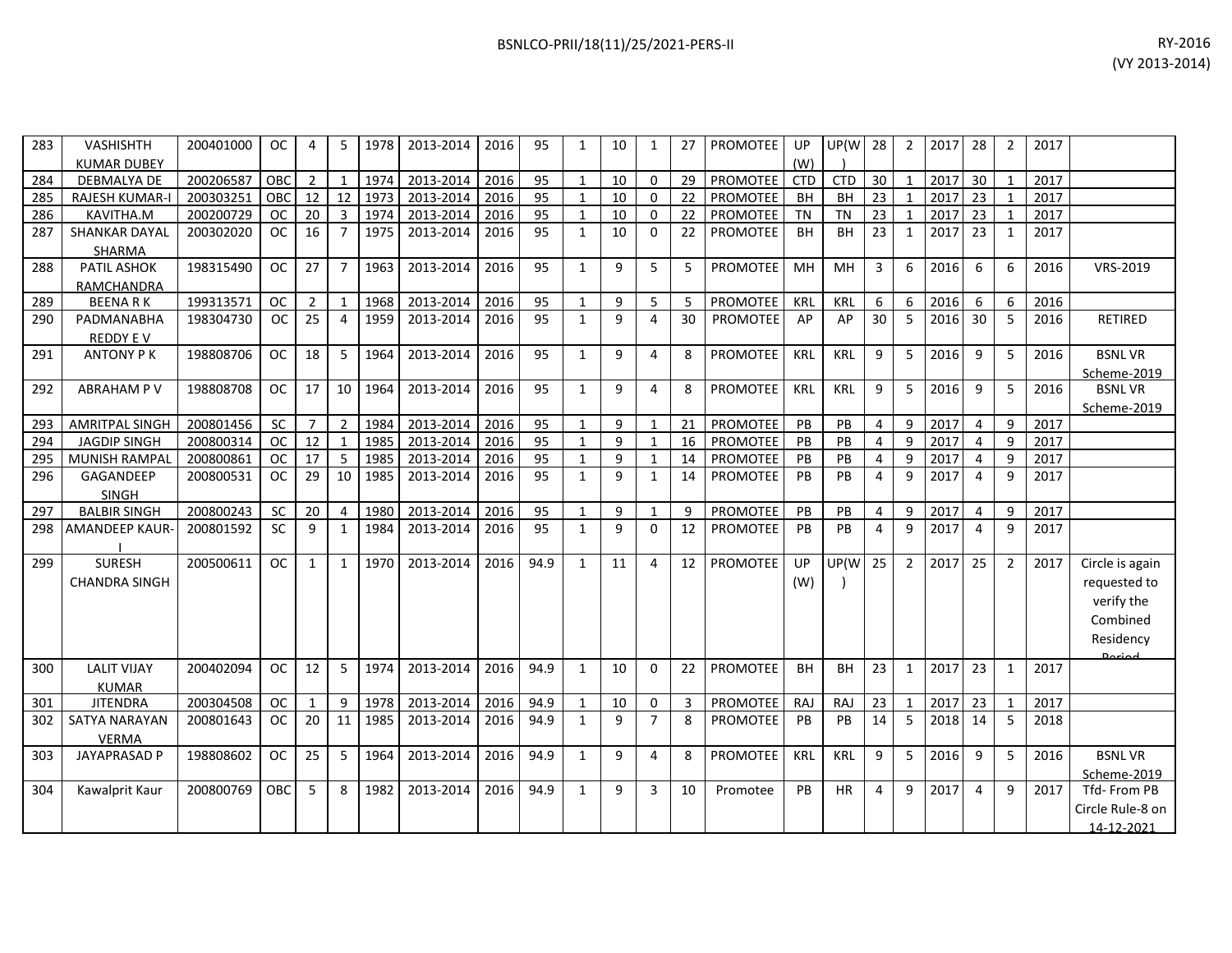|     |                          |           |            |     |     |      |                |      |      |    |   |               |                             |           |             |                |                |        |                |   |      | $V \cup 2013 - 2017$ |
|-----|--------------------------|-----------|------------|-----|-----|------|----------------|------|------|----|---|---------------|-----------------------------|-----------|-------------|----------------|----------------|--------|----------------|---|------|----------------------|
|     |                          |           |            |     |     |      |                |      |      |    |   |               |                             |           |             |                |                |        |                |   |      |                      |
|     |                          |           |            |     |     |      |                |      |      |    |   |               |                             |           |             |                |                |        |                |   |      |                      |
| 305 | <b>VENKATA</b>           | 199410664 | OBC        |     | 6   | 1964 | 2013-2014      | 2016 | 94.9 | 9  |   | 14            | <b>PROMOTEE</b>             | AP        | AP          | 15             | 3              | 2016   | 15             | 3 | 2016 | <b>VRS-19</b>        |
|     |                          |           |            |     |     |      |                |      |      |    |   |               |                             |           |             |                |                |        |                |   |      |                      |
|     | KRISHNA RAO<br>TAMMALALA |           |            |     |     |      |                |      |      |    |   |               |                             |           |             |                |                |        |                |   |      |                      |
|     | 306 INDERDEEP SINGH      | 200800402 | OC.        | 8   | 6   | 1986 | 2013-2014      | 2016 | 94.9 | 9  |   | $\mathcal{I}$ | <b>PROMOTEE</b>             | <b>PB</b> | <b>PB</b>   | 4              | 9              | 2017   | $\overline{4}$ | 9 | 2017 |                      |
|     |                          |           |            |     |     |      |                |      |      |    |   |               |                             |           |             |                |                |        |                |   |      |                      |
| 307 | <b>RAJESH KUMAR</b>      | 200801477 | <b>OBC</b> | 6   | -6  | 1987 | 2013-2014      | 2016 | 94.9 | 8  | 9 | 4             | PROMOTEE   TLGN   TLGN   15 |           |             |                |                | 5 2017 | 15             | 5 | 2017 |                      |
|     | VADDEPALLI               |           |            |     |     |      |                |      |      |    |   |               |                             |           |             |                |                |        |                |   |      |                      |
| 308 | <b>MONICA VERMA</b>      | 200802023 | <b>OC</b>  | 8   | 10  | 1984 | 2013-2014 2016 |      | 94.9 | 8  | 5 | 9             | <b>PROMOTEE</b>             | J&K       | J&K         | 27             | 2 <sub>1</sub> | 2017   | 27             |   | 2017 |                      |
|     | 309   SANGRAM SINGH      | 200802544 | OC.        | -27 | - 6 | 1980 | 2013-2014 2016 |      | 94.9 | 8  |   |               | <b>PROMOTEE</b>             | J&K       | J&K         | 27             | 2 <sup>1</sup> | 2017   | 27             |   | 2017 |                      |
| 310 | RAMAKRISHNA              | 198402348 | OC         | 21  | - 6 | 1959 | 2013-2014      | 2016 | 94.8 | 15 | 3 | 3             | <b>PROMOTEE   TLNG</b>      |           | <b>TLGN</b> | $\overline{4}$ | $\overline{4}$ | 2016   | 4              |   |      | 2016 Superannuation. |
|     | RAO Y                    |           |            |     |     |      |                |      |      |    |   |               |                             |           |             |                |                |        |                |   |      | Circle is again      |
|     |                          |           |            |     |     |      |                |      |      |    |   |               |                             |           |             |                |                |        |                |   |      | requested to         |
|     |                          |           |            |     |     |      |                |      |      |    |   |               |                             |           |             |                |                |        |                |   |      | verify the           |

| 307 | <b>RAJESH KUMAR</b>        | 200801477 | <b>OBC</b> | 6  |    | 1987 | 2013-2014 | 2016 | 94.9 |              | 8            | q            |    | PROMOTEE   TLGN   TLGN   15 |           |           |                | 5              | 2017 15 |    | 5              | 2017 |                                         |
|-----|----------------------------|-----------|------------|----|----|------|-----------|------|------|--------------|--------------|--------------|----|-----------------------------|-----------|-----------|----------------|----------------|---------|----|----------------|------|-----------------------------------------|
|     | VADDEPALLI                 |           |            |    |    |      |           |      |      |              |              |              |    |                             |           |           |                |                |         |    |                |      |                                         |
| 308 | <b>MONICA VERMA</b>        | 200802023 | <b>OC</b>  | 8  | 10 | 1984 | 2013-2014 | 2016 | 94.9 |              | 8            | 5            | 9  | <b>PROMOTEE</b> J&K         |           | J&K       | 27             | $\overline{2}$ | 2017    | 27 | $\overline{2}$ | 2017 |                                         |
| 309 | <b>SANGRAM SINGH</b>       | 200802544 | <b>OC</b>  | 27 | 6  | 1980 | 2013-2014 | 2016 | 94.9 |              | 8            | 4            | 17 | PROMOTEE J&K                |           | J&K       | 27             | $\overline{2}$ | 2017    | 27 |                | 2017 |                                         |
| 310 | RAMAKRISHNA<br><b>RAOY</b> | 198402348 | <b>OC</b>  | 21 | 6  | 1959 | 2013-2014 | 2016 | 94.8 | $\mathbf{1}$ | 15           | 3            | 3  | PROMOTEE TLNG TLGN          |           |           | $\overline{a}$ | 4              | 2016    | 4  |                |      | 2016 Superannuation.<br>Circle is again |
|     |                            |           |            |    |    |      |           |      |      |              |              |              |    |                             |           |           |                |                |         |    |                |      | requested to                            |
|     |                            |           |            |    |    |      |           |      |      |              |              |              |    |                             |           |           |                |                |         |    |                |      | verify the                              |
|     |                            |           |            |    |    |      |           |      |      |              |              |              |    |                             |           |           |                |                |         |    |                |      | Combined                                |
|     |                            |           |            |    |    |      |           |      |      |              |              |              |    |                             |           |           |                |                |         |    |                |      | Residency                               |
|     |                            |           |            |    |    |      |           |      |      |              |              |              |    |                             |           |           |                |                |         |    |                |      | Period.                                 |
| 311 | Naresh Chander             | 200205443 | <b>OC</b>  | 3  | 11 | 1978 | 2013-2014 | 2016 | 94.8 | $\mathbf{1}$ | 14           | $\mathbf{1}$ | 30 | Promotee                    | <b>HR</b> | <b>HR</b> | 23             | $\mathbf{1}$   | 2017    | 23 | $\mathbf{1}$   | 2017 | Circle is again                         |
|     |                            |           |            |    |    |      |           |      |      |              |              |              |    |                             |           |           |                |                |         |    |                |      | requested to                            |
|     |                            |           |            |    |    |      |           |      |      |              |              |              |    |                             |           |           |                |                |         |    |                |      | verify the                              |
|     |                            |           |            |    |    |      |           |      |      |              |              |              |    |                             |           |           |                |                |         |    |                |      | Combined                                |
|     |                            |           |            |    |    |      |           |      |      |              |              |              |    |                             |           |           |                |                |         |    |                |      | Residency                               |
| 312 | <b>GURPREET KAUR</b>       | 200800644 | SC         | 5  | 8  | 1983 | 2013-2014 | 2016 | 94.8 |              | 9            | 0            | 12 | <b>PROMOTEE</b>             | PB        | PB        | $\overline{4}$ | 9              | 2017    | 4  | 9              | 2017 |                                         |
| 313 | <b>SUNIL KUMAR-I</b>       | 200801235 | <b>OC</b>  | 5  | 6  | 1986 | 2013-2014 | 2016 | 94.8 | $\mathbf{1}$ | 9            | $\Omega$     | 9  | <b>PROMOTEE</b>             | PB        | PB        | 4              | 9              | 2017    | 4  | 9              | 2017 | <b>RESIGNED</b>                         |
|     |                            |           |            |    |    |      |           |      |      |              |              |              |    |                             |           |           |                |                |         |    |                |      | W.E.F.                                  |
|     |                            |           |            |    |    |      |           |      |      |              |              |              |    |                             |           |           |                |                |         |    |                |      | 26.12.2019                              |
| 314 | <b>KIRAN KUMAR</b>         | 200801434 | <b>OBC</b> | 27 | 8  | 1981 | 2013-2014 | 2016 | 94.8 | $\mathbf{1}$ | 8            | 8            | 22 | <b>PROMOTEE</b>             | AP        | AP        | 15             | 5              | 2017    | 15 | 5              | 2017 |                                         |
|     | <b>BOGA</b>                |           |            |    |    |      |           |      |      |              |              |              |    |                             |           |           |                |                |         |    |                |      |                                         |
| 315 | <b>RAJAGOPAL</b>           | 200801283 | <b>OC</b>  | 10 | 12 | 1985 | 2013-2014 | 2016 | 94.8 | $\mathbf{1}$ | $\mathbf{8}$ | 8            | 22 | <b>PROMOTEE</b>             | AP        | AP        | 15             | 5              | 2017    | 15 | 5              | 2017 |                                         |
|     | <b>KUMMARA</b>             |           |            |    |    |      |           |      |      |              |              |              |    |                             |           |           |                |                |         |    |                |      |                                         |
| 316 | <b>ANUP JAIN</b>           | 200802094 | <b>OC</b>  | 27 | 11 | 1982 | 2013-2014 | 2016 | 94.8 |              | 8            | 8            | 11 | PROMOTEE                    | CG        | CG        | 23             |                | 2017    | 23 |                | 2017 |                                         |
| 317 | <b>SWARUP KANTI SI</b>     | 200900828 | OBC        | 15 | 8  | 1984 | 2013-2014 | 2016 | 94.8 | 1            |              | 10           | 23 | <b>PROMOTEE</b>             | <b>WB</b> | <b>WB</b> | 30             | 1              | 2017    | 30 |                | 2017 |                                         |
|     |                            |           |            |    |    |      |           |      |      |              |              |              |    |                             |           |           |                |                |         |    |                |      |                                         |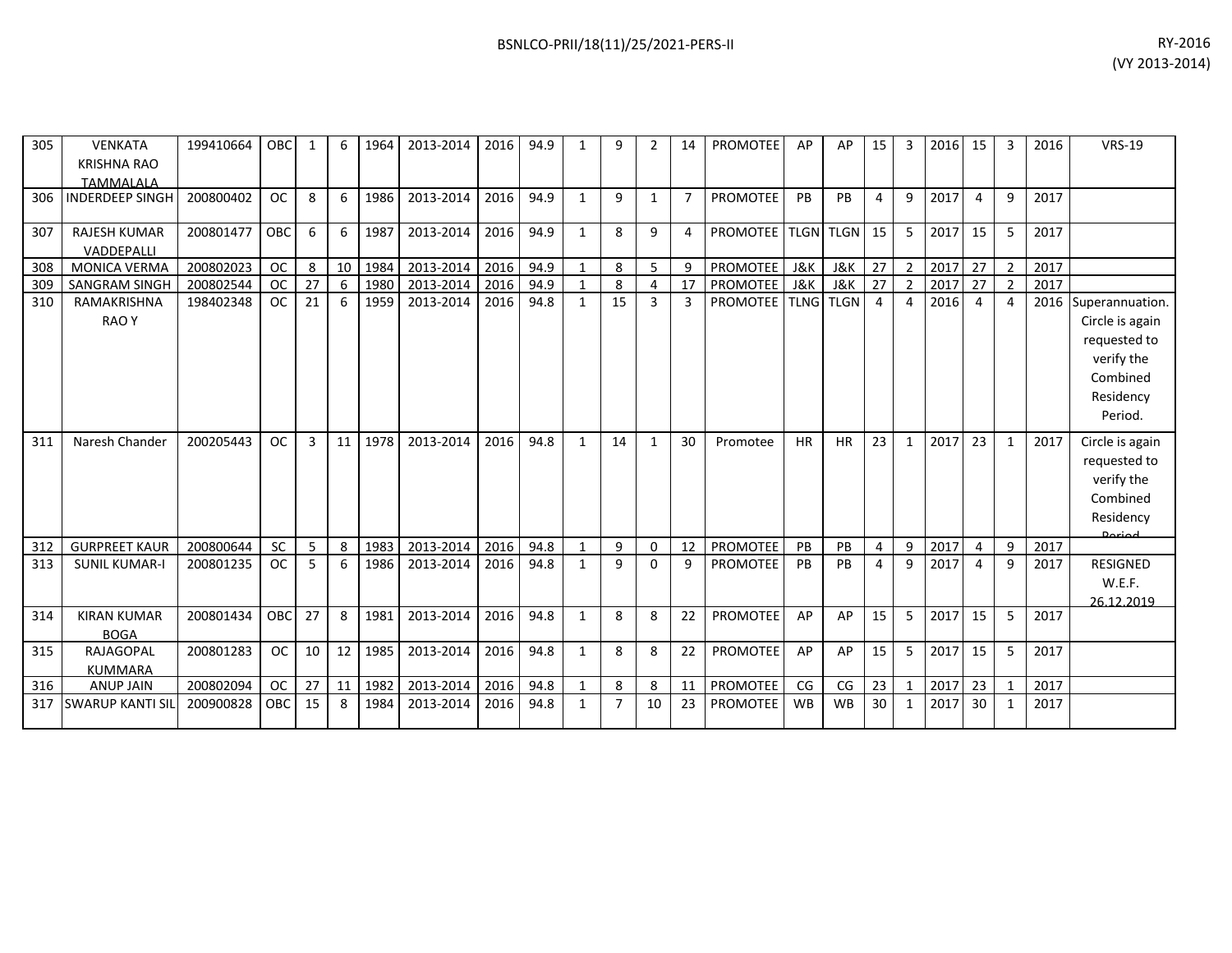| 318 | Prakash Chandra<br>Pandey            | 200204214 | <b>OC</b>  | 29             |                | 1979 | 2013-2014 | 2016 | 94.7 | $\mathbf{1}$ | 14 | 6              | 16             | Promotee        | <b>HR</b>   | <b>HR</b>   | 23             | $\mathbf{1}$   | 2017 | 23             | $\mathbf{1}$   | 2017 | Resigned on 09-<br>08-2019. Circle is<br>again requested<br>to verify the<br>Combined<br>Residency<br>Period. |
|-----|--------------------------------------|-----------|------------|----------------|----------------|------|-----------|------|------|--------------|----|----------------|----------------|-----------------|-------------|-------------|----------------|----------------|------|----------------|----------------|------|---------------------------------------------------------------------------------------------------------------|
| 319 | <b>MALATHY</b><br><b>INDUJA A G</b>  | 200801289 | <b>OC</b>  | 25             | 6              | 1986 | 2013-2014 | 2016 | 94.7 | $\mathbf{1}$ | 13 | $\overline{4}$ | 4              | <b>PROMOTEE</b> | <b>CHTD</b> | <b>CHTD</b> | 23             | 1              | 2017 | 23             | $\mathbf{1}$   | 2017 | <b>RESIGNED ON</b><br>31.01.2022<br>Circle is again<br>requested to<br>verify the<br>Combined<br>Residency    |
| 320 | <b>DEVIPK</b>                        | 199209311 | OC         | 14             | 2              | 1969 | 2013-2014 | 2016 | 94.7 | 1            | 9  | 4              | 8              | <b>PROMOTEE</b> | KRL         | KRL         | 9              | 5              | 2016 | 9              | 5              | 2016 | <b>BSNLVR</b><br>Scheme-2019                                                                                  |
| 321 | <b>HARI KUMARAN</b><br><b>NAIR A</b> | 199100660 | <b>OC</b>  | 10             | 4              | 1970 | 2013-2014 | 2016 | 94.7 | $\mathbf{1}$ | 9  | 4              | 8              | <b>PROMOTEE</b> | <b>KRL</b>  | <b>KRL</b>  | 9              | 5              | 2016 | 9              | 5              | 2016 |                                                                                                               |
| 322 | <b>RAKESH KUMAR</b>                  | 200800424 | <b>SC</b>  | 14             | 2              | 1983 | 2013-2014 | 2016 | 94.7 | $\mathbf{1}$ | 9  | $\mathbf{1}$   | 14             | PROMOTEE        | PB          | PB          | $\overline{4}$ | 9              | 2017 | $\overline{4}$ | 9              | 2017 |                                                                                                               |
| 323 | <b>AMAN DEEP</b><br>SINGH            | 200801179 | <b>OC</b>  | 23             | $\overline{7}$ | 1983 | 2013-2014 | 2016 | 94.7 | $\mathbf{1}$ | 9  | $\mathbf{1}$   | 12             | <b>PROMOTEE</b> | <b>PB</b>   | PB          | 20             | 10             | 2017 | 20             | 10             | 2017 |                                                                                                               |
| 324 | SHIVANI                              | 200800244 | <b>OC</b>  | 5              | 8              | 1981 | 2013-2014 | 2016 | 94.7 | $\mathbf{1}$ | 9  | $\mathbf{1}$   | 9              | PROMOTEE        | PB          | PB          | 4              | 9              | 2017 | 4              | 9              | 2017 |                                                                                                               |
| 325 | <b>SUBHRA PANDA</b>                  | 200800736 | OC         | $\overline{2}$ | $\overline{7}$ | 1983 | 2013-2014 | 2016 | 94.7 | 1            | 8  | 5              | 24             | PROMOTEE        | <b>UPE</b>  | UP(E)       | 30             | $\mathbf{1}$   | 2017 | 30             | $\mathbf{1}$   | 2017 |                                                                                                               |
| 326 | ZAHOOR AHMAD<br><b>WANI</b>          | 200801863 | <b>OC</b>  | 5              | 3              | 1977 | 2013-2014 | 2016 | 94.7 | 1            | 8  | 5              | 19             | PROMOTEE        | J&K         | J&K         | 27             | $\overline{2}$ | 2017 | 27             | $\overline{2}$ | 2017 |                                                                                                               |
| 327 | <b>BHUVANESWARI.S</b>                | 200801042 | <b>OBC</b> | 5              | $\overline{3}$ | 1979 | 2013-2014 | 2016 | 94.7 | $\mathbf{1}$ | 8  | 5              | 12             | <b>PROMOTEE</b> | <b>TN</b>   | <b>TN</b>   | 23             | $\mathbf{1}$   | 2017 | 23             | $\mathbf{1}$   | 2017 |                                                                                                               |
| 328 | <b>BALA VALLUVAN.N</b>               | 200800436 | OC         | 26             | $\overline{7}$ | 1985 | 2013-2014 | 2016 | 94.7 | $\mathbf{1}$ | 8  | 5              | $\overline{7}$ | PROMOTEE        | TN          | <b>TN</b>   | 23             | $\mathbf{1}$   | 2017 | 23             | $\mathbf{1}$   | 2017 |                                                                                                               |
| 329 | <b>SAURAV SUMAN</b>                  | 200800835 | OBC        | 26             | $\overline{1}$ | 1987 | 2013-2014 | 2016 | 94.7 | $\mathbf{1}$ | 8  | 5              | 5              | PROMOTEE ARANO  |             | <b>CTD</b>  | 30             | $\mathbf{1}$   | 2017 | 30             | $\mathbf{1}$   | 2017 |                                                                                                               |
| 330 | MURUGAKUMAR.<br>$\vee$               | 200801080 | OBC        | 16             | $\overline{7}$ | 1980 | 2013-2014 | 2016 | 94.7 | $\mathbf{1}$ | 8  | 5              | 0              | PROMOTEE        | <b>TN</b>   | <b>TN</b>   | 23             | $\mathbf{1}$   | 2017 | 23             | $\mathbf{1}$   | 2017 |                                                                                                               |
| 331 | SUJI JOAN.D                          | 200801029 | OBC        | 18             | 5              | 1984 | 2013-2014 | 2016 | 94.7 | $\mathbf{1}$ | 8  | 5              | $\mathbf 0$    | PROMOTEE        | <b>TN</b>   | <b>TN</b>   | 23             | $\mathbf{1}$   | 2017 | 23             |                | 2017 |                                                                                                               |
| 332 | SARBANI CHAND                        | 200801787 | OBC        | 30             | $\overline{3}$ | 1978 | 2013-2014 | 2016 | 94.7 | $\mathbf{1}$ | 8  | 4              | 15             | PROMOTEE        | <b>WB</b>   | <b>WB</b>   | 30             | $\mathbf{1}$   | 2017 | 30             |                | 2017 |                                                                                                               |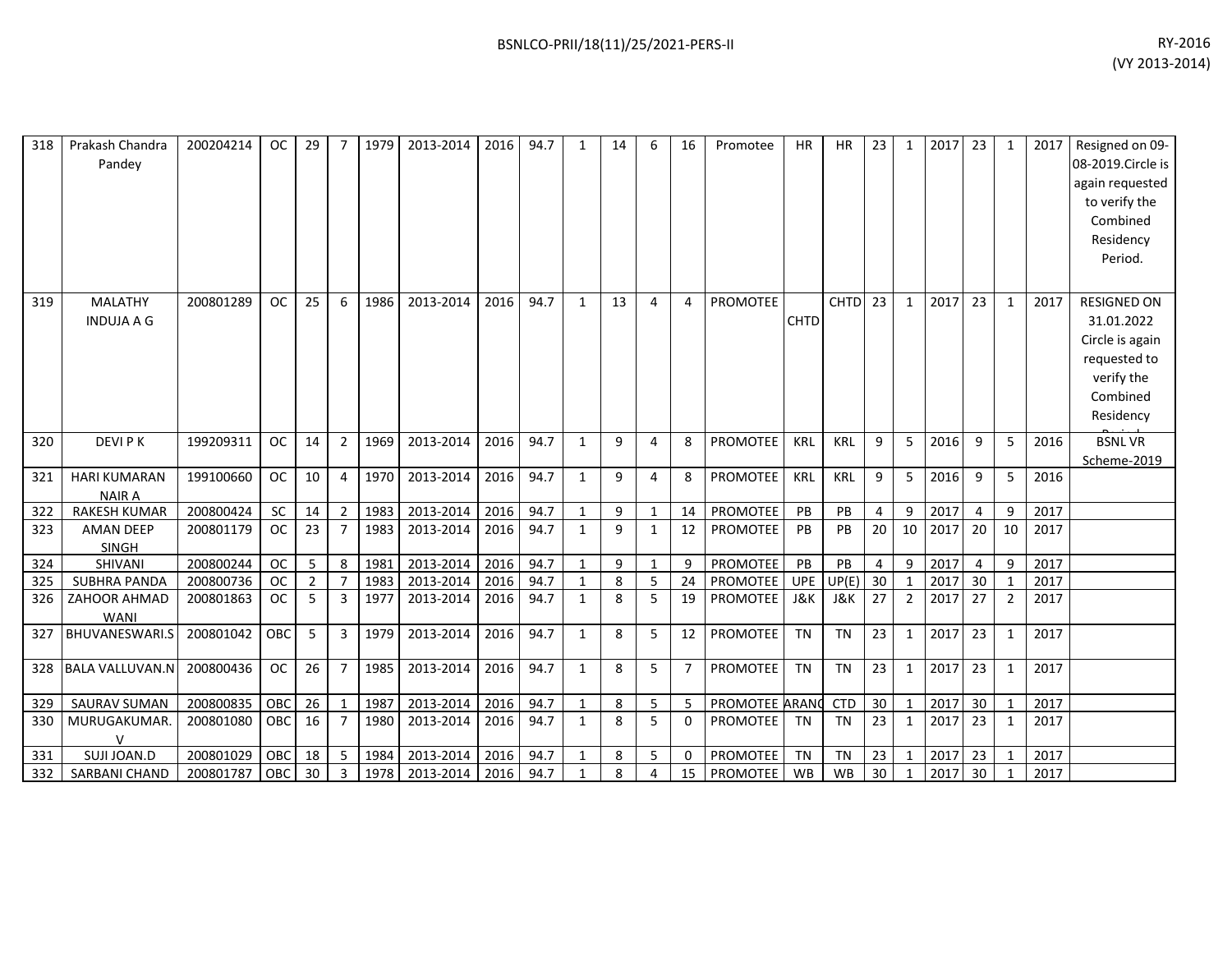| 333 | <b>NARSIMHA</b><br>AMANAGANTI    | 199002369 | <b>OC</b> | $\overline{2}$  | 6              | 1970 | 2013-2014 | 2016 | 94.6 | $\mathbf{1}$ | 15 | 5           | 14             | <b>PROMOTEE TLNG TLGN</b> 15 |            |                            |                 | 3              | 2016 | 15 | 3              | 2016 | Circle is again<br>requested to<br>verify the<br>Combined<br>Residency<br>لمهنعها |
|-----|----------------------------------|-----------|-----------|-----------------|----------------|------|-----------|------|------|--------------|----|-------------|----------------|------------------------------|------------|----------------------------|-----------------|----------------|------|----|----------------|------|-----------------------------------------------------------------------------------|
| 334 | Arpana Rohilla                   | 200205436 | <b>OC</b> | 28              | q              | 1977 | 2013-2014 | 2016 | 94.6 | $\mathbf{1}$ | 14 | $\Omega$    | 27             | Promotee                     | <b>HR</b>  | <b>HR</b>                  | 23              | $\mathbf{1}$   | 2017 | 23 | $\mathbf{1}$   | 2017 | Circle is again<br>requested to<br>verify the<br>Combined<br>Residency<br>لممنعمه |
| 335 | <b>BHUPENDRA</b><br><b>KUMAR</b> | 200403046 | <b>OC</b> | 25              | 6              | 1975 | 2013-2014 | 2016 | 94.6 | $\mathbf{1}$ | 10 | $\Omega$    | 22             | <b>PROMOTEE</b>              | <b>BH</b>  | <b>BH</b>                  | 23              | $\mathbf{1}$   | 2017 | 23 | $\mathbf{1}$   | 2017 |                                                                                   |
| 336 | <b>MANISH RANJAN</b>             | 200305026 | <b>OC</b> | $\mathbf{1}$    | 12             | 1976 | 2013-2014 | 2016 | 94.6 | $\mathbf{1}$ | 10 | $\mathbf 0$ | 22             | <b>PROMOTEE</b>              | BH         | BH                         | 23              | $\mathbf{1}$   | 2017 | 23 | $\mathbf{1}$   | 2017 |                                                                                   |
| 337 | <b>VINOTH KUMAR.S</b>            | 200600197 | <b>SC</b> | 11              | 7              | 1986 | 2013-2014 | 2016 | 94.6 | $\mathbf{1}$ | 10 | 0           | 22             | <b>PROMOTEE</b>              | <b>TN</b>  | TN                         | 23              | 1              | 2017 | 23 | $\mathbf{1}$   | 2017 |                                                                                   |
| 338 | UNNIKRISHNAN G                   | 198604057 | <b>OC</b> | 30              | 5              | 1961 | 2013-2014 | 2016 | 94.6 | $\mathbf{1}$ | 9  | 4           | 8              | PROMOTEE                     | KRL        | <b>KRL</b>                 | 9               | 5              | 2016 | 9  | 5              | 2016 | <b>BSNLVR</b><br>Scheme-2019                                                      |
| 339 | DEVANAYKAM P                     | 198505144 | <b>OC</b> | 27              | 5              | 1963 | 2013-2014 | 2016 | 94.6 | $\mathbf{1}$ | 9  | 4           | 8              | PROMOTEE                     | <b>KRL</b> | <b>KRL</b>                 | 9               | 5              | 2016 | 9  | 5              | 2016 | <b>BSNLVR</b><br>Scheme-2019                                                      |
| 340 | KULWINDER<br><b>SINGH</b>        | 200801706 | <b>SC</b> | 22              | 5              | 1985 | 2013-2014 | 2016 | 94.6 | $\mathbf{1}$ | 9  | 0           | 12             | <b>PROMOTEE</b>              | PB         | <b>ITPC</b>                | 4               | 9              | 2017 | 4  | 9              | 2017 |                                                                                   |
| 341 | NARINDER SINGH                   | 200801152 | <b>OC</b> | 10 <sup>1</sup> | $\overline{7}$ | 1985 | 2013-2014 | 2016 | 94.6 | $\mathbf{1}$ | 9  | $\mathbf 0$ | 12             | PROMOTEE                     | PB         | PB                         | $\overline{4}$  | 9              | 2017 | 4  | 9              | 2017 |                                                                                   |
| 342 | <b>SUNITHA KUPPILI</b>           | 200803484 | <b>SC</b> | $\mathbf{1}$    | $\mathbf{q}$   | 1986 | 2013-2014 | 2016 | 94.6 | $\mathbf{1}$ | 8  | 9           | $\overline{7}$ | <b>PROMOTEE</b>              | AP         | AP                         | 15              | 5              | 2017 | 15 | 5              | 2017 |                                                                                   |
| 343 | <b>RAVI PRASAD</b><br>PASUPUNATI | 200803929 | <b>OC</b> | 3               | $\overline{7}$ | 1989 | 2013-2014 | 2016 | 94.6 | $\mathbf{1}$ | 8  | 8           | 22             | <b>PROMOTEE</b>              | AP         | AP                         | 15              | 5              | 2017 | 15 | 5              | 2017 |                                                                                   |
| 344 | SUMANTH<br><b>KUMAR GUNDU</b>    | 200801149 | <b>OC</b> | 29              | 8              | 1984 | 2013-2014 | 2016 | 94.6 | $\mathbf{1}$ | 8  | 8           | 20             | <b>PROMOTEE</b>              | AP         | AP                         | 15              | 5              | 2017 | 15 | 5              | 2017 |                                                                                   |
| 345 | <b>MEENAKSHI</b><br><b>VERMA</b> | 200802040 | <b>OC</b> | 24              | .5             | 1982 | 2013-2014 | 2016 | 94.6 | $\mathbf{1}$ | 8  | 5           | 9              | PROMOTEE                     | J&K        | <b>J&amp;K</b>             | 27              | $\overline{2}$ | 2017 | 27 | $\overline{2}$ | 2017 |                                                                                   |
| 346 | <b>CHANDAN DAS</b>               | 200803801 | <b>SC</b> | 15              | 11             | 1984 | 2013-2014 | 2016 | 94.6 | $\mathbf{1}$ | 8  | 4           | 6              | PROMOTEE                     | WB         | <b>WB</b>                  | 30              |                | 2017 | 30 | $\mathbf{1}$   | 2017 |                                                                                   |
| 347 | SUPRAJA<br><b>GUNNAM REDDY</b>   | 200800601 | <b>OC</b> | 10              | 07             | 1983 | 2013-2014 | 2016 | 94.6 | $\mathbf{1}$ | 8  | $\Omega$    | $\Omega$       | <b>PROMOTEE</b>              | AP         | <b>CNTx</b><br>(SOU<br>TH) | $\overline{16}$ | 05             | 2017 | 16 | 05             | 2017 |                                                                                   |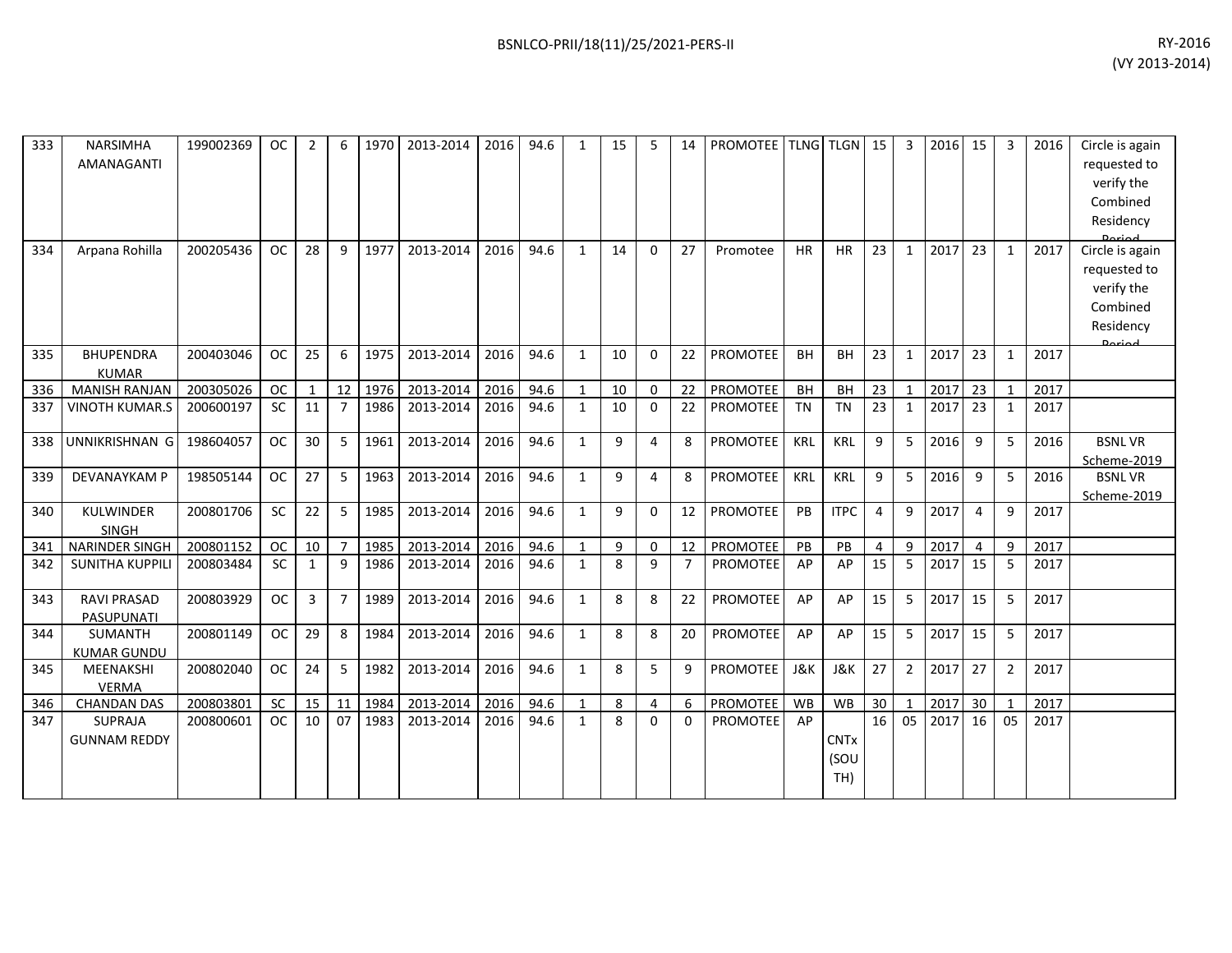| 348 | Md Abdul Azeem                         | 198004030 | OC.        | 28           |                | 12 1956 | 2013-2014 | 2016 | 94.5 | $\mathbf{1}$ | 15 | 5              | 3              | PROMOTEE   TLGN   TLGN |                  |                          | 4               | 4              | 2016 | 4              | 4              |      | 2016 Superannuation.<br>Circle is again<br>requested to<br>verify the<br>Combined<br>Residency<br>Period. |
|-----|----------------------------------------|-----------|------------|--------------|----------------|---------|-----------|------|------|--------------|----|----------------|----------------|------------------------|------------------|--------------------------|-----------------|----------------|------|----------------|----------------|------|-----------------------------------------------------------------------------------------------------------|
| 349 | <b>SUNITA KUMARI-I</b>                 | 200301838 | <b>OBC</b> | 9            | 1              | 1976    | 2013-2014 | 2016 | 94.5 | 1            | 14 | $\Omega$       | 9              | PROMOTEE               | <b>UP</b><br>(W) | UP(W                     | 27              | $\overline{2}$ | 2017 | 27             | $\overline{2}$ | 2017 | Circle is again<br>requested to<br>verify the<br>Combined<br>Residency                                    |
| 350 | KRISHNA NANDAN                         | 200400616 | OBC        | 1            | 9              | 1978    | 2013-2014 | 2016 | 94.5 | $\mathbf{1}$ | 13 | $\Omega$       | $\overline{2}$ | PROMOTEE               | <b>UPE</b>       | UP(E)                    | 30              | 1              | 2017 | 30             | $\mathbf{1}$   | 2017 | Circle is again<br>requested to<br>verify the<br>Combined<br>Residency<br>لمهنعه                          |
| 351 | <b>AJAY KUMAR</b><br>GOND              | 200205411 | <b>ST</b>  | 1            | $\overline{3}$ | 1978    | 2013-2014 | 2016 | 94.5 | $\mathbf{1}$ | 10 | $\Omega$       | 22             | PROMOTEE               | <b>BH</b>        | BH                       | 23              | 1              | 2017 | 3              | $\overline{2}$ | 2017 |                                                                                                           |
| 352 | <b>PONNADA</b><br><b>MOHANA RAO RK</b> | 199101800 | <b>OC</b>  | 11           | $\overline{3}$ | 1967    | 2013-2014 | 2016 | 94.5 | $\mathbf{1}$ | 9  | $\overline{2}$ | 17             | <b>PROMOTEE</b>        | AP               | AP                       | 17              | 3              | 2016 | 17             | $\overline{3}$ | 2016 | <b>VRS-19</b>                                                                                             |
| 353 | <b>SAURABH</b><br><b>BHARDWAJ</b>      | 200800534 | <b>OC</b>  | 19           | 11             | 1982    | 2013-2014 | 2016 | 94.5 | $\mathbf{1}$ | 9  | $\mathbf{1}$   | 14             | <b>PROMOTEE</b>        | PB               | <b>PB</b>                | 4               | $\mathbf{q}$   | 2017 | $\overline{4}$ | 9              | 2017 |                                                                                                           |
| 354 | <b>TAJINDER KAUR</b>                   | 200800286 | <b>OC</b>  | 19           | 6              | 1985    | 2013-2014 | 2016 | 94.5 | $\mathbf{1}$ | 9  | $\mathbf{1}$   | 9              | PROMOTEE               | PB               | PB                       | $\overline{4}$  | 9              | 2017 | $\overline{4}$ | 9              | 2017 |                                                                                                           |
| 355 | <b>RAJDATTA</b><br><b>GAJBHIYE</b>     | 200800780 | <b>SC</b>  | 13           | 3              | 1980    | 2013-2014 | 2016 | 94.5 | $\mathbf{1}$ | 8  | 8              | 11             | <b>PROMOTEE</b>        | CG               | CG                       | 23              | $\mathbf{1}$   | 2017 | 23             | $\mathbf{1}$   | 2017 |                                                                                                           |
| 356 | CHAKRADHAR<br><b>PATEL</b>             | 200800404 | OBC        | 16           | $\overline{7}$ | 1984    | 2013-2014 | 2016 | 94.5 | $\mathbf{1}$ | 8  | 8              | 4              | PROMOTEE               | CG               | $\mathsf{CG}\phantom{.}$ | 23              | $\mathbf{1}$   | 2017 | 23             | $\mathbf{1}$   | 2017 |                                                                                                           |
| 357 | <b>RAJESH KUMAR-II</b>                 | 200801410 | <b>OC</b>  | 5            | 4              | 1980    | 2013-2014 | 2016 | 94.5 | $\mathbf{1}$ | 8  | 5              | 27             | <b>PROMOTEE</b>        | <b>UPE</b>       | UP(E)                    | 30              | 1              | 2017 | 30             | 1              | 2017 |                                                                                                           |
| 358 | <b>NEERAJ BHARTI</b>                   | 200801986 | <b>OC</b>  | $\mathbf{1}$ | 6              | 1981    | 2013-2014 | 2016 | 94.5 | $\mathbf{1}$ | 8  | 5              | 15             | PROMOTEE               | <b>J&amp;K</b>   | <b>J&amp;K</b>           | 27              | $\overline{2}$ | 2017 | 27             | $\overline{2}$ | 2017 |                                                                                                           |
| 359 | VANITHA.P                              | 200801695 | <b>SC</b>  | 27           | 5              | 1984    | 2013-2014 | 2016 | 94.5 | 1            | 8  | 5              | $\mathbf 0$    | <b>PROMOTEE</b>        | <b>TN</b>        | <b>TN</b>                | $\overline{23}$ | $\mathbf{1}$   | 2017 | 23             | 1              | 2017 |                                                                                                           |
| 360 | <b>SURENDER</b><br><b>KUMAR</b>        | 200802088 | <b>OC</b>  | 13           | 3              | 1984    | 2013-2014 | 2016 | 94.5 | $\mathbf{1}$ | 8  | 4              | 16             | Promotee               | HP               | HP                       | 23              | $\mathbf{1}$   | 2017 | 23             | $\mathbf{1}$   | 2017 |                                                                                                           |
| 361 | <b>ANUPAM</b><br><b>CHOWDHURY</b>      | 200803812 | <b>SC</b>  | 18           | 12             | 1984    | 2013-2014 | 2016 | 94.5 | $\mathbf{1}$ | 8  | $\overline{2}$ | 28             | <b>PROMOTEE</b>        | <b>WB</b>        | <b>WB</b>                | 30              | 1              | 2017 | 30             | 1              | 2017 |                                                                                                           |
| 362 | <b>MUNISH</b>                          | 200801445 | <b>OC</b>  | 18           | $\overline{2}$ | 1984    | 2013-2014 | 2016 | 94.4 | $\mathbf{1}$ | 9  | $\mathbf{1}$   | 21             | PROMOTEE               | PB               | PB                       | 4               | 9              | 2017 | $\overline{4}$ | 9              | 2017 |                                                                                                           |
| 363 | <b>ATUL KUMAR</b>                      | 200800351 | <b>OC</b>  | 20           | $\overline{2}$ | 1983    | 2013-2014 | 2016 | 94.4 | $\mathbf{1}$ | 9  | $\mathbf{1}$   | 19             | PROMOTEE               | PB               | PB                       | 4               | 9              | 2017 | $\overline{4}$ | 9              | 2017 |                                                                                                           |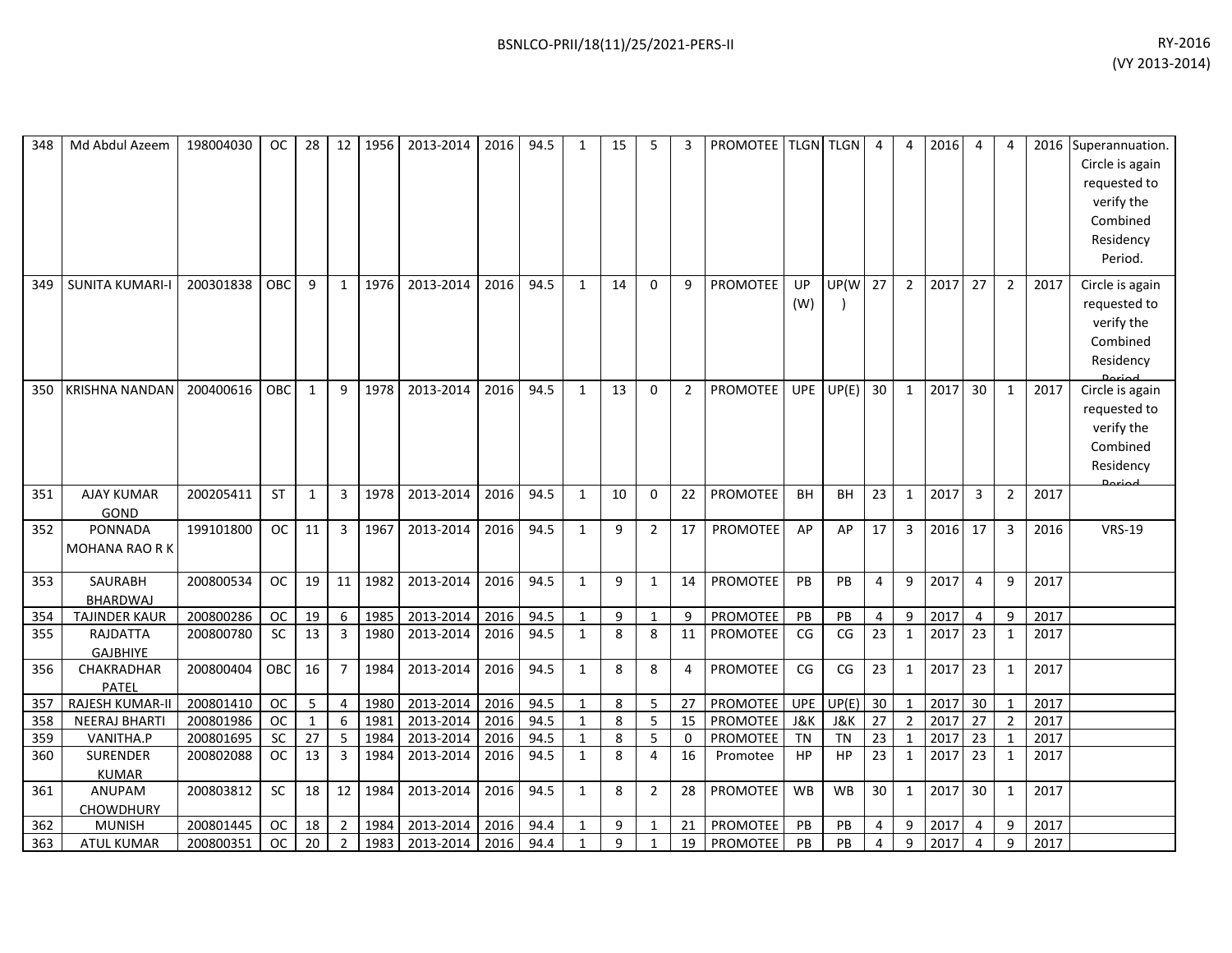| 364 | CHANDANDEEP                        | 200800694 | <b>OC</b>  | 26             | 2              | 1984 | 2013-2014 | 2016 | 94.4 | 1            | 9  | 1            | 9              | <b>PROMOTEE</b> | PB             | PB             | 4              | 9              | 2017 | 4               | q              | 2017 |                            |
|-----|------------------------------------|-----------|------------|----------------|----------------|------|-----------|------|------|--------------|----|--------------|----------------|-----------------|----------------|----------------|----------------|----------------|------|-----------------|----------------|------|----------------------------|
| 365 | <b>SINGH</b><br><b>SUNNY ANAND</b> | 200800352 | <b>OC</b>  | 21             | $\mathbf 1$    | 1986 | 2013-2014 | 2016 | 94.4 | $\mathbf{1}$ | 9  | $\mathbf{1}$ | $\overline{2}$ | PROMOTEE        | PB             | PB             | 4              | 9              | 2017 | 4               | 9              | 2017 |                            |
| 366 | <b>SANTHOSH</b>                    | 200804166 | <b>OC</b>  | 26             | 1              | 1982 | 2013-2014 | 2016 | 94.4 | $\mathbf{1}$ | 8  | 9            | 23             | <b>PROMOTEE</b> | <b>TLNG</b>    | <b>TLGN</b>    | 15             | 5              | 2017 | 15              | 5              | 2017 |                            |
|     | <b>KUMAR G</b>                     |           |            |                |                |      |           |      |      |              |    |              |                |                 |                |                |                |                |      |                 |                |      |                            |
| 367 | <b>SHAISTA AYOUB</b>               | 200801916 | OBC        | 16             | 10             | 1980 | 2013-2014 | 2016 | 94.4 | $\mathbf{1}$ | 8  | 5            | 19             | <b>PROMOTEE</b> | J&K            | J&K            | 27             | $\overline{2}$ | 2017 | 27              | $\overline{2}$ | 2017 |                            |
| 368 | <b>RAMAN GUPTA</b>                 | 200802036 | <b>OC</b>  | 21             | $\overline{7}$ | 1985 | 2013-2014 | 2016 | 94.4 | $\mathbf{1}$ | 8  | 5            | 8              | PROMOTEE        | <b>J&amp;K</b> | <b>J&amp;K</b> | 27             | $\overline{2}$ | 2017 | 27              | $\overline{2}$ | 2017 |                            |
| 369 | RAVINDER KUMAR                     | 200802316 | <b>OBC</b> | 10             | 3              | 1979 | 2013-2014 | 2016 | 94.4 | $\mathbf{1}$ | 8  | 4            | 19             | <b>PROMOTEE</b> | <b>J&amp;K</b> | J&K            | 27             | $\overline{2}$ | 2017 | 27              | $\overline{2}$ | 2017 |                            |
| 370 | Indu Malik                         | 200204350 | <b>OC</b>  | 4              | 11             | 1975 | 2013-2014 | 2016 | 94.3 | $\mathbf{1}$ | 14 | 4            | 11             | Promotee        | <b>HR</b>      | HR             | 23             | 1              | 2017 | 23              | 1              | 2017 | Circle is again            |
|     |                                    |           |            |                |                |      |           |      |      |              |    |              |                |                 |                |                |                |                |      |                 |                |      | requested to               |
|     |                                    |           |            |                |                |      |           |      |      |              |    |              |                |                 |                |                |                |                |      |                 |                |      | verify the                 |
|     |                                    |           |            |                |                |      |           |      |      |              |    |              |                |                 |                |                |                |                |      |                 |                |      | Combined                   |
|     |                                    |           |            |                |                |      |           |      |      |              |    |              |                |                 |                |                |                |                |      |                 |                |      | Residency                  |
|     |                                    |           |            |                |                |      |           |      |      |              |    |              |                |                 |                |                |                |                |      |                 |                |      | لمهنعها                    |
| 371 | <b>ANITA</b>                       | 200500276 | OBC        | 5              | $\overline{7}$ | 1978 | 2013-2014 | 2016 | 94.3 | $\mathbf{1}$ | 11 | 9            | 25             | PROMOTEE        | <b>UPE</b>     | UP(E)          | 30             | $\mathbf{1}$   | 2017 | 30 <sup>°</sup> | $\mathbf{1}$   | 2017 | Circle is again            |
|     |                                    |           |            |                |                |      |           |      |      |              |    |              |                |                 |                |                |                |                |      |                 |                |      | requested to               |
|     |                                    |           |            |                |                |      |           |      |      |              |    |              |                |                 |                |                |                |                |      |                 |                |      | verify the                 |
|     |                                    |           |            |                |                |      |           |      |      |              |    |              |                |                 |                |                |                |                |      |                 |                |      | Combined                   |
|     |                                    |           |            |                |                |      |           |      |      |              |    |              |                |                 |                |                |                |                |      |                 |                |      | Residency<br><b>Doriad</b> |
| 372 | <b>RAVI PRASAD</b>                 | 199102212 | <b>OC</b>  | 27             | 6              | 1967 | 2013-2014 | 2016 | 94.3 | $\mathbf{1}$ | 10 | 1            | 22             | <b>PROMOTEE</b> | AP             | AP             | 23             | $\overline{2}$ | 2017 | 23              | $\overline{2}$ | 2017 |                            |
|     | <b>RAVIPATI</b>                    |           |            |                |                |      |           |      |      |              |    |              |                |                 |                |                |                |                |      |                 |                |      |                            |
| 373 | SURESHKUMAR.V                      | 200600053 | <b>SC</b>  | $\overline{7}$ | $\overline{7}$ | 1976 | 2013-2014 | 2016 | 94.3 | $\mathbf{1}$ | 10 | $\Omega$     | 22             | PROMOTEE        | <b>TN</b>      | <b>TN</b>      | 23             | $\mathbf{1}$   | 2017 | 23              |                | 2017 |                            |
| 374 | <b>CHANDRA</b>                     | 198204903 | <b>OC</b>  | 1              | $\overline{7}$ | 1961 | 2013-2014 | 2016 | 94.3 | $\mathbf{1}$ | 9  | 4            | 30             | <b>PROMOTEE</b> | AP             | AP             | 30             | 5              | 2016 | 30              | -5             | 2016 | <b>VRS-19</b>              |
|     | <b>SEKHAR CHETTY G</b>             |           |            |                |                |      |           |      |      |              |    |              |                |                 |                |                |                |                |      |                 |                |      |                            |
| 375 | <b>BRAHMANANDA</b>                 | 198601976 | <b>OC</b>  | 15             | 6              | 1961 | 2013-2014 | 2016 | 94.3 | $\mathbf{1}$ | 9  | 3            | 4              | <b>PROMOTEE</b> | AP             | AP             | $\overline{4}$ | $\overline{4}$ | 2016 | 4               | $\overline{a}$ | 2016 | <b>VRS-19</b>              |
|     | <b>REDDY B</b>                     |           |            |                |                |      |           |      |      |              |    |              |                |                 |                |                |                |                |      |                 |                |      |                            |
| 376 | <b>AMAN PREET</b>                  | 200800455 | <b>OC</b>  | 26             | 4              | 1984 | 2013-2014 | 2016 | 94.3 | $\mathbf{1}$ | 9  | $\mathbf{1}$ | 13             | PROMOTEE        | PB             | PB             | 4              | 9              | 2017 | 4               | $\mathsf{q}$   | 2017 |                            |
| 377 | <b>VENKATA RAMA</b>                | 200801478 | OBC        | 16             | 5              | 1983 | 2013-2014 | 2016 | 94.3 | $\mathbf{1}$ | 8  | 8            | 20             | PROMOTEE TLGN   |                | <b>TLGN</b>    | 15             | 5              | 2017 | 15              | 5              | 2017 |                            |
|     | <b>RAJU DIGALA</b>                 |           |            |                |                |      |           |      |      |              |    |              |                |                 |                |                |                |                |      |                 |                |      |                            |
| 378 | <b>INDIRAN</b>                     | 200801320 | <b>OBC</b> | $\overline{a}$ | 12             | 1985 | 2013-2014 | 2016 | 94.3 | $\mathbf{1}$ | 8  | 5            | 12             | PROMOTEE        |                | <b>CHTD</b>    | 23             | $\mathbf{1}$   | 2017 | 23              | 1              | 2017 |                            |
|     |                                    |           |            |                |                |      |           |      |      |              |    |              |                |                 | <b>CHTD</b>    |                |                |                |      |                 |                |      |                            |
|     |                                    |           |            |                |                |      |           |      |      |              |    |              |                |                 |                |                |                |                |      |                 |                |      |                            |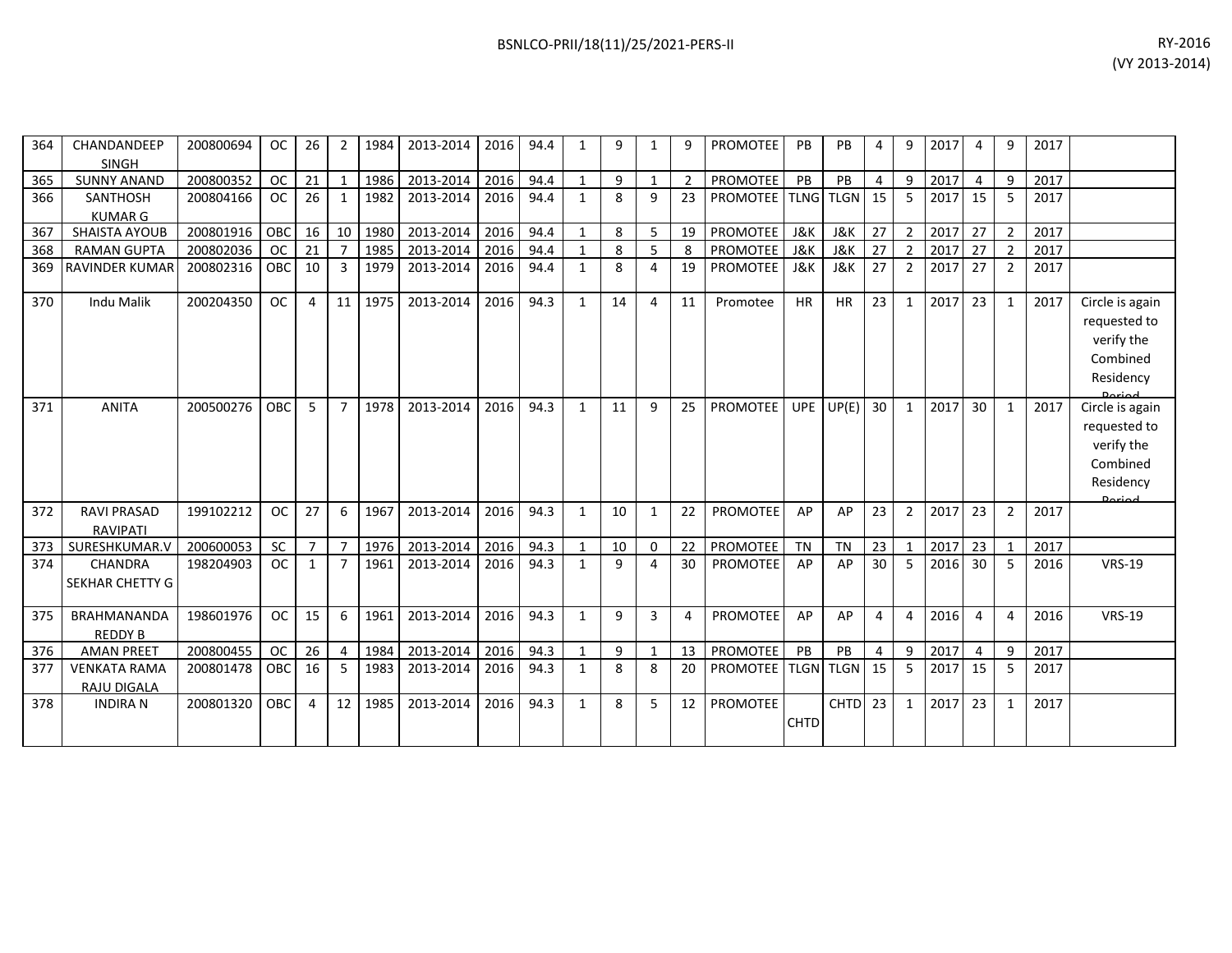| 379 | NISAR AHMED MD                                               | 198402414 | OC.        | 4  | 3              | 1960 | 2013-2014 | 2016 | 94.2 | $\mathbf{1}$ | 15             | $\overline{7}$ | 5            | PROMOTEE TLNG TLGN |             |             | $\overline{4}$  | $\overline{4}$ | 2016 | 22             | 4              | 2016 | <b>BSNLVR</b><br>Scheme-<br>2019.Circle is<br>again requested<br>to verify the<br>Combined<br>Residency<br>Period. |
|-----|--------------------------------------------------------------|-----------|------------|----|----------------|------|-----------|------|------|--------------|----------------|----------------|--------------|--------------------|-------------|-------------|-----------------|----------------|------|----------------|----------------|------|--------------------------------------------------------------------------------------------------------------------|
| 380 | Sanjay Kumar-II                                              | 200600238 | SC         | 16 | 6              | 1979 | 2013-2014 | 2016 | 94.2 | $\mathbf{1}$ | 10             | $\overline{7}$ | 19           | Promotee           | HR          | HR          | 23              | $\mathbf{1}$   | 2017 | 23             | 1              | 2017 |                                                                                                                    |
| 381 | <b>RAJESH KUMAR</b><br>SOOD                                  | 200303852 | <b>OC</b>  | -5 | 3              | 1977 | 2013-2014 | 2016 | 94.2 | 1            | 10             | 0              | 22           | <b>PROMOTEE</b>    | CG          | CG          | 23              | 1              | 2017 | 23             | 1              | 2017 |                                                                                                                    |
| 382 | TIRUPPANI<br><b>ARCHAKAM</b>                                 | 198104707 | <b>OC</b>  | 1  | $\overline{7}$ | 1957 | 2013-2014 | 2016 | 94.2 | $\mathbf{1}$ | 9              | 4              | 30           | PROMOTEE           | AP          | AP          | 30              | 5              | 2016 | 30             | 5              | 2016 | <b>RETIRED</b>                                                                                                     |
| 383 | <b>BALA VENKATA</b><br><b>SATYA PRASAD</b><br><b>BOPPANA</b> | 198104008 | OC.        | 15 | 4              | 1959 | 2013-2014 | 2016 | 94.2 | $\mathbf{1}$ | 9              | 4              | 30           | <b>PROMOTEE</b>    | AP          | AP          | 30              | 5              | 2016 | 30             | 5              | 2016 | <b>RETIRED</b>                                                                                                     |
| 384 | <b>MANISH CHOPRA</b>                                         | 200800240 | <b>OC</b>  | 11 | 12             | 1980 | 2013-2014 | 2016 | 94.2 | $\mathbf{1}$ | 9              | 1              | 23           | PROMOTEE           | PB          | PB          | $\overline{4}$  | 9              | 2017 | $\overline{4}$ | 9              | 2017 |                                                                                                                    |
| 385 | <b>NITESH KUMAR</b><br><b>SINGH</b>                          | 200801481 | <b>OC</b>  | 17 | $\overline{3}$ | 1985 | 2013-2014 | 2016 | 94.2 | $\mathbf{1}$ | 9              | $\mathbf{1}$   | 21           | <b>PROMOTEE</b>    | PB          | PB          | $\overline{4}$  | 9              | 2017 | $\overline{4}$ | 9              | 2017 |                                                                                                                    |
| 386 | <b>SUKHWINDER</b><br>SINGH-I                                 | 200800366 | OC.        | 10 | 6              | 1982 | 2013-2014 | 2016 | 94.2 | 1            | 9              | $\mathbf{1}$   | $\mathbf{1}$ | <b>PROMOTEE</b>    | PB          | <b>CNTX</b> | $\overline{4}$  | 9              | 2017 | 5              | 9              | 2017 |                                                                                                                    |
| 387 | <b>ROHIT MANAN</b>                                           | 200800889 | <b>OC</b>  | 14 | 5              | 1985 | 2013-2014 | 2016 | 94.2 | $\mathbf{1}$ | 9              | 0              | 17           | PROMOTEE           | PB          | PB          | $\overline{4}$  | 9              | 2017 | $\overline{4}$ | 9              | 2017 |                                                                                                                    |
| 388 | RAMESH<br><b>MAMIDALA</b>                                    | 200804056 | <b>OC</b>  | 5  | 5              | 1981 | 2013-2014 | 2016 | 94.2 | $\mathbf{1}$ | 8              | 9              | 4            | <b>PROMOTEE</b>    | AP          | AP          | 15              | 5              | 2017 | 15             | 5              | 2017 |                                                                                                                    |
| 389 | SREEDHAR<br><b>REDDY R</b>                                   | 200804172 | <b>OC</b>  | 10 | 7              | 1981 | 2013-2014 | 2016 | 94.2 | $\mathbf{1}$ | 8              | 8              | 22           | PROMOTEE           | AP          | AP          | 15              | 5              | 2017 | 15             | 5              | 2017 |                                                                                                                    |
| 390 | RAMYA J                                                      | 200801372 | <b>OBC</b> | 11 | 5              | 1987 | 2013-2014 | 2016 | 94.2 | $\mathbf{1}$ | 8              | 5              | 12           | <b>PROMOTEE</b>    | <b>CHTD</b> | <b>CHTD</b> | 23              | $\mathbf{1}$   | 2017 | 23             | 1              | 2017 |                                                                                                                    |
| 391 | <b>DAMOR</b><br>MITESHKUMAR<br><b>GENDALBHAI</b>             | 200801041 | ST         | 28 | 11             | 1984 | 2013-2014 | 2016 | 94.2 | $\mathbf{1}$ | 8              | 4              | 30           | PROMOTEE           | GUJ         | GUJ         | 23              | $\mathbf{1}$   | 2017 | 24             | 1              | 2017 | <b>RESIGNED</b><br>W.E.F.<br>12.08.2019                                                                            |
| 392 | <b>HARISH KUMAR</b>                                          | 200801204 | OC.        | 22 | 2              | 1985 | 2013-2014 | 2016 | 94.2 | $\mathbf{1}$ | 8              | 4              | 16           | Promotee           | HP          | HP          | 23              | $\mathbf{1}$   | 2017 | 23             | 1              | 2017 |                                                                                                                    |
| 393 | <b>DIPANKAR ROY</b>                                          | 200803499 | <b>SC</b>  | 10 | $\overline{3}$ | 1981 | 2013-2014 | 2016 | 94.2 | $\mathbf{1}$ | $\mathbf{8}$   | 4              | 6            | PROMOTEE           | WB          | <b>WB</b>   | 30 <sup>°</sup> | $\overline{1}$ | 2017 | 30             | $\mathbf{1}$   | 2017 |                                                                                                                    |
| 394 | RIKTA HALDAR                                                 | 200902082 | <b>SC</b>  | 15 | 4              | 1981 | 2013-2014 | 2016 | 94.2 | $\mathbf{1}$ | $\overline{7}$ | 11             | 6            | PROMOTEE           | WB          | <b>WB</b>   | 30 <sup>°</sup> | 1              | 2017 | 30             | 1              | 2017 |                                                                                                                    |
| 395 | KANNAN.S.P                                                   | 200600178 | <b>SC</b>  | 15 | $\overline{3}$ | 1981 | 2013-2014 | 2016 | 94.1 | $\mathbf{1}$ | 10             | $\Omega$       | 22           | PROMOTEE           | <b>TN</b>   | <b>TN</b>   | 23              | 1              | 2017 | 23             | 1              | 2017 |                                                                                                                    |
| 396 | <b>KOMAL SANDHU</b>                                          | 200800470 | <b>OC</b>  | 3  | 8              | 1985 | 2013-2014 | 2016 | 94.1 | $\mathbf{1}$ | 9              | $\mathbf{1}$   | 13           | <b>PROMOTEE</b>    | PB          | PB          | $\overline{4}$  | 9              | 2017 | $\overline{4}$ | 9              | 2017 |                                                                                                                    |
| 397 | PAGALAVAN.A                                                  | 200801715 | <b>OBC</b> | 26 | $\overline{3}$ | 1982 | 2013-2014 | 2016 | 94.1 | $\mathbf{1}$ | 8              | 6              | 3            | <b>PROMOTEE</b>    | <b>TN</b>   | <b>TN</b>   | 14              | $\overline{2}$ | 2017 | 14             | $\overline{2}$ | 2017 |                                                                                                                    |
| 398 | SOUNDAR N                                                    | 200801300 | <b>OBC</b> | 17 | 10             | 1983 | 2013-2014 | 2016 | 94.1 | $\mathbf{1}$ | 8              | 5              | 12           | PROMOTEE           | <b>CHTD</b> | <b>CHTD</b> | 23              | $\mathbf{1}$   | 2017 | 23             | $\mathbf{1}$   | 2017 |                                                                                                                    |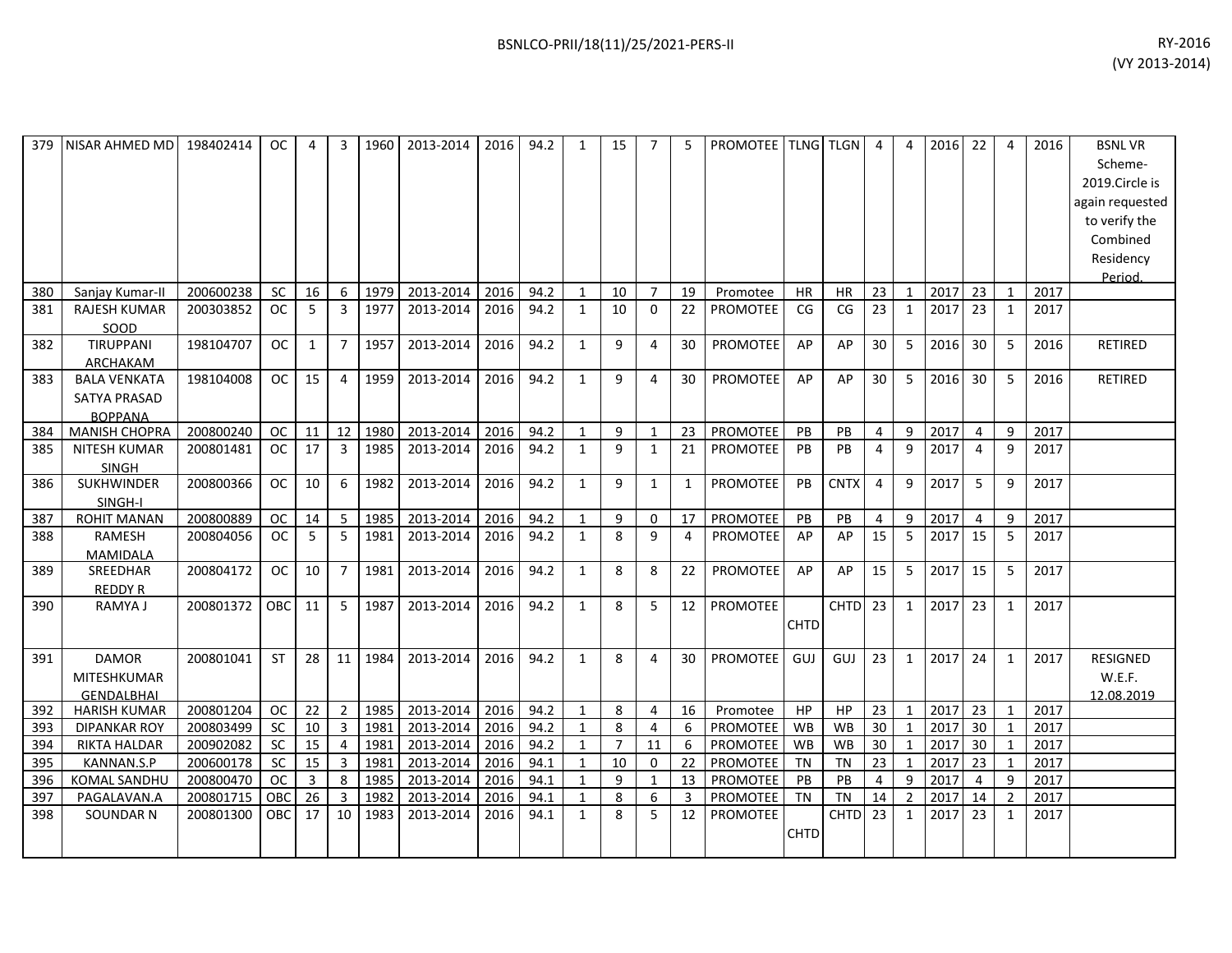| 399 | <b>MATHAN RAJA</b><br>THILAK.V   | 200802425 | <b>SC</b> | 11           | 9              | 1977 | 2013-2014 | 2016 | 94.1 | $\mathbf{1}$ | 8  | 5        | 7              | <b>PROMOTEE</b> | <b>TN</b>   | <b>TN</b>   | 23 | $\mathbf{1}$   | 2017 | 23              | 1              | 2017 |                 |
|-----|----------------------------------|-----------|-----------|--------------|----------------|------|-----------|------|------|--------------|----|----------|----------------|-----------------|-------------|-------------|----|----------------|------|-----------------|----------------|------|-----------------|
| 400 | SERMA DURAI.M                    | 200800847 | SC        | 5            | 4              | 1982 | 2013-2014 | 2016 | 94.1 | $\mathbf{1}$ | 8  | 4        | 29             | PROMOTEE        | <b>TN</b>   | <b>TN</b>   | 23 | 1              | 2017 | 23              |                | 2017 |                 |
| 401 | <b>PROVAT</b><br><b>MAJUMDAR</b> | 200803615 | <b>OC</b> | $\mathbf{3}$ | 11             | 1981 | 2013-2014 | 2016 | 94.1 | $\mathbf{1}$ | 8  | 4        | 6              | <b>PROMOTEE</b> | <b>WB</b>   | <b>WB</b>   | 30 | $\mathbf{1}$   | 2017 | 30 <sup>°</sup> | 1              | 2017 |                 |
| 402 | Subey Singh                      | 200600275 | SC        | 5            | 11             | 1980 | 2013-2014 | 2016 | 94   | $\mathbf{1}$ | 10 | 6        | 14             | Promotee        | HR          | HR          | 23 | $\mathbf{1}$   | 2017 | 23              | $\mathbf{1}$   | 2017 |                 |
| 403 | <b>JOYDEEP</b>                   | 200205859 | <b>OC</b> | 4            | $\mathbf{1}$   | 1978 | 2013-2014 | 2016 | 94   | $\mathbf{1}$ | 10 | 0        | 29             | <b>PROMOTEE</b> | <b>JKND</b> | <b>CTD</b>  | 30 | $\mathbf{1}$   | 2017 | 30              | $\mathbf{1}$   | 2017 |                 |
|     | BHATTACHARYA                     |           |           |              |                |      |           |      |      |              |    |          |                |                 |             |             |    |                |      |                 |                |      |                 |
| 404 | KAVITHA.T                        | 200200236 | OBC       | 18           | 12             | 1972 | 2013-2014 | 2016 | 94   | $\mathbf{1}$ | 10 | 0        | 22             | PROMOTEE        | <b>TN</b>   | <b>TN</b>   | 23 | $\mathbf{1}$   | 2017 | 23              | 1              | 2017 |                 |
| 405 | <b>ABDUL SALEEM</b>              | 200801426 | OC        | 15           | 8              | 1981 | 2013-2014 | 2016 | 94   | $\mathbf{1}$ | 8  | 9        | 4              | <b>PROMOTEE</b> | <b>TLGN</b> | <b>TLGN</b> | 15 | 5              | 2017 | 15              | 5              | 2017 |                 |
|     | <b>SHAIK</b>                     |           |           |              |                |      |           |      |      |              |    |          |                |                 |             |             |    |                |      |                 |                |      |                 |
| 406 | PREMKUMAR.M                      | 200801370 | <b>OC</b> | 30           | $\overline{7}$ | 1979 | 2013-2014 | 2016 | 94   | $\mathbf{1}$ | 8  | 5        | 27             | <b>PROMOTEE</b> | <b>TN</b>   | TN          | 17 | $\overline{2}$ | 2017 | 17              | $\overline{2}$ | 2017 |                 |
| 407 | RAJA RAM VERMA                   | 200801038 | OC        | 3            | 10             | 1982 | 2013-2014 | 2016 | 94   | $\mathbf{1}$ | 8  | 5        | 25             | <b>PROMOTEE</b> | <b>UPE</b>  |             | 30 | $\mathbf{1}$   | 2017 | 30              | $\mathbf{1}$   | 2017 |                 |
|     |                                  |           |           |              |                |      |           |      |      |              |    |          |                |                 |             | <b>CNTx</b> |    |                |      |                 |                |      |                 |
|     |                                  |           |           |              |                |      |           |      |      |              |    |          |                |                 |             | (NOR        |    |                |      |                 |                |      |                 |
|     |                                  |           |           |              |                |      |           |      |      |              |    |          |                |                 |             | TH)         |    |                |      |                 |                |      |                 |
|     |                                  |           |           |              |                |      |           |      |      |              |    |          |                |                 |             |             |    |                |      |                 |                |      |                 |
| 408 | SINGARAVELAN.V                   | 200801046 | <b>OC</b> | 4            | 5              | 1987 | 2013-2014 | 2016 | 94   | $\mathbf{1}$ | 8  | 5        | $\overline{7}$ | PROMOTEE        | <b>TN</b>   | <b>TN</b>   | 23 | $\mathbf{1}$   | 2017 | 23              | $\mathbf{1}$   | 2017 |                 |
| 409 | <b>AMIT BISWAS</b>               | 200801251 | <b>OC</b> | 30           | $\overline{4}$ | 1983 | 2013-2014 | 2016 | 94   | $\mathbf{1}$ | 8  | 5        | 6              | PROMOTEE        | WB          | <b>WB</b>   | 30 | $\mathbf{1}$   | 2017 | 30              | $\mathbf{1}$   | 2017 |                 |
| 410 | <b>SANDIP DAS</b>                | 200802957 | <b>SC</b> | 30           | $\overline{a}$ | 1985 | 2013-2014 | 2016 | 94   | $\mathbf{1}$ | 8  | 4        | 12             | <b>PROMOTEE</b> | <b>WB</b>   | <b>WB</b>   | 30 | $\mathbf{1}$   | 2017 | 30 <sup>°</sup> | 1              | 2017 |                 |
| 411 | <b>RAJ KUMAR</b>                 | 200206003 | OC        | 5            | $\overline{7}$ | 1975 | 2013-2014 | 2016 | 93.9 | $\mathbf{1}$ | 14 | 4        | $\overline{7}$ | <b>PROMOTEE</b> | <b>JKD</b>  | <b>JKD</b>  | 23 | $\mathbf{1}$   | 2017 | 23              | 1              | 2017 | Circle is again |
|     |                                  |           |           |              |                |      |           |      |      |              |    |          |                |                 |             |             |    |                |      |                 |                |      | requested to    |
|     |                                  |           |           |              |                |      |           |      |      |              |    |          |                |                 |             |             |    |                |      |                 |                |      | verify the      |
|     |                                  |           |           |              |                |      |           |      |      |              |    |          |                |                 |             |             |    |                |      |                 |                |      | Combined        |
|     |                                  |           |           |              |                |      |           |      |      |              |    |          |                |                 |             |             |    |                |      |                 |                |      | Residency       |
|     |                                  |           |           |              |                |      |           |      |      |              |    |          |                |                 |             |             |    |                |      |                 |                |      |                 |
| 412 | <b>ARUP KUMAR DEY</b>            | 200500352 | <b>OC</b> | 1            | 3              | 1976 | 2013-2014 | 2016 | 93.9 | $\mathbf{1}$ | 11 | 11       | 24             | <b>PROMOTEE</b> | <b>JKD</b>  | <b>JKD</b>  | 23 | $\mathbf{1}$   | 2017 | 23              | $\mathbf{1}$   | 2017 | Circle is again |
|     |                                  |           |           |              |                |      |           |      |      |              |    |          |                |                 |             |             |    |                |      |                 |                |      | requested to    |
|     |                                  |           |           |              |                |      |           |      |      |              |    |          |                |                 |             |             |    |                |      |                 |                |      | verify the      |
|     |                                  |           |           |              |                |      |           |      |      |              |    |          |                |                 |             |             |    |                |      |                 |                |      | Combined        |
|     |                                  |           |           |              |                |      |           |      |      |              |    |          |                |                 |             |             |    |                |      |                 |                |      | Residency       |
| 413 | PUGALARASAN.A                    | 200200333 | <b>OC</b> | 1            | 5              | 1975 | 2013-2014 | 2016 | 93.9 | $\mathbf{1}$ | 10 | 0        | 22             | PROMOTEE        | <b>TN</b>   | <b>TN</b>   | 23 | $\mathbf{1}$   | 2017 | 23              | 1              | 2017 |                 |
| 414 | <b>SURESH KUMAR</b>              | 200305358 | <b>OC</b> | 6            | $\overline{2}$ | 1977 | 2013-2014 | 2016 | 93.9 | $\mathbf{1}$ | 10 | 0        | 22             | <b>PROMOTEE</b> | <b>BH</b>   | BH          | 23 | $\mathbf 1$    | 2017 | 23              | 1              | 2017 |                 |
| 415 | LAKSHMI                          | 200200352 | OBC       | 9            | 5              | 1977 | 2013-2014 | 2016 | 93.9 | $\mathbf{1}$ | 10 | $\Omega$ | 22             | PROMOTEE        | <b>TN</b>   | <b>TN</b>   | 23 | $\mathbf{1}$   | 2017 | 23              | $\mathbf{1}$   | 2017 |                 |
|     | NARAYANAN.S                      |           |           |              |                |      |           |      |      |              |    |          |                |                 |             |             |    |                |      |                 |                |      |                 |
| 416 | KALAIVANAN.K                     | 200200972 | <b>OC</b> | 20           | 10             | 1977 | 2013-2014 | 2016 | 93.9 | $\mathbf{1}$ | 10 | 0        | 22             | PROMOTEE        | <b>TN</b>   | <b>TN</b>   | 23 | $\mathbf{1}$   | 2017 | 23              | 1              | 2017 |                 |
| 417 | <b>VALLI SHAIK</b>               | 198211680 | <b>OC</b> | 8            | 3              | 1961 | 2013-2014 | 2016 | 93.9 | $\mathbf{1}$ | 9  | 3        | 4              | <b>PROMOTEE</b> | AP          | AP          | 4  | 4              | 2016 | 4               | 4              | 2016 | <b>VRS-19</b>   |
|     |                                  |           |           |              |                |      |           |      |      |              |    |          |                |                 |             |             |    |                |      |                 |                |      |                 |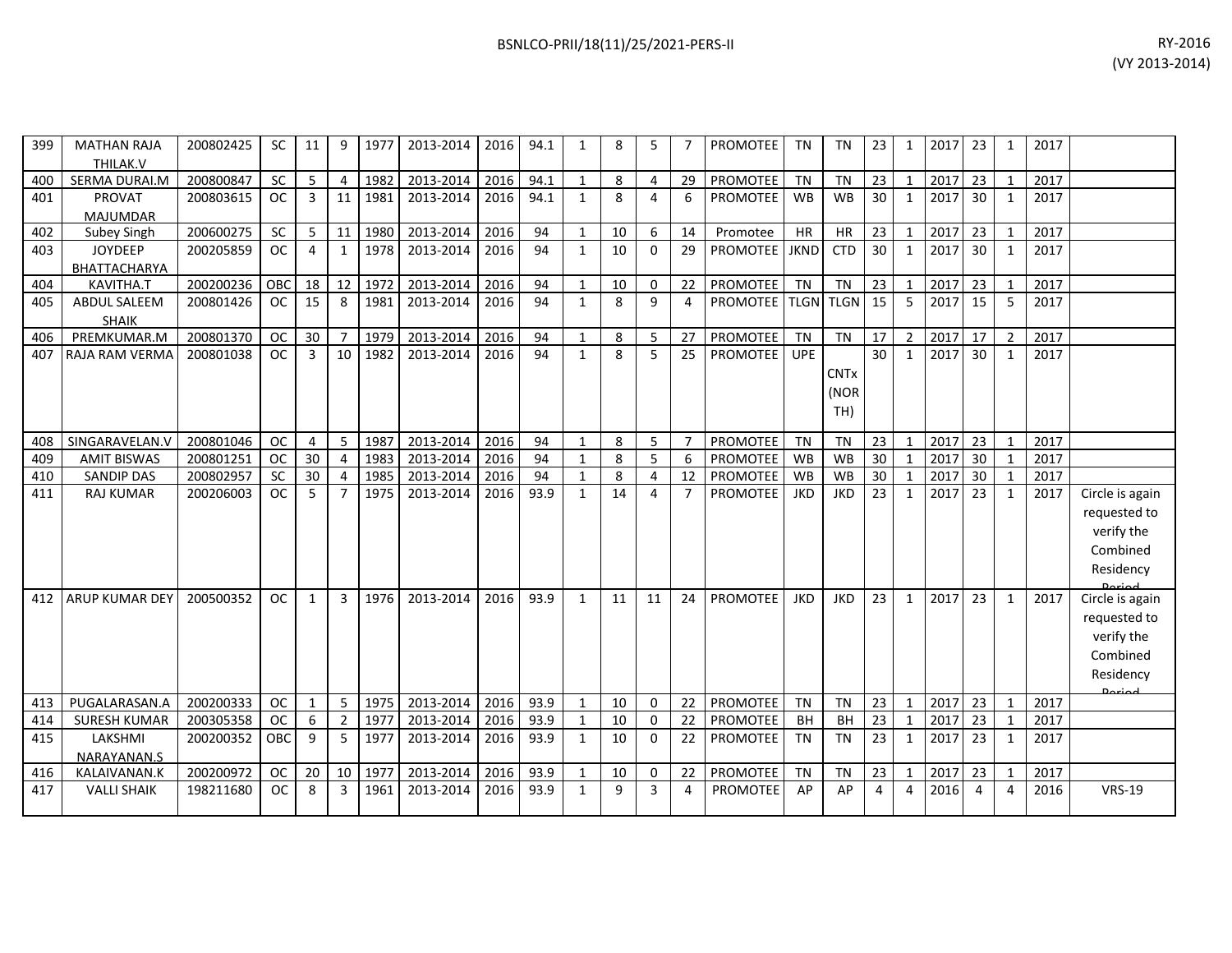418 MOHD RIZWAN

| RY-2016 | (VY 2013-2014) |              |             |                  |    |           |           |                 |     |   |               | BSNLCO-PRII/18(11)/25/2021-PERS-II |      |                                                                    |      |          |           |                       |                          |
|---------|----------------|--------------|-------------|------------------|----|-----------|-----------|-----------------|-----|---|---------------|------------------------------------|------|--------------------------------------------------------------------|------|----------|-----------|-----------------------|--------------------------|
|         |                | 2017         | 23          | 2017             | 23 | MН        | MН        | <b>PROMOTEE</b> | - 0 |   | 8             | 93.9                               | 2016 | 2013-2014                                                          | 1986 |          | 13        | OC                    | 200800911                |
|         |                | 2017         | 23          | 2017             | 23 | <b>TN</b> | <b>TN</b> | <b>PROMOTEE</b> |     | 5 | 8             | 93.9                               | 2016 | 2013-2014                                                          | 1980 | 11       | 12        | <b>OC</b>             | 200800936                |
|         |                | 2017<br>2017 | $\sqrt{23}$ | 2017<br>12017121 | 23 | TN        | ΤN        | <b>PROMOTEE</b> | ⇁   | 5 | 8<br>$\Omega$ |                                    |      | 2013-2014   2016   93.9<br>$1000 \leq 2012.2011$ $1010 \leq 0.201$ | 1981 | $\Omega$ | 11<br>ാ വ | <b>OC</b><br>$\sim$ 1 | 200801503<br>$300000724$ |

|     | <b>SHAIKH GULAM</b><br>GAUS |           |               |              |                |      |           |      |      |              |    |                |                |                 |            |             |    |              |         |                |              |      |                 |
|-----|-----------------------------|-----------|---------------|--------------|----------------|------|-----------|------|------|--------------|----|----------------|----------------|-----------------|------------|-------------|----|--------------|---------|----------------|--------------|------|-----------------|
| 419 | KAMALAKANNAN<br>S           | 200800936 | <b>OC</b>     | 12           | 11             | 1980 | 2013-2014 | 2016 | 93.9 | $\mathbf{1}$ | 8  | 5              | $\overline{7}$ | <b>PROMOTEE</b> | <b>TN</b>  | <b>TN</b>   | 23 | $\mathbf{1}$ | 2017    | 23             | 1            | 2017 |                 |
| 420 | BALAVARATHAN.R              | 200801503 | <b>OC</b>     | 11           | $\overline{7}$ | 1981 | 2013-2014 | 2016 | 93.9 | $\mathbf{1}$ | 8  | 5              | $\overline{7}$ | PROMOTEE        | <b>TN</b>  | <b>TN</b>   | 23 | $\mathbf{1}$ | 2017    | 23             | $\mathbf{1}$ | 2017 |                 |
| 421 | <b>VIRAL VRAJLAL</b>        | 200800734 | <b>OC</b>     | 28           | 8              | 1986 | 2013-2014 | 2016 | 93.9 | $\mathbf{1}$ | 8  | 5              | $\overline{7}$ | <b>PROMOTEE</b> | GUJ        | GUJ         | 23 | $\mathbf{1}$ | 2017    | 23             | 1            | 2017 |                 |
|     | <b>KANTARIA</b>             |           |               |              |                |      |           |      |      |              |    |                |                |                 |            |             |    |              |         |                |              |      |                 |
| 422 | ANIRBAN                     | 200802916 | OBC           | 28           | 9              | 1979 | 2013-2014 | 2016 | 93.9 | $\mathbf{1}$ | 8  | 3              | 11             | PROMOTEE        | <b>WB</b>  |             | 30 | $\mathbf{1}$ | 2017    | 30             | 1            | 2017 |                 |
|     | <b>CHOUDHURI</b>            |           |               |              |                |      |           |      |      |              |    |                |                |                 |            | <b>CNTx</b> |    |              |         |                |              |      |                 |
|     |                             |           |               |              |                |      |           |      |      |              |    |                |                |                 |            | (EAST       |    |              |         |                |              |      |                 |
|     |                             |           |               |              |                |      |           |      |      |              |    |                |                |                 |            |             |    |              |         |                |              |      |                 |
|     |                             |           |               |              |                |      |           |      |      |              |    |                |                |                 |            |             |    |              |         |                |              |      |                 |
| 423 | <b>DEEPTI TANDON</b>        | 200101222 | OC .          | 21           | 12             | 1978 | 2013-2014 | 2016 | 93.8 | $\mathbf{1}$ | 15 | 9              | $\mathbf{1}$   | <b>PROMOTEE</b> | PB         | PB          | 4  | 9            | 2017    | $\Delta$       | 9            | 2017 | Circle is again |
|     |                             |           |               |              |                |      |           |      |      |              |    |                |                |                 |            |             |    |              |         |                |              |      | requested to    |
|     |                             |           |               |              |                |      |           |      |      |              |    |                |                |                 |            |             |    |              |         |                |              |      | verify the      |
|     |                             |           |               |              |                |      |           |      |      |              |    |                |                |                 |            |             |    |              |         |                |              |      | Combined        |
|     |                             |           |               |              |                |      |           |      |      |              |    |                |                |                 |            |             |    |              |         |                |              |      | Residency       |
|     |                             |           |               |              |                |      |           |      |      |              |    |                |                |                 |            |             |    |              |         |                |              |      | Period          |
| 424 | <b>NARENDRA SINGH</b>       | 200301888 | <b>OBC</b>    | 15           | 9              | 1973 | 2013-2014 | 2016 | 93.8 | $\mathbf{1}$ | 13 | 3              | 16             | <b>PROMOTEE</b> | <b>UPE</b> | UP(E)       | 30 | $\mathbf{1}$ | 2017    | 30             | $\mathbf{1}$ | 2017 | Circle is again |
|     |                             |           |               |              |                |      |           |      |      |              |    |                |                |                 |            |             |    |              |         |                |              |      | requested to    |
|     |                             |           |               |              |                |      |           |      |      |              |    |                |                |                 |            |             |    |              |         |                |              |      | verify the      |
|     |                             |           |               |              |                |      |           |      |      |              |    |                |                |                 |            |             |    |              |         |                |              |      | Combined        |
|     |                             |           |               |              |                |      |           |      |      |              |    |                |                |                 |            |             |    |              |         |                |              |      | Residency       |
|     |                             |           |               |              |                |      |           |      |      |              |    |                |                |                 |            |             |    |              |         |                |              |      | Period.         |
| 425 | <b>SUSHUL KUMAR</b>         | 200600173 | <b>SC</b>     | 27           | 6              | 1975 | 2013-2014 | 2016 | 93.8 | $\mathbf{1}$ | 10 | $\mathbf 0$    | 22             | PROMOTEE        | CG         |             | 23 | $\mathbf{1}$ | 2017    | 23             | $\mathbf{1}$ | 2017 |                 |
|     | SINGH                       |           |               |              |                |      |           |      |      |              |    |                |                |                 |            | <b>CNTx</b> |    |              |         |                |              |      |                 |
|     |                             |           |               |              |                |      |           |      |      |              |    |                |                |                 |            | (WES        |    |              |         |                |              |      |                 |
|     |                             |           |               |              |                |      |           |      |      |              |    |                |                |                 |            | T)          |    |              |         |                |              |      |                 |
| 426 | RISHIKESAN R                | 198703146 | OC            | 15           | 3              | 1960 | 2013-2014 | 2016 | 93.8 | $\mathbf{1}$ | 9  | 4              | 8              | <b>PROMOTEE</b> | KRL        | <b>KRL</b>  | 9  | 5            | 2016    | 9              | 5            | 2016 |                 |
| 427 | PATTABHI                    | 198501555 | <sub>OC</sub> | 30           | 5              | 1961 | 2013-2014 | 2016 | 93.8 | $\mathbf{1}$ | 9  | $\overline{2}$ | 14             | <b>PROMOTEE</b> | AP         | AP          | 15 | $\mathbf{3}$ | 2016    | 15             | 3            | 2016 | <b>VRS-19</b>   |
|     | RAMAYYA ALLU                |           |               |              |                |      |           |      |      |              |    |                |                |                 |            |             |    |              |         |                |              |      |                 |
| 428 |                             | 198602301 | <b>OC</b>     | $\mathbf{1}$ | 8              | 1962 | 2013-2014 | 2016 | 93.8 | $\mathbf{1}$ | 9  | $\overline{2}$ | 14             | <b>PROMOTEE</b> | AP         | AP          | 15 | 3            | 2016 15 |                | 3            | 2016 | <b>VRS-19</b>   |
|     | SATYANARAYANA               |           |               |              |                |      |           |      |      |              |    |                |                |                 |            |             |    |              |         |                |              |      |                 |
|     | <b>MURTHY</b>               |           |               |              |                |      |           |      |      |              |    |                |                |                 |            |             |    |              |         |                |              |      |                 |
|     | <b>KUDUPUDI</b>             |           |               |              |                |      |           |      |      |              |    |                |                |                 |            |             |    |              |         |                |              |      |                 |
| 429 | <b>IBRAHIM SALEEM</b>       | 199001796 | <b>OC</b>     | 1            | 9              | 1964 | 2013-2014 | 2016 | 93.8 | $\mathbf{1}$ | 9  | $\overline{2}$ | 14             | PROMOTEE        | AP         | AP          | 15 | 3            | 2016    | 15             | 3            | 2016 | <b>VRS-19</b>   |
|     | MD                          |           |               |              |                |      |           |      |      |              |    |                |                |                 |            |             |    |              |         |                |              |      |                 |
| 430 | SARAVJEET                   | 200801145 | <b>SC</b>     | 8            | $\overline{7}$ | 1982 | 2013-2014 | 2016 | 93.8 | $\mathbf{1}$ | 9  | $\mathbf{1}$   | 9              | <b>PROMOTEE</b> | PB         | PB          | 4  | 9            | 2017    | $\overline{4}$ | 9            | 2017 |                 |
|     | <b>KUMAR</b>                |           |               |              |                |      |           |      |      |              |    |                |                |                 |            |             |    |              |         |                |              |      |                 |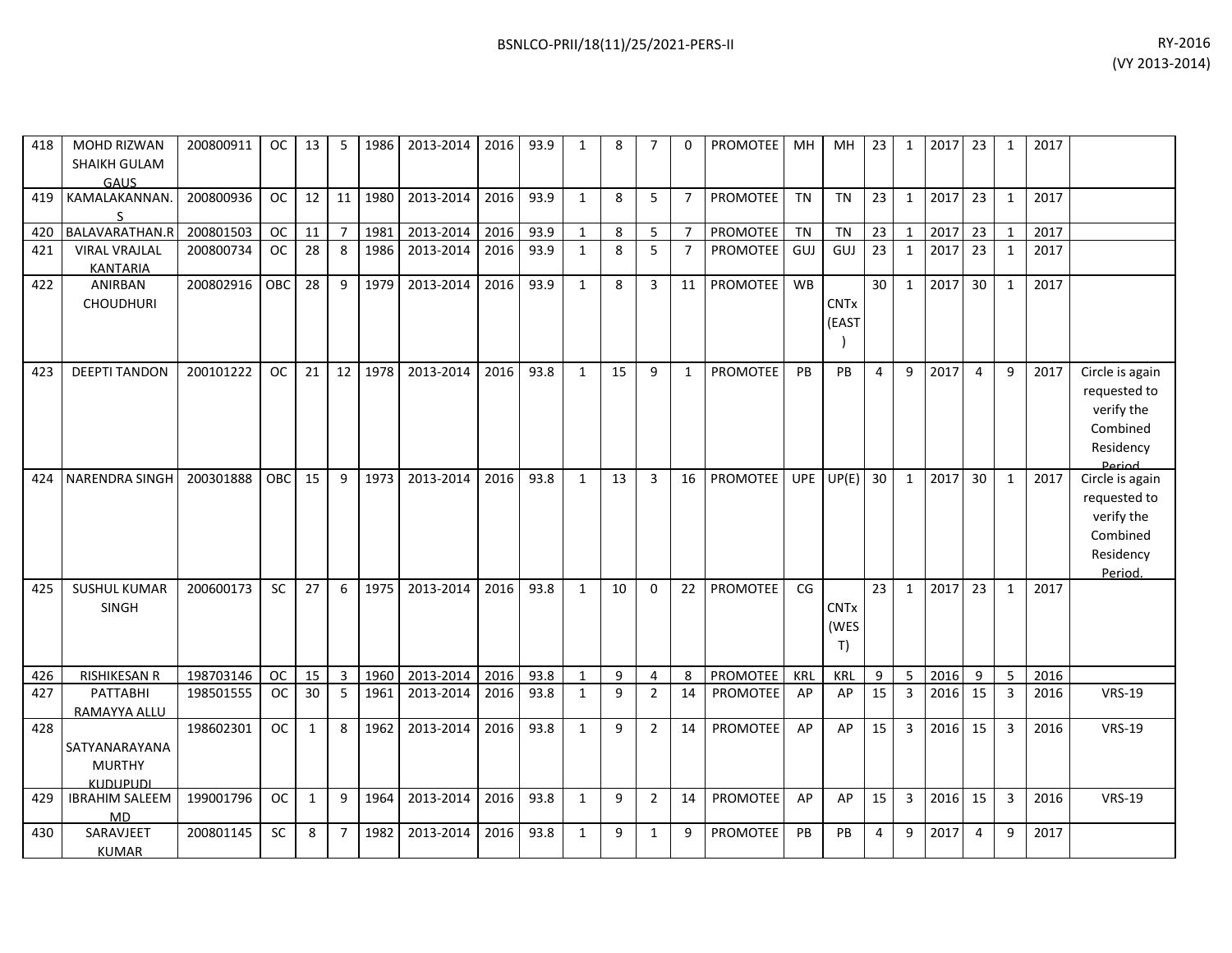| 431 | <b>SIVA PRASAD</b><br><b>PUSALA</b>  | 200802378 | OC.        | 28           | 3              | 1981 | 2013-2014 | 2016 | 93.8 | $\mathbf{1}$ | 8  | 8              | 22             | <b>PROMOTEE</b> | AP             | AP                 | 15             | 5              | 2017 | 15             | 5                     | 2017 |                                                                                                      |
|-----|--------------------------------------|-----------|------------|--------------|----------------|------|-----------|------|------|--------------|----|----------------|----------------|-----------------|----------------|--------------------|----------------|----------------|------|----------------|-----------------------|------|------------------------------------------------------------------------------------------------------|
| 432 | MEHRAJ UD DIN<br><b>GANAIE</b>       | 200801867 | <b>OBC</b> | 15           | 5              | 1983 | 2013-2014 | 2016 | 93.8 | $\mathbf{1}$ | 8  | 5              | 19             | PROMOTEE        | J&K            | <b>J&amp;K</b>     | 27             | $\overline{2}$ | 2017 | 27             | 2                     | 2017 |                                                                                                      |
| 433 | SATHYA G                             | 200801321 | OBC        | 11           | $\overline{7}$ | 1981 | 2013-2014 | 2016 | 93.8 | $\mathbf{1}$ | 8  | 5              | 12             | <b>PROMOTEE</b> | <b>CHTD</b>    | CHTD <sub>23</sub> |                | $\mathbf{1}$   | 2017 | 23             | $\mathbf{1}$          | 2017 |                                                                                                      |
| 434 | <b>AJITHKUMAR S</b>                  | 200802011 | <b>OC</b>  | 31           | 5              | 1985 | 2013-2014 | 2016 | 93.8 | $\mathbf{1}$ | 8  | 5              | Δ              | <b>PROMOTEE</b> | KRL            | KRL                | 13             | 2              | 2017 | 13             | $\mathcal{P}$         | 2017 |                                                                                                      |
| 435 | RAJESHKUMAR<br><b>RATHOD</b>         | 200800932 | <b>ST</b>  | 9            | 8              | 1984 | 2013-2014 | 2016 | 93.8 | $\mathbf{1}$ | 8  | 4              | 29             | <b>PROMOTEE</b> | GUJ            | GUJ                | 23             | 1              | 2017 | 23             | 1                     | 2017 |                                                                                                      |
| 436 | <b>DEBABRATA</b><br><b>DUTTA</b>     | 200801260 | OBC        | 26           | 5              | 1981 | 2013-2014 | 2016 | 93.8 | $\mathbf{1}$ | 8  | 4              | 26             | PROMOTEE        | <b>WB</b>      | <b>WB</b>          | 30             | $\mathbf{1}$   | 2017 | 30             | $\mathbf{1}$          | 2017 |                                                                                                      |
| 437 | PITCHAIMANI.C.M                      | 200801387 | SC         | 21           | 4              | 1976 | 2013-2014 | 2016 | 93.8 | $\mathbf{1}$ | 8  | 4              | 15             | <b>PROMOTEE</b> | <b>TN</b>      | <b>TN</b>          | 23             | $\mathbf{1}$   | 2017 | 23             | $\mathbf{1}$          | 2017 |                                                                                                      |
| 438 | <b>MADAN SINGH</b>                   | 200802549 | ST         | 25           | $\overline{3}$ | 1983 | 2013-2014 | 2016 | 93.8 | $\mathbf{1}$ | 8  | $\overline{4}$ | $\overline{7}$ | Promotee        | <b>J&amp;K</b> | HP                 | 27             | $\overline{2}$ | 2017 | 27             | $\overline{2}$        | 2017 |                                                                                                      |
| 439 | K.SRIUMA DEVI                        | 198603785 | <b>OC</b>  | 28           | $\overline{7}$ | 1964 | 2013-2014 | 2016 | 93.7 | $\mathbf{1}$ | 15 | $\overline{7}$ | 29             | <b>PROMOTEE</b> | <b>TLGN</b>    | <b>TLGN</b>        | 30             | $\overline{5}$ | 2016 | 30             | 5                     | 2016 | VR Scheme-<br>2019.Circle is<br>again requested<br>to verify the<br>Combined<br>Residency<br>Period. |
| 440 | <b>BALAJI V S</b>                    | 200400232 | OBC        | 31           | 8              | 1971 | 2013-2014 | 2016 | 93.7 | $\mathbf{1}$ | 12 | $\overline{7}$ | 22             | PROMOTEE        | <b>CHTD</b>    | $CHTD$ 23          |                | $\mathbf{1}$   | 2017 | 23             | $\mathbf{1}$          | 2017 | Circle is again<br>requested to<br>verify the<br>Combined<br>Residency<br><b>Period</b>              |
| 441 | MALLIKA.P                            | 199802283 | OBC        | 17           | 5              | 1970 | 2013-2014 | 2016 | 93.7 | $\mathbf{1}$ | 10 | $\Omega$       | 22             | PROMOTEE        | <b>TN</b>      | <b>TN</b>          | 23             | $\mathbf{1}$   | 2017 | 23             |                       | 2017 |                                                                                                      |
| 442 | SHOBA.T                              | 200200380 | <b>OC</b>  | 20           | 4              | 1977 | 2013-2014 | 2016 | 93.7 |              | 10 | 0              | 22             | PROMOTEE        | <b>TN</b>      | <b>TN</b>          | 23             | 1              | 2017 | 23             |                       | 2017 |                                                                                                      |
| 443 | <b>RAMA SUBBA</b><br>RAO D           | 199100367 | <b>OC</b>  | 10           | 6              | 1968 | 2013-2014 | 2016 | 93.7 | $\mathbf{1}$ | 9  | $\overline{3}$ | 6              | <b>PROMOTEE</b> | AP             | AP                 | $\overline{7}$ | $\overline{4}$ | 2016 | $\overline{7}$ | $\boldsymbol{\Delta}$ | 2016 |                                                                                                      |
| 444 | <b>NAVJOT SINGH</b><br><b>BHATTI</b> | 200800355 | <b>OC</b>  | 21           | 10             | 1983 | 2013-2014 | 2016 | 93.7 | $\mathbf{1}$ | 9  | $\mathbf{1}$   | 16             | <b>PROMOTEE</b> | PB             | PB                 | 4              | 9              | 2017 | 4              | 9                     | 2017 |                                                                                                      |
| 445 | <b>GURDEV SINGH</b>                  | 200800450 | OC.        | $\mathbf{1}$ | 5              | 1987 | 2013-2014 | 2016 | 93.7 | $\mathbf{1}$ | 9  | 1              | $\overline{2}$ | <b>PROMOTEE</b> | PB             | PB                 | 4              | 9              | 2017 | $\overline{a}$ | 9                     | 2017 |                                                                                                      |

445 | GURDEV SINGH | 200800450 | OC | 1 | 5 |1987 |2013-2014 |2016 |93.7 | 1 | 9 | 1 | 2 |PROMOTEE | PB | PB | 4 | 9 |2017 | 4 | 9 |2017

200803476 | OC | 8 | 7 |1984| 2013-2014 | 2016| 93.7 | 1 | 8 | 9 | 4 | PROMOTEE| AP | AP | 15 | 5 |2017| 15 | 5 |2017

200800750 | OBC | 15 | 9 | 1983 | 2013-2014 | 2016 | 93.7 | 1 | 8 | 5 | 12 | PROMOTEE | TN | TN | 23 | 1 |2017 | 23 | 1 | 2017

446 KIRAN KUMAR MAHARANA

447 BAGAVATHY

KUMAR.S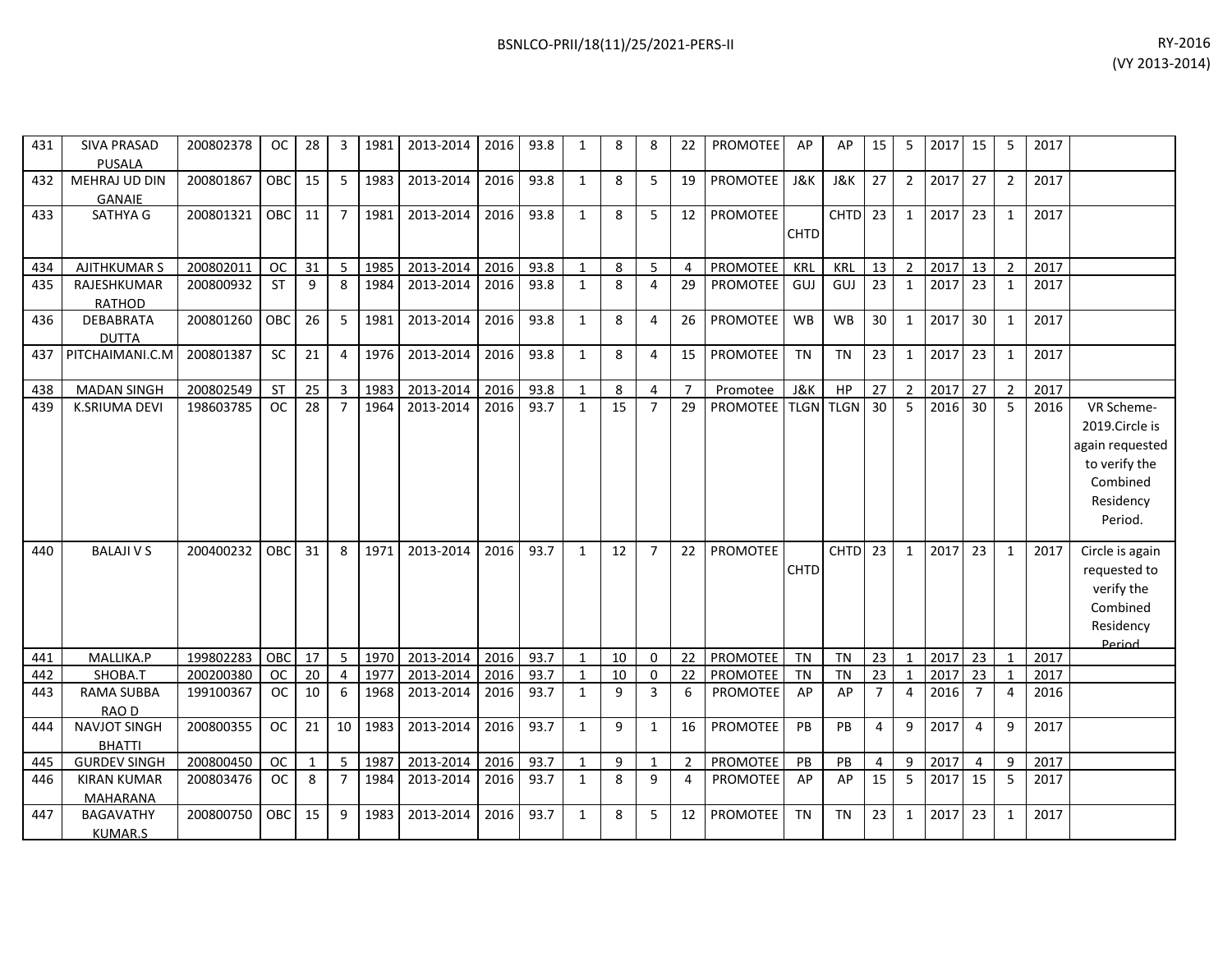| 448 | ARUN KUMAR LA                        | 200801378 | OBC       | 20             | 7              | 1984 | 2013-2014 | 2016 | 93.7 | 1            | 8  | 5              | 5  | <b>PROMOTEE</b> | <b>CHTD</b> | CHTD <sub>23</sub> |                | 1              | 2017 | 23             | $\mathbf{1}$   | 2017 |                                                                                  |
|-----|--------------------------------------|-----------|-----------|----------------|----------------|------|-----------|------|------|--------------|----|----------------|----|-----------------|-------------|--------------------|----------------|----------------|------|----------------|----------------|------|----------------------------------------------------------------------------------|
| 449 | <b>LALU NAIK V</b>                   | 200303990 | <b>ST</b> | 10             | 5              | 1976 | 2013-2014 | 2016 | 93.6 | 1            | 13 | 10             | 19 | <b>PROMOTEE</b> |             | <b>TLGN TLGN</b>   | 27             | 6              | 2017 | 27             | 6              | 2017 | Circle is again<br>requested to<br>verify the<br>Combined<br>Residency<br>Doriad |
| 450 | SUDHEER KUMAR<br><b>GAUTAM</b>       | 200600279 | <b>SC</b> | 5              | $\overline{2}$ | 1985 | 2013-2014 | 2016 | 93.6 | 1            | 10 | 8              | 23 | <b>PROMOTEE</b> | <b>UPE</b>  | UP(E)              | 30             | 1              | 2017 | 30             | $\mathbf{1}$   | 2017 |                                                                                  |
| 451 | <b>ANZAR ALAM</b>                    | 200202138 | OBC       | 6              | 10             | 1977 | 2013-2014 | 2016 | 93.6 | $\mathbf{1}$ | 10 | 0              | 22 | PROMOTEE        | BH          | <b>BH</b>          | 23             | $\mathbf{1}$   | 2017 | 29             | 5              | 2017 |                                                                                  |
| 452 | <b>NARASIMHA</b><br>RAJU DATLA       | 198607311 | <b>OC</b> | 20             | 6              | 1962 | 2013-2014 | 2016 | 93.6 | 1            | 9  | 3              | 6  | <b>PROMOTEE</b> | AP          | AP                 | $\overline{7}$ | 4              | 2016 | $\overline{7}$ | 4              | 2016 | <b>VRS-19</b>                                                                    |
| 453 | <b>BHAGYA</b><br>LAKSHMI LINGOJU     | 198205625 | <b>OC</b> | 4              | $\overline{4}$ | 1962 | 2013-2014 | 2016 | 93.6 | $\mathbf{1}$ | 9  | $\overline{2}$ | 14 | <b>PROMOTEE</b> | AP          | AP                 | 15             | 3              | 2016 | 15             | 3              | 2016 | <b>VRS-19</b>                                                                    |
| 454 | SALONI BHANOT                        | 200801593 | <b>OC</b> | 22             | 10             | 1983 | 2013-2014 | 2016 | 93.6 | $\mathbf{1}$ | 9  | $\mathbf{1}$   | 16 | PROMOTEE        | PB          | PB                 | $\overline{4}$ | 9              | 2017 | 4              | 9              | 2017 |                                                                                  |
| 455 | <b>VIJAY BAHADUR</b><br><b>SINGH</b> | 200801415 | <b>SC</b> | 5              | 3              | 1987 | 2013-2014 | 2016 | 93.6 | 1            | 9  | $\mathbf{0}$   | 17 | <b>PROMOTEE</b> | <b>PB</b>   | PB                 | 4              | 9              | 2017 | $\overline{4}$ | 9              | 2017 |                                                                                  |
| 456 | <b>TULASI KUMAR</b><br>TIKKAVARAPU   | 200800456 | <b>OC</b> | 23             | 6              | 1981 | 2013-2014 | 2016 | 93.6 | $\mathbf{1}$ | 8  | 9              | 4  | <b>PROMOTEE</b> | AP          | AP                 | 15             | 5              | 2017 | 15             | 5              | 2017 |                                                                                  |
| 457 | N MAHESH<br><b>KUMAR</b>             | 200804048 | OBC       | 6              | $\mathbf{1}$   | 1985 | 2013-2014 | 2016 | 93.6 | 1            | 8  | 8              | 23 | <b>PROMOTEE</b> | <b>TLGN</b> | <b>TLGN</b>        | 15             | 5              | 2017 | 15             | 5              | 2017 |                                                                                  |
| 458 | <b>NAGA RAJU</b><br><b>KOKKIRALA</b> | 200802376 | <b>OC</b> | 5              | 3              | 1982 | 2013-2014 | 2016 | 93.6 | $\mathbf{1}$ | 8  | 8              | 22 | PROMOTEE        | AP          | AP                 | 15             | 5              | 2017 | 15             | 5              | 2017 |                                                                                  |
| 459 | <b>BHAIRAV TRIVEDI</b>               | 200800730 | <b>OC</b> | $\overline{2}$ | $\overline{4}$ | 1986 | 2013-2014 | 2016 | 93.6 | $\mathbf{1}$ | 8  | 4              | 29 | PROMOTEE        | GUJ         | GUJ                | 23             | -1             | 2017 | 23             |                | 2017 |                                                                                  |
| 460 | SOURAV DUTTA                         | 200801764 | OBC       | 18             | $\mathbf{q}$   | 1983 | 2013-2014 | 2016 | 93.6 | $\mathbf{1}$ | 8  | 4              | 15 | <b>PROMOTEE</b> | WB          | <b>WB</b>          | 30             | $\mathbf{1}$   | 2017 | 30             | $\mathbf{1}$   | 2017 |                                                                                  |
| 461 | AMBIKA.P                             | 200600101 | <b>SC</b> | 24             | 5              | 1983 | 2013-2014 | 2016 | 93.5 | $\mathbf{1}$ | 10 | 0              | 22 | PROMOTEE        | TN          | TN                 | 23             | $\mathbf{1}$   | 2017 | 23             | $\mathbf{1}$   | 2017 |                                                                                  |
| 462 | <b>SIVA KUMAR</b><br><b>GOPALAN</b>  | 198104732 | OC.       | 14             | 9              | 1957 | 2013-2014 | 2016 | 93.5 | 1            | 9  | 4              | 30 | <b>PROMOTEE</b> | AP          | AP                 | 30             | -5             | 2016 | 30             | 5              | 2016 | RETIRED                                                                          |
| 463 | <b>NATARAJA</b><br><b>RATALA</b>     | 198116688 | <b>OC</b> | 1              | $\overline{7}$ | 1958 | 2013-2014 | 2016 | 93.5 | 1            | 9  | 3              | 4  | <b>PROMOTEE</b> | AP          | AP                 | $\overline{4}$ | 4              | 2016 | 4              | 4              | 2016 | <b>RETIRED</b>                                                                   |
| 464 | <b>JAYANTHA RAO K</b>                | 197902956 | <b>OC</b> | 6              | 10             | 1957 | 2013-2014 | 2016 | 93.5 | $\mathbf{1}$ | 9  | $\overline{2}$ | 14 | <b>PROMOTEE</b> | AP          | AP                 | 15             | $\overline{3}$ | 2016 | 15             | $\overline{3}$ | 2016 | <b>RETIRED</b>                                                                   |
| 465 | <b>RANJINI H P</b>                   | 200800363 | OC.       | 19             | 5              | 1980 | 2013-2014 | 2016 | 93.5 | 1            | 9  | $\mathbf{1}$   | 13 | PROMOTEE        | <b>PB</b>   | <b>PB</b>          | 4              | 9              | 2017 | 4              | 9              | 2017 |                                                                                  |
| 466 | SANKAR GOLLA                         | 200804151 | OBC       | 7              | 6              | 1981 | 2013-2014 | 2016 | 93.5 | 1            | 8  | 9              | 4  | <b>PROMOTEE</b> | AP          | AP                 | 15             | -5             | 2017 | 15             | 5              | 2017 |                                                                                  |
| 467 | RAMESH TAMADA                        | 200801435 | OBC       | 27             | $\overline{7}$ | 1980 | 2013-2014 | 2016 | 93.5 | $\mathbf{1}$ | 8  | 8              | 22 | <b>PROMOTEE</b> | AP          | AP                 | 15             | 5              | 2017 | 15             | 5              | 2017 |                                                                                  |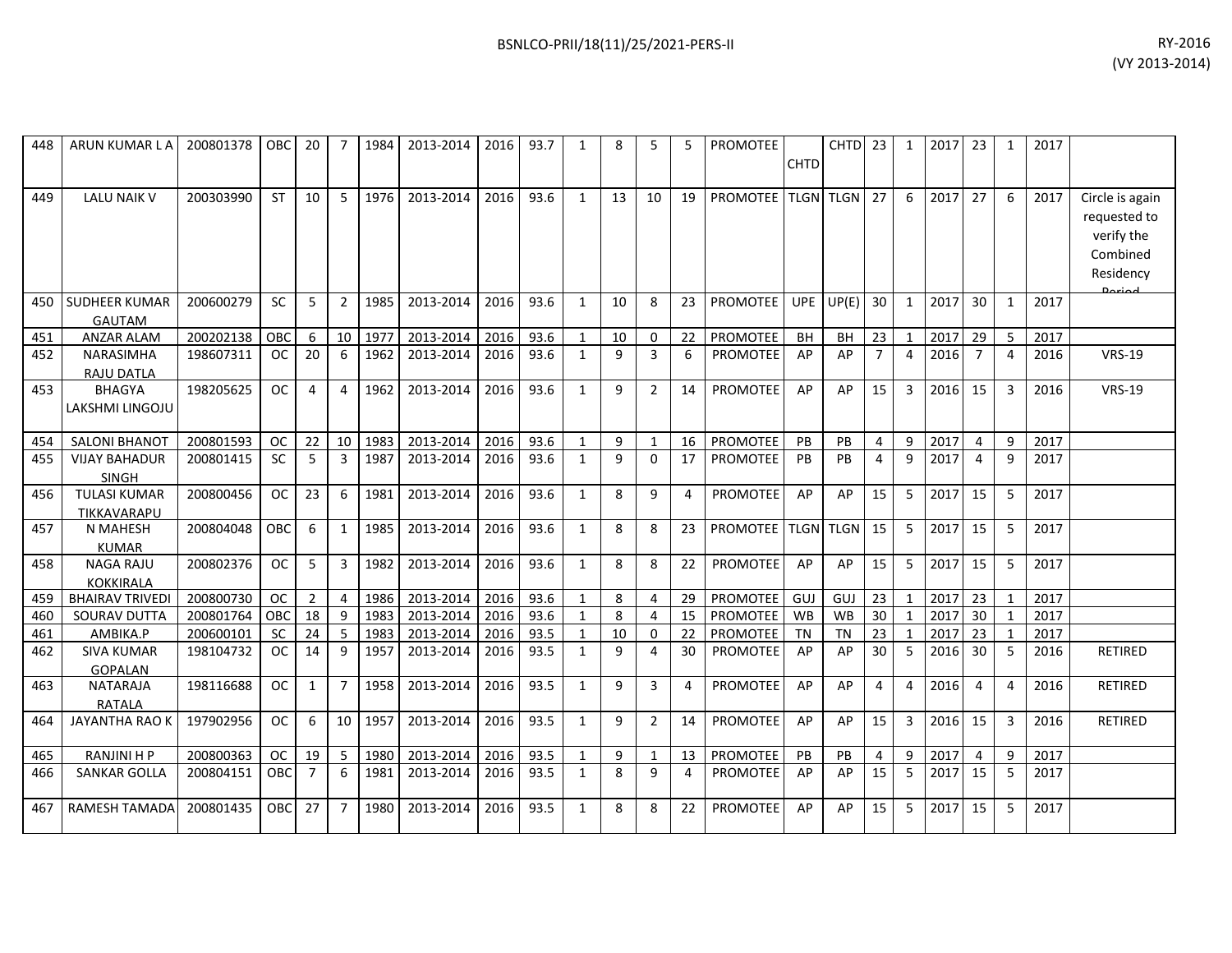| 468 | <b>ANAND PRAKASH</b><br><b>MAURYA</b>  | 200800726 | <b>OBC</b> | $\mathbf{1}$    | 11 <sup>1</sup> | 1978 | 2013-2014 | 2016 | 93.5 | $\mathbf{1}$ | 8  | 5              | 27             | <b>PROMOTEE</b> |            | $UPE$ $UP(E)$  | 30              | 1              | 2017 | 30              | $\mathbf{1}$   | 2017 |                 |
|-----|----------------------------------------|-----------|------------|-----------------|-----------------|------|-----------|------|------|--------------|----|----------------|----------------|-----------------|------------|----------------|-----------------|----------------|------|-----------------|----------------|------|-----------------|
| 469 | <b>JAGDISH DWIVEDI</b>                 | 200801267 | <b>OC</b>  | 24              | 4               | 1966 | 2013-2014 | 2016 | 93.5 | $\mathbf{1}$ | 8  | 5              | 24             | PROMOTEE        |            | UPE $UP(E)$    | 30              | $\mathbf{1}$   | 2017 | 30              | 1              | 2017 | <b>VRS 2019</b> |
| 470 | PALASH SARKAR                          | 200801793 | <b>SC</b>  | 27              | 10 <sup>1</sup> | 1976 | 2013-2014 | 2016 | 93.5 | $\mathbf{1}$ | 8  | $5 -$          | 6              | PROMOTEE        | WB         | <b>WB</b>      | 30 <sup>°</sup> | $\mathbf{1}$   | 2017 | 30              | 1              | 2017 |                 |
| 471 | <b>KALA S</b>                          | 200801347 | OBC        | 28              | 5               | 1984 | 2013-2014 | 2016 | 93.5 | $\mathbf{1}$ | 8  | 5 <sup>7</sup> | 5              | PROMOTEE        | KRL        | KRL            | 13              | $\overline{2}$ | 2017 | 13              | $\overline{2}$ | 2017 |                 |
| 472 | DURAIMURUGAN.                          | 200801697 | <b>OBC</b> | -5              | 5               | 1983 | 2013-2014 | 2016 | 93.5 | 1            | 8  | 4              | 24             | <b>PROMOTEE</b> | <b>TN</b>  | <b>TN</b>      | 23              | 1              | 2017 | 23              | 1              | 2017 |                 |
|     | R.S                                    |           |            |                 |                 |      |           |      |      |              |    |                |                |                 |            |                |                 |                |      |                 |                |      |                 |
| 473 | <b>SANJAY RAINA</b>                    | 200204457 | <b>OC</b>  | 15              | 3               | 1973 | 2013-2014 | 2016 | 93.4 | $\mathbf{1}$ | 14 | 5              | 15             | PROMOTEE        | J&K        | <b>J&amp;K</b> | 26              | $\overline{4}$ | 2017 | 26              | $\overline{4}$ | 2017 | Circle is again |
|     |                                        |           |            |                 |                 |      |           |      |      |              |    |                |                |                 |            |                |                 |                |      |                 |                |      | requested to    |
|     |                                        |           |            |                 |                 |      |           |      |      |              |    |                |                |                 |            |                |                 |                |      |                 |                |      | verify the      |
|     |                                        |           |            |                 |                 |      |           |      |      |              |    |                |                |                 |            |                |                 |                |      |                 |                |      | Combined        |
|     |                                        |           |            |                 |                 |      |           |      |      |              |    |                |                |                 |            |                |                 |                |      |                 |                |      | Residency       |
|     |                                        |           |            |                 |                 |      |           |      |      |              |    |                |                |                 |            |                |                 |                |      |                 |                |      | Period.         |
|     |                                        |           |            |                 |                 |      |           |      |      |              |    |                |                |                 |            |                |                 |                |      |                 |                |      |                 |
| 474 | SIYARAM PRASAD                         | 200206865 | <b>OC</b>  | 30              | 3               | 1975 | 2013-2014 | 2016 | 93.4 | 1            | 10 | $\Omega$       | 22             | <b>PROMOTEE</b> | <b>BH</b>  | <b>BH</b>      | 23              | $\mathbf{1}$   | 2017 | 17              | 3              | 2017 |                 |
|     |                                        |           |            |                 |                 |      |           |      |      |              |    |                |                |                 |            |                |                 |                |      |                 |                |      |                 |
| 475 | <b>GEORGE P D</b>                      | 198801409 | <b>OC</b>  | 12              | 3               | 1960 | 2013-2014 | 2016 | 93.4 | 1            | q  | 4              | 8              | <b>PROMOTEE</b> | <b>KRL</b> | <b>KRL</b>     | 9               | 5              | 2016 | 9               | 5              | 2016 | Superannuation  |
| 476 |                                        | 198602637 | <b>OC</b>  | 3               | 6               | 1964 | 2013-2014 | 2016 | 93.4 | 1            | 9  | $\overline{2}$ | 14             | <b>PROMOTEE</b> | AP         | AP             | 15              | 3              | 2016 | 15              | 3              | 2016 | <b>VRS-19</b>   |
|     |                                        |           |            |                 |                 |      |           |      |      |              |    |                |                |                 |            |                |                 |                |      |                 |                |      |                 |
|     | SURYANARAYANA                          |           |            |                 |                 |      |           |      |      |              |    |                |                |                 |            |                |                 |                |      |                 |                |      |                 |
| 477 | <b>NARAIA</b><br><b>KULBIR SINGH-I</b> | 200800339 | OBC        | 8               | $\overline{7}$  | 1982 | 2013-2014 | 2016 | 93.4 | 1            | 9  | $\overline{2}$ | 13             | PROMOTEE        | PB         | PB             | 16              | 10             | 2017 | 16              | 10             | 2017 |                 |
| 478 | <b>AMARJIT KAUR</b>                    | 200800651 | <b>OC</b>  | 25              | 10              | 1981 | 2013-2014 | 2016 | 93.4 | 1            | 9  | $\mathbf{1}$   | $\overline{7}$ | PROMOTEE        | PB         | PB             | $\overline{4}$  | 9              | 2017 | $\overline{4}$  | 9              | 2017 |                 |
| 479 | PRASAD K S D                           | 200803957 | <b>OBC</b> | 1               | 5               | 1982 | 2013-2014 | 2016 | 93.4 | 1            | 8  | 9              | 4              | <b>PROMOTEE</b> | AP         | AP             | 15              | 5              | 2017 | 15              | 5              | 2017 |                 |
|     |                                        |           |            |                 |                 |      |           |      |      |              |    |                |                |                 |            |                |                 |                |      |                 |                |      |                 |
| 480 | <b>MANOJ KUMAR</b>                     | 200801452 | OBC        | 10              | $\overline{7}$  | 1984 | 2013-2014 | 2016 | 93.4 | 1            | 8  | 5              | 27             | <b>PROMOTEE</b> | UPE        | UP(E)          | 30              | 1              | 2017 | 30              | 1              | 2017 |                 |
|     | YADAV                                  |           |            |                 |                 |      |           |      |      |              |    |                |                |                 |            |                |                 |                |      |                 |                |      |                 |
| 481 | ARUNPRASAD.K                           | 200800941 | <b>SC</b>  | 30 <sup>1</sup> | 1               | 1985 | 2013-2014 | 2016 | 93.4 | 1            | 8  | 5 <sup>7</sup> | 12             | PROMOTEE        | TN         | <b>TN</b>      | 23              | 1              | 2017 | 23              | 1              | 2017 |                 |
| 482 | <b>BITAN GHOSH</b>                     | 200801792 | <b>OC</b>  | 5               | 1               | 1982 | 2013-2014 | 2016 | 93.4 | 1            | 8  | 5              | 6              | PROMOTEE        | WB         | <b>WB</b>      | 30              | $\mathbf{1}$   | 2017 | 30 <sup>°</sup> | 1              | 2017 |                 |
| 483 | SATYENDRA                              | 200801285 | OBC        | 1               | $\overline{7}$  | 1984 | 2013-2014 | 2016 | 93.4 | 1            | 8  | 5              | 4              | <b>PROMOTEE</b> | UPE        | UP(E)          | 30              | 1              | 2017 | 30              | 1              | 2017 |                 |
|     | PRASAD YADAV                           |           |            |                 |                 |      |           |      |      |              |    |                |                |                 |            |                |                 |                |      |                 |                |      |                 |
| 484 | PRABHA.R                               | 200801195 | <b>OC</b>  | 18              | $\overline{4}$  | 1980 | 2013-2014 | 2016 | 93.4 | 1            | 8  | $\overline{4}$ | 29             | PROMOTEE        | <b>TN</b>  | <b>TN</b>      | 23              | $\mathbf{1}$   | 2017 | 23              | $\mathbf{1}$   | 2017 |                 |
| 485 | <b>SUNEEL KUMAR-II</b>                 | 200801187 | <b>OBC</b> | 8               | 8               | 1979 | 2013-2014 | 2016 | 93.4 | 1            | 8  | 4              | 19             | Promotee        | <b>HP</b>  |                | 27              | $\mathbf{1}$   | 2017 | 27              | 1              | 2017 |                 |
|     |                                        |           |            |                 |                 |      |           |      |      |              |    |                |                |                 |            | <b>CNTx</b>    |                 |                |      |                 |                |      |                 |
|     |                                        |           |            |                 |                 |      |           |      |      |              |    |                |                |                 |            | (NOR           |                 |                |      |                 |                |      |                 |
|     |                                        |           |            |                 |                 |      |           |      |      |              |    |                |                |                 |            | TH)            |                 |                |      |                 |                |      |                 |
|     |                                        |           |            |                 |                 |      |           |      |      |              |    |                |                |                 |            |                |                 |                |      |                 |                |      |                 |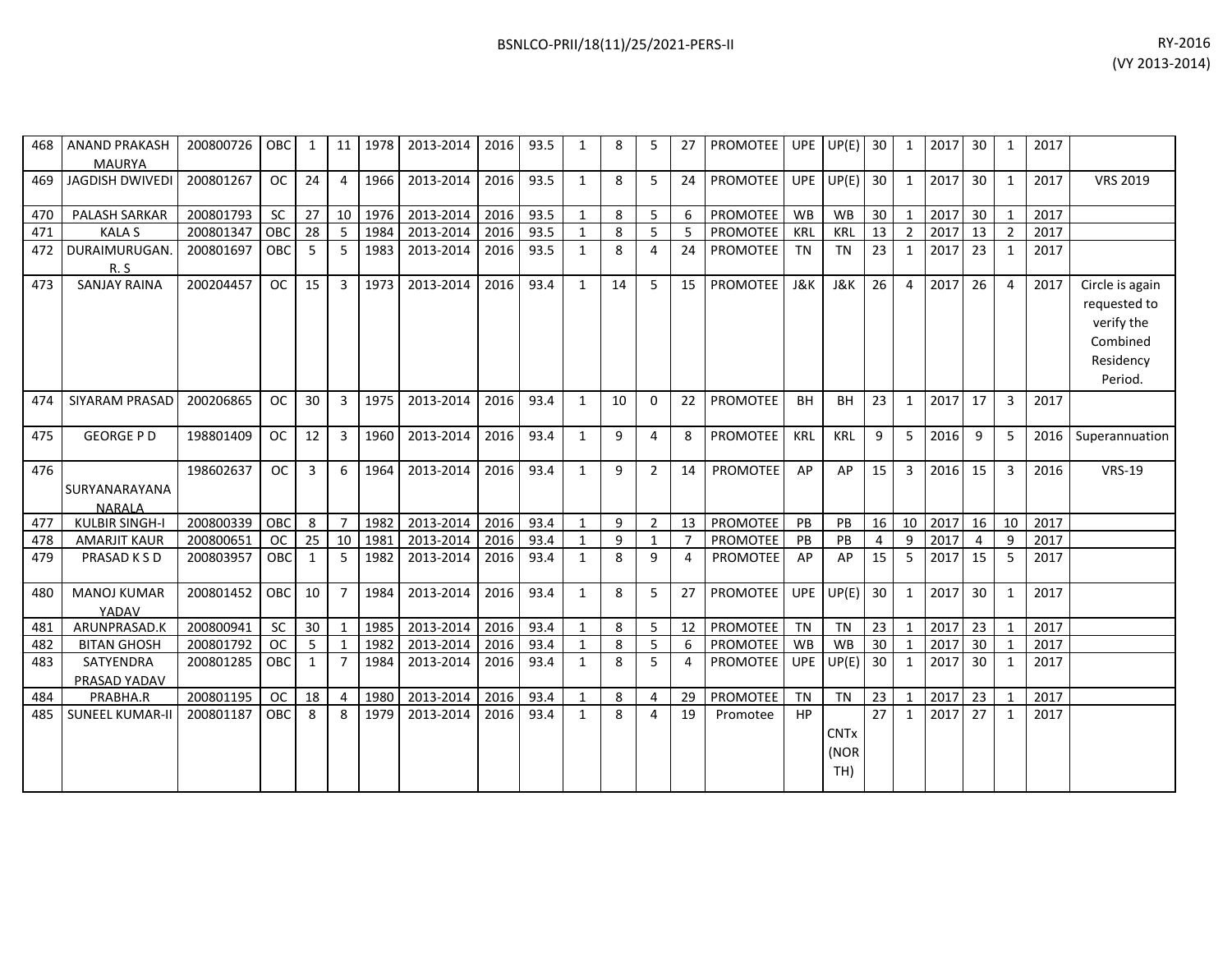| 486 | <b>RUBY GUPTA</b>                                            | 200200040 | <b>OC</b>  | 30             | 8              | 1978 | 2013-2014 | 2016 | 93.3 | $\mathbf{1}$ | 15 | 5              | 17             | PROMOTEE        | PB          | PB                         | 4               | 9              | 2017 | 4              | 9              | 2017 | Circle is again<br>requested to<br>verify the<br>Combined<br>Residency<br>لممنعها |
|-----|--------------------------------------------------------------|-----------|------------|----------------|----------------|------|-----------|------|------|--------------|----|----------------|----------------|-----------------|-------------|----------------------------|-----------------|----------------|------|----------------|----------------|------|-----------------------------------------------------------------------------------|
| 487 | <b>RAJ KUMAR</b><br>PATEL                                    | 200202668 | OBC        | 30             | $\overline{4}$ | 1976 | 2013-2014 | 2016 | 93.3 | $\mathbf{1}$ | 10 | $\mathbf{0}$   | 22             | <b>PROMOTEE</b> | CG          | CG                         | 23              | $\mathbf{1}$   | 2017 | 23             | $\mathbf{1}$   | 2017 |                                                                                   |
| 488 | <b>GIRISH</b><br>CHINCHOLKAR                                 | 200300771 | <b>OC</b>  | 15             | 12             | 1977 | 2013-2014 | 2016 | 93.3 | $\mathbf{1}$ | 10 | 0              | 22             | PROMOTEE        | CG          | CG                         | 23              | $\mathbf{1}$   | 2017 | 23             | $\mathbf{1}$   | 2017 |                                                                                   |
| 489 | KOCHU KATHIJA K                                              | 198406647 | OBC        | 20             | 11             | 1957 | 2013-2014 | 2016 | 93.3 | $\mathbf{1}$ | 9  | 4              | 8              | <b>PROMOTEE</b> | KRL         | KRL                        | 9               | 5              | 2016 | 9              | 5              | 2016 | Superannuation                                                                    |
| 490 | <b>VEERA VENKATA</b><br>SATYANARAYANA<br><b>MURTHY NAMAL</b> | 198305348 | <b>OC</b>  | 21             | $\overline{2}$ | 1960 | 2013-2014 | 2016 | 93.3 | $\mathbf{1}$ | 9  | 2              | 14             | PROMOTEE        | AP          | AP                         | 15              | 3              | 2016 | 15             | 3              | 2016 | <b>RETIRED</b>                                                                    |
| 491 | <b>RAKESH KUMAR</b><br><b>MEHTA</b>                          | 200800199 | <b>OC</b>  | 14             | 10             | 1983 | 2013-2014 | 2016 | 93.3 | $\mathbf{1}$ | 9  | 1              | 23             | <b>PROMOTEE</b> | PB          | PB                         | $\overline{4}$  | 9              | 2017 | 4              | 9              | 2017 |                                                                                   |
| 492 | <b>KULJEET KAUR</b>                                          | 200800369 | <b>OC</b>  | 21             | 9              | 1985 | 2013-2014 | 2016 | 93.3 | $\mathbf{1}$ | 9  | $\mathbf{1}$   | 13             | <b>PROMOTEE</b> | PB          | PB                         | $\overline{4}$  | 9              | 2017 | $\overline{4}$ | 9              | 2017 |                                                                                   |
| 493 | RAVI.P                                                       | 200803583 | OBC        | 4              | 8              | 1979 | 2013-2014 | 2016 | 93.3 | $\mathbf{1}$ | 8  | 8              | 23             | PROMOTEE        | <b>TLGN</b> | <b>TLGN</b>                | $\overline{15}$ | 5              | 2017 | 15             | 5              | 2017 |                                                                                   |
| 494 | <b>GOVIND VARSHA</b><br><b>UTKARSH</b>                       | 200802552 | <b>SC</b>  | 24             | $\overline{7}$ | 1986 | 2013-2014 | 2016 | 93.3 | $\mathbf{1}$ | 8  | $\overline{7}$ | 8              | PROMOTEE        | MH          | MН                         | $\overline{3}$  | 6              | 2017 | 5              | 6              | 2017 |                                                                                   |
| 495 | <b>ABHISHEK VERMA</b>                                        | 200800737 | OBC        | 5              | 6              | 1983 | 2013-2014 | 2016 | 93.3 | $\mathbf{1}$ | 8  | 5              | 16             | <b>PROMOTEE</b> | <b>UPE</b>  | <b>CNTx</b><br>(NOR<br>TH) | 30              | $\mathbf{1}$   | 2017 | 30             | 1              | 2017 |                                                                                   |
| 496 | JAYAKUMAR.P                                                  | 200802601 | <b>OC</b>  | 20             | 5              | 1962 | 2013-2014 | 2016 | 93.3 | $\mathbf{1}$ | 8  | 5              | 12             | PROMOTEE        | <b>TN</b>   | <b>TN</b>                  | 23              | $\mathbf{1}$   | 2017 | 23             | $\mathbf{1}$   | 2017 |                                                                                   |
| 497 | NIMESHKUMAR<br><b>PANCHAL</b>                                | 200800381 | OBC        | 30             | 9              | 1984 | 2013-2014 | 2016 | 93.3 | $\mathbf{1}$ | 8  | 5              | $\overline{7}$ | <b>PROMOTEE</b> | GUJ         | GUJ                        | 23              | 1              | 2017 | 23             | 1              | 2017 |                                                                                   |
| 498 | <b>MRINMOY DAS</b>                                           | 200803814 | <b>OC</b>  | $\overline{2}$ | 6              | 1982 | 2013-2014 | 2016 | 93.3 | $\mathbf{1}$ | 8  | 4              | 6              | PROMOTEE        | <b>WB</b>   | WB                         | 30              | $\mathbf{1}$   | 2017 | 30             | $\mathbf{1}$   | 2017 |                                                                                   |
| 499 | Sivakala C                                                   | 198404028 | OBC        | $\overline{2}$ | 5              | 1962 | 2013-2014 | 2016 | 93.2 | $\mathbf{1}$ | 18 | $\overline{2}$ | 22             | <b>PROMOTEE</b> | CHTD        | <b>CHTD</b>                | 25              | $\overline{4}$ | 2016 | 25             | 4              | 2016 | Circle is again<br>requested to<br>verify the<br>Combined<br>Residency            |
| 500 | SUGANYA.C                                                    | 200600068 | SC         | 18             | $\overline{2}$ | 1983 | 2013-2014 | 2016 | 93.2 | $\mathbf{1}$ | 10 | $\mathbf{1}$   | 6              | PROMOTEE        | <b>TN</b>   | <b>TN</b>                  | $\overline{7}$  | $\overline{2}$ | 2017 | $\overline{7}$ | $\overline{2}$ | 2017 |                                                                                   |
| 501 | <b>MD NAUSHAD</b><br><b>KAMALI</b>                           | 200206835 | <b>OC</b>  | 15             | 5              | 1975 | 2013-2014 | 2016 | 93.2 | $\mathbf{1}$ | 10 | 0              | 22             | <b>PROMOTEE</b> | BH          | BH                         | 23              | $\mathbf{1}$   | 2017 | 23             | 1              | 2017 |                                                                                   |
| 502 | <b>ERANNA NESE</b>                                           | 198004254 | <b>OBC</b> | 9              | 4              | 1959 | 2013-2014 | 2016 | 93.2 | $\mathbf{1}$ | 9  | 4              | 30             | <b>PROMOTEE</b> | AP          | AP                         | 30              | 5              | 2016 | 30             | 5              | 2016 | <b>RETIRED</b>                                                                    |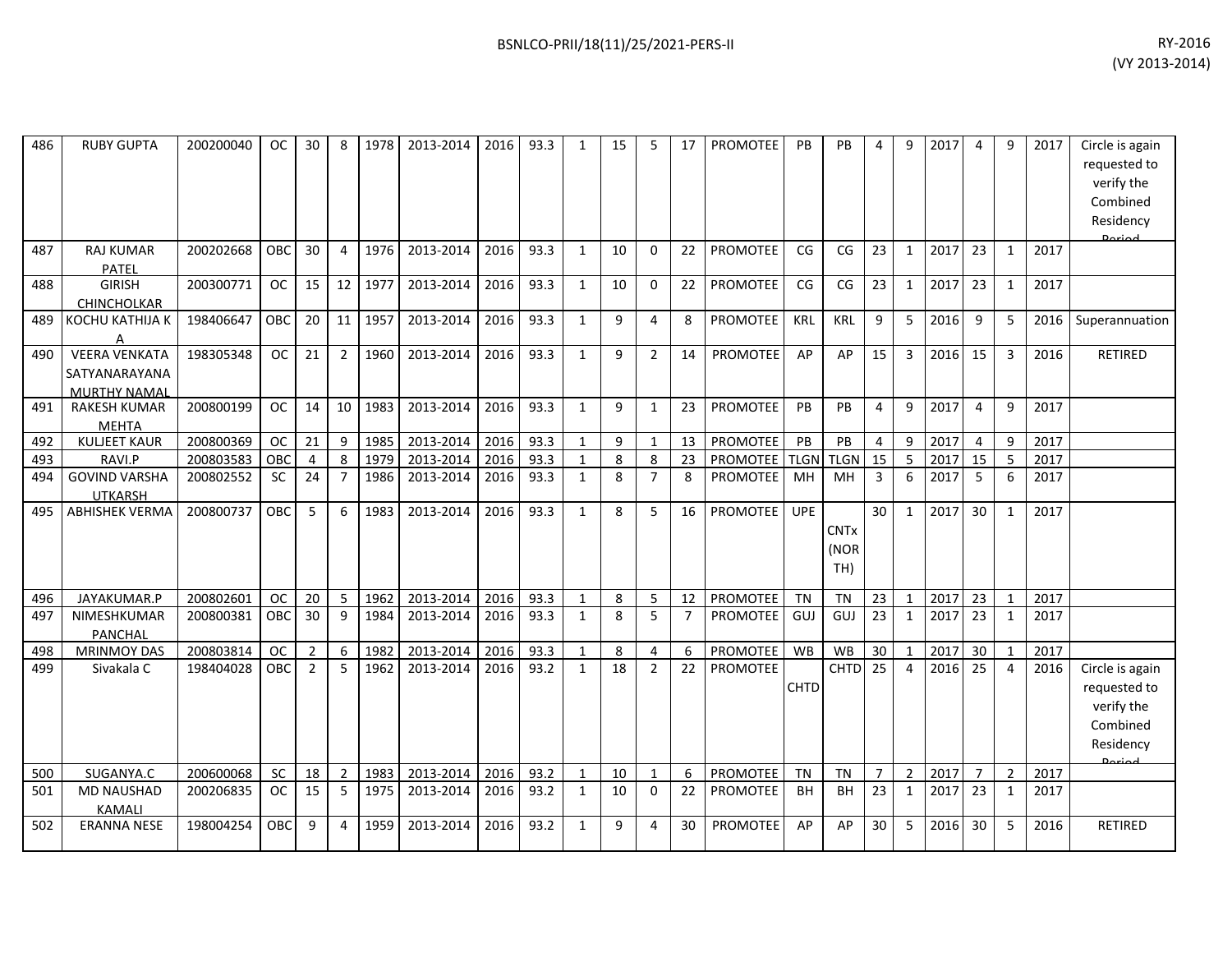| 503 | <b>JASWANT SINGH</b>   | 200800334 | <sub>OC</sub> | 24              | 3              | 1983    | 2013-2014 | 2016 | 93.2 | $\mathbf{1}$ | 9              | $\overline{2}$ | 27           | <b>PROMOTEE</b> | PB          | PB                 | 16             | 10             | 2017 | 16             | 10             | 2017 |                      |
|-----|------------------------|-----------|---------------|-----------------|----------------|---------|-----------|------|------|--------------|----------------|----------------|--------------|-----------------|-------------|--------------------|----------------|----------------|------|----------------|----------------|------|----------------------|
| 504 | <b>VARA PRASADA</b>    | 198006197 | OC            | 14              | 1              | 1959    | 2013-2014 | 2016 | 93.2 | $\mathbf{1}$ | 9              | $\overline{2}$ | 14           | PROMOTEE        | AP          | AP                 | 15             | 3              | 2016 | 15             | $\overline{3}$ | 2016 | <b>RETIRED</b>       |
|     | <b>RAO REDDY</b>       |           |               |                 |                |         |           |      |      |              |                |                |              |                 |             |                    |                |                |      |                |                |      |                      |
| 505 | <b>NARESH KUMAR-II</b> | 200801961 | <b>SC</b>     | $\overline{2}$  | $\overline{2}$ | 1981    | 2013-2014 | 2016 | 93.2 | $\mathbf{1}$ | 9              | $\mathbf{1}$   | 25           | <b>PROMOTEE</b> | J&K         | J&K                | $\overline{4}$ | 12             | 2017 | $\overline{4}$ | 12             | 2017 |                      |
|     |                        |           |               |                 |                |         |           |      |      |              |                |                |              |                 |             |                    |                |                |      |                |                |      |                      |
| 506 | <b>ANUJ KUMAR-II</b>   | 200801237 | OBC           | 12              | 8              | 1987    | 2013-2014 | 2016 | 93.2 | $\mathbf{1}$ | 8              | 5              | 27           | <b>PROMOTEE</b> | UPE         | UP(E)              | 30             | $\mathbf{1}$   | 2017 | 30             | $\mathbf{1}$   | 2017 |                      |
| 507 | KATHIRAVAN.P-II        | 200800756 | <b>OC</b>     | 31              |                | 10 1982 | 2013-2014 | 2016 | 93.2 | 1            | 8              | 5              | 14           | PROMOTEE        | TN          | <b>TN</b>          | 23             | 1              | 2017 | 23             | $\mathbf{1}$   | 2017 |                      |
| 508 | MOHAN.D                | 200801500 | <b>SC</b>     | 15              | 9              | 1983    | 2013-2014 | 2016 | 93.2 | 1            | 8              | 5 <sup>1</sup> | 12           | PROMOTEE        | TN          | <b>TN</b>          | 23             | $\mathbf{1}$   | 2017 | 23             | $\mathbf{1}$   | 2017 |                      |
| 509 | <b>SUJATHA S</b>       | 200801380 | <b>OBC</b>    | 20              | $\overline{7}$ | 1981    | 2013-2014 | 2016 | 93.2 | 1            | 8              | 5 <sup>1</sup> | 5            | PROMOTEE        |             | CHTD <sub>23</sub> |                | 1              | 2017 | 23             | 1              | 2017 |                      |
|     |                        |           |               |                 |                |         |           |      |      |              |                |                |              |                 | <b>CHTD</b> |                    |                |                |      |                |                |      |                      |
|     |                        |           |               |                 |                |         |           |      |      |              |                |                |              |                 |             |                    |                |                |      |                |                |      |                      |
| 510 | <b>THIRUMAL</b>        | 200801532 | <sub>OC</sub> | 14              | 3              | 1982    | 2013-2014 | 2016 | 93.2 | $\mathbf{1}$ | 8              | 5              | $\mathbf{0}$ | <b>PROMOTEE</b> | <b>TN</b>   | <b>TN</b>          | 23             | 1              | 2017 | 23             | 1              | 2017 |                      |
|     | RAAJ.K.P               |           |               |                 |                |         |           |      |      |              |                |                |              |                 |             |                    |                |                |      |                |                |      |                      |
| 511 | <b>VINAY KUMAR</b>     | 200205359 | <b>OC</b>     | 9               | 1              | 1973    | 2013-2014 | 2016 | 93.1 | $\mathbf{1}$ | 10             | $\Omega$       | 22           | PROMOTEE        | <b>BH</b>   | BH                 | 23             | 1              | 2017 | 27             | 1              | 2017 |                      |
|     | <b>SINGH</b>           |           |               |                 |                |         |           |      |      |              |                |                |              |                 |             |                    |                |                |      |                |                |      |                      |
| 512 | SANJIV KUMAR-I         | 200202163 | <b>OC</b>     | $2^{\circ}$     | $\mathbf{3}$   | 1976    | 2013-2014 | 2016 | 93.1 | $\mathbf{1}$ | 10             | $\mathsf{O}$   | 22           | PROMOTEE        | BH          | BH                 | 23             | $\mathbf{1}$   | 2017 | 23             | $\mathbf{1}$   | 2017 |                      |
| 513 | GOVINDARAJULU          | 198205039 | OC            | 10              | 6              | 1960    | 2013-2014 | 2016 | 93.1 | $\mathbf{1}$ | 9              | $\overline{4}$ | 30           | <b>PROMOTEE</b> | AP          | AP                 | 30             | 5              | 2016 | 30             | -5             | 2016 | <b>VRS-19</b>        |
|     | P                      |           |               |                 |                |         |           |      |      |              |                |                |              |                 |             |                    |                |                |      |                |                |      |                      |
|     |                        |           |               |                 |                |         |           |      |      |              |                |                |              |                 |             |                    |                |                |      |                |                |      |                      |
| 514 | <b>NIRANJAN</b>        | 198203571 | <b>OBC</b>    | $\overline{7}$  | $\overline{7}$ | 1959    | 2013-2014 | 2016 | 93.1 | $\mathbf{1}$ | 9              | 3              | 4            | <b>PROMOTEE</b> | AP          | AP                 | 4              | $\overline{4}$ | 2016 | $\overline{4}$ | 4              | 2016 | <b>RETIRED</b>       |
|     | KUMAR PERUGU           |           |               |                 |                |         |           |      |      |              |                |                |              |                 |             |                    |                |                |      |                |                |      |                      |
| 515 | <b>NAVDEEP GUPTA</b>   | 200800257 | <b>OC</b>     | 21              | 1              | 1981    | 2013-2014 | 2016 | 93.1 | 1            | 9              | $\mathbf{1}$   | 16           | PROMOTEE        | PB          | PB                 | 4              | 9              | 2017 | $\overline{4}$ | 9              | 2017 |                      |
| 516 | <b>CHANDRA</b>         | 200803479 | OC            | 20              | $\overline{7}$ | 1987    | 2013-2014 | 2016 | 93.1 | $\mathbf{1}$ | 8              | 9              | 4            | PROMOTEE        | AP          | AP                 | 15             | 5              | 2017 | 15             | 5              | 2017 |                      |
|     | <b>SEKHAR C</b>        |           |               |                 |                |         |           |      |      |              |                |                |              |                 |             |                    |                |                |      |                |                |      |                      |
| 517 | <b>SUNIL KUMAR</b>     | 200800778 | <b>OC</b>     | 25              | 6              | 1983    | 2013-2014 | 2016 | 93.1 | $\mathbf{1}$ | 8              | 8              | 11           | <b>PROMOTEE</b> | CG          | CG                 | 23             | 1              | 2017 | 23             | 1              | 2017 |                      |
|     | <b>VERMA</b>           |           |               |                 |                |         |           |      |      |              |                |                |              |                 |             |                    |                |                |      |                |                |      |                      |
| 518 | ALOK SAHOO             | 200801383 | <b>OC</b>     | 20 <sub>2</sub> | 5              | 1982    | 2013-2014 | 2016 | 93.1 | $\mathbf{1}$ | 8              | 5 <sup>1</sup> | 10           | PROMOTEE        | CG          | OD                 | 28             | $\mathbf{1}$   | 2017 | 28             | 1              | 2017 |                      |
| 519 | KARTHIK.A.N            | 200800921 | <b>OC</b>     | 10              | 10             | 1983    | 2013-2014 | 2016 | 93.1 | 1            | 8              | 5 <sup>1</sup> | $\mathbf 0$  | <b>PROMOTEE</b> | <b>TN</b>   | <b>TN</b>          | 23             | 1              | 2017 | 23             | $\mathbf{1}$   | 2017 |                      |
| 520 | <b>PRIYA</b>           | 200800811 | <sub>OC</sub> | 20              | $\overline{5}$ | 1984    | 2013-2014 | 2016 | 93.1 | $\mathbf{1}$ | 8              | 5              | 0            | PROMOTEE        | GJ          | PB                 | 16             | 1              | 2017 | 16             | 1              | 2017 | <b>TRANSFER from</b> |
|     | SURESHCHANDRA          |           |               |                 |                |         |           |      |      |              |                |                |              |                 |             |                    |                |                |      |                |                |      | GJ circle            |
|     | <b>CHAK</b>            |           |               |                 |                |         |           |      |      |              |                |                |              |                 |             |                    |                |                |      |                |                |      |                      |
| 521 | PATIL AMOL             | 200801168 | <b>OC</b>     | $\mathbf{1}$    | $\overline{2}$ | 1985    | 2013-2014 | 2016 | 93.1 | $\mathbf{1}$ | 8              | $\overline{4}$ | 25           | PROMOTEE        | MH          | MH                 | 23             | $\mathbf{1}$   | 2017 | 23             | $\mathbf{1}$   | 2017 |                      |
|     | <b>SURESH</b>          |           |               |                 |                |         |           |      |      |              |                |                |              |                 |             |                    |                |                |      |                |                |      |                      |
| 522 | SHAMBHU                | 200904964 | <b>SC</b>     | 25              | 8              | 1978    | 2013-2014 | 2016 | 93.1 | $\mathbf{1}$ | $\overline{7}$ | 11             | 6            | <b>PROMOTEE</b> | <b>WB</b>   | <b>WB</b>          | 30             | 1              | 2017 | 30             | 1              | 2017 |                      |
|     | <b>BISWAS</b>          |           |               |                 |                |         |           |      |      |              |                | 5              |              |                 |             |                    |                |                |      |                |                |      |                      |
| 523 | Manish Kaushik         | 200204288 | <b>OC</b>     | $\mathbf{1}$    | 4              | 1975    | 2013-2014 | 2016 | 93   | 1            | 14             |                | 24           | Promotee        | HR.         | <b>HR</b>          | 23             | 1              | 2017 | 23             | 1              | 2017 | Circle is again      |
|     |                        |           |               |                 |                |         |           |      |      |              |                |                |              |                 |             |                    |                |                |      |                |                |      | requested to         |
|     |                        |           |               |                 |                |         |           |      |      |              |                |                |              |                 |             |                    |                |                |      |                |                |      | verify the           |
|     |                        |           |               |                 |                |         |           |      |      |              |                |                |              |                 |             |                    |                |                |      |                |                |      | Combined             |
|     |                        |           |               |                 |                |         |           |      |      |              |                |                |              |                 |             |                    |                |                |      |                |                |      | Residency            |
|     |                        |           |               |                 |                |         |           |      |      |              |                |                |              |                 |             |                    |                |                |      |                |                |      |                      |

Period.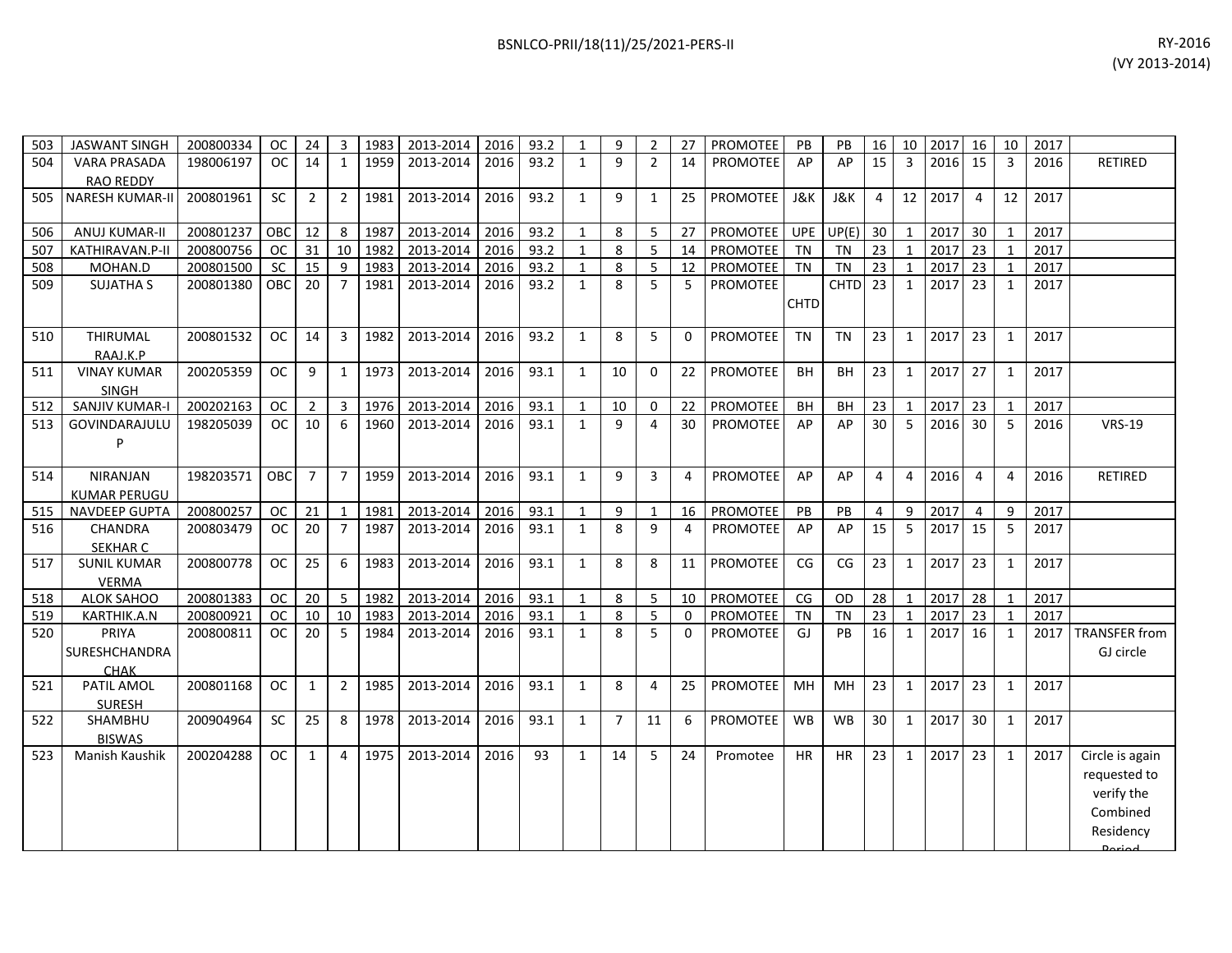| 524 | <b>RAJ KISHOR</b><br><b>SINGH</b> | 200302829 | <b>OC</b>  | 6  | $\overline{2}$ | 1975 | 2013-2014 | 2016 | 93   | $\mathbf{1}$ | 10 | 0                        | 22             | <b>PROMOTEE</b>           | <b>BH</b>   | <b>BH</b>   | 23             | $\mathbf{1}$   | 2017 | 23              | 1            | 2017 |                 |
|-----|-----------------------------------|-----------|------------|----|----------------|------|-----------|------|------|--------------|----|--------------------------|----------------|---------------------------|-------------|-------------|----------------|----------------|------|-----------------|--------------|------|-----------------|
| 525 | SREE KUMAR J M                    | 199312362 | <b>OC</b>  | 19 | $\overline{4}$ | 1966 | 2013-2014 | 2016 | 93   | $\mathbf{1}$ | 9  | 5                        | 5              | PROMOTEE                  | <b>KRL</b>  | <b>KRL</b>  | 6              | 6              | 2016 | 6               | 6            | 2016 |                 |
| 526 | JASMEET SINGH                     | 200800207 | <b>OC</b>  | 12 | $\overline{4}$ | 1984 | 2013-2014 | 2016 | 93   | $\mathbf{1}$ | 9  | $\overline{\phantom{a}}$ | 23             | PROMOTEE                  | PB          | PB          | 4              | 9              | 2017 | $\overline{4}$  | q            | 2017 |                 |
| 527 | DHEERAJ GOYAL                     | 200800201 | <b>OC</b>  | 21 | $\overline{4}$ | 1984 | 2013-2014 | 2016 | 93   | $\mathbf{1}$ | 9  |                          | 21             | <b>PROMOTEE</b>           | PB          | PB          | 4              | 9              | 2017 | 4               |              | 2017 |                 |
| 528 | <b>ARUN KUMAR-I</b>               | 200800301 | <b>OC</b>  | 31 | $\overline{1}$ | 1985 | 2013-2014 | 2016 | 93   | $\mathbf{1}$ | 9  | -1                       | 2              | PROMOTEE                  | PB          | PB          | $\overline{4}$ | 9              | 2017 | 4               | q            | 2017 |                 |
| 529 | PREMDEEP SINGH                    | 200800841 | <b>OC</b>  | 11 | 9              | 1985 | 2013-2014 | 2016 | 93   | $\mathbf{1}$ | 9  | 0                        | 17             | PROMOTEE                  | PB          | PB          | 4              | 9              | 2017 | 4               | 9            | 2017 |                 |
|     | GILL                              |           |            |    |                |      |           |      |      |              |    |                          |                |                           |             |             |                |                |      |                 |              |      |                 |
| 530 | <b>NANDA</b>                      | 200801154 | <b>OC</b>  | 12 | 6              | 1982 | 2013-2014 | 2016 | 93   | $\mathbf{1}$ | 8  | 9                        | 4              | <b>PROMOTEE</b>           | AP          | AP          | 15             | 5              | 2017 | 15 <sup>1</sup> | 5            | 2017 |                 |
|     | SUKUMARA                          |           |            |    |                |      |           |      |      |              |    |                          |                |                           |             |             |                |                |      |                 |              |      |                 |
|     | <b>REDDY</b>                      |           |            |    |                |      |           |      |      |              |    |                          |                |                           |             |             |                |                |      |                 |              |      |                 |
|     | <b>NALAMARII</b>                  |           |            |    |                |      |           |      |      |              |    |                          |                |                           |             |             |                |                |      |                 |              |      |                 |
| 531 | SREENIVASULU                      | 200800439 | <b>OBC</b> | 12 | 6              | 1983 | 2013-2014 | 2016 | 93   | $\mathbf{1}$ | 8  | 9                        | 4              | <b>PROMOTEE</b>           | AP          | AP          | 15             | 5              | 2017 | 15              | 5            | 2017 |                 |
|     | NEELAKANTAM                       |           |            |    |                |      |           |      |      |              |    |                          |                |                           |             |             |                |                |      |                 |              |      |                 |
| 532 | <b>SENTHIL KUMAR.N</b>            | 200801636 | SC         | 20 | 3              | 1979 | 2013-2014 | 2016 | 93   | $\mathbf{1}$ | 8  | 5                        | $\overline{7}$ | <b>PROMOTEE</b>           | <b>TN</b>   | <b>TN</b>   | 23             | $\mathbf{1}$   | 2017 | 23              | 1            | 2017 |                 |
| 533 | SUMAIYABANU                       | 200801003 | <b>OC</b>  | 20 | 8              | 1986 | 2013-2014 | 2016 | 93   | $\mathbf{1}$ | 8  | 5                        | $\overline{7}$ | <b>PROMOTEE</b>           | GUJ         | GUJ         | 23             | $\mathbf{1}$   | 2017 | 23              |              | 2017 |                 |
|     | PATEL                             |           |            |    |                |      |           |      |      |              |    |                          |                |                           |             |             |                |                |      |                 |              |      |                 |
| 534 | KARTHIKEYAN.P                     | 200800826 | OBC        | 20 | - 5            | 1986 | 2013-2014 | 2016 | 93   | $\mathbf{1}$ | 8  | 5                        | $\Omega$       | PROMOTEE                  | <b>TN</b>   | <b>TN</b>   | 23             | 1              | 2017 | 23              | $\mathbf 1$  | 2017 |                 |
| 535 | <b>CHANDRESH</b>                  | 200801197 | <b>OC</b>  | 30 | 3              | 1988 | 2013-2014 | 2016 | 93   | $\mathbf{1}$ | 8  | 4                        | 16             | Promotee                  | HP          | <b>HP</b>   | 23             | $\mathbf{1}$   | 2017 | 23              | $\mathbf{1}$ | 2017 |                 |
|     | SHARMA                            |           |            |    |                |      |           |      |      |              |    |                          |                |                           |             |             |                |                |      |                 |              |      |                 |
| 536 | <b>SIVAKAMI B R</b>               | 199316064 | OC         | 26 | $\mathbf{1}$   | 1971 | 2013-2014 | 2016 | 92.9 | $\mathbf{1}$ | 18 | $\mathbf{1}$             | 28             | <b>PROMOTEE</b>           |             | <b>CHTD</b> | 25             | $\overline{4}$ | 2016 | 25              | 4            | 2016 | Circle is again |
|     |                                   |           |            |    |                |      |           |      |      |              |    |                          |                |                           | <b>CHTD</b> |             |                |                |      |                 |              |      | requested to    |
|     |                                   |           |            |    |                |      |           |      |      |              |    |                          |                |                           |             |             |                |                |      |                 |              |      | verify the      |
|     |                                   |           |            |    |                |      |           |      |      |              |    |                          |                |                           |             |             |                |                |      |                 |              |      | Combined        |
|     |                                   |           |            |    |                |      |           |      |      |              |    |                          |                |                           |             |             |                |                |      |                 |              |      | Residency       |
|     |                                   |           |            |    |                |      |           |      |      |              |    |                          |                |                           |             |             |                |                |      |                 |              |      | Period.         |
| 537 | <b>SURENDER REDDY</b>             | 198404472 | <b>OC</b>  | 5  | 5              | 1959 | 2013-2014 | 2016 | 92.9 | $\mathbf{1}$ | 15 | 3                        | $\overline{3}$ | <b>PROMOTEE TLNG TLGN</b> |             |             | $\overline{4}$ | 4              | 2016 | $\overline{4}$  | 4            | 2016 | Superannuation. |
|     | M                                 |           |            |    |                |      |           |      |      |              |    |                          |                |                           |             |             |                |                |      |                 |              |      | Circle is again |
|     |                                   |           |            |    |                |      |           |      |      |              |    |                          |                |                           |             |             |                |                |      |                 |              |      | requested to    |
|     |                                   |           |            |    |                |      |           |      |      |              |    |                          |                |                           |             |             |                |                |      |                 |              |      | verify the      |
|     |                                   |           |            |    |                |      |           |      |      |              |    |                          |                |                           |             |             |                |                |      |                 |              |      | Combined        |
|     |                                   |           |            |    |                |      |           |      |      |              |    |                          |                |                           |             |             |                |                |      |                 |              |      | Residency       |
|     |                                   |           |            |    |                |      |           |      |      |              |    |                          |                |                           |             |             |                |                |      |                 |              |      | Period.         |
|     |                                   |           |            |    |                |      |           |      |      |              |    |                          |                |                           |             |             |                |                |      |                 |              |      |                 |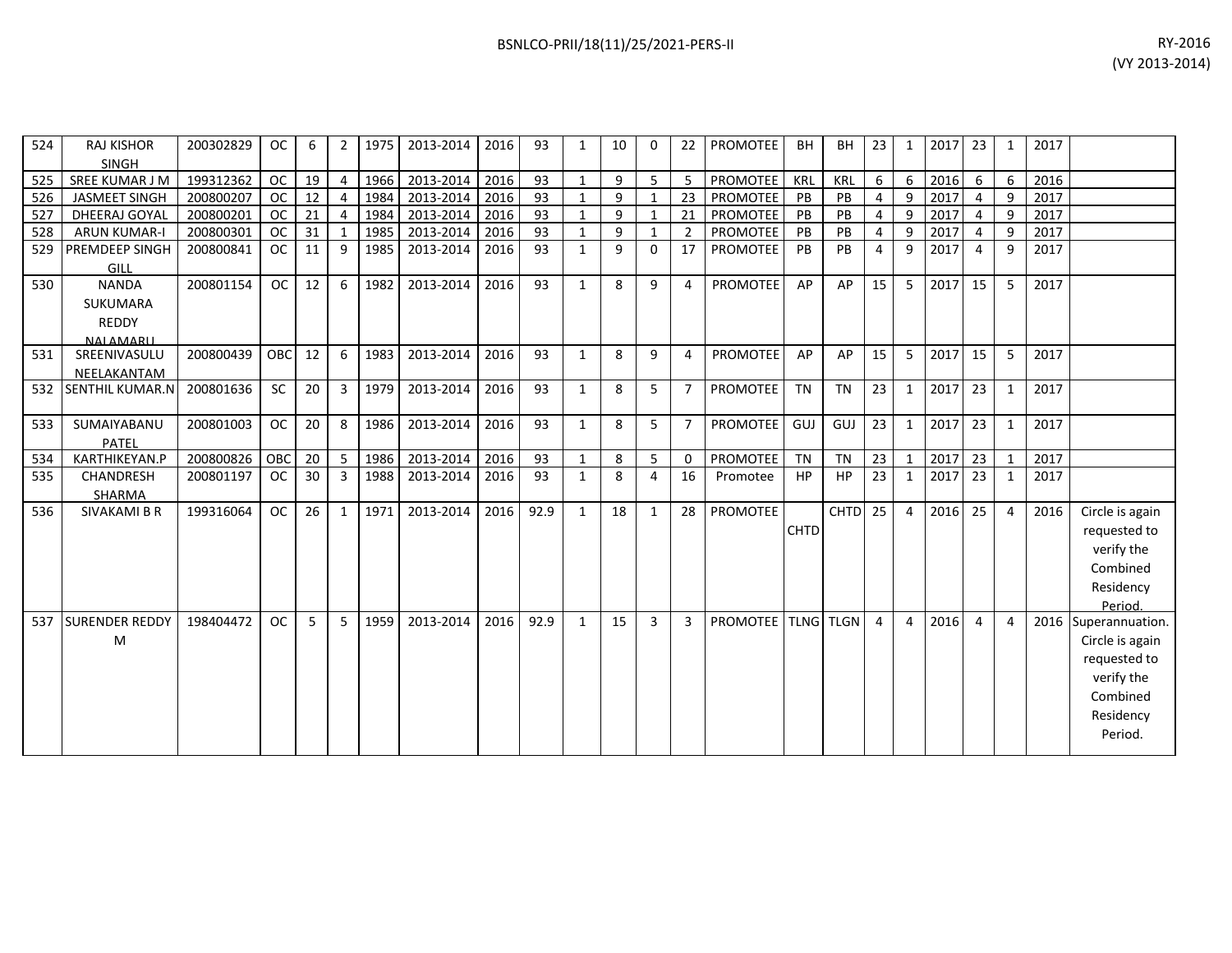| 538 | CHANDRA<br>SHEKHAR NISHAD            | 200303270 | OBC       |          | .5             | 1977 | 2013-2014 | 2016 | 92.9 | 1            | 13           | 1            |                | <b>PROMOTEE</b> | <b>UPE</b>  | <b>CNTx</b><br>(NOR<br>TH) | 30 | 1              | 2017 | 30 | 1            | 2017 | Circle is again<br>requested to<br>verify the<br>Combined<br>Residency<br><b>Period</b> |
|-----|--------------------------------------|-----------|-----------|----------|----------------|------|-----------|------|------|--------------|--------------|--------------|----------------|-----------------|-------------|----------------------------|----|----------------|------|----|--------------|------|-----------------------------------------------------------------------------------------|
| 539 | <b>D.SURREDDY</b>                    | 200202568 | <b>OC</b> | 20       | 8              | 1977 | 2013-2014 | 2016 | 92.9 | $\mathbf{1}$ | 10           | 4            | 14             | <b>PROMOTEE</b> | AP          | AP                         | 15 | 5              | 2017 | 15 | 5            | 2017 |                                                                                         |
| 540 | DURGA.S                              | 200200644 | OBC       | 12       | 10             | 1973 | 2013-2014 | 2016 | 92.9 | $\mathbf{1}$ | 10           | 0            | 22             | <b>PROMOTEE</b> | <b>TN</b>   | <b>TN</b>                  | 23 | $\mathbf{1}$   | 2017 | 23 | $\mathbf{1}$ | 2017 |                                                                                         |
| 541 | <b>B MANJU</b><br><b>NADHAM</b>      | 198312671 | <b>OC</b> | 10       | $\overline{7}$ | 1957 | 2013-2014 | 2016 | 92.9 | $\mathbf{1}$ | 9            | 4            | 30             | <b>PROMOTEE</b> | AP          | AP                         | 30 | 5              | 2016 | 30 | 5            | 2016 | <b>RETIRED</b>                                                                          |
| 542 | <b>CHANDRA</b><br><b>SEKHAR J</b>    | 198603616 | <b>OC</b> | $\Delta$ | 10             | 1959 | 2013-2014 | 2016 | 92.9 | $\mathbf{1}$ | $\mathbf{q}$ | 4            | 30             | <b>PROMOTEE</b> | AP          | AP                         | 30 | 5              | 2016 | 30 | 5            | 2016 | RETIRED                                                                                 |
| 543 | SAJI V S                             | 199310884 | <b>OC</b> | 27       | $\overline{4}$ | 1966 | 2013-2014 | 2016 | 92.9 | 1            | 9            | 4            | 14             | <b>PROMOTEE</b> | <b>KRL</b>  | KRL                        | 6  | 6              | 2016 | 6  | 6            | 2016 |                                                                                         |
| 544 | <b>REMAKP</b>                        | 198314700 | <b>OC</b> | 14       | $\overline{2}$ | 1961 | 2013-2014 | 2016 | 92.9 | 1            | q            | 4            | 8              | <b>PROMOTEE</b> | KRL         | KRL                        | 9  | -5             | 2016 | 9  | 5            | 2016 | <b>BSNLVR</b><br>Scheme-2019                                                            |
| 545 | <b>BABY CK</b>                       | 198808739 | <b>OC</b> | 28       | $\overline{2}$ | 1964 | 2013-2014 | 2016 | 92.9 | 1            | q            | 4            | 8              | <b>PROMOTEE</b> | KRL         | KRL                        | 9  | 5              | 2016 | 9  | 5            | 2016 | <b>BSNLVR</b><br>Scheme-2019                                                            |
| 546 | SOHANPREET<br>SINGH                  | 200800228 | <b>OC</b> | 5        | -5             | 1986 | 2013-2014 | 2016 | 92.9 | 1            | 9            | $\mathbf{1}$ | 9              | PROMOTEE        | PB          | PB                         | 4  | 9              | 2017 | 4  | 9            | 2017 |                                                                                         |
| 547 | <b>RAJESH RAVI</b>                   | 200801125 | <b>OC</b> | 16       | 3              | 1983 | 2013-2014 | 2016 | 92.9 | 1            | 8            | 9            | $\overline{2}$ | <b>PROMOTEE</b> | AP          | AP                         | 15 | 5              | 2017 | 15 | 5            | 2017 |                                                                                         |
| 548 | <b>SHIVANGI</b><br>SRIVASTAVA        | 200800365 | <b>OC</b> | 8        | 6              | 1986 | 2013-2014 | 2016 | 92.9 | 1            | 8            | 5            | 27             | <b>PROMOTEE</b> | <b>NTR</b>  | <b>CNTx</b><br>(NOR<br>TH) | 30 | 1              | 2017 | 30 | 1            | 2017 |                                                                                         |
| 549 | SATHISH KUMAR.S                      | 200800307 | OBC       | 24       | 6              | 1981 | 2013-2014 | 2016 | 92.9 | 1            | 8            | 5            | 12             | <b>PROMOTEE</b> | <b>TN</b>   | <b>TN</b>                  | 23 | $\mathbf{1}$   | 2017 | 23 | 1            | 2017 |                                                                                         |
| 550 | <b>SANDIP PAREKH</b>                 | 200800384 | OBC       | 6        | $\overline{7}$ | 1985 | 2013-2014 | 2016 | 92.9 | 1            | 8            | 5            | 12             | PROMOTEE        | GUJ         | GUJ                        | 23 | 1              | 2017 | 23 | 1            | 2017 |                                                                                         |
| 551 | <b>TUSHAR KANTI</b><br><b>SINGHA</b> | 200801257 | OBC       | 9        | 10             | 1980 | 2013-2014 | 2016 | 92.9 | 1            | 8            | 5            | 6              | <b>PROMOTEE</b> | <b>WB</b>   | <b>WB</b>                  | 30 | 1              | 2017 | 30 | 1            | 2017 |                                                                                         |
| 552 | <b>DIVYAPJ</b>                       | 200801109 | <b>OC</b> | 12       | $\overline{4}$ | 1986 | 2013-2014 | 2016 | 92.9 | 1            | 8            | 5            | 6              | PROMOTEE        | <b>KRL</b>  | <b>KRL</b>                 | 13 | $\overline{2}$ | 2017 | 13 | 2            | 2017 |                                                                                         |
| 553 | <b>INDUJA S</b>                      | 200801428 | <b>OC</b> | 30       | 9              | 1984 | 2013-2014 | 2016 | 92.9 | 1            | 8            | 3            | 30             | <b>PROMOTEE</b> | <b>CHTD</b> | <b>CHTD</b>                | 23 | 1              | 2017 | 23 | 1            | 2017 |                                                                                         |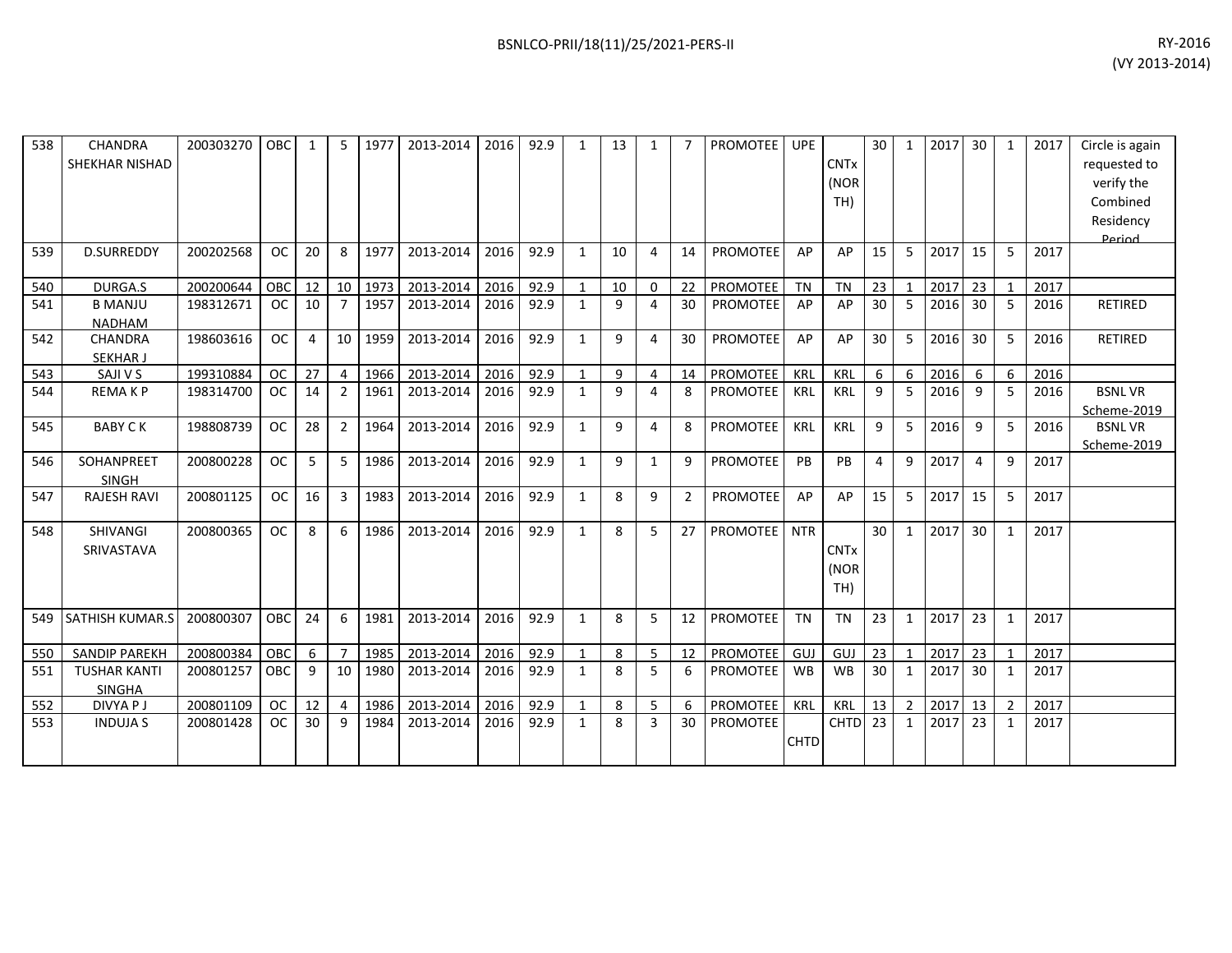| 554<br>555 | Muthukrishnan M<br><b>SANDEEP KUMAR-</b>              | 199004397<br>200301827 | OC .<br>SC    | 22<br>19       | 3<br>10        | 1963<br>1979 | 2013-2014<br>2013-2014 | 2016 l<br>2016 | 92.8<br>92.8 | 1<br>$\mathbf{1}$ | 19<br>13     | 1<br>10        | 22<br>13       | <b>PROMOTEE</b><br>Promotee | <b>CHTD</b><br>HP | CHTD 25                        | 23              | 4<br>$\mathbf{1}$ | 2016 25<br>2017 | 23             | 4<br>$\mathbf{1}$ | 2016<br>2017 | Circle is again<br>requested to<br>verify the<br>Combined<br>Residency<br>Circle is again |
|------------|-------------------------------------------------------|------------------------|---------------|----------------|----------------|--------------|------------------------|----------------|--------------|-------------------|--------------|----------------|----------------|-----------------------------|-------------------|--------------------------------|-----------------|-------------------|-----------------|----------------|-------------------|--------------|-------------------------------------------------------------------------------------------|
|            | Ш                                                     |                        |               |                |                |              |                        |                |              |                   |              |                |                |                             |                   | <b>CNTx</b><br>(NOR<br>TH)     |                 |                   |                 |                |                   |              | requested to<br>verify the<br>Combined<br>Residency                                       |
| 556        | <b>SHIV BABU</b>                                      | 200401180              | <b>SC</b>     | 15             | $\overline{7}$ | 1981         | 2013-2014              | 2016           | 92.8         | $\mathbf{1}$      | 13           | $\mathbf{1}$   | $\Omega$       | <b>PROMOTEE</b>             | UP<br>(W)         | UP(W                           | 27              | $\overline{2}$    | 2017            | 27             | $\overline{2}$    | 2017         | Circle is again<br>requested to<br>verify the<br>Combined<br>Residency<br>لممنعها         |
| 557        | INDRA.P                                               | 200200344              | OBC           | 20             | 4              | 1979         | 2013-2014              | 2016           | 92.8         | $\mathbf{1}$      | 10           | $\mathbf 0$    | 22             | PROMOTEE                    | <b>TN</b>         | <b>TN</b>                      | 23              | $\overline{1}$    | 2017            | 23             | $\mathbf{1}$      | 2017         |                                                                                           |
| 558        | <b>AHMAD</b><br><b>MAHMOOD</b><br><b>AKRAM SHEIKH</b> | 200500785              | <sub>OC</sub> | 27             | 12             | 1980         | 2013-2014              | 2016           | 92.8         | 1                 | 10           | $\mathbf{0}$   | 22             | <b>PROMOTEE</b>             | <b>JKD</b>        | <b>JKD</b>                     | 23              | 1                 | 2017            | 23             | $\mathbf{1}$      | 2017         |                                                                                           |
| 559        | PARDEEP BHATT                                         | 200800220              | OBC           | 13             | $\overline{4}$ | 1979         | 2013-2014              | 2016           | 92.8         | $\mathbf{1}$      | 9            | $\mathbf{1}$   | 23             | PROMOTEE                    | PB                | PB                             | $\overline{4}$  | 9                 | 2017            | $\overline{4}$ | 9                 | 2017         |                                                                                           |
| 560        | <b>JUDGE SUKHDEEP</b><br><b>SINGH</b>                 | 200800198              | <b>OC</b>     | 27             | 8              | 1983         | 2013-2014              | 2016           | 92.8         | 1                 | $\mathbf{q}$ | $\mathbf{1}$   | 23             | <b>PROMOTEE</b>             | PB                | PB                             | $\overline{4}$  | 9                 | 2017            | $\overline{4}$ | 9                 | 2017         |                                                                                           |
| 561        | <b>KANIKA ARORA</b>                                   | 200800401              | $_{\rm OC}$   | 17             | 3              | 1985         | 2013-2014              | 2016           | 92.8         | $\mathbf{1}$      | 9            | $\mathbf{1}$   | 21             | PROMOTEE                    | PB                | PB                             | 4               | 9                 | 2017            | 4              | 9                 | 2017         |                                                                                           |
| 562        | SRINIVAS G                                            | 200801231              | OBC           | 10             | 6              | 1982         | 2013-2014              | 2016           | 92.8         | $\mathbf{1}$      | 8            | 9              | $\overline{4}$ | PROMOTEE TLGN               |                   | <b>TLGN</b>                    | $\overline{15}$ | 5                 | 2017            | 15             | 5                 | 2017         |                                                                                           |
| 563        | KIRANKUMAR.M                                          | 200803018              | OBC           | 6              | 3              | 1986         | 2013-2014              | 2016           | 92.8         | 1                 | 8            | 9              | $\overline{4}$ | PROMOTEE TLGN TLGN          |                   |                                | 15              | 5                 | 2017            | 15             | 5                 | 2017         |                                                                                           |
| 564        | SANDEEP DODLA                                         | 200803810              | <b>OC</b>     | 9              | 8              | 1986         | 2013-2014              | 2016           | 92.8         | $\mathbf{1}$      | 8            | 9              | 4              | <b>PROMOTEE</b>             | <b>TLNG</b>       | <b>TLGN</b>                    | 15              | 5                 | 2017            | 15             | 5                 | 2017         |                                                                                           |
| 565        | <b>BALAJI</b><br><b>MUDIGONDA</b>                     | 200801123              | <b>OC</b>     | 13             | 8              | 1987         | 2013-2014              | 2016           | 92.8         | $\mathbf{1}$      | 8            | 9              | 3              | PROMOTEE                    | AP                | AP                             | 15              | 5                 | 2017            | 15             | 5                 | 2017         |                                                                                           |
| 566        | YUGANDHAR<br>TUMMALAPALLI                             | 200802363              | <b>OC</b>     | 27             | $\overline{4}$ | 1986         | 2013-2014              | 2016           | 92.8         | $\mathbf{1}$      | 8            | 8              | 22             | <b>PROMOTEE</b>             | AP                | AP                             | 15              | 5                 | 2017            | 15             | 5                 | 2017         |                                                                                           |
| 567        | L. GANESH                                             | 200801334              | OBC           | 26             | 1              | 1983         | 2013-2014              | 2016           | 92.8         | $\mathbf{1}$      | 8            | 5              | 14             | <b>PROMOTEE</b>             | <b>TN</b>         | <b>INSP</b><br><b>&amp; QA</b> | 23              | 1                 | 2017            | 23             | $\mathbf{1}$      | 2017         |                                                                                           |
| 568        | SOWBAKIYA<br>LAKSHMI B                                | 200801371              | OBC           | 15             | 6              | 1985         | 2013-2014              | 2016           | 92.8         | $\mathbf{1}$      | 8            | 5              | 5              | PROMOTEE                    | <b>CHTD</b>       | CHTD <sub>23</sub>             |                 | $\mathbf{1}$      | 2017            | 23             | $\mathbf{1}$      | 2017         |                                                                                           |
| 569        | JAIKARTHIK.R                                          | 200801449              | OBC           | $\overline{2}$ | 5              | 1983         | 2013-2014              | 2016           | 92.8         | $\mathbf{1}$      | 8            | $\overline{4}$ | 29             | PROMOTEE                    | <b>TN</b>         | <b>TN</b>                      | 23              | $\mathbf{1}$      | 2017            | 23             | $\mathbf{1}$      | 2017         |                                                                                           |
| 570        | KALPESHKUMAR<br>SANGADA                               | 200800870              | ST            | 28             | 5              | 1983         | 2013-2014              | 2016           | 92.8         | 1                 | 8            | 4              | 22             | <b>PROMOTEE</b>             | GUJ               | GUJ                            | 23              | 1                 | 2017            | 23             | $\mathbf{1}$      | 2017         |                                                                                           |
|            |                                                       |                        |               |                |                |              |                        |                |              |                   |              |                |                |                             |                   |                                |                 |                   |                 |                |                   |              |                                                                                           |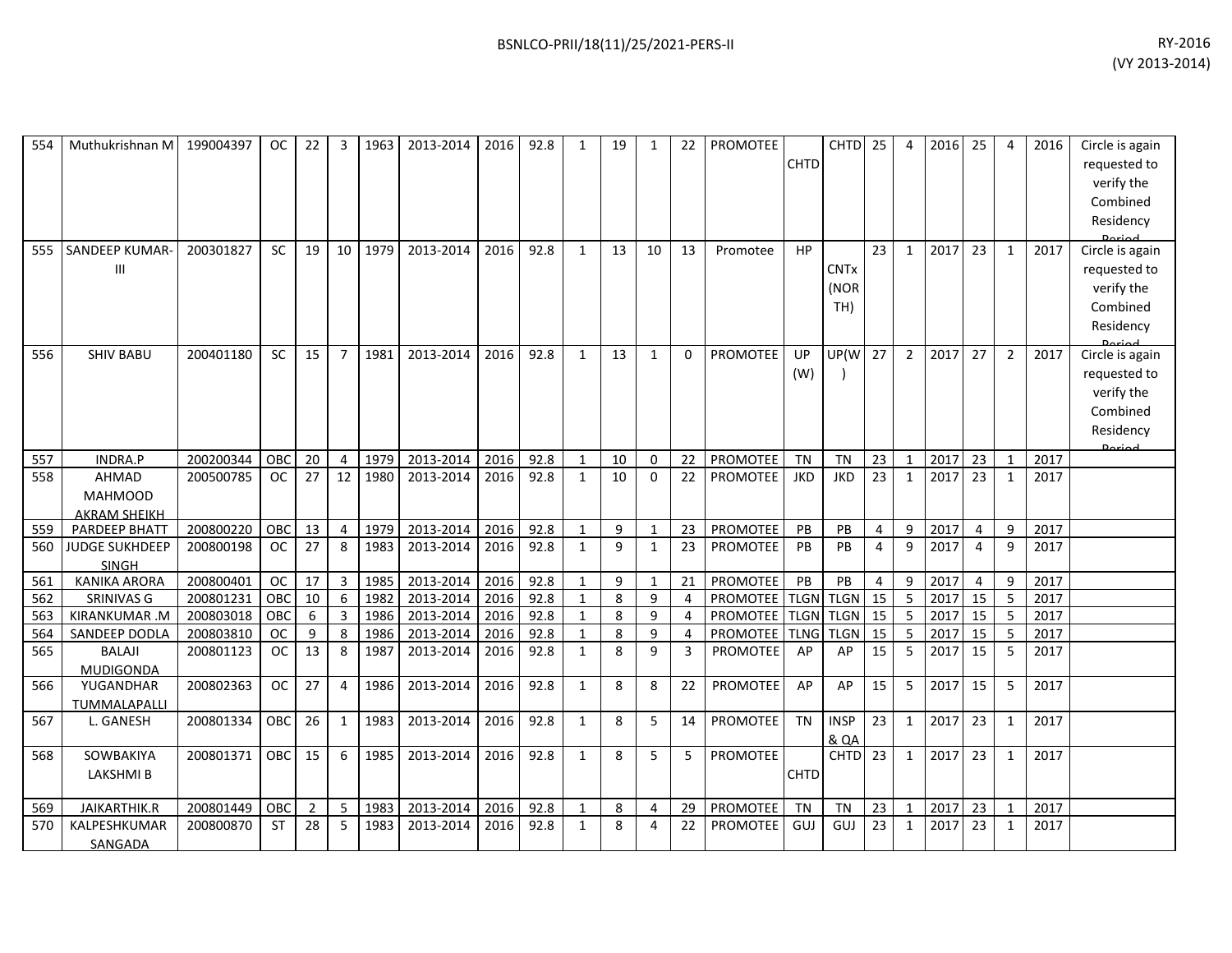| 571 | <b>MANJU LATA</b><br><b>JARIKA</b>       | 200205202 | <b>ST</b>  | 28           | 12             | 1973 | 2013-2014 | 2016 | 92.7 | 1            | 14           |              |    | <b>PROMOTEE</b> | <b>JKD</b>  | <b>JKD</b>         | 23 | 1              | 2017 | 23 | 1            | 2017 | Circle is again<br>requested to<br>verify the                                               |
|-----|------------------------------------------|-----------|------------|--------------|----------------|------|-----------|------|------|--------------|--------------|--------------|----|-----------------|-------------|--------------------|----|----------------|------|----|--------------|------|---------------------------------------------------------------------------------------------|
|     |                                          |           |            |              |                |      |           |      |      |              |              |              |    |                 |             |                    |    |                |      |    |              |      | Combined<br>Residency                                                                       |
| 572 | <b>SUBODH KUMAR</b><br><b>MISHRA</b>     | 200300832 | <b>OC</b>  | 4            | $\overline{7}$ | 1975 | 2013-2014 | 2016 | 92.7 | $\mathbf{1}$ | 13           | 6            | 14 | <b>PROMOTEE</b> | UPE I       | UP(E)              | 30 | $\mathbf{1}$   | 2017 | 30 | 1            | 2017 | Period.<br>Circle is again<br>requested to<br>verify the<br>Combined<br>Residency<br>Period |
| 573 | <b>PARITOSH SIKDER</b>                   | 200205796 | <b>SC</b>  | 14           | 12             | 1977 | 2013-2014 | 2016 | 92.7 | $\mathbf{1}$ | 10           | $\Omega$     | 29 | <b>PROMOTEE</b> | <b>JKND</b> | <b>CTD</b>         | 30 | $\mathbf{1}$   | 2017 | 30 | $\mathbf{1}$ | 2017 |                                                                                             |
| 574 | <b>B VENKATA RAJU</b>                    | 200300774 | <b>OC</b>  | 14           | 8              | 1977 | 2013-2014 | 2016 | 92.7 | $\mathbf{1}$ | 10           | $\mathbf{0}$ | 22 | <b>PROMOTEE</b> | CG          | CG                 | 23 | $\mathbf{1}$   | 2017 | 23 | 1            | 2017 |                                                                                             |
| 575 | <b>RAMAVATH</b><br><b>ANILKUMAR NAIK</b> | 200600070 | <b>ST</b>  | 10           | $\overline{7}$ | 1978 | 2013-2014 | 2016 | 92.7 | $\mathbf{1}$ | 10           | $\Omega$     | 22 | PROMOTEE        | <b>TN</b>   | <b>TN</b>          | 23 | $\mathbf{1}$   | 2017 | 23 | 1            | 2017 |                                                                                             |
| 576 | <b>SUKUMARAN V V</b>                     | 198103778 | <b>OC</b>  | $\mathbf{8}$ | 5              | 1956 | 2013-2014 | 2016 | 92.7 | $\mathbf{1}$ | $\mathbf{q}$ | 4            | 8  | <b>PROMOTEE</b> | KRL         | KRL                | 9  | 5              | 2016 | 9  | 5            | 2016 | Superannuation                                                                              |
| 577 | SREE DEVI K B                            | 198808735 | <b>OC</b>  | 27           | $\overline{7}$ | 1963 | 2013-2014 | 2016 | 92.7 | $\mathbf{1}$ | 9            | 4            | 8  | <b>PROMOTEE</b> | KRL         | <b>KRL</b>         | 9  | 5              | 2016 | 9  | 5            | 2016 | <b>BSNLVR</b><br>Scheme-2019                                                                |
| 578 | <b>MANINDER JIT</b><br><b>SINGH</b>      | 200800376 | <b>SC</b>  | 24           | 5              | 1986 | 2013-2014 | 2016 | 92.7 | $\mathbf{1}$ | 9            | 1            | 13 | <b>PROMOTEE</b> | PB          | PB                 | 4  | 9              | 2017 | 4  | 9            | 2017 |                                                                                             |
| 579 | <b>GURJIT KAUR</b><br>JASSAL             | 200800264 | <b>OC</b>  | 14           | 12             | 1982 | 2013-2014 | 2016 | 92.7 | $\mathbf{1}$ | $\mathbf{q}$ | $\mathbf{1}$ | 9  | <b>PROMOTEE</b> | PB          | PB                 | 4  | 9              | 2017 | 4  | 9            | 2017 |                                                                                             |
| 580 | <b>INTHIYAS</b><br><b>MOHMMAD</b>        | 200803573 | <b>OC</b>  | 9            | 4              | 1983 | 2013-2014 | 2016 | 92.7 | 1            | 8            | 8            | 23 | <b>PROMOTEE</b> | <b>TLGN</b> | <b>TLGN</b>        | 15 | 5              | 2017 | 15 | 5            | 2017 |                                                                                             |
| 581 | RAGHAVENDRA<br><b>RAO EKUBOTE</b>        | 200804168 | <b>OBC</b> | 10           | 6              | 1979 | 2013-2014 | 2016 | 92.7 | $\mathbf{1}$ | 8            | 8            | 22 | PROMOTEE        | AP          | AP                 | 15 | 5              | 2017 | 15 | 5            | 2017 |                                                                                             |
| 582 | <b>OM PRAKASH</b><br>VAISHWAR            | 200800943 | OBC        | 16           | 4              | 1983 | 2013-2014 | 2016 | 92.7 | $\mathbf{1}$ | 8            | 5            | 27 | PROMOTEE        | UPE         | UP(E)              | 30 | $\mathbf{1}$   | 2017 | 30 | 1            | 2017 |                                                                                             |
| 583 | <b>DEVIT</b>                             | 200801497 | <b>SC</b>  | 9            | 5              | 1984 | 2013-2014 | 2016 | 92.7 | $\mathbf{1}$ | 8            | 5            | 12 | <b>PROMOTEE</b> | <b>CHTD</b> | CHTD <sub>23</sub> |    | $\mathbf{1}$   | 2017 | 23 | 1            | 2017 |                                                                                             |
| 584 | <b>ABHIJATH PC</b>                       | 200801119 | <b>OC</b>  | 28           | 5              | 1982 | 2013-2014 | 2016 | 92.7 | 1            | 8            | 5            | 6  | <b>PROMOTEE</b> | KRL         | KRL                | 13 | $\overline{2}$ | 2017 | 6  | 6            | 2016 |                                                                                             |
| 585 | CHANDRABABU.B                            | 200800960 | <b>OC</b>  | 20           | $\overline{7}$ | 1981 | 2013-2014 | 2016 | 92.7 | $\mathbf{1}$ | 8            | 4            | 24 | <b>PROMOTEE</b> | <b>TN</b>   | <b>TN</b>          | 23 | -1             | 2017 | 23 |              | 2017 |                                                                                             |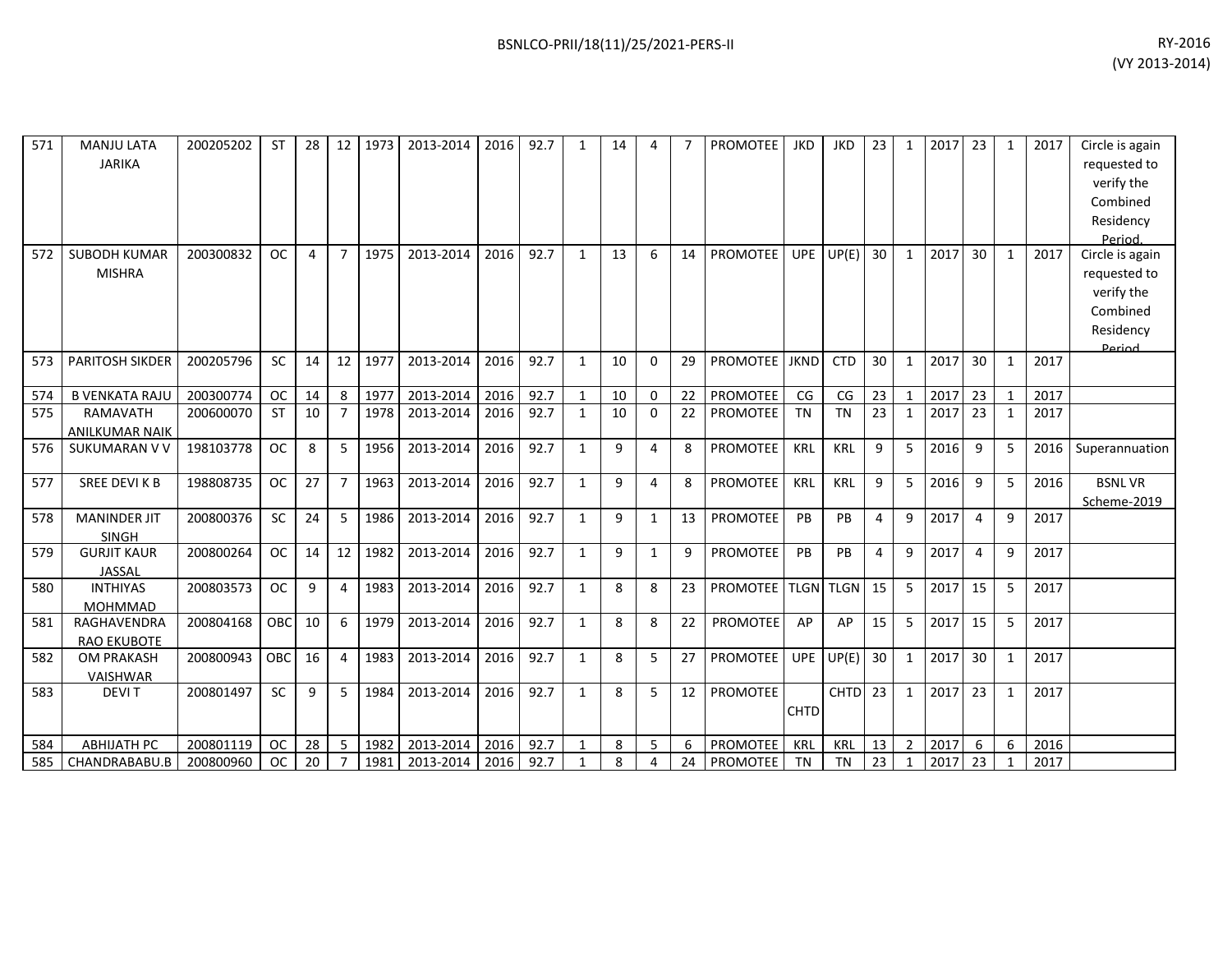| 586 | <b>DEVENDER P</b>                      | 198502633 | <b>OC</b>  | 8              |                | 1959 | 2013-2014 | 2016 | 92.6 | $\mathbf{1}$ | 15 | 6              | 3              | <b>PROMOTEE TLNG TLGN</b> |            |             | $\overline{4}$  | 5              | 2016 | $\overline{4}$ | 5              |      | 2016 Superannuation.<br>Circle is again<br>requested to<br>verify the<br>Combined<br>Residency<br>Period. |
|-----|----------------------------------------|-----------|------------|----------------|----------------|------|-----------|------|------|--------------|----|----------------|----------------|---------------------------|------------|-------------|-----------------|----------------|------|----------------|----------------|------|-----------------------------------------------------------------------------------------------------------|
| 587 | AJITHA.J                               | 200600071 | <b>SC</b>  | 4              | 11             | 1976 | 2013-2014 | 2016 | 92.6 | $\mathbf{1}$ | 10 | $\Omega$       | 22             | PROMOTEE                  | <b>TN</b>  | <b>TN</b>   | 23              | $\mathbf{1}$   | 2017 | 23             | $\mathbf 1$    | 2017 |                                                                                                           |
| 588 | SHRADDHA<br>VAISHNAW                   | 200206577 | <b>OC</b>  | 16             | 11             | 1978 | 2013-2014 | 2016 | 92.6 | $\mathbf{1}$ | 10 | $\Omega$       | 22             | PROMOTEE                  | CG         | CG          | 23              | $\mathbf{1}$   | 2017 | 23             | $\mathbf{1}$   | 2017 |                                                                                                           |
| 589 | <b>HARVINDER</b><br><b>SINGH SAINI</b> | 200800378 | <b>OC</b>  | 15             | 11             | 1984 | 2013-2014 | 2016 | 92.6 | $\mathbf{1}$ | 9  | $\overline{7}$ | $\overline{2}$ | PROMOTEE                  | PB         | <b>CNTX</b> | 29              | $\mathbf{1}$   | 2018 | 23             | $\overline{2}$ | 2018 |                                                                                                           |
| 590 | VEMANACHARYUL<br><b>U MARRI</b>        | 198003357 | <b>OC</b>  | 2              | 9              | 1959 | 2013-2014 | 2016 | 92.6 | $\mathbf{1}$ | 9  | 3              | 4              | PROMOTEE                  | AP         | AP          | $\overline{4}$  | $\overline{4}$ | 2016 | 4              | 4              | 2016 | <b>RETIRED</b>                                                                                            |
| 591 | SANDEEP KUMAR-<br>IV                   | 200800427 | OBC        | 16             | 8              | 1981 | 2013-2014 | 2016 | 92.6 | $\mathbf{1}$ | 9  | $\mathbf{1}$   | 14             | PROMOTEE                  | PB         | PB          | $\overline{4}$  | 9              | 2017 | 4              | 9              | 2017 |                                                                                                           |
| 592 | <b>SURAJ PARKASH</b>                   | 200801574 | OC         | 11             | 5              | 1981 | 2013-2014 | 2016 | 92.6 | $\mathbf{1}$ | 9  | $\mathbf{1}$   | 9              | PROMOTEE                  | PB         | PB          | 4               | 9              | 2017 | 4              | 9              | 2017 |                                                                                                           |
| 593 | MANDEEP SINGH-I                        | 200801028 | <b>OBC</b> | 1              | $\overline{4}$ | 1988 | 2013-2014 | 2016 | 92.6 | $\mathbf{1}$ | 9  | $\mathbf{0}$   | 17             | PROMOTEE                  | PB         | PB          | 4               | 9              | 2017 | $\overline{4}$ | 9              | 2017 |                                                                                                           |
| 594 | <b>GOPAL</b><br><b>ANUGONDA</b>        | 200801820 | OBC        | $\overline{7}$ | 12             | 1980 | 2013-2014 | 2016 | 92.6 | $\mathbf{1}$ | 8  | 9              | 4              | PROMOTEE                  | AP         | AP          | 15              | 5              | 2017 | 15             | 5              | 2017 |                                                                                                           |
| 595 | <b>BRAHMA</b><br>PRAKASH. M            | 200803010 | <b>OBC</b> | 11             | 4              | 1982 | 2013-2014 | 2016 | 92.6 | $\mathbf{1}$ | 8  | 9              | 4              | PROMOTEE TLGN TLGN        |            |             | 15              | 5              | 2017 | 15             | 5              | 2017 |                                                                                                           |
| 596 | PHANINDRA<br><b>GOLLAPUDI</b>          | 200801121 | <b>OC</b>  | 20             | 6              | 1987 | 2013-2014 | 2016 | 92.6 | $\mathbf{1}$ | 8  | 9              | 3              | PROMOTEE                  | AP         | AP          | 15              | 5              | 2017 | 15             | -5             | 2017 |                                                                                                           |
| 597 | <b>BHARAT KUMAR</b><br><b>GALI</b>     | 200804083 | <b>OBC</b> | 22             | 9              | 1980 | 2013-2014 | 2016 | 92.6 | $\mathbf{1}$ | 8  | 8              | 22             | PROMOTEE TLGN TLGN        |            |             | 15              | 5              | 2017 | 15             | 5              | 2017 |                                                                                                           |
| 598 | MARIYAPPAN.A                           | 200800797 | <b>OC</b>  | 8              | $\overline{2}$ | 1982 | 2013-2014 | 2016 | 92.6 | $\mathbf{1}$ | 8  | 5              | 0              | PROMOTEE                  | <b>TN</b>  | <b>TN</b>   | 23              | $\mathbf{1}$   | 2017 | 23             |                | 2017 |                                                                                                           |
| 599 | <b>SUSHMA</b>                          | 200800953 | OBC        | 30             | $\overline{7}$ | 1979 | 2013-2014 | 2016 | 92.6 | $\mathbf{1}$ | 8  | 4              | 16             | Promotee                  | HP         | <b>HP</b>   | $\overline{23}$ | $\mathbf{1}$   | 2017 | 23             |                | 2017 |                                                                                                           |
| 600 | <b>SHARAD KUMAR</b><br><b>MISHRA</b>   | 200205616 | <b>OC</b>  | 16             | 1              | 1976 | 2013-2014 | 2016 | 92.5 | $\mathbf{1}$ | 14 | 3              | 6              | PROMOTEE                  | <b>JKD</b> | <b>JKD</b>  | 23              | $\mathbf{1}$   | 2017 | 23             | $\mathbf{1}$   | 2017 | Circle is again<br>requested to<br>verify the<br>Combined<br>Residency<br>لممنعمه                         |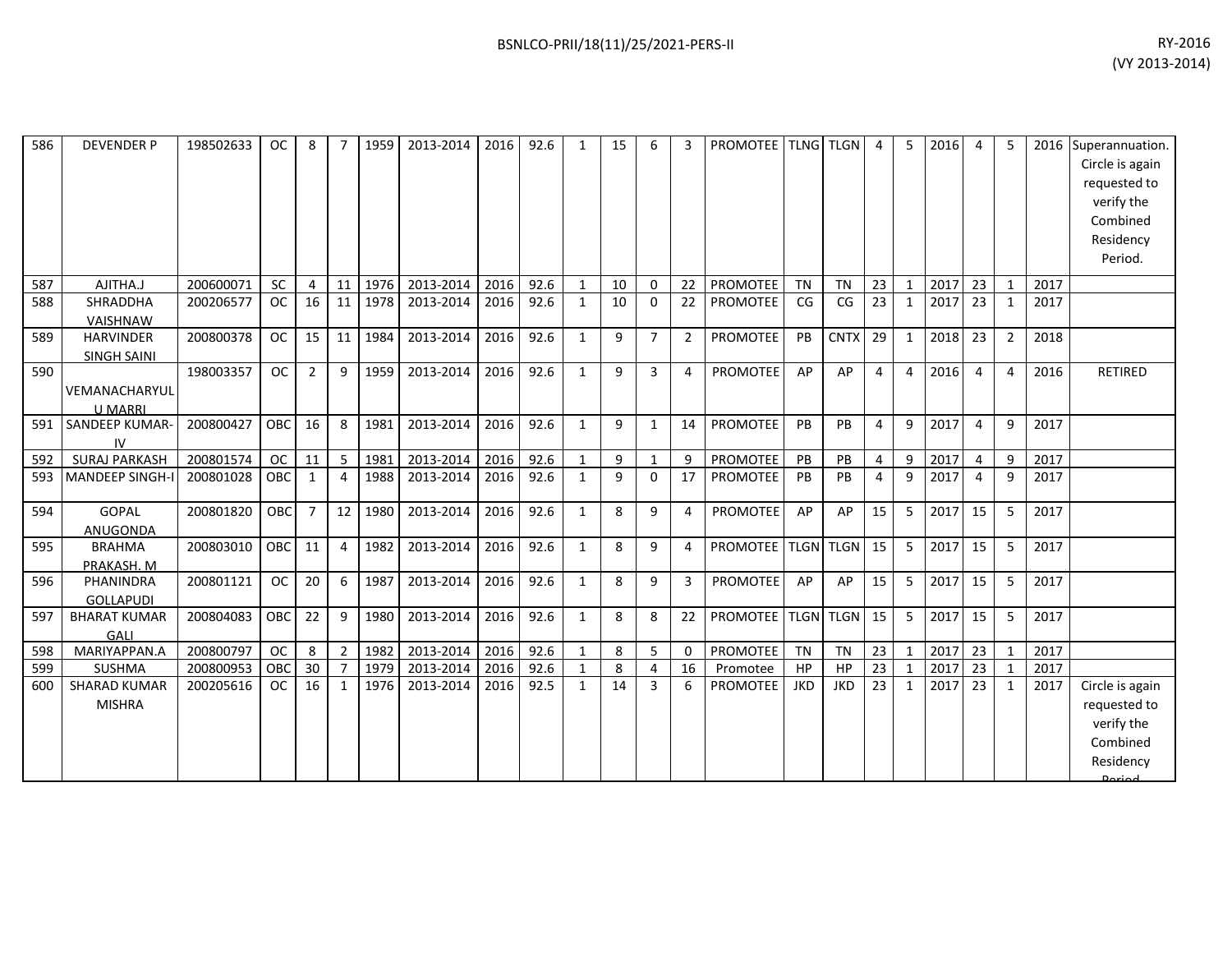| 601 | <b>Bharat Bhushan</b>              | 200200355 | <b>OC</b> | 18 |                | 1978 | 2013-2014 | 2016 | 92.5 | $\mathbf{1}$ | 14 | $\overline{2}$ | 8              | Promotee        | HR          | <b>CNTx</b><br>(NOR<br>TH) | 23 | $\mathbf{1}$            | 2017 | 23 | $\mathbf{1}$   | 2017 | On deputation<br>to NTR . Circle is<br>again requested<br>to verify the<br>Combined<br>Residency<br>Period. |
|-----|------------------------------------|-----------|-----------|----|----------------|------|-----------|------|------|--------------|----|----------------|----------------|-----------------|-------------|----------------------------|----|-------------------------|------|----|----------------|------|-------------------------------------------------------------------------------------------------------------|
| 602 | M RAJESH KUMAR                     | 200301516 | SC        | 12 | 6              | 1982 | 2013-2014 | 2016 | 92.5 | $\mathbf{1}$ | 14 | $\overline{2}$ | 5              | <b>PROMOTEE</b> |             | <b>TLGN TLGN</b>           | 15 | 5                       | 2017 | 15 | 5              | 2017 | Circle is again<br>requested to<br>verify the<br>Combined<br>Residency<br>Period.                           |
| 603 | <b>RAJESH KUMAR-III</b>            | 200206867 | SC        | 25 | $\overline{2}$ | 1972 | 2013-2014 | 2016 | 92.5 | 1            | 10 | $\Omega$       | 22             | <b>PROMOTEE</b> | <b>BH</b>   | BH                         | 23 | $\mathbf{1}$            | 2017 | 23 | $\mathbf{1}$   | 2017 |                                                                                                             |
| 604 | <b>JAVAID AHMAD</b><br><b>WANI</b> | 200802329 | OBC       | 16 | $\overline{2}$ | 1976 | 2013-2014 | 2016 | 92.5 | $\mathbf{1}$ | 8  | 5              | 19             | PROMOTEE        | J&K         | <b>J&amp;K</b>             | 27 | $\overline{2}$          | 2017 | 27 | $\overline{2}$ | 2017 |                                                                                                             |
| 605 | <b>DIPALI ATUL</b><br>SISODE       | 200803463 | OBC       | 12 | 1              | 1982 | 2013-2014 | 2016 | 92.5 | $\mathbf{1}$ | 8  | 4              | 22             | PROMOTEE        | MH          | MH                         | 23 | $\mathbf{1}$            | 2017 | 23 | $\mathbf{1}$   | 2017 |                                                                                                             |
| 606 | SAHAYARANI G                       | 200200461 | <b>OC</b> | 21 | 6              | 1979 | 2013-2014 | 2016 | 92.4 | $\mathbf{1}$ | 14 | 8              | 10             | PROMOTEE        | <b>CHTD</b> | <b>CHTD</b>                | 23 | 1                       | 2017 | 23 | $\mathbf{1}$   | 2017 | Circle is again<br>requested to<br>verify the<br>Combined<br>Residency                                      |
| 607 | <b>ANJU KUMARI</b>                 | 200206734 | <b>OC</b> | 1  | 3              | 1978 | 2013-2014 | 2016 | 92.4 | $\mathbf{1}$ | 14 | 4              | $\overline{7}$ | <b>PROMOTEE</b> | <b>JKD</b>  | <b>JKD</b>                 | 23 | 1                       | 2017 | 23 | $\mathbf{1}$   | 2017 | Circle is again<br>requested to<br>verify the<br>Combined<br>Residency<br>لمهنعها                           |
| 608 | <b>SANJEEV KR</b><br>SRIVASTAV     | 200500838 | <b>OC</b> | 11 | 8              | 1973 | 2013-2014 | 2016 | 92.4 | 1            | 10 | $\Omega$       | 22             | PROMOTEE        | <b>JKD</b>  | <b>JKD</b>                 | 23 | 1                       | 2017 | 23 | $\mathbf{1}$   | 2017 |                                                                                                             |
| 609 | ARUNAVELAN.B                       | 200200465 | OBC       | 2  | $\overline{4}$ | 1974 | 2013-2014 | 2016 | 92.4 | $\mathbf{1}$ | 10 | 0              | 22             | PROMOTEE        | <b>TN</b>   | <b>TN</b>                  | 23 | $\mathbf{1}$            | 2017 | 23 | 1              | 2017 |                                                                                                             |
| 610 | <b>JASPAL SINGH-I</b>              | 200800317 | <b>SC</b> | 24 | $\overline{1}$ | 1981 | 2013-2014 | 2016 | 92.4 | $\mathbf{1}$ | 9  | 6              | 10             | PROMOTEE        | PB          | PB                         | 29 | $\overline{\mathbf{1}}$ | 2018 | 29 |                | 2018 |                                                                                                             |
| 611 | UMESH KUMAR A                      | 199302270 | <b>OC</b> | 28 | 5              | 1968 | 2013-2014 | 2016 | 92.4 | $\mathbf{1}$ | 9  | 4              | 8              | PROMOTEE        | <b>KRL</b>  | KRL                        | 9  | 5                       | 2016 | 9  | 5              | 2016 | <b>BSNLVR</b>                                                                                               |
|     | м                                  |           |           |    |                |      |           |      |      |              |    |                |                |                 |             |                            |    |                         |      |    |                |      | Scheme-2019                                                                                                 |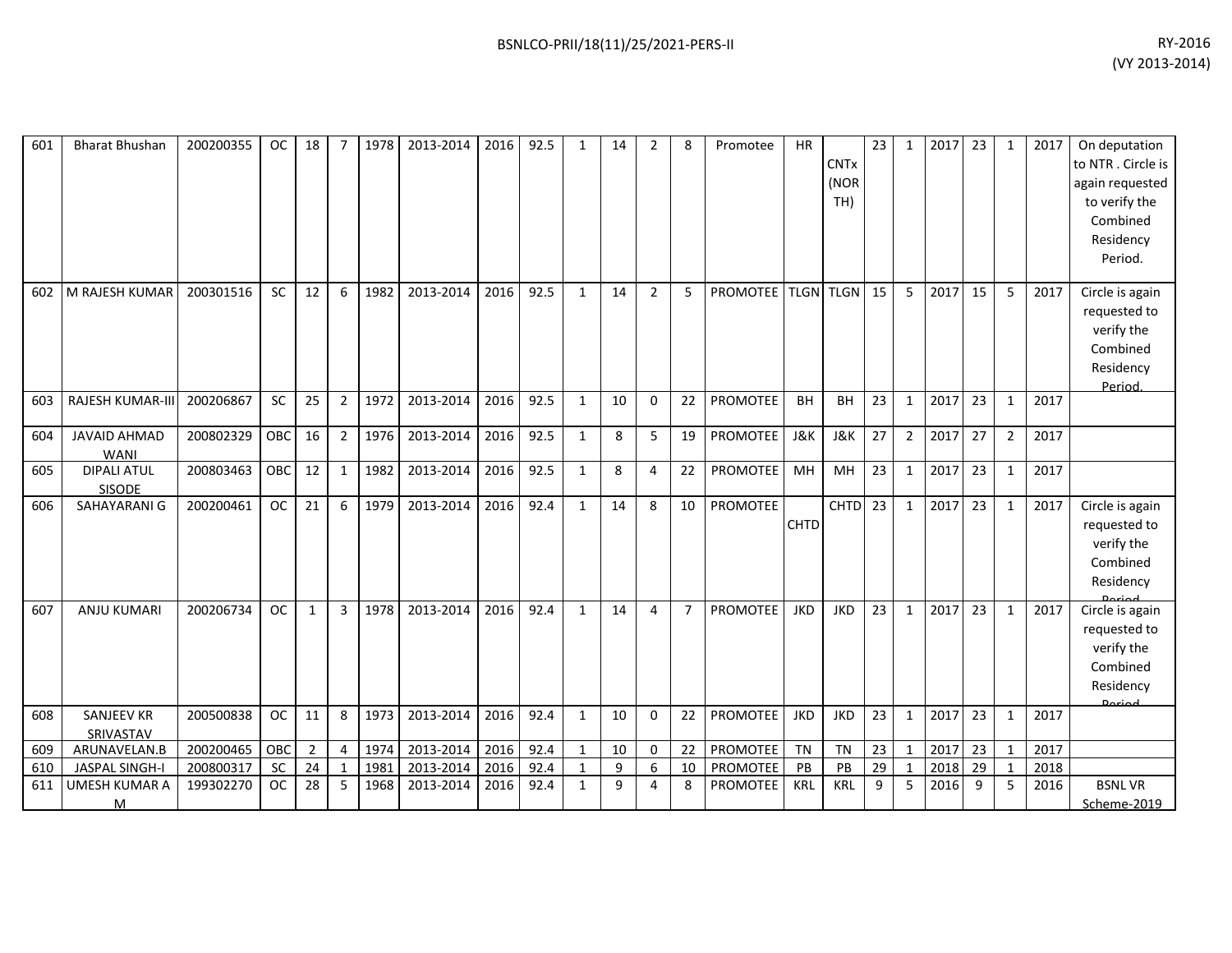| 612 | BHASKARA<br><b>VENKATA</b><br>RAMANJANEYULU<br>MARFFDU | 198203789 | OC.        | 14             | 3              | 1958 | 2013-2014 | 2016 | 92.4 | $\mathbf{1}$ | 9  | 3              | 4              | PROMOTEE               | AP         | AP                         | 4               | 4              | 2016 | 4               | 4              | 2016 | <b>RETIRED</b>                                                                                               |
|-----|--------------------------------------------------------|-----------|------------|----------------|----------------|------|-----------|------|------|--------------|----|----------------|----------------|------------------------|------------|----------------------------|-----------------|----------------|------|-----------------|----------------|------|--------------------------------------------------------------------------------------------------------------|
| 613 | <b>MAHABOOB</b><br><b>MUNWAR BASHA</b><br><b>SYED</b>  | 199001067 | <b>OC</b>  | 25             | $\mathbf{1}$   | 1967 | 2013-2014 | 2016 | 92.4 | $\mathbf{1}$ | 9  | $\overline{3}$ | 4              | <b>PROMOTEE</b>        | AP         | AP                         | $\overline{4}$  | 4              | 2016 | 4               | 4              | 2016 |                                                                                                              |
| 614 | <b>KOTA REDDY</b><br>MEDARAMETLA                       | 200800442 | <b>OC</b>  | 14             | 8              | 1984 | 2013-2014 | 2016 | 92.4 | $\mathbf{1}$ | 8  | 9              | 4              | <b>PROMOTEE</b>        | AP         | AP                         | 15              | 5              | 2017 | 15              | 5              | 2017 |                                                                                                              |
| 615 | VISHWANATH<br><b>CHANDA</b>                            | 200802617 | <b>OC</b>  | $\overline{2}$ | 12             | 1986 | 2013-2014 | 2016 | 92.4 | $\mathbf{1}$ | 8  | 9              | 4              | PROMOTEE   TLGN   TLGN |            |                            | 15              | 5              | 2017 | 15              | 5              | 2017 |                                                                                                              |
| 616 | <b>RAJ KISHORE</b><br><b>VOONA</b>                     | 200803475 | <b>OC</b>  | 26             | 08             | 1984 | 2013-2014 | 2016 | 92.4 | $\mathbf{1}$ | 8  | 8              | 21             | <b>PROMOTEE</b>        | AP         | <b>CNTx</b><br>(SOU<br>TH) | 15              | 05             | 2017 | 15              | 05             | 2017 |                                                                                                              |
| 617 | MOOLCHANDRA                                            | 200801037 | <b>OBC</b> | $\overline{2}$ | 1              | 1978 | 2013-2014 | 2016 | 92.4 | $\mathbf{1}$ | 8  | 5              | 27             | PROMOTEE               | <b>UPE</b> | UP(E)                      | 30 <sup>°</sup> | $\mathbf{1}$   | 2017 | 30              | $\mathbf{1}$   | 2017 |                                                                                                              |
| 618 | SARAVANAN.N                                            | 200800985 | OBC        | 21             | 11             | 1981 | 2013-2014 | 2016 | 92.4 | $\mathbf{1}$ | 8  | 5              | $\overline{7}$ | PROMOTEE               | <b>TN</b>  | <b>TN</b>                  | 23              | $\mathbf{1}$   | 2017 | $\overline{23}$ | $\mathbf{1}$   | 2017 |                                                                                                              |
| 619 | PANKAJ BALOLIYA                                        | 200800495 | OBC        | 18             | 9              | 1982 | 2013-2014 | 2016 | 92.4 | $\mathbf{1}$ | 8  | 5              | $\overline{7}$ | PROMOTEE               | <b>GUJ</b> | GUJ                        | 23              | $\mathbf{1}$   | 2017 | 23              | 1              | 2017 |                                                                                                              |
| 620 | <b>DHANYAK</b>                                         | 200801086 | OBC        | 3              | $\mathbf{1}$   | 1982 | 2013-2014 | 2016 | 92.4 | $\mathbf{1}$ | 8  | 5              | 5              | PROMOTEE               | <b>KRL</b> | <b>KRL</b>                 | 10              | $\overline{2}$ | 2017 | 13              | $\overline{2}$ | 2017 |                                                                                                              |
| 621 | SAILESH<br><b>VACHHANI</b>                             | 200800743 | <b>OBC</b> | 13             | 10             | 1986 | 2013-2014 | 2016 | 92.4 | $\mathbf{1}$ | 8  | 4              | 29             | PROMOTEE               | GUJ        | GUJ                        | 23              | $\mathbf{1}$   | 2017 | 23              | 1              | 2017 |                                                                                                              |
| 622 | <b>DHANTOLE</b><br>ABHISHEK<br>RAMESHKUMAR             | 200803584 | OBC        | 19             | 9              | 1982 | 2013-2014 | 2016 | 92.4 | $\mathbf{1}$ | 8  | $\overline{2}$ | 19             | PROMOTEE               | MH         | MH                         | 23              | $\mathbf{1}$   | 2017 | 23              | 1              | 2017 |                                                                                                              |
| 623 | Deepak Verma                                           | 200304194 | <b>OC</b>  | $\mathbf{1}$   | $\overline{7}$ | 1974 | 2013-2014 | 2016 | 92.3 | $\mathbf{1}$ | 13 | $\overline{7}$ | 22             | Promotee               | <b>HR</b>  | HR                         | 23              | $\mathbf{1}$   | 2017 | 23              | 1              | 2017 | Resigned on 11-<br>10-2020.Circle is<br>again requested<br>to verify the<br>Combined<br>Residency<br>Period. |
| 624 | <b>HEMANT KUMAR</b><br>DADHEECH                        | 200401397 | <b>OC</b>  | 18             | 8              | 1977 | 2013-2014 | 2016 | 92.3 | $\mathbf{1}$ | 10 | $\Omega$       | 23             | PROMOTEE               | RAJ        | <b>CNTx</b><br>(NOR<br>TH) | 23              | $\mathbf{1}$   | 2017 | 23              | $\mathbf{1}$   | 2017 |                                                                                                              |
| 625 | KANNAN.P                                               | 200200743 | <b>OC</b>  | 19             | 6              | 1974 | 2013-2014 | 2016 | 92.3 | $\mathbf{1}$ | 10 | $\mathbf{0}$   | 22             | PROMOTEE               | <b>TN</b>  | <b>TN</b>                  | 23              | $\mathbf{1}$   | 2017 | 23              | 1              | 2017 |                                                                                                              |
| 626 | <b>RAVI RANJAN</b>                                     | 200202777 | OBC        | 1              | 3              | 1977 | 2013-2014 | 2016 | 92.3 | $\mathbf{1}$ | 10 | $\mathbf{0}$   | 22             | PROMOTEE               | <b>BH</b>  | <b>BH</b>                  | 23              | 1              | 2017 | 23              | $\mathbf{1}$   | 2017 |                                                                                                              |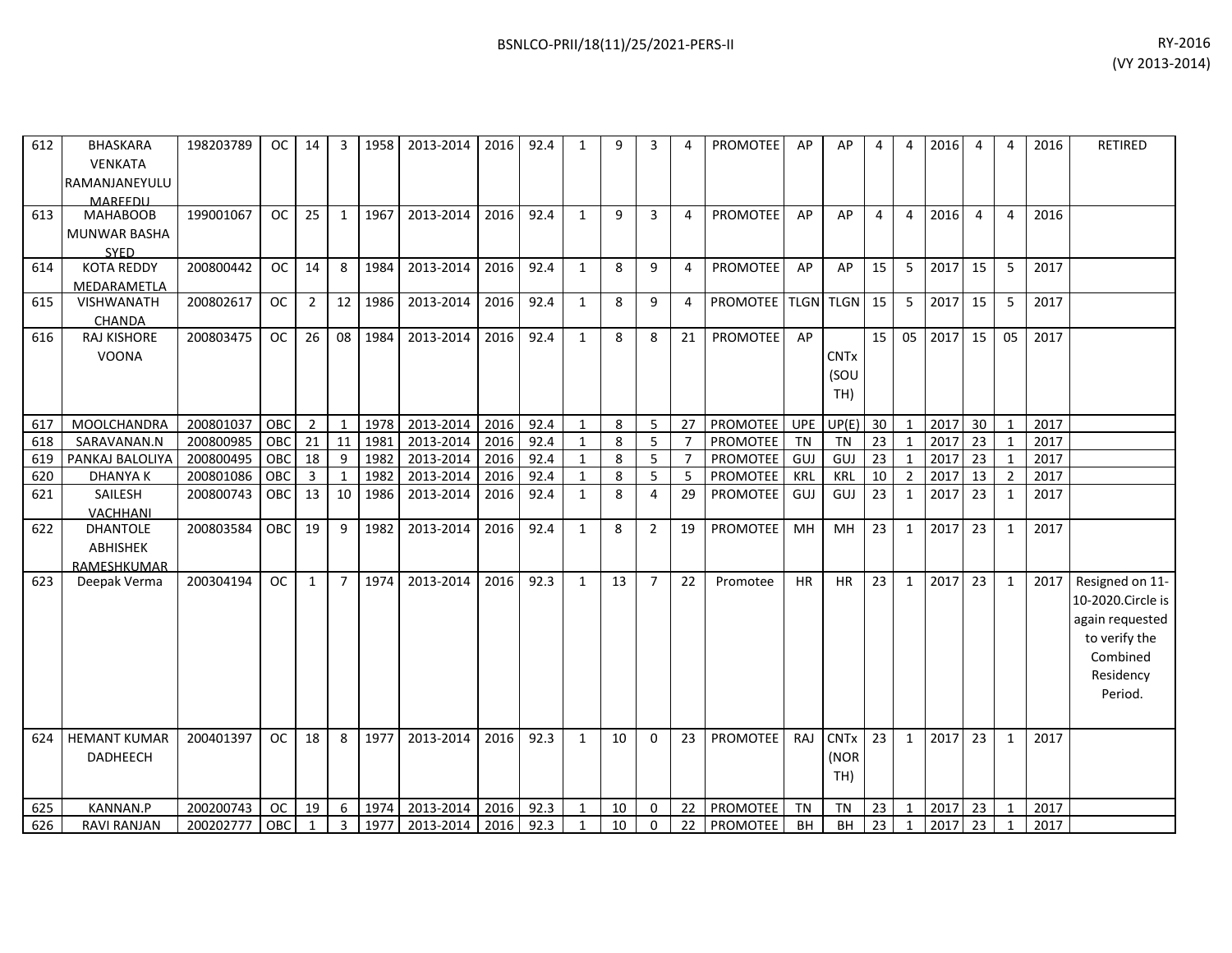|     | 627 ASHOKKUMAR.A.S                     | 200200347 | OC.        | - 14 I                  | 9                       | 1978 | 2013-2014   2016 |      | 92.3  | 1            | 10 | $\Omega$       | 22             | <b>PROMOTEE</b>           | TN         | TN                         | 23             | 1              | 2017 23 |                | 1              | 2017 |            |
|-----|----------------------------------------|-----------|------------|-------------------------|-------------------------|------|------------------|------|-------|--------------|----|----------------|----------------|---------------------------|------------|----------------------------|----------------|----------------|---------|----------------|----------------|------|------------|
| 628 | VIDYA K                                | 200801363 | OC.        | 7                       | 1                       | 1983 | 2013-2014        | 2016 | 92.3  | 1            | 9  | $\overline{3}$ | 24             | PROMOTEE                  | KRL        | <b>KRL</b>                 | $\mathbf{1}$   | $\mathbf{1}$   | 2018    | $\mathbf{1}$   | 1              | 2018 |            |
| 629 | <b>SHASHI KANT</b><br><b>CHAURASIA</b> | 200800768 | OBC        | 30                      | 12                      | 1977 | 2013-2014        | 2016 | 92.3  | $\mathbf{1}$ | 9  | $\mathbf{1}$   | 16             | <b>PROMOTEE</b>           | <b>PB</b>  | PB                         | $\overline{4}$ | 9              | 2017    | $\overline{4}$ | 9              | 2017 |            |
| 630 | <b>GURMEET SINGH</b>                   | 200801020 | <b>OC</b>  | 31                      | -5                      | 1981 | 2013-2014        | 2016 | 92.3  | 1            | 9  | $\mathbf{1}$   | 9              | PROMOTEE                  | <b>PB</b>  | PB                         | 4              | 9              | 2017    | 4              | 9              | 2017 |            |
| 631 | <b>BHUPESH KUMAR</b><br><b>MOHAL</b>   | 200802831 | OBC        | 1                       | 3                       | 1985 | 2013-2014        | 2016 | 92.3  | $\mathbf{1}$ | 9  | $\mathbf{1}$   | 9              | PROMOTEE                  | PB         | <b>PB</b>                  | $\overline{4}$ | 9              | 2017    | $\overline{a}$ | $\mathsf{q}$   | 2017 |            |
| 632 | NISHA SACHDEVA                         | 200800690 | <b>OC</b>  | 29                      | 3                       | 1986 | 2013-2014        | 2016 | 92.3  | $\mathbf{1}$ | 9  | $\mathbf{1}$   | 5              | PROMOTEE                  | PB         | PB                         | $\overline{4}$ | 9              | 2017    | 4              | 9              | 2017 |            |
| 633 | <b>SHIVASUNDER</b><br><b>REDDYS</b>    | 200801834 | OC.        | 30                      | -6                      | 1981 | 2013-2014        | 2016 | 92.3  | $\mathbf{1}$ | 8  | 9              | 4              | <b>PROMOTEE TLGN TLGN</b> |            |                            | 15             | - 5            | 2017    | 15             | 5              | 2017 |            |
| 634 | SATHEESH<br><b>KUMAR GOLLA</b>         | 200803004 | OBC        | 29                      | 6                       | 1984 | 2013-2014        | 2016 | 92.3  | $\mathbf{1}$ | 8  | 9              | 4              | PROMOTEE TLGN TLGN 15     |            |                            |                | 5              | 2017    | 15             | 5              | 2017 |            |
| 635 | <b>JAY PRAKASH</b>                     | 200801454 | OBC.       | 31                      | 7                       | 1980 | 2013-2014        | 2016 | 92.3  | $\mathbf{1}$ | 8  | 5              | 27             | <b>PROMOTEE</b>           | <b>UPE</b> | <b>CNTx</b><br>(NOR<br>TH) | 30             | 1              | 2017    | 30             | 1              | 2017 |            |
| 636 | ISHTIYAQ HAFIZ<br><b>DAR</b>           | 200801919 | <b>ST</b>  | 26                      | 12                      | 1979 | 2013-2014        | 2016 | 92.3  | 1            | 8  | 5              | 19             | PROMOTEE                  | J&K        | J&K                        | 27             | $\overline{2}$ | 2017    | 27             | $\overline{2}$ | 2017 |            |
| 637 | <b>AMIR BASHIR</b><br><b>NAYAK</b>     | 200801900 | OC.        | 9                       | 6                       | 1982 | 2013-2014        | 2016 | 92.3  | 1            | 8  | 5              | 19             | <b>PROMOTEE</b>           | J&K        | J&K                        | 27             | $\overline{2}$ | 2017    | 27             | $\overline{2}$ | 2017 |            |
| 638 | <b>ANZAR AHMAD</b><br><b>SHAH</b>      | 200801417 | <b>OBC</b> | 1                       | 3                       | 1983 | 2013-2014        | 2016 | 92.3  | 1            | 8  | 5              | 19             | <b>PROMOTEE</b>           | J&K        | J&K                        | 27             | 2              | 2017    | 27             | 2              | 2017 |            |
| 639 | SHANMUGAM.K                            | 200801613 | OC         | 11                      | $\overline{\mathbf{3}}$ | 1982 | 2013-2014        | 2016 | 92.3  | 1            | 8  | 5              | 12             | PROMOTEE                  | TN         | <b>TN</b>                  | 23             | $\mathbf{1}$   | 2017    | 23             | $\mathbf{1}$   | 2017 |            |
| 640 | MAHESWARAN.G                           | 200800302 | <b>OBC</b> | 20                      | 5                       | 1983 | 2013-2014        | 2016 | 92.3  | 1            | 8  | 5              | 12             | <b>PROMOTEE</b>           | <b>TN</b>  | <b>TN</b>                  | 23             | $\mathbf{1}$   | 2017    | 23             | $\mathbf{1}$   | 2017 |            |
| 641 | PANCHAKSHARAM<br>G S                   | 200801303 | <b>SC</b>  | 21                      | $\overline{7}$          | 1977 | 2013-2014        | 2016 | 92.3  | $\mathbf{1}$ | 8  | 5              | 5              | PROMOTEE CHTD             |            | TN                         | 23             | 1              | 2017    | 23             | $\mathbf{1}$   | 2017 | R-8(M) I/C |
| 642 | <b>SWACHHA</b><br>MONDAL               | 200801263 | <b>SC</b>  | 12                      | $\overline{7}$          | 1978 | 2013-2014        | 2016 | 92.3  | $\mathbf{1}$ | 8  | $\overline{4}$ | 22             | PROMOTEE                  | WB         | <b>WB</b>                  | 30             | $\overline{1}$ | 2017    | 30             | $\mathbf{1}$   | 2017 |            |
| 643 | <b>SAMIN HALOI</b>                     | 200600243 | SC.        | 1                       | 1                       | 1983 | 2013-2014        | 2016 | 92.25 | 1            | 10 | $\overline{7}$ | 30             | <b>PROMOTEE</b>           | ASM        | <b>ASM</b>                 | 23             | 1              | 2017    | 23             | $\mathbf{1}$   | 2017 |            |
| 644 | <b>DEBNATH SAHA</b>                    | 200500839 | <b>SC</b>  | 5                       | 1                       | 1974 | 2013-2014        | 2016 | 92.2  | 1            | 10 | $\Omega$       | 22             | <b>PROMOTEE</b>           | JKD        | <b>JKD</b>                 | 23             | $\overline{1}$ | 2017    | 23             | $\mathbf{1}$   | 2017 |            |
| 645 | <b>MONIKA KUMARI</b>                   | 200800665 | ОВС        | $\overline{2}$          | 11                      | 1985 | 2013-2014        | 2016 | 92.2  | 1            | 9  | 1              | $\overline{7}$ | PROMOTEE                  | <b>PB</b>  | PB                         | 4              | 9              | 2017    | 4              | 9              | 2017 |            |
| 646 | MANINDERJIT<br><b>SINGH</b>            | 200800340 | <b>SC</b>  | -9                      | 6                       | 1986 | 2013-2014        | 2016 | 92.2  | 1            | 9  | $\mathbf{1}$   | $\overline{2}$ | PROMOTEE                  | PB         | PB                         | $\overline{4}$ | $\mathsf{q}$   | 2017    | $\overline{4}$ | 9              | 2017 |            |
| 647 | <b>INDERPAL SINGH</b>                  | 200800859 | <b>OC</b>  | 15                      | 11                      | 1986 | 2013-2014        | 2016 | 92.2  | 1            | 9  | 0              | 17             | PROMOTEE                  | PB         | PB                         | $\overline{4}$ | 9              | 2017    | 4              | 9              | 2017 |            |
| 648 | <b>APPA RAO</b><br><b>GORRELA</b>      | 200803974 | OC.        | $\overline{\mathbf{3}}$ | $\overline{7}$          | 1982 | 2013-2014        | 2016 | 92.2  | $\mathbf{1}$ | 8  | 9              | 4              | PROMOTEE                  | AP         | AP                         | 15             | - 5            | 2017    | 15             | 5              | 2017 |            |
| 649 | RAJENDRA<br><b>PRASAD P</b>            | 200804047 | <b>SC</b>  | 13                      | $\overline{4}$          | 1986 | 2013-2014        | 2016 | 92.2  | 1            | 8  | 8              | 22             | <b>PROMOTEE</b>           | AP         | AP                         | 15             | 5              | 2017    | 15             | 5              | 2017 |            |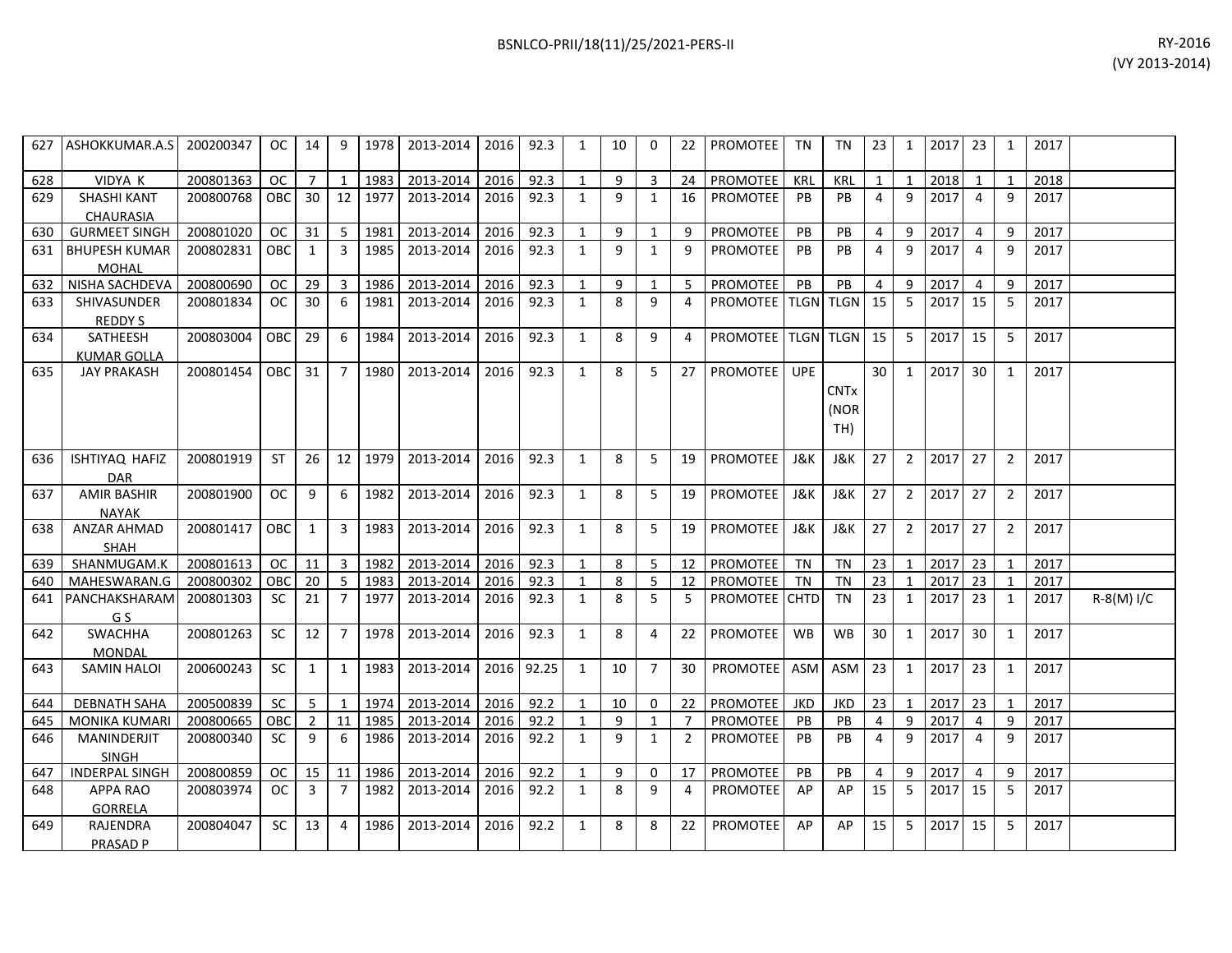| 650 | PRIYADARSHINI V<br>S                    | 200800755 | OBC       | 27             | 8              | 1984 | 2013-2014 | 2016 | 92.2 | $\mathbf{1}$ | 8  | 5              | 19             | PROMOTEE           | KTK        | <b>KTK</b>                | 13              | $\overline{2}$ | 2017 | 13              | $\overline{2}$ | 2017 |                                                                                                                    |
|-----|-----------------------------------------|-----------|-----------|----------------|----------------|------|-----------|------|------|--------------|----|----------------|----------------|--------------------|------------|---------------------------|-----------------|----------------|------|-----------------|----------------|------|--------------------------------------------------------------------------------------------------------------------|
| 651 | VISMAY OZA                              | 200800617 | <b>OC</b> | 3              | 10             | 1985 | 2013-2014 | 2016 | 92.2 | $\mathbf{1}$ | 8  | 5              | 12             | PROMOTEE           | GUJ        | GUJ                       | 23              | $\mathbf{1}$   | 2017 | 23              | 1              | 2017 |                                                                                                                    |
| 652 | <b>DIPAK VARIA</b>                      | 200800457 | OBC       | 17             | $\overline{3}$ | 1980 | 2013-2014 | 2016 | 92.2 | $\mathbf{1}$ | 8  | 5              | $\overline{7}$ | <b>PROMOTEE</b>    | GUJ        | <b>CNTx</b><br>(WES<br>T) | 23              | $\mathbf{1}$   | 2017 | 23              | $\mathbf{1}$   | 2017 |                                                                                                                    |
| 653 | <b>DEEPTI SHEKHAR</b><br><b>KANGALE</b> | 200801758 | ST        | 9              | 12             | 1986 | 2013-2014 | 2016 | 92.2 | $\mathbf{1}$ | 8  | 3              | 25             | PROMOTEE           | MH         | MH                        | $\overline{23}$ | $\mathbf{1}$   | 2017 | 23              | $\mathbf{1}$   | 2017 |                                                                                                                    |
| 654 | <b>VIJAI KUMAR</b><br><b>BAJPAI</b>     | 199408399 | <b>OC</b> | $\overline{2}$ | 8              | 1965 | 2013-2014 | 2016 | 92.1 | $\mathbf{1}$ | 22 | 4              | 27             | PROMOTEE           | <b>UPE</b> | UP(E)                     | 30              | $\mathbf{1}$   | 2017 | 30 <sup>°</sup> | $\mathbf{1}$   | 2017 | <b>BSNLVR</b><br>Scheme-<br>2019.Circle is<br>again requested<br>to verify the<br>Combined<br>Residency<br>Period. |
| 655 | RANGA RAO N S S                         | 198404491 | <b>OC</b> | $\overline{4}$ | 6              | 1959 | 2013-2014 | 2016 | 92.1 | $\mathbf{1}$ | 15 | $\overline{3}$ | $\overline{3}$ | PROMOTEE TLNG TLGN |            |                           | $\overline{4}$  | $\overline{4}$ | 2016 | $\overline{4}$  | 4              | 2016 | Superannuation.<br>Circle is again<br>requested to<br>verify the<br>Combined<br>Residency<br>Period.               |
| 656 | Munish Kumar                            | 200204378 | <b>OC</b> | 23             | $\overline{2}$ | 1981 | 2013-2014 | 2016 | 92.1 | $\mathbf{1}$ | 14 | $\Omega$       | 27             | Promotee           | <b>HR</b>  | <b>HR</b>                 | 23              | $\mathbf{1}$   | 2017 | 23              | $\mathbf{1}$   | 2017 | Circle is again<br>requested to<br>verify the<br>Combined<br>Residency                                             |
| 657 | Shri.<br>RUOKUOZELIE<br><b>MEDOM</b>    | 200500659 | ST        | 30             | 3              | 1979 | 2013-2014 | 2016 | 92.1 | $\mathbf{1}$ | 11 | $\Omega$       | 27             | <b>PROMOTEE</b>    | NEII       | <b>NEII</b>               | 23              | $\mathbf{1}$   | 2017 | 23              | $\mathbf{1}$   | 2017 | Circle is again<br>requested to<br>verify the<br>Combined<br>Residency<br><b>Doriod</b>                            |
| 658 | <b>BHUPENDER</b><br><b>KUMAR BAMBAL</b> | 200600230 | <b>SC</b> | 4              | 1              | 1980 | 2013-2014 | 2016 | 92.1 | $\mathbf{1}$ | 10 | 9              | 29             | PROMOTEE           | UP<br>(W)  | UP(W                      | 27              | $\overline{2}$ | 2017 | 27              | $\overline{2}$ | 2017 |                                                                                                                    |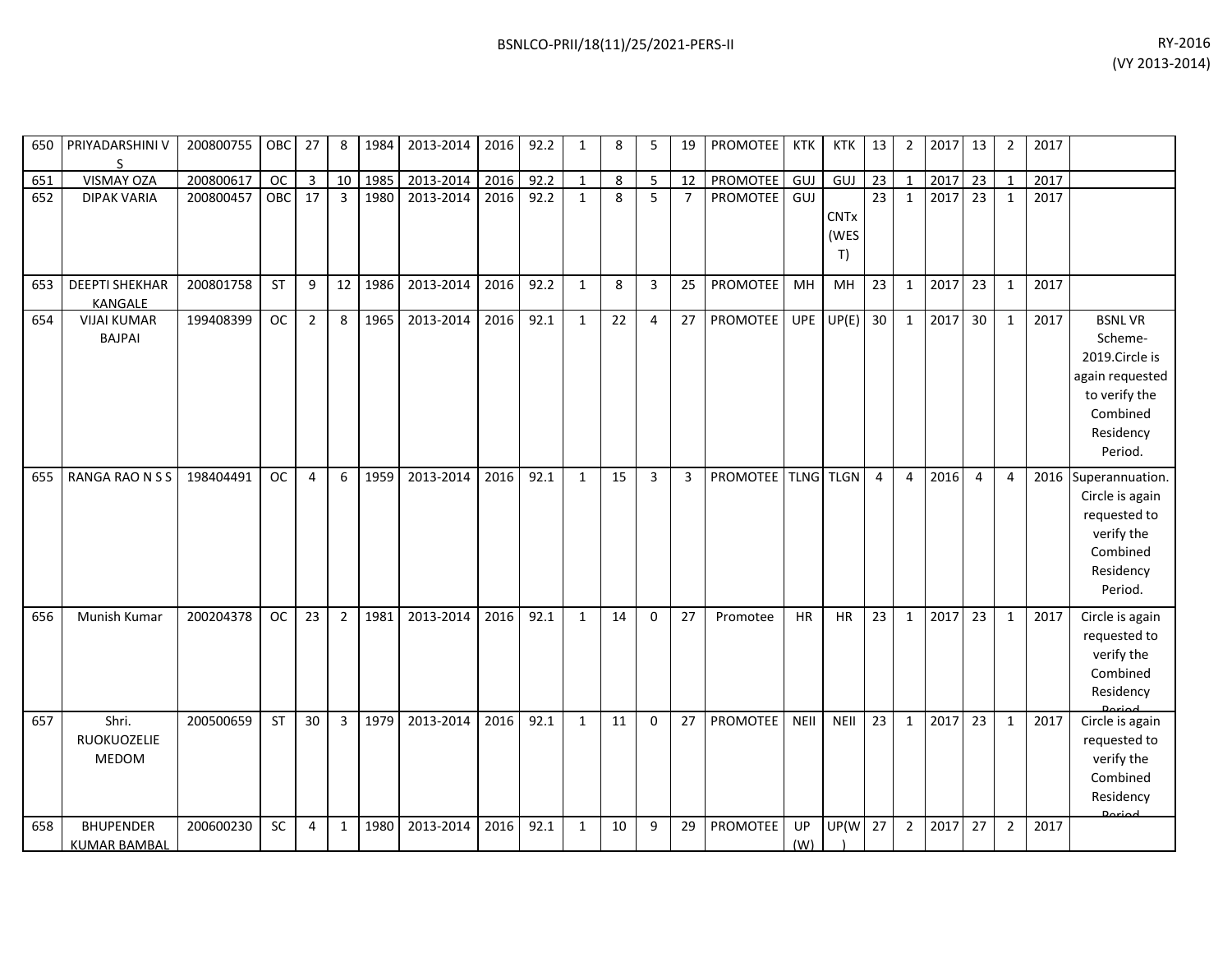| 659 | MD AFTAB ALAM          | 200203961 | OC            | 25 | 5              | 1975 | 2013-2014 2016 |      | 92.1 | 1            | 10             | 0            | 22             | PROMOTEE                  | BH               | BH                     | 23             | 1               | 2017 23 |                 | $\overline{1}$ | 2017 |               |
|-----|------------------------|-----------|---------------|----|----------------|------|----------------|------|------|--------------|----------------|--------------|----------------|---------------------------|------------------|------------------------|----------------|-----------------|---------|-----------------|----------------|------|---------------|
| 660 | <b>MANJU R GOHIL</b>   | 200206133 | <b>OC</b>     | -5 | 5              | 1977 | 2013-2014 2016 |      | 92.1 | 1            | 10             | $\Omega$     | 22             | <b>PROMOTEE</b>           | HP               | GUJ                    | 23             | $\mathbf{1}$    | 2017    | 23              |                | 2017 |               |
| 661 | <b>KURIACHAN K P</b>   | 198808613 | OC.           | 29 | -5             | 1962 | 2013-2014      | 2016 | 92.1 | 1            | 9              | 4            | 8              | PROMOTEE                  | <b>KRL</b>       | <b>KRL</b>             | 9              | 5               | 2016    | 9               | 5              | 2016 | <b>BSNLVR</b> |
|     |                        |           |               |    |                |      |                |      |      |              |                |              |                |                           |                  |                        |                |                 |         |                 |                |      | Scheme-2019   |
| 662 | PARDEEP SINGH          | 200800358 | <b>OC</b>     | 14 | 10             | 1984 | 2013-2014      | 2016 | 92.1 | $\mathbf{1}$ | 9              | $\mathbf{1}$ | 21             | <b>PROMOTEE</b>           | PB               | PB                     | $\overline{4}$ | 9               | 2017    | $\overline{4}$  | q              | 2017 |               |
| 663 | <b>AMANDEEP KAUR-</b>  | 200800250 | OC            | 22 | 4              | 1984 | 2013-2014      | 2016 | 92.1 | 1            | 9              | 1            | 9              | PROMOTEE                  | <b>PB</b>        | PB                     | 4              | 9               | 2017    | $\overline{a}$  | q              | 2017 |               |
|     |                        |           |               |    |                |      |                |      |      |              |                |              |                |                           |                  |                        |                |                 |         |                 |                |      |               |
| 664 | AMARJIT                | 200800330 | <b>SC</b>     | 8  | 5              | 1981 | 2013-2014      | 2016 | 92.1 | $\mathbf{1}$ | 9              | $\mathbf{1}$ | $\overline{2}$ | PROMOTEE                  | PB               | PB                     | $\overline{4}$ | 9               | 2017    | $\overline{a}$  | q              | 2017 |               |
|     | <b>MANJOTRA</b>        |           |               |    |                |      |                |      |      |              |                |              |                |                           |                  |                        |                |                 |         |                 |                |      |               |
|     | 665 PANKAJ RATHORE     | 200800770 | <b>OC</b>     | 27 | 6              | 1984 | 2013-2014      | 2016 | 92.1 | 1            | 9              | $\Omega$     | 17             | <b>PROMOTEE</b>           | PB               | PB                     | $\overline{4}$ | 9               | 2017    | 4               | 9              | 2017 |               |
| 666 | <b>RUPINDER KAUR</b>   | 200802204 | <b>SC</b>     | 30 | 5              | 1987 | 2013-2014      | 2016 | 92.1 | 1            | 9              | $\mathbf{0}$ | 12             | <b>PROMOTEE</b>           | PB               | PB                     | $\overline{4}$ | 9               | 2017    | $\overline{a}$  | q              | 2017 |               |
| 667 | <b>ASHTEKAR ANJALI</b> | 200800892 | <b>OBC</b>    | 20 | 3              | 1979 | 2013-2014      | 2016 | 92.1 | 1            | 8              | 11           | $\overline{2}$ | <b>PROMOTEE</b>           | MН               | MН                     | 21             | 1               | 2017 23 |                 | 1              | 2017 |               |
|     | SUDHAKAR /             |           |               |    |                |      |                |      |      |              |                |              |                |                           |                  |                        |                |                 |         |                 |                |      |               |
|     | <b>KOKATE ANJALI</b>   |           |               |    |                |      |                |      |      |              |                |              |                |                           |                  |                        |                |                 |         |                 |                |      |               |
|     | YOGESH                 |           |               |    |                |      |                |      |      |              |                |              |                |                           |                  |                        |                |                 |         |                 |                |      |               |
|     |                        |           |               |    |                |      |                |      |      |              |                |              |                |                           |                  |                        |                |                 |         |                 |                |      |               |
| 668 | <b>G.ANILA KUMARI</b>  | 200802375 | <b>OBC</b>    | 10 | 8              | 1985 | 2013-2014      | 2016 | 92.1 | $\mathbf{1}$ | 8              | 8            | 25             | <b>PROMOTEE TLGN CNTX</b> |                  |                        | 17             | 5               | 2017    | 17 <sup>1</sup> | 5              | 2017 |               |
|     |                        |           |               |    |                |      |                |      |      |              |                |              |                |                           |                  | (SOU                   |                |                 |         |                 |                |      |               |
|     |                        |           |               |    |                |      |                |      |      |              |                |              |                |                           |                  | TH)                    |                |                 |         |                 |                |      |               |
|     |                        |           |               |    |                |      |                |      |      |              |                |              |                |                           |                  |                        |                |                 |         |                 |                |      |               |
| 669 | <b>LAXMI VERMA</b>     | 200800955 | <b>OBC</b>    | 3  | 5              | 1980 | 2013-2014      | 2016 | 92.1 | $\mathbf{1}$ | 8              | 5            | 27             | <b>PROMOTEE</b>           | <b>UPE</b>       | $UP(E)$ 30             |                | $\mathbf{1}$    | 2017    | 30 <sup>1</sup> | $\mathbf{1}$   | 2017 |               |
| 670 | <b>MANOJ KUMAR</b>     | 200801245 | <b>OBC</b>    | 5  | $\overline{7}$ | 1984 | 2013-2014      | 2016 | 92.1 | 1            | 8              | 5            | 27             | <b>PROMOTEE</b>           |                  | UPE $UP(E)$ 30         |                | 1               | 2017    | 30 <sup>1</sup> | 1              | 2017 |               |
|     | <b>KUSHWAHA</b>        |           |               |    |                |      |                |      |      |              |                |              |                |                           |                  |                        |                |                 |         |                 |                |      |               |
| 671 | <b>G S VARA PRASAD</b> | 200801889 | <b>OBC</b>    | 17 | 12             | 1987 | 2013-2014      | 2016 | 92.1 | 1            | 8              | 5            | 17             | <b>PROMOTEE</b>           |                  |                        | 6              | $\overline{2}$  | 2017    | 15 <sup>1</sup> | -5             | 2017 |               |
|     |                        |           |               |    |                |      |                |      |      |              |                |              |                |                           | <b>TLGN CNTx</b> |                        |                |                 |         |                 |                |      |               |
|     |                        |           |               |    |                |      |                |      |      |              |                |              |                |                           |                  | (SOU                   |                |                 |         |                 |                |      |               |
|     |                        |           |               |    |                |      |                |      |      |              |                |              |                |                           |                  | TH)                    |                |                 |         |                 |                |      |               |
|     |                        |           |               |    |                |      |                |      |      |              |                |              |                |                           |                  |                        |                |                 |         |                 |                |      |               |
| 672 | <b>KANNAN.S</b>        | 200801446 | <b>SC</b>     | 11 | 1              | 1981 | 2013-2014      | 2016 | 92.1 | 1            | 8              | 5            | 12             | <b>PROMOTEE</b>           | TN               | <b>TN</b>              | 23             | $\mathbf{1}$    | 2017 23 |                 | $\mathbf{1}$   | 2017 |               |
| 673 | SHIVALKAR              | 200801188 | <b>SC</b>     | 16 | q              | 1978 | 2013-2014      | 2016 | 92.1 | $\mathbf{1}$ | 8              | 4            | 25             | <b>PROMOTEE</b>           | MН               | MН                     | 23             | 1               | 2017    | 23 <sup>1</sup> | 1              | 2017 |               |
|     | <b>RAKSHA</b>          |           |               |    |                |      |                |      |      |              |                |              |                |                           |                  |                        |                |                 |         |                 |                |      |               |
|     | PRABHAKAR              |           |               |    |                |      |                |      |      |              |                |              |                |                           |                  |                        |                |                 |         |                 |                |      |               |
| 674 | <b>PRAVEEN SAINI</b>   | 200801196 | OBC           | 20 | 6              | 1980 | 2013-2014      | 2016 | 92.1 | 1            | 8              | 4            | 16             | Promotee                  | <b>HP</b>        | <b>HP</b>              | 23             | $\mathbf{1}$    | 2017 23 |                 | $\mathbf{1}$   | 2017 |               |
| 675 | <b>ABDUL HAMID</b>     | 201001846 | <sub>OC</sub> | 1  | $\mathsf{q}$   | 1982 | 2013-2014      | 2016 | 92.1 | 1            | $\overline{7}$ | 4            | $\overline{7}$ | <b>PROMOTEE</b>           | J&K              |                        | $\overline{a}$ | 12 <sup>1</sup> | 2017    | $\overline{a}$  | 12             | 2017 |               |
|     | <b>MIR</b>             |           |               |    |                |      |                |      |      |              |                |              |                |                           |                  | <b>CNT<sub>x</sub></b> |                |                 |         |                 |                |      |               |
|     |                        |           |               |    |                |      |                |      |      |              |                |              |                |                           |                  | (NOR                   |                |                 |         |                 |                |      |               |
|     |                        |           |               |    |                |      |                |      |      |              |                |              |                |                           |                  | TH)                    |                |                 |         |                 |                |      |               |
|     |                        |           |               |    |                |      |                |      |      |              |                |              |                |                           |                  |                        |                |                 |         |                 |                |      |               |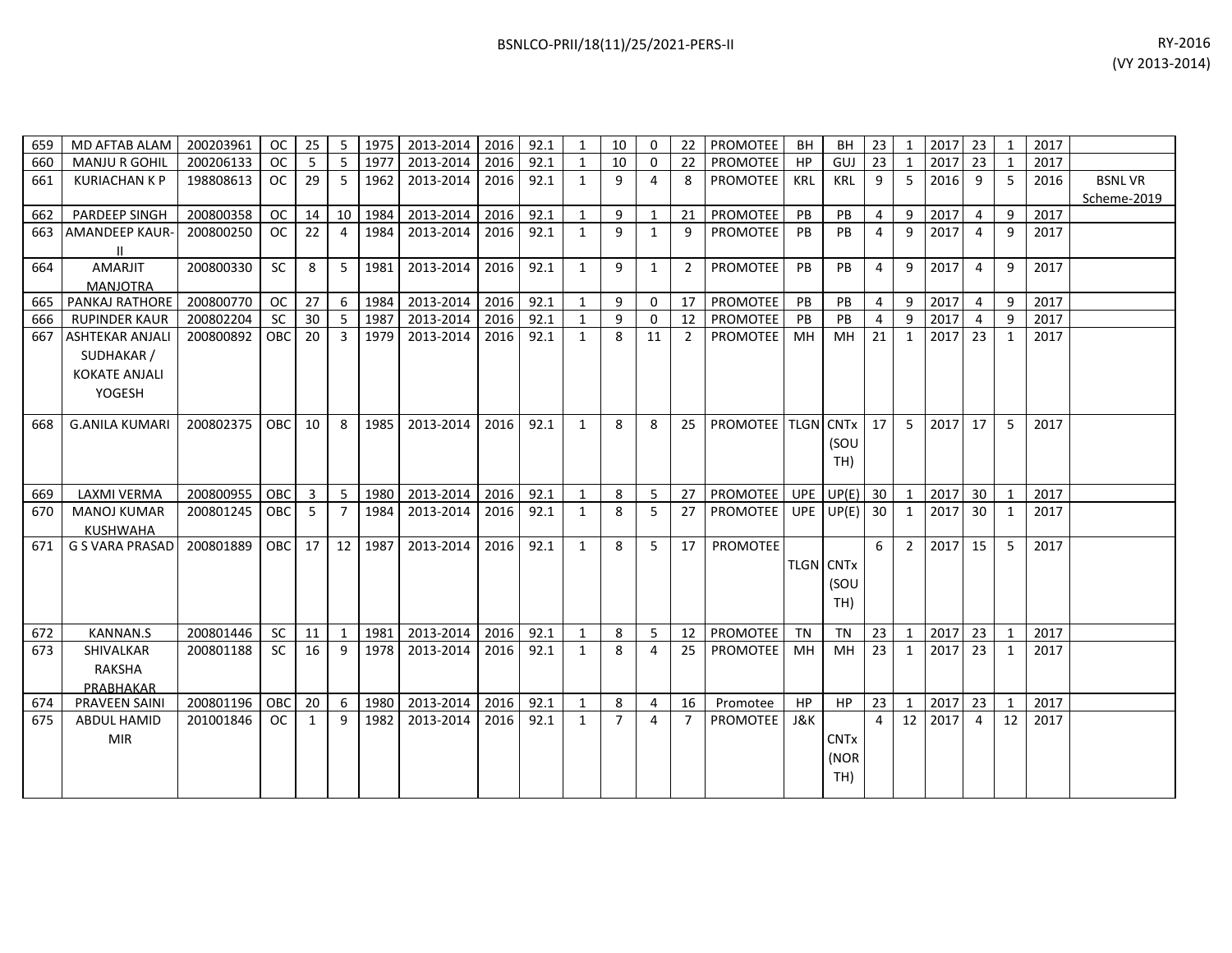| 676 | <b>SHANKER P</b>                        | 198502627 | OC.       | 26           | $\mathbf{1}$ | 1959 | 2013-2014 | 2016 | 92 | $\mathbf{1}$ | 16 | 3              | 3  | PROMOTEE TLNG TLGN |            |                            | 4              | 5              | 2016 | $\overline{4}$ | 5              |      | 2016 Superannuation<br>Circle is again<br>requested to<br>verify the<br>Combined<br>Residency<br>Period. |
|-----|-----------------------------------------|-----------|-----------|--------------|--------------|------|-----------|------|----|--------------|----|----------------|----|--------------------|------------|----------------------------|----------------|----------------|------|----------------|----------------|------|----------------------------------------------------------------------------------------------------------|
| 677 | DEEPA CHAUHAN                           | 200202109 | <b>OC</b> | 17           | 6            | 1979 | 2013-2014 | 2016 | 92 | $\mathbf{1}$ | 14 | 6              | 18 | Promotee           | <b>HR</b>  | <b>HP</b>                  | 23             | $\mathbf{1}$   | 2017 | 23             | 1              | 2017 | Circle is again<br>requested to<br>verify the<br>Combined<br>Residency                                   |
| 678 | Sanjay Rohilla                          | 200205180 | OBC       | 20           | 9            | 1974 | 2013-2014 | 2016 | 92 | $\mathbf{1}$ | 14 | $\mathbf{1}$   | 30 | Promotee           | <b>HR</b>  | HR                         | 23             | $\mathbf{1}$   | 2017 | 23             | $\mathbf{1}$   | 2017 | Circle is again<br>requested to<br>verify the<br>Combined<br>Residency                                   |
| 679 | <b>RAVI SHANKER</b><br>SHARMA           | 200304597 | <b>OC</b> | 15           | 5            | 1976 | 2013-2014 | 2016 | 92 | $\mathbf{1}$ | 13 | $\overline{7}$ | 8  | PROMOTEE           | <b>UPW</b> | <b>CNTx</b><br>(NOR<br>TH) | 6              | 3              | 2017 | 6              | $\overline{3}$ | 2017 | Circle is again<br>requested to<br>verify the<br>Combined<br>Residency                                   |
| 680 | SUDHAKARA<br><b>MALA</b>                | 200600069 | SC        | $\mathbf{1}$ | 6            | 1981 | 2013-2014 | 2016 | 92 | $\mathbf{1}$ | 10 | 4              | 14 | <b>PROMOTEE</b>    | AP         | AP                         | 15             | 5              | 2017 | 15             | 5              | 2017 |                                                                                                          |
| 681 | SUBODH SINGH                            | 200401001 | SC        | 15           | 1            | 1973 | 2013-2014 | 2016 | 92 | $\mathbf{1}$ | 10 | $\mathbf{1}$   | 27 | PROMOTEE           | UP<br>(W)  | UP(W                       | 28             | $\overline{2}$ | 2017 | 28             | $\overline{2}$ | 2017 |                                                                                                          |
| 682 | GHANSHYAM<br>PRASAD                     | 200205857 | OBC       | 26           | 8            | 1975 | 2013-2014 | 2016 | 92 | $\mathbf{1}$ | 10 | $\mathbf 0$    | 22 | PROMOTEE           | <b>JKD</b> | <b>JKD</b>                 | 23             | $\mathbf{1}$   | 2017 | 23             | $\mathbf{1}$   | 2017 |                                                                                                          |
| 683 | <b>BHAGESH</b><br><b>GOLECHHA</b>       | 200304903 | OC        | 6            | 5            | 1977 | 2013-2014 | 2016 | 92 | $\mathbf{1}$ | 10 | $\mathbf 0$    | 22 | <b>PROMOTEE</b>    | CG         | CG                         | 23             | $\mathbf{1}$   | 2017 | 23             | $\mathbf{1}$   | 2017 |                                                                                                          |
| 684 | SUDHAKARA<br><b>BABU BATTU</b>          | 199203256 | <b>OC</b> | 10           | 5            | 1968 | 2013-2014 | 2016 | 92 | $\mathbf{1}$ | 9  | 3              | 4  | <b>PROMOTEE</b>    | AP         | AP                         | $\overline{4}$ | 4              | 2016 | 4              | $\overline{4}$ | 2016 |                                                                                                          |
| 685 | JATINDER KUMAR                          | 200800227 | <b>SC</b> | 18           | 5            | 1987 | 2013-2014 | 2016 | 92 | $\mathbf{1}$ | 9  | 1              | 9  | PROMOTEE           | PB         | PB                         | $\overline{4}$ | 9              | 2017 | 4              | 9              | 2017 |                                                                                                          |
| 686 | <b>GOVINDA REDDY</b><br><b>BODANAPU</b> | 200804053 | <b>OC</b> | 2            | 6            | 1982 | 2013-2014 | 2016 | 92 | $\mathbf{1}$ | 8  | 9              | 4  | <b>PROMOTEE</b>    | AP         | AP                         | 15             | 5              | 2017 | 15             | 5              | 2017 |                                                                                                          |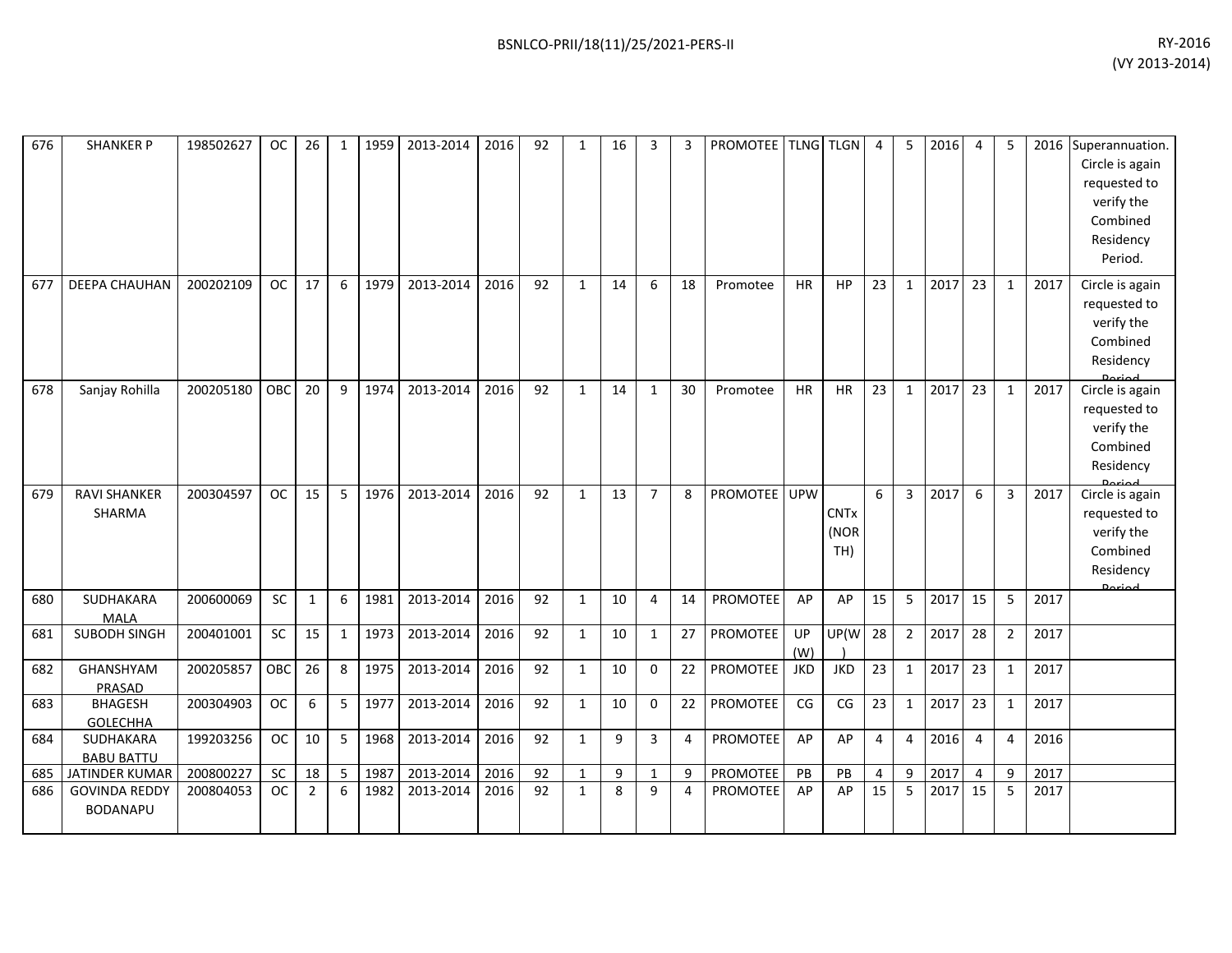| 687 | SENTHILKUMAR.K.                                  | 200800745 | <b>SC</b> | 16             | 11             | 1978 | 2013-2014 | 2016 | 92   | 1            | 8            | 4            | 29             | <b>PROMOTEE</b> | <b>TN</b>  | <b>TN</b>  | 23             | 1            | 2017 | 23             | 1            | 2017 |                                                                                   |
|-----|--------------------------------------------------|-----------|-----------|----------------|----------------|------|-----------|------|------|--------------|--------------|--------------|----------------|-----------------|------------|------------|----------------|--------------|------|----------------|--------------|------|-----------------------------------------------------------------------------------|
| 688 | <b>MUTHUKUMARAS</b><br>AMY.N                     | 200801960 | OBC       | 23             | $\overline{7}$ | 1979 | 2013-2014 | 2016 | 92   | 1            | 8            | 4            | 29             | PROMOTEE        | <b>TN</b>  | <b>TN</b>  | 23             | 1            | 2017 | 23             | $\mathbf{1}$ | 2017 |                                                                                   |
| 689 | Atul Sharma                                      | 200204294 | <b>OC</b> | 24             | $\overline{2}$ | 1978 | 2013-2014 | 2016 | 91.9 | $\mathbf{1}$ | 14           | $\mathbf{1}$ | 30             | Promotee        | <b>HR</b>  | <b>HR</b>  | 23             | 1            | 2017 | 23             | $\mathbf{1}$ | 2017 | Circle is again<br>requested to<br>verify the<br>Combined<br>Residency<br>لممنعمى |
| 690 | SARAL<br><b>CHAKRABORTY</b>                      | 199700794 | <b>OC</b> | 24             | 3              | 1973 | 2013-2014 | 2016 | 91.9 | 1            | 10           | $\Omega$     | 29             | <b>PROMOTEE</b> | <b>CTD</b> | <b>CTD</b> | 30             | 1            | 2017 | 30             | $\mathbf{1}$ | 2017 |                                                                                   |
| 691 | <b>SAROJ KUMAR</b>                               | 200201918 | OBC       | $\overline{2}$ | 10             | 1976 | 2013-2014 | 2016 | 91.9 | $\mathbf{1}$ | 10           | $\Omega$     | 22             | PROMOTEE        | <b>BH</b>  | <b>BH</b>  | 23             | $\mathbf{1}$ | 2017 | 23             | $\mathbf{1}$ | 2017 |                                                                                   |
| 692 | <b>ANIL KUMAR P-II</b>                           | 198802991 | <b>OC</b> | 26             | 12             | 1962 | 2013-2014 | 2016 | 91.9 | 1            | 9            | 4            | 8              | <b>PROMOTEE</b> | <b>KRL</b> | <b>KRL</b> | 9              | 5            | 2016 | 9              | 5            | 2016 | <b>BSNLVR</b><br>Scheme-2019                                                      |
| 693 | <b>MAHABOOB VALI</b><br><b>SHAIK</b>             | 198211678 | <b>OC</b> | 30             | $\overline{4}$ | 1957 | 2013-2014 | 2016 | 91.9 | $\mathbf{1}$ | 9            | 3            | 4              | PROMOTEE        | AP         | AP         | $\overline{4}$ | 4            | 2016 | 4              | 4            | 2016 | <b>RETIRED</b>                                                                    |
| 694 | KAREEMULLA<br><b>SHAIK</b>                       | 198303749 | <b>OC</b> | 25             | $\overline{4}$ | 1959 | 2013-2014 | 2016 | 91.9 | 1            | $\mathbf{q}$ | 3            | 4              | <b>PROMOTEE</b> | AP         | AP         | 4              | 4            | 2016 | 4              | 4            | 2016 | <b>RETIRED</b>                                                                    |
| 695 | <b>GURBINDER</b><br><b>SINGH</b>                 | 200800536 | <b>SC</b> | 27             | 3              | 1983 | 2013-2014 | 2016 | 91.9 | 1            | 9            | 1            | 14             | <b>PROMOTEE</b> | PB         | PB         | 4              | 9            | 2017 | $\overline{4}$ | 9            | 2017 |                                                                                   |
| 696 | <b>SRINIVASA RAO</b><br><b>PECHETTI</b>          | 200804021 | OBC       | 12             | 6              | 1981 | 2013-2014 | 2016 | 91.9 | $\mathbf{1}$ | 8            | 8            | 22             | <b>PROMOTEE</b> | AP         | AP         | 15             | 5            | 2017 | 15             | 5            | 2017 |                                                                                   |
| 697 | DEEPA VIJAYKAR                                   | 200801011 | <b>SC</b> | 28             | 3              | 1980 | 2013-2014 | 2016 | 91.9 | $\mathbf{1}$ | 8            | 5            |                | PROMOTEE        | GUJ        | GUJ        | 23             | $\mathbf{1}$ | 2017 | 23             |              | 2017 |                                                                                   |
| 698 | TEJASKUMAR<br><b>THORIA</b>                      | 200800389 | OBC       | 20             | 9              | 1982 | 2013-2014 | 2016 | 91.9 | 1            | 8            | 5            | $\overline{7}$ | PROMOTEE        | GUJ        | GUJ        | 23             | 1            | 2017 | 23             | 1            | 2017 |                                                                                   |
| 699 | <b>SHREYAS BABAN</b><br><b>PAWAR</b>             | 200801174 | OBC       | 30             | $\overline{4}$ | 1984 | 2013-2014 | 2016 | 91.9 | 1            | 8            | 4            | 25             | PROMOTEE        | MH         | <b>MH</b>  | 23             | 1            | 2017 | 23             | $\mathbf{1}$ | 2017 |                                                                                   |
| 700 | <b>SUTAR SHAILAJA</b><br>YOGESHKUMAR             | 200801178 | OBC       | 30             | 8              | 1985 | 2013-2014 | 2016 | 91.9 | 1            | 8            | 4            | 24             | <b>PROMOTEE</b> | MH         | MH         | 21             | 1            | 2017 | 23             | $\mathbf{1}$ | 2017 |                                                                                   |
| 701 | <b>SUBODH</b><br><b>CHANDRA</b><br><b>MAHATO</b> | 200802911 | OBC       | 2              | $\overline{2}$ | 1980 | 2013-2014 | 2016 | 91.9 | $\mathbf{1}$ | 8            | 4            | 23             | <b>PROMOTEE</b> | <b>WB</b>  | <b>WB</b>  | 30             | 1            | 2017 | 30             | $\mathbf{1}$ | 2017 |                                                                                   |
| 702 | <b>JOYDIP BASU</b>                               | 200803492 | <b>OC</b> | 26             | 8              | 1982 | 2013-2014 | 2016 | 91.9 | $\mathbf{1}$ | 8            | 4            | 5              | <b>PROMOTEE</b> | WB         | <b>WB</b>  | 30             | 1            | 2017 | 30             |              | 2017 |                                                                                   |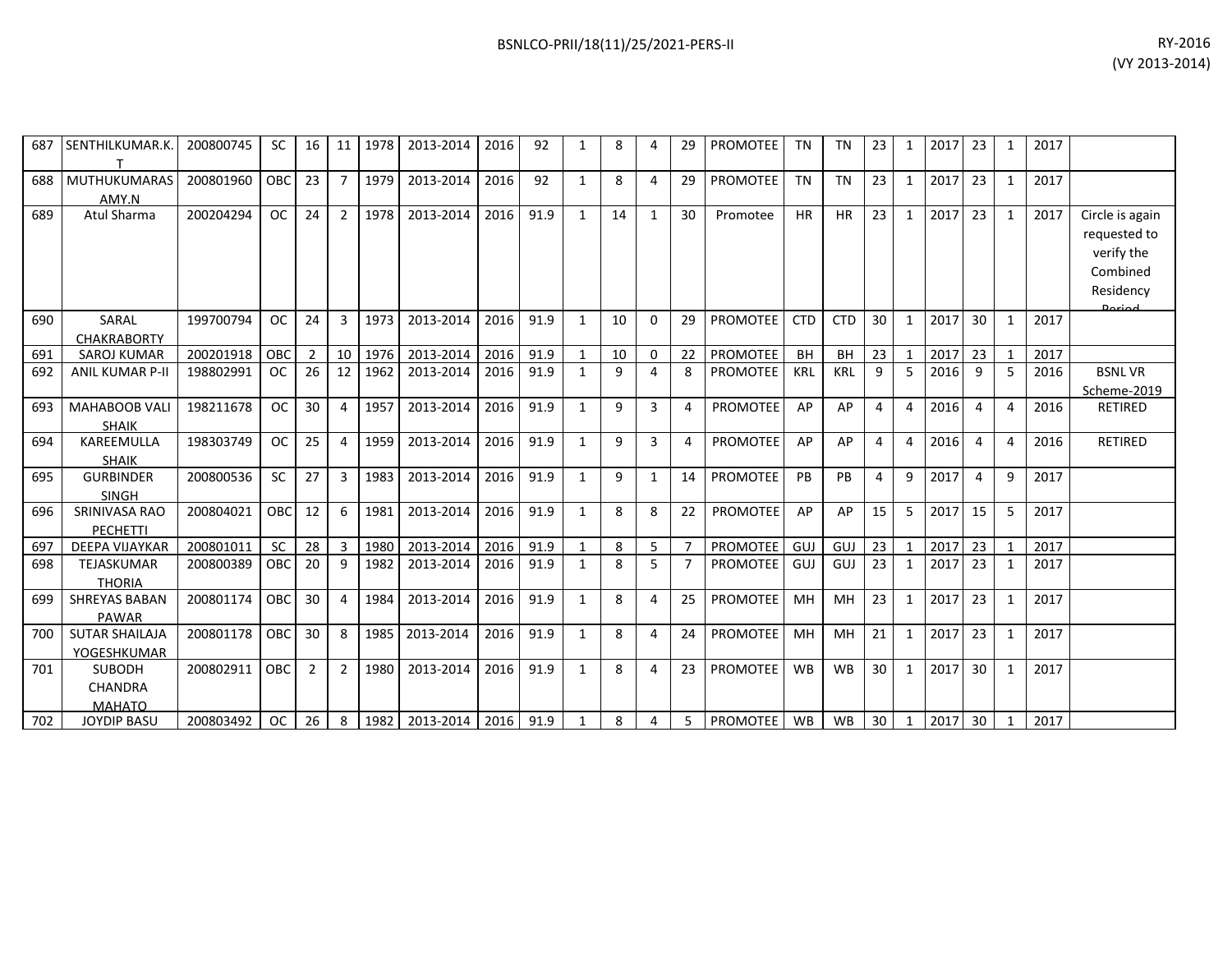| 703 | <b>AZIZ AHMED</b><br><b>KHAN</b>    | 198501222 | <b>OC</b> | $\overline{4}$ | $\boldsymbol{\Delta}$ | 1959 | 2013-2014 | 2016 | 91.8 | 1            | 15 |                | 20             | <b>PROMOTEE</b> |                  | <b>TLNG TLGN</b> | 30             | 5              | 2016 | 30             | 5              |      | 2016 Superannuation.<br>Circle is again<br>requested to<br>verify the<br>Combined<br>Residency<br>Period. |
|-----|-------------------------------------|-----------|-----------|----------------|-----------------------|------|-----------|------|------|--------------|----|----------------|----------------|-----------------|------------------|------------------|----------------|----------------|------|----------------|----------------|------|-----------------------------------------------------------------------------------------------------------|
| 704 | Shri.<br>THANGMINLEN<br><b>MATE</b> | 200500627 | <b>ST</b> | 10             | $\overline{2}$        | 1982 | 2013-2014 | 2016 | 91.8 | $\mathbf{1}$ | 11 | $\Omega$       | 28             | <b>PROMOTEE</b> | <b>NEII</b>      | NEII             | 23             | $\mathbf{1}$   | 2017 | 23             | $\mathbf{1}$   | 2017 | Circle is again<br>requested to<br>verify the<br>Combined<br>Residency<br>الممنعم                         |
| 705 | <b>VINOD KUMAR-I</b>                | 200701009 | <b>SC</b> | 30             | $\mathbf{1}$          | 1975 | 2013-2014 | 2016 | 91.8 | $\mathbf{1}$ | 10 | $\mathbf 0$    | $\overline{2}$ | <b>PROMOTEE</b> | <b>UPE</b>       | UP(E)            | 30             | $\mathbf{1}$   | 2017 | 30             | $\mathbf{1}$   | 2017 |                                                                                                           |
| 706 | RAJASEKHAR<br>LELLA                 | 198103527 | <b>OC</b> | $\mathbf{1}$   | 6                     | 1959 | 2013-2014 | 2016 | 91.8 | $\mathbf{1}$ | 9  | 4              | 30             | PROMOTEE        | AP               | AP               | 30             | 5              | 2016 | 30             | 5              | 2016 | RETIRED                                                                                                   |
| 707 | <b>ANAND KISHORE</b>                | 200801112 | <b>SC</b> | 5              | 8                     | 1977 | 2013-2014 | 2016 | 91.8 | $\mathbf{1}$ | 9  | $\mathbf{1}$   | 5              | PROMOTEE        | PB               | PB               | $\overline{4}$ | 9              | 2017 | $\overline{4}$ | 9              | 2017 |                                                                                                           |
| 708 | AMANDEEP KAUR-<br>Ш                 | 200800639 | OBC       | 3              | 9                     | 1988 | 2013-2014 | 2016 | 91.8 | $\mathbf{1}$ | 9  | $\Omega$       | 12             | <b>PROMOTEE</b> | PB               | PB               | $\overline{4}$ | 9              | 2017 | $\overline{4}$ | 9              | 2017 |                                                                                                           |
| 709 | <b>ELDONDIE</b><br>PRASAD BABU      | 200801832 | <b>OC</b> | 15             | 08                    | 1986 | 2013-2014 | 2016 | 91.8 | $\mathbf{1}$ | 8  | 9              | $\mathbf{1}$   | PROMOTEE        | <b>TLGN</b> CNTx | (SOU<br>TH)      | 15             | 05             | 2017 | 15             | 05             | 2017 |                                                                                                           |
| 710 | <b>JOHN REDDY</b><br>DEVARAPALLY    | 200802180 | <b>OC</b> | 21             | 6                     | 1981 | 2013-2014 | 2016 | 91.8 | $\mathbf{1}$ | 8  | 8              | 22             | PROMOTEE        |                  | TLGN TLGN        | 15             | 5              | 2017 | 15             | 5              | 2017 |                                                                                                           |
| 711 | <b>ANTHONY</b><br>DOMNIC THOMAS     | 200800902 | <b>OC</b> | 16             | -5                    | 1985 | 2013-2014 | 2016 | 91.8 | $\mathbf{1}$ | 8  | $\overline{7}$ | 0              | PROMOTEE        | MH               | <b>MH</b>        | 23             | 1              | 2017 | 23             | 1              | 2017 |                                                                                                           |
| 712 | DHANYA O V                          | 200801115 | <b>OC</b> | 22             | $\overline{2}$        | 1982 | 2013-2014 | 2016 | 91.8 | $\mathbf{1}$ | 8  | 5              | 6              | <b>PROMOTEE</b> | KRL              | KRL              | 13             | $\overline{2}$ | 2017 | 13             | $\overline{2}$ | 2017 |                                                                                                           |
| 713 | <b>MANGAT RAM</b>                   | 199602771 | <b>SC</b> | $\overline{4}$ | $\overline{2}$        | 1969 | 2013-2014 | 2016 | 91.7 | $\mathbf{1}$ | 16 | $\overline{3}$ | 23             | Promotee        | HP               | HP               | 23             | 1              | 2017 | 23             | 1              | 2017 | Circle is again<br>requested to<br>verify the<br>Combined<br>Residency<br>Period.                         |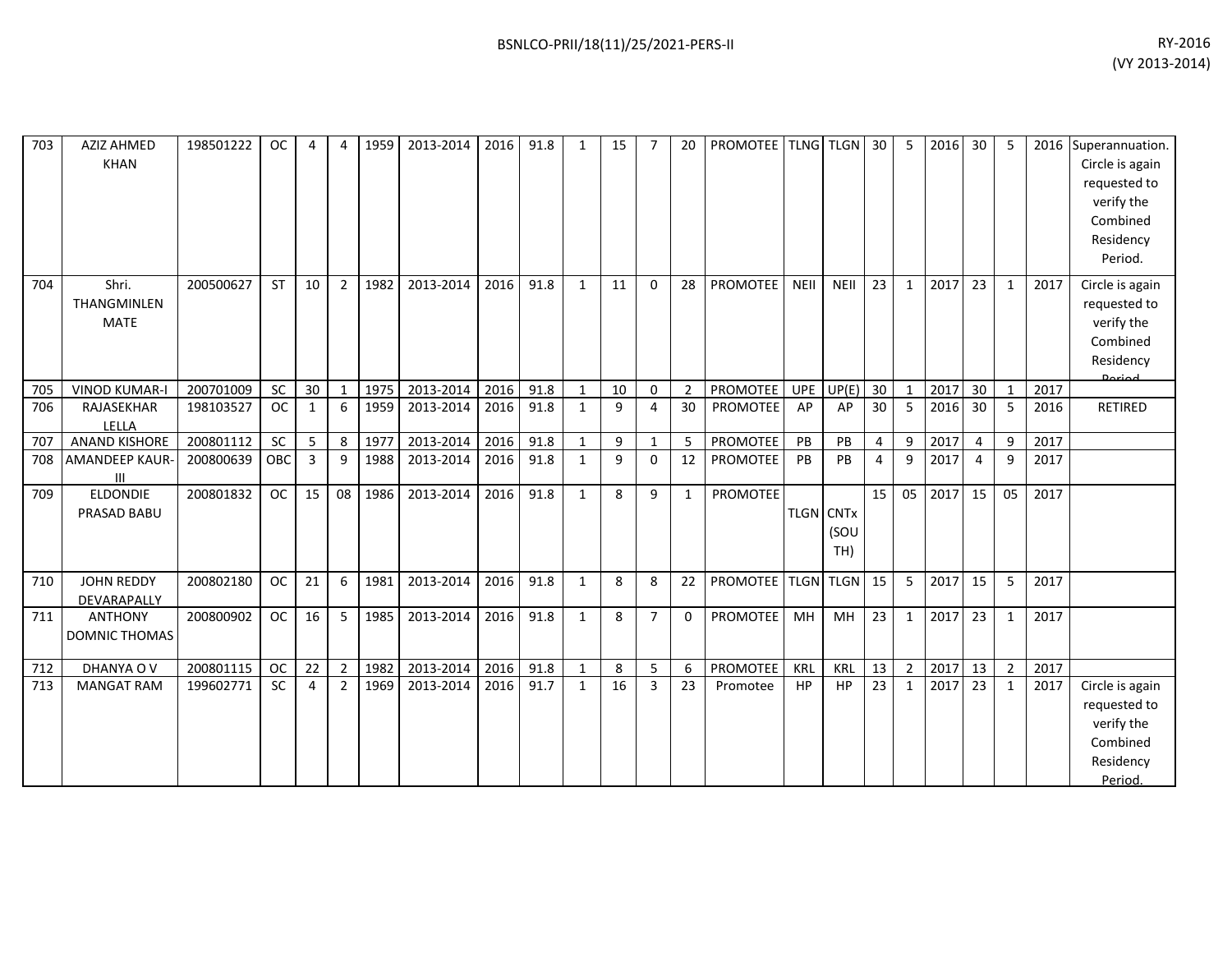| 714 | KULVINDER SINGH                    | 199601014 | <b>OC</b>  | 10           | -8             | 1971 | 2013-2014 | 2016 | 91.7 | $\mathbf{1}$ | 16 | 3              | 23             | Promotee        | HP          | HP          | 23             | $\mathbf{1}$   | 2017 | 23             | 1            | 2017 | Circle is again<br>requested to<br>verify the<br>Combined<br>Residency<br>Period. |
|-----|------------------------------------|-----------|------------|--------------|----------------|------|-----------|------|------|--------------|----|----------------|----------------|-----------------|-------------|-------------|----------------|----------------|------|----------------|--------------|------|-----------------------------------------------------------------------------------|
| 715 | <b>JAYNARAYAN</b><br>DEWANGAN      | 200201807 | <b>OBC</b> | 25           | 12             | 1980 | 2013-2014 | 2016 | 91.7 | $\mathbf{1}$ | 10 | $\Omega$       | 22             | PROMOTEE        | CG          | CG          | 23             | $\mathbf{1}$   | 2017 | 23             | 1            | 2017 |                                                                                   |
| 716 | <b>MEENAKSHIS</b>                  | 200801062 | SC         | 14           | 6              | 1982 | 2013-2014 | 2016 | 91.7 | $\mathbf{1}$ | 10 | 0              | 11             | PROMOTEE        | <b>TN</b>   | <b>TN</b>   | 4              | 9              | 2018 | 4              | 9            | 2018 |                                                                                   |
| 717 | MOHAMMAD<br><b>HANEEF SHAIK</b>    | 198004556 | <b>OC</b>  | 8            | 5              | 1960 | 2013-2014 | 2016 | 91.7 | $\mathbf{1}$ | 9  | 4              | 30             | <b>PROMOTEE</b> | AP          | AP          | 30             | 5              | 2016 | 30             | 5            | 2016 | <b>RETIRED</b>                                                                    |
| 718 | PARTHA SARATHI<br>B                | 198105315 | <b>OC</b>  | 13           | $\mathbf{1}$   | 1958 | 2013-2014 | 2016 | 91.7 | $\mathbf{1}$ | 9  | $\overline{2}$ | 14             | <b>PROMOTEE</b> | AP          | AP          | 15             | 3              | 2016 | 15             | 3            | 2016 | RETIRED                                                                           |
| 719 | CHANDAN                            | 200800323 | OBC        | 14           | 12             | 1983 | 2013-2014 | 2016 | 91.7 | $\mathbf{1}$ | 9  | 1              | 8              | <b>PROMOTEE</b> | PB          | <b>CNTX</b> | 4              | 9              | 2017 | 5              | 9            | 2017 |                                                                                   |
| 720 | <b>JASPREET SINGH</b><br>SADEORA   | 200800611 | OBC        | 10           | 6              | 1979 | 2013-2014 | 2016 | 91.7 | $\mathbf{1}$ | 9  | $\mathbf{1}$   | $\overline{4}$ | PROMOTEE        | PB          | PB          | $\overline{4}$ | 9              | 2017 | $\overline{4}$ | 9            | 2017 |                                                                                   |
| 721 | <b>RAVI KUMAR</b><br><b>GAUTAM</b> | 200801232 | <b>SC</b>  | 18           | 6              | 1985 | 2013-2014 | 2016 | 91.7 | $\mathbf{1}$ | 9  | 0              | 9              | <b>PROMOTEE</b> | PB          | PB          | 4              | 9              | 2017 | $\overline{4}$ | 9            | 2017 |                                                                                   |
| 722 | <b>SIVAKUMAR GANJI</b>             | 200802002 | <b>OC</b>  | 20           | $\overline{4}$ | 1982 | 2013-2014 | 2016 | 91.7 | $\mathbf{1}$ | 8  | 9              | 4              | PROMOTEE        |             | TLGN TLGN   | 15             | 5              | 2017 | 15             | 5            | 2017 |                                                                                   |
| 723 | MALARVIZHI.K                       | 200800939 | SC         | 12           | 5              | 1976 | 2013-2014 | 2016 | 91.7 | $\mathbf{1}$ | 8  | 5              | 12             | PROMOTEE        | <b>TN</b>   | <b>TN</b>   | 23             | $\mathbf{1}$   | 2017 | 23             | 1            | 2017 |                                                                                   |
| 724 | NILESHKUMAR<br>PRAJAPATI           | 200801050 | <b>OBC</b> | 23           | 6              | 1983 | 2013-2014 | 2016 | 91.7 | 1            | 8  | 5              | $\Omega$       | <b>PROMOTEE</b> | GUJ         | GUJ         | 23             | $\mathbf{1}$   | 2017 | 23             | 1            | 2017 |                                                                                   |
| 725 | NARENDRAKUMA<br>R BHABHOR          | 200800931 | <b>ST</b>  | 3            | 1              | 1981 | 2013-2014 | 2016 | 91.7 | $\mathbf{1}$ | 8  | 4              | 29             | <b>PROMOTEE</b> | GUJ         | GUJ         | 23             | $\mathbf{1}$   | 2017 | 23             | 1            | 2017 |                                                                                   |
| 726 | Lakshmi V                          | 198409438 | <b>OC</b>  | $\mathbf{1}$ | 6              | 1963 | 2013-2014 | 2016 | 91.6 | $\mathbf{1}$ | 19 | 4              | $\overline{2}$ | PROMOTEE        | <b>CHTD</b> | <b>CHTD</b> | 25             | $\overline{4}$ | 2016 | 25             | 4            | 2016 | Circle is again<br>requested to<br>verify the<br>Combined<br>Residency<br>Period. |
| 727 | Sandeep Kumar-V                    | 200304577 | <b>OBC</b> | 18           | 3              | 1980 | 2013-2014 | 2016 | 91.6 | $\mathbf{1}$ | 13 | $\Omega$       | 26             | Promotee        | <b>HR</b>   | <b>HR</b>   | 23             | $\mathbf{1}$   | 2017 | 23             | $\mathbf{1}$ | 2017 | Circle is again<br>requested to<br>verify the<br>Combined<br>Residency<br>Period. |
| 728 | <b>KAPIL SARNA</b>                 | 200303243 | <b>OC</b>  | 31           | 10             | 1977 | 2013-2014 | 2016 | 91.6 | 1            | 10 | 0              | 22             | PROMOTEE        | CG          | CG          | 23             | $\mathbf{1}$   | 2017 | 23             | 1            | 2017 |                                                                                   |
| 729 | JAYASANKARAN.P                     | 200303308 | <b>SC</b>  | 25           | 8              | 1981 | 2013-2014 | 2016 | 91.6 | $\mathbf{1}$ | 10 | 0              | 22             | <b>PROMOTEE</b> | <b>TN</b>   | <b>TN</b>   | 23             | 1              | 2017 | 23             |              | 2017 |                                                                                   |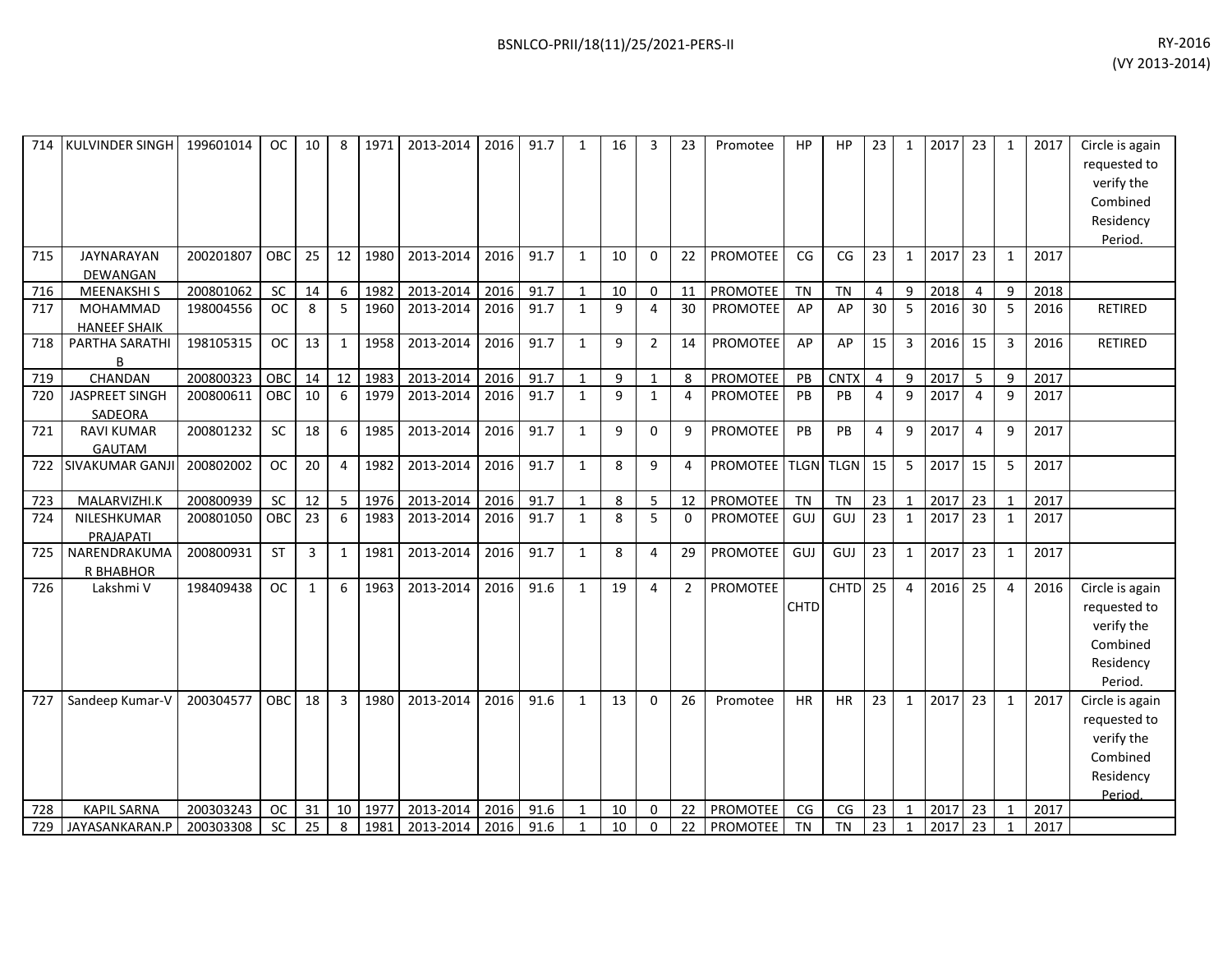| 730 l | <b>BALA</b>          | 198404056     | $OC$ 23    |                |                | 7 1962 | 2013-2014   2016   91.6 |           |      | $\mathbf{1}$ | 9  | 4              | 30            | <b>PROMOTEE</b>          | AP               | AP         | 30 I           | -5              | 2016 30 |                 | -5           | 2016 | <b>VRS-19</b>  |
|-------|----------------------|---------------|------------|----------------|----------------|--------|-------------------------|-----------|------|--------------|----|----------------|---------------|--------------------------|------------------|------------|----------------|-----------------|---------|-----------------|--------------|------|----------------|
|       | GANGADHAR            |               |            |                |                |        |                         |           |      |              |    |                |               |                          |                  |            |                |                 |         |                 |              |      |                |
|       | <b>TILAK KURELLA</b> |               |            |                |                |        |                         |           |      |              |    |                |               |                          |                  |            |                |                 |         |                 |              |      |                |
| 731   | KULDEEP SINGH        | 200800558     | SC         | $\overline{4}$ | 12             | 1978   | 2013-2014               | 2016      | 91.6 |              | 9  | $\mathbf{1}$   |               | PROMOTEE                 | PB               | PB         | $\overline{4}$ | 9               | 2017    | 4               | 9            | 2017 |                |
| 732   | <b>KULVEER CHAND</b> | 200800919     | <b>SC</b>  | 26             | 11             | 1981   | 2013-2014               | 2016      | 91.6 |              | 9  |                | $\mathcal{P}$ | <b>PROMOTEE</b>          | <b>PB</b>        | PB         | 4              | 9               | 2017    | $\overline{a}$  | 9            | 2017 |                |
| 733   | <b>MADDULA</b>       | 200804060     | <b>OC</b>  | 21             | 6              | 1984   | 2013-2014               | 2016      | 91.6 | $\mathbf{1}$ | 8  | q              | q             | <b>PROMOTEE</b>          |                  |            | 15             | 05 <sub>1</sub> | 2017    | 15 <sup>1</sup> | 05           | 2017 |                |
|       | PRADEEP              |               |            |                |                |        |                         |           |      |              |    |                |               |                          | <b>TLGN CNTx</b> |            |                |                 |         |                 |              |      |                |
|       |                      |               |            |                |                |        |                         |           |      |              |    |                |               |                          |                  | (SOU       |                |                 |         |                 |              |      |                |
|       |                      |               |            |                |                |        |                         |           |      |              |    |                |               |                          |                  | TH)        |                |                 |         |                 |              |      |                |
|       |                      |               |            |                |                |        |                         |           |      |              |    |                |               |                          |                  |            |                |                 |         |                 |              |      |                |
| 734   | <b>BABUM</b>         | 200801081     | OBC        | 25             | 5              | 1979   | 2013-2014               | 2016      | 91.6 |              | 8  | 5              | 26            | <b>PROMOTEE</b>          | KRL              | <b>KRL</b> | 13             | 2               | 2017    | 13 <sup>1</sup> | 2            | 2017 |                |
| 735   | SIVASANKAR.R         | 200801368     | IOBC       | 16             | 6              | 1985   | 2013-2014               | 2016      | 91.6 |              | 8  | 5              | 12            | <b>PROMOTEE</b>          | <b>TN</b>        | <b>TN</b>  | 23             | $\mathbf{1}$    | 2017 23 |                 |              | 2017 |                |
| 736   | IYYAPPAN.P           | 200303158 OBC |            | 20             | 11             | 1973   | 2013-2014               | 2016      | 91.5 |              | 10 | $\Omega$       | 22            | PROMOTEE                 | TN               | TN         | 23             |                 | 2017    | 23              |              | 2017 |                |
|       | 737 KRISHNAKUMAR.K   | 200200257     | <b>OBC</b> | 15             | 5              | 1980   | 2013-2014               | 2016      | 91.5 | $\mathbf{1}$ | 10 | $\Omega$       | 22            | <b>PROMOTEE</b>          | <b>TN</b>        | <b>TN</b>  | 23             | 1               | 2017    | 23 <sup>1</sup> | 1            | 2017 |                |
|       |                      |               |            |                |                |        |                         |           |      |              |    |                |               |                          |                  |            |                |                 |         |                 |              |      |                |
|       | 738 MEENAKSHISUND    | 200000286     | <b>OC</b>  | 30             | 9              | 1980   | 2013-2014               | 2016      | 91.5 | $\mathbf{1}$ | 10 | $\Omega$       | 22            | PROMOTEE                 | <b>TN</b>        | <b>TN</b>  | 23             | $\mathbf{1}$    | 2017    | 23 <sup>1</sup> | $\mathbf{1}$ | 2017 |                |
|       | ARAM.S               |               |            |                |                |        |                         |           |      |              |    |                |               |                          |                  |            |                |                 |         |                 |              |      |                |
| 739   | RAMESWARAPPA         | 198107607     | OC.        | 4              | 6              | 1960   | 2013-2014               | 2016      | 91.5 | 1            | 9  | 4              | 30            | <b>PROMOTEE</b>          | AP               | AP         | 30             | -5              | 2016    | 30              | 5            | 2016 | <b>RETIRED</b> |
|       | KAMBALA              |               |            |                |                |        |                         |           |      |              |    |                |               |                          |                  |            |                |                 |         |                 |              |      |                |
|       |                      |               |            |                |                |        |                         |           |      |              |    |                |               |                          |                  |            |                |                 |         |                 |              |      |                |
|       | 740 GURSHARN SINGH   | 200800218     | <b>OBC</b> | 11             | 11             | 1980   | 2013-2014               | 2016      | 91.5 | 1            | 9  | 1              | 21            | <b>PROMOTEE</b>          | <b>PB</b>        | PB         | 4              | 9               | 2017    | 4               | 9            | 2017 |                |
|       |                      |               |            |                |                |        |                         |           |      |              |    |                |               |                          |                  |            |                |                 |         |                 |              |      |                |
|       | 741 NAVEEN GOGNA     | 200801284     | OBC        | 19             | 5              | 1985   | 2013-2014               | 2016      | 91.5 | 1            | 9  | $\Omega$       | 17            | PROMOTEE                 | PB               | PB         | $\overline{4}$ | 9               | 2017    | 4               | 9            | 2017 |                |
| 742   | <b>POOSALA</b>       | 200803896     | OC         | 9              | $\overline{7}$ | 1985   | 2013-2014               | 2016 91.5 |      | $\mathbf{1}$ | 8  | 8              | 22            | <b>PROMOTEE</b>          | AP               | AP         | 15             | 5               | 2017 15 |                 | .5           | 2017 |                |
|       | HANUMANTHPHA         |               |            |                |                |        |                         |           |      |              |    |                |               |                          |                  |            |                |                 |         |                 |              |      |                |
|       | ΝI                   |               |            |                |                |        |                         |           |      |              |    |                |               |                          |                  |            |                |                 |         |                 |              |      |                |
| 743   | MANEESH.C.A          | 200800430     | OBC        | 25             | 5              | 1983   | 2013-2014               | 2016 91.5 |      | 1            | 8  | 5              | 12            | PROMOTEE                 | TN               | <b>TN</b>  | 23             | 1               | 2017    | 23 <sup>1</sup> |              | 2017 |                |
| 744   | SUGANTHI.G.S         | 200801291     | <b>SC</b>  | 1              | 2              | 1984   | 2013-2014               | 2016      | 91.5 | 1            | 8  | -5             | 12            | PROMOTEE                 | <b>TN</b>        | <b>TN</b>  | 23             | $\mathbf{1}$    | 2017    | 23              |              | 2017 |                |
| 745   | NARAYANASAMY         | 200801798     | <b>SC</b>  | 5              | 6              | 1978   | 2013-2014               | 2016      | 91.5 | 1            | 8  | 5              | 10            | <b>PROMOTEE</b>          | <b>TN</b>        | <b>TN</b>  | 23             | 1               | 2017    | 23 <sup>1</sup> | 1            | 2017 |                |
|       |                      |               |            |                |                |        |                         |           |      |              |    |                |               |                          |                  |            |                |                 |         |                 |              |      |                |
| 746   | PUSPARAJ.K           | 200802426     | <b>OC</b>  | 9              | 8              | 1981   | 2013-2014               | 2016      | 91.5 | 1            | 8  | 5              |               | <b>PROMOTEE</b>          | TN               | <b>TN</b>  | 23             | 1               | 2017    | 23              |              | 2017 |                |
| 747   | <b>KUMARBHAI</b>     | 200800494     | OBC        | 26             | 9              | 1986   | 2013-2014               | 2016      | 91.5 | $\mathbf{1}$ | 8  | 5              |               | PROMOTEE                 | GUJ              | GUJ        | 23             | $\mathbf{1}$    | 2017    | 23 <sup>1</sup> | 1            | 2017 |                |
|       | LAKHTARIYA           |               |            |                |                |        |                         |           |      |              |    |                |               |                          |                  |            |                |                 |         |                 |              |      |                |
| 748   | GORAV                | 200802089     | <b>ST</b>  | 15             | $\overline{4}$ | 1985   | 2013-2014               | 2016      | 91.5 |              | 8  | $\overline{4}$ | 15            | Promotee                 | HP               | <b>HP</b>  | 23             | $\mathbf{1}$    | 2017    | 23              |              | 2017 |                |
| 749   | <b>GOUTAM KUMAR</b>  | 200201581     | <b>SC</b>  | 20             | 12             | 1973   | 2013-2014               | 2016      | 91.4 | 1            | 10 | $\Omega$       | 29            | <b>PROMOTEE Sihar To</b> |                  | <b>CTD</b> | 30             | 1               | 2017    | 30              | 1            | 2017 |                |
|       | <b>ROY</b>           |               |            |                |                |        |                         |           |      |              |    |                |               |                          |                  |            |                |                 |         |                 |              |      |                |

200305367 OBC 30 9 1979 2013-2014 2016 91.45 1 10 0 23 PROMOTEE ASM ASM 23 1 2017 23 1 2017

750 SWAPNA JYOTI **BORGOHAIN**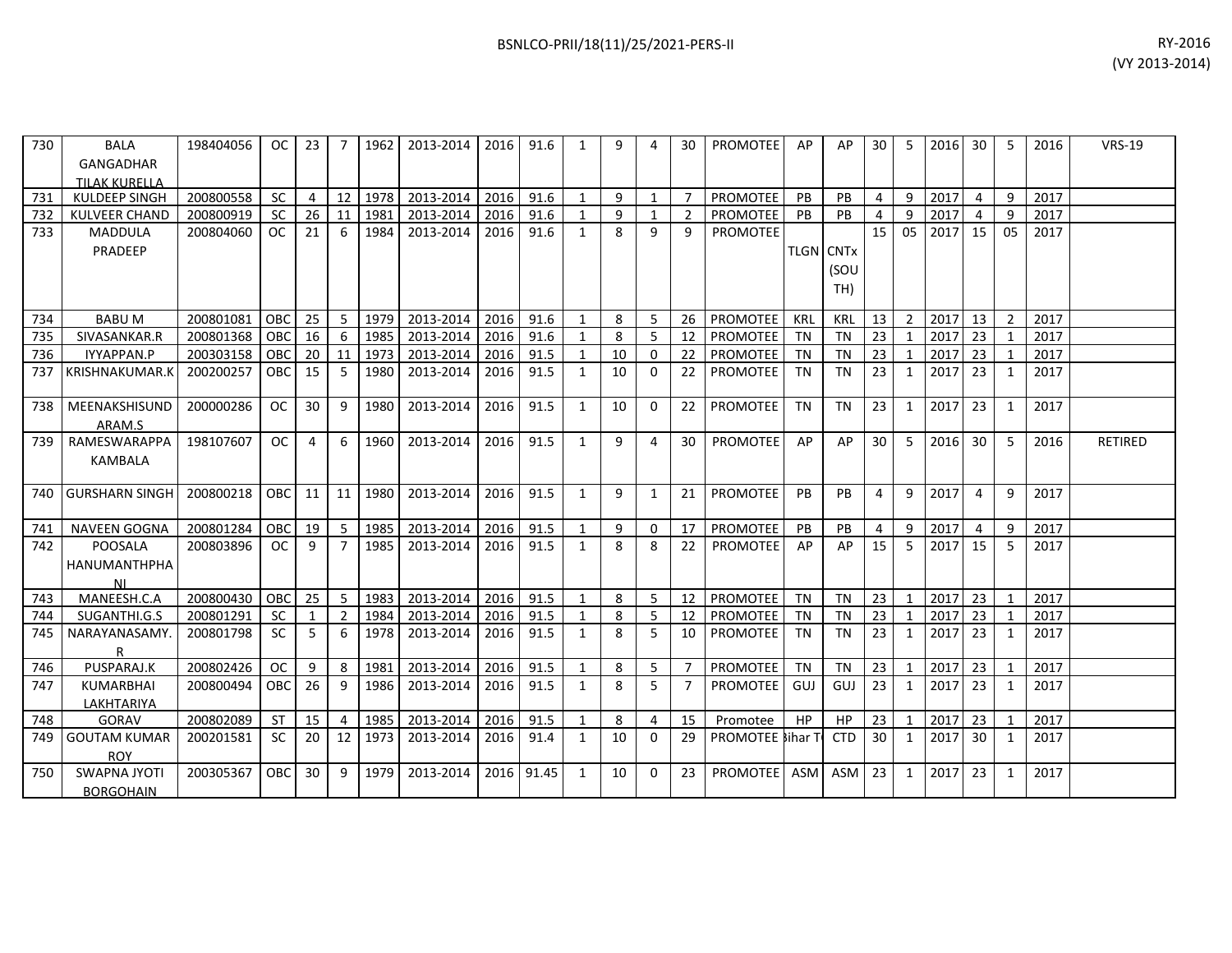| 751 | <b>RAJEEV KUMAR</b><br><b>SINGH</b>           | 200204270 | <b>OBC</b> | 2              | $\overline{2}$ | 1973 | 2013-2014 | 2016 | 91.4       | $\mathbf{1}$ | 10             | <sup>0</sup>   | 22             | <b>PROMOTEE</b> | <b>BH</b>  | <b>CNT<sub>x</sub></b><br>(EAST       | 23             | $\mathbf{1}$   | 2017 | 27             | 1              | 2017 |                                                                                   |
|-----|-----------------------------------------------|-----------|------------|----------------|----------------|------|-----------|------|------------|--------------|----------------|----------------|----------------|-----------------|------------|---------------------------------------|----------------|----------------|------|----------------|----------------|------|-----------------------------------------------------------------------------------|
| 752 | <b>BABU KUMAR.M</b>                           | 200600044 | SC         | 6              | 6              | 1979 | 2013-2014 | 2016 | 91.4       | $\mathbf{1}$ | 10             | $\Omega$       | 22             | PROMOTEE        | <b>TN</b>  | <b>TN</b>                             | 23             | $\mathbf{1}$   | 2017 | 23             | 1              | 2017 |                                                                                   |
| 753 | <b>VISHAL KUMAR</b>                           | 200800275 | SC         | 19             | 9              | 1982 | 2013-2014 | 2016 | 91.4       | $\mathbf{1}$ | 9              | $\mathbf{1}$   | 9              | PROMOTEE        | PB         | PB                                    | 4              | 9              | 2017 | 4              | 9              | 2017 |                                                                                   |
| 754 | CHARANDEEP<br><b>SINGH</b>                    | 200800612 | <b>OC</b>  | 10             | 11             | 1984 | 2013-2014 | 2016 | 91.4       | $\mathbf{1}$ | 9              | $\mathbf{1}$   | $\overline{7}$ | <b>PROMOTEE</b> | PB         | PB                                    | 4              | 9              | 2017 | 4              | 9              | 2017 |                                                                                   |
| 755 | LAKHWINDER<br><b>KUMAR</b>                    | 200800502 | SC         | 1              | 1              | 1987 | 2013-2014 | 2016 | 91.4       | $\mathbf{1}$ | 9              | 1              | $\overline{7}$ | <b>PROMOTEE</b> | PB         | <b>PB</b>                             | 4              | 9              | 2017 | 4              | 9              | 2017 |                                                                                   |
| 756 | <b>GURMAIL SINGH</b>                          | 200801044 | OBC        | 1              | 9              | 1984 | 2013-2014 | 2016 | 91.4       | $\mathbf{1}$ | 9              | $\mathbf{0}$   | 12             | PROMOTEE        | PB         | PB                                    | 4              | 9              | 2017 | $\overline{4}$ | 9              | 2017 |                                                                                   |
| 757 | <b>VAMMI YESU</b><br><b>DASU</b>              | 200803895 | OBC        | -5             | 6              | 1982 | 2013-2014 | 2016 | 91.4       | $\mathbf{1}$ | 8              | 8              | 22             | PROMOTEE        | AP         | AP                                    | 15             | 5              | 2017 | 15             | 5              | 2017 |                                                                                   |
| 758 | <b>PAUL TIRKEY</b>                            | 200802121 | <b>ST</b>  | 20             | 11             | 1978 | 2013-2014 | 2016 | 91.4       | $\mathbf{1}$ | 8              | 8              | 11             | PROMOTEE        | CG         | $\mathsf{CG}\phantom{.}$              | 23             | $\mathbf{1}$   | 2017 | 23             | $\mathbf{1}$   | 2017 |                                                                                   |
| 759 | <b>RAVINDRA</b><br><b>KUMAR</b><br>SRIVASTAVA | 200800725 | <b>OC</b>  | 12             | 1              | 1981 | 2013-2014 | 2016 | 91.4       | $\mathbf{1}$ | 8              | 5              | 27             | <b>PROMOTEE</b> | <b>UPE</b> | <b>CNT<sub>x</sub></b><br>(NOR<br>TH) | 30             | $\mathbf{1}$   | 2017 | 30             | 1              | 2017 |                                                                                   |
| 760 | JAYAKUMAR.N                                   | 200801083 | <b>SC</b>  | 14             | 3              | 1983 | 2013-2014 | 2016 | 91.4       | $\mathbf{1}$ | 8              | 5              | 12             | <b>PROMOTEE</b> | <b>TN</b>  | <b>TN</b>                             | 23             | $\mathbf{1}$   | 2017 | 23             | $\mathbf{1}$   | 2017 |                                                                                   |
| 761 | HITENKUMAR<br><b>PARMAR</b>                   | 200800393 | <b>OBC</b> | 1              | $\overline{7}$ | 1989 | 2013-2014 | 2016 | 91.4       | $\mathbf{1}$ | 8              | 5              | $\overline{7}$ | <b>PROMOTEE</b> | GUJ        | GUJ                                   | 23             | $\mathbf{1}$   | 2017 | 23             | 1              | 2017 |                                                                                   |
| 762 | <b>GOKULA</b><br><b>KRISHNAN.N</b>            | 200801272 | <b>OC</b>  | 31             | 5              | 1978 | 2013-2014 | 2016 | 91.4       | $\mathbf{1}$ | 8              | 4              | 24             | PROMOTEE        | <b>TN</b>  | <b>TN</b>                             | 23             | $\mathbf{1}$   | 2017 | 23             | 1              | 2017 |                                                                                   |
| 763 | <b>MOLY</b><br><b>CHOWDHURY</b>               | 200900342 | OC.        | 20             | $\overline{2}$ | 1984 | 2013-2014 | 2016 | 91.4       | $\mathbf{1}$ | $\overline{7}$ | 11             | 13             | <b>PROMOTEE</b> | <b>WB</b>  | WB                                    | 30             | $\mathbf{1}$   | 2017 | 30             | 1              | 2017 |                                                                                   |
| 764 | SATYAJIT SAIKIA                               | 200600154 | <b>ST</b>  | 31             | 5              | 1977 | 2013-2014 | 2016 | 91.35      | $\mathbf{1}$ | 10             | 8              | 17             | <b>PROMOTEE</b> | ASM        | ASM                                   | 23             | $\mathbf{1}$   | 2017 | 23             | 1              | 2017 |                                                                                   |
| 765 | <b>SIMANTA MEDHI</b>                          | 200600244 | SC         | 26             | $\overline{2}$ | 1980 | 2013-2014 |      | 2016 91.35 | $\mathbf{1}$ | 10             | 8              | 17             | <b>PROMOTEE</b> | ASM        | ASM                                   | 23             | $\mathbf{1}$   | 2017 | 23             | $\mathbf{1}$   | 2017 |                                                                                   |
| 766 | <b>VIRENDER KAUR</b>                          | 200400367 | OBC        | $\overline{3}$ | 8              | 1979 | 2013-2014 | 2016 | 91.3       | $\mathbf{1}$ | 13             | $\overline{7}$ | 30             | PROMOTEE        | PB         | PB                                    | $\overline{4}$ | 9              | 2017 | $\overline{4}$ | 9              | 2017 | Circle is again<br>requested to<br>verify the<br>Combined<br>Residency<br>لممنعمه |
| 767 | <b>GURUMOORTHY</b><br><b>KANDUKURI</b>        | 198104760 | OC.        | 10             | 4              | 1958 | 2013-2014 | 2016 | 91.3       | $\mathbf{1}$ | 9              | 3              | 4              | <b>PROMOTEE</b> | AP         | AP                                    | 4              | $\overline{4}$ | 2016 | 4              | 4              | 2016 | RETIRED                                                                           |
| 768 | <b>KONDALA RAO M</b>                          | 198204301 | OC         | 1              | $\overline{7}$ | 1961 | 2013-2014 | 2016 | 91.3       | $\mathbf{1}$ | 9              | 3              | 4              | <b>PROMOTEE</b> | AP         | AP                                    | 4              | $\overline{4}$ | 2016 | 4              | $\overline{a}$ | 2016 | <b>VRS-19</b>                                                                     |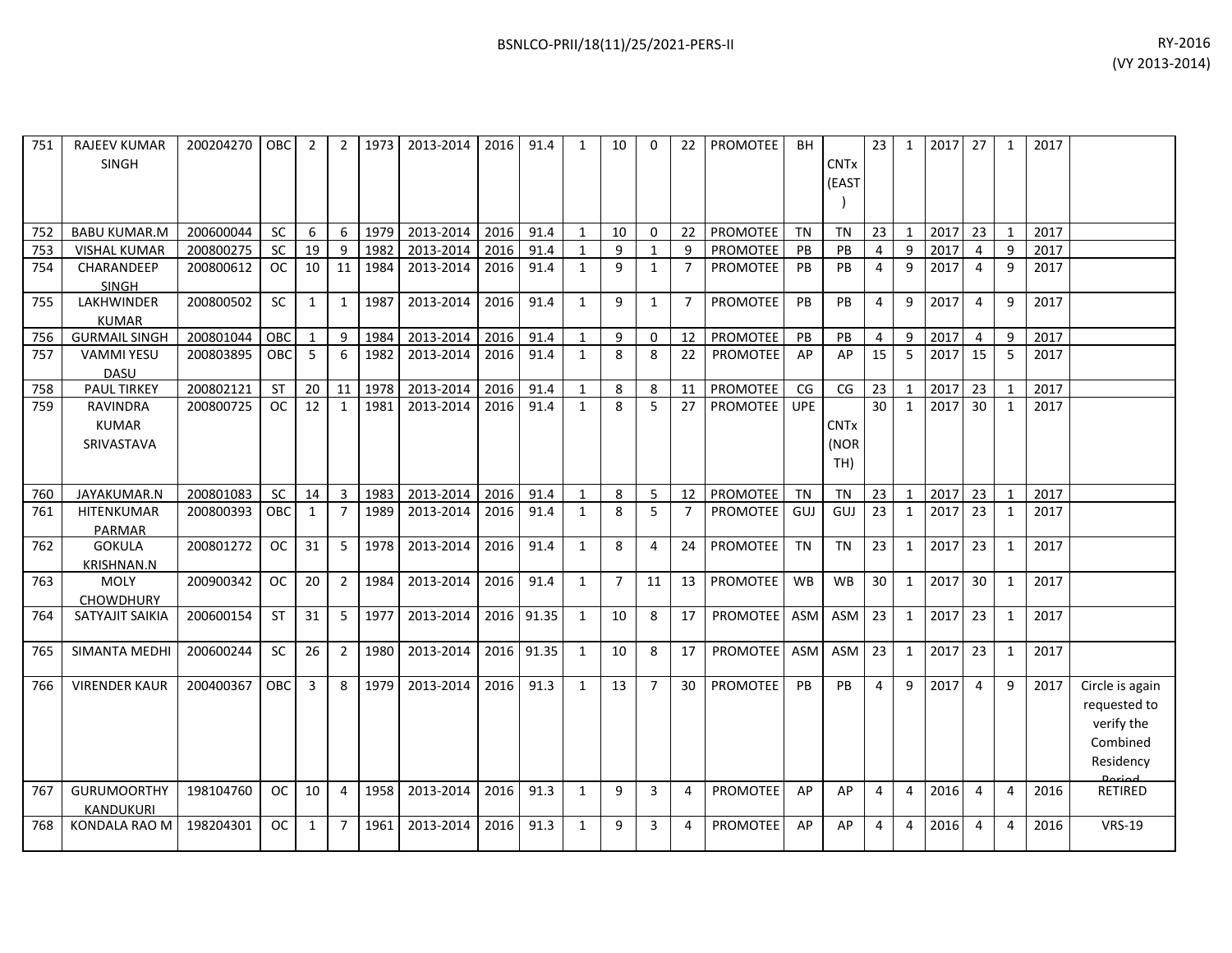| 769 | <b>DHARMINDER</b><br><b>SINGH</b>  | 200800407 | <b>SC</b>  | 3               | 3               | 1976    | 2013-2014      | 2016 | 91.3 | 1            | 9  | 1            | 21             | PROMOTEE           | <b>PB</b>      | PB                         | 4              | 9              | 2017 | 4  | 9              | 2017 |                                                                                   |
|-----|------------------------------------|-----------|------------|-----------------|-----------------|---------|----------------|------|------|--------------|----|--------------|----------------|--------------------|----------------|----------------------------|----------------|----------------|------|----|----------------|------|-----------------------------------------------------------------------------------|
| 770 | <b>DEEPAK KUMAR</b>                | 200801476 | OBC        | 25              | 1               | 1988    | 2013-2014      | 2016 | 91.3 | $\mathbf{1}$ | 9  | $\mathbf{1}$ | 21             | PROMOTEE           | PB             | PB                         | $\overline{4}$ | 9              | 2017 | 4  | q              | 2017 |                                                                                   |
| 771 | <b>GOPI HARINATH</b>               | 200801419 | OBC        | 17              | 5               | 1983    | 2013-2014      | 2016 | 91.3 | $\mathbf{1}$ | 8  | 9            | $\overline{4}$ | PROMOTEE           | <b>TT</b>      | AP                         | 15             | 5              | 2017 | 15 | 5              | 2017 |                                                                                   |
| 772 | <b>KRISHNA KUMARI</b><br>P         | 200804080 | <b>OBC</b> | 4               | 8               | 1983    | 2013-2014      | 2016 | 91.3 | $\mathbf{1}$ | 8  | 9            | 4              | PROMOTEE TLNG TLGN |                |                            | 15             | 5              | 2017 | 15 | -5             | 2017 |                                                                                   |
| 773 | <b>GIRISH R</b>                    | 200801749 | <b>OC</b>  | $\overline{2}$  | 6               | 1981    | 2013-2014      | 2016 | 91.3 | $\mathbf{1}$ | 8  | 6            | $\overline{2}$ | PROMOTEE           | KRL            | KRL                        | 13             | $\overline{2}$ | 2017 | 13 | $\overline{2}$ | 2017 |                                                                                   |
| 774 | <b>RAKESH KUMAR</b><br>RAI         | 200801800 | OC.        | 30 <sub>o</sub> | $\overline{3}$  | 1983    | 2013-2014      | 2016 | 91.3 | $\mathbf{1}$ | 8  | 5            | 27             | <b>PROMOTEE</b>    | <b>UPE</b>     | UP(E)                      | 30             | $\mathbf{1}$   | 2017 | 30 | $\mathbf{1}$   | 2017 | <b>DEATH CASE</b>                                                                 |
| 775 | <b>ATUL VERMA</b>                  | 200800646 | SC         | 4               | 6               | 1983    | 2013-2014      | 2016 | 91.3 | $\mathbf{1}$ | 8  | 5            | 27             | <b>PROMOTEE</b>    | <b>UPE</b>     | <b>CNTx</b><br>(NOR<br>TH) | 30             | $\mathbf{1}$   | 2017 | 30 | 1              | 2017 |                                                                                   |
| 776 | <b>SANJAY KUMAR-III</b>            | 200801443 | OBC        | 15              | 12              | 1987    | 2013-2014      | 2016 | 91.3 | $\mathbf{1}$ | 8  | 5            | 27             | <b>PROMOTEE</b>    | <b>UPE</b>     | UP(E)                      | 30             | $\mathbf{1}$   | 2017 | 30 | $\mathbf{1}$   | 2017 |                                                                                   |
| 777 | KANAGALAKSHMI.                     | 200800886 | OBC        | 3               | 6               | 1986    | 2013-2014      | 2016 | 91.3 | $\mathbf{1}$ | 8  | 5            | 12             | PROMOTEE           | <b>TN</b>      | <b>TN</b>                  | 23             | $\mathbf{1}$   | 2017 | 23 | 1              | 2017 |                                                                                   |
| 778 | MAULIKKUMAR                        | 200800473 | <b>OC</b>  | 10 <sup>1</sup> | 10 <sup>1</sup> | 1985    | 2013-2014      | 2016 | 91.3 | $\mathbf{1}$ | 8  | 5            | $\overline{7}$ | PROMOTEE           | GUJ            | GUJ                        | 23             | $\mathbf{1}$   | 2017 | 23 | 1              | 2017 |                                                                                   |
|     | <b>RACHHADIA</b>                   |           |            |                 |                 |         |                |      |      |              |    |              |                |                    |                |                            |                |                |      |    |                |      |                                                                                   |
| 779 | <b>BHATT ARPITA</b><br>PRAVINKUMAR | 200800597 | <b>OC</b>  | 30 <sup>1</sup> |                 | 10 1985 | 2013-2014      | 2016 | 91.3 | $\mathbf{1}$ | 8  | 5            | $\overline{7}$ | <b>PROMOTEE</b>    | GUJ            | GUJ                        | 23             | $\mathbf{1}$   | 2017 | 23 | $\mathbf{1}$   | 2017 | <b>RESIGNED</b><br>W.E.F.<br>01.03.2021                                           |
| 780 | <b>SUNIL DUTT</b><br>SHARMA        | 200802065 | <b>OC</b>  | 16              | 9               | 1979    | 2013-2014      | 2016 | 91.3 | $\mathbf{1}$ | 8  | 5            | 5              | PROMOTEE           | <b>J&amp;K</b> | <b>J&amp;K</b>             | 27             | $\overline{2}$ | 2017 | 27 | $\overline{2}$ | 2017 |                                                                                   |
| 781 | PETER.J                            | 200800881 | OBC        | 17 <sup>1</sup> | $\mathbf{1}$    | 1982    | 2013-2014      | 2016 | 91.3 | $\mathbf{1}$ | 8  | 4            | 22             | PROMOTEE           | <b>TN</b>      | <b>TN</b>                  | 23             | $\mathbf{1}$   | 2017 | 23 | $\overline{1}$ | 2017 |                                                                                   |
| 782 | <b>DHIRAJ KUMAR</b><br>PRAJAPATI   | 200201161 | OBC.       | $\mathbf{1}$    | 6               | 1977    | 2013-2014      | 2016 | 91.2 | $\mathbf{1}$ | 14 | 5            | 24             | <b>PROMOTEE</b>    | <b>UPE</b>     | UP(E)                      | 30             | $\mathbf{1}$   | 2017 | 30 | $\mathbf{1}$   | 2017 | Circle is again<br>requested to<br>verify the<br>Combined<br>Residency<br>Period. |
| 783 | <b>BHARAT BUSHAN</b>               | 200202085 | <b>OC</b>  | 20              | 8               | 1973    | 2013-2014      | 2016 | 91.2 | $\mathbf{1}$ | 14 | 3            | $\overline{7}$ | PROMOTEE           | <b>J&amp;K</b> | <b>J&amp;K</b>             | 27             | $\overline{2}$ | 2017 | 27 | $\overline{2}$ | 2017 | Circle is again<br>requested to<br>verify the<br>Combined<br>Residency<br>Period  |
| 784 | RAJARAM.T                          | 199800424 | SC         | 11              |                 | 12 1976 | 2013-2014 2016 |      | 91.2 | $\mathbf{1}$ | 10 | $\Omega$     | 22             | PROMOTEE           | <b>TN</b>      | <b>TN</b>                  | 23             | $\mathbf{1}$   | 2017 | 23 | $\mathbf{1}$   | 2017 |                                                                                   |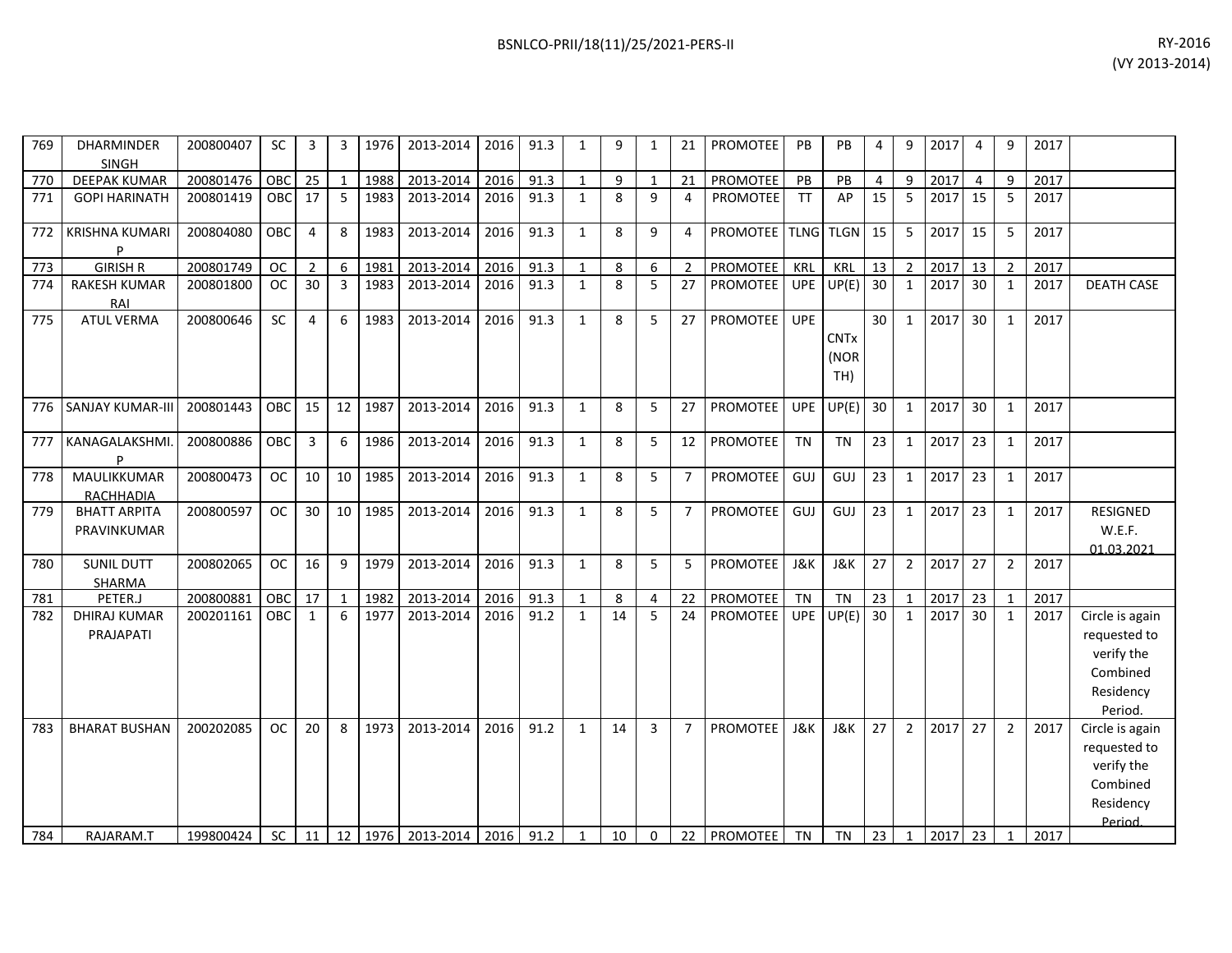| 785        | KUMAR.G                           | 200400130              | <b>OC</b>  | 1              | $\overline{7}$ | 1983         | 2013-2014 | 2016 | 91.2 | $\mathbf{1}$                 | 10           | $\Omega$       | 22             | PROMOTEE        | <b>TN</b>   | TN                       | 23             | 1              | 2017         | 23                   | $\mathbf{1}$ | 2017 |                  |
|------------|-----------------------------------|------------------------|------------|----------------|----------------|--------------|-----------|------|------|------------------------------|--------------|----------------|----------------|-----------------|-------------|--------------------------|----------------|----------------|--------------|----------------------|--------------|------|------------------|
| 786        | <b>SABU C KURIAN</b>              | 198808693              | <b>OC</b>  | 19             | $\overline{7}$ | 1962         | 2013-2014 | 2016 | 91.2 | $\mathbf{1}$                 | $\mathsf{q}$ | 4              | 8              | <b>PROMOTEE</b> | <b>KRL</b>  | KRL                      | 9              | 5              | 2016         | 9                    | 5            | 2016 | <b>BSNLVR</b>    |
|            |                                   |                        |            |                |                |              |           |      |      |                              |              |                |                |                 |             |                          |                |                |              |                      |              |      | Scheme-2019      |
| 787        | SHAILENDRA                        | 200800962              | <b>SC</b>  | 21             | $\overline{7}$ | 1979         | 2013-2014 | 2016 | 91.2 | $\mathbf{1}$                 | 9            | $\mathbf{1}$   | 16             | <b>PROMOTEE</b> | PB          | <b>CNTX</b>              | $\overline{4}$ | 9              | 2017         | $\overline{4}$       | 9            | 2017 | TRANSFER to cn-  |
|            | <b>SINGH DINKAR</b>               |                        |            |                |                |              |           |      |      |                              |              |                |                |                 |             |                          |                |                |              |                      |              |      | tx, New Delhi on |
|            |                                   |                        |            |                |                |              |           |      |      |                              |              |                |                |                 |             |                          |                |                |              |                      |              |      | 03.11.2021       |
|            |                                   |                        |            |                |                |              |           |      |      |                              |              |                |                |                 |             |                          |                |                |              |                      |              |      |                  |
| 788        | <b>HARJEET KAUR</b>               | 200800288              | OBC        | 26             | $\overline{4}$ | 1981         | 2013-2014 | 2016 | 91.2 | $\mathbf{1}$                 | $\mathsf{q}$ | $\mathbf{1}$   | 16             | PROMOTEE        | PB          | PB                       | $\overline{4}$ | 9              | 2017         | $\overline{4}$       | 9            | 2017 |                  |
| 789        | PITCHAIAH                         | 200802335              | <b>OC</b>  | 1              | 6              | 1982         | 2013-2014 | 2016 | 91.2 | $\mathbf{1}$                 | 8            | 9              | 4              | <b>PROMOTEE</b> | AP          | AP                       | 15             | 5              | 2017         | 15                   | 5            | 2017 |                  |
|            | <b>UDATHA</b>                     |                        |            |                |                |              |           |      |      |                              |              |                |                |                 |             |                          |                |                |              |                      |              |      |                  |
| 790        | <b>NISHA PANDEY</b>               | 200801318              | <b>OC</b>  | 1              | 5              | 1984         | 2013-2014 | 2016 | 91.2 | $\mathbf{1}$                 | 8            | 8              | 11             | PROMOTEE        | CG          | $\mathsf{CG}\xspace$     | 23             | $\mathbf{1}$   | 2017         | 23                   | 1            | 2017 |                  |
| 791        | <b>MANISH TRIPATHI</b>            | 200801791              | OC.        | 24             | 8              | 1985         | 2013-2014 | 2016 | 91.2 | $\mathbf{1}$                 | 8            | 5              | 27             | <b>PROMOTEE</b> | UPE         | UP(E)                    | 30             | $\mathbf{1}$   | 2017         | 30 <sup>°</sup>      | 1            | 2017 |                  |
|            |                                   |                        |            |                |                |              |           |      |      |                              |              |                |                |                 |             |                          |                |                |              |                      |              |      |                  |
| 792        | RAJESWARI M                       | 200800343              | SC         | 31             | $\overline{7}$ | 1979         | 2013-2014 | 2016 | 91.2 | $\mathbf{1}$                 | 8            | 5              | 12             | PROMOTEE        | MH          | MH                       | 23             | $\mathbf 1$    | 2017         | 23                   | 1            | 2017 |                  |
| 793        | KHURSIDALAM                       | 200800399              | <b>OC</b>  | $\overline{2}$ | 8              | 1985         | 2013-2014 | 2016 | 91.2 | $\mathbf{1}$                 | 8            | 5              | $\overline{7}$ | PROMOTEE        | GUJ         | GUJ                      | 23             | $\mathbf{1}$   | 2017         | 23                   | $\mathbf{1}$ | 2017 |                  |
|            | <b>ANSARI</b>                     |                        |            |                |                |              |           |      |      |                              |              |                |                |                 |             |                          |                |                |              |                      |              |      |                  |
| 794        | PRABU M                           | 200801306              | OBC        | 27             | $\overline{7}$ | 1983         | 2013-2014 | 2016 | 91.2 | $\mathbf{1}$                 | 8            | 5              | 5              | PROMOTEE        |             | <b>CHTD</b>              | 23             | $\mathbf{1}$   | 2017         | 23                   | 1            | 2017 |                  |
|            |                                   |                        |            |                |                |              |           |      |      |                              |              |                |                |                 | <b>CHTD</b> |                          |                |                |              |                      |              |      |                  |
|            |                                   |                        |            |                |                |              |           |      |      |                              |              |                |                |                 |             |                          |                |                |              |                      |              |      |                  |
| 795        | <b>RAMESH</b>                     | 200800846              | <b>OC</b>  | 4              | 4              | 1962         | 2013-2014 | 2016 | 91.2 | $\mathbf{1}$                 | 8            | 4              | 29             | PROMOTEE        | <b>TN</b>   | <b>TN</b>                | 23             | $\mathbf{1}$   | 2017         | 23                   | 1            | 2017 |                  |
|            | CORERA.C                          |                        |            |                |                |              |           |      |      |                              |              |                |                |                 |             |                          |                |                |              |                      |              |      |                  |
| 796        | PATIL HARI                        | 200800905              | <b>OC</b>  | 3              | 4              | 1985         | 2013-2014 | 2016 | 91.2 | $\mathbf{1}$                 | 8            | 4              | 24             | PROMOTEE        | MH          | MH                       | 21             | $\mathbf{1}$   | 2017         | 23                   | 1            | 2017 |                  |
|            | SUDHAKAR                          |                        |            |                |                |              |           |      |      |                              |              |                |                |                 |             |                          |                |                |              |                      |              |      |                  |
| 797        | <b>VINITA RANA</b>                | 200801735              | OBC        | 17             | 10             | 1985         | 2013-2014 | 2016 | 91.2 | $\mathbf{1}$                 | 8            | 4              | 16             | Promotee        | HP          | HP                       | 23             | $\mathbf{1}$   | 2017         | 23                   | 1            | 2017 |                  |
| 798        | Padma                             | 198205799              | <b>OC</b>  | 29             | 6              | 1958         | 2013-2014 | 2016 | 91.1 | $\mathbf{1}$                 | 19           | $\overline{2}$ | 22             | <b>PROMOTEE</b> |             | <b>CHTD</b>              | 25             | $\overline{4}$ | 2016         | 25                   | 4            | 2016 | Superannuation.  |
|            | Rangarajan                        |                        |            |                |                |              |           |      |      |                              |              |                |                |                 | <b>CHTD</b> |                          |                |                |              |                      |              |      | Circle is again  |
|            |                                   |                        |            |                |                |              |           |      |      |                              |              |                |                |                 |             |                          |                |                |              |                      |              |      | requested to     |
|            |                                   |                        |            |                |                |              |           |      |      |                              |              |                |                |                 |             |                          |                |                |              |                      |              |      | verify the       |
|            |                                   |                        |            |                |                |              |           |      |      |                              |              |                |                |                 |             |                          |                |                |              |                      |              |      | Combined         |
|            |                                   |                        |            |                |                |              |           |      |      |                              |              |                |                |                 |             |                          |                |                |              |                      |              |      | Residency        |
|            |                                   |                        |            |                |                |              |           |      |      |                              |              |                |                |                 |             |                          |                |                |              |                      |              |      | Period.          |
|            |                                   |                        |            |                |                |              |           |      |      |                              |              |                |                |                 |             |                          |                |                |              |                      |              |      |                  |
| 799        | RAJEEB CHAMUA                     | 200305236              | <b>OBC</b> | 29             | $\mathbf{1}$   | 1975         | 2013-2014 | 2016 | 91.1 | $\mathbf{1}$                 | 10           | $\Omega$       | 23             | <b>PROMOTEE</b> | <b>ASM</b>  | <b>ASM</b>               | 23             | $\mathbf{1}$   | 2017         | 23                   | 1            | 2017 |                  |
|            |                                   |                        |            |                |                |              |           |      |      |                              |              |                |                |                 |             |                          |                |                |              |                      |              |      |                  |
| 800        | <b>BHOGENDRA</b>                  | 200205700              | <b>OC</b>  | 8              | 8              | 1976         | 2013-2014 | 2016 | 91.1 | $\mathbf{1}$                 | 10           | 0              | 22             | <b>PROMOTEE</b> | RAJ         | RAJ                      | 23             | $\mathbf{1}$   | 2017         | 23                   | 1            | 2017 |                  |
|            | <b>KUMAR</b>                      |                        |            |                |                |              |           |      |      |                              |              |                |                |                 |             |                          |                |                |              |                      |              |      |                  |
|            | <b>BHARDWAI</b>                   |                        | <b>OC</b>  |                | 12             |              | 2013-2014 | 2016 | 91.1 |                              | 9            | $\mathbf{1}$   |                | PROMOTEE        | PB          |                          |                |                |              |                      |              | 2017 |                  |
| 801        | <b>HARSH MALA</b>                 | 200800290<br>200803925 | <b>ST</b>  | 14<br>23       | 5              | 1981<br>1981 | 2013-2014 | 2016 | 91.1 | $\mathbf{1}$<br>$\mathbf{1}$ | 8            | 9              | 16<br>6        | PROMOTEE        | <b>TLNG</b> | <b>PB</b><br><b>TLGN</b> | 4<br>17        | 9<br>5         | 2017<br>2017 | $\overline{4}$<br>17 | 9<br>5       | 2017 |                  |
| 802<br>803 | <b>GEETHAV</b><br>SREELATHA INDLA | 200800448              | <b>ST</b>  | 28             | $\overline{7}$ | 1981         | 2013-2014 | 2016 | 91.1 | $\mathbf{1}$                 | 8            | 9              | 4              | <b>PROMOTEE</b> | AP          | AP                       | 15             | 5              | 2017         | 15                   | 5            | 2017 |                  |
|            |                                   |                        |            |                |                |              |           |      |      |                              |              |                |                |                 |             |                          |                |                |              |                      |              |      |                  |
|            |                                   |                        |            |                |                |              |           |      |      |                              |              |                |                |                 |             |                          |                |                |              |                      |              |      |                  |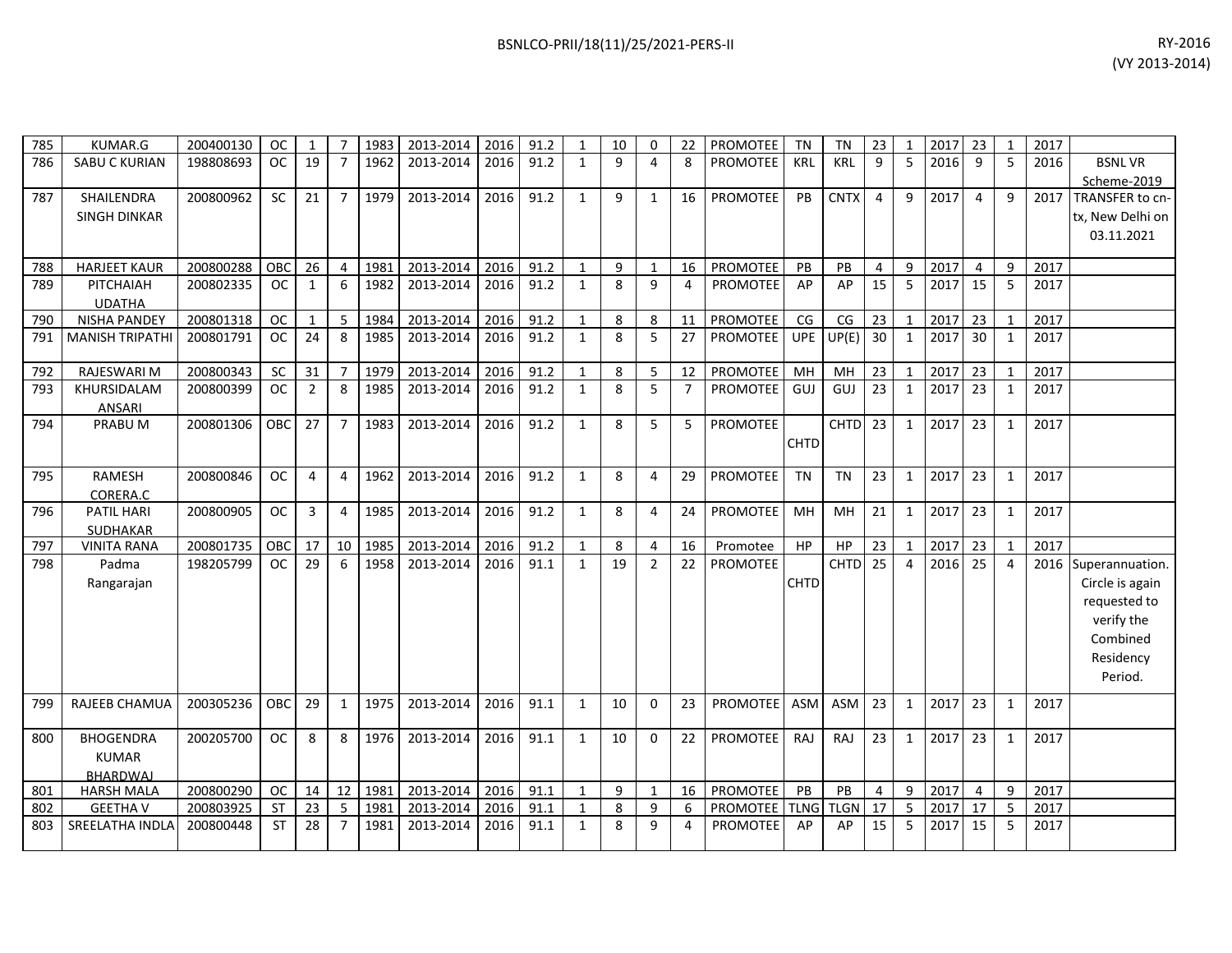| 804 | SURESH.A-II           | 200801639 | <b>OC</b>     | $\overline{7}$ | 3              | 1981 | 2013-2014 | 2016 | 91.1 | 1            | 8  | 5              | 12             | PROMOTEE         | <b>TN</b>  | TN          | 23             | 1              | 2017 | 23             | -1             | 2017 |                 |
|-----|-----------------------|-----------|---------------|----------------|----------------|------|-----------|------|------|--------------|----|----------------|----------------|------------------|------------|-------------|----------------|----------------|------|----------------|----------------|------|-----------------|
| 805 | RAFIKALI SAIYAD       | 200800541 | <b>OC</b>     | $\mathbf{1}$   | 9              | 1983 | 2013-2014 | 2016 | 91.1 | $\mathbf{1}$ | 8  | 5              |                | <b>PROMOTEE</b>  | GUJ        | GUJ         | 23             | $\mathbf{1}$   | 2017 | 23             |                | 2017 |                 |
| 806 | <b>RAVI MODI</b>      | 200801273 | OBC           | 22             | 8              | 1985 | 2013-2014 | 2016 | 91.1 | 1            | 8  | 4              | 29             | PROMOTEE         | GUJ        | GUJ         | 23             | $\mathbf{1}$   | 2017 | 23             | 1              | 2017 |                 |
| 807 | <b>SURINDER PAL</b>   | 200400825 | <b>SC</b>     | 1              | 4              | 1977 | 2013-2014 | 2016 | 91   | 1            | 12 | 10             | $\overline{2}$ | Promotee         | <b>HP</b>  | <b>HP</b>   | 23             | 1              | 2017 | 23             | 1              | 2017 | Circle is again |
|     |                       |           |               |                |                |      |           |      |      |              |    |                |                |                  |            |             |                |                |      |                |                |      | requested to    |
|     |                       |           |               |                |                |      |           |      |      |              |    |                |                |                  |            |             |                |                |      |                |                |      | verify the      |
|     |                       |           |               |                |                |      |           |      |      |              |    |                |                |                  |            |             |                |                |      |                |                |      | Combined        |
|     |                       |           |               |                |                |      |           |      |      |              |    |                |                |                  |            |             |                |                |      |                |                |      | Residency       |
|     |                       |           |               |                |                |      |           |      |      |              |    |                |                |                  |            |             |                |                |      |                |                |      | <b>Doriod</b>   |
| 808 | M.D.KELLA             | 199105771 | <b>OC</b>     | 15             | 02             | 1968 | 2013-2014 | 2016 | 91   | $\mathbf{1}$ | 10 | 6              | 21             | <b>PROMOTEE</b>  | GUJ        | GUJ         | 11             | $\overline{4}$ | 2016 | 11             | $\overline{4}$ | 2016 |                 |
| 809 | <b>DIPANKAR</b>       | 199604615 | <b>OC</b>     | 3              | $\mathbf{1}$   | 1975 | 2013-2014 | 2016 | 91   | 1            | 10 | $\mathbf 0$    | 29             | PROMOTEE         | <b>CTD</b> | <b>CTD</b>  | 30             | $\mathbf{1}$   | 2017 | 30             | 1              | 2017 |                 |
|     | BANERJEE              |           |               |                |                |      |           |      |      |              |    |                |                |                  |            |             |                |                |      |                |                |      |                 |
| 810 | SIVAPRIYABAI.A        | 200600054 | <b>SC</b>     | 21             | 6              | 1978 | 2013-2014 | 2016 | 91   | 1            | 10 | 0              | 22             | PROMOTEE         | <b>TN</b>  | <b>TN</b>   | 23             | $\mathbf{1}$   | 2017 | 23             |                | 2017 |                 |
| 811 | <b>RAJIV KUMAR</b>    | 200800406 | <b>SC</b>     | 15             | $\overline{7}$ | 1985 | 2013-2014 | 2016 | 91   | 1            | 9  | $\mathbf{1}$   | 21             | <b>PROMOTEE</b>  | PB         | PB          | 4              | 9              | 2017 | 4              | 9              | 2017 |                 |
| 812 | <b>MAMTA</b>          | 200800241 | <b>SC</b>     | 2              | 3              | 1986 | 2013-2014 | 2016 | 91   | 1            | 9  | $\mathbf{1}$   | 21             | PROMOTEE         | PB         | PB          | 4              | 9              | 2017 | 4              | 9              | 2017 |                 |
| 813 | SWARANJEET            | 200800271 | <b>SC</b>     | 23             | 8              | 1988 | 2013-2014 | 2016 | 91   | $\mathbf{1}$ | 9  | $\mathbf{1}$   | 9              | <b>PROMOTEE</b>  | PB         | PB          | $\overline{4}$ | 9              | 2017 | $\overline{4}$ | 9              | 2017 |                 |
|     | <b>SINGH</b>          |           |               |                |                |      |           |      |      |              |    |                |                |                  |            |             |                |                |      |                |                |      |                 |
| 814 | PRADEEP               | 200800484 | <b>OC</b>     | 1              | $\overline{7}$ | 1987 | 2013-2014 | 2016 | 91   | $\mathbf{1}$ | 8  | 9              | 4              | <b>PROMOTEE</b>  | AP         | AP          | 15             | 5              | 2017 | 15             | 5              | 2017 |                 |
|     | <b>MADDALA</b>        |           |               |                |                |      |           |      |      |              |    |                |                |                  |            |             |                |                |      |                |                |      |                 |
| 815 | <b>LANDGE AMOL</b>    | 200800901 | <b>OC</b>     | 5              | 9              | 1982 | 2013-2014 | 2016 | 91   | $\mathbf{1}$ | 8  | $\overline{7}$ | 0              | <b>PROMOTEE</b>  | <b>MH</b>  | MH          | 23             | $\mathbf{1}$   | 2017 | 23             | 1              | 2017 |                 |
|     | <b>DEVIDAS</b>        |           |               |                |                |      |           |      |      |              |    |                |                |                  |            |             |                |                |      |                |                |      |                 |
| 816 | KAUSHAL               | 200800380 | <b>OC</b>     | 21             | 3              | 1986 | 2013-2014 | 2016 | 91   | 1            | 8  | 5              | 12             | PROMOTEE         | GUJ        | GUJ         | 23             | $\mathbf{1}$   | 2017 | 23             | 1              | 2017 |                 |
|     | SANGHVI               |           |               |                |                |      |           |      |      |              |    |                |                |                  |            |             |                |                |      |                |                |      |                 |
| 817 | MURUGAN.P             | 200800843 | OBC           | 14             | 4              | 1982 | 2013-2014 | 2016 | 91   | $\mathbf{1}$ | 8  | 5              | $\overline{7}$ | <b>PROMOTEE</b>  | <b>TN</b>  | <b>TN</b>   | 23             | $\mathbf{1}$   | 2017 | 23             | $\mathbf{1}$   | 2017 |                 |
| 818 | MYTHILIPRIYA.M        | 200801640 | <b>SC</b>     | 26             | 5              | 1985 | 2013-2014 | 2016 | 91   | 1            | 8  | 5              | $\mathbf 0$    | PROMOTEE         | <b>TN</b>  | <b>TN</b>   | 23             | 1              | 2017 | 23             | 1              | 2017 |                 |
| 819 | PRINCE BAROT          | 200801058 | OBC           | 3              | 3              | 1987 | 2013-2014 | 2016 | 91   | 1            | 8  | 4              | 29             | <b>PROMOTEE</b>  | GUJ        | <b>GUJ</b>  | 23             | $\mathbf{1}$   | 2017 | 23             |                | 2017 |                 |
| 820 | SANDESH               | 200801474 | <b>OBC</b>    | 28             | $\overline{7}$ | 1984 | 2013-2014 | 2016 | 91   | $\mathbf{1}$ | 8  | 4              | 23             | <b>PROMOTEE</b>  | MH         | MH          | 23             | $\mathbf{1}$   | 2017 | 23             | 1              | 2017 |                 |
|     | MOHANRAO JANE         |           |               |                |                |      |           |      |      |              |    |                |                |                  |            |             |                |                |      |                |                |      |                 |
| 821 | <b>GAJBHIYE SUDHA</b> | 200803549 | <b>SC</b>     | 30             | 8              | 1983 | 2013-2014 | 2016 | 91   | $\mathbf{1}$ | 8  | $\overline{4}$ | 22             | <b>PROMOTEE</b>  | <b>MH</b>  | MH          | 23             | $\mathbf{1}$   | 2017 | 23             | $\mathbf{1}$   | 2017 |                 |
|     | <b>PRAMOD</b>         |           |               |                |                |      |           |      |      |              |    |                |                |                  |            |             |                |                |      |                |                |      |                 |
| 822 | MANOHAR.V             | 200801568 | OBC           | 28             | 5              | 1982 | 2013-2014 | 2016 | 91   | $\mathbf{1}$ | 8  | 4              | 15             | PROMOTEE         | <b>TN</b>  | <b>TN</b>   | 23             | $\mathbf{1}$   | 2017 | 23             | 1              | 2017 |                 |
| 823 | <b>DIPAK PATOWARY</b> | 200600168 | <b>SC</b>     | 1              | $\mathbf{1}$   | 1980 | 2013-2014 | 2016 | 90.9 | 1            | 10 | 8              | 17             | PROMOTEE         | ASM        | <b>ASM</b>  | 23             | 1              | 2017 | 23             | 1              | 2017 |                 |
|     |                       |           |               |                |                |      |           |      |      |              |    |                |                |                  |            |             |                |                |      |                |                |      |                 |
| 824 | BHAMA.N               | 200200502 | <b>ST</b>     | 23             | 12             | 1968 | 2013-2014 | 2016 | 90.9 | 1            | 10 | $\mathbf 0$    | 22             | PROMOTEE         | <b>TN</b>  | <b>TN</b>   | 23             | $\mathbf{1}$   | 2017 | 23             | 1              | 2017 |                 |
| 825 | <b>JOSEPH P R</b>     | 198806656 | <sub>OC</sub> | $\overline{7}$ | 5              | 1962 | 2013-2014 | 2016 | 90.9 | 1            | 9  | 4              | 8              | PROMOTEE KRL STI |            |             | 9              | 5              | 2016 | 9              | 5              | 2016 |                 |
|     |                       |           |               |                |                |      |           |      |      |              |    |                |                |                  |            | <b>CNTx</b> |                |                |      |                |                |      |                 |
|     |                       |           |               |                |                |      |           |      |      |              |    |                |                |                  |            | (SOU        |                |                |      |                |                |      |                 |
|     |                       |           |               |                |                |      |           |      |      |              |    |                |                |                  |            | TH)         |                |                |      |                |                |      |                 |
|     |                       |           |               |                |                |      |           |      |      |              |    |                |                |                  |            |             |                |                |      |                |                |      |                 |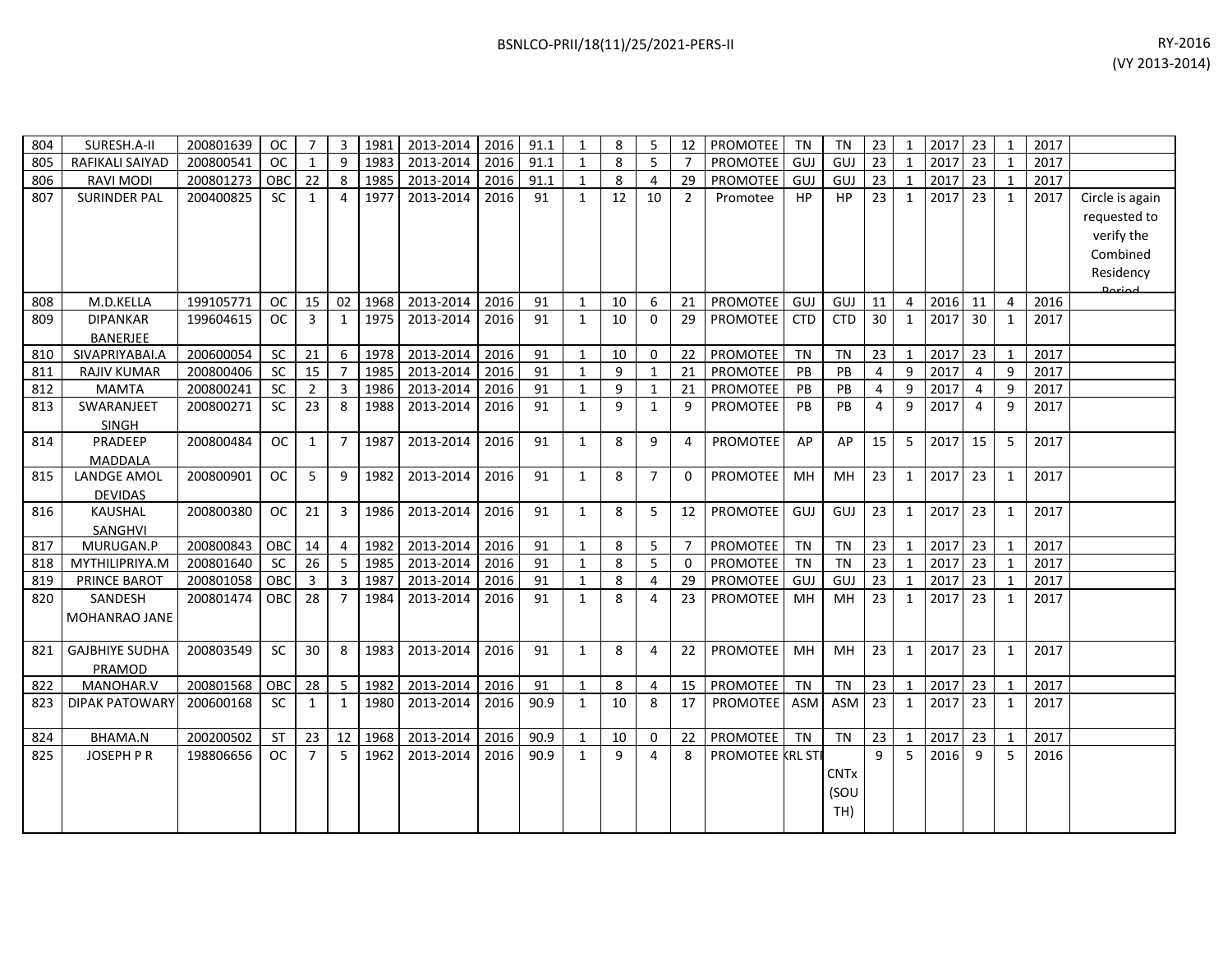| 826 | RAGHUNATHA<br><b>REDDY</b><br>PANDIKUNTA | 198104709 | <sub>OC</sub> | $\mathbf{1}$   |                | 1957 | 2013-2014 | 2016 | 90.9 | $\mathbf{1}$ | 9  | 3              | 4  | <b>PROMOTEE</b> | AP              | AP                              | 4              | $\overline{4}$ | 2016 | 4              | 4              | 2016 | <b>RETIRED</b>                                                                   |
|-----|------------------------------------------|-----------|---------------|----------------|----------------|------|-----------|------|------|--------------|----|----------------|----|-----------------|-----------------|---------------------------------|----------------|----------------|------|----------------|----------------|------|----------------------------------------------------------------------------------|
| 827 | SATYANARAYANA<br><b>NAGIREDDI</b>        | 199100425 | <b>OC</b>     | 5              | $\Delta$       | 1967 | 2013-2014 | 2016 | 90.9 | $\mathbf{1}$ | 9  | $\overline{2}$ | 18 | <b>PROMOTEE</b> | AP              | AP                              | 18             | 3              | 2016 | 18             | 3              | 2016 | <b>VRS-19</b>                                                                    |
| 828 | <b>AMANDEEP KAUR-</b><br>IV.             | 200800817 | <b>OBC</b>    | 4              | 8              | 1984 | 2013-2014 | 2016 | 90.9 | 1            | 9  | 1              | 21 | <b>PROMOTEE</b> | PB              | <b>PB</b>                       | $\overline{4}$ | 9              | 2017 | 4              | 9              | 2017 |                                                                                  |
| 829 | <b>RAVINDER SINGH-I</b>                  | 200800260 | SC            | 9              | 3              | 1984 | 2013-2014 | 2016 | 90.9 | $\mathbf{1}$ | 9  | $\mathbf{1}$   | 16 | <b>PROMOTEE</b> | PB              | PB                              | $\overline{4}$ | 9              | 2017 | $\overline{4}$ | 9              | 2017 |                                                                                  |
| 830 | ROOPINDER KAUR                           | 200802278 | SC            | 6              | 3              | 1984 | 2013-2014 | 2016 | 90.9 | $\mathbf{1}$ | 9  | $\mathbf{1}$   | 4  | <b>PROMOTEE</b> | PB              | PB                              | $\overline{4}$ | 9              | 2017 | $\overline{4}$ | 9              | 2017 |                                                                                  |
| 831 | SHAHID REYAZ<br><b>BUCHH</b>             | 200801886 | <b>OC</b>     | 1              | 11             | 1983 | 2013-2014 | 2016 | 90.9 | $\mathbf{1}$ | 8  | 5              | 19 | PROMOTEE        | <b>J&amp;K</b>  | <b>J&amp;K</b>                  | 27             | $\overline{2}$ | 2017 | 27             | $\overline{2}$ | 2017 |                                                                                  |
| 832 | RAJESH KUMAR-<br>IV                      | 200802921 | OBC           | $\overline{2}$ | $\overline{2}$ | 1987 | 2013-2014 | 2016 | 90.9 | $\mathbf{1}$ | 8  | 4              | 28 | <b>PROMOTEE</b> | <b>WBT</b><br>C | <b>CNT<sub>x</sub></b><br>(EAST | 30             | $\mathbf{1}$   | 2017 | 30             | 1              | 2017 | Rule-9 from<br>CNTx. Kolkata to<br>CNTx.                                         |
| 833 | MANDEEP SINGH-<br>$\mathbf{I}$           | 200202398 | <b>OC</b>     | 13             | $\overline{7}$ | 1978 | 2013-2014 | 2016 | 90.8 | $\mathbf{1}$ | 15 | 3              | 8  | <b>PROMOTEE</b> | PB              | PB                              | 4              | 9              | 2017 | 4              | 9              | 2017 | Circle is again<br>requested to<br>verify the<br>Combined<br>Residency<br>Doriad |
| 834 | K.V.RAJENDRAN                            | 199309732 | <b>OC</b>     | 25             | 5              | 1971 | 2013-2014 | 2016 | 90.8 | $\mathbf{1}$ | 10 | 9              | 11 | <b>PROMOTEE</b> | KRL             | <b>CNTx</b><br>(SOU<br>TH)      | 6              | 6              | 2016 | 6              | 6              | 2016 |                                                                                  |
| 835 | MILTON.Y                                 | 198600769 | <b>OC</b>     | $\overline{3}$ | $\overline{2}$ | 1961 | 2013-2014 | 2016 | 90.8 | $\mathbf{1}$ | 10 | $\Omega$       | 22 | <b>PROMOTEE</b> | <b>TN</b>       | <b>TN</b>                       | 23             | $\mathbf{1}$   | 2017 | 23             | 1              | 2017 | RETIREMENT                                                                       |
| 836 | <b>SUNIL KUMAR-II</b>                    | 200201583 | OBC           | 14             | 11             | 1971 | 2013-2014 | 2016 | 90.8 | $\mathbf{1}$ | 10 | 0              | 22 | <b>PROMOTEE</b> | <b>BH</b>       | BH                              | 23             | $\mathbf{1}$   | 2017 | 23             | -1             | 2017 |                                                                                  |
| 837 | RAMESH<br>CHAUHAN                        | 200206336 | OBC           | 4              | 3              | 1972 | 2013-2014 | 2016 | 90.8 | $\mathbf{1}$ | 10 | 0              | 22 | <b>PROMOTEE</b> | GUJ             | GUJ                             | 23             | $\mathbf{1}$   | 2017 | 23             | $\mathbf{1}$   | 2017 |                                                                                  |
| 838 | <b>UMA SHANKAR</b><br>SHARMA             | 200500789 | <b>OC</b>     | 12             | $\overline{7}$ | 1976 | 2013-2014 | 2016 | 90.8 | $\mathbf{1}$ | 10 | 0              | 22 | PROMOTEE        | <b>JKD</b>      | <b>JKD</b>                      | 23             | $\mathbf{1}$   | 2017 | 23             | 1              | 2017 |                                                                                  |
| 839 | <b>VENKATA</b><br><b>RAMANA SERU</b>     | 198205508 | OBC           | 3              | 6              | 1961 | 2013-2014 | 2016 | 90.8 | $\mathbf{1}$ | 9  | $\overline{2}$ | 14 | <b>PROMOTEE</b> | AP              | AP                              | 15             | 3              | 2016 | 15             | 3              | 2016 | <b>VRS-19</b>                                                                    |
| 840 | <b>BHUPINDER</b><br><b>KUMAR</b>         | 200801126 | <b>OC</b>     | 13             | 6              | 1982 | 2013-2014 | 2016 | 90.8 | $\mathbf{1}$ | 9  | 0              | 18 | <b>PROMOTEE</b> | PB              | PB                              | 13             | 9              | 2017 | 13             | 9              | 2017 |                                                                                  |
| 841 | <b>KIRAN KUMAR</b><br>YAMOLA             | 200803483 | <b>OBC</b>    | 30             | 9              | 1984 | 2013-2014 | 2016 | 90.8 | $\mathbf{1}$ | 8  | 9              | 4  | <b>PROMOTEE</b> | <b>TLNG</b>     | <b>TLGN</b>                     | 15             | 5              | 2017 | 15             | 5              | 2017 |                                                                                  |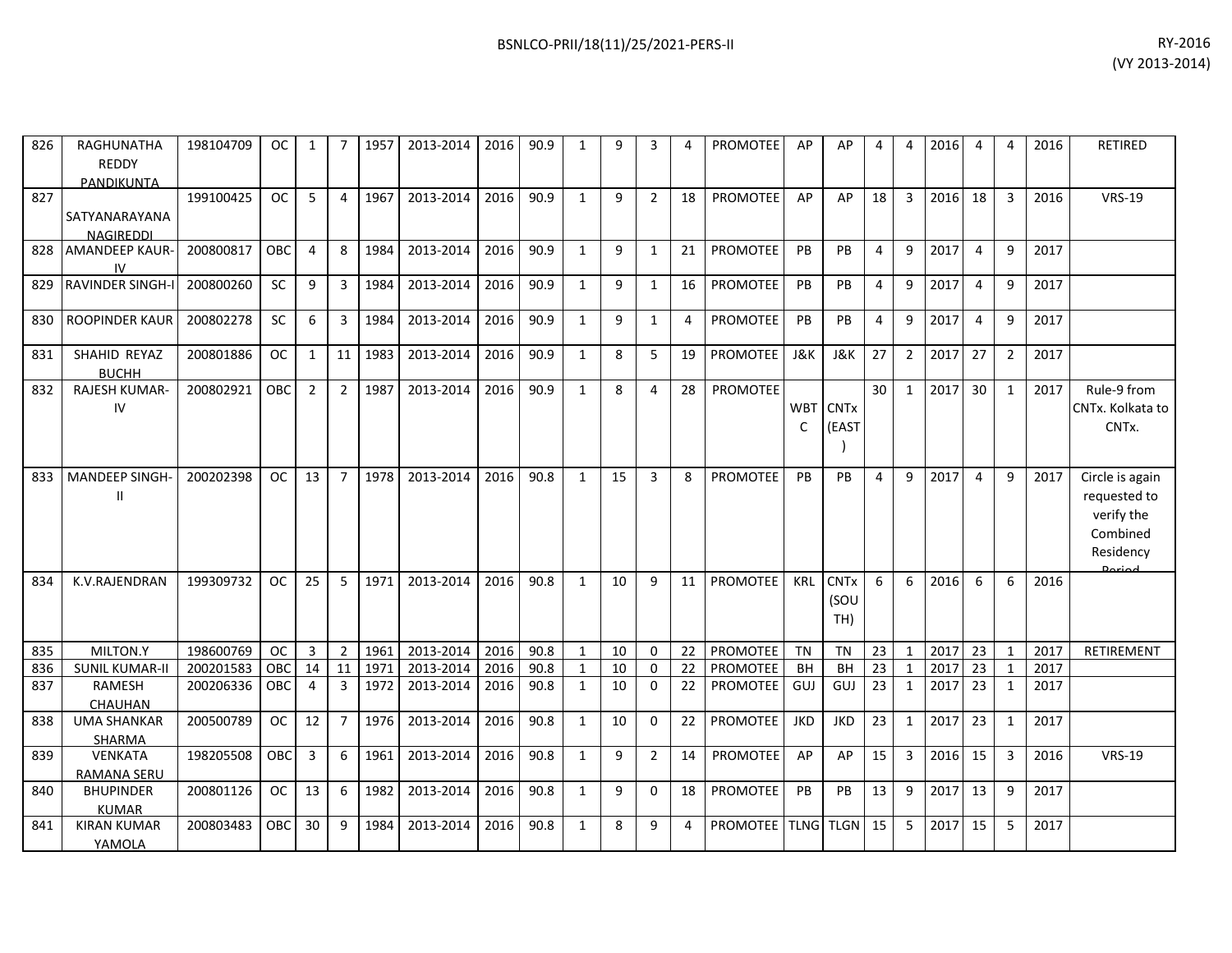| 842 | <b>VINOD KUMAR</b><br>YADAV                 | 200801451 | $ $ OBC    | 20             |                 | 11 1983 | 2013-2014 | 2016 | 90.8 | 1            | 8  |                | 27 | <b>PROMOTEE</b> UPE |             | <b>CNT<sub>x</sub></b><br>(NOR<br>TH) | 30 | 1            | 2017 | 30 <sup>1</sup> | 1            | 2017 |                                                                                   |
|-----|---------------------------------------------|-----------|------------|----------------|-----------------|---------|-----------|------|------|--------------|----|----------------|----|---------------------|-------------|---------------------------------------|----|--------------|------|-----------------|--------------|------|-----------------------------------------------------------------------------------|
| 843 | EZHUMALAI.V                                 | 200801085 | <b>OBC</b> | 11             | 10 <sup>1</sup> | 1980    | 2013-2014 | 2016 | 90.8 |              | 8  | $\overline{4}$ | 24 | <b>PROMOTEE</b>     | <b>TN</b>   | <b>TN</b>                             | 23 | $\mathbf{1}$ | 2017 | 23              |              | 2017 |                                                                                   |
| 844 | <b>BIRESWAR</b><br><b>CHANDRA</b><br>MONDAL | 200803804 | <b>SC</b>  | 30             | 12 <sup>1</sup> | 1975    | 2013-2014 | 2016 | 90.8 | $\mathbf{1}$ | 8  | 4              | 6  | <b>PROMOTEE</b>     | <b>WB</b>   | <b>WB</b>                             | 30 | $\mathbf{1}$ | 2017 | 30 <sup>°</sup> | 1            | 2017 |                                                                                   |
| 845 | <b>VIJAI CHANDRA</b>                        | 200500698 | OBC        | $\overline{3}$ | $\mathbf{1}$    | 1981    | 2013-2014 | 2016 | 90.7 | $\mathbf{1}$ | 11 | 3              | 19 | PROMOTEE            | <b>UPE</b>  | UP(E)                                 | 30 | $\mathbf{1}$ | 2017 | 30 <sup>°</sup> | 1            | 2017 | Circle is again<br>requested to<br>verify the<br>Combined<br>Residency            |
| 846 | Shri. H S<br>PAOJALEN                       | 200500732 | <b>ST</b>  | 31             | $\mathbf{1}$    | 1983    | 2013-2014 | 2016 | 90.7 | 1            | 11 | $\Omega$       | 26 | <b>PROMOTEE</b>     | <b>NEII</b> | <b>NEII</b>                           | 23 | $\mathbf{1}$ | 2017 | 23              | 1            | 2017 | Circle is again<br>requested to<br>verify the<br>Combined<br>Residency<br>لممنعمه |
| 847 | <b>VIKASH GUPTA</b>                         | 200301526 | OC.        | 17             | $\overline{7}$  | 1975    | 2013-2014 | 2016 | 90.7 |              | 10 | $\Omega$       | 22 | PROMOTEE            | <b>MP</b>   | <b>MP</b>                             | 23 | 1            | 2017 | 23              |              | 2017 |                                                                                   |
| 848 | <b>DAVIS PAUL</b>                           | 198808700 | <b>OC</b>  | $\overline{2}$ | 5               | 1962    | 2013-2014 | 2016 | 90.7 | $\mathbf{1}$ | 9  | $\Delta$       | 8  | <b>PROMOTEE</b>     | KRL         | <b>KRL</b>                            | 9  | 5            | 2016 | 9               | 5            | 2016 | <b>BSNLVR</b><br>Scheme-2019                                                      |
| 849 | <b>VEERPAL KAUR</b>                         | 200800400 | SC         | 4              | $\mathbf{1}$    | 1987    | 2013-2014 | 2016 | 90.7 |              | 9  |                |    | <b>PROMOTEE</b>     | PB          | PB                                    | 4  | 9            | 2017 | $\overline{4}$  | 9            | 2017 |                                                                                   |
| 850 | <b>MUKESH KUMAR</b><br><b>SIDAR</b>         | 200800766 | <b>ST</b>  | 15             | 5               | 1981    | 2013-2014 | 2016 | 90.7 | 1            | 8  | -8             | 11 | <b>PROMOTEE</b>     | CG          | CG                                    | 23 | 1            | 2017 | 23              | $\mathbf{1}$ | 2017 |                                                                                   |
| 851 | SHIRISHKUMAR<br>PATEL                       | 200800571 | <b>OC</b>  | 21             | 10              | 1980    | 2013-2014 | 2016 | 90.7 | $\mathbf{1}$ | 8  | 5              | 12 | <b>PROMOTEE</b>     | GUJ         | GUJ                                   | 23 | $\mathbf{1}$ | 2017 | 23              | 1            | 2017 |                                                                                   |
| 852 | VISHALKUMAR<br><b>VIDJA</b>                 | 200800492 | <b>OC</b>  | 15             | $\mathbf{1}$    | 1984    | 2013-2014 | 2016 | 90.7 | $\mathbf{1}$ | 8  | 5              |    | <b>PROMOTEE</b>     | <b>GUJ</b>  | GUJ                                   | 23 | $\mathbf{1}$ | 2017 | 23              | 1            | 2017 |                                                                                   |
| 853 | <b>ARUN KUMAR</b>                           | 200801544 | OBC        | 9              | 4               | 1988    | 2013-2014 | 2016 | 90.7 | $\mathbf{1}$ | 8  | 4              | 15 | <b>PROMOTEE</b>     | <b>CHTD</b> | <b>CTD</b>                            | 23 | $\mathbf{1}$ | 2017 | 23              | 1            | 2017 | Transferred                                                                       |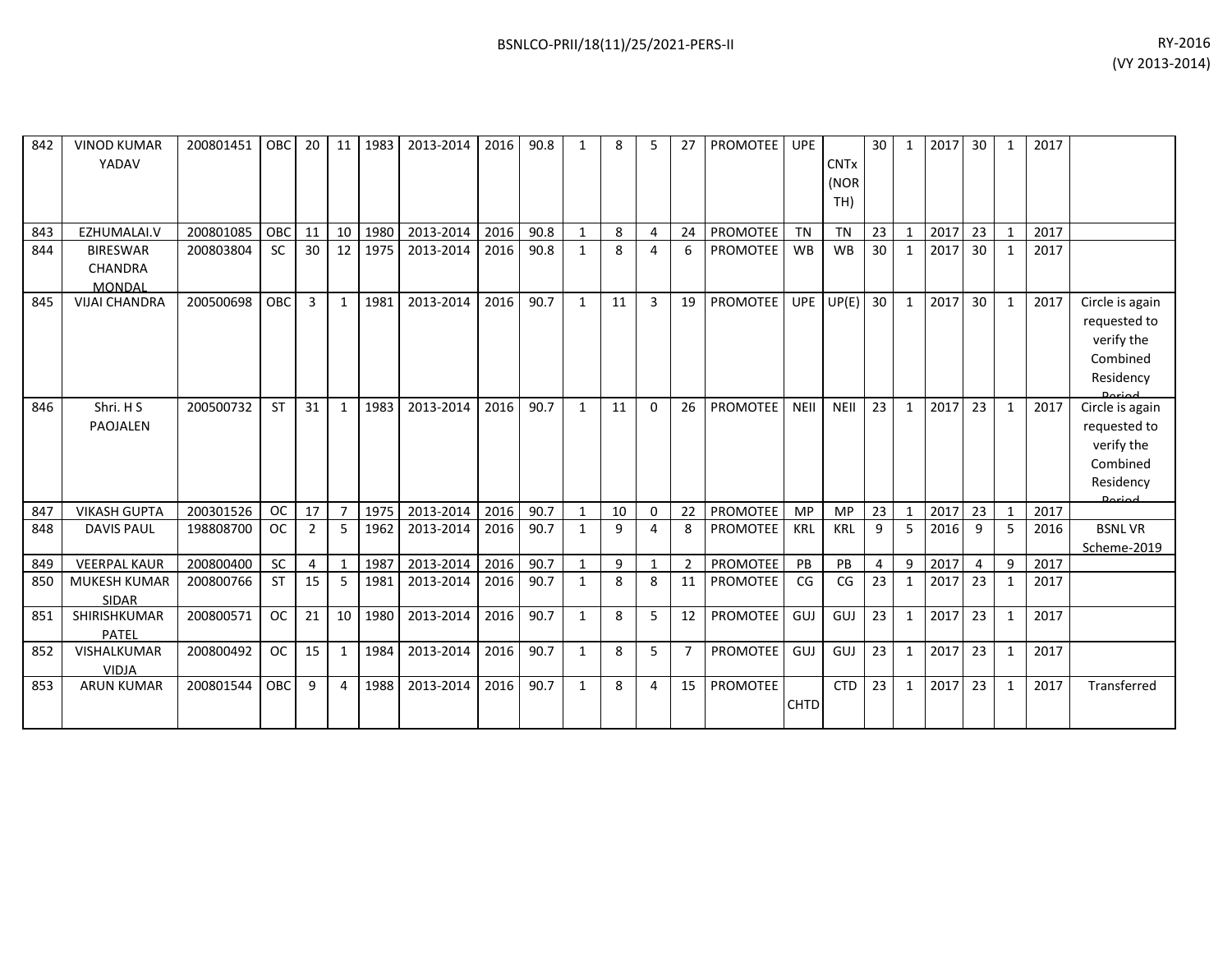| 854 | <b>VIJAY KUMAR-III</b>                 | 199600848 | <b>SC</b> | 1  | 7              | 1967 | 2013-2014 | 2016 | 90.6 | 1            | 16 | 3              | 23             | Promotee        | HP          | HP            | 23             | 1              | 2017 | 23             | 1              | 2017 | <b>Taken VRS-</b><br>2019on Dated<br>31.1.2020.Circle<br>is again<br>requested to<br>verify the<br>Combined<br>Residency |
|-----|----------------------------------------|-----------|-----------|----|----------------|------|-----------|------|------|--------------|----|----------------|----------------|-----------------|-------------|---------------|----------------|----------------|------|----------------|----------------|------|--------------------------------------------------------------------------------------------------------------------------|
| 855 | N KABEER DAS                           | 198402373 | <b>OC</b> | 25 | 6              | 1959 | 2013-2014 | 2016 | 90.6 | $\mathbf{1}$ | 15 | 6              | 3              | PROMOTEE        |             | TLNG TLGN     | $\overline{4}$ | $\overline{4}$ | 2016 | 22             | $\overline{4}$ |      | 2016 Superannuation.<br>Circle is again<br>requested to<br>verify the<br>Combined<br>Residency<br>Period.                |
| 856 | R SATISH KUMAR                         | 200301966 | <b>OC</b> | 4  | 12             | 1982 | 2013-2014 | 2016 | 90.6 | 1            | 14 | $\overline{2}$ | $\overline{7}$ | <b>PROMOTEE</b> |             | TLGN TLGN     | 15             | 5              | 2017 | 15             | 5              | 2017 | Circle is again<br>requested to<br>verify the<br>Combined<br>Residency                                                   |
| 857 | <b>DINESH PANDEY</b>                   | 200302212 | <b>OC</b> | 25 | $\overline{7}$ | 1979 | 2013-2014 | 2016 | 90.6 | $\mathbf{1}$ | 13 | 9              | 29             | <b>PROMOTEE</b> | <b>UPE</b>  | UP(E)         | 30             | $\mathbf{1}$   | 2017 | 30             | $\mathbf{1}$   | 2017 | Circle is again<br>requested to<br>verify the<br>Combined<br>Residency                                                   |
| 858 | DHANANJAY<br>PRASAD DUBEY              | 200306252 | <b>OC</b> | 30 | $\overline{7}$ | 1975 | 2013-2014 | 2016 | 90.6 | $\mathbf{1}$ | 10 | $\mathbf 0$    | 22             | PROMOTEE        | CG          | CG            | 23             | $\mathbf{1}$   | 2017 | 23             | $\mathbf{1}$   | 2017 |                                                                                                                          |
| 859 | <b>THANGA</b><br>RATHINESWARAN.<br>T.R | 200200464 | <b>OC</b> | 26 | 4              | 1979 | 2013-2014 | 2016 | 90.6 | $\mathbf{1}$ | 10 | $\mathbf 0$    | 22             | PROMOTEE        | <b>TN</b>   | <b>TN</b>     | 23             | 1              | 2017 | 23             | 1              | 2017 |                                                                                                                          |
| 860 | <b>DINESH KUMAR-II</b>                 | 200702247 | SC        | 10 | 5              | 1981 | 2013-2014 | 2016 | 90.6 | $\mathbf{1}$ | 9  | 10             | 17             | <b>PROMOTEE</b> | <b>BH</b>   | <b>BH</b>     | 23             | $\mathbf{1}$   | 2017 | 23             | $\mathbf{1}$   | 2017 |                                                                                                                          |
| 861 | SANDEEP DHIMAN                         | 200800319 | <b>OC</b> | 27 | 6              | 1986 | 2013-2014 | 2016 | 90.6 | $\mathbf{1}$ | 9  | $\mathbf{1}$   | 9              | PROMOTEE        | PB          | PB            | 4              | 9              | 2017 | $\overline{4}$ | 9              | 2017 |                                                                                                                          |
| 862 | <b>ATUL PREET</b>                      | 200800602 | <b>OC</b> | 21 | 12             | 1982 | 2013-2014 | 2016 | 90.6 | $\mathbf{1}$ | 9  | $\mathbf{1}$   | 5              | PROMOTEE        | PB          | $\mathsf{PB}$ | 4              | 9              | 2017 | $\overline{4}$ | 9              | 2017 |                                                                                                                          |
| 863 | <b>VAMSI KRISHNA</b><br>YELAMANENI     | 200803103 | <b>OC</b> | 16 | $\overline{7}$ | 1985 | 2013-2014 | 2016 | 90.6 | $\mathbf{1}$ | 8  | 9              | 23             | PROMOTEE        | <b>TLNG</b> | <b>TLGN</b>   | 15             | 5              | 2017 | 15             | 5              | 2017 |                                                                                                                          |
|     |                                        |           |           |    |                |      |           |      |      |              |    |                |                |                 |             |               |                |                |      |                |                |      |                                                                                                                          |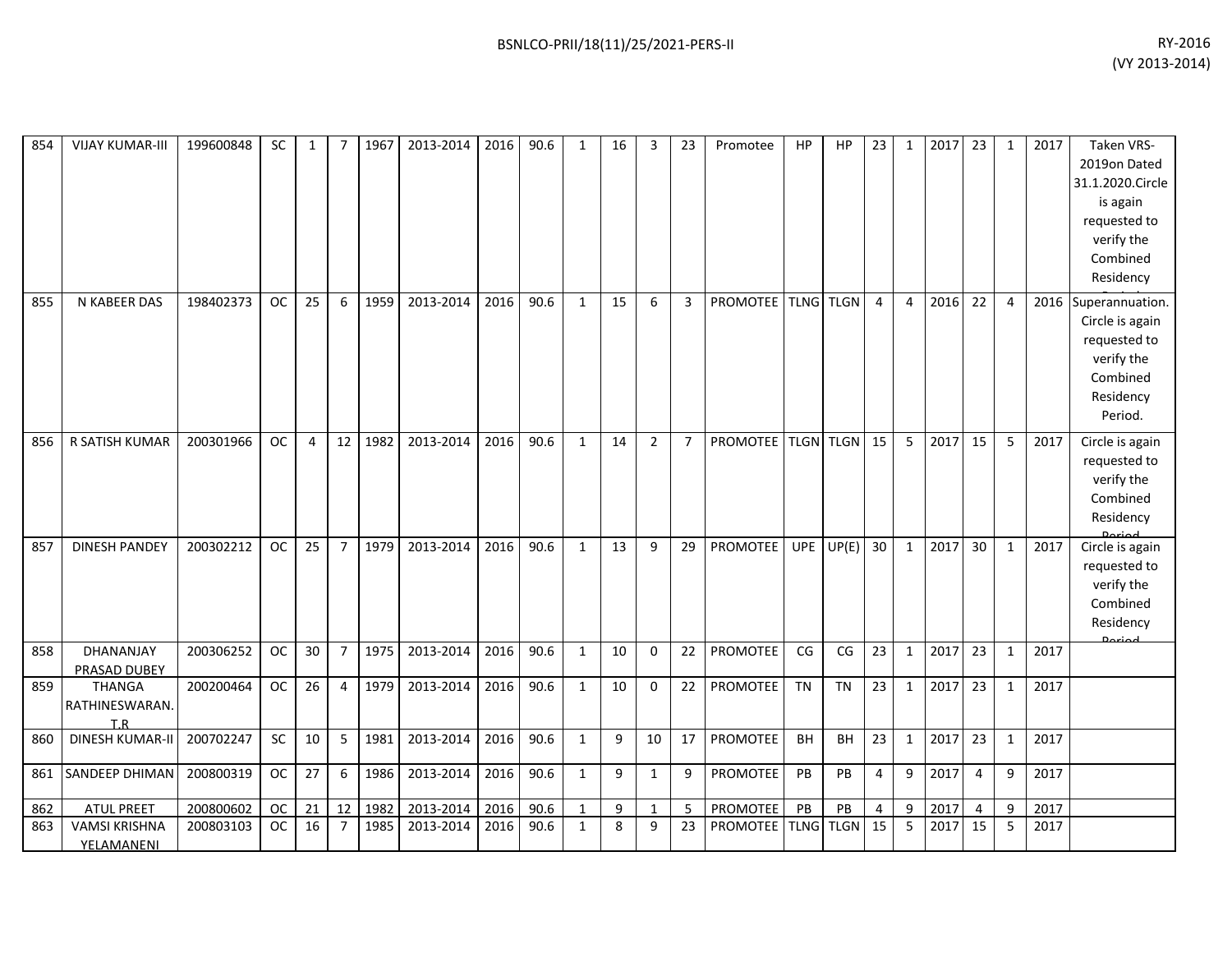| 864 | <b>DURGA</b>          | 200803648 | <b>OC</b> | 14             | 6              | 1983 | 2013-2014 | 2016 | 90.6 | 1            | 8  | 9            | 4              | <b>PROMOTEE</b> | AP          | AP                     | 15             | 5              | 2017 | 15              | 5            | 2017 |                 |
|-----|-----------------------|-----------|-----------|----------------|----------------|------|-----------|------|------|--------------|----|--------------|----------------|-----------------|-------------|------------------------|----------------|----------------|------|-----------------|--------------|------|-----------------|
|     | <b>NAGENDRA</b>       |           |           |                |                |      |           |      |      |              |    |              |                |                 |             |                        |                |                |      |                 |              |      |                 |
|     | KISHORE AMBATL        |           |           |                |                |      |           |      |      |              |    |              |                |                 |             |                        |                |                |      |                 |              |      |                 |
| 865 | <b>SUKUMAR</b>        | 200800477 | <b>OC</b> | 5              | $\overline{7}$ | 1985 | 2013-2014 | 2016 | 90.6 | $\mathbf{1}$ | 8  | 9            | $\overline{4}$ | PROMOTEE        | AP          | AP                     | 15             | 5              | 2017 | 15              | 5            | 2017 |                 |
|     | <b>KORSIPATI</b>      |           |           |                |                |      |           |      |      |              |    |              |                |                 |             |                        |                |                |      |                 |              |      |                 |
| 866 | P SUDEEP KUMAR        | 200804059 | <b>SC</b> | 21             | $\overline{2}$ | 1982 | 2013-2014 | 2016 | 90.6 | $\mathbf{1}$ | 8  | 8            | 23             | <b>PROMOTEE</b> | <b>TLGN</b> | <b>TLGN</b>            | 15             | 5              | 2017 | 15              | 5            | 2017 |                 |
|     |                       |           |           |                |                |      |           |      |      |              |    |              |                |                 |             |                        |                |                |      |                 |              |      |                 |
| 867 | SATISH KUMAR-I        | 200801127 | <b>SC</b> | 8              | 11             | 1980 | 2013-2014 | 2016 | 90.6 | 1            | 8  | 8            | 11             | PROMOTEE        | CG          | CG                     | 23             | $\mathbf{1}$   | 2017 | 23              | 1            | 2017 |                 |
| 868 | PARESH PANKAJ         | 200800973 | OBC       | 9              | 12             | 1982 | 2013-2014 | 2016 | 90.6 | $\mathbf{1}$ | 8  | 5            | $\overline{7}$ | <b>PROMOTEE</b> | GUJ         | GUJ                    | 23             | $\mathbf{1}$   | 2017 | 23              | 1            | 2017 |                 |
|     | <b>RANA</b>           |           |           |                |                |      |           |      |      |              |    |              |                |                 |             |                        |                |                |      |                 |              |      |                 |
| 869 | Shri. NZANTHUNG       | 200500676 | <b>ST</b> | 29             | $\overline{7}$ | 1982 | 2013-2014 | 2016 | 90.5 | $\mathbf{1}$ | 11 | $\mathbf{1}$ | $\Omega$       | PROMOTEE        | <b>NEII</b> | <b>NEII</b>            | 23             | 1              | 2017 | 23              | $\mathbf{1}$ | 2017 | Circle is again |
|     |                       |           |           |                |                |      |           |      |      |              |    |              |                |                 |             |                        |                |                |      |                 |              |      | requested to    |
|     |                       |           |           |                |                |      |           |      |      |              |    |              |                |                 |             |                        |                |                |      |                 |              |      |                 |
|     |                       |           |           |                |                |      |           |      |      |              |    |              |                |                 |             |                        |                |                |      |                 |              |      | verify the      |
|     |                       |           |           |                |                |      |           |      |      |              |    |              |                |                 |             |                        |                |                |      |                 |              |      | Combined        |
|     |                       |           |           |                |                |      |           |      |      |              |    |              |                |                 |             |                        |                |                |      |                 |              |      | Residency       |
|     |                       |           |           |                |                |      |           |      |      |              |    |              |                |                 |             |                        |                |                |      |                 |              |      | Dariad          |
| 870 | M.P.PARMAR            | 198408981 | <b>OC</b> | 4              | 5              | 1963 | 2013-2014 | 2016 | 90.5 | $\mathbf{1}$ | 10 | 6            | 21             | <b>PROMOTEE</b> | GUJ         | GUJ                    | 11             | $\overline{4}$ | 2016 | 11              | 4            | 2016 |                 |
| 871 | <b>JOJO VARGHESE</b>  | 198700956 | <b>OC</b> | 26             | 5              | 1959 | 2013-2014 | 2016 | 90.5 | $\mathbf{1}$ | 9  | 4            | 8              | PROMOTEE        | <b>KRL</b>  | <b>KRL</b>             | 9              | 5              | 2016 | 9               | 5            | 2016 | Superannuation  |
|     |                       |           |           |                |                |      |           |      |      |              |    |              |                |                 |             |                        |                |                |      |                 |              |      |                 |
| 872 | <b>PAWAN KUMAR</b>    | 200800284 | SC        | $\overline{7}$ | $\overline{3}$ | 1978 | 2013-2014 | 2016 | 90.5 | $\mathbf{1}$ | 9  | $\mathbf{1}$ | 17             | <b>PROMOTEE</b> | PB          | <b>CNTX</b>            | $\overline{4}$ | 9              | 2017 | $5\overline{)}$ | 9            | 2017 |                 |
| 873 | <b>GURWINDER</b>      | 200800432 | <b>OC</b> | 30             | 12             | 1983 | 2013-2014 | 2016 | 90.5 | $\mathbf{1}$ | 9  | $\mathbf{1}$ | 14             | <b>PROMOTEE</b> | PB          | PB                     | $\overline{4}$ | 9              | 2017 | $\overline{4}$  | 9            | 2017 |                 |
|     | <b>SINGH GHUMAN</b>   |           |           |                |                |      |           |      |      |              |    |              |                |                 |             |                        |                |                |      |                 |              |      |                 |
| 874 | <b>GURPREET SINGH</b> | 200802837 | <b>SC</b> | 26             | 11             | 1981 | 2013-2014 | 2016 | 90.5 | $\mathbf{1}$ | 9  | $\mathbf{1}$ | 9              | <b>PROMOTEE</b> | PB          | PB                     | $\overline{4}$ | 9              | 2017 | $\overline{4}$  | 9            | 2017 |                 |
|     | $\mathbf{H}$          |           |           |                |                |      |           |      |      |              |    |              |                |                 |             |                        |                |                |      |                 |              |      |                 |
| 875 | KANWALJEET            | 200800669 | <b>OC</b> | 17             | 10             | 1986 | 2013-2014 | 2016 | 90.5 | $\mathbf{1}$ | 9  | $\mathbf{1}$ | 9              | <b>PROMOTEE</b> | PB          | PB                     | $\overline{4}$ | 9              | 2017 | $\overline{4}$  | 9            | 2017 |                 |
|     | <b>KAUR</b>           |           |           |                |                |      |           |      |      |              |    |              |                |                 |             |                        |                |                |      |                 |              |      |                 |
| 876 | <b>GEETA</b>          | 200800649 | OBC       | 8              | $\overline{2}$ | 1982 | 2013-2014 | 2016 | 90.5 | $\mathbf{1}$ | 9  | $\mathbf{1}$ | $\overline{7}$ | <b>PROMOTEE</b> | PB          | PB                     | $\overline{4}$ | 9              | 2017 | $\overline{4}$  | 9            | 2017 |                 |
| 877 | <b>RAKESH</b>         | 200801625 | <b>OC</b> | 14             | $\overline{2}$ | 1984 | 2013-2014 | 2016 | 90.5 | 1            | 8  | 11           | 26             | <b>PROMOTEE</b> | PB          | <b>PB</b>              | $\overline{4}$ | 9              | 2017 | $\overline{4}$  | 9            | 2017 |                 |
|     | <b>CHODHARY</b>       |           |           |                |                |      |           |      |      |              |    |              |                |                 |             |                        |                |                |      |                 |              |      |                 |
| 878 | SATISH G              | 200804170 | <b>OC</b> | 29             | $\mathbf{1}$   | 1984 | 2013-2014 | 2016 | 90.5 | $\mathbf{1}$ | 8  | 9            | $\overline{4}$ | <b>PROMOTEE</b> | AP          | AP                     | 15             | 5              | 2017 | 15              | 5            | 2017 |                 |
|     |                       |           |           |                |                |      |           |      |      |              |    |              |                |                 |             |                        |                |                |      |                 |              |      |                 |
| 879 | VIJAYKUMAR            | 200800377 | <b>ST</b> | 23             | 9              | 1982 | 2013-2014 | 2016 | 90.5 | $\mathbf{1}$ | 8  | 5            | $\overline{7}$ | <b>PROMOTEE</b> | GUJ         | GUJ                    | 23             | $\mathbf{1}$   | 2017 | 23              | $\mathbf{1}$ | 2017 |                 |
|     | <b>TADVI</b>          |           |           |                |                |      |           |      |      |              |    |              |                |                 |             |                        |                |                |      |                 |              |      |                 |
| 880 | RITESHKUMAR           | 200801095 | OBC       | 31             | 12             | 1983 | 2013-2014 | 2016 | 90.5 | $\mathbf{1}$ | 8  | 5            | $\overline{7}$ | <b>PROMOTEE</b> | GUJ         |                        | 23             | $\mathbf{1}$   | 2017 | 23              | 1            | 2017 |                 |
|     |                       |           |           |                |                |      |           |      |      |              |    |              |                |                 |             |                        |                |                |      |                 |              |      |                 |
|     | <b>BHAILALBHAI</b>    |           |           |                |                |      |           |      |      |              |    |              |                |                 |             | <b>CNT<sub>x</sub></b> |                |                |      |                 |              |      |                 |
|     | <b>JADAV</b>          |           |           |                |                |      |           |      |      |              |    |              |                |                 |             | (WES                   |                |                |      |                 |              |      |                 |
|     |                       |           |           |                |                |      |           |      |      |              |    |              |                |                 |             | T)                     |                |                |      |                 |              |      |                 |
|     |                       |           |           |                |                |      |           |      |      |              |    |              |                |                 |             |                        |                |                |      |                 |              |      |                 |
| 881 | NILESHKUMAR           | 200800609 | <b>SC</b> | 15             | 8              | 1985 | 2013-2014 | 2016 | 90.5 | 1            | 8  | 5            | $\overline{7}$ | <b>PROMOTEE</b> | GUJ         | GUJ                    | 23             | 1              | 2017 | 23              | 1            | 2017 |                 |
|     | <b>BHAGAVANDAS</b>    |           |           |                |                |      |           |      |      |              |    |              |                |                 |             |                        |                |                |      |                 |              |      |                 |
|     | LEUVA                 |           |           |                |                |      |           |      |      |              |    |              |                |                 |             |                        |                |                |      |                 |              |      |                 |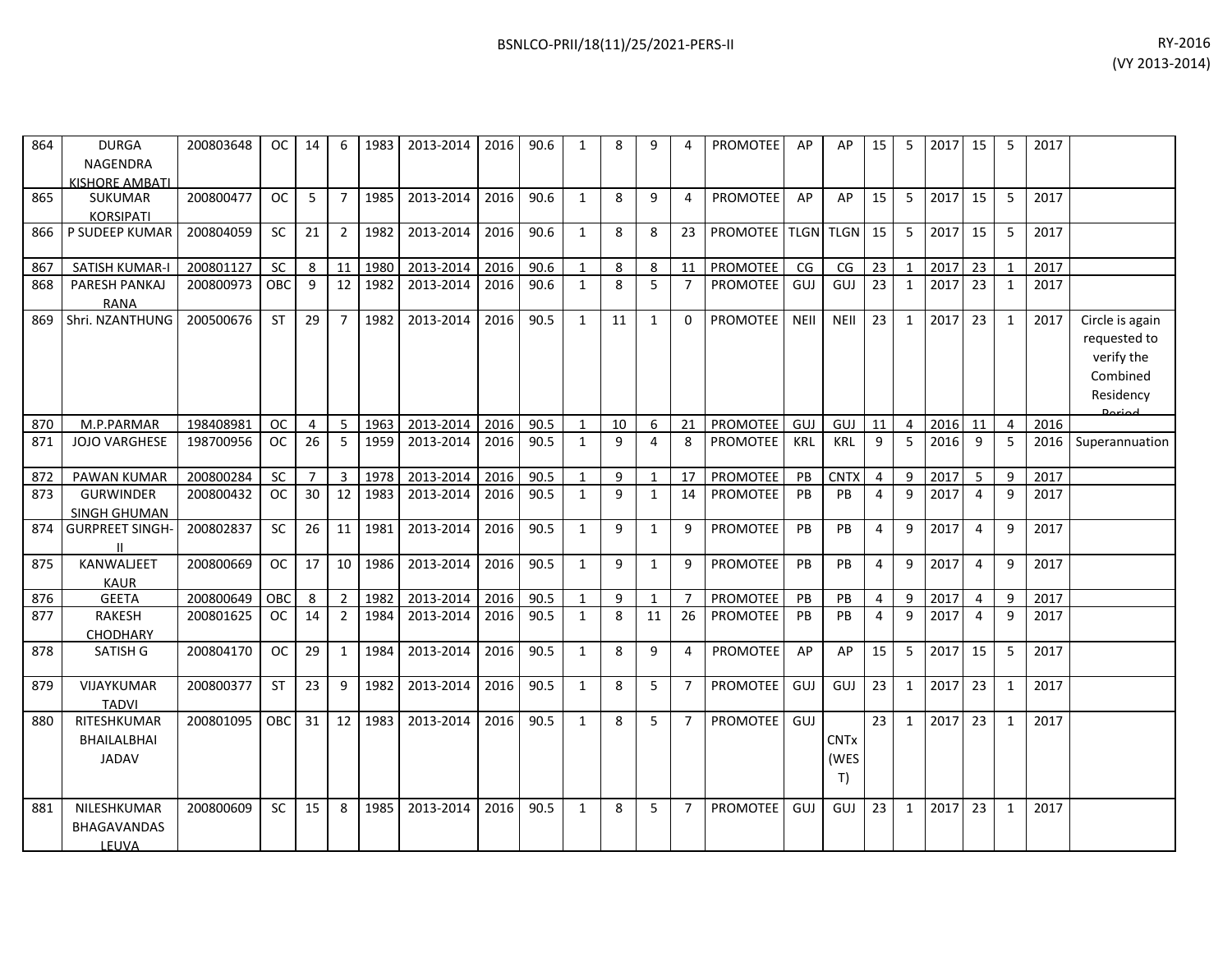| 882 | Shri. GYATI NAPA                        | 200500697 | <b>ST</b>  | 21             | 10             | 1982 | 2013-2014 | 2016 | 90.45 | 1            | 11             | 1              | 0              | PROMOTEE        | <b>NEII</b> | <b>NEII</b>          | 23             | 1              | 2017 | 23              | $\mathbf{1}$   | 2017 | Circle is again<br>requested to<br>verify the<br>Combined<br>Residency<br>لممتعمه                         |
|-----|-----------------------------------------|-----------|------------|----------------|----------------|------|-----------|------|-------|--------------|----------------|----------------|----------------|-----------------|-------------|----------------------|----------------|----------------|------|-----------------|----------------|------|-----------------------------------------------------------------------------------------------------------|
| 883 | KANNADASAN.S                            | 200200455 | <b>SC</b>  | 10             | $\overline{4}$ | 1978 | 2013-2014 | 2016 | 90.4  | 1            | 10             | $\Omega$       | 22             | <b>PROMOTEE</b> | <b>TN</b>   | <b>TN</b>            | 23             | 1              | 2017 | 23              | $\mathbf{1}$   | 2017 |                                                                                                           |
| 884 | <b>SUNITA KUMARI-II</b>                 | 200202924 | SC         | 5              | $\overline{a}$ | 1979 | 2013-2014 | 2016 | 90.4  | 1            | 10             | $\Omega$       | 22             | PROMOTEE        | <b>BH</b>   | <b>CNTx</b><br>(EAST | 23             | 1              | 2017 | $\mathbf{3}$    | $\overline{2}$ | 2017 |                                                                                                           |
| 885 | <b>NARENDRA</b><br><b>KUMAR RATHORE</b> | 200305406 | OBC        | 10             | 6              | 1980 | 2013-2014 | 2016 | 90.4  | $\mathbf{1}$ | 10             | $\Omega$       | 22             | <b>PROMOTEE</b> | CG          | CG                   | 23             | $\mathbf{1}$   | 2017 | 23              | $\mathbf{1}$   | 2017 |                                                                                                           |
| 886 | <b>VIKAS</b>                            | 200800295 | <b>OC</b>  | 17             | $\vert$ 11     | 1986 | 2013-2014 | 2016 | 90.4  | 1            | 9              | $\mathbf{1}$   | 9              | PROMOTEE        | PB          | PB                   | $\overline{4}$ | 9              | 2017 | $\overline{4}$  | 9              | 2017 |                                                                                                           |
| 887 | <b>SREENU KAKI</b>                      | 200802365 | <b>OBC</b> | 15             | $\overline{7}$ | 1983 | 2013-2014 | 2016 | 90.4  | $\mathbf{1}$ | 8              | 8              | 22             | PROMOTEE        | AP          | AP                   | 15             | 5              | 2017 | 15              | 5              | 2017 |                                                                                                           |
| 888 | MOHANA D                                | 200801288 | <b>OBC</b> | 9              | $\overline{3}$ | 1982 | 2013-2014 | 2016 | 90.4  | $\mathbf{1}$ | 8              | 5              | 12             | PROMOTEE        | <b>CHTD</b> | CHTD <sub>23</sub>   |                | $\mathbf{1}$   | 2017 | 23              | $\mathbf{1}$   | 2017 |                                                                                                           |
| 889 | NIRAVKUMAR<br><b>KADIYA</b>             | 200801098 | OBC        | 1              | 9              | 1984 | 2013-2014 | 2016 | 90.4  | $\mathbf{1}$ | 8              | 5              | $\overline{7}$ | PROMOTEE        | GUJ         | GUJ                  | 23             | 1              | 2017 | 23              | $\mathbf{1}$   | 2017 |                                                                                                           |
| 890 | LIJI L                                  | 200801360 | OBC        | 25             | 5              | 1985 | 2013-2014 | 2016 | 90.4  | 1            | 8              | 5              | 6              | PROMOTEE        | KRL         | KRL                  | 13             | $\overline{2}$ | 2017 | 13              | $\overline{2}$ | 2017 |                                                                                                           |
| 891 | <b>KAKDE SANDHYA</b><br><b>VIJAY</b>    | 200803474 | <b>SC</b>  | 23             | 10             | 1980 | 2013-2014 | 2016 | 90.4  | $\mathbf{1}$ | 8              | 4              | 22             | PROMOTEE        | MH          | MH                   | 23             | $\mathbf{1}$   | 2017 | 23              | $\mathbf{1}$   | 2017 |                                                                                                           |
| 892 | <b>MITHILESH</b><br><b>KUMAR SINGH</b>  | 198501789 | <b>OC</b>  | 1              | 1              | 1963 | 2013-2014 | 2016 | 90.4  | 1            | 8              | 4              | 18             | <b>PROMOTEE</b> | <b>BH</b>   | <b>BH</b>            | 23             | 1              | 2017 | 23              | $\mathbf{1}$   | 2017 | VRS-2019                                                                                                  |
| 893 | <b>TAMOGHNA DAS</b>                     | 200902078 | <b>SC</b>  | 6              | 1              | 1980 | 2013-2014 | 2016 | 90.4  | $\mathbf{1}$ | $\overline{7}$ | 11             | 6              | PROMOTEE WBTC   |             | <b>CTD</b>           | 30             | $\mathbf{1}$   | 2017 | 30 <sup>°</sup> | $\mathbf{1}$   | 2017 |                                                                                                           |
| 894 | Nalini S                                | 198402965 | <b>OC</b>  | $\overline{2}$ | -5             | 1959 | 2013-2014 | 2016 | 90.3  | $\mathbf{1}$ | 19             | $\overline{7}$ | 2              | <b>PROMOTEE</b> | <b>CHTD</b> | <b>CHTD</b>          | 25             | $\overline{a}$ | 2016 | 25              | 4              |      | 2016 Superannuation.<br>Circle is again<br>requested to<br>verify the<br>Combined<br>Residency<br>Period. |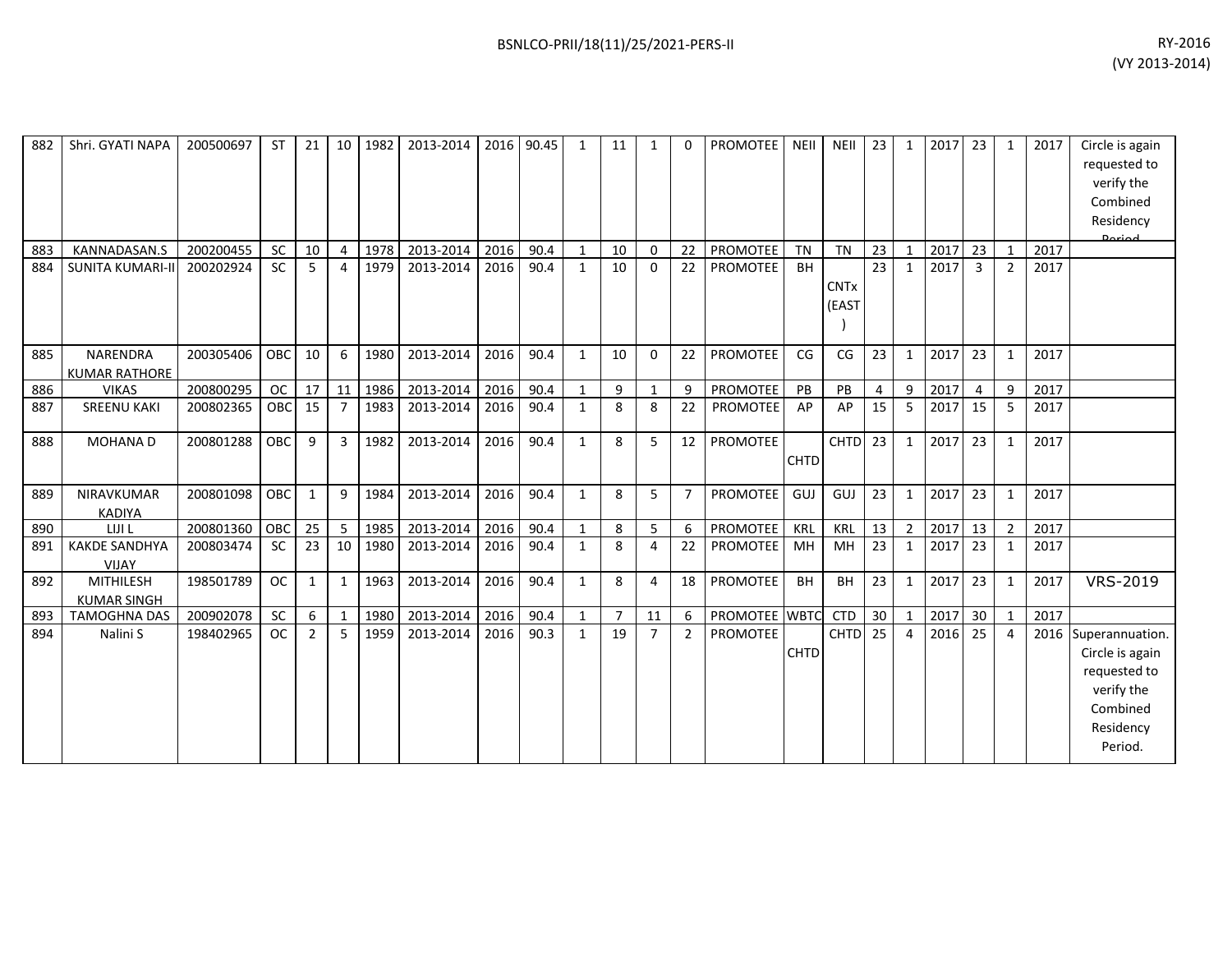| 895 | <b>SURJIT RAI</b>                      | 200200106 | <b>SC</b>  | 18 | 3              | 1976 | 2013-2014 | 2016 | 90.3  | $\mathbf{1}$ | 15 | 3              | 8              | <b>PROMOTEE</b>    | <b>PB</b>   | PB                        | $\boldsymbol{\Delta}$ | 9            | 2017 | 4              | 9            | 2017 | Circle is again<br>requested to<br>verify the<br>Combined<br>Residency                  |
|-----|----------------------------------------|-----------|------------|----|----------------|------|-----------|------|-------|--------------|----|----------------|----------------|--------------------|-------------|---------------------------|-----------------------|--------------|------|----------------|--------------|------|-----------------------------------------------------------------------------------------|
| 896 | SOUMYADIP<br><b>CHAUDHURI</b>          | 200801527 | <b>OC</b>  | 3  | 5              | 1983 | 2013-2014 | 2016 | 90.3  | $\mathbf{1}$ | 13 | $\overline{3}$ | 20             | PROMOTEE           | $NE-I$      | $NE-I$                    | 23                    | 1            | 2017 | 23             | $\mathbf{1}$ | 2017 | Circle is again<br>requested to<br>verify the<br>Combined<br>Residency<br><b>Doriod</b> |
| 897 | <b>USHA KIRAN</b><br><b>HEMBRAM</b>    | 200600277 | <b>ST</b>  | 1  | 12             | 1976 | 2013-2014 | 2016 | 90.3  | $\mathbf{1}$ | 10 | $\mathbf{0}$   | 22             | <b>PROMOTEE</b>    | <b>BH</b>   | <b>BH</b>                 | 23                    | 1            | 2017 | 23             | $\mathbf{1}$ | 2017 |                                                                                         |
| 898 | <b>BIKRAMJIT SINGH-</b>                | 200800821 | <b>SC</b>  | 17 | 12             | 1985 | 2013-2014 | 2016 | 90.3  | $\mathbf{1}$ | 9  | 1              | 21             | <b>PROMOTEE</b>    | PB          | PB                        | $\overline{4}$        | 9            | 2017 | $\overline{4}$ | 9            | 2017 |                                                                                         |
| 899 | MANDEEP<br><b>SHARMA</b>               | 200800411 | <b>OC</b>  | 8  | 6              | 1987 | 2013-2014 | 2016 | 90.3  | $\mathbf{1}$ | 9  | 1              | 21             | <b>PROMOTEE</b>    | PB          | PB                        | $\overline{4}$        | 9            | 2017 | $\overline{4}$ | 9            | 2017 |                                                                                         |
| 900 | <b>HARPREET SINGH</b><br><b>GABBI</b>  | 200800860 | <b>OC</b>  | 23 | 10             | 1981 | 2013-2014 | 2016 | 90.3  | $\mathbf{1}$ | 9  | $\mathbf{1}$   | 9              | <b>PROMOTEE</b>    | PB          | PB                        | $\overline{4}$        | 9            | 2017 | 4              | 9            | 2017 |                                                                                         |
| 901 | <b>BHUPINDER SINGH</b>                 | 200801230 | <b>SC</b>  | 13 | 12             | 1985 | 2013-2014 | 2016 | 90.3  | $\mathbf{1}$ | 9  | $\mathbf{0}$   | 10             | PROMOTEE           | PB          | PB                        | $\overline{4}$        | 9            | 2017 | $\overline{4}$ | 9            | 2017 | <b>EXPIRED ON</b><br>17.07.2019                                                         |
| 902 | <b>NAVEEN RAJA</b><br><b>MANCHALA</b>  | 200802191 | OBC        | 22 | $\overline{7}$ | 1980 | 2013-2014 | 2016 | 90.3  | $\mathbf{1}$ | 8  | 8              | 22             | PROMOTEE TLGN TLGN |             |                           | 15                    | 5            | 2017 | 15             | 5            | 2017 |                                                                                         |
| 903 | SANNY<br><b>AMRUTBHAI</b><br>PRAJAPATI | 200801093 | <b>OBC</b> | 20 | 8              | 1986 | 2013-2014 | 2016 | 90.3  | $\mathbf{1}$ | 8  | 5              | $\overline{7}$ | <b>PROMOTEE</b>    | GUJ         | <b>CNTx</b><br>(WES<br>T) | 23                    | $\mathbf{1}$ | 2017 | 23             | $\mathbf{1}$ | 2017 |                                                                                         |
| 904 | <b>RAJKUMAR S</b>                      | 200801815 | <b>SC</b>  | 24 | 10             | 1983 | 2013-2014 | 2016 | 90.3  | $\mathbf{1}$ | 8  | 4              | 15             | PROMOTEE           | <b>CHTD</b> | <b>CHTD</b>               | 23                    | 1            | 2017 | 23             | $\mathbf{1}$ | 2017 |                                                                                         |
| 905 | Shri. PUMEN<br><b>KONYAK</b>           | 200500675 | <b>ST</b>  | 19 | 11             | 1979 | 2013-2014 | 2016 | 90.25 | $\mathbf{1}$ | 11 | $\Omega$       | 26             | <b>PROMOTEE</b>    | <b>NEII</b> | <b>NEII</b>               | 23                    | $\mathbf{1}$ | 2017 | 23             | $\mathbf{1}$ | 2017 | Circle is again<br>requested to<br>verify the<br>Combined<br>Residency<br>Doriad        |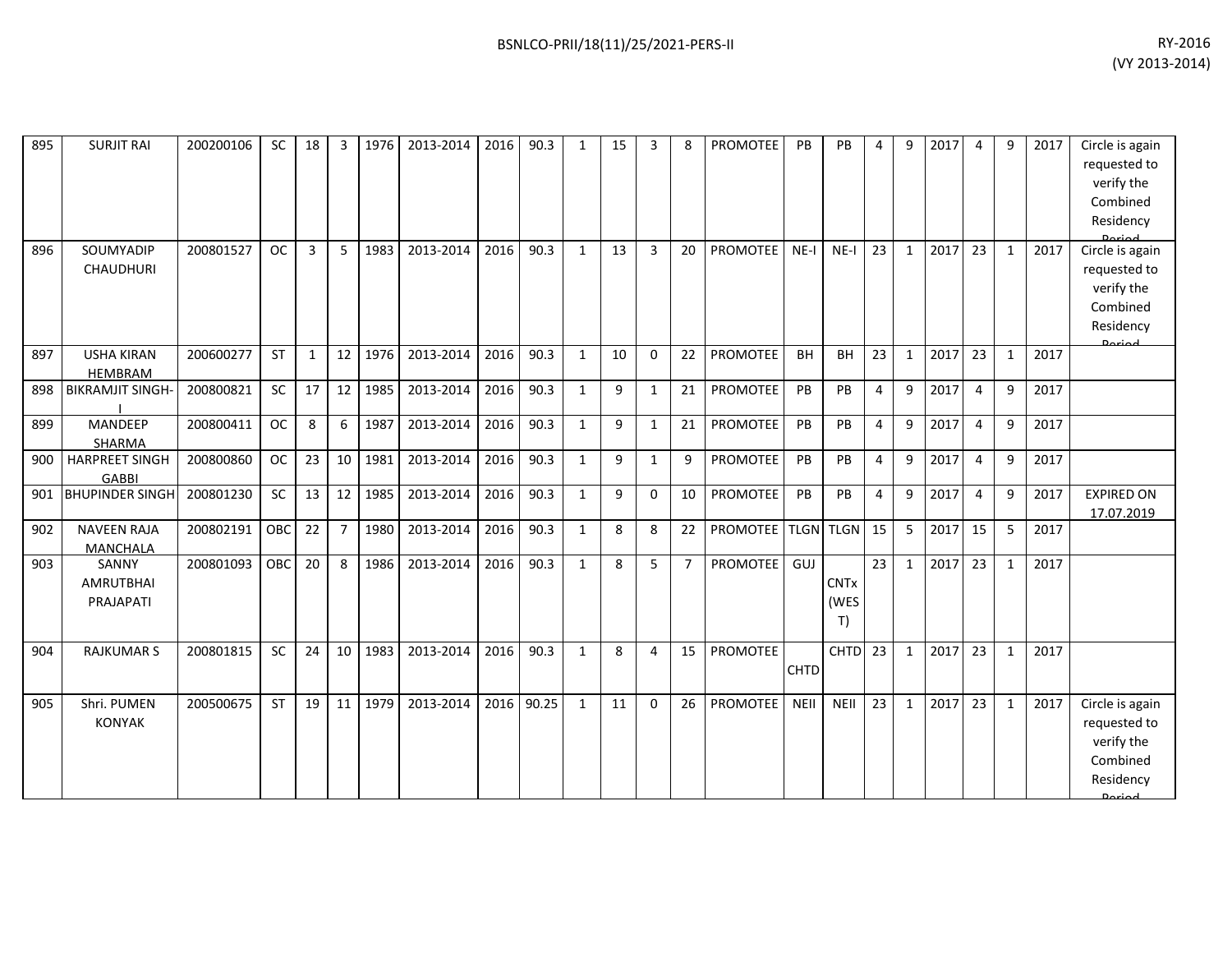| 906 | Shri. DAVID<br>MEDOM                    | 200500714 | <b>ST</b>     | 14           | 5              | 1981 | 2013-2014 | 2016 | 90.2 | $\mathbf{1}$ | 11 | $\Omega$     | 27             | <b>PROMOTEE</b>      | <b>NEII</b> | <b>NEII</b> | 23             | $\mathbf{1}$   | 2017 | 23 | 1              | 2017 | Circle is again<br>requested to<br>verify the<br>Combined<br>Residency           |
|-----|-----------------------------------------|-----------|---------------|--------------|----------------|------|-----------|------|------|--------------|----|--------------|----------------|----------------------|-------------|-------------|----------------|----------------|------|----|----------------|------|----------------------------------------------------------------------------------|
| 907 | ANBAZHAGAN.K                            | 200200252 | OBC           | 15           | 6              | 1960 | 2013-2014 | 2016 | 90.2 | $\mathbf{1}$ | 10 | 0            | 22             | PROMOTEE             | <b>TN</b>   | <b>TN</b>   | 23             | $\mathbf{1}$   | 2017 | 23 | $\mathbf{1}$   | 2017 | RETIREMENT                                                                       |
| 908 | <b>JYOTI KUMARI</b>                     | 200305113 | <b>OC</b>     | $\mathbf{1}$ | 12             | 1976 | 2013-2014 | 2016 | 90.2 | $\mathbf{1}$ | 10 | $\Omega$     | 22             | PROMOTEE             | <b>BH</b>   | BH          | 23             | $\mathbf{1}$   | 2017 | 23 |                | 2017 |                                                                                  |
| 909 | <b>DINESH KUMAR-III</b>                 | 200205856 | OBC           | 3            | 12             | 1977 | 2013-2014 | 2016 | 90.2 | $\mathbf{1}$ | 10 | $\mathbf{0}$ | 22             | <b>PROMOTEE</b>      | <b>JKD</b>  | <b>JKD</b>  | 23             | $\mathbf{1}$   | 2017 | 23 | 1              | 2017 |                                                                                  |
| 910 | <b>SUKHVINDER</b><br>SINGH              | 200800211 | <b>SC</b>     | 25           | 5              | 1987 | 2013-2014 | 2016 | 90.2 | $\mathbf{1}$ | 9  | 1            | 16             | PROMOTEE             | PB          | PB          | $\overline{4}$ | 9              | 2017 | 4  | 9              | 2017 |                                                                                  |
| 911 | <b>RAMAN KUMAR</b>                      | 200800327 | <b>SC</b>     | 26           | 12             | 1977 | 2013-2014 | 2016 | 90.2 | $\mathbf{1}$ | 9  | $\mathbf 1$  | 2              | PROMOTEE             | PB          | PB          | 4              | 9              | 2017 | 4  | 9              | 2017 |                                                                                  |
| 912 | <b>LINGAMP</b>                          | 200802979 | <b>SC</b>     | 15           | $\overline{2}$ | 1981 | 2013-2014 | 2016 | 90.2 | $\mathbf{1}$ | 8  | 9            | 4              | <b>PROMOTEE TLGN</b> |             | <b>TLGN</b> | 15             | 5              | 2017 | 15 | 5              | 2017 |                                                                                  |
| 913 | <b>NUZHAT NASREEN</b>                   | 200801411 | <sub>OC</sub> | 16           | $\overline{2}$ | 1982 | 2013-2014 | 2016 | 90.2 | $\mathbf{1}$ | 8  | 5            | 19             | <b>PROMOTEE</b>      | J&K         | J&K         | 27             | $\overline{2}$ | 2017 | 27 | $\overline{2}$ | 2017 |                                                                                  |
| 914 | <b>SENTHIL</b><br><b>KANNAN.P</b>       | 200801694 | OBC           | 28           | $\overline{3}$ | 1978 | 2013-2014 | 2016 | 90.2 | $\mathbf{1}$ | 8  | 5            | $\overline{7}$ | <b>PROMOTEE</b>      | <b>TN</b>   | <b>TN</b>   | 23             | $\mathbf{1}$   | 2017 | 23 | 1              | 2017 |                                                                                  |
| 915 | <b>JATINKUMAR</b><br>PATEL              | 200801012 | <b>OC</b>     | $\mathbf{1}$ | 3              | 1983 | 2013-2014 | 2016 | 90.2 | $\mathbf{1}$ | 8  | 4            | 29             | <b>PROMOTEE</b>      | GUJ         | GUJ         | 23             | $\mathbf{1}$   | 2017 | 23 | $\mathbf{1}$   | 2017 |                                                                                  |
| 916 | <b>NILESH VASUDEO</b><br><b>THAKARE</b> | 200801492 | <b>OC</b>     | 1            | 6              | 1984 | 2013-2014 | 2016 | 90.2 | $\mathbf{1}$ | 8  | 4            | 23             | <b>PROMOTEE</b>      | MH          | MH          | 23             | $\mathbf{1}$   | 2017 | 23 | 1              | 2017 |                                                                                  |
| 917 | SORNALATHA P                            | 200801384 | <b>OBC</b>    | 30           | 5              | 1984 | 2013-2014 | 2016 | 90.2 | $\mathbf{1}$ | 8  | 4            | 15             | <b>PROMOTEE</b>      | <b>CHTD</b> | <b>CHTD</b> | 23             | $\mathbf{1}$   | 2017 | 23 | 1              | 2017 |                                                                                  |
| 918 | <b>KAPIL NARULA</b>                     | 200202594 | <b>OC</b>     | 21           | $\overline{2}$ | 1980 | 2013-2014 | 2016 | 90.1 | $\mathbf{1}$ | 15 | 6            | 28             | <b>PROMOTEE</b>      | <b>PB</b>   | <b>PB</b>   | 16             | 10             | 2017 | 16 | 10             | 2017 | Circle is again<br>requested to<br>verify the<br>Combined<br>Residency<br>Dariad |
| 919 | <b>KAKU DAS</b>                         | 200600162 | <b>SC</b>     | 1            | 1              | 1982 | 2013-2014 | 2016 | 90.1 | $\mathbf{1}$ | 10 | 8            | 17             | PROMOTEE             | <b>ASM</b>  | ASM         | 23             | $\mathbf{1}$   | 2017 | 23 | 1              | 2017 |                                                                                  |
| 920 | <b>RAJENDRA TOPPO</b>                   | 200306322 | <b>ST</b>     | 2            | $\overline{7}$ | 1972 | 2013-2014 | 2016 | 90.1 | $\mathbf{1}$ | 10 | $\mathbf{0}$ | 22             | <b>PROMOTEE</b>      | CG          | CG          | 23             | $\mathbf{1}$   | 2017 | 23 | 1              | 2017 |                                                                                  |
| 921 | <b>RAJENDER KUMAR</b>                   | 200205096 | <b>OC</b>     | 15           | $\overline{7}$ | 1979 | 2013-2014 | 2016 | 90.1 | $\mathbf{1}$ | 10 | $\Omega$     | 22             | PROMOTEE             | RAJ         | RAJ         | 23             | $\mathbf{1}$   | 2017 | 23 | 1              | 2017 |                                                                                  |
| 922 | <b>MEENA KUMARI</b>                     | 200800242 | <b>SC</b>     | 2            | 12             | 1976 | 2013-2014 | 2016 | 90.1 | $\mathbf{1}$ | 9  | $\mathbf 1$  | 19             | PROMOTEE             | PB          | <b>PB</b>   | 4              | 9              | 2017 | 4  | 9              | 2017 |                                                                                  |
| 923 | <b>INDER VERSHA</b>                     | 200800209 | <b>OC</b>     | 17           | $\mathbf{1}$   | 1983 | 2013-2014 | 2016 | 90.1 | $\mathbf{1}$ | 9  | 1            | 16             | <b>PROMOTEE</b>      | PB          | <b>ITPC</b> | 4              | 9              | 2017 | 4  | 9              | 2017 |                                                                                  |
| 924 | <b>AVTAR SINGH-I</b>                    | 200800553 | SC            | 16           | 1              | 1984 | 2013-2014 | 2016 | 90.1 | $\mathbf{1}$ | 9  | 1            | 7              | PROMOTEE             | PB          | <b>CNTX</b> | 4              | 9              | 2017 | 4  | 9              | 2017 |                                                                                  |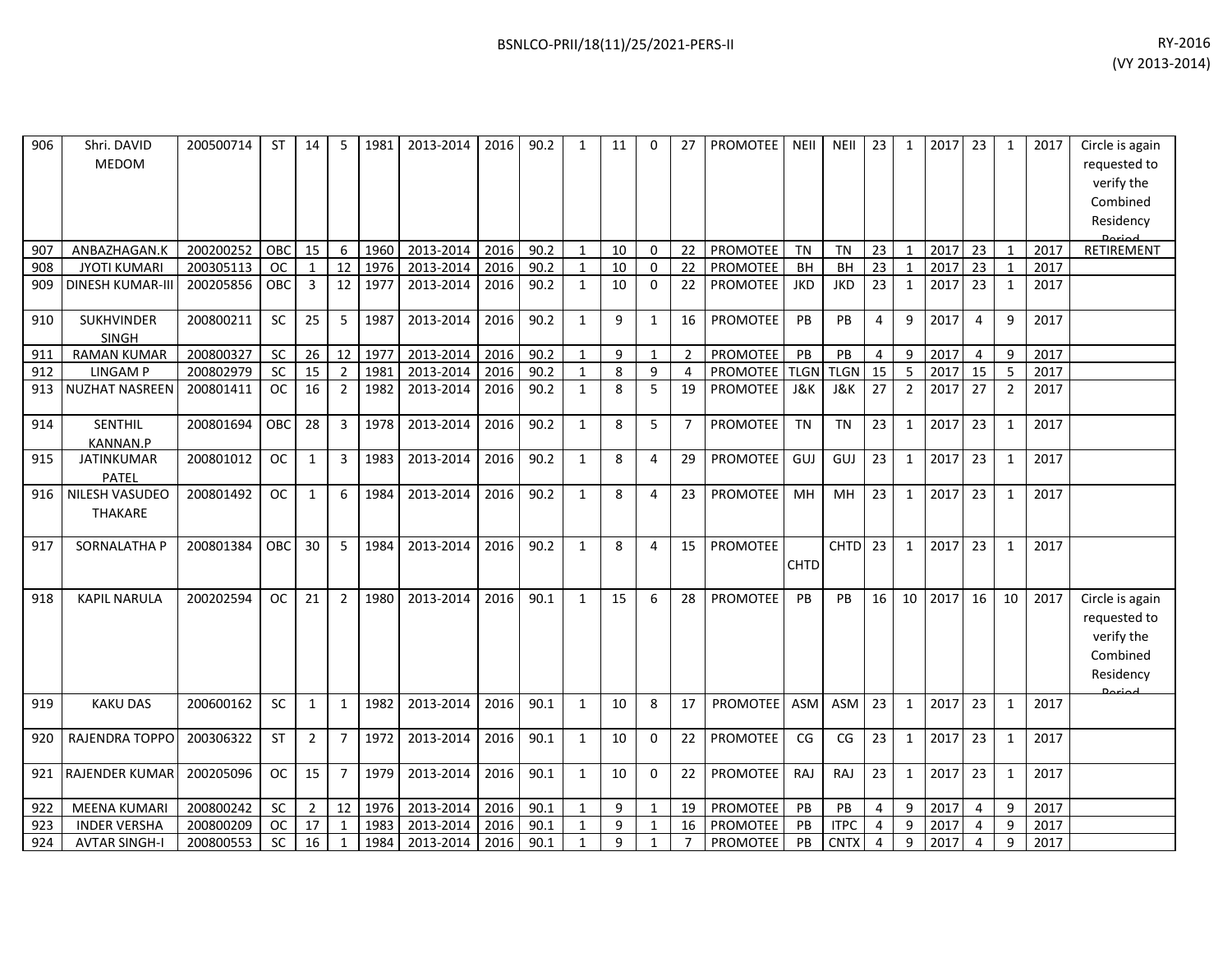| 925 | <b>SYAM BABU</b><br><b>POTLURI</b>                | 200800468 | <b>ST</b> | 9              | 8              | 1981 | 2013-2014 | 2016 | 90.1 | $\mathbf{1}$ | 8            | 9              | $\overline{4}$ | <b>PROMOTEE</b>    | AP          | AP                 | 15             | 5              | 2017 | 15             | 5              | 2017 |                                                                                                           |
|-----|---------------------------------------------------|-----------|-----------|----------------|----------------|------|-----------|------|------|--------------|--------------|----------------|----------------|--------------------|-------------|--------------------|----------------|----------------|------|----------------|----------------|------|-----------------------------------------------------------------------------------------------------------|
| 926 | SANKARAMOORT<br>HI.G                              | 200801713 | SC        | 11             | 5              | 1977 | 2013-2014 | 2016 | 90.1 | $\mathbf{1}$ | 8            | 5              | 12             | PROMOTEE           | <b>TN</b>   | <b>TN</b>          | 23             | $\mathbf{1}$   | 2017 | 23             | $\mathbf{1}$   | 2017 |                                                                                                           |
| 927 | KAUSHALPRASAD<br><b>BHATT</b>                     | 200800567 | <b>OC</b> | 28             | 3              | 1985 | 2013-2014 | 2016 | 90.1 | 1            | 8            | 5              | 12             | PROMOTEE           | GUJ         | GUJ                | 23             | $\mathbf{1}$   | 2017 | 23             | $\mathbf{1}$   | 2017 |                                                                                                           |
| 928 | MATHESWARAN.C                                     | 200800987 | OBC       | 20             | 12             | 1980 | 2013-2014 | 2016 | 90.1 | 1            | 8            | 5              | $\Omega$       | <b>PROMOTEE</b>    | <b>TN</b>   | <b>TN</b>          | 23             | $\mathbf{1}$   | 2017 | 23             | $\mathbf{1}$   | 2017 |                                                                                                           |
| 929 | <b>VENU MADHAV R</b>                              | 198008972 | <b>OC</b> | 15             | 9              | 1957 | 2013-2014 | 2016 | 90   | $\mathbf{1}$ | 15           | 5              | $\overline{3}$ | PROMOTEE TLGN TLGN |             |                    | $\overline{4}$ | $\overline{4}$ | 2016 | $\overline{4}$ | $\overline{4}$ |      | 2016 Superannuation.<br>Circle is again<br>requested to<br>verify the<br>Combined<br>Residency<br>Period. |
| 930 | <b>KRISHAN GOPAL</b><br><b>VERMA</b>              | 200203251 | OBC       | 17             | 11             | 1974 | 2013-2014 | 2016 | 90   | 1            | 10           | $\mathbf 0$    | 22             | PROMOTEE           | MP          | <b>MP</b>          | 23             | $\mathbf{1}$   | 2017 | 23             | $\mathbf{1}$   | 2017 |                                                                                                           |
| 931 | <b>JAI SHANKER</b><br><b>KOKIL</b>                | 200401028 | <b>OC</b> | 25             | 5              | 1975 | 2013-2014 | 2016 | 90   | 1            | 10           | $\Omega$       | 22             | PROMOTEE           | BH          | BH                 | 23             | $\mathbf{1}$   | 2017 | 23             | $\mathbf{1}$   | 2017 | Death                                                                                                     |
| 932 | <b>SAPNA CHANDEL</b>                              | 200800435 | <b>OC</b> | 29             | $\overline{7}$ | 1983 | 2013-2014 | 2016 | 90   | $\mathbf{1}$ | 9            | $\mathbf{1}$   | 16             | <b>PROMOTEE</b>    | PB          | PB                 | $\overline{4}$ | $\mathbf{q}$   | 2017 | $\overline{4}$ | 9              | 2017 |                                                                                                           |
| 933 | RAJNEESH KUMAR                                    | 200800480 | <b>SC</b> | 18             | $\overline{3}$ | 1987 | 2013-2014 | 2016 | 90   | $\mathbf{1}$ | $\mathbf{q}$ | $\mathbf{1}$   | 9              | <b>PROMOTEE</b>    | PB          | PB                 | $\overline{a}$ | $\mathbf{q}$   | 2017 | $\overline{4}$ | $\mathsf{q}$   | 2017 |                                                                                                           |
| 934 | ARUNDEEP                                          | 200800693 | <b>SC</b> | 1              | $\overline{7}$ | 1985 | 2013-2014 | 2016 | 90   | $\mathbf{1}$ | 9            | $\mathbf{1}$   | $\overline{2}$ | PROMOTEE           | PB          | PB                 | 4              | 9              | 2017 | $\overline{4}$ | 9              | 2017 |                                                                                                           |
| 935 | <b>LAKSHMI SAI</b><br>PAVAN KUMAR<br><b>KARNA</b> | 200804057 | <b>OC</b> | 1              | 5              | 1984 | 2013-2014 | 2016 | 90   | $\mathbf{1}$ | 8            | 8              | 22             | PROMOTEE           | AP          | AP                 | 15             | 5              | 2017 | 15             | 5              | 2017 |                                                                                                           |
| 936 | JITENDRA KUMAR-                                   | 200802482 | <b>OC</b> | 12             | $\overline{4}$ | 1986 | 2013-2014 | 2016 | 90   | 1            | 8            | $\overline{7}$ | 11             | PROMOTEE           | MH          | <b>MH</b>          | 5              | 6              | 2017 | 5              | 6              | 2017 |                                                                                                           |
| 937 | HITESHKUMAR<br>RAMI                               | 200801048 | OBC       | 4              | 12             | 1982 | 2013-2014 | 2016 | 90   | 1            | 8            | $\overline{a}$ | 29             | PROMOTEE           | GUJ         | GUJ                | 23             | $\mathbf{1}$   | 2017 | 23             | $\mathbf{1}$   | 2017 |                                                                                                           |
| 938 | Devarajulu G                                      | 198403686 | <b>OC</b> | $\overline{7}$ | 4              | 1959 | 2013-2014 | 2016 | 89.9 | $\mathbf{1}$ | 19           | 6              | $\overline{3}$ | PROMOTEE           | <b>CHTD</b> | CHTD <sub>25</sub> |                | $\overline{4}$ | 2016 | 25             | $\overline{4}$ |      | 2016 Superannuation.<br>Circle is again<br>requested to<br>verify the<br>Combined<br>Residency<br>Period. |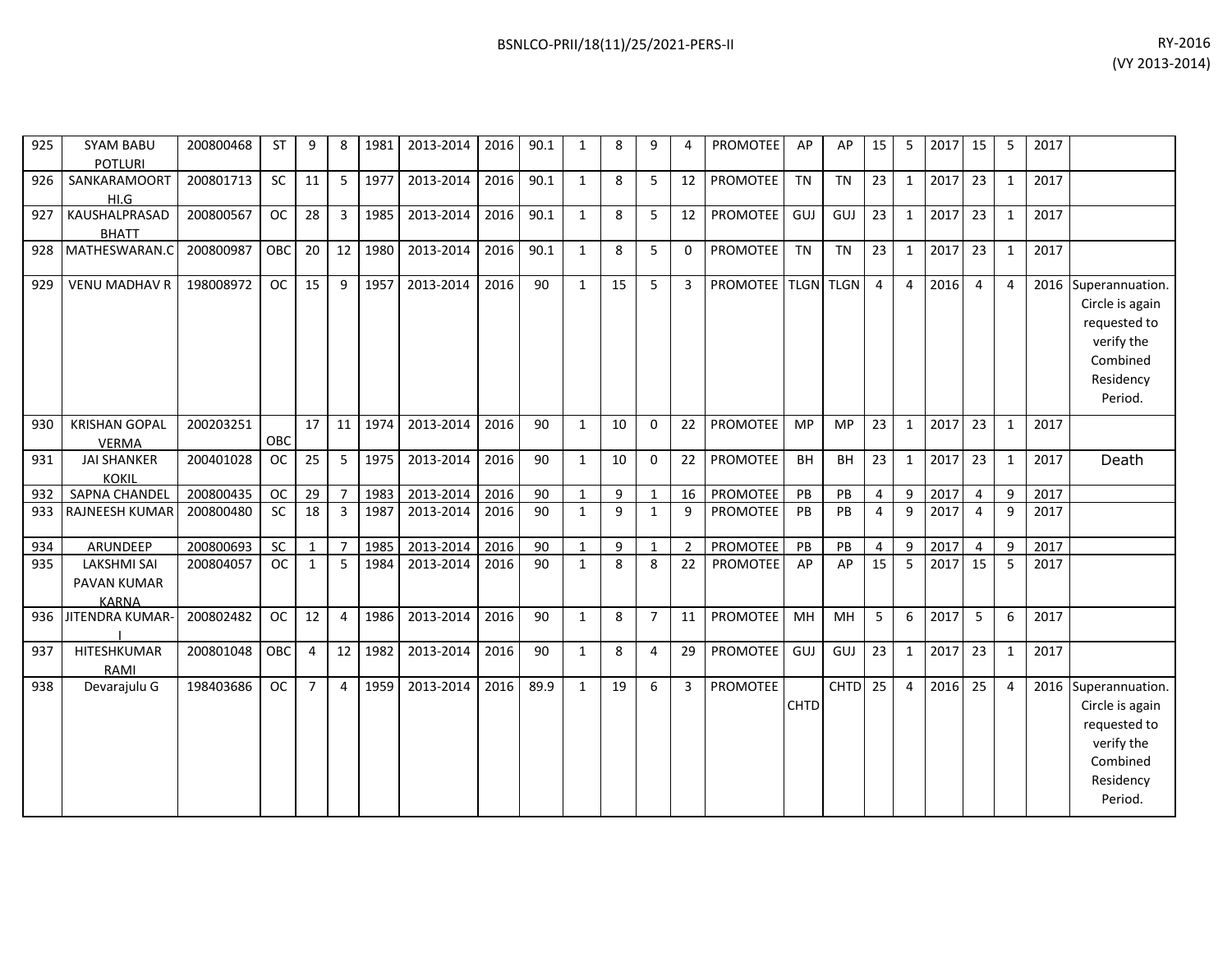| 939        | <b>ARBIND KUMAR</b>                               | 200205251              | OBC                    | 12             | $\overline{2}$  | 1976         | 2013-2014              | 2016         | 89.9          | $\mathbf{1}$      | 14       | 3                          | 24                   | PROMOTEE                    | <b>JKD</b>  | <b>JKD</b>                          | 23       | $\mathbf{1}$ | 2017         | 23       | 1                              | 2017         | Circle is again<br>requested to<br>verify the<br>Combined<br>Residency<br>اممنعمى                                 |
|------------|---------------------------------------------------|------------------------|------------------------|----------------|-----------------|--------------|------------------------|--------------|---------------|-------------------|----------|----------------------------|----------------------|-----------------------------|-------------|-------------------------------------|----------|--------------|--------------|----------|--------------------------------|--------------|-------------------------------------------------------------------------------------------------------------------|
| 940        | RAJESH KUMAR-V                                    | 200205865              | <b>ST</b>              | $\overline{3}$ | $\overline{3}$  | 1977         | 2013-2014              | 2016         | 89.9          | $\mathbf{1}$      | 10       | 0                          | 22                   | PROMOTEE                    | <b>JKD</b>  | <b>JKD</b>                          | 23       | $\mathbf{1}$ | 2017         | 23       | $\mathbf{1}$                   | 2017         |                                                                                                                   |
| 941        | <b>UMESH SINGH</b><br>CHANDEL                     | 200803625              | OBC                    | 15             | 6               | 1984         | 2013-2014              | 2016         | 89.9          | $\mathbf{1}$      | 9        | 4                          | 27                   | <b>PROMOTEE</b>             | PB          | PB                                  | 14       | 5            | 2018         | 14       | 5                              | 2018         |                                                                                                                   |
| 942        | <b>JAGLAL</b><br>SHRAWAN<br><b>TEMBHARE</b>       | 198315708              | OC                     | 11             | 10 <sup>1</sup> | 1958         | 2013-2014              | 2016         | 89.9          | $\mathbf{1}$      | 8        | 9                          | 10                   | PROMOTEE                    | MH          | MH                                  | 6        | 6            | 2016         | 6        | 6                              | 2016         | Retired on<br>31.10.2018                                                                                          |
| 943        | <b>SUNITA</b><br>BHATTACHARYA                     | 200800789              | <b>ST</b>              | 29             | 9               | 1978         | 2013-2014              | 2016         | 89.9          | $\mathbf{1}$      | 8        | 8                          | 11                   | <b>PROMOTEE</b>             | CG          | CG                                  | 23       | $\mathbf{1}$ | 2017         | 23       | $\mathbf{1}$                   | 2017         |                                                                                                                   |
| 944        | <b>NIMIT PATEL</b>                                | 200800614              | <b>OC</b>              | 20             | 9               | 1985         | 2013-2014              | 2016         | 89.9          | $\mathbf{1}$      | 8        | 5 <sub>1</sub>             | 12                   | PROMOTEE                    | GUJ         | GUJ                                 | 23       | $\mathbf{1}$ | 2017         | 23       | $\mathbf{1}$                   | 2017         |                                                                                                                   |
| 945        | <b>MAYUR PATEL</b>                                | 200800408              | <b>OC</b>              | 6              | 12              | 1985         | 2013-2014              | 2016         | 89.9          | $\mathbf{1}$      | 8        | 5 <sup>1</sup>             | 12                   | <b>PROMOTEE</b>             | GUJ         | GUJ                                 | 23       | $\mathbf{1}$ | 2017         | 23       |                                | 2017         |                                                                                                                   |
| 946<br>947 | Shri. POUNEMGAI<br><b>GOLMEI</b><br>Sendilkumar K | 200500626<br>198406579 | <b>ST</b><br><b>OC</b> | 26<br>22       | 1<br>5          | 1983<br>1962 | 2013-2014<br>2013-2014 | 2016<br>2016 | 89.85<br>89.8 | 1<br>$\mathbf{1}$ | 11<br>19 | $\Omega$<br>$\overline{7}$ | 28<br>$\overline{2}$ | PROMOTEE<br><b>PROMOTEE</b> | <b>NEII</b> | <b>CNTx</b><br>(NER)<br><b>CHTD</b> | 23<br>25 | 1<br>4       | 2017<br>2016 | 23<br>25 | $\mathbf{1}$<br>$\overline{4}$ | 2017<br>2016 | Circle is again<br>requested to<br>verify the<br>Combined<br>Residency<br><b>Period</b><br>VR Scheme-             |
|            |                                                   |                        |                        |                |                 |              |                        |              |               |                   |          |                            |                      |                             | <b>CHTD</b> |                                     |          |              |              |          |                                |              | 2019.Circle is<br>again requested<br>to verify the<br>Combined<br>Residency<br>Period.                            |
| 948        | MOHINDER SINGH                                    | 200301829              | <b>OC</b>              | 4              | 6               | 1960         | 2013-2014              | 2016         | 89.8          | $\mathbf{1}$      | 13       | $\overline{7}$             | 8                    | Promotee                    | <b>HP</b>   | <b>HP</b>                           | 23       | $\mathbf{1}$ | 2017         | 23       | $\mathbf{1}$                   | 2017         | Taken VRS-<br>2019on Dated<br>31.1.2020.Circle<br>is again<br>requested to<br>verify the<br>Combined<br>Residency |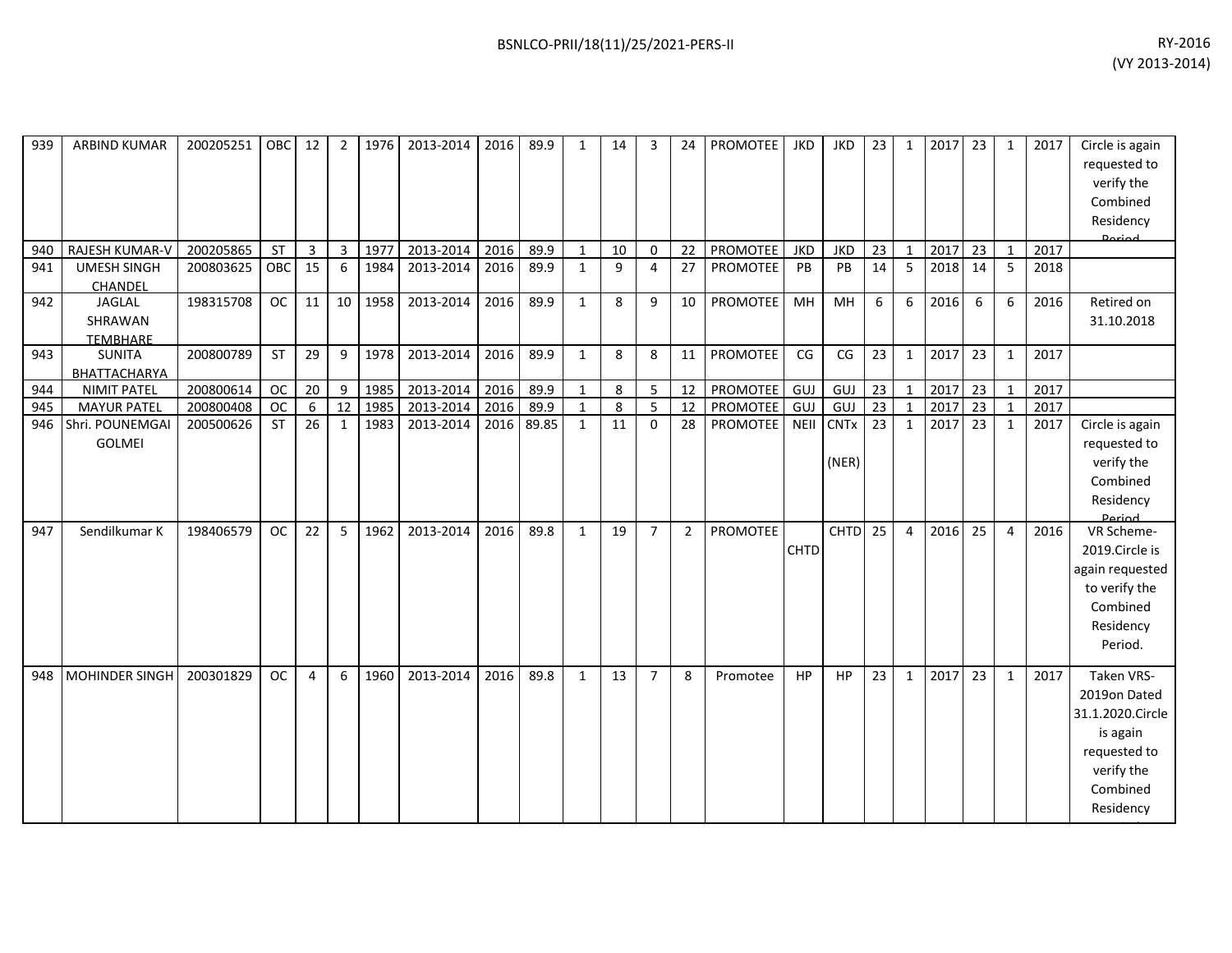| 949 | V SUBBARAMAN                     | 200303369 | <b>OC</b>  | 11             | 9              | 1981 | 2013-2014 | 2016 | 89.8  | $\mathbf{1}$ | 12 | $\mathbf{1}$   | 27             | PROMOTEE           | <b>MH</b>  | <b>KTK</b>        | 13             | $\overline{2}$   | 2017 | 13             | $\overline{2}$ | 2017 | Circle is again<br>requested to<br>verify the<br>Combined<br>Residency<br>Period                          |
|-----|----------------------------------|-----------|------------|----------------|----------------|------|-----------|------|-------|--------------|----|----------------|----------------|--------------------|------------|-------------------|----------------|------------------|------|----------------|----------------|------|-----------------------------------------------------------------------------------------------------------|
| 950 | M.SASEENDRAN                     | 198806561 | <b>OC</b>  | 30             | 6              | 1962 | 2013-2014 | 2016 | 89.8  | $\mathbf{1}$ | 10 | 9              | 11             | <b>PROMOTEE</b>    | KRL        | <b>CNTX</b>       | 6              | 6                | 2016 | 6              | 6              | 2016 |                                                                                                           |
| 951 | BALAMURUGAN.S                    | 200200201 | OBC        | 30             | $\overline{7}$ | 1973 | 2013-2014 | 2016 | 89.8  | 1            | 10 | $\Omega$       | 22             | PROMOTEE           | <b>TN</b>  | <b>TN</b>         | 23             | $\mathbf{1}$     | 2017 | 23             | $\mathbf{1}$   | 2017 |                                                                                                           |
| 952 | <b>SUKHWANT SINGH</b>            | 200800551 | OBC        | 7              | 5              | 1983 | 2013-2014 | 2016 | 89.8  | $\mathbf{1}$ | 9  | 1              | 13             | PROMOTEE           | PB         | PB                | 4              | 9                | 2017 | $\overline{4}$ | 9              | 2017 |                                                                                                           |
| 953 | PUNEET CHANDEL                   | 200800300 | SC         | 5              | 9              | 1982 | 2013-2014 | 2016 | 89.8  | $\mathbf{1}$ | 9  | 1              | $10\,$         | PROMOTEE           | PB         | <b>CNTX</b>       | $\overline{4}$ | $\boldsymbol{9}$ | 2017 | 5              | 9              | 2017 |                                                                                                           |
| 954 | <b>HIMAT SINGH</b>               | 200800642 | OBC        | 5              | 11             | 1985 | 2013-2014 | 2016 | 89.8  | $\mathbf{1}$ | 9  | $\mathbf{1}$   | $\overline{7}$ | <b>PROMOTEE</b>    | PB         | PB                | $\overline{4}$ | 9                | 2017 | $\overline{4}$ | 9              | 2017 |                                                                                                           |
| 955 | RAVINDER SINGH-                  | 200801413 | <b>OBC</b> | 25             | $\overline{4}$ | 1984 | 2013-2014 | 2016 | 89.8  | $\mathbf{1}$ | 9  | 0              | 17             | <b>PROMOTEE</b>    | PB         | PB                | 4              | 9                | 2017 | $\overline{4}$ | 9              | 2017 |                                                                                                           |
| 956 | <b>SUKHWINDER</b><br>SINGH-II    | 200801133 | SC         | 5              | $\overline{7}$ | 1985 | 2013-2014 | 2016 | 89.8  | $\mathbf{1}$ | 9  | $\Omega$       | 9              | <b>PROMOTEE</b>    | PB         | PB                | $\overline{4}$ | 9                | 2017 | $\overline{4}$ | 9              | 2017 |                                                                                                           |
| 957 | KRISHNAN.G                       | 200800306 | <b>OC</b>  | 30             | 5              | 1978 | 2013-2014 | 2016 | 89.8  | $\mathbf{1}$ | 8  | 5              | 12             | <b>PROMOTEE</b>    | <b>TN</b>  | <b>TN</b>         | 23             | $\mathbf{1}$     | 2017 | 23             | $\mathbf 1$    | 2017 |                                                                                                           |
| 958 | SARAVANAN.K.R                    | 200801071 | <b>OC</b>  | $\overline{2}$ | 12             | 1980 | 2013-2014 | 2016 | 89.8  | $\mathbf{1}$ | 8  | 4              | 29             | <b>PROMOTEE</b>    | <b>TN</b>  | <b>TN</b>         | 23             | $\mathbf{1}$     | 2017 | 23             | $\mathbf{1}$   | 2017 |                                                                                                           |
| 959 | <b>JAYANTIBHAI</b><br>RATHVA     | 200800744 | <b>ST</b>  | 1              | 6              | 1979 | 2013-2014 | 2016 | 89.8  | $\mathbf{1}$ | 8  | 4              | 28             | PROMOTEE           | GUJ        | GUJ               | 23             | $\mathbf{1}$     | 2017 | 23             | 1              | 2017 |                                                                                                           |
| 960 | <b>GRAH VARDHAN</b>              | 200600366 | SC         | 29             | 10             | 1980 | 2013-2014 | 2016 | 89.7  | $\mathbf{1}$ | 10 | $\Omega$       | 22             | PROMOTEE           | RAJ        | RAJ               | 23             | $\mathbf{1}$     | 2017 | 23             | $\mathbf{1}$   | 2017 |                                                                                                           |
| 961 | ARUL GANESH.M                    | 200600043 | <b>ST</b>  | 17             | 6              | 1985 | 2013-2014 | 2016 | 89.7  | $\mathbf{1}$ | 10 | 0              | 22             | PROMOTEE           | <b>TN</b>  | <b>TN</b>         | 23             | $\mathbf{1}$     | 2017 | 23             |                | 2017 |                                                                                                           |
| 962 | THOMAS CT                        | 198808663 | <b>OC</b>  | 22             | 4              | 1960 | 2013-2014 | 2016 | 89.7  | $\mathbf{1}$ | 9  | 4              | 8              | PROMOTEE           | <b>KRL</b> | <b>KRL</b>        | 9              | 5                | 2016 | 9              | 5              | 2016 | Superannuation                                                                                            |
| 963 | <b>DALJIT KUMAR</b>              | 200800414 | SC         | 23             | $\mathbf{1}$   | 1980 | 2013-2014 | 2016 | 89.7  | $\mathbf{1}$ | 9  | $\mathbf{1}$   | 21             | <b>PROMOTEE</b>    | PB         | PB                | 4              | 9                | 2017 | $\overline{4}$ | 9              | 2017 |                                                                                                           |
| 964 | <b>LAKHI RAM</b><br><b>SOREN</b> | 200800409 | <b>ST</b>  | 13             | 12             | 1981 | 2013-2014 | 2016 | 89.7  | $\mathbf{1}$ | 8  | 8              | 4              | PROMOTEE           | CG         | CG                | 23             | $\mathbf{1}$     | 2017 | 23             | 1              | 2017 |                                                                                                           |
| 965 | <b>GOMATHI</b><br>SANKARI.T      | 200800751 | SC         | 9              | 3              | 1984 | 2013-2014 | 2016 | 89.7  | $\mathbf{1}$ | 8  | 5              | 12             | <b>PROMOTEE</b>    | <b>TN</b>  | <b>TN</b>         | 23             | $\mathbf{1}$     | 2017 | 23             | 1              | 2017 |                                                                                                           |
| 966 | <b>MUTHAIAH EPPA</b>             | 200803638 | OBC        |                | $\mathbf{1}$   | 1980 | 2013-2014 | 2016 | 89.7  | $\mathbf{1}$ | 8  | 8              | 23             | PROMOTEE           |            | TLGN TLGN         | 15             | 5                | 2017 | 15             | 5              | 2017 |                                                                                                           |
| 967 | PREETILATA DAS                   | 200600161 | <b>SC</b>  | 1              | 5              | 1978 | 2013-2014 | 2016 | 89.65 | $\mathbf{1}$ | 10 | 9              | 15             | <b>PROMOTEE</b>    |            | ASM CNTx<br>(NER) | 21             | $\overline{2}$   | 2017 | 21             | $\overline{2}$ | 2017 |                                                                                                           |
| 968 | SAMBASIVA<br><b>REDDY</b>        | 198402524 | <b>OC</b>  | $\mathbf{1}$   | $\overline{2}$ | 1960 | 2013-2014 | 2016 | 89.6  | $\mathbf{1}$ | 15 | $\overline{7}$ | 29             | PROMOTEE TLGN TLGN |            |                   | 30             | 5                | 2016 | 30             | 5              |      | 2016 Superannuation.<br>Circle is again<br>requested to<br>verify the<br>Combined<br>Residency<br>Period. |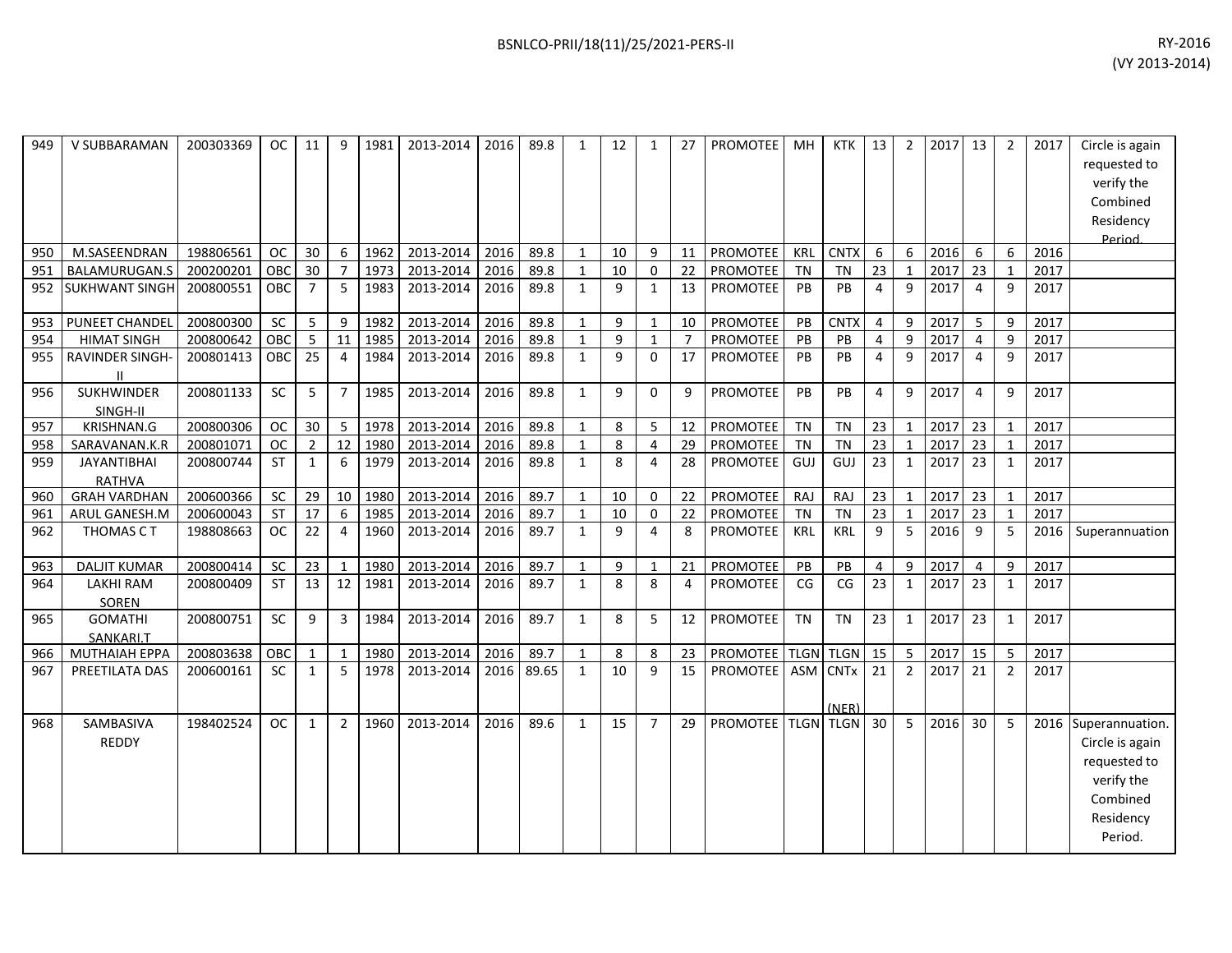| ARVIND KUMAR-I       | 200201129                                                                                                                                                                                                                   |                                                                                                                                |                                                                                |                                                             |                                                                                                       | 2013-2014                                                                                | 2016                                                                                                                           | 89.6                                                                         | 1                                                                            | 15                                                                                                               | 5                                           | 17                                                                                        | <b>PROMOTEE</b>                                   | PB                                                                                                                                                 | PB.                                                                               | 4                                                                                                                     | 9                                                                                                                                           | 2017                                                                                           | 4                                                                            | 9                                                                                                                    | 2017                                                                                                    | Circle is again                                                              |
|----------------------|-----------------------------------------------------------------------------------------------------------------------------------------------------------------------------------------------------------------------------|--------------------------------------------------------------------------------------------------------------------------------|--------------------------------------------------------------------------------|-------------------------------------------------------------|-------------------------------------------------------------------------------------------------------|------------------------------------------------------------------------------------------|--------------------------------------------------------------------------------------------------------------------------------|------------------------------------------------------------------------------|------------------------------------------------------------------------------|------------------------------------------------------------------------------------------------------------------|---------------------------------------------|-------------------------------------------------------------------------------------------|---------------------------------------------------|----------------------------------------------------------------------------------------------------------------------------------------------------|-----------------------------------------------------------------------------------|-----------------------------------------------------------------------------------------------------------------------|---------------------------------------------------------------------------------------------------------------------------------------------|------------------------------------------------------------------------------------------------|------------------------------------------------------------------------------|----------------------------------------------------------------------------------------------------------------------|---------------------------------------------------------------------------------------------------------|------------------------------------------------------------------------------|
|                      |                                                                                                                                                                                                                             |                                                                                                                                |                                                                                |                                                             |                                                                                                       |                                                                                          |                                                                                                                                |                                                                              |                                                                              |                                                                                                                  |                                             |                                                                                           |                                                   |                                                                                                                                                    |                                                                                   |                                                                                                                       |                                                                                                                                             |                                                                                                |                                                                              |                                                                                                                      |                                                                                                         | requested to                                                                 |
|                      |                                                                                                                                                                                                                             |                                                                                                                                |                                                                                |                                                             |                                                                                                       |                                                                                          |                                                                                                                                |                                                                              |                                                                              |                                                                                                                  |                                             |                                                                                           |                                                   |                                                                                                                                                    |                                                                                   |                                                                                                                       |                                                                                                                                             |                                                                                                |                                                                              |                                                                                                                      |                                                                                                         | verify the                                                                   |
|                      |                                                                                                                                                                                                                             |                                                                                                                                |                                                                                |                                                             |                                                                                                       |                                                                                          |                                                                                                                                |                                                                              |                                                                              |                                                                                                                  |                                             |                                                                                           |                                                   |                                                                                                                                                    |                                                                                   |                                                                                                                       |                                                                                                                                             |                                                                                                |                                                                              |                                                                                                                      |                                                                                                         | Combined                                                                     |
|                      |                                                                                                                                                                                                                             |                                                                                                                                |                                                                                |                                                             |                                                                                                       |                                                                                          |                                                                                                                                |                                                                              |                                                                              |                                                                                                                  |                                             |                                                                                           |                                                   |                                                                                                                                                    |                                                                                   |                                                                                                                       |                                                                                                                                             |                                                                                                |                                                                              |                                                                                                                      |                                                                                                         | Residency                                                                    |
|                      |                                                                                                                                                                                                                             |                                                                                                                                |                                                                                |                                                             |                                                                                                       |                                                                                          |                                                                                                                                |                                                                              |                                                                              |                                                                                                                  |                                             |                                                                                           |                                                   |                                                                                                                                                    |                                                                                   |                                                                                                                       |                                                                                                                                             |                                                                                                |                                                                              |                                                                                                                      |                                                                                                         | Circle is again                                                              |
|                      |                                                                                                                                                                                                                             |                                                                                                                                |                                                                                |                                                             |                                                                                                       |                                                                                          |                                                                                                                                |                                                                              |                                                                              |                                                                                                                  |                                             |                                                                                           |                                                   |                                                                                                                                                    |                                                                                   |                                                                                                                       |                                                                                                                                             |                                                                                                |                                                                              |                                                                                                                      |                                                                                                         |                                                                              |
|                      |                                                                                                                                                                                                                             |                                                                                                                                |                                                                                |                                                             |                                                                                                       |                                                                                          |                                                                                                                                |                                                                              |                                                                              |                                                                                                                  |                                             |                                                                                           |                                                   |                                                                                                                                                    |                                                                                   |                                                                                                                       |                                                                                                                                             |                                                                                                |                                                                              |                                                                                                                      |                                                                                                         | requested to<br>verify the                                                   |
|                      |                                                                                                                                                                                                                             |                                                                                                                                |                                                                                |                                                             |                                                                                                       |                                                                                          |                                                                                                                                |                                                                              |                                                                              |                                                                                                                  |                                             |                                                                                           |                                                   |                                                                                                                                                    |                                                                                   |                                                                                                                       |                                                                                                                                             |                                                                                                |                                                                              |                                                                                                                      |                                                                                                         |                                                                              |
|                      |                                                                                                                                                                                                                             |                                                                                                                                |                                                                                |                                                             |                                                                                                       |                                                                                          |                                                                                                                                |                                                                              |                                                                              |                                                                                                                  |                                             |                                                                                           |                                                   |                                                                                                                                                    |                                                                                   |                                                                                                                       |                                                                                                                                             |                                                                                                |                                                                              |                                                                                                                      |                                                                                                         | Combined                                                                     |
|                      |                                                                                                                                                                                                                             |                                                                                                                                |                                                                                |                                                             |                                                                                                       |                                                                                          |                                                                                                                                |                                                                              |                                                                              |                                                                                                                  |                                             |                                                                                           |                                                   |                                                                                                                                                    |                                                                                   |                                                                                                                       |                                                                                                                                             |                                                                                                |                                                                              |                                                                                                                      |                                                                                                         | Residency                                                                    |
| <b>MEERA KUMARI</b>  | 200400745                                                                                                                                                                                                                   | OC.                                                                                                                            | 26                                                                             | $\mathbf{1}$                                                | 1975                                                                                                  | 2013-2014                                                                                | 2016                                                                                                                           | 89.6                                                                         | 1                                                                            | 12                                                                                                               | 11                                          | 27                                                                                        | <b>PROMOTEE</b>                                   | <b>JKD</b>                                                                                                                                         | <b>JKD</b>                                                                        | 23                                                                                                                    | $\mathbf{1}$                                                                                                                                | 2017                                                                                           | 23                                                                           | $\mathbf{1}$                                                                                                         | 2017                                                                                                    | Circle is again                                                              |
| <b>SINHA</b>         |                                                                                                                                                                                                                             |                                                                                                                                |                                                                                |                                                             |                                                                                                       |                                                                                          |                                                                                                                                |                                                                              |                                                                              |                                                                                                                  |                                             |                                                                                           |                                                   |                                                                                                                                                    |                                                                                   |                                                                                                                       |                                                                                                                                             |                                                                                                |                                                                              |                                                                                                                      |                                                                                                         | requested to                                                                 |
|                      |                                                                                                                                                                                                                             |                                                                                                                                |                                                                                |                                                             |                                                                                                       |                                                                                          |                                                                                                                                |                                                                              |                                                                              |                                                                                                                  |                                             |                                                                                           |                                                   |                                                                                                                                                    |                                                                                   |                                                                                                                       |                                                                                                                                             |                                                                                                |                                                                              |                                                                                                                      |                                                                                                         | verify the                                                                   |
|                      |                                                                                                                                                                                                                             |                                                                                                                                |                                                                                |                                                             |                                                                                                       |                                                                                          |                                                                                                                                |                                                                              |                                                                              |                                                                                                                  |                                             |                                                                                           |                                                   |                                                                                                                                                    |                                                                                   |                                                                                                                       |                                                                                                                                             |                                                                                                |                                                                              |                                                                                                                      |                                                                                                         | Combined                                                                     |
|                      |                                                                                                                                                                                                                             |                                                                                                                                |                                                                                |                                                             |                                                                                                       |                                                                                          |                                                                                                                                |                                                                              |                                                                              |                                                                                                                  |                                             |                                                                                           |                                                   |                                                                                                                                                    |                                                                                   |                                                                                                                       |                                                                                                                                             |                                                                                                |                                                                              |                                                                                                                      |                                                                                                         | Residency                                                                    |
|                      |                                                                                                                                                                                                                             |                                                                                                                                |                                                                                |                                                             |                                                                                                       |                                                                                          |                                                                                                                                |                                                                              |                                                                              |                                                                                                                  |                                             |                                                                                           |                                                   |                                                                                                                                                    |                                                                                   |                                                                                                                       |                                                                                                                                             |                                                                                                |                                                                              |                                                                                                                      |                                                                                                         | Doriod                                                                       |
|                      |                                                                                                                                                                                                                             |                                                                                                                                |                                                                                |                                                             |                                                                                                       |                                                                                          |                                                                                                                                |                                                                              |                                                                              |                                                                                                                  |                                             |                                                                                           |                                                   |                                                                                                                                                    |                                                                                   |                                                                                                                       |                                                                                                                                             |                                                                                                |                                                                              |                                                                                                                      |                                                                                                         |                                                                              |
|                      |                                                                                                                                                                                                                             |                                                                                                                                |                                                                                |                                                             |                                                                                                       |                                                                                          |                                                                                                                                |                                                                              |                                                                              |                                                                                                                  |                                             |                                                                                           |                                                   |                                                                                                                                                    |                                                                                   |                                                                                                                       |                                                                                                                                             |                                                                                                |                                                                              |                                                                                                                      |                                                                                                         |                                                                              |
| MANDEEP SINGH-       | 200801169                                                                                                                                                                                                                   | OBC                                                                                                                            | 18                                                                             | 10                                                          | 1986                                                                                                  | 2013-2014                                                                                | 2016                                                                                                                           | 89.6                                                                         | $\mathbf{1}$                                                                 | 9                                                                                                                | $\mathbf{1}$                                | 9                                                                                         | <b>PROMOTEE</b>                                   | PB                                                                                                                                                 | PB                                                                                | $\overline{4}$                                                                                                        | 9                                                                                                                                           | 2017                                                                                           | $\overline{4}$                                                               | 9                                                                                                                    | 2017                                                                                                    |                                                                              |
| Ш                    |                                                                                                                                                                                                                             |                                                                                                                                |                                                                                |                                                             |                                                                                                       |                                                                                          |                                                                                                                                |                                                                              |                                                                              |                                                                                                                  |                                             |                                                                                           |                                                   |                                                                                                                                                    |                                                                                   |                                                                                                                       |                                                                                                                                             |                                                                                                |                                                                              |                                                                                                                      |                                                                                                         |                                                                              |
|                      |                                                                                                                                                                                                                             |                                                                                                                                |                                                                                | 1                                                           |                                                                                                       |                                                                                          |                                                                                                                                |                                                                              |                                                                              |                                                                                                                  |                                             |                                                                                           |                                                   |                                                                                                                                                    |                                                                                   | 4                                                                                                                     |                                                                                                                                             |                                                                                                |                                                                              |                                                                                                                      |                                                                                                         |                                                                              |
|                      |                                                                                                                                                                                                                             |                                                                                                                                |                                                                                |                                                             |                                                                                                       |                                                                                          |                                                                                                                                |                                                                              |                                                                              |                                                                                                                  |                                             |                                                                                           |                                                   |                                                                                                                                                    |                                                                                   |                                                                                                                       |                                                                                                                                             |                                                                                                |                                                                              |                                                                                                                      |                                                                                                         |                                                                              |
|                      |                                                                                                                                                                                                                             |                                                                                                                                |                                                                                |                                                             |                                                                                                       |                                                                                          |                                                                                                                                |                                                                              |                                                                              |                                                                                                                  |                                             |                                                                                           |                                                   |                                                                                                                                                    |                                                                                   |                                                                                                                       |                                                                                                                                             |                                                                                                |                                                                              |                                                                                                                      |                                                                                                         |                                                                              |
|                      |                                                                                                                                                                                                                             |                                                                                                                                |                                                                                |                                                             |                                                                                                       |                                                                                          |                                                                                                                                |                                                                              |                                                                              |                                                                                                                  |                                             |                                                                                           |                                                   |                                                                                                                                                    |                                                                                   |                                                                                                                       |                                                                                                                                             |                                                                                                |                                                                              |                                                                                                                      |                                                                                                         |                                                                              |
|                      |                                                                                                                                                                                                                             |                                                                                                                                |                                                                                |                                                             |                                                                                                       |                                                                                          |                                                                                                                                |                                                                              |                                                                              |                                                                                                                  |                                             |                                                                                           |                                                   |                                                                                                                                                    |                                                                                   |                                                                                                                       |                                                                                                                                             |                                                                                                |                                                                              |                                                                                                                      |                                                                                                         |                                                                              |
|                      |                                                                                                                                                                                                                             |                                                                                                                                |                                                                                |                                                             |                                                                                                       |                                                                                          |                                                                                                                                |                                                                              |                                                                              |                                                                                                                  |                                             |                                                                                           |                                                   |                                                                                                                                                    |                                                                                   |                                                                                                                       |                                                                                                                                             |                                                                                                |                                                                              |                                                                                                                      |                                                                                                         |                                                                              |
| <b>RAJ KUMAR</b>     | 200801887                                                                                                                                                                                                                   | <b>SC</b>                                                                                                                      | 12                                                                             | $\overline{2}$                                              | 1984                                                                                                  | 2013-2014                                                                                | 2016                                                                                                                           | 89.6                                                                         | $\mathbf{1}$                                                                 | 8                                                                                                                | 9                                           | 6                                                                                         | PROMOTEE                                          | <b>TLG</b>                                                                                                                                         | <b>INSP</b>                                                                       | 15                                                                                                                    | 5                                                                                                                                           | 2017                                                                                           | 15                                                                           | 5                                                                                                                    | 2017                                                                                                    |                                                                              |
| <b>THALLAPELLI</b>   |                                                                                                                                                                                                                             |                                                                                                                                |                                                                                |                                                             |                                                                                                       |                                                                                          |                                                                                                                                |                                                                              |                                                                              |                                                                                                                  |                                             |                                                                                           |                                                   |                                                                                                                                                    | <b>&amp; QA</b>                                                                   |                                                                                                                       |                                                                                                                                             |                                                                                                |                                                                              |                                                                                                                      |                                                                                                         |                                                                              |
| <b>RAVINDAR</b>      | 200802708                                                                                                                                                                                                                   | <b>ST</b>                                                                                                                      | 9                                                                              | 4                                                           | 1980                                                                                                  | 2013-2014                                                                                | 2016                                                                                                                           | 89.6                                                                         | $\mathbf{1}$                                                                 | 8                                                                                                                | 8                                           | 23                                                                                        |                                                   |                                                                                                                                                    |                                                                                   |                                                                                                                       | 5                                                                                                                                           | 2017                                                                                           | 15                                                                           | 5                                                                                                                    | 2017                                                                                                    |                                                                              |
| <b>GUGULOTHU</b>     |                                                                                                                                                                                                                             |                                                                                                                                |                                                                                |                                                             |                                                                                                       |                                                                                          |                                                                                                                                |                                                                              |                                                                              |                                                                                                                  |                                             |                                                                                           |                                                   |                                                                                                                                                    |                                                                                   |                                                                                                                       |                                                                                                                                             |                                                                                                |                                                                              |                                                                                                                      |                                                                                                         |                                                                              |
|                      |                                                                                                                                                                                                                             |                                                                                                                                |                                                                                |                                                             |                                                                                                       |                                                                                          |                                                                                                                                |                                                                              |                                                                              |                                                                                                                  |                                             |                                                                                           |                                                   |                                                                                                                                                    |                                                                                   |                                                                                                                       |                                                                                                                                             |                                                                                                |                                                                              |                                                                                                                      |                                                                                                         |                                                                              |
|                      |                                                                                                                                                                                                                             |                                                                                                                                |                                                                                |                                                             |                                                                                                       |                                                                                          |                                                                                                                                |                                                                              |                                                                              |                                                                                                                  |                                             |                                                                                           |                                                   |                                                                                                                                                    |                                                                                   |                                                                                                                       |                                                                                                                                             |                                                                                                |                                                                              |                                                                                                                      |                                                                                                         |                                                                              |
|                      |                                                                                                                                                                                                                             |                                                                                                                                |                                                                                |                                                             |                                                                                                       |                                                                                          |                                                                                                                                |                                                                              |                                                                              |                                                                                                                  |                                             |                                                                                           |                                                   |                                                                                                                                                    |                                                                                   |                                                                                                                       |                                                                                                                                             |                                                                                                |                                                                              |                                                                                                                      |                                                                                                         |                                                                              |
|                      |                                                                                                                                                                                                                             |                                                                                                                                |                                                                                | 1                                                           |                                                                                                       |                                                                                          |                                                                                                                                |                                                                              |                                                                              | 8                                                                                                                | 5                                           | $\overline{7}$                                                                            |                                                   |                                                                                                                                                    |                                                                                   |                                                                                                                       |                                                                                                                                             |                                                                                                |                                                                              |                                                                                                                      |                                                                                                         |                                                                              |
|                      |                                                                                                                                                                                                                             |                                                                                                                                |                                                                                |                                                             |                                                                                                       |                                                                                          |                                                                                                                                |                                                                              |                                                                              |                                                                                                                  |                                             |                                                                                           |                                                   |                                                                                                                                                    |                                                                                   |                                                                                                                       |                                                                                                                                             |                                                                                                |                                                                              |                                                                                                                      |                                                                                                         |                                                                              |
| 984   PARUL AMBALIYA | 200800489                                                                                                                                                                                                                   | <b>ST</b>                                                                                                                      | 23                                                                             | $\overline{4}$                                              | 1985                                                                                                  | 2013-2014                                                                                | 2016                                                                                                                           | 89.6                                                                         | $\mathbf{1}$                                                                 | 8                                                                                                                | 5                                           | $\overline{7}$                                                                            |                                                   | GUJ                                                                                                                                                | GUJ                                                                               | 23                                                                                                                    | $\mathbf{1}$                                                                                                                                | 2017                                                                                           | 23                                                                           |                                                                                                                      | 2017                                                                                                    |                                                                              |
|                      | Reena Dwivedi<br>SREEVALSAN R<br>RAJWINDER KAUR<br><b>RITESH KUMAR</b><br><b>SINGH</b><br><b>HARMINDER</b><br><b>SINGH</b><br><b>SUNNY GOYAL</b><br>RAMACHANDRAN<br>SIVAGURU.G<br>PREETHIJ<br><b>VIKRAM SINH</b><br>CHAUHAN | 200306288<br>200304980<br>200800285<br>200800792<br>200801414<br>200801421<br>200801310<br>200801718<br>200801292<br>200800926 | OC.<br><b>OC</b><br>OBC<br>OBC<br>OBC<br>OC<br><b>OBC</b><br>OBC<br><b>OBC</b> | 13<br>9<br>23<br>5<br>13<br>3<br>28<br>27<br>3<br>OBC<br>15 | OBC 19<br>$\overline{2}$<br>10<br>$\overline{3}$<br>10<br>11<br>9<br>$\overline{3}$<br>$\overline{4}$ | 7   1978<br>1977<br>1975<br>1980<br>1984<br>1984<br>1984<br>1985<br>1983<br>1985<br>1984 | 2013-2014<br>2013-2014<br>2013-2014<br>2013-2014<br>2013-2014<br>2013-2014<br>2013-2014<br>2013-2014<br>2013-2014<br>2013-2014 | 2016<br>2016<br>2016<br>2016<br>2016<br>2016<br>2016<br>2016<br>2016<br>2016 | 89.6<br>89.6<br>89.6<br>89.6<br>89.6<br>89.6<br>89.6<br>89.6<br>89.6<br>89.6 | 1<br>1<br>$\mathbf{1}$<br>$\mathbf{1}$<br>$\mathbf{1}$<br>1<br>$\mathbf{1}$<br>$\mathbf{1}$<br>1<br>$\mathbf{1}$ | 13<br>10<br>9<br>9<br>9<br>9<br>8<br>8<br>8 | 10<br>$\mathbf{1}$<br>$\mathbf{1}$<br>$\Omega$<br>$\Omega$<br>$\mathbf 0$<br>11<br>6<br>5 | 20<br>12<br>16<br>19<br>17<br>6<br>12<br>17<br>12 | <b>PROMOTEE</b><br>PROMOTEE<br><b>PROMOTEE</b><br><b>PROMOTEE</b><br><b>PROMOTEE</b><br>PROMOTEE<br><b>PROMOTEE</b><br>PROMOTEE<br><b>PROMOTEE</b> | KRL<br>PB<br>PB<br>PB<br>PB<br><b>TN</b><br><b>CHTD</b><br>GUJ<br><b>PROMOTEE</b> | <b>BSNL</b><br>CHH I<br>CO<br><b>KRL</b><br>PB<br>PB<br>PB<br><b>CNTX</b><br>PROMOTEE CHTD<br>KRL<br><b>TN</b><br>GUJ | 23<br>13<br>$\overline{4}$<br>$\overline{4}$<br>$\overline{7}$<br>23<br>PROMOTEE TLGN TLGN 15<br>$\overline{2}$<br>CHTD <sub>23</sub><br>23 | $\mathbf{1}$<br>$\overline{2}$<br>9<br>9<br>9<br>9<br>$\mathbf{1}$<br>$\overline{3}$<br>1<br>1 | 2017<br>2017<br>2017<br>2017<br>2017<br>2017<br>2017<br>2017<br>2017<br>2017 | 23<br>13<br>$\overline{4}$<br>$\overline{4}$<br>$\overline{4}$<br>$\overline{7}$<br>23<br>$\overline{2}$<br>23<br>23 | $\mathbf{1}$<br>$\overline{2}$<br>9<br>9<br>9<br>9<br>$\mathbf{1}$<br>$\mathbf{3}$<br>1<br>$\mathbf{1}$ | 2017<br>2017<br>2017<br>2017<br>2017<br>2017<br>2017<br>2017<br>2017<br>2017 |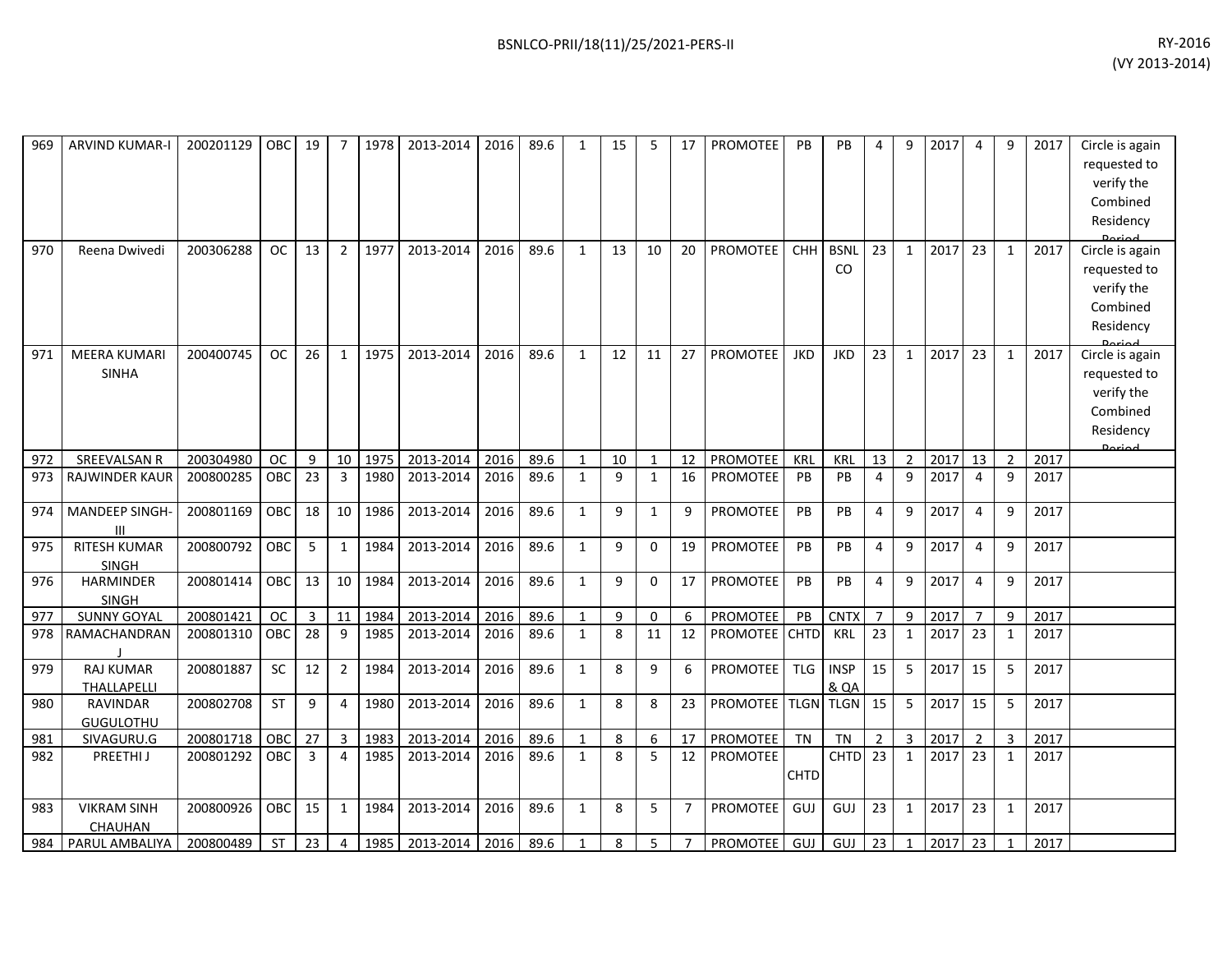| 985  | <b>PURVANG PATEL</b>   | 200800997 | OBC        | 30             |                | 1986 | 2013-2014 | 2016 | 89.6  | 1            | 8  | 5              |                | PROMOTEE        | GUJ         | GUJ         | 23             | -1             | 2017 | 23 |                | 2017 |                 |
|------|------------------------|-----------|------------|----------------|----------------|------|-----------|------|-------|--------------|----|----------------|----------------|-----------------|-------------|-------------|----------------|----------------|------|----|----------------|------|-----------------|
| 986  | AMBIHA.A               | 200801399 | <b>SC</b>  | 18             | $\Delta$       | 1976 | 2013-2014 | 2016 | 89.6  | $\mathbf{1}$ | 8  | 5              | 5              | <b>PROMOTEE</b> | <b>TN</b>   | <b>TN</b>   | 23             |                | 2017 | 23 |                | 2017 |                 |
| 987  | <b>BETTY S GEORGE</b>  | 200801362 | <b>OC</b>  | 30             | 5              | 1982 | 2013-2014 | 2016 | 89.6  | $\mathbf{1}$ | 8  | 5              | 5              | PROMOTEE        | KRL         | KRL         | 13             | $\overline{2}$ | 2017 | 13 | $\overline{2}$ | 2017 |                 |
| 988  | <b>RAKESH KUMAR</b>    | 200801934 | <b>ST</b>  | $\overline{3}$ | $\overline{7}$ | 1985 | 2013-2014 | 2016 | 89.6  | $\mathbf{1}$ | 8  | 5              | 5              | PROMOTEE        | J&K         | <b>RAJ</b>  | 27             | $\overline{2}$ | 2017 | 27 | 2              | 2017 |                 |
|      | <b>MEENA</b>           |           |            |                |                |      |           |      |       |              |    |                |                |                 |             |             |                |                |      |    |                |      |                 |
| 989  | DEVANATHAN.G           | 200801614 | <b>OC</b>  | 27             | 3              | 1985 | 2013-2014 | 2016 | 89.6  | $\mathbf{1}$ | 8  | 4              | 29             | PROMOTEE        | <b>TN</b>   | TN          | 23             | $\mathbf{1}$   | 2017 | 23 | $\mathbf{1}$   | 2017 |                 |
| 990  | KAMLESHKUMAR           | 200803344 | OBC        | 10             |                | 1983 | 2013-2014 | 2016 | 89.6  | $\mathbf{1}$ | 8  | 4              | 29             | PROMOTEE        | GUJ         | GUJ         | 23             | 1              | 2017 | 23 | 1              | 2017 |                 |
|      | <b>GADHIYA</b>         |           |            |                |                |      |           |      |       |              |    |                |                |                 |             |             |                |                |      |    |                |      |                 |
| 991  | <b>WILLINGSON</b>      | 200804112 | <b>ST</b>  | 25             | $\overline{2}$ | 1976 | 2013-2014 | 2016 | 89.55 | $\mathbf{1}$ | 13 | $\overline{3}$ | 20             | <b>PROMOTEE</b> | $NE-I$      | $NE-I$      | 23             | 1              | 2017 | 23 | 1              | 2017 | Circle is again |
|      | WANSWETT               |           |            |                |                |      |           |      |       |              |    |                |                |                 |             |             |                |                |      |    |                |      | requested to    |
|      |                        |           |            |                |                |      |           |      |       |              |    |                |                |                 |             |             |                |                |      |    |                |      | verify the      |
|      |                        |           |            |                |                |      |           |      |       |              |    |                |                |                 |             |             |                |                |      |    |                |      | Combined        |
|      |                        |           |            |                |                |      |           |      |       |              |    |                |                |                 |             |             |                |                |      |    |                |      | Residency       |
|      |                        |           |            |                |                |      |           |      |       |              |    |                |                |                 |             |             |                |                |      |    |                |      |                 |
| 992  | <b>RAMESH KUMAR</b>    | 200500781 | OBC        | 23             | 9              | 1977 | 2013-2014 | 2016 | 89.5  | $\mathbf{1}$ | 11 | 11             | 24             | <b>PROMOTEE</b> | <b>JKD</b>  | <b>JKD</b>  | 23             | 1              | 2017 | 23 | 1              | 2017 | Circle is again |
|      |                        |           |            |                |                |      |           |      |       |              |    |                |                |                 |             |             |                |                |      |    |                |      | requested to    |
|      |                        |           |            |                |                |      |           |      |       |              |    |                |                |                 |             |             |                |                |      |    |                |      | verify the      |
|      |                        |           |            |                |                |      |           |      |       |              |    |                |                |                 |             |             |                |                |      |    |                |      | Combined        |
|      |                        |           |            |                |                |      |           |      |       |              |    |                |                |                 |             |             |                |                |      |    |                |      | Residency       |
| 993  | <b>INDAL SINGH</b>     | 200801057 | OBC        | 20             | $\overline{2}$ | 1982 | 2013-2014 | 2016 | 89.5  | $\mathbf{1}$ | 9  | $\overline{2}$ | 12             | PROMOTEE        | PB          | PB          | 16             | 10             | 2017 | 16 | 10             | 2017 | Doriad          |
| 994  | <b>JASBIR SINGH-I</b>  | 200800256 | <b>SC</b>  | 24             | 12             | 1983 | 2013-2014 | 2016 | 89.5  | $\mathbf{1}$ | 9  | $\mathbf{1}$   | 16             | PROMOTEE        | PB          | PB          | 4              | 9              | 2017 | 4  | 9              | 2017 |                 |
| 995  | <b>AVTAR SINGH-II</b>  | 200800658 | <b>SC</b>  | 4              | 11             | 1983 | 2013-2014 | 2016 | 89.5  | 1            | 9  | 1              | 5              | <b>PROMOTEE</b> | PB          | PB          | 4              | 9              | 2017 | 4  | 9              | 2017 |                 |
| 996  | <b>SATISH KUMAR-II</b> | 200801216 | <b>SC</b>  | 24             | 12             | 1986 | 2013-2014 | 2016 | 89.5  | $\mathbf{1}$ | 9  | 0              | 15             | <b>PROMOTEE</b> | <b>PUNJ</b> | UP(E)       | $\overline{4}$ | 9              | 2017 | 4  | 9              | 2017 |                 |
|      |                        |           |            |                |                |      |           |      |       |              |    |                |                |                 | AB          |             |                |                |      |    |                |      |                 |
| 997  | <b>MANEESH JAIN</b>    | 200803364 | <b>OC</b>  | 20             | 4              | 1986 | 2013-2014 | 2016 | 89.5  | $\mathbf{1}$ | 8  | 9              | 4              | PROMOTEE        | <b>TLGN</b> | <b>TLGN</b> | 15             | 5              | 2017 | 15 | 5              | 2017 |                 |
|      | <b>GODA</b>            |           |            |                |                |      |           |      |       |              |    |                |                |                 |             |             |                |                |      |    |                |      |                 |
| 998  | AMBIKA.D               | 200800437 | <b>OBC</b> | 10             | 4              | 1980 | 2013-2014 | 2016 | 89.5  | $\mathbf{1}$ | 8  | 5              | $\overline{7}$ | PROMOTEE        | <b>TN</b>   | TN          | 23             | $\mathbf{1}$   | 2017 | 23 | 1              | 2017 |                 |
| 999  | <b>TRIBHOVAN</b>       | 200803343 | OBC I      | 22             | 8              | 1985 | 2013-2014 | 2016 | 89.5  | $\mathbf{1}$ | 8  | 4              | 29             | <b>PROMOTEE</b> | GUJ         |             | 23             | 1              | 2017 | 23 | 1              | 2017 |                 |
|      | VADOLIYA               |           |            |                |                |      |           |      |       |              |    |                |                |                 |             | <b>CNTx</b> |                |                |      |    |                |      |                 |
|      |                        |           |            |                |                |      |           |      |       |              |    |                |                |                 |             | (WES        |                |                |      |    |                |      |                 |
|      |                        |           |            |                |                |      |           |      |       |              |    |                |                |                 |             | T)          |                |                |      |    |                |      |                 |
|      |                        |           |            |                |                |      |           |      |       |              |    |                |                |                 |             |             |                |                |      |    |                |      |                 |
| 1000 | SIDDHARTH              | 200600247 | <b>ST</b>  | 8              | 4              | 1983 | 2013-2014 | 2016 | 89.45 | 1            | 10 | 5              | 9              | <b>PROMOTEE</b> | ASM         | ASM         | 23             | 1              | 2017 | 23 | 1              | 2017 |                 |
|      | SONOWAL                |           |            |                |                |      |           |      |       |              |    |                |                |                 |             |             |                |                |      |    |                |      |                 |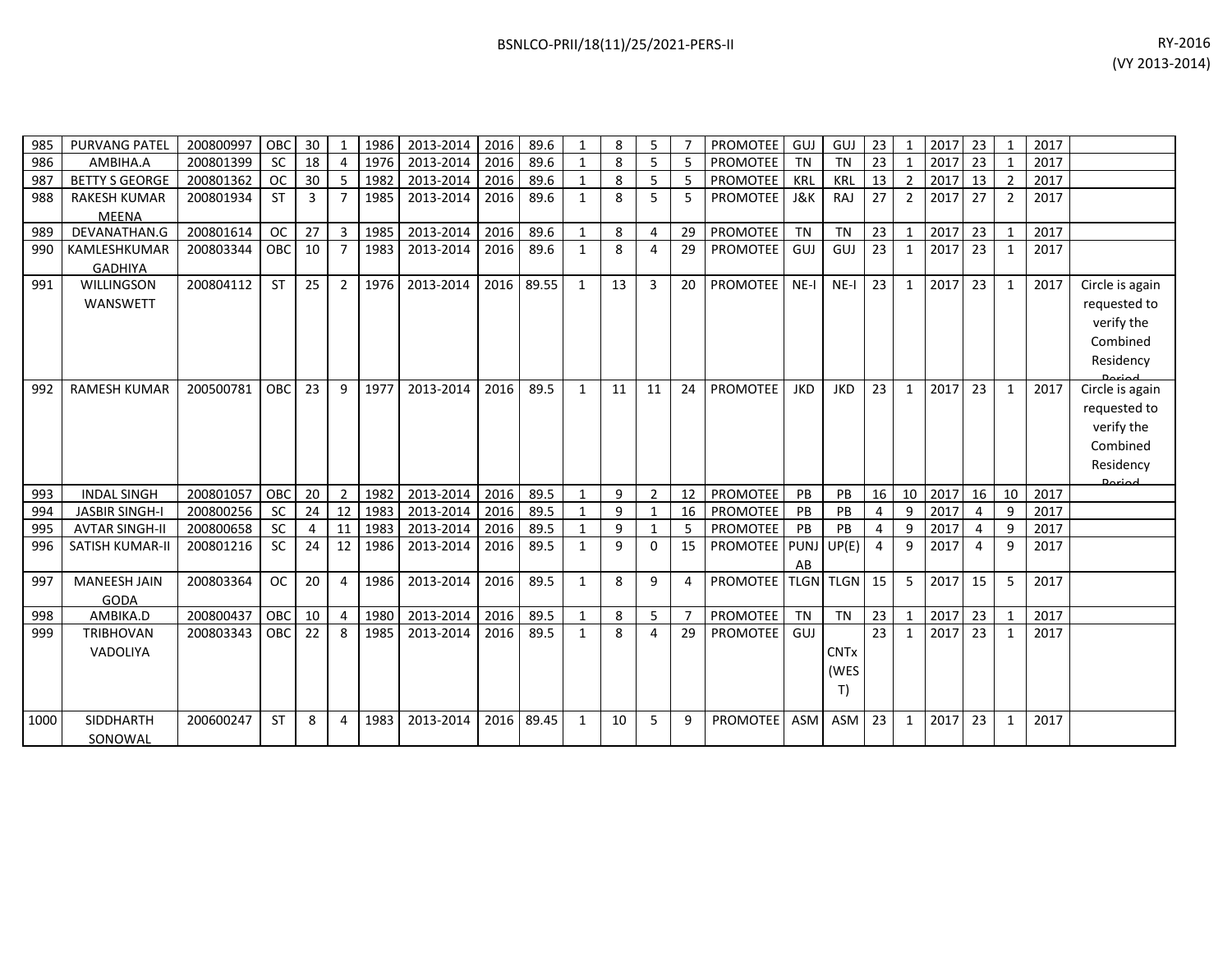| 1001 | <b>SUBHASHCHANDR</b><br>A REDDY                | 199002408 | <b>OC</b> | 15           | 10             | 1969 | 2013-2014 | 2016 | 89.4 | 1            | 15 | 5              | 3  | <b>PROMOTEE   TLGN   TLGN</b> |            |                            | $\overline{a}$ | $\overline{4}$ | 2016 | $\overline{4}$ | 4            | 2016 | VR Scheme-<br>2019.Circle is<br>again requested<br>to verify the<br>Combined<br>Residency<br>Period. |
|------|------------------------------------------------|-----------|-----------|--------------|----------------|------|-----------|------|------|--------------|----|----------------|----|-------------------------------|------------|----------------------------|----------------|----------------|------|----------------|--------------|------|------------------------------------------------------------------------------------------------------|
| 1002 | <b>ANURAG MERINA</b><br><b>MUNDU</b>           | 200204387 | <b>ST</b> | 2            | 1              | 1975 | 2013-2014 | 2016 | 89.4 | $\mathbf{1}$ | 14 | 8              | 29 | PROMOTEE   TLNG   TLGN        |            |                            | 15             | 5              | 2017 | 15             | 5            | 2017 | Circle is again<br>requested to<br>verify the<br>Combined<br>Residency<br>Period.                    |
| 1003 | Dalip Singh                                    | 200600239 | SC        | 13           | $\overline{3}$ | 1985 | 2013-2014 | 2016 | 89.4 | $\mathbf{1}$ | 10 | $\overline{7}$ | 19 | Promotee                      | HR         | <b>HR</b>                  | 23             | $\mathbf{1}$   | 2017 | 23             | $\mathbf{1}$ | 2017 |                                                                                                      |
| 1004 | K.A.PATEL                                      | 198409079 | <b>OC</b> | 1            | 6              | 1963 | 2013-2014 | 2016 | 89.4 | $\mathbf{1}$ | 10 | 6              | 21 | <b>PROMOTEE</b>               | GUJ        | GUJ                        | 11             | $\overline{4}$ | 2016 | 11             | 4            | 2016 | VRS under VRS<br>2019.                                                                               |
| 1005 | GANESAN.J                                      | 200200284 | <b>OC</b> | 11           | 6              | 1962 | 2013-2014 | 2016 | 89.4 | $\mathbf{1}$ | 10 | $\mathbf 0$    | 22 | PROMOTEE                      | TN         | <b>TN</b>                  | 23             | $\mathbf{1}$   | 2017 | 23             | 1            | 2017 |                                                                                                      |
| 1006 | CHELLAPPA.P                                    | 200200719 | <b>OC</b> | 5            | 5              | 1975 | 2013-2014 | 2016 | 89.4 | $\mathbf{1}$ | 10 | 0              | 22 | PROMOTEE                      | <b>TN</b>  | <b>TN</b>                  | 23             | 1              | 2017 | 23             | 1            | 2017 |                                                                                                      |
| 1007 | <b>RAJ KUMAR</b><br>PRASAD                     | 200303028 | <b>SC</b> | 15           | 8              | 1978 | 2013-2014 | 2016 | 89.4 | $\mathbf{1}$ | 10 | $\Omega$       | 22 | PROMOTEE                      | <b>BH</b>  | <b>BH</b>                  | 23             | 1              | 2017 | 23             | 1            | 2017 |                                                                                                      |
| 1008 | <b>ATUL SOHANI</b>                             | 200300850 | <b>OC</b> | 21           | 9              | 1980 | 2013-2014 | 2016 | 89.4 | $\mathbf{1}$ | 10 | $\mathbf 0$    | 22 | PROMOTEE                      | MP         | <b>MP</b>                  | 23             | $\mathbf{1}$   | 2017 | 23             | 1            | 2017 |                                                                                                      |
| 1009 | <b>RAJEEV N</b>                                | 198605861 | <b>OC</b> | 30           | $\overline{7}$ | 1961 | 2013-2014 | 2016 | 89.4 | $\mathbf{1}$ | 9  | 4              | 8  | PROMOTEE                      | <b>KRL</b> | KRL                        | 9              | 5              | 2016 | 9              | 5            | 2016 | <b>BSNLVR</b><br>Scheme-2019                                                                         |
| 1010 | RAJAGANAPATHI<br><b>REDDY</b><br>TATIREDDIGARI | 198104772 | <b>OC</b> | $\mathbf{1}$ | $\overline{7}$ | 1960 | 2013-2014 | 2016 | 89.4 | $\mathbf{1}$ | 9  | 3              | 4  | <b>PROMOTEE</b>               | AP         | AP                         | $\overline{4}$ | $\overline{4}$ | 2016 | $\overline{4}$ | 4            | 2016 | RETIRED                                                                                              |
| 1011 | <b>MANMOHAN</b><br>SINGH-I                     | 200800278 | <b>SC</b> | 4            | 1              | 1977 | 2013-2014 | 2016 | 89.4 | $\mathbf{1}$ | 9  | $\mathbf{1}$   | 16 | <b>PROMOTEE</b>               | PB         | PB                         | $\overline{4}$ | 9              | 2017 | $\overline{4}$ | 9            | 2017 |                                                                                                      |
| 1012 | <b>RAJWINDER</b><br><b>SINGH</b>               | 200800540 | <b>SC</b> | 15           | $\overline{7}$ | 1982 | 2013-2014 | 2016 | 89.4 | $\mathbf{1}$ | 9  | 1              | 14 | PROMOTEE                      | PB         | <b>PB</b>                  | $\overline{4}$ | 9              | 2017 | $\overline{4}$ | 9            | 2017 |                                                                                                      |
| 1013 | SUBHASH<br><b>CHANDER</b>                      | 200800879 | <b>SC</b> | 22           | 12             | 1982 | 2013-2014 | 2016 | 89.4 | $\mathbf{1}$ | 9  | $\mathbf{1}$   | 9  | <b>PROMOTEE</b>               | PB         | <b>PB</b>                  | $\overline{4}$ | 9              | 2017 | $\overline{4}$ | 9            | 2017 |                                                                                                      |
| 1014 | <b>VARINDER SINGH</b>                          | 200800763 | <b>OC</b> | 15           | $\overline{2}$ | 1983 | 2013-2014 | 2016 | 89.4 | 1            | 9  | $\mathbf 0$    | 17 | PROMOTEE                      | PB         | PB                         | 4              | 9              | 2017 | $\overline{4}$ | 9            | 2017 |                                                                                                      |
| 1015 | <b>NAVIN KUMAR</b><br><b>SINGH</b>             | 200801248 | <b>OC</b> | 25           | $\overline{7}$ | 1981 | 2013-2014 | 2016 | 89.4 | $\mathbf{1}$ | 8  | 5              | 27 | <b>PROMOTEE</b>               | <b>UPE</b> | <b>CNTx</b><br>(NOR<br>TH) | 30             | 1              | 2017 | 30             | 1            | 2017 |                                                                                                      |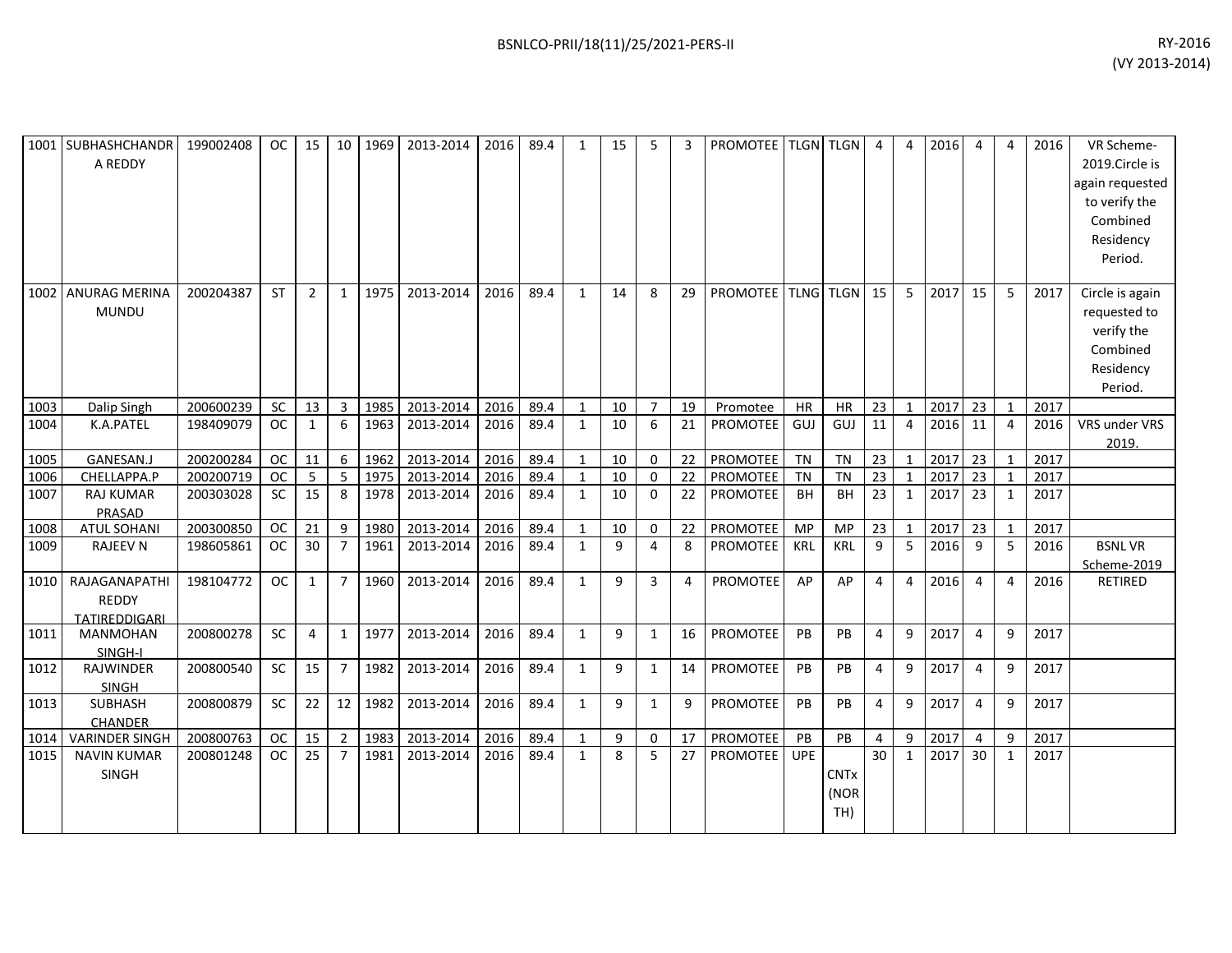| 1016 | PRAMOD<br><b>GAUTAM</b>                          | 200801932 | SC            | 5              |                | 1983 | 2013-2014 | 2016 | 89.4  | 1            | 8  |                |                | PROMOTEE J & K UP(W 27 |             |             |                | 2              | 2017 | 27             | 2              | 2017 |                                                                                   |
|------|--------------------------------------------------|-----------|---------------|----------------|----------------|------|-----------|------|-------|--------------|----|----------------|----------------|------------------------|-------------|-------------|----------------|----------------|------|----------------|----------------|------|-----------------------------------------------------------------------------------|
| 1017 | <b>TEJAL PANDYA</b>                              | 200800980 | OBC           | 11             | $\overline{7}$ | 1984 | 2013-2014 | 2016 | 89.4  | $\mathbf{1}$ | 8  | 5              | $\overline{7}$ | PROMOTEE               | GUJ         | GUJ         | 23             | $\mathbf{1}$   | 2017 | 23             | $\mathbf{1}$   | 2017 |                                                                                   |
| 1018 | RAJNIKANT<br>CHAUHAN                             | 200800375 | OBC           | 3              | 8              | 1984 | 2013-2014 | 2016 | 89.4  | $\mathbf{1}$ | 8  | 5              | $\overline{7}$ | <b>PROMOTEE</b>        | GUJ         | GUJ         | 23             | 1              | 2017 | 23             | 1              | 2017 |                                                                                   |
|      | 1019 NAGASUNDARAM.<br>$\mathsf{C}$               | 200200151 | <b>OC</b>     | 15             | $\overline{2}$ | 1973 | 2013-2014 | 2016 | 89.3  | $\mathbf{1}$ | 10 | $\mathbf{1}$   | 12             | PROMOTEE               | <b>TN</b>   | <b>TN</b>   | 13             | $\overline{2}$ | 2017 | 13             | $\overline{2}$ | 2017 |                                                                                   |
| 1020 | SAVITA GOYAL                                     | 200800691 | <b>OC</b>     | 21             | $\overline{3}$ | 1982 | 2013-2014 | 2016 | 89.3  | $\mathbf{1}$ | 9  | $\mathbf{1}$   | 19             | PROMOTEE               | PB          | PB          | $\overline{4}$ | 9              | 2017 | $\overline{4}$ | 9              | 2017 |                                                                                   |
| 1021 | ANUJ SRIVASTAVA                                  | 200801061 | <b>OC</b>     | 21             | $\overline{7}$ | 1984 | 2013-2014 | 2016 | 89.3  | $\mathbf{1}$ | 9  | $\Omega$       | 25             | <b>PROMOTEE</b>        | <b>UPE</b>  | UP(E)       | $\overline{4}$ | 9              | 2017 | $\overline{a}$ | $\mathsf{q}$   | 2017 |                                                                                   |
| 1022 | NARENDRAKUMA<br>R RAMBACHAN<br><b>VERMA</b>      | 200800542 | <b>OC</b>     | 10             | 10             | 1983 | 2013-2014 | 2016 | 89.3  | $\mathbf{1}$ | 8  | 5              | $\overline{7}$ | <b>PROMOTEE</b>        | GUJ         | GUJ         | 23             | $\mathbf{1}$   | 2017 | 23             | $\mathbf{1}$   | 2017 |                                                                                   |
| 1023 | Shri.<br>KEDUOSALHOU<br>LINYU                    | 200500672 | <b>ST</b>     | 6              | 12             | 1981 | 2013-2014 | 2016 | 89.25 | $\mathbf{1}$ | 11 | $\mathbf{0}$   | 27             | <b>PROMOTEE</b>        | <b>NEII</b> | <b>NEII</b> | 23             | $\mathbf{1}$   | 2017 | 23             | 1              | 2017 | Circle is again<br>requested to<br>verify the<br>Combined<br>Residency<br>لمهنعها |
| 1024 | <b>NIL KANTH</b><br>MANDAL                       | 200205099 | OBC           | 1              | $\overline{7}$ | 1973 | 2013-2014 | 2016 | 89.2  | $\mathbf{1}$ | 14 | 4              | $\overline{7}$ | <b>PROMOTEE</b>        | <b>JKD</b>  | <b>JKD</b>  | 23             | $\mathbf{1}$   | 2017 | 23             | 1              | 2017 | Circle is again<br>requested to<br>verify the<br>Combined<br>Residency            |
| 1025 | Sanjiv Kumar-II                                  | 200204000 | <b>OBC</b>    | 24             | 10             | 1974 | 2013-2014 | 2016 | 89.2  | $\mathbf{1}$ | 14 | $\overline{2}$ | $\mathbf{1}$   | Promotee               | <b>HR</b>   | <b>HR</b>   | 23             | $\mathbf{1}$   | 2017 | 23             | 1              | 2017 | Circle is again<br>requested to<br>verify the<br>Combined<br>Residency<br>لممنعمه |
| 1026 | <b>NOOKLA</b><br><b>VISHWANATH</b><br><b>RAO</b> | 200303329 | <b>OC</b>     | 11             | $\mathbf{1}$   | 1978 | 2013-2014 | 2016 | 89.2  | 1            | 10 | $\mathbf{0}$   | 22             | <b>PROMOTEE</b>        | CG          | CG          | 23             | $\mathbf{1}$   | 2017 | 23             | 1              | 2017 |                                                                                   |
| 1027 | SUDHAKAR<br>NAIDU KADIYALA                       | 198104744 | <b>OC</b>     | $\overline{4}$ | 5              | 1958 | 2013-2014 | 2016 | 89.2  | $\mathbf{1}$ | 9  | 4              | 30             | PROMOTEE               | AP          | AP          | 30             | 5              | 2016 | 30             | 5              | 2016 | <b>RETIRED</b>                                                                    |
| 1028 | <b>BHARPUR SINGH</b>                             | 200800359 | OBC           | 19             | $\overline{4}$ | 1980 | 2013-2014 | 2016 | 89.2  | $\mathbf{1}$ | 9  | $\mathbf{1}$   | 13             | PROMOTEE               | PB          | PB          | 4              | 9              | 2017 | $\overline{4}$ | 9              | 2017 |                                                                                   |
| 1029 | SAKET<br>SAHASRABUDDHE                           | 200800382 | <sub>OC</sub> | 14             | 11             | 1980 | 2013-2014 | 2016 | 89.2  | $\mathbf{1}$ | 8  | 9              | 20             | <b>PROMOTEE</b>        | GUJ         | GUJ         | 5              | 6              | 2017 | $5^{\circ}$    | 6              | 2017 |                                                                                   |
| 1030 | SRINIVASA RAO<br>SYAMALA                         | 200801120 | OBC           | 12             | 6              | 1983 | 2013-2014 | 2016 | 89.2  | $\mathbf{1}$ | 8  | 9              | 5              | PROMOTEE               | AP          | AP          | 23             | 5              | 2017 | 23             | 5              | 2017 |                                                                                   |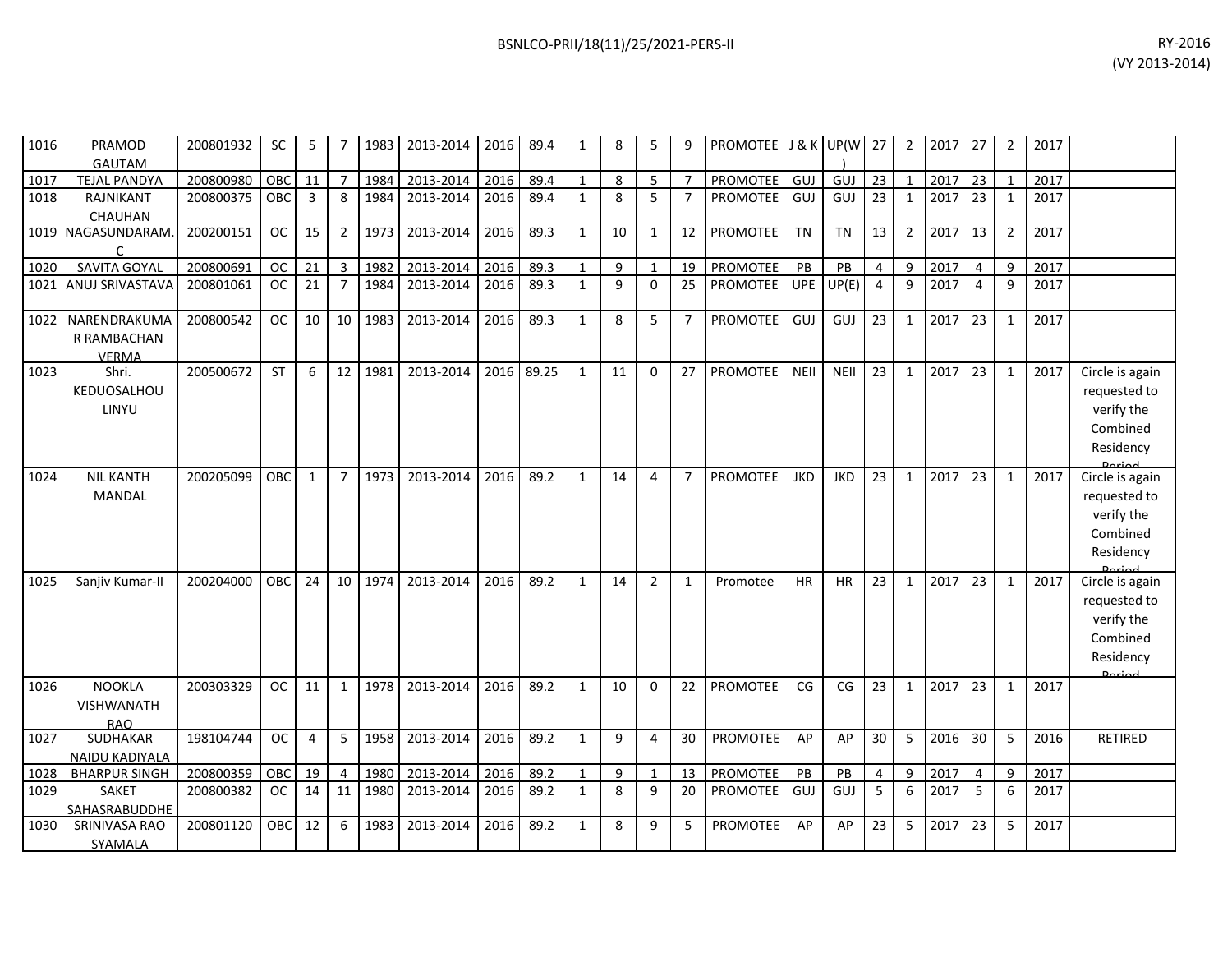| BSNLCO-PRII/18(11)/25/2021-PERS-II | RY-2016        |
|------------------------------------|----------------|
|                                    | (VY 2013-2014) |
|                                    |                |
|                                    |                |

| 1031 | JEMINI.A                              | 200800868 | SC        | 30           | $\mathbf{1}$   | 1983    | 2013-2014 | 2016 | 89.2 | $\mathbf{1}$ | 8  | 6              | 22             | PROMOTEE        | <b>TN</b>   | TN                        | $\overline{2}$  | $\mathbf{3}$   | 2017 | $\overline{2}$  | $\overline{3}$          | 2017 |                                                                                                      |
|------|---------------------------------------|-----------|-----------|--------------|----------------|---------|-----------|------|------|--------------|----|----------------|----------------|-----------------|-------------|---------------------------|-----------------|----------------|------|-----------------|-------------------------|------|------------------------------------------------------------------------------------------------------|
| 1032 | VASANTH.S                             | 200800305 | SC        | 5            | 6              | 1981    | 2013-2014 | 2016 | 89.2 | $\mathbf{1}$ | 8  | 5              | 12             | PROMOTEE        | <b>TN</b>   | <b>TN</b>                 | $\overline{23}$ | $\mathbf{1}$   | 2017 | $\overline{23}$ | $\overline{\mathbf{1}}$ | 2017 |                                                                                                      |
| 1033 | YASINKHAN<br>SINDHI                   | 200800808 | OBC       | $\mathbf{1}$ | 6              | 1980    | 2013-2014 | 2016 | 89.2 | $\mathbf{1}$ | 8  | 5              | $\overline{7}$ | PROMOTEE        | GUJ         | <b>CNTx</b><br>(WES<br>T) | $\overline{23}$ | $\mathbf{1}$   | 2017 | 23              | $\mathbf{1}$            | 2017 |                                                                                                      |
| 1034 | <b>KARPAGAM M</b>                     | 200801328 | OBC       | 20           | 5              | 1978    | 2013-2014 | 2016 | 89.2 | $\mathbf{1}$ | 8  | 5              | 5              | PROMOTEE        | CHTD        | CHTD <sub>23</sub>        |                 | $\mathbf{1}$   | 2017 | 23              | 1                       | 2017 |                                                                                                      |
| 1035 | DANGRE<br>SAURABH<br><b>SUBODHRAO</b> | 200803610 | OBC       | 3            |                | 11 1982 | 2013-2014 | 2016 | 89.2 | $\mathbf{1}$ | 8  | $\overline{4}$ | 8              | PROMOTEE        | MH          | MH                        | 23              | $\mathbf{1}$   | 2017 | 23              | $\mathbf{1}$            | 2017 |                                                                                                      |
| 1036 | Shanmuga<br>Sundaram S                | 198405202 | <b>OC</b> | 14           | 3              | 1962    | 2013-2014 | 2016 | 89.1 | $\mathbf{1}$ | 19 | 6              | 3              | PROMOTEE        | <b>CHTD</b> | <b>CHTD</b>               | 25              | $\overline{4}$ | 2016 | 25              | $\overline{a}$          | 2016 | VR Scheme-<br>2019.Circle is<br>again requested<br>to verify the<br>Combined<br>Residency<br>Period. |
| 1037 | <b>JAMES DEBBARMA</b>                 | 200801525 | <b>ST</b> | 5            | $\overline{4}$ | 1985    | 2013-2014 | 2016 | 89.1 | $\mathbf{1}$ | 13 | 3              | 20             | PROMOTEE        | $NE-I$      | $NE-I$                    | 23              | $\mathbf{1}$   | 2017 | 23              | $\mathbf{1}$            | 2017 | Circle is again<br>requested to<br>verify the<br>Combined<br>Residency<br><b>Dorigal</b>             |
|      | 1038 MANISH DEBNATH                   | 200801530 | OBC       | 20           | $\overline{7}$ | 1985    | 2013-2014 | 2016 | 89.1 | $\mathbf{1}$ | 13 | 3              | 20             | <b>PROMOTEE</b> | $NE-I$      | $NE-I$                    | 23              | $\mathbf{1}$   | 2017 | 23              | 1                       | 2017 | Circle is again<br>requested to<br>verify the<br>Combined<br>Residency                               |
| 1039 | SADHANA                               | 200801254 | <b>OC</b> | 24           | 3              | 1986    | 2013-2014 | 2016 | 89.1 | $\mathbf{1}$ | 11 | 4              | $\Omega$       | PROMOTEE        | <b>KTK</b>  | <b>KTK</b>                | 13              | $\overline{2}$ | 2017 | 13              | 2                       | 2017 | Circle is again<br>requested to<br>verify the<br>Combined<br>Residency<br>اممنعم                     |
| 1040 | <b>AJIT KUMAR-I</b>                   | 200202063 | <b>OC</b> |              | 3              | 1977    | 2013-2014 | 2016 | 89.1 | 1            | 10 | 0              | 22             | PROMOTEE        | BH          | BH                        | 23              | 1              | 2017 | 23              | 1                       | 2017 |                                                                                                      |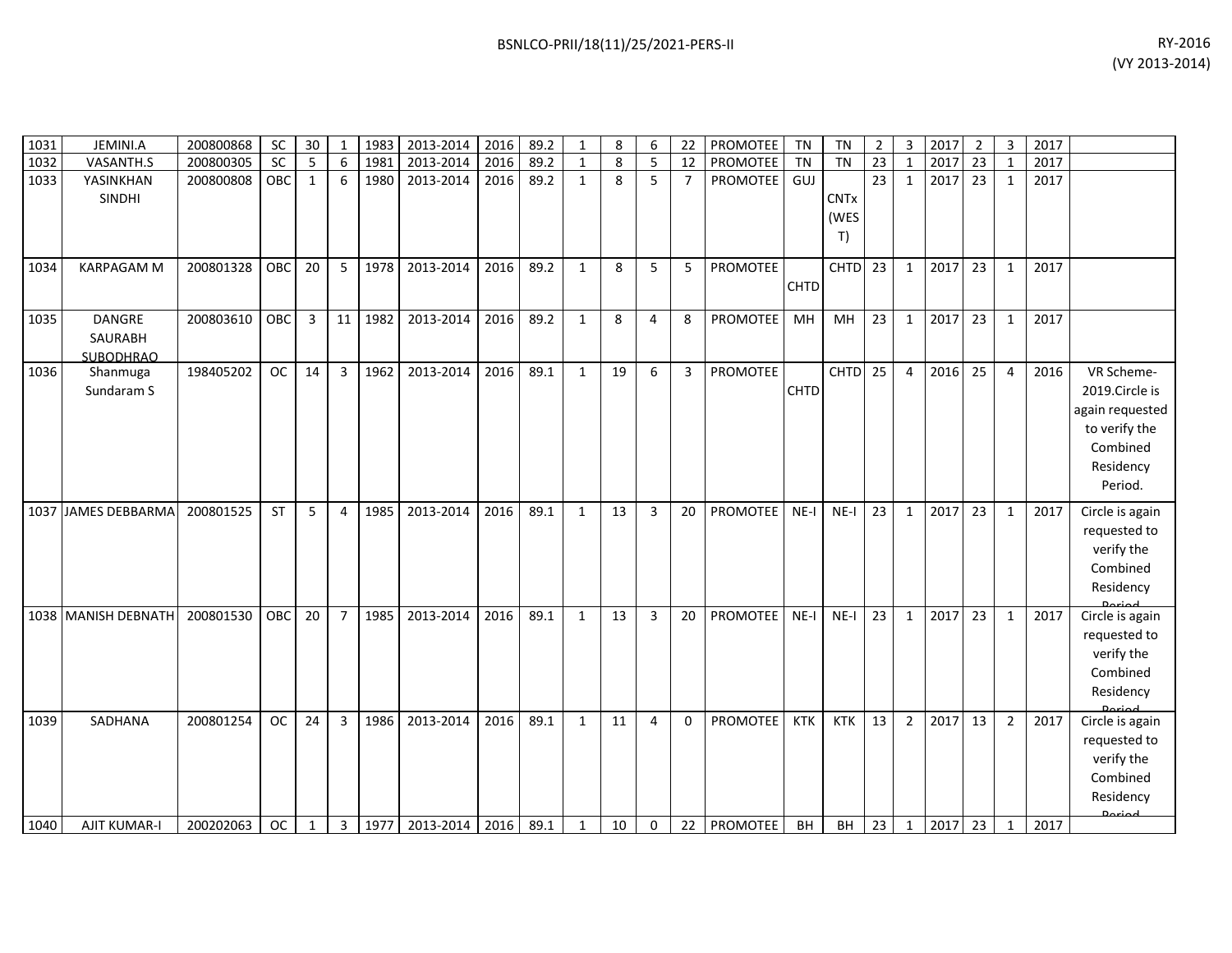| 1041 | NARAYAN SINGH<br><b>KANWAR</b>                | 200600397 | -ST               | 12             | 4              | 1977 | 2013-2014 | 2016 | 89.1  | 1            | 10 | $\Omega$       | 22             | PROMOTEE        | CG.         | CG                                          | 23             | 1                       | 2017    | 23             | 1              | 2017 |  |
|------|-----------------------------------------------|-----------|-------------------|----------------|----------------|------|-----------|------|-------|--------------|----|----------------|----------------|-----------------|-------------|---------------------------------------------|----------------|-------------------------|---------|----------------|----------------|------|--|
| 1042 | KUMARAGURU.S                                  | 200600172 | <b>SC</b>         | $\overline{4}$ | $\overline{4}$ | 1979 | 2013-2014 | 2016 | 89.1  | 1            | 10 | $\mathbf 0$    | 22             | PROMOTEE        | <b>TN</b>   | <b>TN</b>                                   | 23             | $\mathbf{1}$            | 2017    | 23             | $\overline{1}$ | 2017 |  |
| 1043 | <b>CHHOTE LAL</b><br><b>TUDDU</b>             | 200701664 | <b>ST</b>         | 5              | 2              | 1982 | 2013-2014 | 2016 | 89.1  | $\mathbf{1}$ | 10 | $\Omega$       | 18             | <b>PROMOTEE</b> | <b>BH</b>   | <b>BH</b>                                   | 23             | 1                       | 2017    | 28             | 1              | 2017 |  |
| 1044 | <b>AJIT SINGH</b>                             | 200800272 | <b>SC</b>         | $\overline{7}$ | 9              | 1986 | 2013-2014 | 2016 | 89.1  | 1            | 9  | -1             | 16             | PROMOTEE        | <b>PB</b>   | PB                                          | 4              | 9                       | 2017    | $\overline{4}$ | 9              | 2017 |  |
| 1045 | <b>MEENAKSHIR</b>                             | 200801299 | <sub>OC</sub>     | 26             | 3              | 1983 | 2013-2014 | 2016 | 89.1  | $\mathbf{1}$ | 8  | 5              | 12             | PROMOTEE        | <b>CHTD</b> | <b>CHTD</b>                                 | 23             | 1                       | 2017    | 23             | 1              | 2017 |  |
|      |                                               |           |                   |                |                |      |           |      |       |              |    |                |                |                 |             |                                             |                |                         |         |                |                |      |  |
| 1046 | KAVIARASAN.R                                  | 200800989 | <b>OBC</b>        | 14             | 6              | 1984 | 2013-2014 | 2016 | 89.1  | $\mathbf{1}$ | 8  | 5              | $\Omega$       | PROMOTEE        | <b>TN</b>   | <b>TN</b>                                   | 23             | 1                       | 2017    | 23             | 1              | 2017 |  |
| 1047 | <b>SHENDE ASHWIN</b><br><b>JAGDISH</b>        | 200803524 | <b>SC</b>         | 17             | 1              | 1977 | 2013-2014 | 2016 | 89.1  | 1            | 8  | 4              | 22             | <b>PROMOTEE</b> | MН          | <b>MH</b>                                   | 23             | 1                       | 2017    | 23             | 1              | 2017 |  |
| 1048 | <b>INDRAJIT DAS</b>                           | 200803554 | <b>SC</b>         | 6              | 2              | 1980 | 2013-2014 | 2016 | 89.1  | $\mathbf{1}$ | 8  | 3              | 2              | PROMOTEE        | <b>WB</b>   | <b>WB</b>                                   | 30             | $\overline{1}$          | 2017    | 30             |                | 2017 |  |
| 1049 | KISHORE BABU K                                | 200301300 | <b>OBC</b>        | 22             | -5             | 1973 | 2013-2014 | 2016 | 89    | 1            | 10 | 4              | 14             | <b>PROMOTEE</b> | AP          | AP                                          | 15             | 5                       | 2017    | 15             | 5              | 2017 |  |
| 1050 | <b>KAMAL PRASAD</b><br>SAHU                   | 200201968 | OC                | 1              | 1              | 1972 | 2013-2014 | 2016 | 89    | 1            | 10 | $\Omega$       | 22             | <b>PROMOTEE</b> | <b>BH</b>   | <b>BH</b>                                   | 23             | $\mathbf{1}$            | 2017    | 23             | 1              | 2017 |  |
| 1051 | <b>NARESH</b><br>VALAKATI                     | 200803009 | OBC I             | 13             | 3              | 1988 | 2013-2014 | 2016 | 89    | 1            | 8  | 10             | 11             | <b>PROMOTEE</b> |             | <b>TLGN</b> CNT <sub>x</sub><br>(SOU<br>TH) | 21             | 06                      | 2017    | 21             | 06             | 2017 |  |
|      |                                               |           |                   |                |                |      |           |      |       |              |    |                |                |                 |             |                                             |                |                         |         |                |                |      |  |
| 1052 | HEMANTHA<br><b>KUMAR POLOUR</b>               | 200801162 | OBC <sub>15</sub> |                | 6              | 1980 | 2013-2014 | 2016 | 89    | 1            | 8  | 8              | 22             | PROMOTEE        | AP          | AP                                          | 15             | 5                       | 2017    | 15             | 5              | 2017 |  |
| 1053 | <b>KESAVAN.S</b>                              | 200801114 | <b>SC</b>         | 13             | $\vert$ 5      | 1979 | 2013-2014 | 2016 | 89    | 1            | 8  | 6              | 24             | PROMOTEE        | <b>TN</b>   | <b>TN</b>                                   | 23             | $\overline{\mathbf{3}}$ | 2017 23 |                | $\overline{3}$ | 2017 |  |
|      | 1054 MURUGAPRABU.R                            | 200801719 | <b>OBC</b>        | 15             | -6             | 1979 | 2013-2014 | 2016 | 89    | 1            | 8  | 5              | $\overline{7}$ | <b>PROMOTEE</b> | TN          | <b>TN</b>                                   | $\overline{2}$ | $\overline{2}$          | 2017    | $\overline{2}$ | $\overline{2}$ | 2017 |  |
| 1055 | INDRAKESH<br>YADAV                            | 200800849 | OBC I             | 10             | $\overline{7}$ | 1985 | 2013-2014 | 2016 | 89    | $\mathbf{1}$ | 8  | 5              | $\overline{7}$ | PROMOTEE        | GUJ         | GUJ                                         | 23             | $\mathbf{1}$            | 2017    | 23             | $\mathbf{1}$   | 2017 |  |
| 1056 | DHAVALKUMAR<br>CHAUHAN                        | 200800386 | OBC I             | 23             | 9              | 1985 | 2013-2014 | 2016 | 89    | 1            | 8  | 5              | $\overline{7}$ | PROMOTEE        | GUJ         | GUJ                                         | 23             | 1                       | 2017    | 23             | $\mathbf{1}$   | 2017 |  |
| 1057 | PRATIK<br><b>GOVINDSINH</b><br><b>GADHAVL</b> | 200801097 | OBC               | 26             | $\overline{2}$ | 1986 | 2013-2014 | 2016 | 89    | $\mathbf{1}$ | 8  | 5              | $\overline{7}$ | PROMOTEE        | GUJ         | GUJ                                         | 23             | 1                       | 2017    | 23             | 1              | 2017 |  |
| 1058 | <b>MALI MUKTA</b><br><b>MOHAN</b>             | 200800894 | OC.               | 1              | $\overline{1}$ | 1981 | 2013-2014 | 2016 | 89    | $\mathbf{1}$ | 8  | 4              | 24             | PROMOTEE        | MH          | <b>MH</b>                                   | 21             | $\mathbf{1}$            | 2017    | 23             | 1              | 2017 |  |
| 1059 | GANESAN.P                                     | 200801675 | OC.               | $\overline{2}$ | 6              | 1982 | 2013-2014 | 2016 | 89    | 1            | 8  | 4              | 24             | PROMOTEE        | <b>TN</b>   | <b>TN</b>                                   | 23             | 1                       | 2017    | 23             | 1              | 2017 |  |
| 1060 | <b>MANISH KUMAR</b><br>PRAJAPATI              | 200801566 | OBC.              | 3              | 9              | 1987 | 2013-2014 | 2016 | 89    | 1            | 8  | 4              | 14             | PROMOTEE        | JKD.        | <b>JKD</b>                                  | 23             | 1                       | 2017    | 23             | 1              | 2017 |  |
| 1061 | SIKHA BAISHYA                                 | 200600109 | SC.               | 31             | 12             | 1982 | 2013-2014 | 2016 | 88.95 | 1            | 10 | $\overline{7}$ | 30             | <b>PROMOTEE</b> | <b>ASM</b>  | <b>ASM</b>                                  | 23             | $\mathbf{1}$            | 2017    | 23             | 1              | 2017 |  |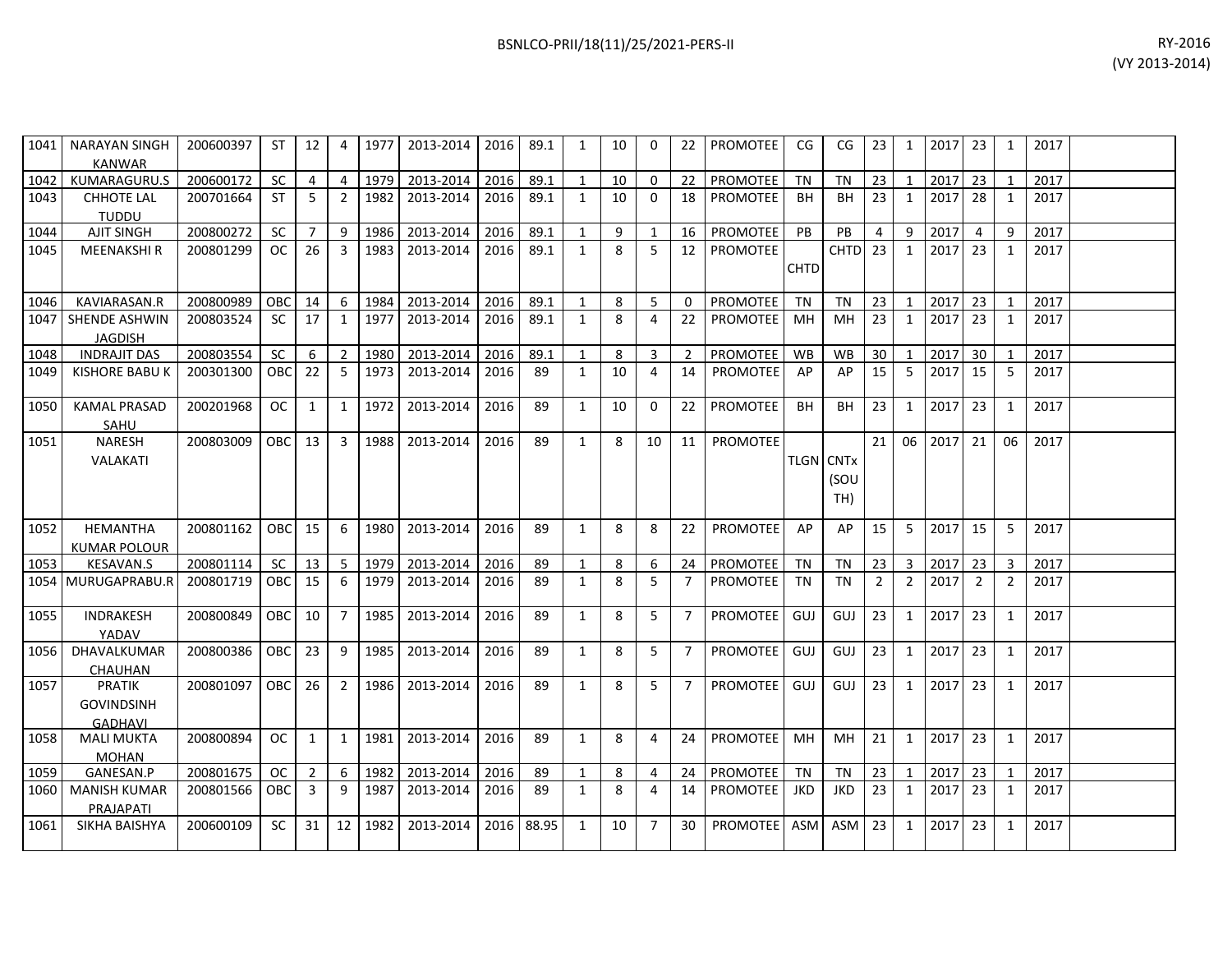| RY-2016        |
|----------------|
| (VY 2013-2014) |

| 1062 | Shri. H JAPHETH<br>LHUNGDIM                   | 200500647 | ST        | 19             | $\overline{3}$ | 1980 | 2013-2014 | 2016 | 88.95 | $\mathbf{1}$ | 11 | $\Omega$       | 28 | PROMOTEE        | <b>NEII</b> | <b>CNTX</b>               | 23              | $\mathbf{1}$     | 2017 | 23              | $\mathbf{1}$ | 2017 | Circle is again<br>requested to<br>verify the<br>Combined<br>Residency<br>Period.                                                                       |
|------|-----------------------------------------------|-----------|-----------|----------------|----------------|------|-----------|------|-------|--------------|----|----------------|----|-----------------|-------------|---------------------------|-----------------|------------------|------|-----------------|--------------|------|---------------------------------------------------------------------------------------------------------------------------------------------------------|
| 1063 | Lakshmi N                                     | 198205077 | <b>OC</b> | 13             | 5              | 1960 | 2013-2014 | 2016 | 88.9  | $\mathbf{1}$ | 11 | $\overline{2}$ | 29 | <b>PROMOTEE</b> | <b>CHTD</b> | <b>CHTD</b>               | $\overline{25}$ | $\overline{4}$   | 2016 | 25              | 4            | 2016 | VR Scheme-<br>2019.Circle is<br>again requested<br>to verify the<br>Combined<br>Residency<br>Period.                                                    |
| 1064 | SAMJI C B                                     | 200600256 | SC        | 18             | $\overline{2}$ | 1977 | 2013-2014 | 2016 | 88.9  | $\mathbf{1}$ | 10 | 5              | 9  | PROMOTEE        | AS          | <b>KRL</b>                | 23              | $\mathbf{1}$     | 2017 | 23              | 1            | 2017 |                                                                                                                                                         |
| 1065 | RAJENDRA<br><b>DATTATRAY</b><br><b>BAKARE</b> | 198407635 | <b>OC</b> | 25             | 12             | 1962 | 2013-2014 | 2016 | 88.9  | $\mathbf{1}$ | 9  | 5              | 6  | PROMOTEE        | MH          | <b>CNTx</b><br>(WES<br>T) | 6               | 6                | 2016 | 6               | 6            | 2016 | VRS-2019.<br>Already aviilable<br>in AIEL-3<br>no.1913. Circle<br>to verify and<br>intimate to<br>which year of<br>Recruitment the<br>official belongs. |
|      | 1066 MANDEEP KUMAR                            | 200800270 | <b>SC</b> | 21             | 10             | 1981 | 2013-2014 | 2016 | 88.9  | $\mathbf{1}$ | 9  | $\mathbf{1}$   | 16 | PROMOTEE        | PB          | PB                        | $\overline{4}$  | 9                | 2017 | $\overline{4}$  | 9            | 2017 |                                                                                                                                                         |
| 1067 | MUKESH KUMAR-                                 | 200800656 | OBC       | $\mathbf{1}$   | 6              | 1984 | 2013-2014 | 2016 | 88.9  | $\mathbf{1}$ | 9  | $\mathbf{1}$   | 5  | PROMOTEE        | PB          | PB                        | $\overline{4}$  | 9                | 2017 | $\overline{4}$  | 9            | 2017 |                                                                                                                                                         |
| 1068 | <b>BAJINDER PAL</b>                           | 200801025 | SC        | $\overline{4}$ | 10             | 1985 | 2013-2014 | 2016 | 88.9  | $\mathbf{1}$ | 9  | 0              | 9  | PROMOTEE        | PB          | PB                        | 4               | $\boldsymbol{9}$ | 2017 | $\overline{4}$  | 9            | 2017 |                                                                                                                                                         |
| 1069 | <b>AMMA RAO</b><br><b>DANTHA</b>              | 200801400 | OBC       | $\mathbf{1}$   | $\overline{7}$ | 1979 | 2013-2014 | 2016 | 88.9  | $\mathbf{1}$ | 8  | 8              | 27 | PROMOTEE        | AP          | AP                        | 15              | 5                | 2017 | 15              | 5            | 2017 |                                                                                                                                                         |
| 1070 | <b>PAWAR KAVITA</b><br>SANJEEV                | 200803826 | ST        | 25             | 9              | 1978 | 2013-2014 | 2016 | 88.9  | $\mathbf{1}$ | 8  | $\overline{7}$ | 3  | PROMOTEE        | MH          | MH                        | $\mathsf{3}$    | $\boldsymbol{6}$ | 2017 | 5               | 6            | 2017 |                                                                                                                                                         |
| 1071 | HARESHBHAI<br>CHAVDA                          | 200801124 | OBC       | 1              | $\overline{7}$ | 1984 | 2013-2014 | 2016 | 88.9  | $\mathbf{1}$ | 8  | 4              | 22 | PROMOTEE        | GUJ         | GUJ                       | 23              | $\mathbf{1}$     | 2017 | 23              | 1            | 2017 |                                                                                                                                                         |
| 1072 | <b>BARSHA ROY</b><br>SARKAR                   | 200801805 | SC        | 24             | 3              | 1984 | 2013-2014 | 2016 | 88.9  | $\mathbf{1}$ | 8  | 4              | 21 | PROMOTEE        | <b>WB</b>   | <b>WB</b>                 | 30              | $\mathbf{1}$     | 2017 | 30 <sup>°</sup> | 1            | 2017 |                                                                                                                                                         |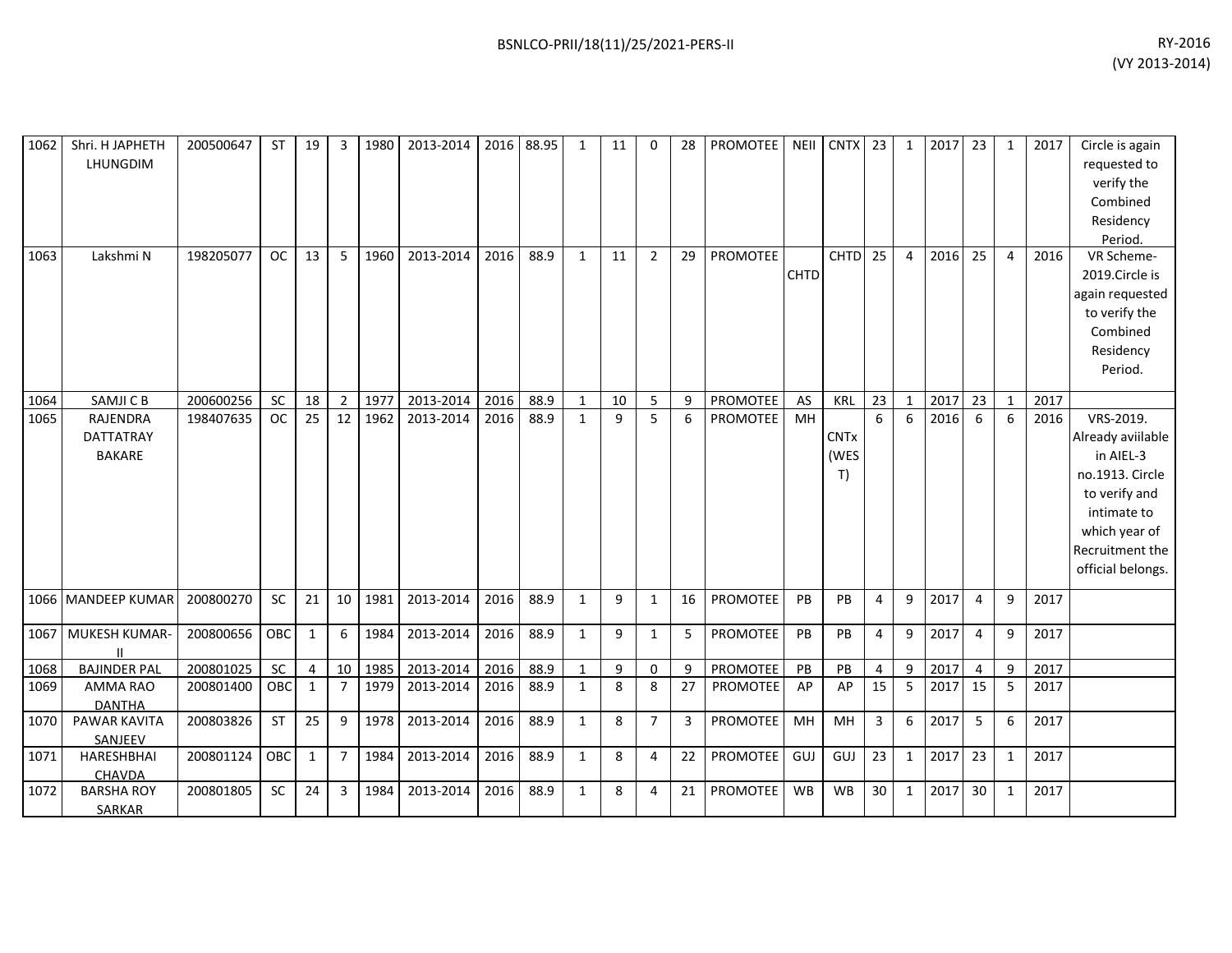| 1073 | <b>RAVINDRA</b><br><b>KUMAR</b><br><b>CHOUDHARY</b> | 200206830 | SC.        | 16             | 1               | 1973 | 2013-2014 |      | 2016 88.8 | 1            | 10 | $\Omega$       | $22 \overline{ }$ | <b>PROMOTEE</b> | BH         | BН         | 23 <sub>1</sub> | 1            | $\begin{array}{c} \text{12017} \\ \text{2017} \end{array}$ | 3               | 2 | 2017 |                                                                                   |
|------|-----------------------------------------------------|-----------|------------|----------------|-----------------|------|-----------|------|-----------|--------------|----|----------------|-------------------|-----------------|------------|------------|-----------------|--------------|------------------------------------------------------------|-----------------|---|------|-----------------------------------------------------------------------------------|
|      | 1074 THIRUVENKADAM.<br>G                            | 200200239 | <b>OC</b>  | 5              | 5               | 1976 | 2013-2014 | 2016 | 88.8      | 1            | 10 | $\Omega$       | 22                | <b>PROMOTEE</b> | <b>TN</b>  | <b>TN</b>  | 23              | $\mathbf{1}$ | 2017                                                       | 23              | 1 | 2017 |                                                                                   |
|      | 1075   KAMALAKANNAN<br>D                            | 200200290 | <b>OC</b>  | 30             | $\overline{7}$  | 1977 | 2013-2014 | 2016 | 88.8      | 1            | 10 | $\mathbf{0}$   | 22                | PROMOTEE        | <b>TN</b>  | <b>TN</b>  | 23              | $\mathbf{1}$ | 2017                                                       | 23              | 1 | 2017 |                                                                                   |
| 1076 | <b>RAJA BABU</b><br><b>SALADI</b>                   | 198403818 | <b>OC</b>  | $\mathbf{1}$   | 6               | 1963 | 2013-2014 | 2016 | 88.8      | 1            | 9  | 5              | 21                | <b>PROMOTEE</b> | AP         | AP         | 21              | 6            | 2016                                                       | 21              | 6 | 2016 | <b>VRS-19</b>                                                                     |
|      | 1077 AMANDEEP SINGH                                 | 200800348 | <b>SC</b>  | 12             | $\overline{2}$  | 1984 | 2013-2014 | 2016 | 88.8      | $\mathbf{1}$ | 9  | $\mathbf{1}$   | $\overline{2}$    | <b>PROMOTEE</b> | PB         | PB         | $\overline{4}$  | 9            | 2017                                                       | 4               | 9 | 2017 |                                                                                   |
| 1078 | <b>HARPREET SINGH</b>                               | 200800599 | <b>SC</b>  | 19             | 8               | 1984 | 2013-2014 | 2016 | 88.8      |              | 9  | $\mathbf{1}$   | $\overline{2}$    | <b>PROMOTEE</b> | PB         | PB         | $\overline{4}$  | 9            | 2017                                                       | 4               | 9 | 2017 |                                                                                   |
| 1079 | <b>AKULA SRINIVAS</b>                               | 200802103 | OBC        | $\overline{4}$ | $\overline{3}$  | 1978 | 2013-2014 | 2016 | 88.8      | $\mathbf{1}$ | 8  | 9              | 12                | <b>PROMOTEE</b> | AP         | AP         | 23              | 5            | 2017                                                       | 23              | 5 | 2017 |                                                                                   |
| 1080 | <b>ABHISHEK YADAV</b>                               | 200801253 | <b>OBC</b> | 10             | $\overline{7}$  | 1983 | 2013-2014 | 2016 | 88.8      | $\mathbf{1}$ | 8  | 5              | 27                | <b>PROMOTEE</b> | <b>UPE</b> | UP(E)      | 30 <sup>°</sup> | $\mathbf{1}$ | 2017                                                       | 30              |   | 2017 |                                                                                   |
| 1081 | <b>KANUBHAI KAVAD</b>                               | 200801023 | OBC        | 23             | 8               | 1984 | 2013-2014 | 2016 | 88.8      | $\mathbf{1}$ | 8  | 5              | $\overline{7}$    | <b>PROMOTEE</b> | GUJ        | GUJ        | 23              | $\mathbf{1}$ | 2017                                                       | 23              | 1 | 2017 |                                                                                   |
| 1082 | <b>RAMDAS</b><br><b>KUSHWAHA</b>                    | 200302743 | <b>OBC</b> | 1              | $\overline{7}$  | 1977 | 2013-2014 | 2016 | 88.7      | $\mathbf{1}$ | 13 | $\mathbf{8}$   | 17                | <b>PROMOTEE</b> | <b>UPE</b> | UP(E)      | 30              | $\mathbf{1}$ | 2017                                                       | 30 <sup>°</sup> | 1 | 2017 | Circle is again<br>requested to<br>verify the<br>Combined<br>Residency<br>لممنعمه |
| 1083 | RAVI.M                                              | 200200424 | ST         | 24             | 5               | 1977 | 2013-2014 | 2016 | 88.7      | 1            | 10 | 0              | 22                | PROMOTEE        | <b>TN</b>  | <b>TN</b>  | 23              | $\mathbf{1}$ | 2017                                                       | 23              | 1 | 2017 |                                                                                   |
| 1084 | SIDDAIAH K                                          | 198307997 | <b>OC</b>  | 1              | 6               | 1960 | 2013-2014 | 2016 | 88.7      | 1            | 9  | $\overline{4}$ | 30                | PROMOTEE        | AP         | AP         | 30              | -5           | 2016                                                       | 30 <sup>°</sup> | 5 | 2016 | RETIRED                                                                           |
| 1085 | SIVASUBBARAJU B                                     | 198502325 | <b>OBC</b> | 2              | $\overline{7}$  | 1962 | 2013-2014 | 2016 | 88.7      | $\mathbf{1}$ | 9  | 4              | 30                | PROMOTEE        | AP         | AP         | 30              | 5            | 2016                                                       | 30              | 5 | 2016 | <b>VRS-19</b>                                                                     |
| 1086 | <b>RANJITH A K</b>                                  | 199205666 | <b>OC</b>  | 23             | 5               | 1968 | 2013-2014 | 2016 | 88.7      | 1            | 9  | 4              | 8                 | <b>PROMOTEE</b> | <b>KRL</b> | <b>KRL</b> | 9               | 5            | 2016                                                       | 9               | 5 | 2016 | <b>BSNLVR</b><br>Scheme-2019                                                      |
| 1087 | <b>HARPREET KAUR</b>                                | 200800537 | <b>OBC</b> | 29             | 10 <sup>1</sup> | 1982 | 2013-2014 | 2016 | 88.7      | $\mathbf{1}$ | 9  | $\mathbf{1}$   | 14                | PROMOTEE        | PB         | PB         | 4               | 9            | 2017                                                       | 4               | 9 | 2017 | <b>TERMINATION</b><br>W.E.F<br>23.03.2021                                         |
| 1088 | <b>HARJOT RIKKI</b>                                 | 200800476 | <b>SC</b>  | 15             | $\overline{7}$  | 1983 | 2013-2014 | 2016 | 88.7      | 1            | 9  | $\mathbf{1}$   | 9                 | PROMOTEE        | PB         | <b>PB</b>  | 4               | 9            | 2017                                                       | 4               | 9 | 2017 |                                                                                   |
| 1089 | <b>SATNAM SINGH</b>                                 | 200800672 | <b>SC</b>  | 16             | 9               | 1985 | 2013-2014 | 2016 | 88.7      |              | 9  | $\mathbf{1}$   | 9                 | <b>PROMOTEE</b> | <b>PB</b>  | <b>PB</b>  | 4               | 9            | 2017                                                       | 4               | 9 | 2017 |                                                                                   |
| 1090 | ANGARA<br><b>VENKATA SAI</b><br><b>GOPAL H</b>      | 200801278 | <b>OC</b>  | 23             | 6               | 1983 | 2013-2014 | 2016 | 88.7      | 1            | 8  | 9              | Δ                 | <b>PROMOTEE</b> | AP         | AP         | 15              | 5            | 2017                                                       | 15              | 5 | 2017 |                                                                                   |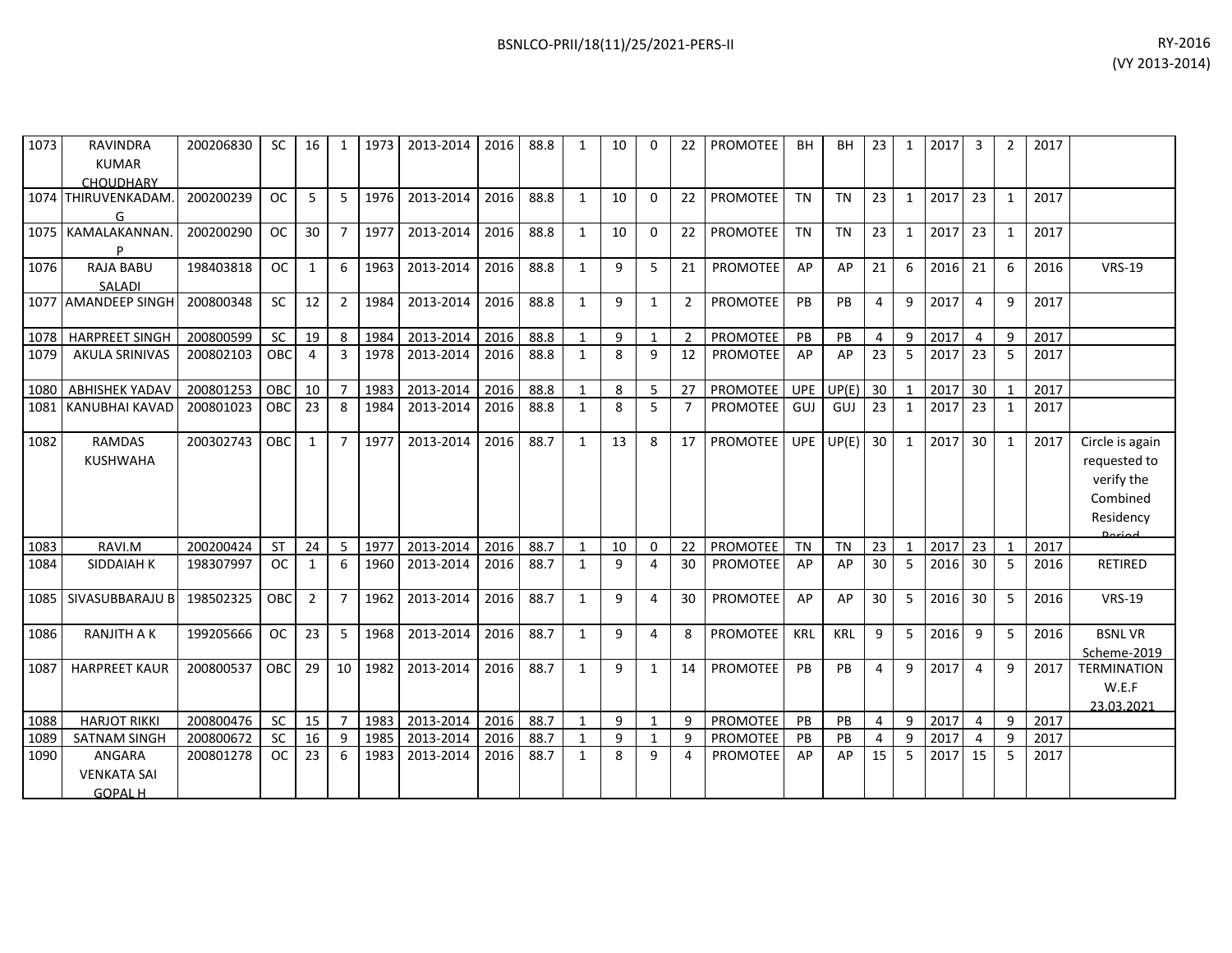| 1091 | <b>WASEEM AKHTAR</b>              | 200801036 | OBC       | 15           | 3                | 1983 | 2013-2014 | 2016 | 88.7 | $\mathbf{1}$ | 8  | 5              | 27             | PROMOTEE        | <b>UPE</b>       | <b>CNTx</b><br>(NOR<br>TH) | 30              | $\mathbf{1}$   | 2017 | 30             | 1            | 2017 |                                                                                                                      |
|------|-----------------------------------|-----------|-----------|--------------|------------------|------|-----------|------|------|--------------|----|----------------|----------------|-----------------|------------------|----------------------------|-----------------|----------------|------|----------------|--------------|------|----------------------------------------------------------------------------------------------------------------------|
| 1092 | <b>SUCITHRA S</b>                 | 200801331 | <b>OC</b> | 16           | 6                | 1983 | 2013-2014 | 2016 | 88.7 | $\mathbf{1}$ | 8  | 5              | 12             | <b>PROMOTEE</b> | <b>CHTD</b>      | <b>CHTD</b>                | 23              | $\mathbf{1}$   | 2017 | 23             | $\mathbf{1}$ | 2017 |                                                                                                                      |
| 1093 | <b>AMOL PURANIK</b>               | 200800291 | <b>OC</b> | $\mathbf{1}$ | 8                | 1983 | 2013-2014 | 2016 | 88.7 | $\mathbf{1}$ | 8  | 5              | 12             | PROMOTEE        | GUJ              | GUJ                        | 23              | $\mathbf{1}$   | 2017 | 23             | $\mathbf 1$  | 2017 |                                                                                                                      |
| 1094 | <b>SANJAY MARU</b>                | 200800524 | OBC       | 3            | $\boldsymbol{6}$ | 1985 | 2013-2014 | 2016 | 88.7 | $\mathbf{1}$ | 8  | 5              | 12             | PROMOTEE        | GUJ              | GUJ                        | 23              | $\mathbf{1}$   | 2017 | 23             | $\mathbf{1}$ | 2017 |                                                                                                                      |
| 1095 | MAHMADIRFAN<br><b>MATHAKIA</b>    | 200800543 | <b>OC</b> | 18           | 1                | 1983 | 2013-2014 | 2016 | 88.7 | $\mathbf{1}$ | 8  | 5              | $\overline{7}$ | PROMOTEE        | GUJ              | GUJ                        | 23              | $\mathbf{1}$   | 2017 | 23             | 1            | 2017 |                                                                                                                      |
| 1096 | RAMESHKUMAR.A                     | 200801615 | OBC       | 13           | 6                | 1984 | 2013-2014 | 2016 | 88.7 | $\mathbf{1}$ | 8  | 4              | 29             | PROMOTEE        | <b>TN</b>        | <b>TN</b>                  | 23              | $\mathbf{1}$   | 2017 | 23             | 1            | 2017 |                                                                                                                      |
| 1097 | KYNTIEWBORLAN<br><b>G MARWEIN</b> | 200804115 | <b>ST</b> | 15           | 8                | 1984 | 2013-2014 | 2016 | 88.6 | $\mathbf{1}$ | 13 | 3              | 20             | PROMOTEE        | $NE-I$           | $NE-I$                     | 23              | $\mathbf{1}$   | 2017 | 23             | 1            | 2017 | Circle is again<br>requested to<br>verify the<br>Combined<br>Residency<br>Period                                     |
| 1098 | <b>NASIR AHMAD</b>                | 200500684 | <b>OC</b> | 22           | $\overline{7}$   | 1976 | 2013-2014 | 2016 | 88.6 | $\mathbf{1}$ | 11 | 3              | 30             | <b>PROMOTEE</b> | <b>JKD</b>       | <b>JKD</b>                 | 23              | $\mathbf{1}$   | 2017 | 23             | $\mathbf{1}$ | 2017 | Circle is again<br>requested to<br>verify the<br>Combined<br>Residency<br>Period                                     |
| 1099 | SHRINIWAS RAO                     | 198407568 | <b>OC</b> | 14           | $\overline{2}$   | 1965 | 2013-2014 | 2016 | 88.6 | $\mathbf{1}$ | 11 | $\Omega$       | 6              | PROMOTEE        | CG               | CG                         | $\overline{4}$  | $\overline{4}$ | 2016 | $\overline{4}$ | 4            | 2016 | Retired on<br>31.01.2020.<br>Circle is again<br>requested to<br>verify the<br>Combined<br>Residency<br><b>Doriad</b> |
| 1100 | <b>RAM NIWAS</b>                  | 200204111 | <b>OC</b> | 3            | $\overline{7}$   | 1978 | 2013-2014 | 2016 | 88.6 | $\mathbf{1}$ | 10 | $\mathbf 0$    | 22             | PROMOTEE        | RAJ              | RAJ                        | $\overline{23}$ | $\mathbf{1}$   | 2017 | 23             | $\mathbf{1}$ | 2017 |                                                                                                                      |
| 1101 | M.DAYANAND                        | 198208229 | <b>OC</b> | 01           | 01               | 1962 | 2013-2014 | 2016 | 88.6 | $\mathbf{1}$ | 9  | $\overline{2}$ | 13             | <b>PROMOTEE</b> | <b>TLGN CNTx</b> | (SOU<br>TH)                | 15              | 03             | 2016 | 15             | 03           | 2016 | Retired on VRS                                                                                                       |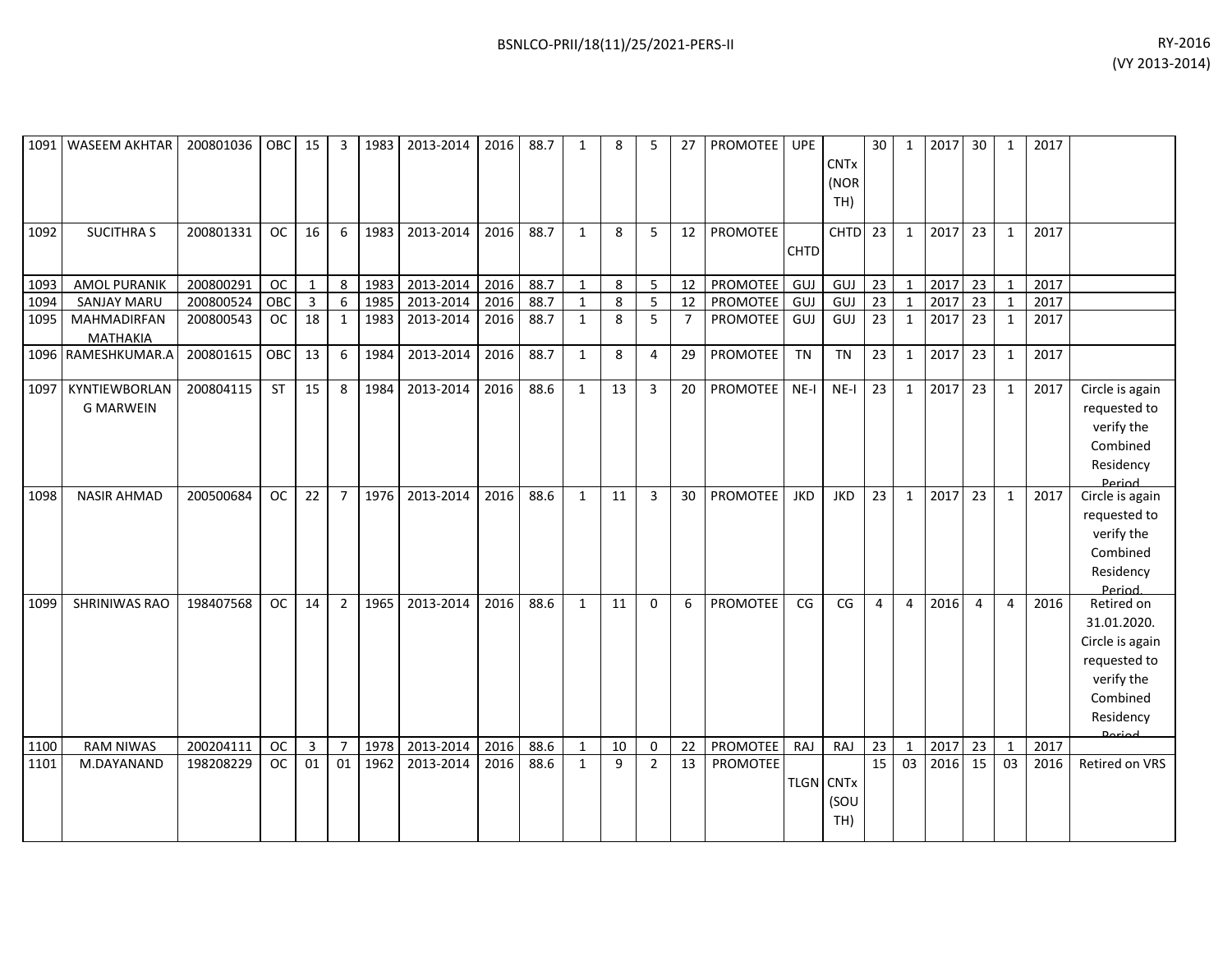| 1102   | ARUN KUMAR M P                            | 200801326 | <b>SC</b>  | 7              | 12             | 1978 | 2013-2014 | 2016 | 88.6 | 1            | 8  | 9              | 13       | <b>PROMOTEE</b> | <b>KRL</b>  | <b>KRL</b>  | 1               | 6              | 2017 | 1              | 6              | 2017 |                                                                                   |
|--------|-------------------------------------------|-----------|------------|----------------|----------------|------|-----------|------|------|--------------|----|----------------|----------|-----------------|-------------|-------------|-----------------|----------------|------|----------------|----------------|------|-----------------------------------------------------------------------------------|
| 1103   | <b>HARIKRISHNA B</b>                      | 200803365 | OBC        | 1              | $\overline{2}$ | 1981 | 2013-2014 | 2016 | 88.6 | 1            | 8  | 8              | 22       | <b>PROMOTEE</b> | AP          | AP          | 15              | 5              | 2017 | 15             | 5              | 2017 |                                                                                   |
| 1104   | <b>GUNASEKAR K</b>                        | 200801404 | OBC        | 16             | $\overline{4}$ | 1979 | 2013-2014 | 2016 | 88.6 | $\mathbf{1}$ | 8  | 5              | 5        | <b>PROMOTEE</b> | <b>CHTD</b> | <b>CHTD</b> | 23              | $\mathbf{1}$   | 2017 | 23             | $\mathbf{1}$   | 2017 |                                                                                   |
| 1105   | <b>GAMIT</b><br>NIKUNJKUMAR<br>CHHANABHAI | 200801427 | <b>ST</b>  | $\overline{7}$ | 8              | 1984 | 2013-2014 | 2016 | 88.6 | $\mathbf{1}$ | 8  | $\overline{4}$ | 29       | <b>PROMOTEE</b> | GUJ         | GUJ         | 23              | $\mathbf{1}$   | 2017 | 23             | $\mathbf{1}$   | 2017 |                                                                                   |
| 1106   | <b>MANPREET</b><br>SINGH-I                | 200200711 | <b>OBC</b> | 10             | 10             | 1980 | 2013-2014 | 2016 | 88.5 | $\mathbf{1}$ | 15 | $\overline{2}$ | 3        | <b>PROMOTEE</b> | PB          | PB          | $\overline{4}$  | 9              | 2017 | $\overline{4}$ | 9              | 2017 | Circle is again<br>requested to<br>verify the<br>Combined<br>Residency<br>Period. |
| 1107   | <b>BINOD KUMAR</b>                        | 200206000 | SC         | 15             | $\overline{7}$ | 1978 | 2013-2014 | 2016 | 88.5 | $\mathbf{1}$ | 14 | $\overline{3}$ | 24       | <b>PROMOTEE</b> | <b>JKD</b>  | <b>JKD</b>  | 23              | $\mathbf{1}$   | 2017 | 23             | $\mathbf{1}$   | 2017 | Circle is again<br>requested to<br>verify the<br>Combined<br>Residency<br>Period. |
| 1108   | <b>SATYA NARAYAN</b><br><b>NAGAR</b>      | 200200852 | <b>OC</b>  | $\overline{7}$ | $\overline{2}$ | 1974 | 2013-2014 | 2016 | 88.5 | $\mathbf{1}$ | 10 | $\Omega$       | 22       | <b>PROMOTEE</b> | RAJ         | RAJ         | 23              | $\mathbf{1}$   | 2017 | 23             | $\mathbf{1}$   | 2017 |                                                                                   |
| 1109   | MARIYAPPAN.B                              | 200204011 | <b>OC</b>  | $\overline{4}$ | 5              | 1974 | 2013-2014 | 2016 | 88.5 |              | 10 | $\mathbf 0$    | 22       | PROMOTEE        | <b>TN</b>   | <b>TN</b>   | 23              | $\mathbf{1}$   | 2017 | 23             | $\mathbf{1}$   | 2017 |                                                                                   |
| 1110   | RANGARAO<br><b>PONDARI</b>                | 198104391 | <b>OC</b>  | 10             | 1              | 1958 | 2013-2014 | 2016 | 88.5 | $\mathbf{1}$ | 9  | $\overline{2}$ | 14       | <b>PROMOTEE</b> | AP          | AP          | 15              | 3              | 2016 | 15             | 3              | 2016 | <b>RETIRED</b>                                                                    |
| 1111   | <b>RAVI KUMAR</b><br><b>KARUKURI</b>      | 200803202 | OBC        | 30             | 9              | 1981 | 2013-2014 | 2016 | 88.5 | $\mathbf{1}$ | 8  | 9              | $\Delta$ | PROMOTEE TLGN   |             | <b>TLGN</b> | 15              | 5              | 2017 | 15             | 5              | 2017 |                                                                                   |
| 1112   | CHEERPALLI<br>SIDDAIAH                    | 200800838 | <b>OBC</b> | 9              | 6              | 1978 | 2013-2014 | 2016 | 88.5 | $\mathbf{1}$ | 8  | 8              | 15       | <b>PROMOTEE</b> | AP          | AP          | 15              | 5              | 2017 | 15             | 5              | 2017 |                                                                                   |
| 1113   | <b>MUKESH KUMAR</b><br>SAHU               | 200800738 | <b>OBC</b> | 12             | 10             | 1986 | 2013-2014 | 2016 | 88.5 | $\mathbf{1}$ | 8  | 5              | 16       | <b>PROMOTEE</b> | <b>UPE</b>  | UP(E)       | 30 <sup>1</sup> | 1              | 2017 | 30             | $\mathbf{1}$   | 2017 |                                                                                   |
| 1114   | SARAVNAN.R                                | 200801078 | OBC        | 27             | $\mathbf{1}$   | 1982 | 2013-2014 | 2016 | 88.5 |              | 8  | 5              | 7        | <b>PROMOTEE</b> | TN          | <b>TN</b>   | 23              | 1              | 2017 | 23             | $\mathbf{1}$   | 2017 |                                                                                   |
| 1115 L | PRATIK MEHTA                              | 200800742 | OC.        | 19             | 8              | 1982 | 2013-2014 | 2016 | 88.5 | 1            | 8  | 4              | 29       | <b>PROMOTEE</b> | GUJ         | GUJ         | 23              | $\overline{1}$ | 2017 | 23             | $\overline{1}$ | 2017 |                                                                                   |

200803494 | OBC | 17 | 11 | 1978 | 2013-2014 | 2016 | 88.5 | 1 | 8 | 4 | 22 | PROMOTEE | MH | MH | 23 | 1 |2017 | 23 | 1 | 2017

1115| PRATIK MEHTA | 200800742 | OC | 19 | 8 | 1982| 2013-2014 | 2016| 88.5 | 1 | 8 | 4 | 29 | PROMOTEE | GUJ | GUJ | 23 | 1 | 2017| 23 | 1 | 2017

1117 RAJESH NIKKAM 200200977 OC 25 11 1976 2013-2014 2016 88.4 1 10 0 22 PROMOTEE MP MP 23 1 2017 23 1 2017 1118 ASHOK KUMAWAT 200205314 OBC 7 3 1979 2013-2014 2016 88.4 1 10 0 22 PROMOTEE RAJ RAJ 23 1 2017 23 1 2017

1116 SHILPA PRAVIN

SABAL<br>RAJESH NIKKAM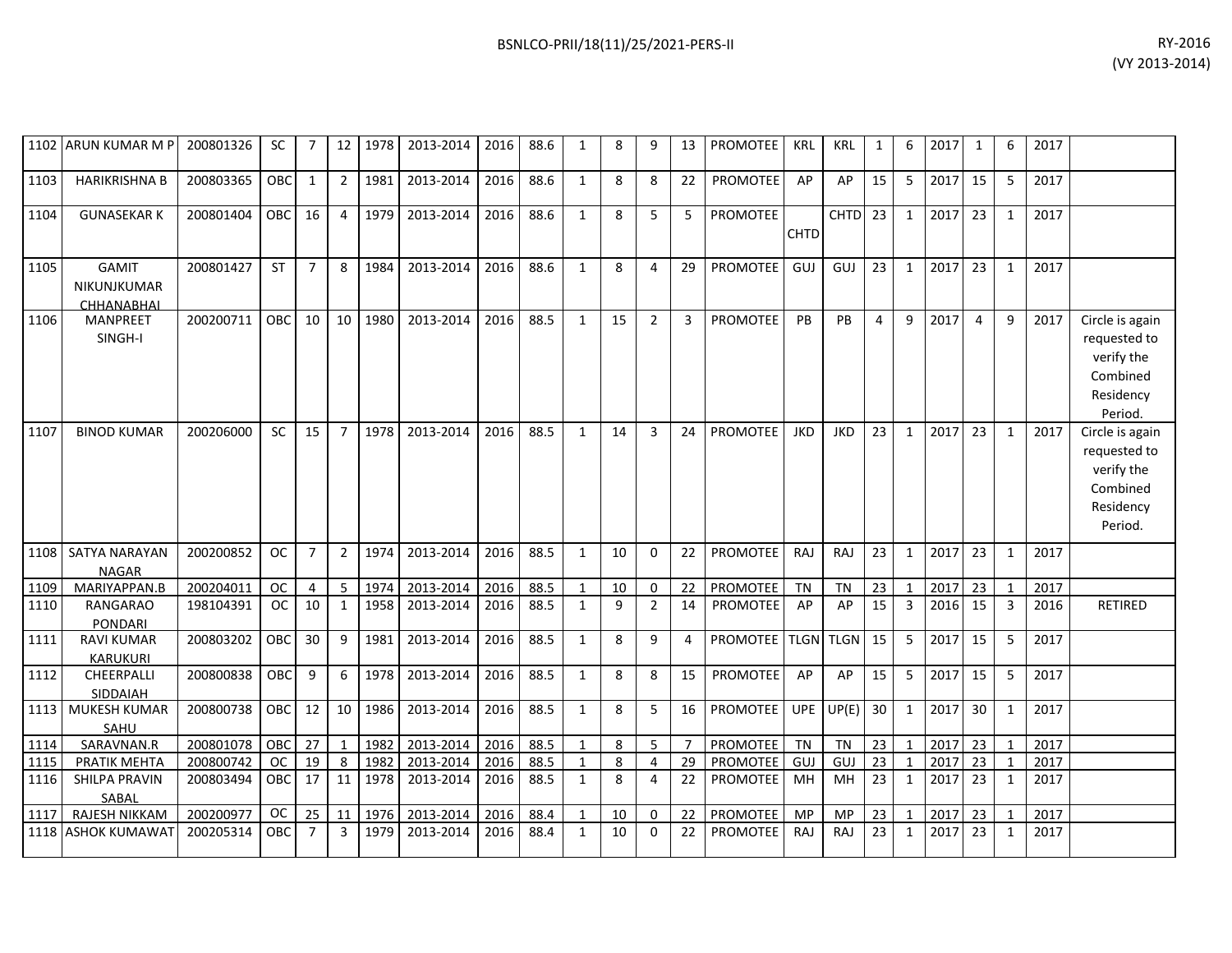| 1119 | NAGESWARA<br><b>RAO TIRUPATHI</b>        | 198104341 | OC.        | 15             | 6              | 1957 | 2013-2014 | 2016 | 88.4  | 1            | 9  | 4              | 30             | <b>PROMOTEE</b> | AP          | AP          | 30             | 5            | 2016 | 30             | 5            | 2016 | <b>RETIRED</b>                                                                    |
|------|------------------------------------------|-----------|------------|----------------|----------------|------|-----------|------|-------|--------------|----|----------------|----------------|-----------------|-------------|-------------|----------------|--------------|------|----------------|--------------|------|-----------------------------------------------------------------------------------|
| 1120 | JASVINDER SINGH<br><b>MAHRARA</b>        | 200801015 | SC         | 12             | 11             | 1984 | 2013-2014 | 2016 | 88.4  | $\mathbf{1}$ | 9  | $\Omega$       | 12             | <b>PROMOTEE</b> | PB          | PB          | $\overline{4}$ | 9            | 2017 | $\overline{a}$ | 9            | 2017 |                                                                                   |
| 1121 | KAMESH BABU.                             | 200801395 | <b>OBC</b> | $\overline{2}$ | 6              | 1980 | 2013-2014 | 2016 | 88.4  | $\mathbf{1}$ | 8  | 5              | 5              | PROMOTEE        | <b>CHTD</b> | <b>CHTD</b> | 23             | $\mathbf{1}$ | 2017 | 23             | $\mathbf{1}$ | 2017 | Expired                                                                           |
| 1122 | <b>DHARMENDRA</b><br><b>GOHIL</b>        | 200800867 | OBC        | $\mathbf{1}$   | $\overline{2}$ | 1981 | 2013-2014 | 2016 | 88.4  | $\mathbf{1}$ | 8  | 4              | 29             | <b>PROMOTEE</b> | GUJ         | GUJ         | 23             | $\mathbf{1}$ | 2017 | 23             | $\mathbf{1}$ | 2017 |                                                                                   |
| 1123 | NAGARAJU<br><b>NALABOTHULA V</b>         | 200801385 | OBC        | 1              | $\overline{7}$ | 1980 | 2013-2014 | 2016 | 88.4  | $\mathbf{1}$ | 8  | 4              | 15             | PROMOTEE CHTD   |             | MH          | 23             | $\mathbf{1}$ | 2017 | 23             | $\mathbf{1}$ | 2017 |                                                                                   |
| 1124 | C LALRINKIMA                             | 200402965 | <b>ST</b>  | 4              | $\mathsf{q}$   | 1980 | 2013-2014 | 2016 | 88.35 | $\mathbf{1}$ | 17 | 6              | $\mathbf{1}$   | PROMOTEE        | $NE-I$      | $NE-I$      | 23             | $\mathbf{1}$ | 2017 | 23             | $\mathbf{1}$ | 2017 | Circle is again<br>requested to<br>verify the<br>Combined<br>Residency<br>Period. |
| 1125 | <b>TANMOY</b><br><b>DEBNATH</b>          | 200801512 | OBC        | 11             | 10             | 1980 | 2013-2014 | 2016 | 88.3  | 1            | 13 | 3              | 20             | PROMOTEE        | $NE-I$      | $NE-I$      | 23             | $\mathbf{1}$ | 2017 | 23             | $\mathbf{1}$ | 2017 | Circle is again<br>requested to<br>verify the<br>Combined<br>Residency<br>Period. |
| 1126 | <b>NITUL DEKA</b>                        | 200600191 | SC         | 9              | 4              | 1980 | 2013-2014 | 2016 | 88.3  | $\mathbf{1}$ | 10 | $\overline{7}$ | 28             | PROMOTEE        | ASM         | ASM         | 23             | $\mathbf{1}$ | 2017 | 23             | $\mathbf{1}$ | 2017 |                                                                                   |
|      | 1127 SARAVANAMURTH<br>I.R                | 200200512 | <b>ST</b>  | 5              | 6              | 1979 | 2013-2014 | 2016 | 88.3  | $\mathbf{1}$ | 10 | $\Omega$       | 22             | PROMOTEE        | <b>TN</b>   | <b>TN</b>   | 23             | $\mathbf{1}$ | 2017 | 23             | 1            | 2017 |                                                                                   |
| 1128 | <b>KAMALUDEEN A</b>                      | 198602848 | OC         | 16             | 3              | 1959 | 2013-2014 | 2016 | 88.3  | $\mathbf{1}$ | 9  | 4              | 8              | PROMOTEE        | KRL         | KRL         | 9              | 5            | 2016 | 9              | 5            | 2016 | Superannuation                                                                    |
| 1129 | <b>ANIL KUMAR</b><br><b>SINGH</b>        | 200801534 | OBC        | 15             | $\mathbf{1}$   | 1986 | 2013-2014 | 2016 | 88.3  | $\mathbf{1}$ | 9  | $\mathbf{1}$   | 14             | PROMOTEE        | PB          | PB          | $\overline{4}$ | 9            | 2017 | 4              | 9            | 2017 |                                                                                   |
| 1130 | SHINDERPAL<br>SINGH                      | 200800545 | <b>OBC</b> | 28             | $\overline{3}$ | 1983 | 2013-2014 | 2016 | 88.3  | $\mathbf{1}$ | 9  | $\mathbf{1}$   | 13             | <b>PROMOTEE</b> | PB          | PB          | $\overline{4}$ | 9            | 2017 | $\overline{4}$ | 9            | 2017 |                                                                                   |
| 1131 | <b>KEDAR NATH</b>                        | 200800370 | <b>SC</b>  | 27             | 5              | 1980 | 2013-2014 | 2016 | 88.3  | $\mathbf{1}$ | 9  | $\mathbf{1}$   | $\overline{7}$ | <b>PROMOTEE</b> | PB          | PB          | $\overline{4}$ | 9            | 2017 | 4              | 9            | 2017 |                                                                                   |
| 1132 | <b>AMIT KUMAR-II</b>                     | 200800561 | <b>SC</b>  | $\mathbf{1}$   | 4              | 1984 | 2013-2014 | 2016 | 88.3  | $\mathbf{1}$ | 9  | $\mathbf{1}$   | $\overline{7}$ | <b>PROMOTEE</b> | PB          | PB          | 4              | 9            | 2017 | $\overline{4}$ | 9            | 2017 |                                                                                   |
|      | 1133 BIKRAMJIT SINGH-                    | 200800569 | SC         | 19             | 5              | 1979 | 2013-2014 | 2016 | 88.3  | $\mathbf{1}$ | 9  | $\mathbf 0$    | 29             | PROMOTEE        | PB          | PB          | $\overline{4}$ | 9            | 2017 | $\overline{4}$ | 9            | 2017 |                                                                                   |
|      | 1134 ARJUNA MURTHY<br><b>BHEEMIREDDY</b> | 200804072 | OBC        | $\overline{2}$ | 6              | 1984 | 2013-2014 | 2016 | 88.3  | $\mathbf{1}$ | 8  | 9              | 4              | <b>PROMOTEE</b> | AP          | AP          | 15             | 5            | 2017 | 15             | 5            | 2017 |                                                                                   |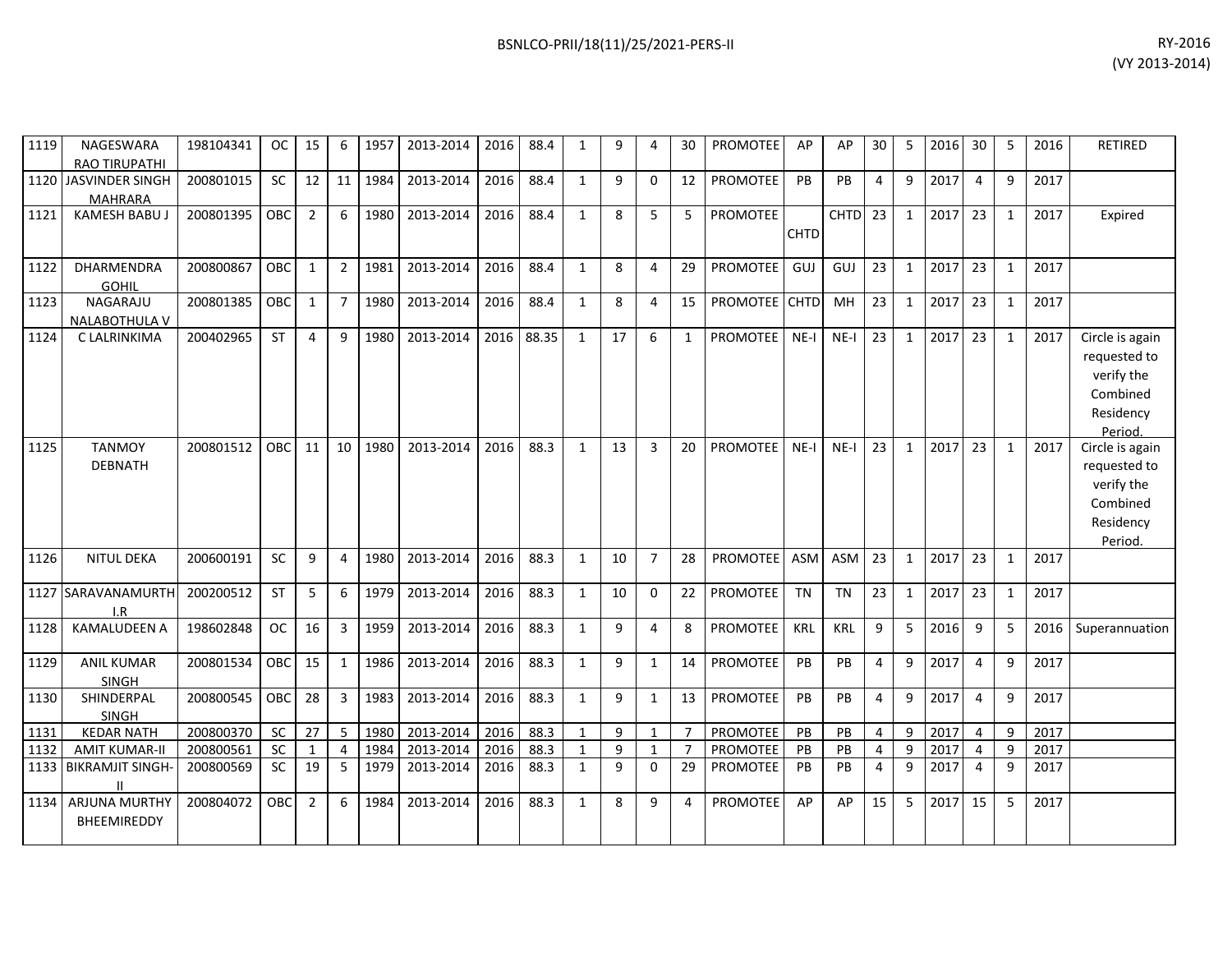| 1135 | <b>HARDIK</b>          | 200800521 | <b>OC</b>  | 4              | 6              | 1984 | 2013-2014 | 2016 | 88.3  | 1            | 8  | 5              |                | PROMOTEE GUJ           |            | GUJ         | 23 <sub>1</sub> | 1            | 2017 | 23 | 1            | 2017 | <b>RESIGNED</b> |
|------|------------------------|-----------|------------|----------------|----------------|------|-----------|------|-------|--------------|----|----------------|----------------|------------------------|------------|-------------|-----------------|--------------|------|----|--------------|------|-----------------|
|      | <b>PURSOTAM PATEL</b>  |           |            |                |                |      |           |      |       |              |    |                |                |                        |            |             |                 |              |      |    |              |      | W.E.F.          |
| 1136 | SRINIVASAN.R           | 200801070 | <b>SC</b>  | $\mathbf{1}$   | $\overline{7}$ | 1985 | 2013-2014 | 2016 | 88.3  | 1            | 8  | 5              | $\Omega$       | PROMOTEE               | <b>TN</b>  | <b>TN</b>   | 23              | 1            | 2017 | 23 | 1            | 2017 | 06.01.2022      |
| 1137 | ABDUL NAZEER.M         | 200801111 | OBC        | 20             | 5              | 1985 | 2013-2014 | 2016 | 88.3  | $\mathbf{1}$ | 8  | $\overline{4}$ | 29             | PROMOTEE               | <b>TN</b>  | <b>TN</b>   | 23              | $\mathbf{1}$ | 2017 | 23 |              | 2017 |                 |
| 1138 | PHYRNAI                | 200804114 | <b>ST</b>  | 31             | 12             | 1979 | 2013-2014 | 2016 | 88.25 | 1            | 13 | 3              | 20             | PROMOTEE               | NE-I       | <b>CNTx</b> | 23              | $\mathbf{1}$ | 2017 | 23 | $\mathbf{1}$ | 2017 | Circle is again |
|      | <b>KHARBANGAR</b>      |           |            |                |                |      |           |      |       |              |    |                |                |                        |            |             |                 |              |      |    |              |      | requested to    |
|      |                        |           |            |                |                |      |           |      |       |              |    |                |                |                        |            | (NER)       |                 |              |      |    |              |      | verify the      |
|      |                        |           |            |                |                |      |           |      |       |              |    |                |                |                        |            |             |                 |              |      |    |              |      | Combined        |
|      |                        |           |            |                |                |      |           |      |       |              |    |                |                |                        |            |             |                 |              |      |    |              |      | Residency       |
|      |                        |           |            |                |                |      |           |      |       |              |    |                |                |                        |            |             |                 |              |      |    |              |      | <b>Dariod</b>   |
| 1139 | <b>AJAY KUMAR-IV</b>   | 200206024 | <b>OBC</b> | 8              | 9              | 1976 | 2013-2014 | 2016 | 88.2  | 1            | 14 | 3              | 22             | <b>PROMOTEE</b>        | <b>JKD</b> | <b>JKD</b>  | 23              | $\mathbf{1}$ | 2017 | 23 | $\mathbf{1}$ | 2017 | Circle is again |
|      |                        |           |            |                |                |      |           |      |       |              |    |                |                |                        |            |             |                 |              |      |    |              |      | requested to    |
|      |                        |           |            |                |                |      |           |      |       |              |    |                |                |                        |            |             |                 |              |      |    |              |      | verify the      |
|      |                        |           |            |                |                |      |           |      |       |              |    |                |                |                        |            |             |                 |              |      |    |              |      | Combined        |
|      |                        |           |            |                |                |      |           |      |       |              |    |                |                |                        |            |             |                 |              |      |    |              |      | Residency       |
|      |                        |           |            |                |                |      |           |      |       |              |    |                |                |                        |            |             |                 |              |      |    |              |      | Period.         |
| 1140 | Dinesh Kumar-IV        | 200204299 | OBC        | 10             | 6              | 1979 | 2013-2014 | 2016 | 88.2  | 1            | 14 | $\overline{2}$ | $\mathbf{1}$   | Promotee               | <b>HR</b>  | <b>HR</b>   | 23              | $\mathbf{1}$ | 2017 | 23 | 1            | 2017 | Circle is again |
|      |                        |           |            |                |                |      |           |      |       |              |    |                |                |                        |            |             |                 |              |      |    |              |      | requested to    |
|      |                        |           |            |                |                |      |           |      |       |              |    |                |                |                        |            |             |                 |              |      |    |              |      | verify the      |
|      |                        |           |            |                |                |      |           |      |       |              |    |                |                |                        |            |             |                 |              |      |    |              |      | Combined        |
|      |                        |           |            |                |                |      |           |      |       |              |    |                |                |                        |            |             |                 |              |      |    |              |      | Residency       |
|      |                        |           |            |                |                |      |           |      |       |              |    |                |                |                        |            |             |                 |              |      |    |              |      | Period.         |
| 1141 | RAJ KISHORE            | 200300556 | OBC        | 29             | $\overline{7}$ | 1981 | 2013-2014 | 2016 | 88.2  | 1            | 10 | 0              | 22             | PROMOTEE               | <b>RAJ</b> | RAJ         | 23              | $\mathbf{1}$ | 2017 | 23 | 1            | 2017 |                 |
| 1142 | <b>VIJAYAN P R</b> I   | 198808586 | <b>OC</b>  | 29             | 1              | 1960 | 2013-2014 | 2016 | 88.2  | 1            | 9  | $\overline{4}$ | 8              | <b>PROMOTEE</b>        | KRL        | <b>KRL</b>  | 9               | 5            | 2016 | 9  | 5            | 2016 | Superannuation  |
| 1143 | <b>HARPRABH PAL</b>    | 200800856 | <b>SC</b>  | 9              | 3              | 1986 | 2013-2014 | 2016 | 88.2  | $\mathbf{1}$ | 9  | $\mathbf{1}$   | 14             | PROMOTEE               | PB         | <b>PB</b>   | 4               | 9            | 2017 | 4  | 9            | 2017 |                 |
|      | <b>SINGH</b>           |           |            |                |                |      |           |      |       |              |    |                |                |                        |            |             |                 |              |      |    |              |      |                 |
|      | 1144 ARSHPREET SINGH   | 200800914 | <b>SC</b>  | 23             | $\overline{3}$ | 1986 | 2013-2014 | 2016 | 88.2  | 1            | 9  | $\Omega$       | 17             | PROMOTEE               | PB         | <b>PB</b>   | 4               | 9            | 2017 | 4  | 9            | 2017 |                 |
|      |                        |           |            |                |                |      |           |      |       |              |    |                |                |                        |            |             |                 |              |      |    |              |      |                 |
| 1145 | RAJU NAIK.B            | 200802706 | <b>ST</b>  | 18             | 8              | 1985 | 2013-2014 | 2016 | 88.2  | 1            | 8  | 8              | 23             | PROMOTEE   TLGN   TLGN |            |             | 15              | 5            | 2017 | 15 | 5            | 2017 |                 |
| 1146 | KALAISELVI.M           | 200800998 | OBC        | $\overline{7}$ | 8              | 1980 | 2013-2014 | 2016 | 88.2  | 1            | 8  | 5              | 12             | <b>PROMOTEE</b>        | <b>TN</b>  | <b>TN</b>   | 23              | 1            | 2017 | 23 | 1            | 2017 |                 |
|      | 1147 RENUKA AMOGH      | 200803478 | <b>OC</b>  | 23             | 6              | 1981 | 2013-2014 | 2016 | 88.2  | 1            | 8  | 4              | 22             | PROMOTEE               | MH         | MH          | 23              | 1            | 2017 | 23 | 1            | 2017 |                 |
|      | <b>JOSHI</b>           |           |            |                |                |      |           |      |       |              |    |                |                |                        |            |             |                 |              |      |    |              |      |                 |
|      | 1148 SUNDAR SELVAN.R   | 200801398 | OBC        | 12             | $\overline{2}$ | 1963 | 2013-2014 | 2016 | 88.2  | 1            | 8  | 4              | 15             | PROMOTEE               | <b>TN</b>  | <b>TN</b>   | 23              | $\mathbf{1}$ | 2017 | 23 | $\mathbf{1}$ | 2017 | <b>VRS</b>      |
| 1149 | SHAMSHAD ALI           | 200202780 | OBC        | 5              | 1              | 1972 | 2013-2014 | 2016 | 88.1  | 1            | 10 | $\mathbf 0$    | 22             | PROMOTEE               | <b>BH</b>  | <b>BH</b>   | 23              | $\mathbf{1}$ | 2017 | 27 | $\mathbf{1}$ | 2017 |                 |
| 1150 | <b>KULBIR SINGH-II</b> | 200800858 | <b>OC</b>  | 14             | 3              | 1967 | 2013-2014 | 2016 | 88.1  | 1            | 9  | 1              | $\overline{2}$ | PROMOTEE               | PB         | PB          | 4               | 9            | 2017 | 4  | 9            | 2017 |                 |
| 1151 | NAVNEET SINGH          | 200801059 | <b>OC</b>  | 25             | $\overline{7}$ | 1984 | 2013-2014 | 2016 | 88.1  | $\mathbf{1}$ | 9  | $\Omega$       | $\overline{2}$ | <b>PROMOTEE</b>        | PB         | <b>CNTX</b> | $\overline{4}$  | 9            | 2017 | 5  | 9            | 2017 |                 |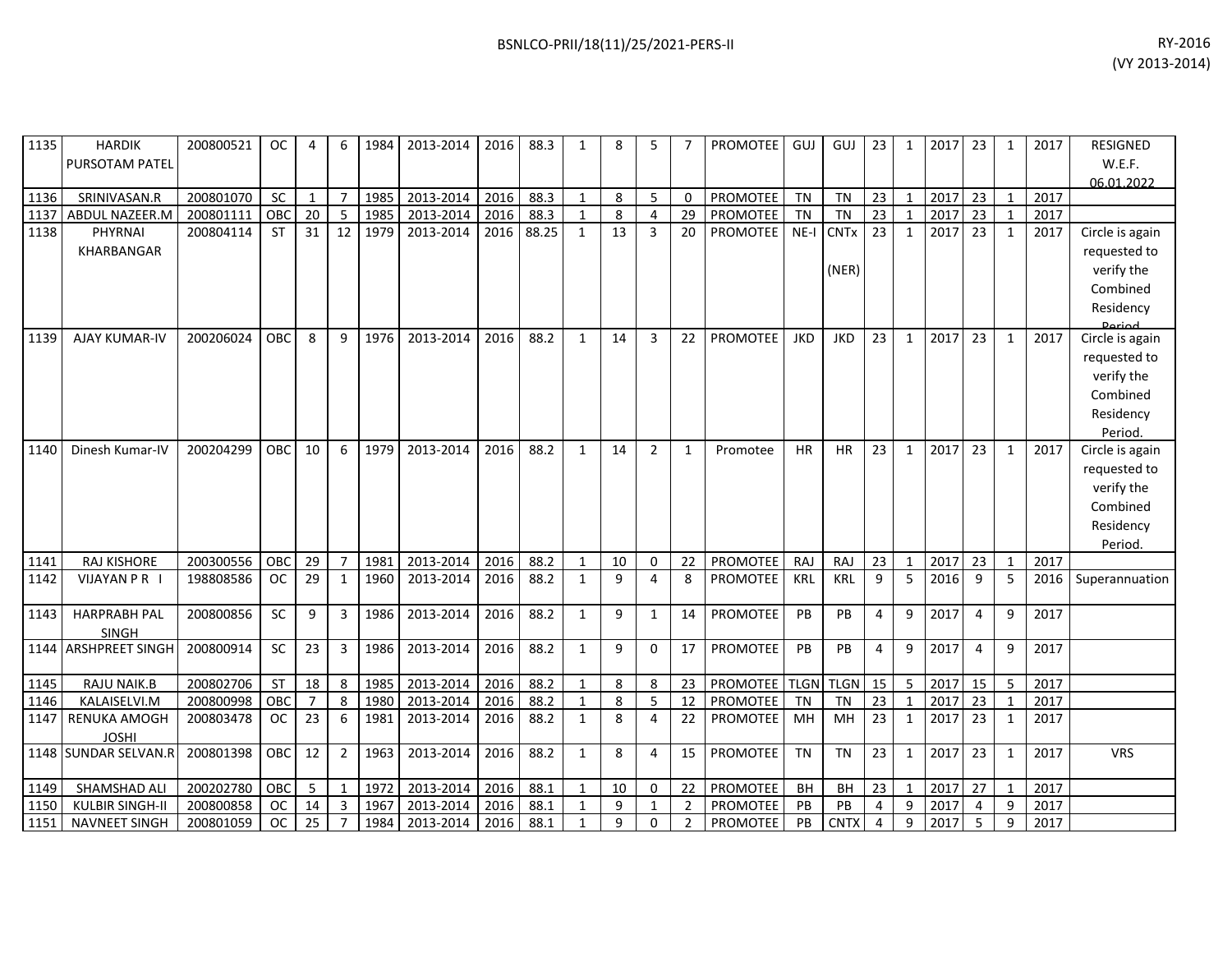| 1152 | <b>SRI RAMA</b>       | 200801431 | OC I       | 19 | 8  | 1983 | 2013-2014      | 2016   | 88.1 | 8 |   |    | <b>PROMOTEE</b> | AP        | AP. | 15 | 5 | 2017 | 15 | 2017 |  |
|------|-----------------------|-----------|------------|----|----|------|----------------|--------|------|---|---|----|-----------------|-----------|-----|----|---|------|----|------|--|
|      | SANTOSH               |           |            |    |    |      |                |        |      |   |   |    |                 |           |     |    |   |      |    |      |  |
|      | GANNAVARAPU           |           |            |    |    |      |                |        |      |   |   |    |                 |           |     |    |   |      |    |      |  |
| 1153 | BHAVANI DEVI          | 200803682 | OC .       |    |    | 1985 | 2013-2014      | 2016   | 88.1 | 8 | q | 4  | <b>PROMOTEE</b> | AP        | AP  | 15 | 5 | 2017 | 15 | 2017 |  |
|      | GUNJI                 |           |            |    |    |      |                |        |      |   |   |    |                 |           |     |    |   |      |    |      |  |
|      | 1154   MANALI RUPAREL | 200800422 | OC         | 17 | 8  | 1985 | 2013-2014      | 2016   | 88.1 | 8 |   | 12 | <b>PROMOTEE</b> | GUJ       | GUJ | 23 |   | 2017 | 23 | 2017 |  |
| 1155 | NITESHBHAI            | 200800803 | <b>OBC</b> | 10 |    | 1978 | 2013-2014      | 2016   | 88.1 | 8 |   |    | PROMOTEE        | GUJ       | GUJ | 23 |   | 2017 | 23 | 2017 |  |
|      | POLARA                |           |            |    |    |      |                |        |      |   |   |    |                 |           |     |    |   |      |    |      |  |
| 1156 | SAKTHIVEL.A           | 200801335 | OC .       | 4  |    | 1981 | 2013-2014      | 2016   | 88.1 | 8 |   |    | <b>PROMOTEE</b> | <b>TN</b> | TN  | 23 |   | 2017 | 23 | 2017 |  |
| 1157 | MANOJ AGHARA          | 200800449 | OC .       | 6  |    | 1982 | 2013-2014      | 2016   | 88.1 | 8 |   |    | <b>PROMOTEE</b> | GUJ       | GUJ | 23 |   | 2017 | 23 | 2017 |  |
| 1158 | PANDORE               | 200800508 | <b>ST</b>  | 17 | 6. |      | 1983 2013-2014 | 2016 l | 88.1 | 8 |   |    | PROMOTEE GUJ    |           | GUJ | 23 |   | 2017 | 23 | 2017 |  |

200800508 | ST | 17 | 6 | 1983 | 2013-2014 | 2016 | 88.1 | 1 | 8 | 5 | 5 | PROMOTEE | GUJ | GUJ | 23 | 1 |2017 | 23 | 1 | 2017

1161 AARTI SHARMA 200204741 OC 29 6 1980 2013-2014 2016 88 1 14 11 21 PROMOTEE PB ITPC 4 9 2017 4 9 2017 Circle is again

1162 | Balvinder Singh | 200401461 | OC | 1 | 1 | 1963 | 2013-2014 | 2016 | 88 | 1 | 13 | 0 | 19 | Promotee | HR | HR | 23 | 1 | 2017 | 23 | 1 | 2017 | Retired under

199602713 | OC | 18 | 8 | 1970 | 2013-2014 | 2016 | 88 | 1 | 16 | 3 | 23 | Promotee | HP | HP | 23 | 1 | 2017 | 23 | 1 | 2017 | Circle is again

CHTD

CHTD 23 1 2017 23 1 2017

1159 | JAYASRI R | 200801825 | OC | 8 | 4 | 1983 | 2013-2014 | 2016 | 88.1 | 1 | 8 | 4 | 15 | PROMOTEE

1160 DUSHYANT

PANDORE MRUGESH VALJIBHAI

KUMAR

requested to verify the Combined Residency Period.

requested to verify the Combined Residency Period.

BSNL VRS Scheme 2019 we-f 31-01-2020. Circle is again requested to verify the Combined Residency Period.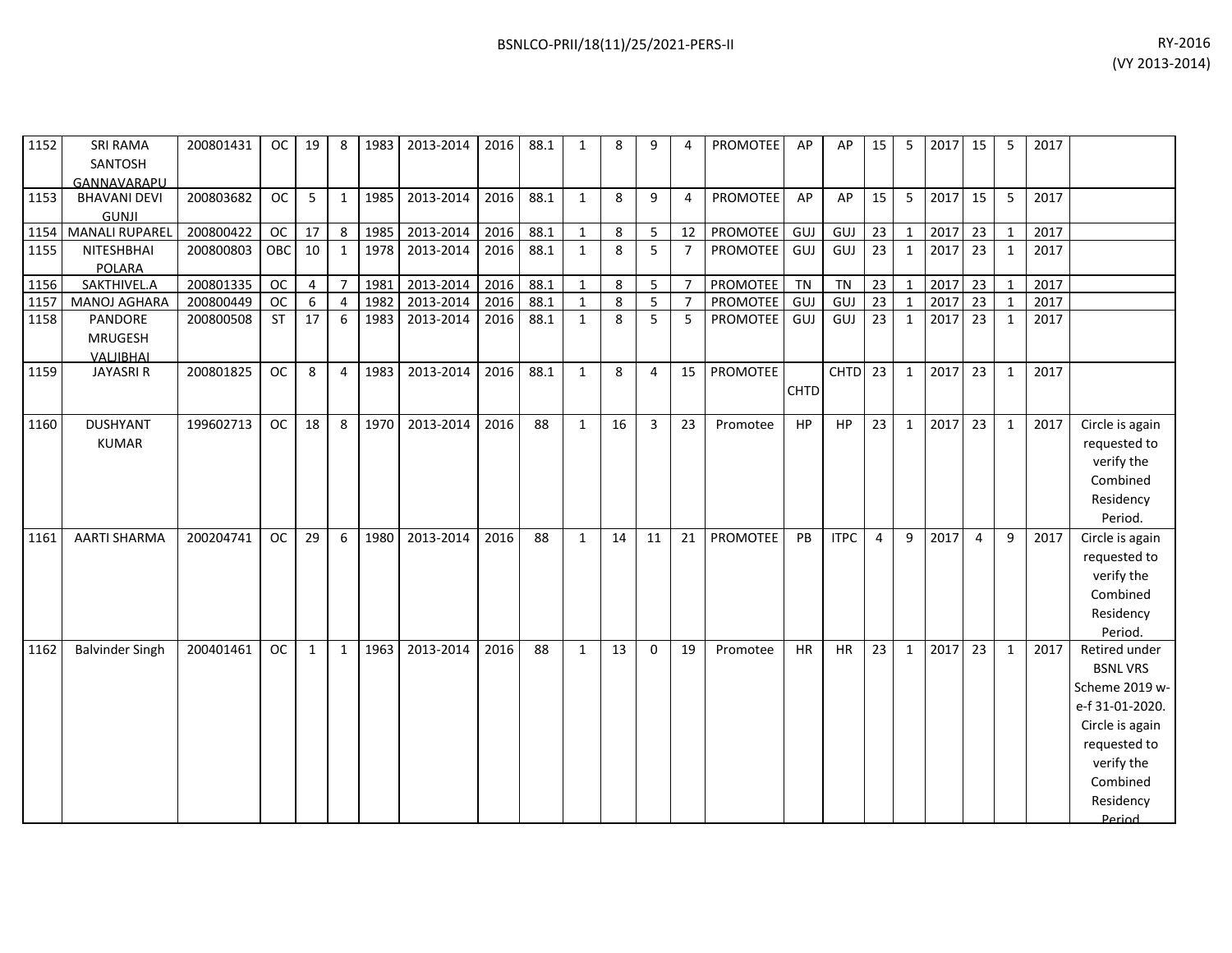| 1163 | Shri. NG JOSEPH<br><b>SHA</b>                    | 200500629 | <b>ST</b>     | 27             | 7              | 1982 | 2013-2014 | 2016 | 88   | $\mathbf{1}$ | 11           | $\Omega$       | 28             | PROMOTEE        | <b>NEII</b> | <b>NEII</b>                | 23             | $\mathbf{1}$   | 2017 | 23              | 1              | 2017 | Circle is again<br>requested to<br>verify the<br>Combined<br>Residency |
|------|--------------------------------------------------|-----------|---------------|----------------|----------------|------|-----------|------|------|--------------|--------------|----------------|----------------|-----------------|-------------|----------------------------|----------------|----------------|------|-----------------|----------------|------|------------------------------------------------------------------------|
| 1164 | <b>SUBBIAH ALIAS</b><br>NAGARATHINA              | 200200744 | OBC.          | 13             | $\mathbf{1}$   | 1961 | 2013-2014 | 2016 | 88   | $\mathbf{1}$ | 10           | $\Omega$       | 22             | <b>PROMOTEE</b> | <b>TN</b>   | <b>TN</b>                  | 23             | 1              | 2017 | 23              | $\mathbf{1}$   | 2017 | <b>RETIREMENT</b>                                                      |
| 1165 | JAYALAKSHMI.D                                    | 200200983 | <b>OC</b>     | $\overline{2}$ | 12             | 1976 | 2013-2014 | 2016 | 88   | $\mathbf{1}$ | 10           | $\mathbf 0$    | 22             | PROMOTEE        | <b>TN</b>   | TN                         | 23             | $\mathbf{1}$   | 2017 | 23              | 1              | 2017 |                                                                        |
| 1166 | <b>INDERPREET KAUR</b>                           | 200800431 | <sub>OC</sub> | 8              | $\overline{2}$ | 1985 | 2013-2014 | 2016 | 88   | $\mathbf{1}$ | 9            | $\mathbf{1}$   | 14             | PROMOTEE        | PB          | <b>PB</b>                  | $\overline{4}$ | 9              | 2017 | $\overline{4}$  | 9              | 2017 |                                                                        |
| 1167 | <b>SUBEESH S</b>                                 | 200801327 | <b>OC</b>     | 30             | 5              | 1985 | 2013-2014 | 2016 | 88   | $\mathbf{1}$ | 8            | 6              | $\mathbf{1}$   | PROMOTEE        | KRL         | <b>KRL</b>                 | 13             | $\overline{2}$ | 2017 | 13              | $\overline{2}$ | 2017 |                                                                        |
|      | 1168 A NARESH KUMAR                              | 200801432 | OBC           | 21             | $\overline{4}$ | 1985 | 2013-2014 | 2016 | 88   | $\mathbf{1}$ | 8            | 5              | 26             | <b>PROMOTEE</b> | AP          | <b>CNTx</b><br>(SOU<br>TH) | 6              | $\overline{2}$ | 2017 | 15              | 5              | 2017 |                                                                        |
| 1169 | <b>MALI MAHESH</b><br><b>DNYANDEO</b>            | 200801139 | OBC           | 1              | 6              | 1984 | 2013-2014 | 2016 | 88   | $\mathbf{1}$ | 8            | 5              | 25             | PROMOTEE        | MH          | MH                         | 23             | 1              | 2017 | 23              | $\mathbf{1}$   | 2017 |                                                                        |
| 1170 | <b>RANJEET KUMAR</b>                             | 200801678 | <b>SC</b>     | $\mathbf{1}$   | $\overline{7}$ | 1978 | 2013-2014 | 2016 | 88   | $\mathbf{1}$ | 8            | 5 <sup>1</sup> | 18             | <b>PROMOTEE</b> | <b>UPE</b>  | UP(E)                      | 30             | $\mathbf{1}$   | 2017 | 30 <sup>°</sup> | $\mathbf{1}$   | 2017 |                                                                        |
| 1171 | <b>RONAKKUMAR</b><br>BHARATBHAI<br><b>PARFKH</b> | 200800689 | OBC.          | 27             | $\overline{7}$ | 1982 | 2013-2014 | 2016 | 88   | $\mathbf{1}$ | 8            | 5              | 12             | <b>PROMOTEE</b> | GUJ         | GUJ                        | 23             | 1              | 2017 | 23              | $\mathbf{1}$   | 2017 |                                                                        |
| 1172 | <b>BANSARI</b><br><b>JAGDISHBAHI</b><br>GAIIAR   | 200800970 | OBC           | 10             | 11             | 1984 | 2013-2014 | 2016 | 88   | $\mathbf{1}$ | 8            | 5              | $\overline{7}$ | <b>PROMOTEE</b> | GUJ         | GUJ                        | 23             | 1              | 2017 | 23              | $\mathbf{1}$   | 2017 |                                                                        |
| 1173 | <b>ARVINDBHAI</b><br>KHAMBHALA                   | 200800488 | <b>ST</b>     | 22             | 8              | 1985 | 2013-2014 | 2016 | 88   | $\mathbf{1}$ | 8            | 5              | $\overline{7}$ | <b>PROMOTEE</b> | GUJ         | GUJ                        | 23             | 1              | 2017 | 23              | $\mathbf{1}$   | 2017 |                                                                        |
| 1174 | <b>CHAWRE</b><br>LALITKUMAR<br><b>SHRAVAN</b>    | 200803550 | <b>OBC</b>    | 3              | 4              | 1984 | 2013-2014 | 2016 | 88   | $\mathbf{1}$ | 8            | 4              | 22             | <b>PROMOTEE</b> | MH          | MH                         | 23             | $\mathbf{1}$   | 2017 | 23              | $\mathbf{1}$   | 2017 |                                                                        |
| 1175 | VIJAYALAKSHMI J                                  | 200801537 | <b>SC</b>     | 28             | 5              | 1979 | 2013-2014 | 2016 | 88   | $\mathbf{1}$ | 8            | 4              | 15             | <b>PROMOTEE</b> | <b>CHTD</b> | CHTD <sub>23</sub>         |                | 1              | 2017 | 23              | $\mathbf{1}$   | 2017 |                                                                        |
| 1176 | <b>HARI SHANKAR</b><br><b>PRASAD</b>             | 200205858 | <b>OC</b>     | 21             | 9              | 1977 | 2013-2014 | 2016 | 87.9 | $\mathbf{1}$ | 10           | $\Omega$       | 22             | <b>PROMOTEE</b> | <b>JKD</b>  | <b>JKD</b>                 | 23             | 1              | 2017 | 23              | $\mathbf{1}$   | 2017 |                                                                        |
| 1177 | <b>BAIJU V</b>                                   | 198808694 | <b>OC</b>     | 15             | 5              | 1962 | 2013-2014 | 2016 | 87.9 | $\mathbf{1}$ | 9            | $\overline{4}$ | 8              | PROMOTEE        | <b>KRL</b>  | <b>KRL</b>                 | 9              | 5              | 2016 | 9               | 5              | 2016 | <b>BSNLVR</b><br>Scheme-2019                                           |
| 1178 | PARAMJIT SINGH                                   | 200800349 | <b>SC</b>     | 15             | $\overline{2}$ | 1979 | 2013-2014 | 2016 | 87.9 | $\mathbf{1}$ | 9            | $\mathbf{1}$   | 19             | PROMOTEE        | PB          | PB                         | 4              | 9              | 2017 | $\overline{4}$  | 9              | 2017 |                                                                        |
| 1179 | <b>NARESH KUMAR-</b><br>III                      | 200800316 | <b>OC</b>     | 17             | 3              | 1982 | 2013-2014 | 2016 | 87.9 | $\mathbf{1}$ | $\mathbf{q}$ | $\mathbf{1}$   | 16             | <b>PROMOTEE</b> | PB          | PB                         | 4              | q              | 2017 | 4               | 9              | 2017 |                                                                        |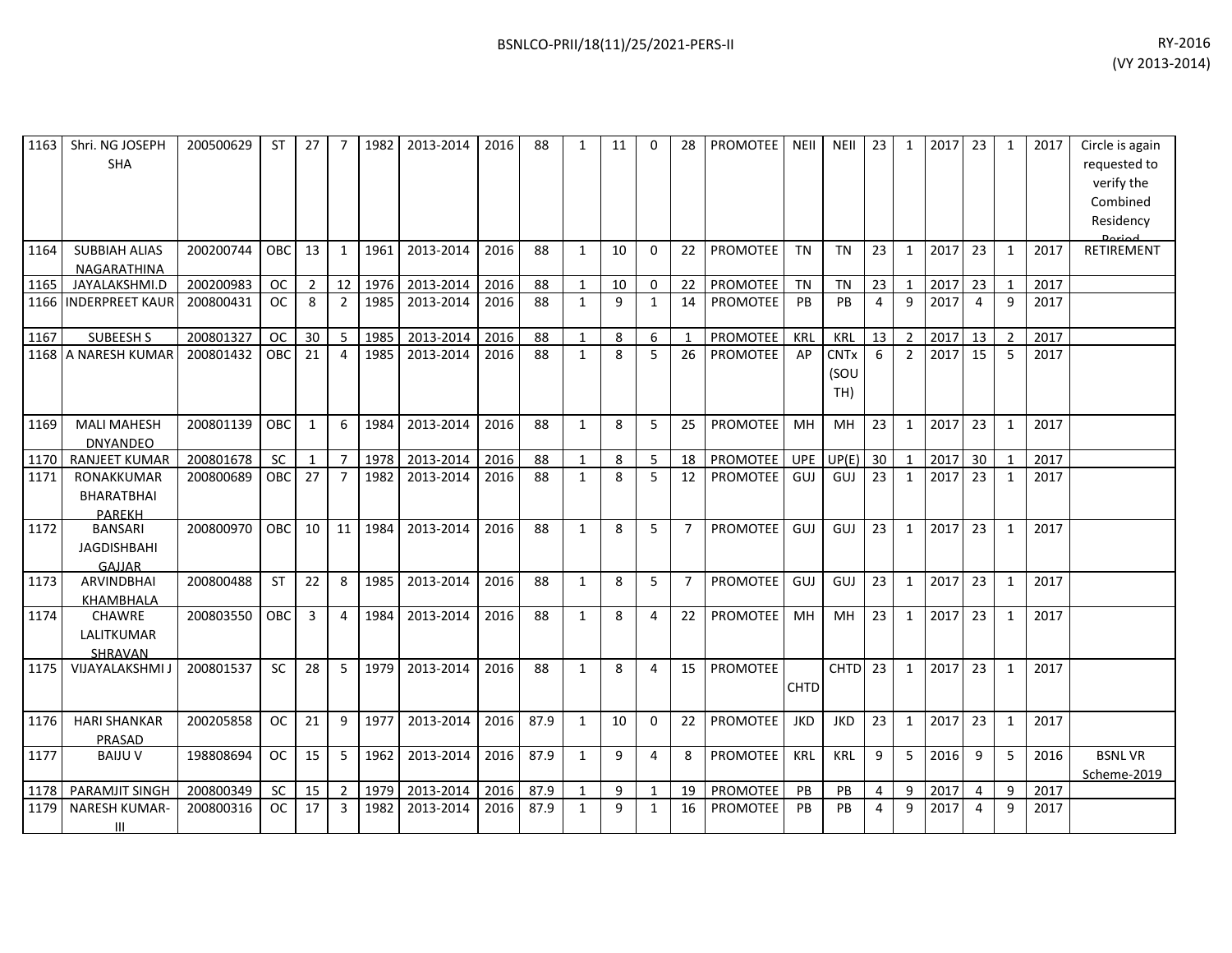|      | 1180 SUBHA.P.ABRAHA<br>м | 200801329 | OC.        | 12             | 8              | 1982 | 2013-2014 | 2016 | 87.9 | 1            | 8  | 5              | 12             | <b>PROMOTEE</b>        | TN          | <b>KRL</b>  | 23             | 1              | 2017 | 23 | 1              | 2017 | $R-S(O/G)$           |
|------|--------------------------|-----------|------------|----------------|----------------|------|-----------|------|------|--------------|----|----------------|----------------|------------------------|-------------|-------------|----------------|----------------|------|----|----------------|------|----------------------|
| 1181 | <b>HIRAL PATEL</b>       | 200800472 | <b>OC</b>  | 5              | 8              | 1986 | 2013-2014 | 2016 | 87.9 | $\mathbf{1}$ | 8  | 5              | $\overline{7}$ | PROMOTEE               | GUJ         | GUJ         | 23             | $\mathbf{1}$   | 2017 | 23 | $\mathbf{1}$   | 2017 |                      |
| 1182 | SUSEELA.K                | 200200788 | OBC        | 23             | $\overline{2}$ | 1972 | 2013-2014 | 2016 | 87.8 | $\mathbf{1}$ | 10 | $\mathbf 0$    | 22             | <b>PROMOTEE</b>        | <b>TN</b>   | <b>TN</b>   | 23             | $\mathbf{1}$   | 2017 | 23 | $\mathbf{1}$   | 2017 |                      |
| 1183 | PRAKASH SARMA            | 198400886 | <b>OC</b>  | 1              | $\overline{7}$ | 1957 | 2013-2014 | 2016 | 87.8 | $\mathbf{1}$ | 9  | 4              | 30             | PROMOTEE               | AP          | AP          | 30             | 5              | 2016 | 30 | -5             | 2016 | <b>RETIRED</b>       |
|      | TVKKS                    |           |            |                |                |      |           |      |      |              |    |                |                |                        |             |             |                |                |      |    |                |      |                      |
| 1184 | PARSHOTAM                | 200800596 | <b>SC</b>  | 1              | 10             | 1985 | 2013-2014 | 2016 | 87.8 | $\mathbf{1}$ | 9  | $\mathbf{1}$   | 5              | <b>PROMOTEE</b>        | PB          | PB          | $\overline{4}$ | 9              | 2017 | 4  | $\mathsf{q}$   | 2017 |                      |
|      | <b>KUMAR</b>             |           |            |                |                |      |           |      |      |              |    |                |                |                        |             |             |                |                |      |    |                |      |                      |
| 1185 | <b>KASTURI LAL</b>       | 200800329 | SC         | 15             | $\overline{7}$ | 1981 | 2013-2014 | 2016 | 87.8 | $\mathbf{1}$ | 9  | 1              | 2              | PROMOTEE               | PB          | PB          | 4              | 9              | 2017 | 4  | q              | 2017 |                      |
| 1186 |                          | 200803488 | OBC        | 15             | 6              | 1979 | 2013-2014 | 2016 | 87.8 | $\mathbf{1}$ | 8  | 9              | $\overline{4}$ | <b>PROMOTEE</b>        | AP          | AP          | 15             | 5              | 2017 | 15 | 5              | 2017 |                      |
|      | CHANDRASEKHAR            |           |            |                |                |      |           |      |      |              |    |                |                |                        |             |             |                |                |      |    |                |      |                      |
|      | <b>ARAO</b>              |           |            |                |                |      |           |      |      |              |    |                |                |                        |             |             |                |                |      |    |                |      |                      |
|      | <b>KOMANAPALLI</b>       |           |            |                |                |      |           |      |      |              |    |                |                |                        |             |             |                |                |      |    |                |      |                      |
| 1187 | R VIJAY                  | 200804058 | ST         | $\overline{2}$ | 5              | 1984 | 2013-2014 | 2016 | 87.8 | $\mathbf{1}$ | 8  | 8              | 23             | PROMOTEE               | <b>TLGN</b> | <b>TLGN</b> | 15             | 5              | 2017 | 15 | 5              | 2017 |                      |
| 1188 | <b>SUKH RAM</b>          | 200801940 | <b>ST</b>  | 1              | 8              | 1983 | 2013-2014 | 2016 | 87.8 | $\mathbf{1}$ | 8  | 5              | 12             | <b>PROMOTEE</b>        | J&K         | RAJ         | 27             | $\overline{2}$ | 2017 | 27 | $\overline{2}$ | 2017 |                      |
|      | <b>MEENA</b>             |           |            |                |                |      |           |      |      |              |    |                |                |                        |             |             |                |                |      |    |                |      |                      |
| 1189 | PRASANNA                 | 200801312 | <b>OC</b>  | 15             | 6              | 1984 | 2013-2014 | 2016 | 87.8 | $\mathbf{1}$ | 8  | 5              | 12             | PROMOTEE               | <b>TN</b>   | <b>TN</b>   | 23             | $\mathbf{1}$   | 2017 | 23 | 1              | 2017 |                      |
|      | VENKATESA                |           |            |                |                |      |           |      |      |              |    |                |                |                        |             |             |                |                |      |    |                |      |                      |
|      | <b>PERUMALS</b>          |           |            |                |                |      |           |      |      |              |    |                |                |                        |             |             |                |                |      |    |                |      |                      |
| 1190 | DHIRENKUMAR              | 200800585 | OBC        | 23             | $\overline{7}$ | 1984 | 2013-2014 | 2016 | 87.8 | $\mathbf{1}$ | 8  | 5              | $\overline{7}$ | PROMOTEE               | GUJ         | GUJ         | 23             | $\mathbf{1}$   | 2017 | 23 | $\mathbf{1}$   | 2017 |                      |
|      | AHIR                     |           |            |                |                |      |           |      |      |              |    |                |                |                        |             |             |                |                |      |    |                |      |                      |
| 1191 | SOLANKHE                 | 200800898 | OBC        | 21             | 9              | 1980 | 2013-2014 | 2016 | 87.8 | $\mathbf{1}$ | 8  | 4              | 24             | PROMOTEE               | MH          |             | 23             | $\mathbf{1}$   | 2017 | 23 | 1              | 2017 |                      |
|      | SHAILENDRA               |           |            |                |                |      |           |      |      |              |    |                |                |                        |             | <b>BBN</b>  |                |                |      |    |                |      |                      |
|      | PRAKASH                  |           |            |                |                |      |           |      |      |              |    |                |                |                        |             | W           |                |                |      |    |                |      |                      |
| 1192 | <b>RAHUL</b>             | 200801597 | <b>OBC</b> | 13             | 9              | 1983 | 2013-2014 | 2016 | 87.8 | $\mathbf{1}$ | 8  | 4              | 23             | <b>PROMOTEE</b>        | MH          | MН          | 23             | $\mathbf{1}$   | 2017 | 23 | $\mathbf{1}$   | 2017 |                      |
|      | WASUDEVRAO               |           |            |                |                |      |           |      |      |              |    |                |                |                        |             |             |                |                |      |    |                |      |                      |
|      | <b>SHINDE</b>            |           |            |                |                |      |           |      |      |              |    |                |                |                        |             |             |                |                |      |    |                |      |                      |
| 1193 | RATANKAR RAJU            | 198208047 | <b>OC</b>  | 13             | 9              | 1958 | 2013-2014 | 2016 | 87.7 | $\mathbf{1}$ | 15 | $\overline{7}$ | 30             | PROMOTEE   TLGN   TLGN |             |             | 31             | 5              | 2016 | 31 | -5             |      | 2016 Superannuation. |
|      | KR                       |           |            |                |                |      |           |      |      |              |    |                |                |                        |             |             |                |                |      |    |                |      | Circle is again      |
|      |                          |           |            |                |                |      |           |      |      |              |    |                |                |                        |             |             |                |                |      |    |                |      | requested to         |
|      |                          |           |            |                |                |      |           |      |      |              |    |                |                |                        |             |             |                |                |      |    |                |      | verify the           |
|      |                          |           |            |                |                |      |           |      |      |              |    |                |                |                        |             |             |                |                |      |    |                |      | Combined             |
|      |                          |           |            |                |                |      |           |      |      |              |    |                |                |                        |             |             |                |                |      |    |                |      | Residency            |
|      |                          |           |            |                |                |      |           |      |      |              |    |                |                |                        |             |             |                |                |      |    |                |      | Period.              |
|      |                          |           |            |                |                |      |           |      |      |              |    |                |                |                        |             |             |                |                |      |    |                |      |                      |
| 1194 | <b>ALKESH NAGORE</b>     | 200300567 | OBC        | 26             | 6              | 1972 | 2013-2014 | 2016 | 87.7 | $\mathbf{1}$ | 10 | $\mathbf 0$    | 22             | PROMOTEE               | MP          | <b>MP</b>   | 23             | $\mathbf{1}$   | 2017 | 23 | $\mathbf{1}$   | 2017 |                      |
| 1195 | <b>JOSEPH ANTONY.S</b>   | 200200090 | <b>OBC</b> | $\overline{7}$ | 4              | 1977 | 2013-2014 | 2016 | 87.7 | $\mathbf{1}$ | 10 | $\Omega$       | 22             | <b>PROMOTEE</b>        | <b>TN</b>   | <b>TN</b>   | 23             | $\mathbf{1}$   | 2017 | 23 | $\mathbf{1}$   | 2017 |                      |
| 1196 | MANPREET                 | 200800568 | OBC        | 25             | 5              | 1978 | 2013-2014 | 2016 | 87.7 | $\mathbf{1}$ | 9  | $\mathbf{1}$   | $\overline{7}$ | PROMOTEE               | PB          | PB          | $\overline{4}$ | 9              | 2017 | 4  | $\mathsf{q}$   | 2017 |                      |
|      | SINGH-II                 |           |            |                |                |      |           |      |      |              |    |                |                |                        |             |             |                |                |      |    |                |      |                      |
| 1197 | RUDRESHWAR.P             | 200803580 | <b>OBC</b> | 27             | $\overline{7}$ | 1982 | 2013-2014 | 2016 | 87.7 | $\mathbf{1}$ | 8  | 8              | 23             | PROMOTEE TLGN TLGN 15  |             |             |                | 5              | 2017 | 6  | $\overline{7}$ | 2017 |                      |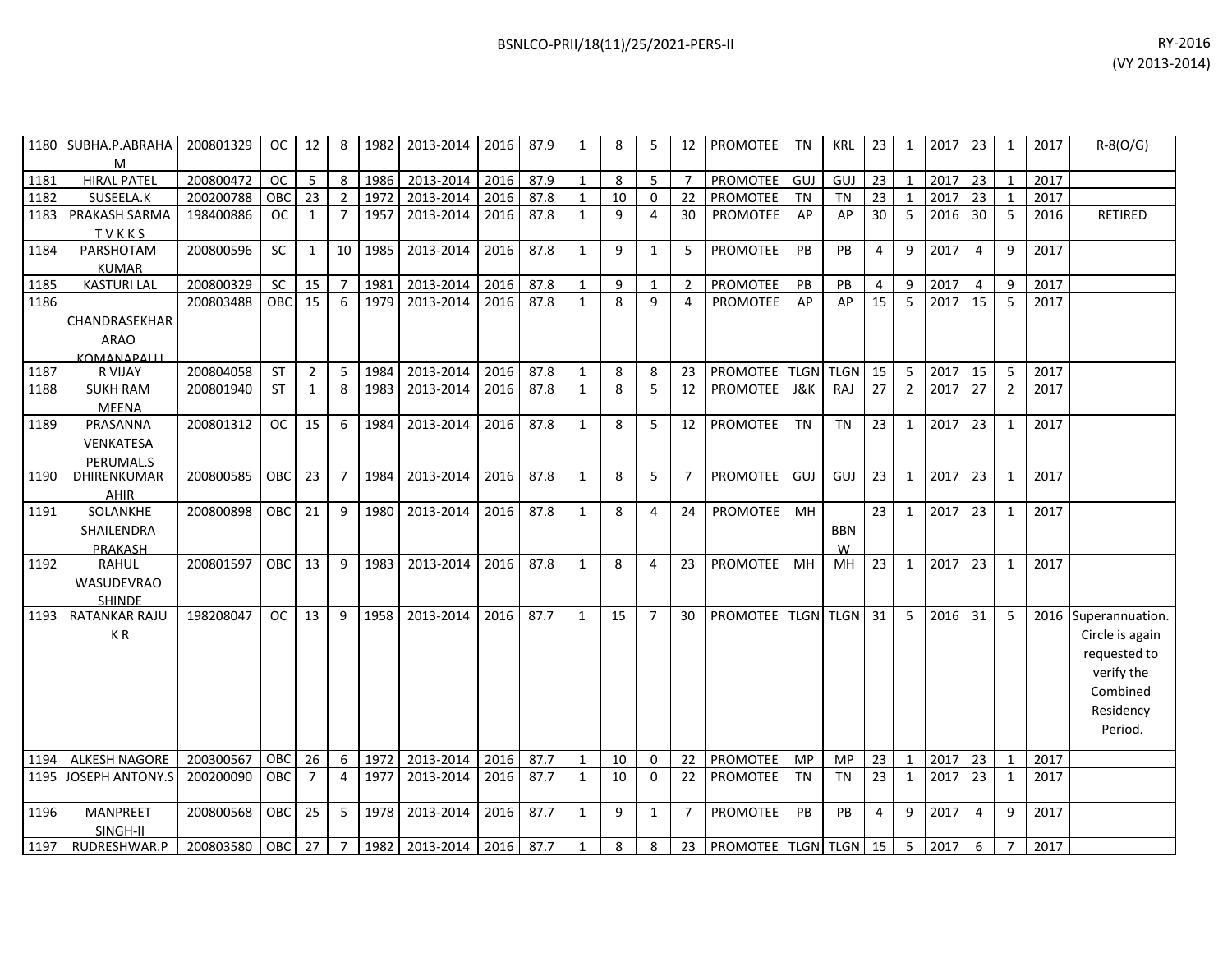| 1198 | MINAXI                  | 200801010 | <b>OC</b>  | 3              | 5  | 1982 | 2013-2014 | 2016 | 87.7 | $\mathbf{1}$ | 8            | 5              | 7              | PROMOTEE        | GUJ         | GUJ         | 23 | 1              | 2017 | 23 | 1              | 2017 |                            |
|------|-------------------------|-----------|------------|----------------|----|------|-----------|------|------|--------------|--------------|----------------|----------------|-----------------|-------------|-------------|----|----------------|------|----|----------------|------|----------------------------|
|      | NARENDRA                |           |            |                |    |      |           |      |      |              |              |                |                |                 |             |             |    |                |      |    |                |      |                            |
|      | RUCHANDANI              |           |            |                |    |      |           |      |      |              |              |                |                |                 |             |             |    |                |      |    |                |      |                            |
| 1199 | NAMRATA JAJOO           | 200800606 | <b>OC</b>  | 4              | 3  | 1986 | 2013-2014 | 2016 | 87.7 | $\mathbf{1}$ | $\mathbf{8}$ | 5              | $\overline{7}$ | PROMOTEE        | GUJ         | GUJ         | 23 | $\mathbf{1}$   | 2017 | 23 | $\mathbf{1}$   | 2017 | <b>RESIGNED</b>            |
|      |                         |           |            |                |    |      |           |      |      |              |              |                |                |                 |             |             |    |                |      |    |                |      | W.E.F.                     |
|      |                         |           |            |                |    |      |           |      |      |              |              |                |                |                 |             |             |    |                |      |    |                |      | 27.04.2021                 |
| 1200 | <b>SATISH KUMAR-III</b> | 200801974 | OBC        | $\mathbf{1}$   | 10 | 1985 | 2013-2014 | 2016 | 87.7 | $\mathbf{1}$ | 8            | 4              | 14             | <b>PROMOTEE</b> | <b>UPE</b>  | UP(E)       | 30 | $\mathbf{1}$   | 2017 | 30 | $\mathbf{1}$   | 2017 |                            |
|      |                         |           |            |                |    |      |           |      |      |              |              |                |                |                 |             |             |    |                |      |    |                |      |                            |
| 1201 | <b>MILAN MONDAL</b>     | 200801638 | SC         | 8              | -5 | 1983 | 2013-2014 | 2016 | 87.7 | $\mathbf{1}$ | 8            | 3              | 27             | PROMOTEE        | WB          | <b>WB</b>   | 30 | $\mathbf{1}$   | 2017 | 30 | $\mathbf{1}$   | 2017 |                            |
| 1202 | LACHU JATOTHU           | 200301511 | <b>ST</b>  | 16             | 8  | 1972 | 2013-2014 | 2016 | 87.6 | $\mathbf{1}$ | 14           | 5              | 9              | <b>PROMOTEE</b> | <b>TLGN</b> | <b>TLGN</b> | 15 | 9              | 2017 | 15 | 9              | 2017 | Circle is again            |
|      |                         |           |            |                |    |      |           |      |      |              |              |                |                |                 |             |             |    |                |      |    |                |      | requested to               |
|      |                         |           |            |                |    |      |           |      |      |              |              |                |                |                 |             |             |    |                |      |    |                |      | verify the                 |
|      |                         |           |            |                |    |      |           |      |      |              |              |                |                |                 |             |             |    |                |      |    |                |      | Combined                   |
|      |                         |           |            |                |    |      |           |      |      |              |              |                |                |                 |             |             |    |                |      |    |                |      | Residency                  |
|      |                         |           |            |                |    |      |           |      |      |              |              |                |                |                 |             |             |    |                |      |    |                |      |                            |
| 1203 | Jitendra Kumar-II       | 200305032 | <b>OC</b>  | $\overline{7}$ | 5  | 1973 | 2013-2014 | 2016 | 87.6 | $\mathbf{1}$ | 13           | $\overline{7}$ | 22             | Promotee        | <b>HR</b>   | <b>HR</b>   | 23 | 1              | 2017 | 23 | $\mathbf{1}$   | 2017 | Circle is again            |
|      |                         |           |            |                |    |      |           |      |      |              |              |                |                |                 |             |             |    |                |      |    |                |      | requested to               |
|      |                         |           |            |                |    |      |           |      |      |              |              |                |                |                 |             |             |    |                |      |    |                |      | verify the                 |
|      |                         |           |            |                |    |      |           |      |      |              |              |                |                |                 |             |             |    |                |      |    |                |      | Combined                   |
|      |                         |           |            |                |    |      |           |      |      |              |              |                |                |                 |             |             |    |                |      |    |                |      | Residency                  |
| 1204 | <b>RAKESH SINGH</b>     | 200500713 | OBC        | 8              | 6  | 1975 | 2013-2014 | 2016 | 87.6 | $\mathbf{1}$ | 11           | 11             | 23             | <b>PROMOTEE</b> | <b>JKD</b>  | <b>JKD</b>  | 23 | $\mathbf{1}$   | 2017 | 23 | $\mathbf{1}$   | 2017 | لممنعمه<br>Circle is again |
|      |                         |           |            |                |    |      |           |      |      |              |              |                |                |                 |             |             |    |                |      |    |                |      |                            |
|      |                         |           |            |                |    |      |           |      |      |              |              |                |                |                 |             |             |    |                |      |    |                |      | requested to               |
|      |                         |           |            |                |    |      |           |      |      |              |              |                |                |                 |             |             |    |                |      |    |                |      | verify the                 |
|      |                         |           |            |                |    |      |           |      |      |              |              |                |                |                 |             |             |    |                |      |    |                |      | Combined                   |
|      |                         |           |            |                |    |      |           |      |      |              |              |                |                |                 |             |             |    |                |      |    |                |      | Residency<br>Dorio d       |
| 1205 | Ms. ZENETH              | 200500628 | <b>ST</b>  | $\mathbf{1}$   | 3  | 1980 | 2013-2014 | 2016 | 87.6 | $\mathbf{1}$ | 11           | $\Omega$       | 28             | <b>PROMOTEE</b> | <b>NEII</b> | NEII        | 23 | $\mathbf{1}$   | 2017 | 23 | $\mathbf{1}$   | 2017 | Circle is again            |
|      | <b>HANGSHING</b>        |           |            |                |    |      |           |      |      |              |              |                |                |                 |             |             |    |                |      |    |                |      | requested to               |
|      |                         |           |            |                |    |      |           |      |      |              |              |                |                |                 |             |             |    |                |      |    |                |      | verify the                 |
|      |                         |           |            |                |    |      |           |      |      |              |              |                |                |                 |             |             |    |                |      |    |                |      | Combined                   |
|      |                         |           |            |                |    |      |           |      |      |              |              |                |                |                 |             |             |    |                |      |    |                |      | Residency                  |
|      |                         |           |            |                |    |      |           |      |      |              |              |                |                |                 |             |             |    |                |      |    |                |      | لممنعمه                    |
| 1206 | O.P.SHARMA              | 198115964 | <b>OC</b>  | 30             | 12 | 1960 | 2013-2014 | 2016 | 87.6 | $\mathbf{1}$ | 10           | 6              | 21             | PROMOTEE        | <b>GUJ</b>  | GUJ         | 11 | $\overline{4}$ | 2016 | 11 | $\overline{4}$ | 2016 | <b>VRS 2019</b>            |
| 1207 | H.B.DAVDA               | 198506547 | <b>OC</b>  | $\mathbf{1}$   | 6  | 1963 | 2013-2014 | 2016 | 87.6 | $\mathbf{1}$ | 10           | 6              | 21             | PROMOTEE        | GUJ         | GUJ         | 11 | $\overline{4}$ | 2016 | 11 | 4              | 2016 | <b>VRS 2019</b>            |
| 1208 | KINTUKUMAR              | 200600521 | ST         | 25             | 9  | 1977 | 2013-2014 | 2016 | 87.6 | $\mathbf{1}$ | 10           | $\mathbf 0$    | 22             | PROMOTEE        | GUJ         | GUJ         | 23 | $\mathbf{1}$   | 2017 | 23 | $\mathbf{1}$   | 2017 |                            |
|      | CHAUDHARI               |           |            |                |    |      |           |      |      |              |              |                |                |                 |             |             |    |                |      |    |                |      |                            |
| 1209 | GOPALAKRISHNA           | 198105088 | <b>OC</b>  | 17             | 8  | 1957 | 2013-2014 | 2016 | 87.6 | $\mathbf{1}$ | 9            | $\overline{4}$ | 8              | <b>PROMOTEE</b> | KRL         | <b>KRL</b>  | 9  | 5              | 2016 | 9  | 5              | 2016 | Superannuation             |
|      | PILLAI R                |           |            |                |    |      |           |      |      |              |              |                |                |                 |             |             |    |                |      |    |                |      |                            |
| 1210 | GANGADHAR               | 200802984 | <b>OBC</b> | 8              | 11 | 1983 | 2013-2014 | 2016 | 87.6 | $\mathbf{1}$ | 8            | 9              | 4              | <b>PROMOTEE</b> | <b>TLGN</b> | <b>TLGN</b> | 15 | 5              | 2017 | 15 | 5              | 2017 |                            |
|      | <b>SHERI</b>            |           |            |                |    |      |           |      |      |              |              |                |                |                 |             |             |    |                |      |    |                |      |                            |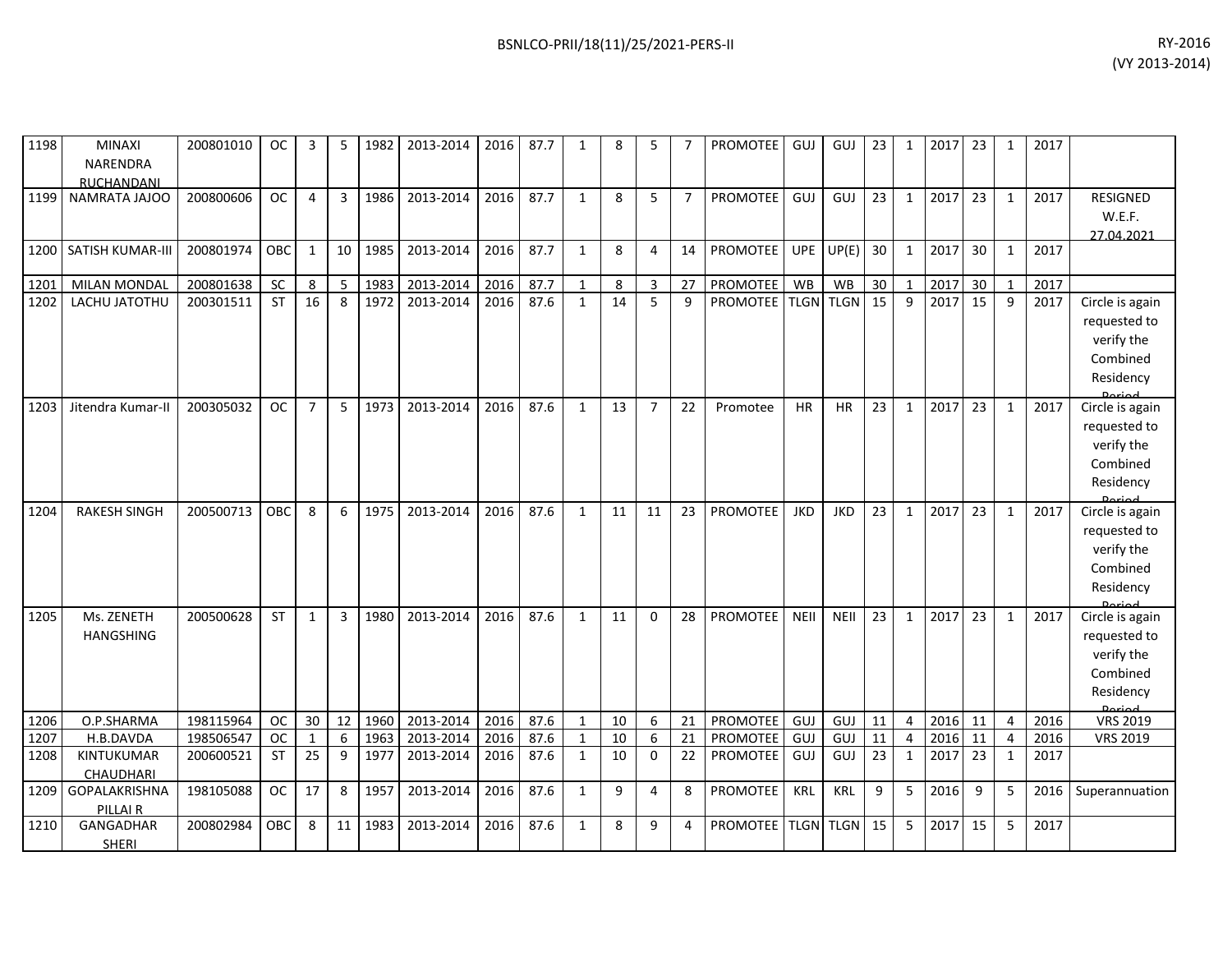|      | 1211 HITENDRAKUMAR<br><b>PARMAR</b> | 200800816 | OBC       | 27 | 8              | 1981 | 2013-2014 | 2016 | 87.6  | 1            | 8            |                | 12             | <b>PROMOTEE</b>    | GUJ         | GUJ                             | 23             | $\mathbf{1}$ | 2017 | 23             | 1 | 2017 |                                                                                                     |
|------|-------------------------------------|-----------|-----------|----|----------------|------|-----------|------|-------|--------------|--------------|----------------|----------------|--------------------|-------------|---------------------------------|----------------|--------------|------|----------------|---|------|-----------------------------------------------------------------------------------------------------|
| 1212 | <b>SUDAROLI M</b>                   | 200801374 | <b>SC</b> | 19 | $\overline{7}$ | 1982 | 2013-2014 | 2016 | 87.6  | $\mathbf{1}$ | 8            | 5              | 12             | PROMOTEE           | <b>CHTD</b> | <b>CHTD</b>                     | 23             | $\mathbf{1}$ | 2017 | 23             | 1 | 2017 |                                                                                                     |
| 1213 | <b>SUBHASHCHANDR</b><br>A RAJPARA   | 200800637 | OBC       | 23 | $\mathbf{1}$   | 1985 | 2013-2014 | 2016 | 87.6  | $\mathbf{1}$ | 8            | 5              | $\overline{7}$ | <b>PROMOTEE</b>    | GUJ         | GUJ                             | 23             | $\mathbf{1}$ | 2017 | 23             | 1 | 2017 |                                                                                                     |
| 1214 | <b>DINESH RIBADIA</b>               | 200800462 | <b>OC</b> | 16 |                | 1986 | 2013-2014 | 2016 | 87.6  | $\mathbf{1}$ | 8            | 5              | 7              | <b>PROMOTEE</b>    | GUJ         | GUJ                             | 23             | $\mathbf{1}$ | 2017 | 23             |   | 2017 |                                                                                                     |
| 1215 | <b>SANJOY TAHU</b>                  | 200305235 | <b>ST</b> | 30 | 12             | 1973 | 2013-2014 | 2016 | 87.55 | $\mathbf{1}$ | 10           | $\Omega$       | 23             | <b>PROMOTEE</b>    | ASM         | ASM                             | 23             | $\mathbf{1}$ | 2017 | 23             |   | 2017 |                                                                                                     |
| 1216 | Arputha<br>Arokiamary K             | 198308133 | <b>OC</b> | 5  | 8              | 1958 | 2013-2014 | 2016 | 87.5  | $\mathbf{1}$ | 18           | $\overline{2}$ | 22             | <b>PROMOTEE</b>    | <b>CHTD</b> | <b>CHTD</b>                     | 25             | 4            | 2016 | 25             | 4 | 2016 | Expired on<br>27.07.2018.<br>Circle is again<br>requested to<br>verify the<br>Combined<br>Residency |
| 1217 | KARPAGARANI.A                       | 198400520 | <b>OC</b> | 30 | 5              | 1963 | 2013-2014 | 2016 | 87.5  | $\mathbf{1}$ | 10           | $\mathbf{0}$   | 22             | PROMOTEE           | <b>TN</b>   | <b>TN</b>                       | 23             | $\mathbf{1}$ | 2017 | 23             |   | 2017 | <b>VRS</b>                                                                                          |
| 1218 | <b>RAMESH KUMAR</b><br>SHARMA       | 199512592 | OBC       | 5  | 1              | 1973 | 2013-2014 | 2016 | 87.5  | 1            | 10           | 0              | 22             | <b>PROMOTEE</b>    | <b>BH</b>   | <b>CNT<sub>x</sub></b><br>(EAST | 23             | 1            | 2017 | 23             |   | 2017 |                                                                                                     |
| 1219 | CHANDRASEKHAR<br><b>MOPURU</b>      | 198104770 | <b>OC</b> | 1  |                | 1957 | 2013-2014 | 2016 | 87.5  | $\mathbf{1}$ | 9            | 4              | 30             | <b>PROMOTEE</b>    | AP          | AP                              | 30             | 5            | 2016 | 30             | 5 | 2016 | <b>RETIRED</b>                                                                                      |
| 1220 | <b>NARESH KUMAR</b><br><b>BALI</b>  | 200800410 | <b>SC</b> | 2  | 10             | 1984 | 2013-2014 | 2016 | 87.5  | $\mathbf{1}$ | $\mathsf{q}$ | 1              | 21             | <b>PROMOTEE</b>    | PB          | PB                              | $\overline{4}$ | 9            | 2017 | 4              | 9 | 2017 |                                                                                                     |
| 1221 | <b>GULSHAN GUPTA</b>                | 200800460 | <b>OC</b> |    | 6              | 1981 | 2013-2014 | 2016 | 87.5  | $\mathbf{1}$ | 9            | $\mathbf{1}$   | 16             | PROMOTEE           | PB          | PB                              | $\overline{4}$ | 9            | 2017 | $\overline{4}$ | 9 | 2017 |                                                                                                     |
| 1222 | <b>VIPAN KUMAR</b>                  | 200800613 | <b>SC</b> | 26 | 10             | 1984 | 2013-2014 | 2016 | 87.5  | $\mathbf{1}$ | 9            | $\mathbf 1$    |                | <b>PROMOTEE</b>    | PB          | PB                              | $\overline{4}$ | 9            | 2017 | 4              | 9 | 2017 |                                                                                                     |
| 1223 | <b>SEKHAR</b><br>OBULAPURAM         | 200804050 | <b>OC</b> | 4  | $\overline{2}$ | 1984 | 2013-2014 | 2016 | 87.5  | $\mathbf{1}$ | 8            | 9              | 4              | <b>PROMOTEE</b>    | AP          | AP                              | 15             | 5            | 2017 | 15             | 5 | 2017 |                                                                                                     |
| 1224 | <b>RAJU KONDRA</b>                  | 200803959 | <b>SC</b> | 26 |                | 1980 | 2013-2014 | 2016 | 87.5  |              | 8            | 8              | 23             | PROMOTEE TLGN TLGN |             |                                 | 15             | -5           | 2017 | 15             | 5 | 2017 |                                                                                                     |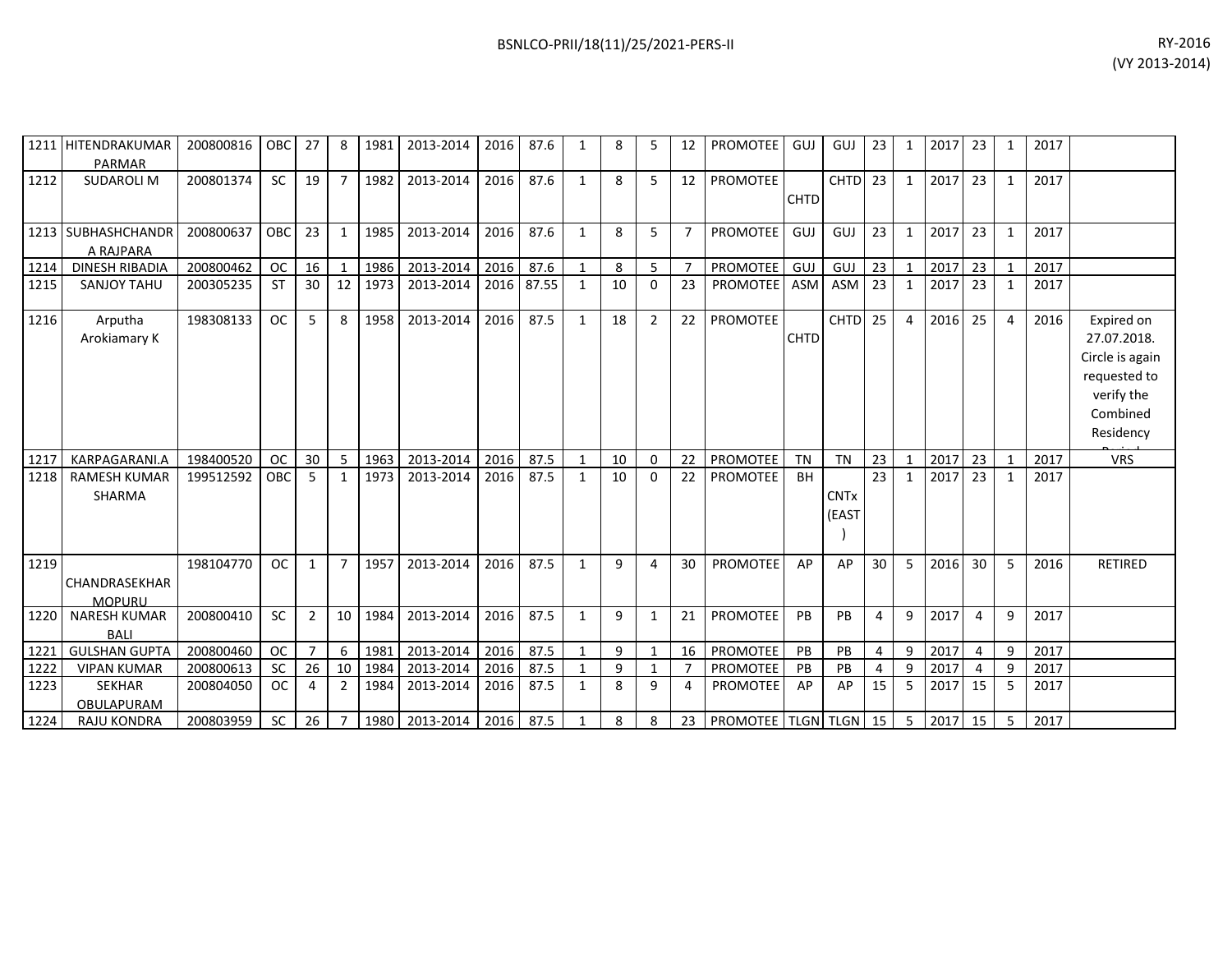| 1225 | <b>AMRIT PAL SINGH</b>              | 200200637 | <b>OC</b> | 19              | 6               | 1963 | 2013-2014 | 2016 | 87.4 | 1            | 15 | 5                | 24             | PROMOTEE        | PB          | PB                        | 16              | 10           | 2017 | 16             | 10           | 2017 | <b>BSNLVR</b><br>Scheme-<br>2019.Circle is<br>again requested<br>to verify the<br>Combined<br>Residency<br>Period. |
|------|-------------------------------------|-----------|-----------|-----------------|-----------------|------|-----------|------|------|--------------|----|------------------|----------------|-----------------|-------------|---------------------------|-----------------|--------------|------|----------------|--------------|------|--------------------------------------------------------------------------------------------------------------------|
| 1226 | <b>DEEP RAM</b><br><b>MAHAWAR</b>   | 200206683 | <b>SC</b> | 12              | 8               | 1975 | 2013-2014 | 2016 | 87.4 | $\mathbf{1}$ | 10 | $\Omega$         | 22             | <b>PROMOTEE</b> | RAJ         | <b>RAJ</b>                | 23              | $\mathbf{1}$ | 2017 | 23             | $\mathbf{1}$ | 2017 |                                                                                                                    |
| 1227 | M N ALLABAKSH                       | 198110767 | <b>OC</b> | 19              | 9               | 1958 | 2013-2014 | 2016 | 87.4 | $\mathbf{1}$ | 9  | $\overline{4}$   | 30             | PROMOTEE        | AP          | AP                        | 30              | 5            | 2016 | 30             | 5            | 2016 | <b>RETIRED</b>                                                                                                     |
| 1228 | BHEEMESWARA<br><b>RAO YALLA</b>     | 197902920 | <b>OC</b> | 10 <sup>°</sup> | 6               | 1957 | 2013-2014 | 2016 | 87.4 | $\mathbf{1}$ | 9  | $\overline{2}$   | 14             | <b>PROMOTEE</b> | AP          | AP                        | 15              | 3            | 2016 | 15             | 3            | 2016 | <b>RETIRED</b>                                                                                                     |
|      | 1229 JASWINDER SINGH                | 200800357 | OC        | 22              | 8               | 1982 | 2013-2014 | 2016 | 87.4 | $\mathbf{1}$ | 9  | $\mathbf{1}$     | 9              | PROMOTEE        | PB          | PB                        | $\overline{4}$  | 9            | 2017 | $\overline{4}$ | 9            | 2017 |                                                                                                                    |
| 1230 | <b>VINODKUMAR K</b>                 | 200803081 | SC        | 24              | $\overline{4}$  | 1982 | 2013-2014 | 2016 | 87.4 | $\mathbf{1}$ | 8  | $\boldsymbol{9}$ | 30             | PROMOTEE TLNG   |             | <b>TLGN</b>               | 15              | $\mathsf S$  | 2017 | 15             | 5            | 2017 |                                                                                                                    |
| 1231 | <b>MAYUR POPTANI</b>                | 200800627 | OBC       | 29              | 4               | 1985 | 2013-2014 | 2016 | 87.4 | $\mathbf{1}$ | 8  | 5                | $\overline{7}$ | PROMOTEE        | GUJ         | GUJ                       | $\overline{23}$ |              | 2017 | 23             |              | 2017 |                                                                                                                    |
| 1232 | DHANASEKARAN<br>N                   | 200801405 | OBC       | 12              | 9               | 1987 | 2013-2014 | 2016 | 87.4 | $\mathbf{1}$ | 8  | 5                | 5              | <b>PROMOTEE</b> | <b>CHTD</b> | CHTD <sub>23</sub>        |                 | $\mathbf{1}$ | 2017 | 23             | $\mathbf{1}$ | 2017 |                                                                                                                    |
| 1233 | <b>RANE MOHAN</b><br><b>SUBHASH</b> | 200800910 | OBC       | 13 <sup>1</sup> | 10 <sup>1</sup> | 1982 | 2013-2014 | 2016 | 87.4 | $\mathbf{1}$ | 8  | 4                | 24             | <b>PROMOTEE</b> | MH          | <b>CNTx</b><br>(WES<br>T) | 23              | $\mathbf{1}$ | 2017 | 23             | $\mathbf{1}$ | 2017 |                                                                                                                    |
| 1234 | DULAL MANDAL                        | 200801789 | <b>SC</b> | 18              | 9               | 1976 | 2013-2014 | 2016 | 87.4 | $\mathbf{1}$ | 8  | 4                | 15             | <b>PROMOTEE</b> | WB          | WB                        | 30              | 1            | 2017 | 30             | $\mathbf{1}$ | 2017 |                                                                                                                    |
| 1235 | <b>Mahabir Singh</b>                | 200201394 | OC        | $\overline{2}$  | $\overline{2}$  | 1964 | 2013-2014 | 2016 | 87.3 | $\mathbf{1}$ | 14 | 6                | $\overline{2}$ | Promotee        | HR          | <b>HR</b>                 | 23              | $\mathbf{1}$ | 2017 | 23             | $\mathbf{1}$ | 2017 | Circle is again<br>requested to<br>verify the<br>Combined<br>Residency<br><b>Doriad</b>                            |
| 1236 | <b>SRINIVAS PILLY</b>               | 200303102 | OBC       | 10              | 4               | 1983 | 2013-2014 | 2016 | 87.3 | $\mathbf{1}$ | 14 | 1                | 15             | PROMOTEE        |             | <b>TLGN</b> TLGN          | 15              | 5            | 2017 | 15             | 5            | 2017 | Circle is again<br>requested to<br>verify the<br>Combined<br>Residency<br>لممنعمه                                  |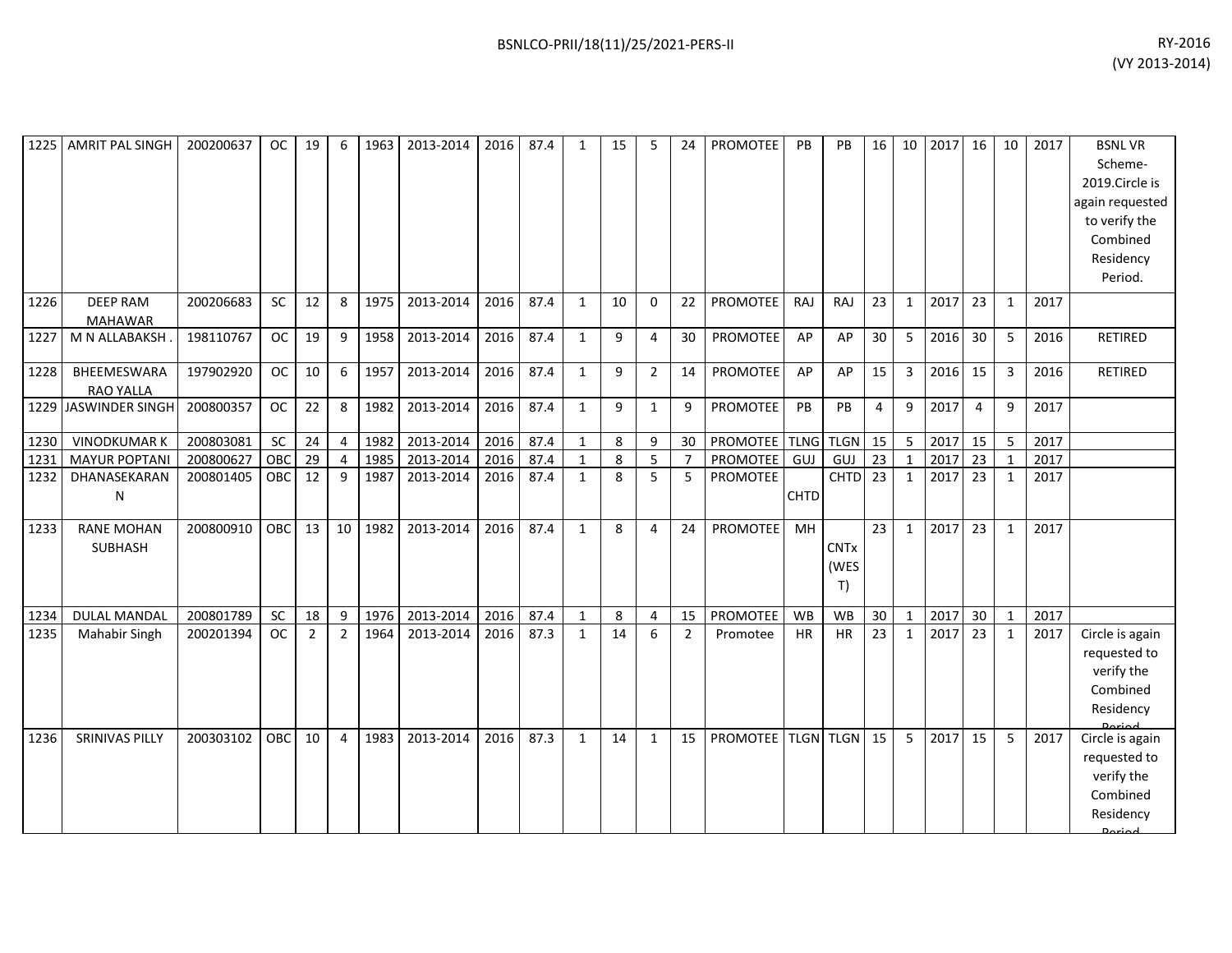| 1237 | <b>ASHOK KUMAR</b><br><b>RAO</b>   | 200301577 | <b>SC</b>  | 5               |                | 1970 | 2013-2014 | 2016 | 87.3 | 1            | 13 |                | 20             | PROMOTEE        | UPE         | UP(E)                          | 30             | 1              | 2017 | 30             | 1              | 2017 | Circle is again<br>requested to<br>verify the<br>Combined<br>Residency<br>Doriad                     |
|------|------------------------------------|-----------|------------|-----------------|----------------|------|-----------|------|------|--------------|----|----------------|----------------|-----------------|-------------|--------------------------------|----------------|----------------|------|----------------|----------------|------|------------------------------------------------------------------------------------------------------|
| 1238 | <b>DHIRAJ KUMAR</b>                | 200800322 | <b>OC</b>  | 23              | 12             | 1984 | 2013-2014 | 2016 | 87.3 | 1            | 9  | 1              | 8              | <b>PROMOTEE</b> | PB          | <b>CNTX</b>                    | $\overline{4}$ | 9              | 2017 | -5             | 9              | 2017 |                                                                                                      |
| 1239 | PIMPARKAR<br><b>SEEMA NARAYAN</b>  | 200800895 | OBC        | 8               | 10             | 1978 | 2013-2014 | 2016 | 87.3 | $\mathbf{1}$ | 8  | $\overline{7}$ | 22             | PROMOTEE        | MH          | MH                             | 14             | $\overline{2}$ | 2017 | 14             | $\overline{2}$ | 2017 |                                                                                                      |
| 1240 | SAUMYA<br>VACHHARAJANI             | 200800624 | <b>OC</b>  | 24              |                | 1986 | 2013-2014 | 2016 | 87.3 | $\mathbf{1}$ | 8  | 5              | $\overline{7}$ | PROMOTEE        | GUJ         | GUJ                            | 23             | 1              | 2017 | 23             | $\mathbf{1}$   | 2017 |                                                                                                      |
| 1241 | <b>VENKATESAN P-I</b>              | 198404040 | OBC        | 26              | $\overline{2}$ | 1961 | 2013-2014 | 2016 | 87.2 | $\mathbf{1}$ | 19 | 6              | $\overline{3}$ | <b>PROMOTEE</b> | <b>CHTD</b> | <b>CHTD</b>                    | 25             | 4              | 2016 | 25             | 4              | 2016 | VR Scheme-<br>2019.Circle is<br>again requested<br>to verify the<br>Combined<br>Residency<br>Period. |
| 1242 | <b>ABIR DAS</b>                    | 200802922 | <b>SC</b>  | 18              | 10             | 1982 | 2013-2014 | 2016 | 87.2 | $\mathbf{1}$ | 13 | 2              | 14             | <b>PROMOTEE</b> |             | NE-I CNT <sub>x</sub><br>(NER) | 23             | $\mathbf{1}$   | 2017 | 23             | $\mathbf{1}$   | 2017 | Circle is again<br>requested to<br>verify the<br>Combined<br>Residency<br><b>Doriad</b>              |
| 1243 | H.K.JOSHI                          | 198407686 | <b>OC</b>  | 28              |                | 1964 | 2013-2014 | 2016 | 87.2 | $\mathbf{1}$ | 10 | 6              | 21             | PROMOTEE        | <b>GUJ</b>  | GUJ                            | 11             | $\overline{4}$ | 2016 | 11             | 4              | 2016 | <b>VRS 2019</b>                                                                                      |
| 1244 | DEIVANAI.M                         | 200300418 | <b>ST</b>  | 10              | 6              | 1974 | 2013-2014 | 2016 | 87.2 | $\mathbf{1}$ | 10 | 0              | 22             | PROMOTEE        | TN          | <b>TN</b>                      | 23             | $\mathbf{1}$   | 2017 | 23             |                | 2017 |                                                                                                      |
| 1245 | <b>ADLE MANOJ</b><br><b>JANRAO</b> | 200803506 | <b>OBC</b> | 28              | 6              | 1982 | 2013-2014 | 2016 | 87.2 | 1            | 9  | 4              | 22             | PROMOTEE        | MH          | MH                             | 23             | 1              | 2017 | 23             | 1              | 2017 |                                                                                                      |
| 1246 | <b>PRANESH KUMAR</b>               | 200800604 | SC         | 20              | 7              | 1989 | 2013-2014 | 2016 | 87.2 | $\mathbf{1}$ | 9  | 1              | 16             | PROMOTEE        | PB          | UP(W                           | $\overline{4}$ | 9              | 2017 | $\overline{4}$ | 9              | 2017 |                                                                                                      |
| 1247 | PUNEET MOGLA                       | 200800425 | <b>OC</b>  | 17              | 4              | 1981 | 2013-2014 | 2016 | 87.2 | $\mathbf{1}$ | 9  | 1              | 14             | PROMOTEE        | PB          | <b>PB</b>                      | 4              | 9              | 2017 | 4              | 9              | 2017 |                                                                                                      |
| 1248 | MEHULKUMAR<br><b>DEVALIYA</b>      | 200800392 | OBC        | 13 <sup>7</sup> | 9              | 1985 | 2013-2014 | 2016 | 87.2 | 1            | 8  | 5              | 7              | PROMOTEE        | GUJ         | <b>GUJ</b>                     | 23             | $\mathbf{1}$   | 2017 | 23             |                | 2017 |                                                                                                      |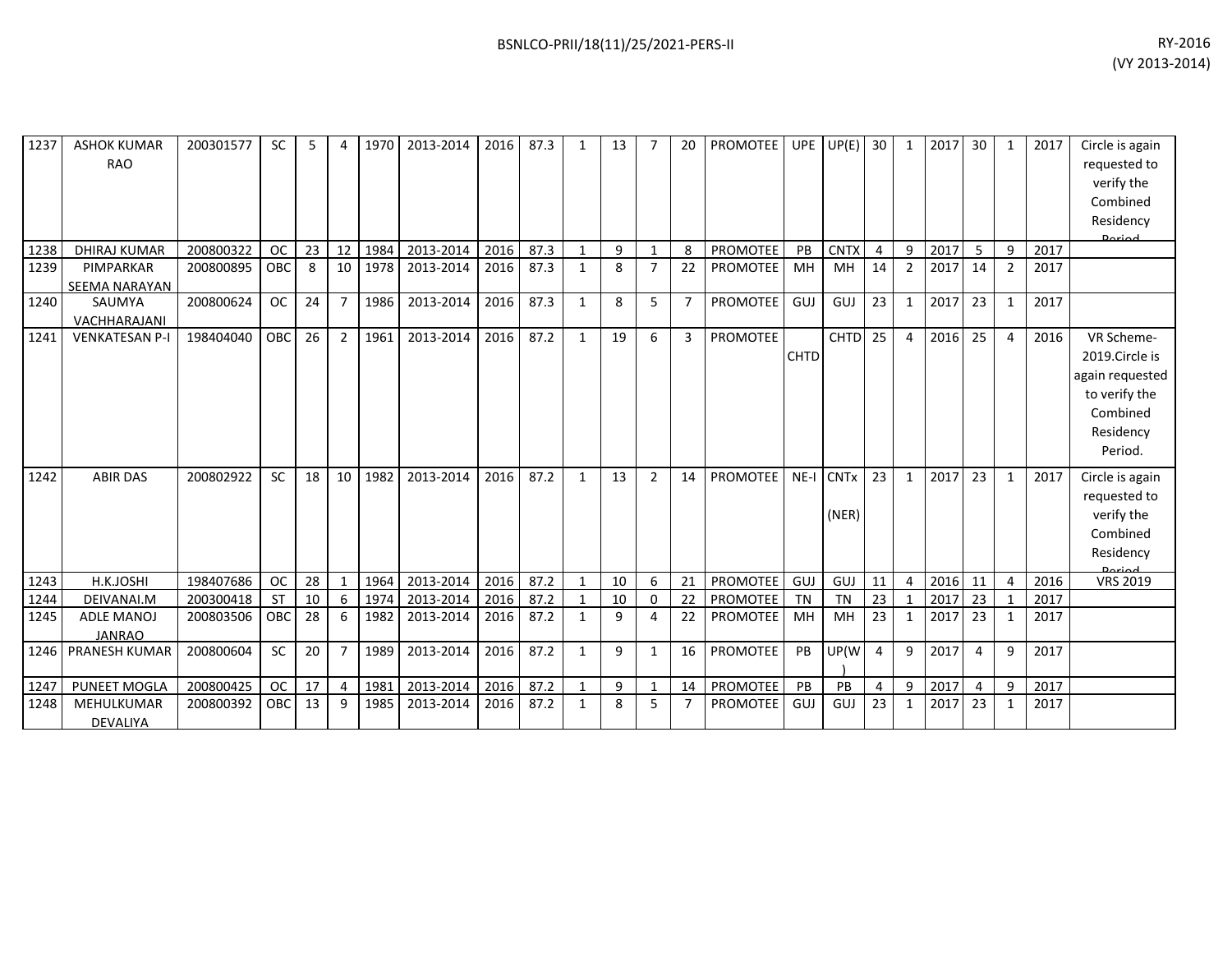| 1249 | Harikumar G                  | 198402738 | OBC       | 10             | 11             | 1960 | 2013-2014 | 2016 | 87.1 | $\mathbf{1}$ | 19 | 6              | 3              | PROMOTEE        | <b>CHTD</b> | <b>CHTD</b>               | 25              | $\overline{4}$ | 2016 | 25 | 4            | 2016 | VR Scheme-<br>2019.Circle is<br>again requested<br>to verify the<br>Combined<br>Residency<br>Period.           |
|------|------------------------------|-----------|-----------|----------------|----------------|------|-----------|------|------|--------------|----|----------------|----------------|-----------------|-------------|---------------------------|-----------------|----------------|------|----|--------------|------|----------------------------------------------------------------------------------------------------------------|
| 1250 | NIKITA PRAJAPATI             | 200800574 | OBC       | $\overline{4}$ | 12             | 1983 | 2013-2014 | 2016 | 87.1 | $\mathbf{1}$ | 8  | $\overline{7}$ | 14             | <b>PROMOTEE</b> | GUJ         | GUJ                       | 23              | $\mathbf{1}$   | 2017 | 23 | $\mathbf{1}$ | 2017 |                                                                                                                |
|      | 1251 SENTHIL KUMAR.R         | 200800995 | <b>SC</b> | 6              | 5              | 1976 | 2013-2014 | 2016 | 87.1 | $\mathbf{1}$ | 8  | 5              | 12             | PROMOTEE        | <b>TN</b>   | <b>TN</b>                 | 23              | $\mathbf{1}$   | 2017 | 23 | 1            | 2017 |                                                                                                                |
| 1252 | MITESHKUMAR<br><b>DAVE</b>   | 200800500 | <b>SC</b> | 21             | 10             | 1984 | 2013-2014 | 2016 | 87.1 | $\mathbf{1}$ | 8  | 5              | $\overline{7}$ | PROMOTEE        | GUJ         | GUJ                       | 23              | $\mathbf{1}$   | 2017 | 23 | 1            | 2017 |                                                                                                                |
| 1253 | <b>TEJAS MURABIA</b>         | 200800458 | OC        | 1              | $\overline{2}$ | 1986 | 2013-2014 | 2016 | 87.1 | $\mathbf{1}$ | 8  | 5              | $\overline{7}$ | <b>PROMOTEE</b> | GUJ         | <b>CNTx</b><br>(WES<br>T) | 23              | $\mathbf{1}$   | 2017 | 23 | 1            | 2017 |                                                                                                                |
| 1254 | AKASHKUMAR<br>VANZA          | 200800577 | <b>OC</b> | 15             | $\overline{3}$ | 1986 | 2013-2014 | 2016 | 87.1 | 1            | 8  | 5              | $\overline{7}$ | PROMOTEE        | GUJ         | GUJ                       | 23              | $\mathbf{1}$   | 2017 | 23 | 1            | 2017 |                                                                                                                |
| 1255 | <b>VIJAY KUMAR-IV</b>        | 200801402 | OBC       | $\overline{3}$ | 5              | 1985 | 2013-2014 | 2016 | 87.1 | $\mathbf{1}$ | 8  | 5              | 5              | PROMOTEE ENNAI  |             | CTD                       | $\overline{23}$ | $\mathbf{1}$   | 2017 | 23 | 1            | 2017 |                                                                                                                |
| 1256 | Sharad J. Lele               | 199213456 | <b>OC</b> | 26             | 12             | 1969 | 2013-2014 | 2016 | 87   | $\mathbf{1}$ | 11 | $\mathbf{1}$   | 9              | <b>PROMOTEE</b> | <b>MP</b>   | <b>MP</b>                 | 6               | 6              | 2016 | 6  | 6            | 2016 | Circle is again<br>requested to<br>verify the<br>Combined<br>Residency                                         |
| 1257 | <b>RAJESH KUMAR</b><br>SINGH | 198504872 | <b>OC</b> | 23             | 5              | 1963 | 2013-2014 | 2016 | 87   | $\mathbf{1}$ | 11 | $\Omega$       | 6              | PROMOTEE        | CG          | CG                        | $\overline{4}$  | $\overline{4}$ | 2016 | 4  | 4            | 2016 | Retired on<br>31.01.2020.<br>Circle is again<br>requested to<br>verify the<br>Combined<br>Residency<br>Period. |
| 1258 | <b>AJIT KUMAR-II</b>         | 200205790 | OBC       | 30             | 11             | 1977 | 2013-2014 | 2016 | 87   | $\mathbf{1}$ | 10 | $\Omega$       | 22             | PROMOTEE        | <b>JKD</b>  | <b>JKD</b>                | 23              | $\mathbf{1}$   | 2017 | 23 | $\mathbf{1}$ | 2017 |                                                                                                                |
| 1259 | MANOJKUMAR<br>PATEL          | 200206390 | <b>OC</b> | 18             | 12             | 1978 | 2013-2014 | 2016 | 87   | $\mathbf{1}$ | 10 | 0              | 22             | PROMOTEE        | GUJ         | GUJ                       | 23              | $\mathbf{1}$   | 2017 | 23 | $\mathbf{1}$ | 2017 |                                                                                                                |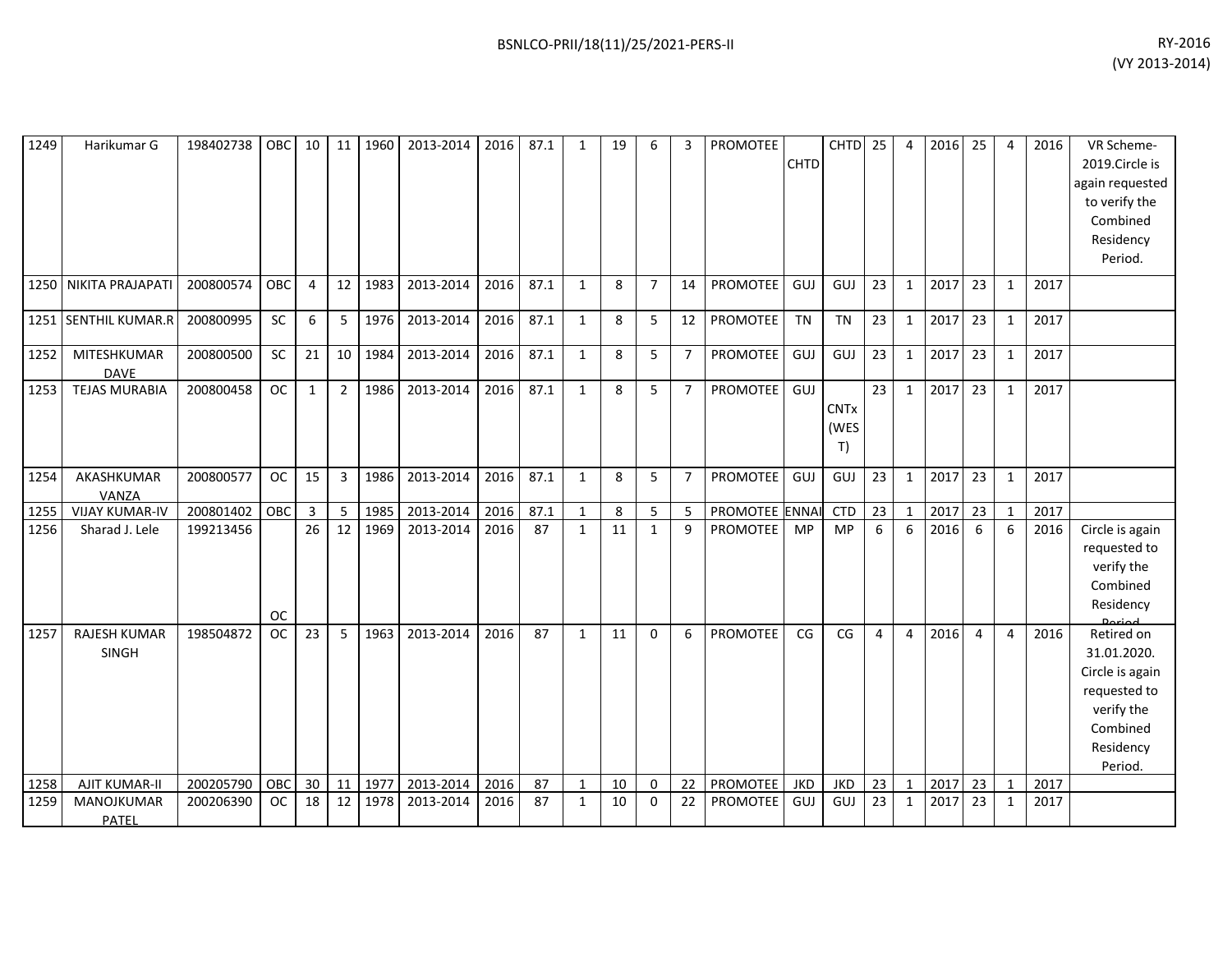| 1260 | PACHARNE                                          | 199801128 | SC            | 28             | 4              | 1976      | 2013-2014 | 2016 | 87    | 1            | 9  | 8              | 4              | PROMOTEE   MH   |            | MH                                   | 21             | 1              | 2017 23 |    | 1 | 2017 |  |
|------|---------------------------------------------------|-----------|---------------|----------------|----------------|-----------|-----------|------|-------|--------------|----|----------------|----------------|-----------------|------------|--------------------------------------|----------------|----------------|---------|----|---|------|--|
|      | ABHIJIT RAJARAM                                   |           |               |                |                |           |           |      |       |              |    |                |                |                 |            |                                      |                |                |         |    |   |      |  |
| 1261 | <b>KAVITHA S</b>                                  | 200801000 | <b>SC</b>     | $\overline{7}$ | $\overline{3}$ | 1982      | 2013-2014 | 2016 | 87    | $\mathbf{1}$ | 8  | 8              | 30             | PROMOTEE TN     |            | <b>TN</b>                            | 22             | 5              | 2017    | 22 | 5 | 2017 |  |
| 1262 | NIMESHKUMAR<br><b>CHAUDHARI</b>                   | 200800800 | <b>ST</b>     | 3              | 6              | 1985      | 2013-2014 | 2016 | 87    | 1            | 8  | 5              | 7              | <b>PROMOTEE</b> | GUJ        | GUJ                                  | 23             | 1              | 2017    | 23 | 1 | 2017 |  |
| 1263 | <b>VINNY VAIDYA</b>                               | 200801005 | <b>OC</b>     | 26             | 12             | 1985      | 2013-2014 | 2016 | 87    | $\mathbf{1}$ | 8  | 5              | $\overline{7}$ | PROMOTEE        | GUJ        | GUJ                                  | 23             | $\mathbf{1}$   | 2017    | 23 | 1 | 2017 |  |
| 1264 | <b>UDAY</b><br><b>RAMCHIARY</b>                   | 200600241 | <b>ST</b>     | $\mathbf{1}$   | 4              | 1982      | 2013-2014 | 2016 | 86.95 | 1            | 10 | $\overline{7}$ | 18             | PROMOTEE ASM    |            | <b>ASM</b>                           | 23             | $\mathbf{1}$   | 2017    | 23 | 1 | 2017 |  |
| 1265 | GANESAN.R                                         | 200201002 | <b>OC</b>     | 30             | $\mathbf{1}$   | 1975      | 2013-2014 | 2016 | 86.9  | 1            | 10 | 0              | 22             | <b>PROMOTEE</b> | TN         | <b>TN</b>                            | 23             | $\mathbf{1}$   | 2017    | 23 | 1 | 2017 |  |
| 1266 | <b>NEESHA RANI</b>                                | 200800192 | <b>OC</b>     | $\overline{7}$ | 11             | 1981      | 2013-2014 | 2016 | 86.9  | $\mathbf{1}$ | 9  | 1              | 23             | <b>PROMOTEE</b> | PB         | PB                                   | 4              | 9              | 2017    | 4  | 9 | 2017 |  |
| 1267 | <b>ASHISH SAXENA</b>                              | 200800708 | 0C            | 23             | 10             | 1986      | 2013-2014 | 2016 | 86.9  | 1            | 8  | 5              | 21             | PROMOTEE        | <b>UPE</b> | <b>CNTx</b><br>(NOR<br>TH)           | 30             | 1              | 2017    | 30 | 1 | 2017 |  |
| 1268 | <b>SAGAR PATEL</b>                                | 200800565 | OC.           | 11             | $\overline{7}$ | 1985      | 2013-2014 | 2016 | 86.9  | $\mathbf{1}$ | 8  | 5              | 12             | PROMOTEE        | GUJ        | GUJ                                  | 23             | $\mathbf{1}$   | 2017    | 23 | 1 | 2017 |  |
| 1269 | SANDIPKUMAR<br><b>AKHADE</b>                      | 200800994 | SC            | 6              | 5              | 1981      | 2013-2014 | 2016 | 86.9  | 1            | 8  | 5              | $\overline{7}$ | <b>PROMOTEE</b> | GUJ        | GUJ                                  | 23             | 1              | 2017    | 23 | 1 | 2017 |  |
| 1270 | ASHISHKUMAR<br><b>PATEL</b>                       | 200800566 | <b>ST</b>     | 29             | 5              | 1982      | 2013-2014 | 2016 | 86.9  | $\mathbf{1}$ | 8  | 5              | $\overline{7}$ | PROMOTEE        | GUJ        | GUJ                                  | 23             | 1              | 2017    | 23 | 1 | 2017 |  |
| 1271 | <b>VIJAYBHAI</b><br>SANANDIYA                     | 200800496 | OBC           | 2              | 8              | 1986      | 2013-2014 | 2016 | 86.9  | $\mathbf{1}$ | 8  | 5              | $\overline{7}$ | <b>PROMOTEE</b> | GUJ        | GUJ                                  | 23             | 1              | 2017    | 23 | 1 | 2017 |  |
| 1272 | M V ROSHNI                                        | 200802006 | OC.           | 22             | $\overline{7}$ | 1985      | 2013-2014 | 2016 | 86.9  | $\mathbf{1}$ | 8  | 5              | 4              | PROMOTEE        | KRL        | KRL                                  | 13             | $\overline{2}$ | 2017    | 13 | 2 | 2017 |  |
| 1273 | <b>BHUPENDRA</b><br><b>GAJARAJSINGH</b><br>CHAVAN | 200801470 | <sub>OC</sub> | 20             | 10             | 1985      | 2013-2014 | 2016 | 86.9  | 1            | 8  | 4              | 24             | <b>PROMOTEE</b> | MH         | <b>CNT<sub>x</sub></b><br>(WES<br>T) | 23             | $\mathbf{1}$   | 2017    | 23 | 1 | 2017 |  |
| 1274 | <b>RITA</b><br>NITESHKUMAR<br><b>JADAV</b>        | 200206380 | OBC I         | 19             |                | 11   1979 | 2013-2014 | 2016 | 86.8  | $\mathbf{1}$ | 10 | $\Omega$       | 22             | <b>PROMOTEE</b> | GUJ        | GUJ                                  | 23             | $\mathbf{1}$   | 2017    | 23 | 1 | 2017 |  |
| 1275 | JASPAL SINGH-II                                   | 200800336 | <b>OC</b>     | 28             | 8              | 1981      | 2013-2014 | 2016 | 86.8  | $\mathbf{1}$ | 9  | 1              | 16             | PROMOTEE        | PB         | PB                                   | 11             | 9              | 2017    | 11 | 9 | 2017 |  |
| 1276 | <b>VARINDER PAL</b><br><b>SINGH</b>               | 200800315 | <sub>OC</sub> | 23             | 4              | 1982      | 2013-2014 | 2016 | 86.8  | 1            | 9  | 1              | 16             | <b>PROMOTEE</b> | <b>PB</b>  | <b>PB</b>                            | $\overline{a}$ | 9              | 2017    | 4  | 9 | 2017 |  |
| 1277 | <b>KAMAL</b><br>AMRINDER SINGH                    | 200800655 | <b>OC</b>     | 12             | 12             | 1980      | 2013-2014 | 2016 | 86.8  | $\mathbf{1}$ | 9  | 1              | $\overline{7}$ | <b>PROMOTEE</b> | <b>PB</b>  | PB                                   | $\overline{4}$ | 9              | 2017    | 4  | 9 | 2017 |  |
| 1278 | EKAMBARAM<br><b>POSINA</b>                        | 200801161 | <b>OBC</b>    | 9              | 6              | 1981      | 2013-2014 | 2016 | 86.8  | $\mathbf{1}$ | 8  | 9              | 4              | PROMOTEE        | AP         | AP                                   | 15             | 5              | 2017    | 15 | 5 | 2017 |  |
| 1279 | <b>VENKATAIAH U</b>                               | 200804173 | OC            | 7              | 6              | 1982      | 2013-2014 | 2016 | 86.8  | $\mathbf{1}$ | 8  | 9              | 4              | <b>PROMOTEE</b> | AP         | AP                                   | 15             | 5              | 2017    | 15 | 5 | 2017 |  |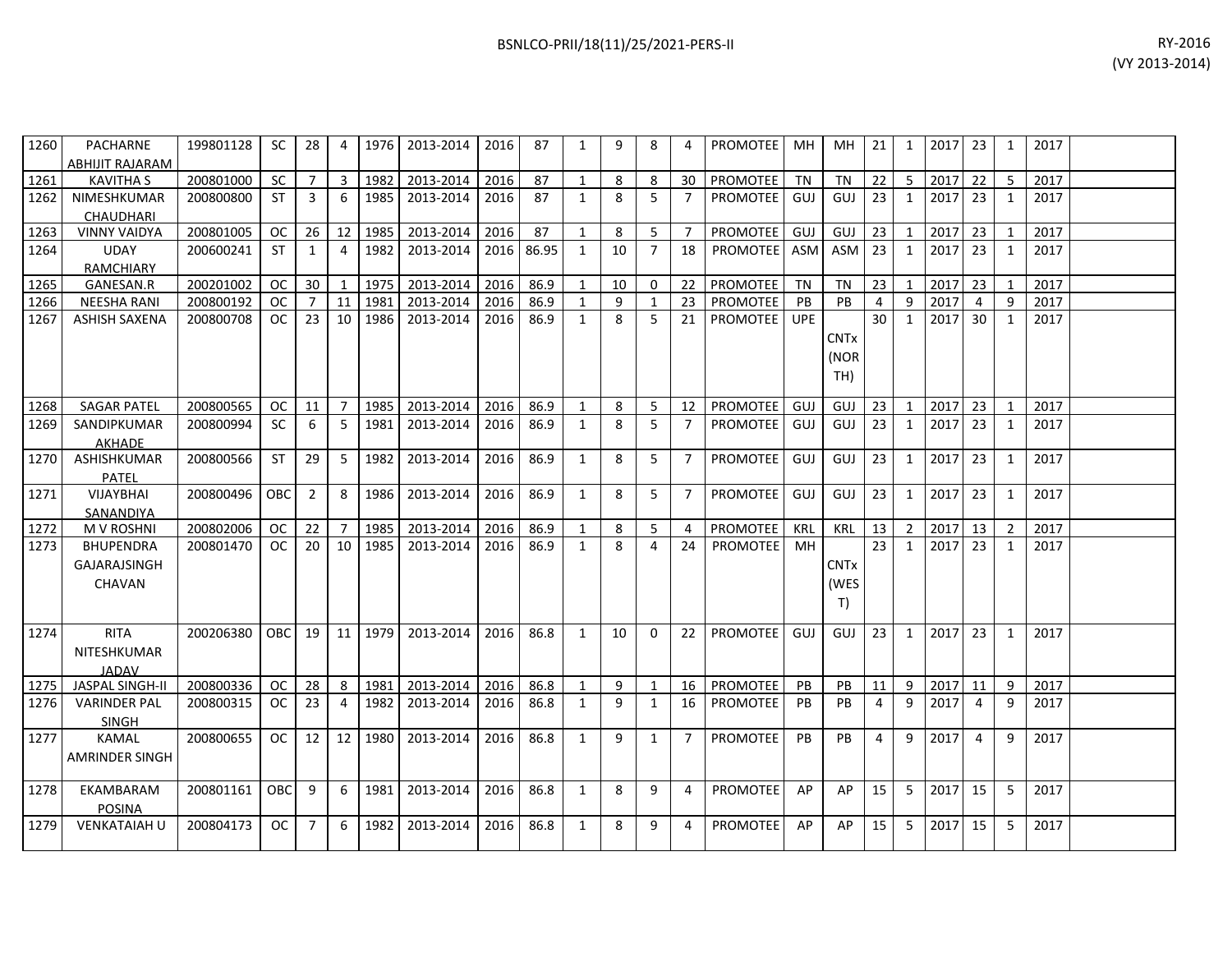| 1280 | VENUGOPALA<br>RAO VENIGALLA            | 200801156 | OC.        | 10             | -2             | 1983 | 2013-2014           | 2016 | 86.8 | 1            | 8  | 9              | 4              | <b>PROMOTEE</b> | AP          | AP          | 15             | 5              | 2017 | 15              | 5              | 2017 |                                                                                                      |
|------|----------------------------------------|-----------|------------|----------------|----------------|------|---------------------|------|------|--------------|----|----------------|----------------|-----------------|-------------|-------------|----------------|----------------|------|-----------------|----------------|------|------------------------------------------------------------------------------------------------------|
| 1281 | <b>GLADVIN FERRAO</b>                  | 200802092 | <b>ST</b>  | 16             | 10             | 1976 | 2013-2014           | 2016 | 86.8 | $\mathbf{1}$ | 8  | 8              | 11             | <b>PROMOTEE</b> | CG          | CG          | 23             | $\mathbf{1}$   | 2017 | 23              | 1              | 2017 |                                                                                                      |
| 1282 | <b>ZALTE SACHIN</b><br><b>JANARDAN</b> | 200800903 | <b>SC</b>  | $\overline{7}$ | $\overline{7}$ | 1979 | 2013-2014           | 2016 | 86.8 | $\mathbf{1}$ | 8  | $\overline{7}$ | 0              | PROMOTEE        | MH          | MH          | 23             | $\mathbf{1}$   | 2017 | 23              | 1              | 2017 |                                                                                                      |
| 1283 | <b>DINESHKUMAR</b><br><b>DAMOR</b>     | 200800812 | <b>ST</b>  | 13             | $\overline{4}$ | 1983 | 2013-2014           | 2016 | 86.8 | $\mathbf{1}$ | 8  | 5              | $\overline{7}$ | PROMOTEE        | GUJ         | GUJ         | 23             | $\mathbf{1}$   | 2017 | 23              | 1              | 2017 |                                                                                                      |
| 1284 | <b>SURESH</b><br>PADHERIYA             | 200800548 | OBC        | 29             | 11             | 1985 | 2013-2014           | 2016 | 86.8 | $\mathbf{1}$ | 8  | 5              | $\overline{7}$ | PROMOTEE        | GUJ         | GUJ         | 23             | $\mathbf{1}$   | 2017 | 23              | $\mathbf{1}$   | 2017 |                                                                                                      |
| 1285 | <b>HARESH</b><br>CHAUHAN               | 200800716 | <b>OBC</b> | 26             | 11             | 1980 | 2013-2014           | 2016 | 86.8 | $\mathbf{1}$ | 8  | 5              | 5              | <b>PROMOTEE</b> | GUJ         | GUJ         | 23             | $\mathbf{1}$   | 2017 | 23              | 1              | 2017 |                                                                                                      |
| 1286 | <b>KOLI VIJAY</b><br>PARASHARAM        | 200801177 | <b>ST</b>  | 10             | 1              | 1981 | 2013-2014           | 2016 | 86.8 | $\mathbf{1}$ | 8  | 4              | 25             | PROMOTEE        | MН          | MH          | 23             | $\mathbf{1}$   | 2017 | 23              | 1              | 2017 |                                                                                                      |
| 1287 | Saraswathi E                           | 198405623 | <b>OC</b>  | 10             | $\overline{4}$ | 1962 | 2013-2014           | 2016 | 86.7 | $\mathbf{1}$ | 19 | $\overline{7}$ | $\overline{2}$ | <b>PROMOTEE</b> | <b>CHTD</b> | <b>CHTD</b> | 25             | $\overline{4}$ | 2016 | 25              | $\overline{4}$ | 2016 | VR Scheme-<br>2019.Circle is<br>again requested<br>to verify the<br>Combined<br>Residency<br>Period. |
| 1288 | <b>MANPREET</b><br>SINGH-III           | 200800310 | OBC.       | 9              | 9              | 1987 | 2013-2014           | 2016 | 86.7 | $\mathbf{1}$ | 9  | 1              | 12             | PROMOTEE        | PB          | <b>CNTX</b> | $\overline{7}$ | 9              | 2017 | $\overline{7}$  | 9              | 2017 |                                                                                                      |
| 1289 | <b>VINAY KUMAR</b>                     | 200800443 | SC         | $\overline{4}$ | 10             | 1985 | 2013-2014           | 2016 | 86.7 | $\mathbf{1}$ | 9  | $\mathbf{1}$   | 9              | PROMOTEE        | PB          | PB          | $\overline{4}$ | 9              | 2017 | $\overline{4}$  | 9              | 2017 |                                                                                                      |
| 1290 | VENKATESWARA<br><b>RAO GALLA</b>       | 200803902 | <b>OC</b>  | 15             | 8              | 1984 | 2013-2014           | 2016 | 86.7 | $\mathbf{1}$ | 8  | 9              | 4              | <b>PROMOTEE</b> | AP          | AP          | 15             | 5              | 2017 | 15              | 5              | 2017 |                                                                                                      |
| 1291 | RAJAKUMAR.K                            | 200801077 | <b>SC</b>  | 30             | 5              | 1980 | 2013-2014           | 2016 | 86.7 | $\mathbf{1}$ | 8  | 5              | 12             | PROMOTEE        | <b>TN</b>   | <b>TN</b>   | 23             | $\mathbf{1}$   | 2017 | 23              | $\mathbf{1}$   | 2017 |                                                                                                      |
| 1292 | RAGUPATHY.T                            | 200801337 | <b>SC</b>  | 14             | 3              | 1985 | 2013-2014           | 2016 | 86.7 | $\mathbf{1}$ | 8  | 5              | 12             | <b>PROMOTEE</b> | <b>TN</b>   | <b>TN</b>   | 23             | $\mathbf{1}$   | 2017 | 23              |                | 2017 |                                                                                                      |
| 1293 | SANKETKUMAR<br><b>PATEL</b>            | 200801433 | OBC.       | 23             | $\overline{4}$ | 1986 | 2013-2014           | 2016 | 86.7 | $\mathbf{1}$ | 8  | 5              | $\overline{7}$ | PROMOTEE        | GUJ         | GUJ         | 23             | 1              | 2017 | 23              | 1              | 2017 |                                                                                                      |
| 1294 | DIPU DEY                               | 200803802 | OBC        | 5              | 12             | 1979 | 2013-2014           | 2016 | 86.7 | $\mathbf{1}$ | 8  | 4              | 6              | PROMOTEE        | WB          | WB          | 30             | $\mathbf{1}$   | 2017 | 30 <sup>°</sup> | $\mathbf{1}$   | 2017 |                                                                                                      |
| 1295 | <b>DIGANTA DAS</b>                     | 200600242 | SC.        | 1              | $\overline{2}$ | 1977 | 2013-2014           | 2016 | 86.6 | $\mathbf{1}$ | 10 | 8              | 17             | PROMOTEE        | ASM         | ASM         | 23             | $\mathbf{1}$   | 2017 | 23              | 1              | 2017 |                                                                                                      |
| 1296 | <b>RIPUNJOY</b><br><b>GOHAIN</b>       | 200305369 | <b>OC</b>  | 25             | 1              | 1975 | 2013-2014           | 2016 | 86.6 | $\mathbf{1}$ | 10 | 0              | 24             | <b>PROMOTEE</b> | ASM         | <b>ASM</b>  | 24             | $\mathbf{1}$   | 2017 | 24              | 1              | 2017 |                                                                                                      |
| 1297 | <b>KIRAN THAKUR</b>                    | 200300224 | ST         | 17             | 10             | 1980 | 2013-2014           | 2016 | 86.6 | $\mathbf{1}$ | 10 | 0              | 22             | PROMOTEE        | MP          | MP          | 23             | $\mathbf{1}$   | 2017 | 23              | 1              | 2017 |                                                                                                      |
| 1298 | <b>GAUTAM KUMAR</b><br><b>JHA</b>      | 200801130 | OC.        | -6             | 2              | 1988 | 2013-2014           | 2016 | 86.6 | $\mathbf{1}$ | 9  | 0              | 12             | PROMOTEE        | <b>PB</b>   | <b>PB</b>   | 4              | 9              | 2017 | $\overline{4}$  | 9              | 2017 |                                                                                                      |
|      | 1299 SUKHPAL SINGH                     | 200801135 | <b>SC</b>  | 6              | 9              |      | 1985 2013-2014 2016 |      | 86.6 | $\mathbf{1}$ | 9  | $\Omega$       | 9              | PROMOTEE        | PB          | PB          | $\overline{4}$ | 9              | 2017 | $\overline{4}$  | 9              | 2017 |                                                                                                      |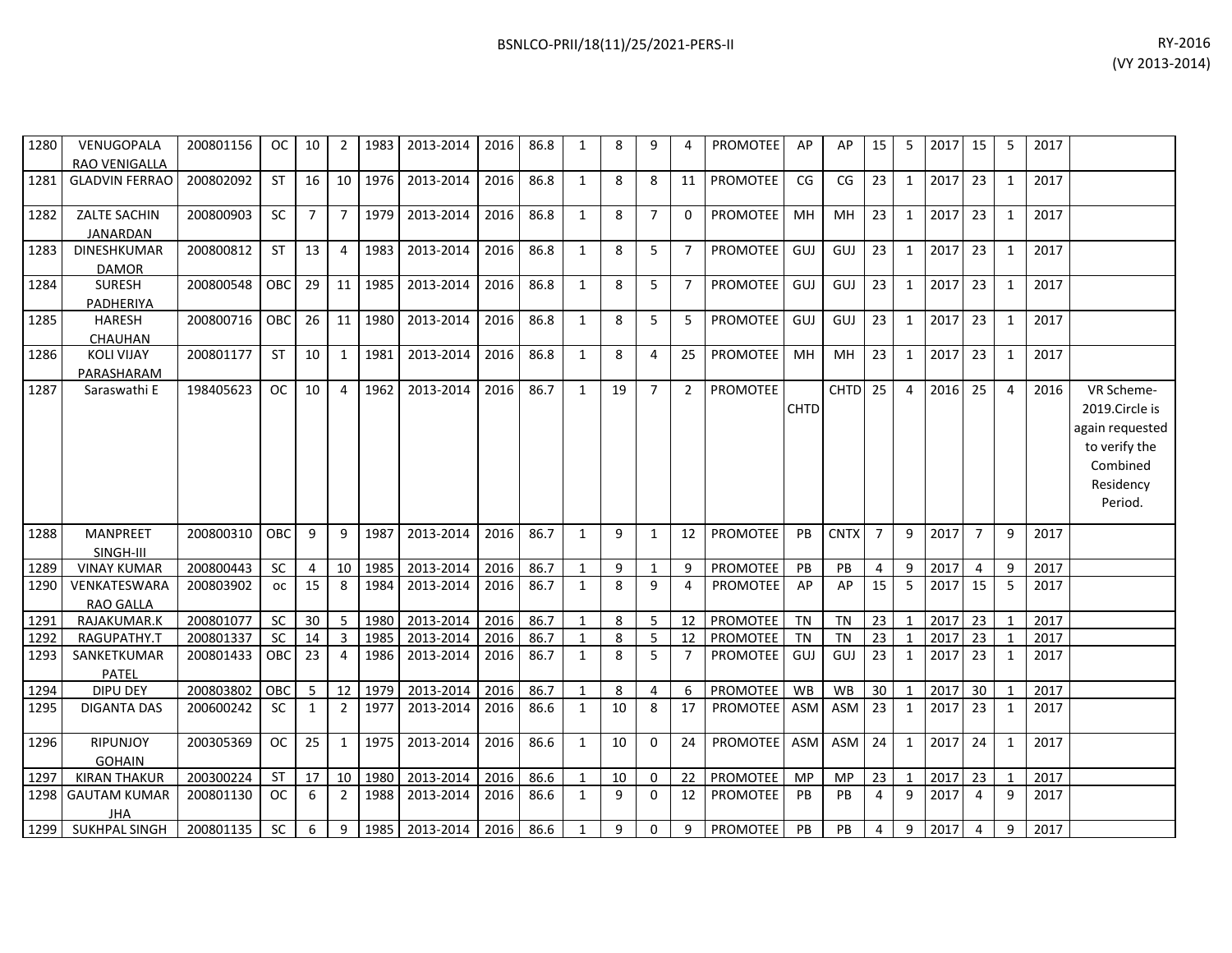| 1300 | <b>JADAV</b><br>PRADIPKUMAR                  | 200800519 | <b>SC</b> | 1              | 9               | 1981 | 2013-2014 | 2016 | 86.6 |              | 8            | 5              |                | <b>PROMOTEE</b> | GUJ         | GUJ                          | 23 | 1              | 2017 | 23             | 1            | 2017 |                                                                                   |
|------|----------------------------------------------|-----------|-----------|----------------|-----------------|------|-----------|------|------|--------------|--------------|----------------|----------------|-----------------|-------------|------------------------------|----|----------------|------|----------------|--------------|------|-----------------------------------------------------------------------------------|
|      | <b>BABULAL</b>                               |           |           |                |                 |      |           |      |      |              |              |                |                |                 |             |                              |    |                |      |                |              |      |                                                                                   |
| 1301 | <b>GAURAV PINAKIN</b><br><b>JOGI</b>         | 200800549 | <b>OC</b> | 10             | 12 <sup>1</sup> | 1983 | 2013-2014 | 2016 | 86.6 | 1            | 8            | 5              | $\overline{7}$ | PROMOTEE        | GUJ         | GUJ                          | 23 | $\mathbf{1}$   | 2017 | 23             | $\mathbf{1}$ | 2017 |                                                                                   |
| 1302 | <b>SENTHIL KUMAR</b><br>M                    | 200801814 | OBC       | 13             | 9               | 1978 | 2013-2014 | 2016 | 86.6 | $\mathbf{1}$ | 8            | $\overline{4}$ | 15             | PROMOTEE        | <b>CHTD</b> | CHTD <sub>23</sub>           |    | $\mathbf{1}$   | 2017 | 23             | $\mathbf{1}$ | 2017 |                                                                                   |
| 1303 | RAMULU<br>VADLAKONDA                         | 200803586 | OBC       | 10             | 9               | 1979 | 2013-2014 | 2016 | 86.6 | $\mathbf{1}$ | 8            | $\overline{2}$ | $\overline{2}$ | <b>PROMOTEE</b> | <b>MH</b>   | <b>BBN</b><br>W              | 23 | $\mathbf{1}$   | 2017 | 23             | $\mathbf{1}$ | 2017 |                                                                                   |
| 1304 | <b>MD NASIM</b><br>AKAMAL                    | 200202339 | <b>OC</b> | 20             | 6               | 1976 | 2013-2014 | 2016 | 86.5 | $\mathbf{1}$ | 14           | $\overline{4}$ | 6              | <b>PROMOTEE</b> | <b>JKD</b>  | <b>JKD</b>                   | 23 | $\mathbf{1}$   | 2017 | 23             | $\mathbf{1}$ | 2017 | Circle is again<br>requested to<br>verify the<br>Combined<br>Residency<br>Period. |
| 1305 | KRISHNA PILLAI.A                             | 200200612 | <b>OC</b> | 21             | -5              | 1961 | 2013-2014 | 2016 | 86.5 | 1            | 10           | $\Omega$       | 23             | <b>PROMOTEE</b> | <b>TN</b>   | <b>TN</b>                    | 24 | $\overline{1}$ | 2017 | 24             | $\mathbf{1}$ | 2017 | <b>VRS</b>                                                                        |
| 1306 | RAMANDEEP<br><b>SINGH</b>                    | 200800195 | <b>SC</b> | 14             | $\overline{2}$  | 1977 | 2013-2014 | 2016 | 86.5 | $\mathbf{1}$ | 9            | 1              | 21             | <b>PROMOTEE</b> | PB          | PB                           | 4  | 9              | 2017 | $\overline{a}$ | 9            | 2017 |                                                                                   |
| 1307 | <b>CHITWAN SINGH</b>                         | 200800347 | OBC       | 3              | 8               | 1980 | 2013-2014 | 2016 | 86.5 | 1            | 9            | $\mathbf 0$    | 29             | PROMOTEE        | PB          | PB                           | 4  | 9              | 2017 | 4              | 9            | 2017 |                                                                                   |
| 1308 | <b>JIGNESH RADADIA</b>                       | 200800570 | <b>OC</b> | $\overline{7}$ | $\overline{7}$  | 1986 | 2013-2014 | 2016 | 86.5 | $\mathbf{1}$ | 8            | 5              | $\overline{7}$ | <b>PROMOTEE</b> | GUJ         | GUJ                          | 23 | $\mathbf{1}$   | 2017 | 23             | $\mathbf{1}$ | 2017 |                                                                                   |
| 1309 | <b>ISMAIL</b><br>ABDULRAHIM<br><b>SAIYED</b> | 200800474 | OBC       | $\overline{7}$ | 11              | 1981 | 2013-2014 | 2016 | 86.5 | $\mathbf{1}$ | $\mathbf{8}$ | 5              | 4              | <b>PROMOTEE</b> | GUJ         | GUJ                          | 23 | $\mathbf{1}$   | 2017 | 23             | $\mathbf{1}$ | 2017 |                                                                                   |
| 1310 | Nirmal Singh                                 | 200801261 | <b>OC</b> | 14             | 9               | 1965 | 2013-2014 | 2016 | 86.5 | $\mathbf{1}$ | 8            | 4              | 23             | Promotee        | <b>HR</b>   | <b>HR</b>                    | 23 | $\mathbf{1}$   | 2017 | 23             | $\mathbf{1}$ | 2017 | Retired under<br><b>BSNL VRS</b><br>Scheme 2019 w-<br>e-f 31-01-2020              |
| 1311 | Nitika Saini                                 | 200803546 | <b>OC</b> | 17             | $\overline{7}$  | 1984 | 2013-2014 | 2016 | 86.5 | $\mathbf{1}$ | 8            | 4              | 22             | <b>PROMOTEE</b> | <b>MH</b>   | <b>BSNL</b><br><sub>CO</sub> | 23 | $\mathbf{1}$   | 2017 | 23             | $\mathbf{1}$ | 2017 |                                                                                   |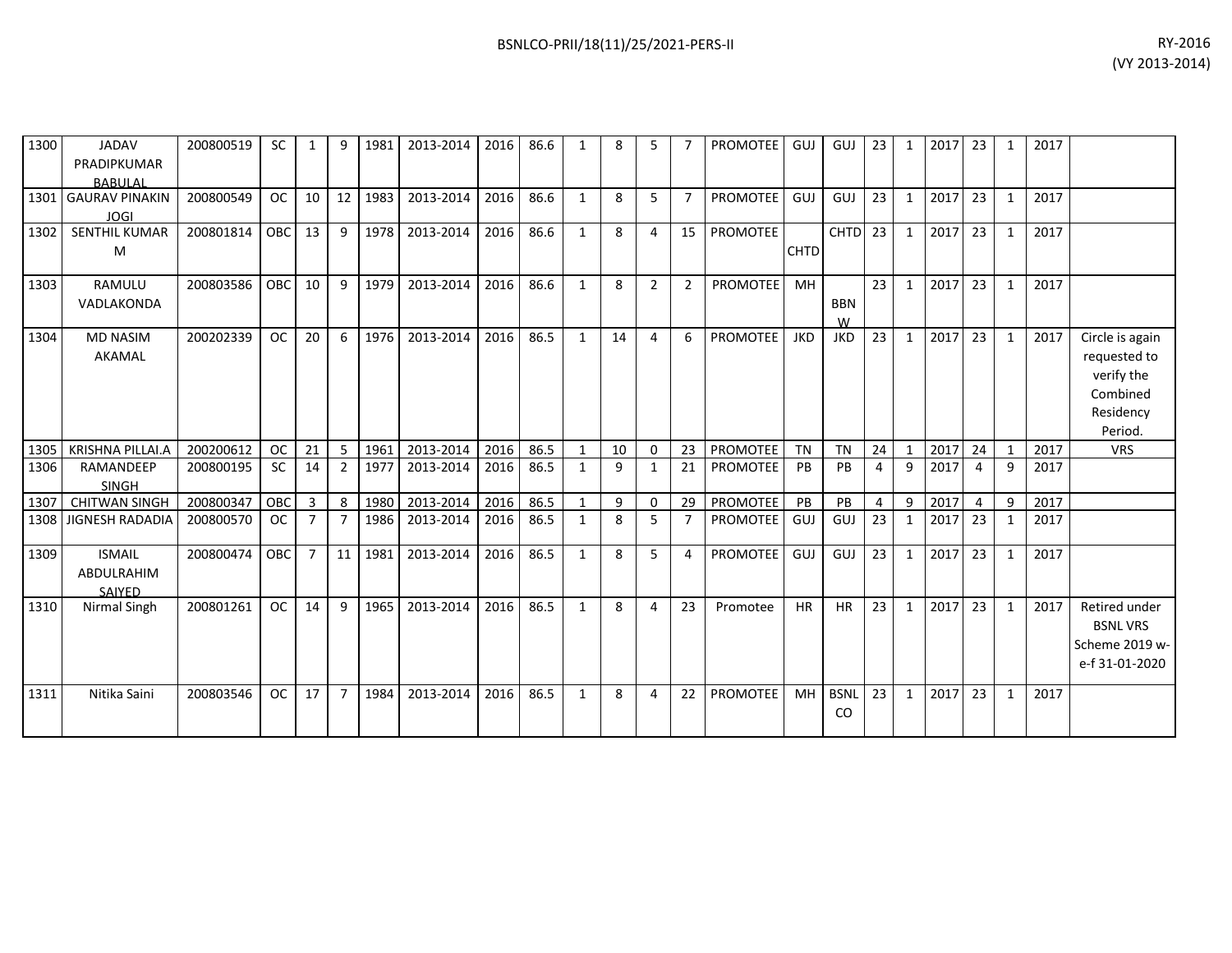| 1312 | GOVERDHAN<br>SAHU                          | 198317565 | <b>OC</b> | $\overline{2}$ |                 | 1960 | 2013-2014 | 2016 | 86.4 | 1            | 11 | $\Omega$       | 6              | PROMOTEE           | CG        | CG          | 4               | $\overline{4}$ | 2016 | 4              | 4              | 2016 | Retired on<br>30.04.2020.Circl<br>e is again<br>requested to<br>verify the<br>Combined<br>Residency  |
|------|--------------------------------------------|-----------|-----------|----------------|-----------------|------|-----------|------|------|--------------|----|----------------|----------------|--------------------|-----------|-------------|-----------------|----------------|------|----------------|----------------|------|------------------------------------------------------------------------------------------------------|
| 1313 | <b>MD WASIM</b><br><b>AHMAD</b>            | 200202050 | <b>OC</b> | 10             | $\mathbf{1}$    | 1972 | 2013-2014 | 2016 | 86.4 | $\mathbf{1}$ | 10 | $\Omega$       | 22             | PROMOTEE           | <b>BH</b> | <b>BH</b>   | 23              | $\mathbf{1}$   | 2017 | 23             | 1              | 2017 |                                                                                                      |
| 1314 | KRISHNAMURTHY<br><b>THOTA</b>              | 198204298 | <b>OC</b> | 4              | 12              | 1960 | 2013-2014 | 2016 | 86.4 | $\mathbf{1}$ | 9  | 3              | 4              | <b>PROMOTEE</b>    | AP        | AP          | $\overline{4}$  | $\overline{4}$ | 2016 | 4              | 4              | 2016 | <b>VRS-19</b>                                                                                        |
| 1315 | NARASIMHA RAO<br>R A                       | 198003033 | OC.       | 11             | $\overline{3}$  | 1958 | 2013-2014 | 2016 | 86.4 | $\mathbf{1}$ | 9  | 2              | 14             | PROMOTEE           | AP        | AP          | 15              | 3              | 2016 | 15             | 3              | 2016 | <b>RETIRED</b>                                                                                       |
| 1316 | E RAJESHAM                                 | 200801440 | ST        | 14             | $\overline{4}$  | 1982 | 2013-2014 | 2016 | 86.4 | $\mathbf{1}$ | 8  | 9              | $\overline{4}$ | PROMOTEE TLGN TLGN |           |             | 15              | 5              | 2017 | 19             | 5 <sup>1</sup> | 2017 |                                                                                                      |
| 1317 | RAMESHKUMAR<br><b>DAFDA</b>                | 200800578 | <b>SC</b> | 1              | 6               | 1978 | 2013-2014 | 2016 | 86.4 | $\mathbf{1}$ | 8  | 5              | $\overline{7}$ | <b>PROMOTEE</b>    | GUJ       | GUJ         | 23              | $\mathbf{1}$   | 2017 | 23             | 1              | 2017 |                                                                                                      |
| 1318 | <b>GOVINDBHAI</b><br><b>SOLANKI</b>        | 200800793 | <b>SC</b> | 11             | 5               | 1982 | 2013-2014 | 2016 | 86.4 | $\mathbf{1}$ | 8  | 5              | $\Omega$       | <b>PROMOTEE</b>    | GUJ       | GUJ         | 23              | $\mathbf{1}$   | 2017 | 23             | 1              | 2017 |                                                                                                      |
| 1319 | <b>TRIKAM CHAD</b>                         | 200800866 | OBC       | 8              | 10              | 1984 | 2013-2014 | 2016 | 86.4 | $\mathbf{1}$ | 8  | 4              | 29             | PROMOTEE           | GUJ       | GUJ         | $\overline{23}$ | $\mathbf{1}$   | 2017 | 23             | $\mathbf{1}$   | 2017 |                                                                                                      |
| 1320 | RAVINDRANATH<br><b>EKNATH MAKADE</b>       | 200801602 | OBC       | $\overline{7}$ | 10              | 1983 | 2013-2014 | 2016 | 86.4 | $\mathbf{1}$ | 8  | 4              | 23             | <b>PROMOTEE</b>    | MH.       | <b>MH</b>   | 23              | $\mathbf{1}$   | 2017 | 23             | $\mathbf{1}$   | 2017 |                                                                                                      |
| 1321 | BRAJESHKUMAR<br>SHIVANAND<br><b>PANDEY</b> | 200803632 | <b>OC</b> | 12             | 3               | 1986 | 2013-2014 | 2016 | 86.4 | $\mathbf{1}$ | 8  | 4              | 17             | PROMOTEE           | MH        | MH          | 23              | $\mathbf{1}$   | 2017 | 23             | 1              | 2017 |                                                                                                      |
| 1322 | Subramanian A                              | 198407472 | <b>SC</b> | 10             | $6\overline{6}$ | 1961 | 2013-2014 | 2016 | 86.3 | $\mathbf{1}$ | 19 | $\overline{7}$ | $\overline{2}$ | <b>PROMOTEE</b>    | CHTD      | <b>CHTD</b> | 25              | $\overline{4}$ | 2016 | 25             | $\overline{4}$ | 2016 | VR Scheme-<br>2019.Circle is<br>again requested<br>to verify the<br>Combined<br>Residency<br>Period. |
| 1323 | DEVENDIRAN.V                               | 200200376 | <b>OC</b> | 1              | 5               | 1964 | 2013-2014 | 2016 | 86.3 | $\mathbf{1}$ | 10 | $\mathbf 0$    | 22             | PROMOTEE           | <b>TN</b> | <b>TN</b>   | 23              | $\mathbf{1}$   | 2017 | 23             | $\mathbf{1}$   | 2017 |                                                                                                      |
| 1324 | DHARMENDRASIN<br>H VASAVA                  | 200600126 | <b>ST</b> | 28             | 9               | 1979 | 2013-2014 | 2016 | 86.3 | $\mathbf{1}$ | 10 | $\Omega$       | 22             | <b>PROMOTEE</b>    | GUJ       | <b>GUJ</b>  | 23              | $\mathbf{1}$   | 2017 | 23             | $\mathbf{1}$   | 2017 |                                                                                                      |
| 1325 | <b>CHANGAL RAO</b><br>KATRAGADDA           | 198403356 | <b>OC</b> | 15             | 5               | 1963 | 2013-2014 | 2016 | 86.3 | $\mathbf{1}$ | 9  | 4              | 30             | PROMOTEE           | AP        | AP          | 30              | 5              | 2016 | 30             | 5              | 2016 | <b>VRS-19</b>                                                                                        |
|      | 1326   SUNIL KUMAR-III                     | 200802860 | OBC       | 18             | 10 <sup>1</sup> | 1980 | 2013-2014 | 2016 | 86.3 | $\mathbf{1}$ | 9  | $\mathbf{1}$   | 21             | <b>PROMOTEE</b>    | PB        | PB          | $\overline{4}$  | 9              | 2017 | $\overline{4}$ | 9              | 2017 |                                                                                                      |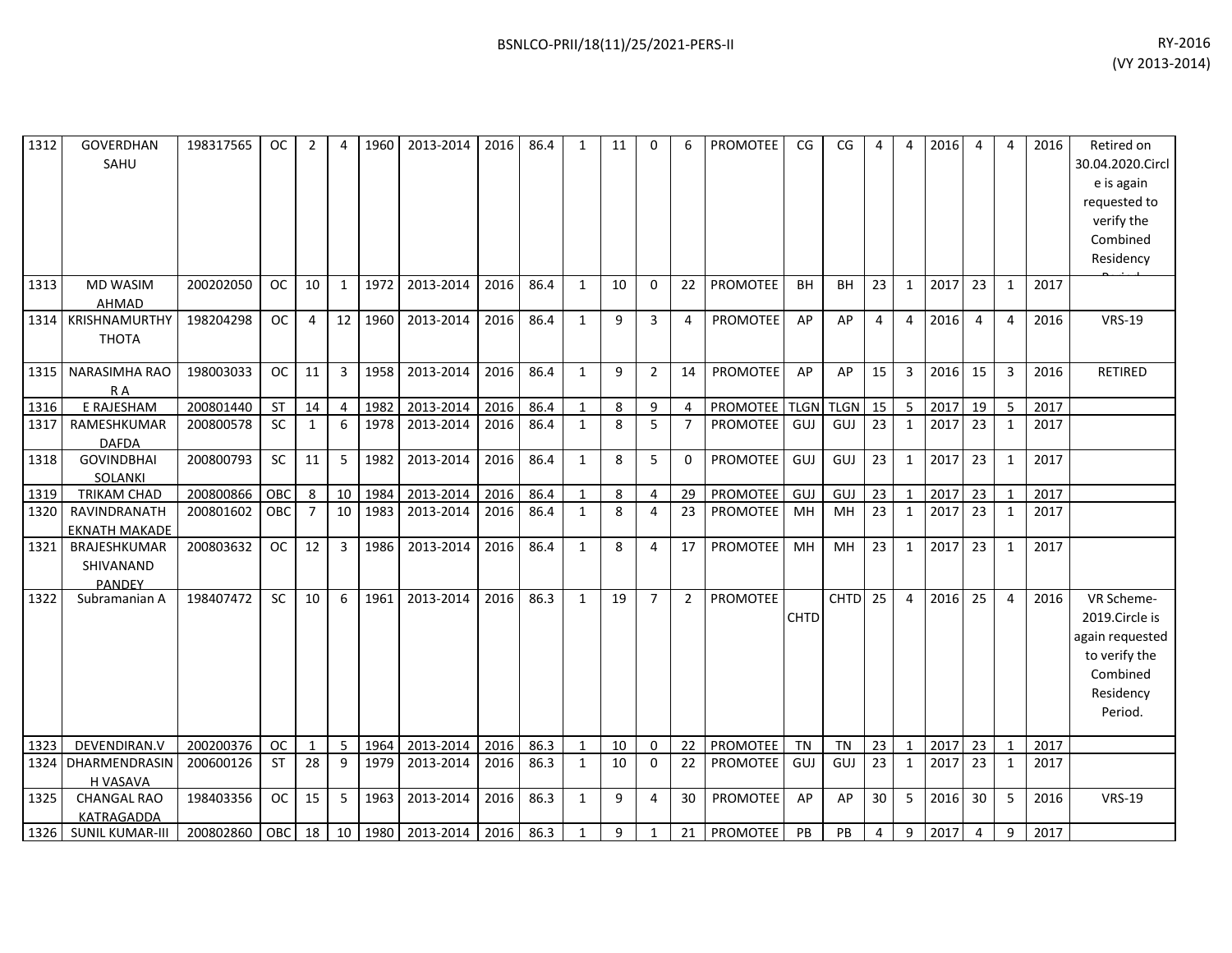| 1327 | MADANURU<br><b>V.SURESH BABU</b>                     | 200802244 | OC.        | 26           | 8              | 1981    | 2013-2014 | 2016 | 86.3 | 1            | 8              | 6            | 17              | <b>PROMOTEE</b> | <b>CHTD</b> | AP                 | 15 | 5            | 2017 | 15              | 5            | 2017 |                                                                                                                    |
|------|------------------------------------------------------|-----------|------------|--------------|----------------|---------|-----------|------|------|--------------|----------------|--------------|-----------------|-----------------|-------------|--------------------|----|--------------|------|-----------------|--------------|------|--------------------------------------------------------------------------------------------------------------------|
| 1328 | SAGARKUMAR<br>BHAKHARIYA                             | 200800813 | SC         | 22           | $\overline{7}$ | 1985    | 2013-2014 | 2016 | 86.3 | $\mathbf{1}$ | 8              | 5            | $\overline{7}$  | <b>PROMOTEE</b> | GUJ         | GUJ                | 23 | $\mathbf{1}$ | 2017 | 23              | 1            | 2017 |                                                                                                                    |
|      | 1329 VISHNU JOTANGIA                                 | 200800632 | <b>OBC</b> | 25           | 12             | 1985    | 2013-2014 | 2016 | 86.3 | $\mathbf{1}$ | 8              | 5            | $7^{\circ}$     | <b>PROMOTEE</b> | GUJ         | GUJ                | 23 | $\mathbf{1}$ | 2017 | 23              | 1            | 2017 |                                                                                                                    |
|      | 1330 PRADEEP KUMAR<br><b>DASH</b>                    | 200800773 | <b>OC</b>  | $\mathbf{1}$ | 11             | 1968    | 2013-2014 | 2016 | 86.3 | $\mathbf{1}$ | $\overline{7}$ | 10           | 21              | PROMOTEE        | PB          | <b>OD</b>          | 17 | 6            | 2016 | 17              | 6            | 2016 |                                                                                                                    |
| 1331 | <b>MADAN GOPAL</b>                                   | 200400823 | <b>OBC</b> | 15           | 1              | 1961    | 2013-2014 | 2016 | 86.2 | $\mathbf{1}$ | 13             | $\Omega$     | $\overline{2}$  | PROMOTEE        | <b>UPE</b>  | UP(E)              | 30 | 1            | 2017 | 30 <sup>°</sup> | 1            | 2017 | <b>BSNLVR</b><br>Scheme-<br>2019.Circle is<br>again requested<br>to verify the<br>Combined<br>Residency<br>Period. |
| 1332 | <b>SIVAKUMAR M</b>                                   | 200801307 | OBC        | 5            | 5              | 1982    | 2013-2014 | 2016 | 86.2 | $\mathbf{1}$ | 8              | 5            | 12              | <b>PROMOTEE</b> | <b>CHTD</b> | CHTD <sub>23</sub> |    | 1            | 2017 | 23              | 1            | 2017 |                                                                                                                    |
| 1333 | <b>KAMLESH</b><br><b>BANSIBHAI</b><br><b>MAKWANA</b> | 200800717 | <b>SC</b>  | 19           |                | 11 1978 | 2013-2014 | 2016 | 86.2 | $\mathbf{1}$ | 8              | 5            | $7^{\circ}$     | PROMOTEE        | GUJ         | GUJ                | 23 | 1            | 2017 | 23              | 1            | 2017 |                                                                                                                    |
| 1334 | <b>NARESH</b><br>RAMJIBHAI PATEL                     | 200800652 | OBC        | 29           | $\overline{4}$ | 1983    | 2013-2014 | 2016 | 86.2 | $\mathbf{1}$ | 8              | 5            | $7^{\circ}$     | <b>PROMOTEE</b> | GUJ         | GUJ                | 23 | $\mathbf{1}$ | 2017 | 23              | 1            | 2017 |                                                                                                                    |
| 1335 | <b>FENIL</b><br><b>NAVNITKUMAR</b><br>SOLANKI        | 200800682 | <b>OBC</b> | 3            | $\overline{7}$ | 1985    | 2013-2014 | 2016 | 86.2 | $\mathbf{1}$ | 8              | 5            | $\overline{7}$  | <b>PROMOTEE</b> | GUJ         | GUJ                | 23 | 1            | 2017 | 23              | 1            | 2017 |                                                                                                                    |
|      | 1336 ASHWIN VAGHELA                                  | 200800451 | OC         | 23           | 11             | 1985    | 2013-2014 | 2016 | 86.2 | $\mathbf{1}$ | 8              | 5            | $\overline{7}$  | <b>PROMOTEE</b> | GUJ         | GUJ                | 23 | $\mathbf{1}$ | 2017 | 23              | 1            | 2017 |                                                                                                                    |
| 1337 | <b>GEETA SAHOO</b>                                   | 200803553 | <b>ST</b>  | 16           | 12             | 1985    | 2013-2014 | 2016 | 86.2 | $\mathbf{1}$ | 8              | 4            | 22              | PROMOTEE        | MH          | MH                 | 23 | 1            | 2017 | 23              | $\mathbf{1}$ | 2017 |                                                                                                                    |
| 1338 | SRIMATHI.R                                           | 200300265 | <b>OC</b>  | 31           | 5              | 1976    | 2013-2014 | 2016 | 86.1 | $\mathbf{1}$ | 10             | $\Omega$     | 22              | <b>PROMOTEE</b> | <b>TN</b>   | <b>TN</b>          | 23 | 1            | 2017 | 23              | $\mathbf{1}$ | 2017 |                                                                                                                    |
| 1339 | PANKAJKUMAR<br>PATEL                                 | 200206420 | <b>OC</b>  | 11           | $\overline{2}$ | 1978    | 2013-2014 | 2016 | 86.1 | $\mathbf{1}$ | 10             | $\Omega$     | 22              | <b>PROMOTEE</b> | GUJ         | GUJ                | 23 | 1            | 2017 | 23              | 1            | 2017 |                                                                                                                    |
|      | 1340   MANDEEP SINGH-<br>IV                          | 200800337 | <b>SC</b>  | 9            | 6              | 1981    | 2013-2014 | 2016 | 86.1 | $\mathbf{1}$ | 9              | $\mathbf{1}$ | 16              | <b>PROMOTEE</b> | PB          | <b>PB</b>          | 4  | 9            | 2017 | $\overline{a}$  | 9            | 2017 |                                                                                                                    |
| 1341 | <b>MANPREET</b><br>SINGH-IV                          | 200801918 | <b>SC</b>  | 27           | 10             | 1984    | 2013-2014 | 2016 | 86.1 | $\mathbf{1}$ | 9              | 0            | 12 <sup>2</sup> | <b>PROMOTEE</b> | PB          | <b>PB</b>          | 4  | 9            | 2017 | 4               | 9            | 2017 |                                                                                                                    |
| 1342 | PRASHANT<br>MALAGA                                   | 200803188 | OC.        | 14           | 6              | 1984    | 2013-2014 | 2016 | 86.1 | $\mathbf{1}$ | 8              | 9            | 4               | PROMOTEE        |             | <b>TLNG TLGN</b>   | 15 | 5            | 2017 | 15              | 5            | 2017 |                                                                                                                    |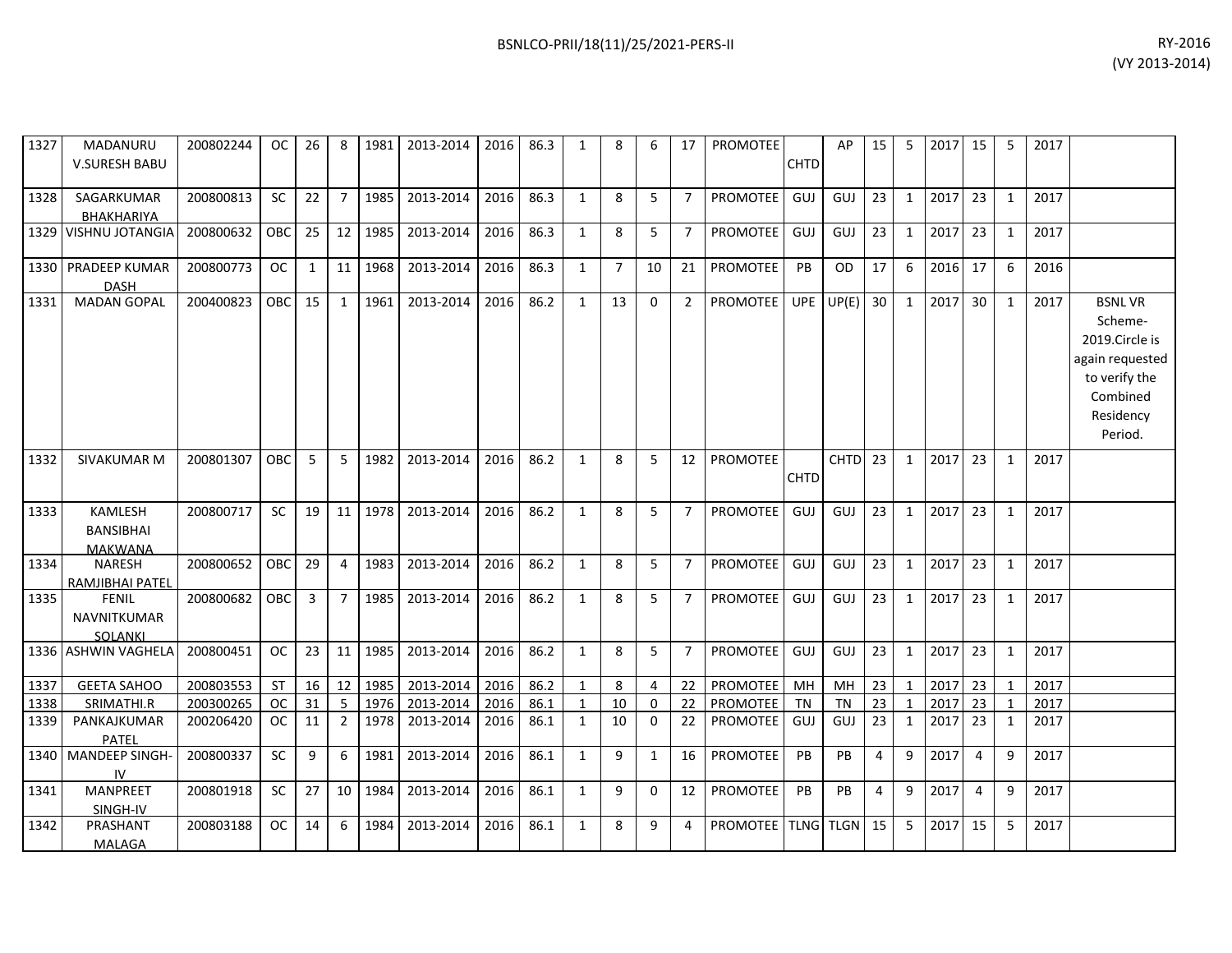| 1343 | NISSAR HUSSAIN                          | 200801336 | <b>ST</b>  | 11             | 11               | 1978 | 2013-2014 | 2016 | 86.1 | $\mathbf{1}$ | 8  | 5            | 26 | <b>PROMOTEE</b>        | J&K         | J&K         | $\overline{3}$ | 3              | 2017 | 3  | 3              | 2017 |                 |
|------|-----------------------------------------|-----------|------------|----------------|------------------|------|-----------|------|------|--------------|----|--------------|----|------------------------|-------------|-------------|----------------|----------------|------|----|----------------|------|-----------------|
| 1344 | <b>ANANDAN R</b>                        | 200801294 | <b>OBC</b> | 6              | $6 \overline{6}$ | 1981 | 2013-2014 | 2016 | 86.1 | $\mathbf{1}$ | 8  | 5            | 12 | PROMOTEE               |             | <b>CHTD</b> | 23             | 1              | 2017 | 23 | 1              | 2017 |                 |
|      |                                         |           |            |                |                  |      |           |      |      |              |    |              |    |                        | <b>CHTD</b> |             |                |                |      |    |                |      |                 |
|      |                                         |           |            |                |                  |      |           |      |      |              |    |              |    |                        |             |             |                |                |      |    |                |      |                 |
| 1345 | <b>DHVANI MORBIYA</b>                   | 200800671 | <b>OC</b>  | $\overline{4}$ | 12               | 1986 | 2013-2014 | 2016 | 86.1 | $\mathbf{1}$ | 8  | 5            | 5  | <b>PROMOTEE</b>        | GUJ         | GUJ         | 23             | $\mathbf{1}$   | 2017 | 23 | 1              | 2017 |                 |
| 1346 | DAYARAM                                 | 200800869 | OBC        | 30             | 5                | 1985 | 2013-2014 | 2016 | 86.1 | $\mathbf{1}$ | 8  | 4            | 29 | PROMOTEE               | GUJ         |             | 23             | $\mathbf{1}$   | 2017 | 23 | 1              | 2017 |                 |
|      | WAGHAMSHI                               |           |            |                |                  |      |           |      |      |              |    |              |    |                        |             | <b>CNTx</b> |                |                |      |    |                |      |                 |
|      |                                         |           |            |                |                  |      |           |      |      |              |    |              |    |                        |             | (WES        |                |                |      |    |                |      |                 |
|      |                                         |           |            |                |                  |      |           |      |      |              |    |              |    |                        |             | T)          |                |                |      |    |                |      |                 |
| 1347 | P. SUBRAMANIAN                          | 198601265 |            | 5              | 10               | 1962 | 2013-2014 | 2016 | 86   | $\mathbf{1}$ | 11 | $\Omega$     | 9  | PROMOTEE               | <b>MP</b>   | <b>MP</b>   | 9              | $\overline{4}$ | 2016 | 9  | $\overline{4}$ | 2016 | VR Scheme-      |
|      |                                         |           |            |                |                  |      |           |      |      |              |    |              |    |                        |             |             |                |                |      |    |                |      | 2019.Circle is  |
|      |                                         |           |            |                |                  |      |           |      |      |              |    |              |    |                        |             |             |                |                |      |    |                |      | again requested |
|      |                                         |           |            |                |                  |      |           |      |      |              |    |              |    |                        |             |             |                |                |      |    |                |      | to verify the   |
|      |                                         |           |            |                |                  |      |           |      |      |              |    |              |    |                        |             |             |                |                |      |    |                |      | Combined        |
|      |                                         |           |            |                |                  |      |           |      |      |              |    |              |    |                        |             |             |                |                |      |    |                |      | Residency       |
|      |                                         |           | <b>OC</b>  |                |                  |      |           |      |      |              |    |              |    |                        |             |             |                |                |      |    |                |      | Period.         |
| 1348 | SANJEEV KUMAR-                          | 200800823 | OBC        | 22             | 10               | 1981 | 2013-2014 | 2016 | 86   | $\mathbf{1}$ | 9  | $\mathbf{1}$ | 21 | <b>PROMOTEE</b>        | PB          | <b>PB</b>   | 4              | 9              | 2017 | 4  | 9              | 2017 |                 |
|      |                                         |           |            |                |                  |      |           |      |      |              |    |              |    |                        |             |             |                |                |      |    |                |      |                 |
| 1349 | HARSHILKUMAR                            | 200800687 | <b>OC</b>  | 9              | $\overline{7}$   | 1986 | 2013-2014 | 2016 | 86   | $\mathbf{1}$ | 8  | 5            | 12 | <b>PROMOTEE</b>        | GUJ         | GUJ         | 23             | $\mathbf{1}$   | 2017 | 23 | 1              | 2017 |                 |
|      | <b>SHAH</b>                             |           |            |                |                  |      |           |      |      |              |    |              |    |                        |             |             |                |                |      |    |                |      |                 |
| 1350 | <b>JACOB SYDNEY</b><br><b>CONCEICAO</b> | 200801338 | <b>OC</b>  | 27             | 5                | 1980 | 2013-2014 | 2016 | 86   | $\mathbf{1}$ | 8  | 5            | 3  | PROMOTEE               | <b>KRL</b>  | <b>KRL</b>  | 13             | $\overline{2}$ | 2017 | 13 | $\overline{2}$ | 2017 |                 |
| 1351 | <b>MANISH KUMAR</b>                     | 200802267 | OBC        | 6              | $\overline{7}$   | 1985 | 2013-2014 | 2016 | 86   | $\mathbf{1}$ | 8  | 4            | 13 | Promotee               | HP          | HP          | 23             | $\mathbf 1$    | 2017 | 23 | $\mathbf{1}$   | 2017 |                 |
| 1352 | Shanthi Sridharan                       | 199000185 | <b>OC</b>  | $\overline{2}$ | $\overline{7}$   | 1961 | 2013-2014 | 2016 | 85.9 | $\mathbf{1}$ | 19 | 1            | 24 | <b>PROMOTEE</b>        |             | CHTD        | 25             | $\overline{4}$ | 2016 | 25 | 4              | 2016 | VR Scheme-      |
|      |                                         |           |            |                |                  |      |           |      |      |              |    |              |    |                        | <b>CHTD</b> |             |                |                |      |    |                |      | 2019.Circle is  |
|      |                                         |           |            |                |                  |      |           |      |      |              |    |              |    |                        |             |             |                |                |      |    |                |      | again requested |
|      |                                         |           |            |                |                  |      |           |      |      |              |    |              |    |                        |             |             |                |                |      |    |                |      | to verify the   |
|      |                                         |           |            |                |                  |      |           |      |      |              |    |              |    |                        |             |             |                |                |      |    |                |      | Combined        |
|      |                                         |           |            |                |                  |      |           |      |      |              |    |              |    |                        |             |             |                |                |      |    |                |      | Residency       |
|      |                                         |           |            |                |                  |      |           |      |      |              |    |              |    |                        |             |             |                |                |      |    |                |      | Period.         |
| 1353 | <b>AMIT SHARMA</b>                      | 200500715 | <b>OC</b>  | $\overline{7}$ | 6                | 1974 | 2013-2014 | 2016 | 85.9 | $\mathbf{1}$ | 10 | $\mathbf{1}$ | 25 | PROMOTEE               | UP          | UP(W        | 27             | $\overline{2}$ | 2017 | 27 | $\overline{2}$ | 2017 |                 |
|      |                                         |           |            |                |                  |      |           |      |      |              |    |              |    |                        | (W)         |             |                |                |      |    |                |      |                 |
| 1354 | <b>VIVEK KUMAR</b>                      | 200800675 | OBC        | 19             | 9                | 1985 | 2013-2014 | 2016 | 85.9 | $\mathbf{1}$ | 9  | $\mathbf{1}$ | 5  | PROMOTEE               | PB          | PB          | $\overline{4}$ | 9              | 2017 | 4  | 9              | 2017 |                 |
| 1355 | GOVARDHAN<br><b>REDDY A</b>             | 200802983 | OC.        | 10             | $\overline{2}$   | 1985 | 2013-2014 | 2016 | 85.9 | $\mathbf{1}$ | 8  | 9            | 4  | PROMOTEE   TLGN   TLGN |             |             | 15             | 5              | 2017 | 15 | 5              | 2017 |                 |
| 1356 | <b>ANIMESH BISWAS</b>                   | 200800704 | <b>SC</b>  | 15             | 11               | 1975 | 2013-2014 | 2016 | 85.9 | $\mathbf{1}$ | 8  | 8            | 11 | PROMOTEE               | CG          | CG          | 23             | $\mathbf{1}$   | 2017 | 23 | 1              | 2017 |                 |
|      |                                         |           |            |                |                  |      |           |      |      |              |    |              |    |                        |             |             |                |                |      |    |                |      |                 |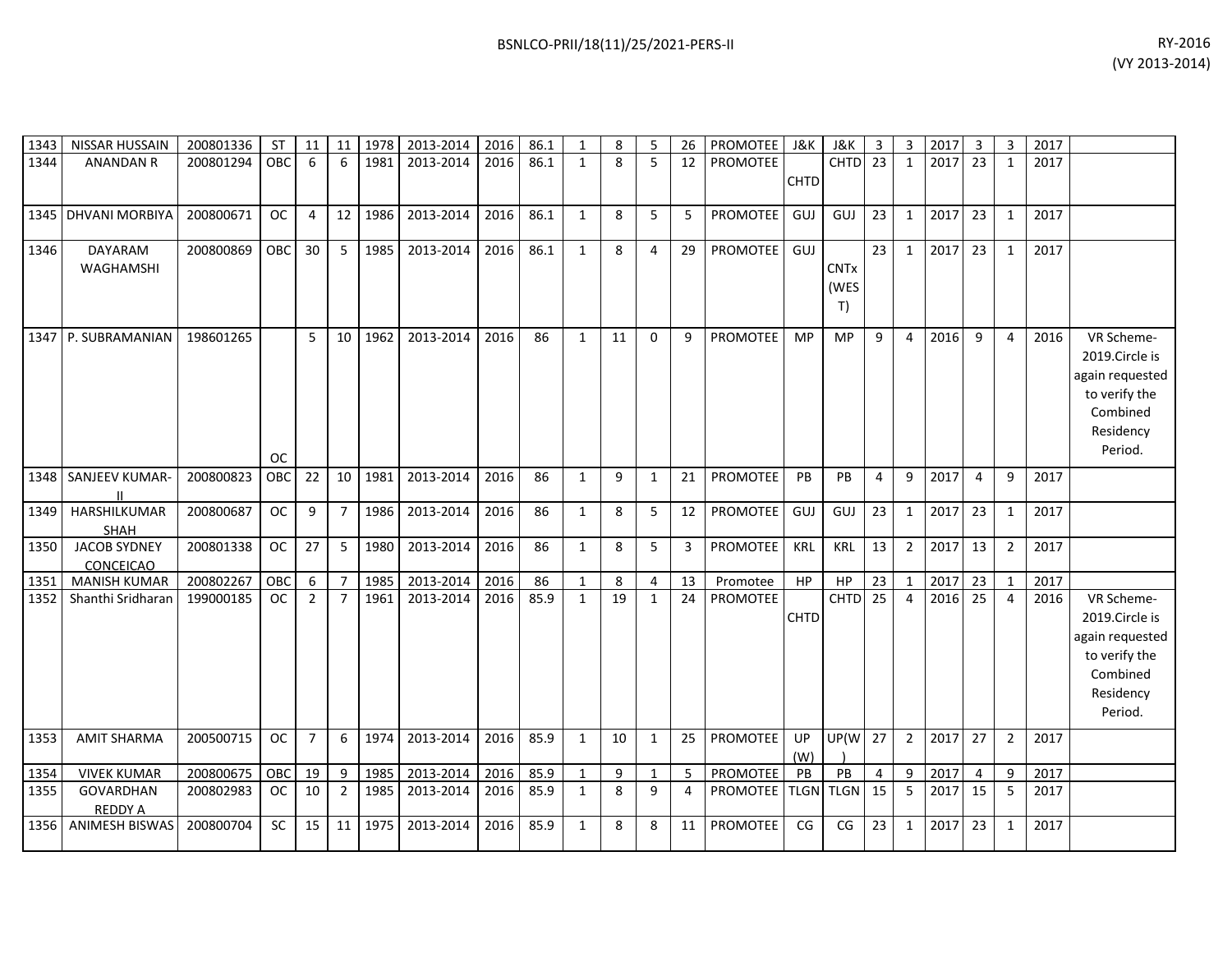|      | 1357 RAVINDRASINH A.<br><b>MAHIDA</b> | 200800661 | OBC       | 28           | 6              | 1985 | 2013-2014 | 2016 | 85.9 | $\mathbf{1}$ | 8  | 5              | 12             | <b>PROMOTEE</b>           | GUJ        | GUJ       | 23             | 1              | 2017 | 23             | 1              | 2017 |                                                                                   |
|------|---------------------------------------|-----------|-----------|--------------|----------------|------|-----------|------|------|--------------|----|----------------|----------------|---------------------------|------------|-----------|----------------|----------------|------|----------------|----------------|------|-----------------------------------------------------------------------------------|
| 1358 | Jasbir Singh-II                       | 200205438 | SC        | 21           | 10             | 1974 | 2013-2014 | 2016 | 85.8 | $\mathbf{1}$ | 14 | $\mathbf{1}$   | 30             | Promotee                  | <b>HR</b>  | HR        | 23             | $\mathbf{1}$   | 2017 | 23             | $\mathbf{1}$   | 2017 | Circle is again<br>requested to<br>verify the<br>Combined<br>Residency            |
| 1359 | Pankaj Verma                          | 200204374 | <b>OC</b> | 16           | $\overline{7}$ | 1978 | 2013-2014 | 2016 | 85.8 | $\mathbf{1}$ | 14 | $\mathbf{1}$   | 30             | Promotee                  | <b>HR</b>  | <b>HR</b> | 23             | $\mathbf{1}$   | 2017 | 23             | $\mathbf{1}$   | 2017 | Circle is again<br>requested to<br>verify the<br>Combined<br>Residency<br>Period. |
| 1360 | V.V.NAGAR                             | 198704986 | <b>OC</b> | 3            | 12             | 1960 | 2013-2014 | 2016 | 85.8 | 1            | 10 | 6              | 21             | <b>PROMOTEE</b>           | <b>GUJ</b> | GUJ       | 11             | 4              | 2016 | 11             | 4              | 2016 |                                                                                   |
| 1361 | RAJKUMAR<br>KAUSHAL                   | 200300736 | OBC       | $\mathbf{1}$ | $\overline{7}$ | 1972 | 2013-2014 | 2016 | 85.8 | 1            | 10 | $\mathbf 0$    | 22             | PROMOTEE                  | <b>MP</b>  | <b>MP</b> | 23             | 1              | 2017 | 23             | 1              | 2017 |                                                                                   |
| 1362 | JAYANTKUMAR<br><b>JAYSWAL</b>         | 200206162 | <b>OC</b> | 3            | 10             | 1976 | 2013-2014 | 2016 | 85.8 | $\mathbf{1}$ | 10 | $\mathbf 0$    | 22             | PROMOTEE                  | GUJ        | GUJ       | 23             | $\mathbf{1}$   | 2017 | 23             | 1              | 2017 |                                                                                   |
| 1363 | YASHWANT<br><b>KUMAR</b><br>DEWANGAN  | 200306302 | <b>OC</b> | 3            | 5              | 1980 | 2013-2014 | 2016 | 85.8 | $\mathbf{1}$ | 10 | $\Omega$       | 22             | <b>PROMOTEE</b>           | CG         | CG        | 23             | $\mathbf{1}$   | 2017 | 23             | $\mathbf{1}$   | 2017 |                                                                                   |
| 1364 | <b>ASHOK KUMAR</b><br><b>VERMA</b>    | 200800771 | SC        | 15           | 4              | 1977 | 2013-2014 | 2016 | 85.8 | $\mathbf{1}$ | 9  | $\mathbf 0$    | 17             | PROMOTEE                  | PB         | PB        | $\overline{4}$ | 9              | 2017 | $\overline{4}$ | 9              | 2017 |                                                                                   |
| 1365 | <b>KULWINDER PAL</b><br><b>SINGH</b>  | 200801175 | <b>SC</b> | 10           | 12             | 1986 | 2013-2014 | 2016 | 85.8 | $\mathbf{1}$ | 9  | 0              | 10             | <b>PROMOTEE</b>           | PB         | PB        | 4              | 9              | 2017 | 5              | 9              | 2017 | <b>RESIGNED</b><br>W.E.F.<br>26.12.2019                                           |
| 1366 | <b>SNEHAL PATEL</b>                   | 200800990 | ST        | 13           | 12             | 1980 | 2013-2014 | 2016 | 85.8 | $\mathbf{1}$ | 8  | 5              |                | <b>PROMOTEE</b>           | GUJ        | GUJ       | 23             | $\mathbf{1}$   | 2017 | 23             | $\mathbf{1}$   | 2017 |                                                                                   |
| 1367 | <b>VIJAYKUMAR</b><br><b>THAKAR</b>    | 200800806 | <b>OC</b> | 3            | 8              | 1983 | 2013-2014 | 2016 | 85.8 | $\mathbf{1}$ | 8  | $\overline{5}$ | $\overline{7}$ | <b>PROMOTEE</b>           | GUJ        | GUJ       | 23             | 1              | 2017 | 23             | 1              | 2017 |                                                                                   |
| 1368 | <b>HEMANT KUMAR</b><br>PRAJAPATI      | 200800925 | <b>OC</b> | $\mathbf{1}$ | 6              | 1984 | 2013-2014 | 2016 | 85.8 | $\mathbf{1}$ | 8  | 5              | $\overline{7}$ | PROMOTEE                  | GUJ        | GUJ       | 23             | $\mathbf{1}$   | 2017 | 23             | $\mathbf{1}$   | 2017 |                                                                                   |
| 1369 | PRADEEP DAVE                          | 200800498 | <b>OC</b> | 16           | 5              | 1985 | 2013-2014 | 2016 | 85.8 | $\mathbf{1}$ | 8  | 5              | 5              | <b>PROMOTEE</b>           | GUJ        | GUJ       | 23             | $\mathbf{1}$   | 2017 | 23             | $\mathbf{1}$   | 2017 |                                                                                   |
|      | 1370 ANUPAM PATHAK                    | 200303728 | <b>OC</b> | 5            | $\overline{7}$ | 1978 | 2013-2014 | 2016 | 85.7 | 1            | 10 | $\mathbf{1}$   | 23             | <b>PROMOTEE</b>           | UP<br>(W)  | UP(W      | 25             | $\overline{2}$ | 2017 | 25             | 2              | 2017 |                                                                                   |
| 1371 | KRISHNAMOORTH<br>Y.G                  | 200600175 | ST        | 17           | $\overline{7}$ | 1979 | 2013-2014 | 2016 | 85.7 | $\mathbf{1}$ | 10 | $\Omega$       | 22             | <b>PROMOTEE</b>           | <b>TN</b>  | <b>TN</b> | 23             | $\mathbf{1}$   | 2017 | 23             | $\mathbf{1}$   | 2017 |                                                                                   |
| 1372 | PANKAJ GUPTA                          | 200202523 | <b>OC</b> | 15           | 12             | 1980 | 2013-2014 | 2016 | 85.7 | $\mathbf{1}$ | 10 | $\mathbf 0$    | 22             | <b>PROMOTEE</b>           | RAJ        | RAJ       | 23             | $\mathbf{1}$   | 2017 | 23             | 1              | 2017 |                                                                                   |
| 1373 | NAGASESHUDU P                         | 200804093 | <b>ST</b> | 1            | 6              | 1986 | 2013-2014 | 2016 | 85.7 | $\mathbf{1}$ | 8  | 11             | 25             | <b>PROMOTEE</b> TLNG TLGN |            |           | 17             | $\overline{7}$ | 2017 | 17             |                | 2017 |                                                                                   |
| 1374 | VISHNU K S                            | 200801079 | <b>SC</b> | 25           | 5              | 1985 | 2013-2014 | 2016 | 85.7 | $\mathbf{1}$ | 8  | 6              | 1              | <b>PROMOTEE</b>           | KRL        | KRL       | 13             | $\overline{2}$ | 2017 | 13             | $\overline{2}$ | 2017 |                                                                                   |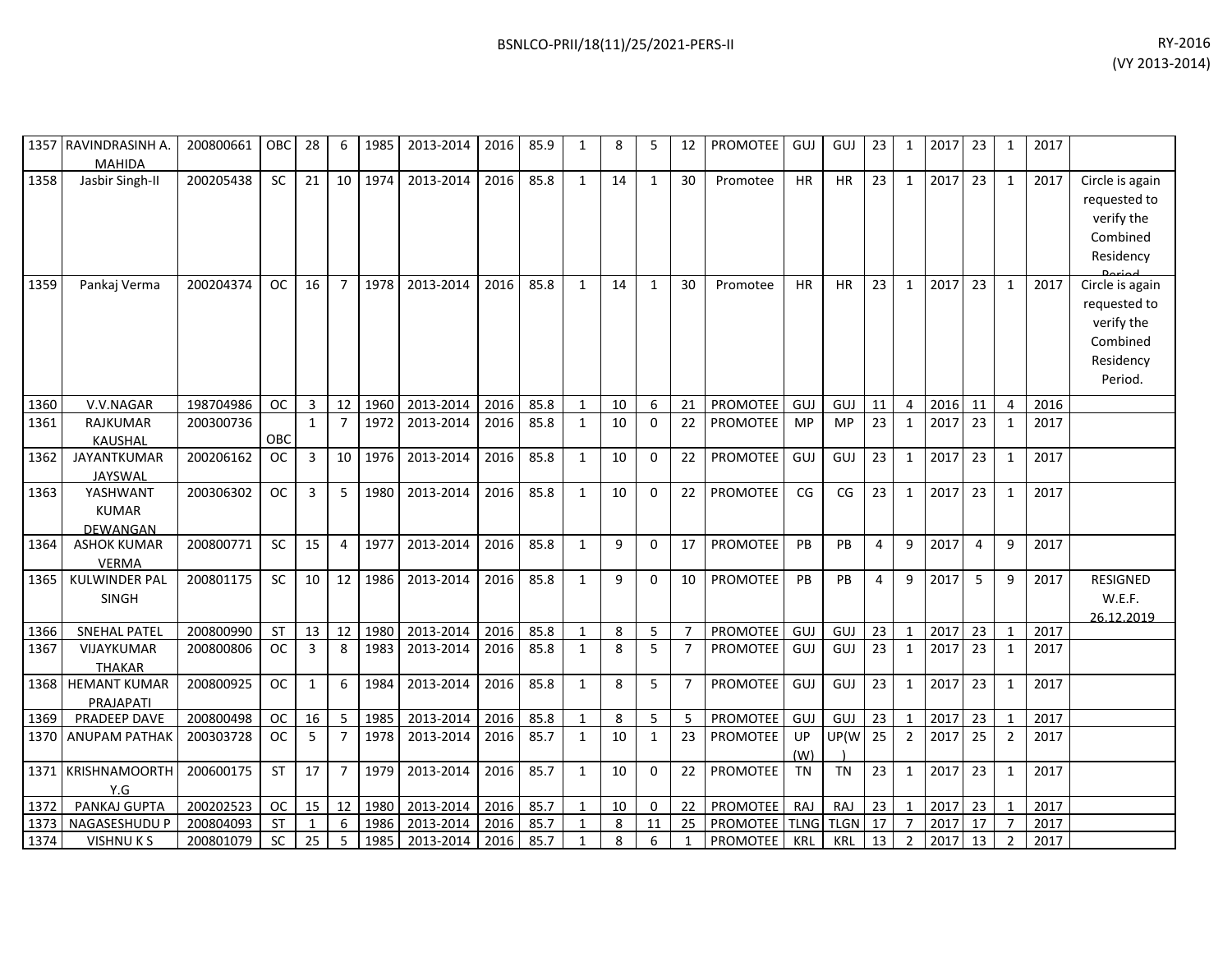| 1375         | YAMINBHAI<br><b>SHEKH</b>                                 | 200800794              | OBC       | $\mathbf{1}$   | 6              | 1981         | 2013-2014              | 2016         | 85.7         | $\mathbf{1}$                 | 8        | 4                | 29       | PROMOTEE             | GUJ                 | GUJ                       | 23       | $\mathbf{1}$                 | 2017         | 23       | 1                            | 2017         |                                                                                                                                                         |
|--------------|-----------------------------------------------------------|------------------------|-----------|----------------|----------------|--------------|------------------------|--------------|--------------|------------------------------|----------|------------------|----------|----------------------|---------------------|---------------------------|----------|------------------------------|--------------|----------|------------------------------|--------------|---------------------------------------------------------------------------------------------------------------------------------------------------------|
| 1376         | Krishnamoorthy S                                          | 198403647              | OBC       | 5              | $\overline{7}$ | 1959         | 2013-2014              | 2016         | 85.6         | $\mathbf{1}$                 | 19       | 6                | 3        | PROMOTEE             | <b>CHTD</b>         | <b>CHTD</b>               | 25       | $\overline{4}$               | 2016         | 25       | 4                            |              | 2016 Superannuation.<br>Circle is again<br>requested to<br>verify the<br>Combined<br>Residency<br>Period.                                               |
| 1377<br>1378 | <b>SAAR PHILIP</b><br><b>MUKHIM</b><br><b>MANOJ KUMAR</b> | 200804110<br>200300295 | <b>ST</b> | 15<br>14       | 4<br>9         | 1980<br>1976 | 2013-2014<br>2013-2014 | 2016<br>2016 | 85.6<br>85.6 | $\mathbf{1}$<br>$\mathbf{1}$ | 13<br>10 | 3<br>$\mathbf 0$ | 20<br>20 | PROMOTEE<br>PROMOTEE | $NE-I$<br><b>MP</b> | $NE-I$<br>MP              | 23<br>21 | $\mathbf{1}$<br>$\mathbf{1}$ | 2017<br>2017 | 23<br>21 | $\mathbf{1}$<br>$\mathbf{1}$ | 2017<br>2017 | Circle is again<br>requested to<br>verify the<br>Combined<br>Residency<br>Period.                                                                       |
|              | <b>TIWARI-I</b>                                           |                        | <b>OC</b> |                |                |              |                        |              |              |                              |          |                  |          |                      |                     |                           |          |                              |              |          |                              |              |                                                                                                                                                         |
| 1379         | VALMIK<br>DIPACHAND PATIL                                 | 198502949              | <b>OC</b> | $\mathbf{1}$   | $\mathbf{3}$   | 1962         | 2013-2014              | 2016         | 85.6         | $\mathbf{1}$                 | 9        | 5                | 6        | PROMOTEE             | MH                  | <b>CNTx</b><br>(WES<br>T) | 6        | 6                            | 2016         | 6        | 6                            | 2016         | VRS-2019.<br>Already aviilable<br>in AIEL-3<br>no.2528. Circle<br>to verify and<br>intimate to<br>which year of<br>Recruitment the<br>official belongs. |
| 1380         | <b>VINOD KUMAR-II</b>                                     | 200200442              | OBC       | 13             | 6              | 1980         | 2013-2014              | 2016         | 85.5         | $\mathbf{1}$                 | 15       | $\overline{4}$   | 19       | <b>PROMOTEE</b>      | PB                  | PB                        | 16       | 10 <sup>1</sup>              | 2017         | 16       | 10                           | 2017         | Circle is again<br>requested to<br>verify the<br>Combined<br>Residency<br><b>Doriad</b>                                                                 |
| 1381         | <b>GAINDOO RAM</b><br><b>THAKUR</b>                       | 200304902              | <b>ST</b> | $\overline{7}$ | 5              | 1977         | 2013-2014              | 2016         | 85.5         | $\mathbf{1}$                 | 10       | 11               | 13       | PROMOTEE             | CG                  | CG                        | 14       | 12                           | 2017         | 14       | 12                           | 2017         |                                                                                                                                                         |
| 1382         | <b>KAGWAD SMITA</b><br>SUNIL                              | 200303666              | <b>OC</b> | 11             | 6              | 1980         | 2013-2014              | 2016         | 85.5         | $\mathbf{1}$                 | 10       | 5                | 12       | <b>PROMOTEE</b>      | MH                  | MH                        | 21       | $\mathbf{1}$                 | 2017         | 23       | $\mathbf{1}$                 | 2017         |                                                                                                                                                         |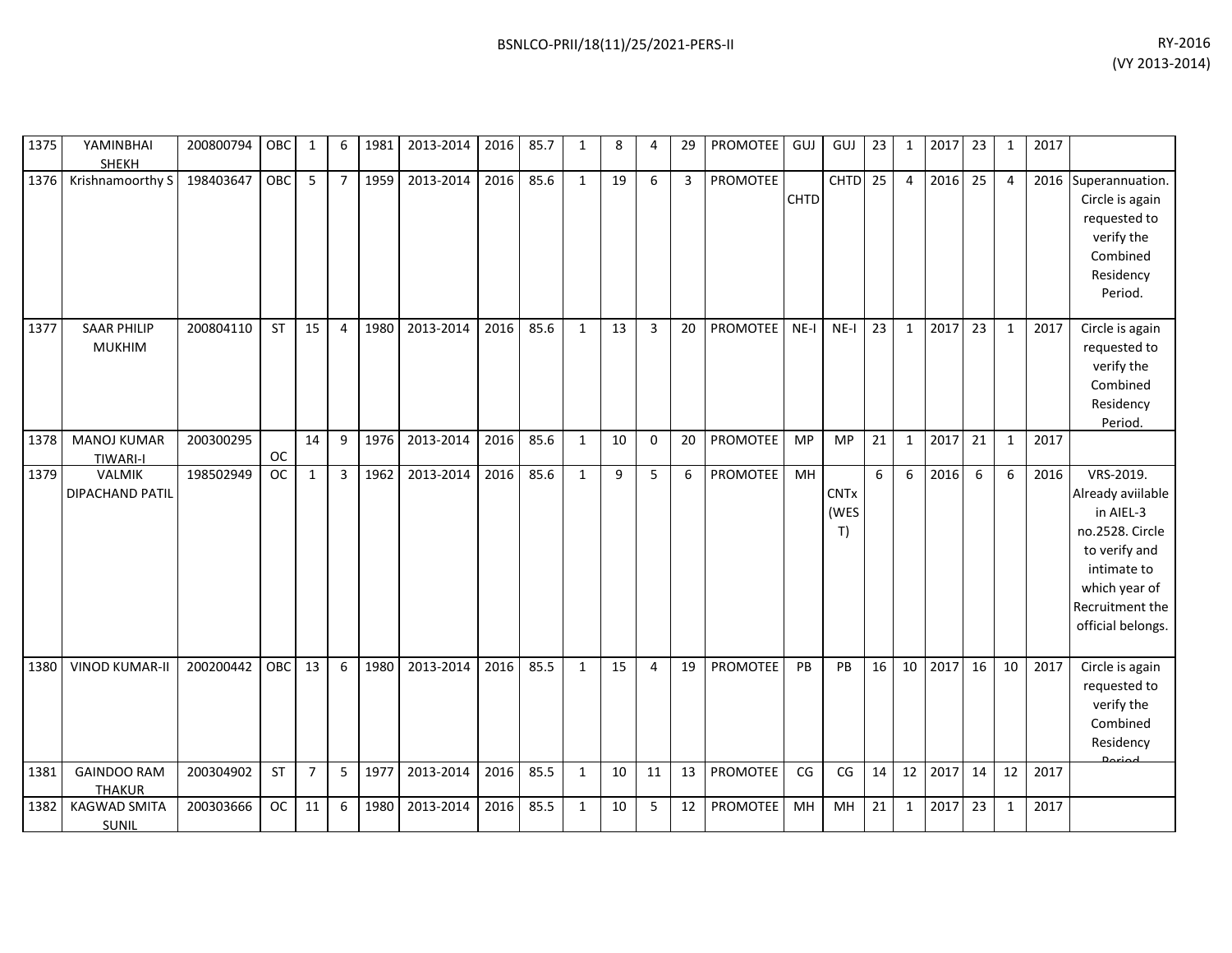|      | 1383   ASHWANI BAJPAI              | 200402399 | $OC$            | - 5 I          |                | 7   1977 | 2013-2014            |      | 2016 85.5 | 1            | 10              | $\Omega$       |                         | 23   PROMOTEE   RAJ    |             | $CNTx$ 23<br>(NOR<br>TH) |                |                | 1 2017 23 |                 | 1              | 2017 |                                                                                   |
|------|------------------------------------|-----------|-----------------|----------------|----------------|----------|----------------------|------|-----------|--------------|-----------------|----------------|-------------------------|------------------------|-------------|--------------------------|----------------|----------------|-----------|-----------------|----------------|------|-----------------------------------------------------------------------------------|
| 1384 | RAJESH PRASAD                      | 200205992 | <b>OC</b>       | 15             | $\overline{7}$ | 1974     | 2013-2014            | 2016 | 85.5      | $\mathbf{1}$ | 10              | $\overline{0}$ | 22                      | <b>PROMOTEE</b>        | <b>JKD</b>  | JKD                      | 23             | 1              | 2017 23   |                 | $\mathbf{1}$   | 2017 |                                                                                   |
| 1385 | <b>THIRUPATHI</b><br><b>KOTTE</b>  | 200801233 | <b>OBC</b>      | 3              | 6              | 1985     | 2013-2014            | 2016 | 85.5      | 1            | 8               | q              | $\overline{\mathbf{A}}$ | PROMOTEE   TLGN   TLGN |             |                          | 15             | 5              | 2017 15   |                 | .5             | 2017 |                                                                                   |
| 1386 | JAWAHAR.P                          | 200801030 | SC              | 14             | 5              | 1980     | 2013-2014            | 2016 | 85.5      |              | 8               | 5              | $\Omega$                | PROMOTEE               | <b>TN</b>   | <b>TN</b>                | 23             | $\mathbf{1}$   | 2017      | 23              |                | 2017 |                                                                                   |
|      | 1387 BALA MURUGAN.P                | 200800937 | <b>SC</b>       | 31             | 7              | 1981     | 2013-2014            | 2016 | 85.5      | 1            | 8               | 4              | 22                      | PROMOTEE               | TN          | <b>TN</b>                | 23             | $\mathbf{1}$   | 2017      | 23              |                | 2017 |                                                                                   |
| 1388 | <b>GANESH KUMAR</b><br>SAROJ       | 200801582 | <b>SC</b>       | 15             | $\overline{7}$ | 1983     | 2013-2014            | 2016 | 85.5      | 1            | 8               | 4              | 21                      | PROMOTEE               |             | $UPE$ $UP(E)$            | 30             | 1              | 2017      | 30 <sup>1</sup> |                | 2017 |                                                                                   |
| 1389 | SUNEETHA BOYA                      | 200804146 | <b>OBC</b>      | 23             | 5              | 1981     | 2013-2014            | 2016 | 85.4      | $\mathbf{1}$ | 8               | 9              | 4                       | <b>PROMOTEE</b>        | AP          | AP                       | 15             | 5              | 2017      | 15 <sup>1</sup> | 5              | 2017 |                                                                                   |
|      | 1390 PANKESHKUMAR<br><b>SUTHAR</b> | 200800487 | <b>OBC</b>      | 5              | $\overline{7}$ | 1982     | 2013-2014            | 2016 | 85.4      | $\mathbf{1}$ | 8               | 5              |                         | PROMOTEE               | GUJ         | GUJ                      | 23             | $\mathbf{1}$   | 2017      | 23 <sup>1</sup> | 1              | 2017 |                                                                                   |
| 1391 | <b>HELIN SHAH</b>                  | 200800927 | <b>OC</b>       | 22             | $\overline{3}$ | 1986     | 2013-2014            | 2016 | 85.4      |              | 8               | 5              |                         | PROMOTEE               | GUJ         | GUJ                      | 23             | 1              | 2017      | 23              |                | 2017 |                                                                                   |
| 1392 | <b>KANAGAPRIYA P</b>               | 200801301 | <b>OBC</b>      | 5              | 6              | 1981     | 2013-2014            | 2016 | 85.4      | $\mathbf{1}$ | 8               | 5              | .5                      | <b>PROMOTEE</b>        | <b>CHTD</b> | $CHTD$ 23                |                | $\mathbf{1}$   | 2017      | 23 <sup>1</sup> | $\overline{1}$ | 2017 |                                                                                   |
|      | 1393 ZAINAB BHAGAT                 | 200800930 | <b>OC</b>       | 29             | 1              | 1987     | 2013-2014            | 2016 | 85.4      |              | 8               | $\overline{4}$ | 29                      | <b>PROMOTEE</b>        | GUJ         | GUJ                      | 23             | 1              | 2017 23   |                 |                | 2017 |                                                                                   |
| 1394 | RAJENDRA<br><b>KUMAR SONI</b>      | 200305339 | <b>OBC</b>      | -5             | $\overline{7}$ | 1973     | 2013-2014            | 2016 | 85.3      | $\mathbf{1}$ | 10              | $\Omega$       | 22                      | PROMOTEE               | RAJ         | RAJ                      | 23             | $\mathbf{1}$   | 2017 23   |                 | 1              | 2017 |                                                                                   |
|      | 1395   RAJESWARAN.S.C              | 200200764 | <b>OC</b>       | $\overline{4}$ | $\overline{7}$ | 1974     | 2013-2014            | 2016 | 85.3      |              | 10              | 0              | 22                      | PROMOTEE               | <b>TN</b>   | <b>TN</b>                | 23             | $\mathbf{1}$   | 2017      | 23              |                | 2017 |                                                                                   |
| 1396 | PANKAJ MIDDHA                      | 200800420 | <b>OC</b>       | $\overline{7}$ | 4              | 1985     | 2013-2014            | 2016 | 85.3      | 1            | 9               |                | 12                      | PROMOTEE               | PB          | PB                       | $\overline{4}$ | 9              | 2017      | $\overline{4}$  | q              | 2017 |                                                                                   |
| 1397 | SUBHASH CHAND                      | 200801533 | SC              | 15             | 6              | 1979     | 2013-2014            | 2016 | 85.3      |              | 9               |                | q                       | PROMOTEE               | PB          | PB                       | 4              | 9              | 2017      | 4               | 9              | 2017 |                                                                                   |
| 1398 | ZIYAULHAQ<br><b>BUKHARI</b>        | 200800550 | <b>OC</b>       | 23             | 9              | 1984     | 2013-2014            | 2016 | 85.3      | 1            | 8               | 5              |                         | PROMOTEE               | GUJ         | GUJ                      | 23             | $\mathbf{1}$   | 2017      | 23              |                | 2017 |                                                                                   |
| 1399 | <b>GARGGIE NAIR SL</b>             | 200801612 | <b>OC</b>       | 11             | 4              | 1984     | 2013-2014            | 2016 | 85.3      | 1            | 8               | 5              | 3                       | PROMOTEE               | KRL         | KRL                      | 13             | 2              | 2017      | $\overline{3}$  | 10             | 2017 |                                                                                   |
| 1400 | DHANESAN K C                       | 200303148 | <b>OBC</b>      | 26             | 5              | 1974     | 2013-2014            | 2016 | 85.2      | $\mathbf{1}$ | 14              | $\Omega$       | 24                      | <b>PROMOTEE</b>        | KRL         | <b>KRL</b>               | 13             | $\overline{2}$ | 2017 13   |                 | $\overline{2}$ | 2017 | Circle is again<br>requested to<br>verify the<br>Combined<br>Residency<br>Period. |
| 1401 | <b>B.A.RAO</b>                     | 198317612 | oc <sub>1</sub> |                |                |          | 28 11 1962 2013-2014 | 2016 | 85.2      |              | 10 <sup>1</sup> | - 6            |                         | 21   PROMOTEE          | GUJ I       | $GUI$ 11                 |                | $\overline{4}$ | $2016$ 11 |                 | $\overline{4}$ | 2016 | <b>VRS 2019</b>                                                                   |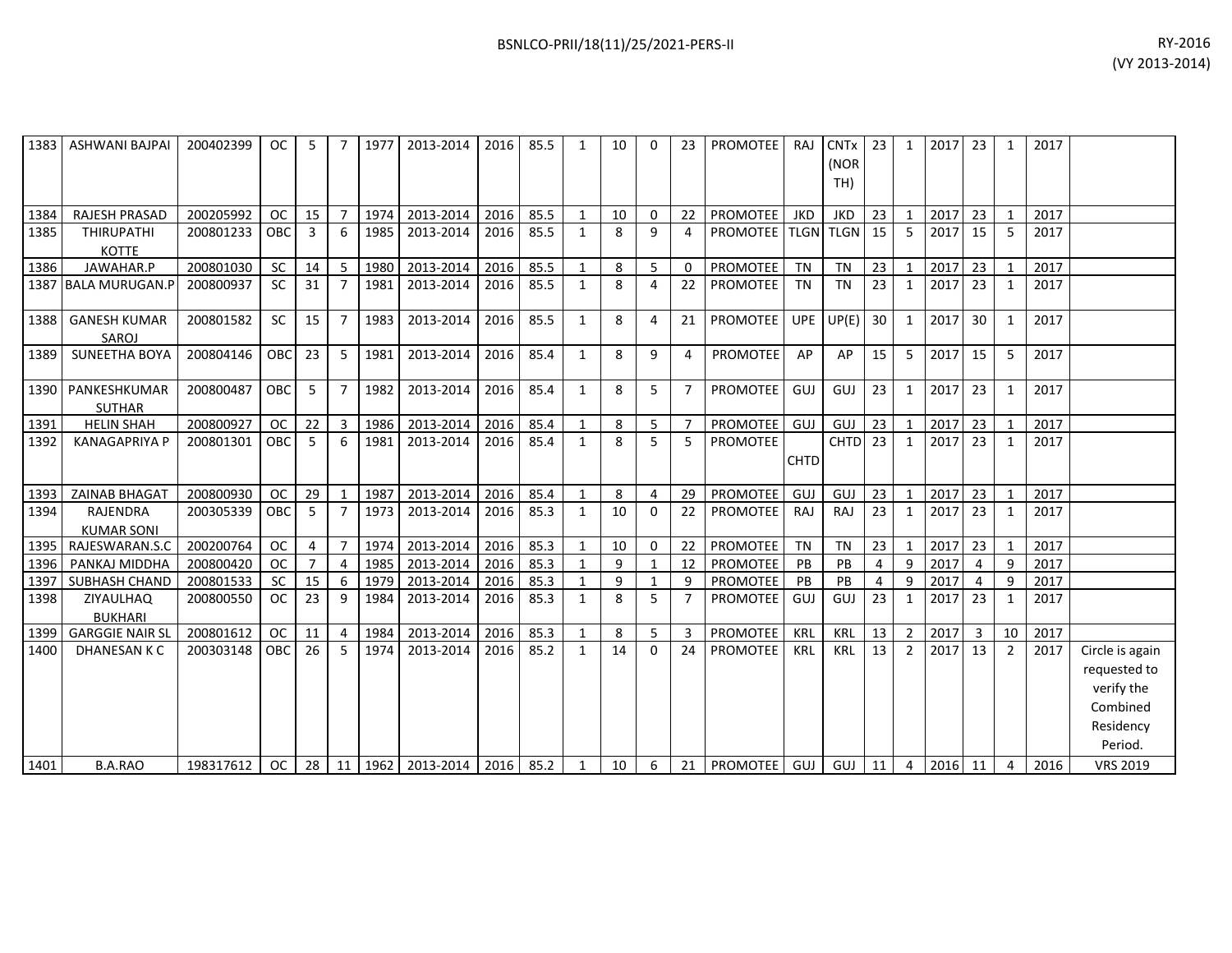| 1402 | SANTOSH<br><b>KUMAR KHADAI</b>     | 200300853 | ST        | 4              | 3              | 1978 | 2013-2014 | 2016 | 85.2 | 1            | 10 | $\Omega$ | 23             | PROMOTEE   M.P. |             | <b>CNTx</b><br>(WES<br>T) | 23              | 1              | 2017 | 23 <sup>1</sup> | 1            | 2017 |                                                                                                      |
|------|------------------------------------|-----------|-----------|----------------|----------------|------|-----------|------|------|--------------|----|----------|----------------|-----------------|-------------|---------------------------|-----------------|----------------|------|-----------------|--------------|------|------------------------------------------------------------------------------------------------------|
| 1403 | TEJASKUMAR<br>PARMAR               | 200800630 | OBC       | $\overline{2}$ | $\mathbf{3}$   | 1980 | 2013-2014 | 2016 | 85.2 | $\mathbf{1}$ | 8  | 5        | $\overline{7}$ | PROMOTEE        | <b>GUJ</b>  | GUJ                       | 23              | $\mathbf{1}$   | 2017 | 23              | $\mathbf{1}$ | 2017 |                                                                                                      |
| 1404 | <b>BAROT VIVEK</b><br>NIRANJANBHAI | 200800513 | OBC       | 28             | 11             | 1985 | 2013-2014 | 2016 | 85.2 | $\mathbf{1}$ | 8  | 5        | $\overline{7}$ | PROMOTEE        | <b>GUJ</b>  | GUJ                       | 23              | $\mathbf{1}$   | 2017 | 23              | $\mathbf{1}$ | 2017 |                                                                                                      |
| 1405 | Ragupathi<br>Surendarsingh S       | 198109535 | <b>OC</b> | 28             | 6              | 1958 | 2013-2014 | 2016 | 85.1 | $\mathbf{1}$ | 18 | 4        | $\overline{2}$ | PROMOTEE        | <b>CHTD</b> | <b>CHTD</b>               | $\overline{25}$ | $\overline{4}$ | 2016 | 25              | 4            | 2016 | Superannuation.<br>Circle is again<br>requested to<br>verify the<br>Combined<br>Residency<br>Period. |
| 1406 | <b>NARSINGH</b><br><b>MAHTO</b>    | 200205996 | <b>OC</b> | 5              | $\mathbf{1}$   | 1977 | 2013-2014 | 2016 | 85.1 | 1            | 14 | 3        | 24             | PROMOTEE        | <b>JKD</b>  | <b>JKD</b>                | 23              | $\mathbf{1}$   | 2017 | 23              | $\mathbf{1}$ | 2017 | Circle is again<br>requested to<br>verify the<br>Combined<br>Residency<br><b>Dariad</b>              |
| 1407 | <b>MAHENT ARORA</b>                | 200204514 | <b>OC</b> | 22             | $\overline{7}$ | 1975 | 2013-2014 | 2016 | 85.1 | 1            | 10 | 0        | 22             | PROMOTEE        | <b>RAJ</b>  | RAJ                       | 23              | $\mathbf{1}$   | 2017 | 23              |              | 2017 |                                                                                                      |
| 1408 | <b>MANISH SAXENA</b>               | 200201761 | <b>OC</b> | 27             | 11             | 1978 | 2013-2014 | 2016 | 85.1 | 1            | 10 | 0        | 22             | PROMOTEE        | <b>RAJ</b>  | RAJ                       | $\overline{23}$ | $\mathbf{1}$   | 2017 | 23              | $\mathbf{1}$ | 2017 |                                                                                                      |
| 1409 | VENKATESWARA<br><b>REDDY POSA</b>  | 200801157 | <b>OC</b> | 3              | 3              | 1983 | 2013-2014 | 2016 | 85.1 | $\mathbf{1}$ | 8  | 9        | 4              | PROMOTEE        | AP          | AP                        | 15              | 5              | 2017 | 15 <sup>1</sup> | 5            | 2017 |                                                                                                      |
| 1410 | <b>UMESHBHAI</b><br>RATHVA         | 200800289 | <b>OC</b> | $\overline{4}$ | $\overline{7}$ | 1983 | 2013-2014 | 2016 | 85.1 | $\mathbf{1}$ | 8  | 5        | 12             | PROMOTEE        | GUJ         | GUJ                       | 23              | $\mathbf{1}$   | 2017 | 23              | $\mathbf{1}$ | 2017 |                                                                                                      |
| 1411 | SIVAKUMAR.N                        | 200801052 | SC        | 10             | 5              | 1985 | 2013-2014 | 2016 | 85.1 | 1            | 8  | 5        | 12             | PROMOTEE        | <b>TN</b>   | <b>TN</b>                 | 23              | $\mathbf{1}$   | 2017 | 23              | 1            | 2017 |                                                                                                      |
| 1412 | Kesava Kumar M                     | 198405537 | <b>OC</b> | 9              | 11             | 1963 | 2013-2014 | 2016 | 85   | $\mathbf{1}$ | 18 | 8        | 28             | <b>PROMOTEE</b> | <b>CHTD</b> | CHTD                      | $\overline{25}$ | $\overline{4}$ | 2016 | 25              | 4            | 2016 | VR Scheme-<br>2019.Circle is<br>again requested<br>to verify the<br>Combined<br>Residency<br>Period. |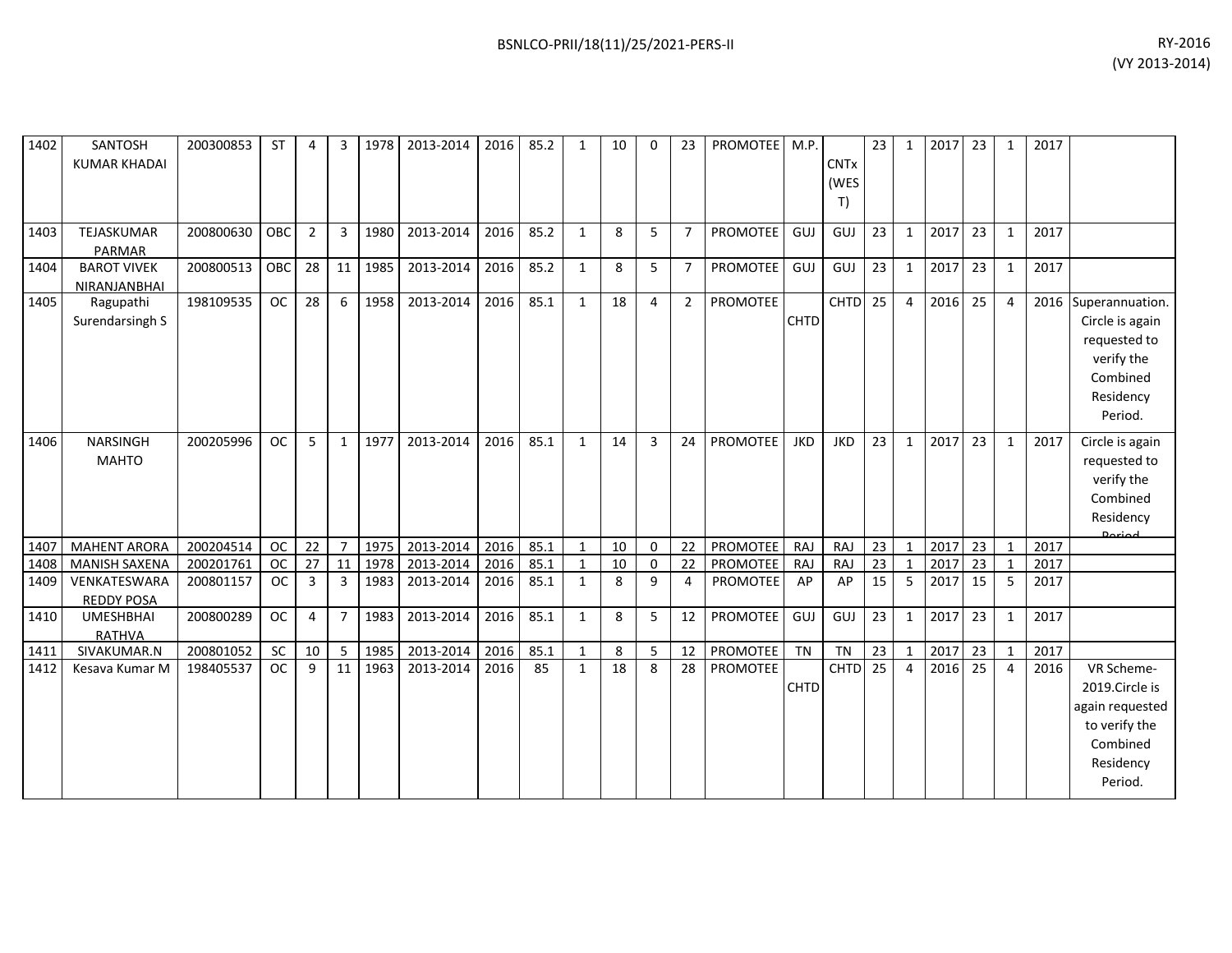| 1413 | <b>KUNWAR SINGH</b>                               | 200202061 | <b>ST</b> | 12             | 2              | 1974 | 2013-2014 | 2016 | 85   | 1            | 14 | 4              |                | PROMOTEE BIHAR  |             | JKD                       | 23              | 1              | 2017 | 23             | $\mathbf{1}$   | 2017 | Circle is again<br>requested to<br>verify the<br>Combined<br>Residency<br>لممتعمه                    |
|------|---------------------------------------------------|-----------|-----------|----------------|----------------|------|-----------|------|------|--------------|----|----------------|----------------|-----------------|-------------|---------------------------|-----------------|----------------|------|----------------|----------------|------|------------------------------------------------------------------------------------------------------|
| 1414 | PRASHANTH L                                       | 200305268 | <b>OC</b> | 30             | 11             | 1977 | 2013-2014 | 2016 | 85   | $\mathbf{1}$ | 10 | $\overline{5}$ | 25             | <b>PROMOTEE</b> | KTK         | <b>KTK</b>                | 13              | $\overline{2}$ | 2017 | 13             | $\overline{2}$ | 2017 |                                                                                                      |
| 1415 | <b>NAVEEN</b><br>CARPENTER                        | 200300319 | <b>OC</b> | 28             | 3              | 1978 | 2013-2014 | 2016 | 85   | $\mathbf{1}$ | 10 | $\mathbf{0}$   | 23             | <b>PROMOTEE</b> | M.P.        | <b>CNTx</b><br>(WES<br>T) | $\overline{23}$ | $\mathbf{1}$   | 2017 | 23             | $\mathbf{1}$   | 2017 |                                                                                                      |
| 1416 | <b>AJIT KUMAR</b><br><b>PANDEY</b>                | 200205866 | <b>OC</b> | 3              | 11             | 1974 | 2013-2014 | 2016 | 85   | 1            | 10 | $\Omega$       | 22             | PROMOTEE        | <b>JKD</b>  | <b>JKD</b>                | 23              | 1              | 2017 | 23             | $\mathbf{1}$   | 2017 |                                                                                                      |
| 1417 | <b>SURENDRA</b><br><b>KUMAR</b>                   | 200205703 | OBC       | 19             | 11             | 1977 | 2013-2014 | 2016 | 85   | $\mathbf{1}$ | 10 | $\Omega$       | 22             | <b>PROMOTEE</b> | RAJ         | <b>RAJ</b>                | 23              | 1              | 2017 | 23             | $\mathbf{1}$   | 2017 |                                                                                                      |
| 1418 | AWADHESH<br><b>KUMAR NIGAM</b>                    | 200500923 | <b>OC</b> | $\mathbf{1}$   | 8              | 1980 | 2013-2014 | 2016 | 85   | 1            | 10 | $\Omega$       | 22             | PROMOTEE        | <b>MP</b>   | <b>MP</b>                 | 23              | $\mathbf{1}$   | 2017 | 23             | $\mathbf{1}$   | 2017 |                                                                                                      |
| 1419 | <b>NIKHIL</b><br>CHITTARANJAN<br>SIRSAT           | 200600406 | SC        | 16             | 5              | 1980 | 2013-2014 | 2016 | 85   | $\mathbf{1}$ | 9  | 5              | 5              | PROMOTEE        | MH          | MH                        | 14              | $\overline{2}$ | 2017 | 14             | $\overline{2}$ | 2017 |                                                                                                      |
| 1420 | <b>AMIT KUMAR-III</b>                             | 200800722 | <b>SC</b> | $\overline{4}$ | $\mathbf{1}$   | 1983 | 2013-2014 | 2016 | 85   | $\mathbf{1}$ | 9  | $\mathbf{1}$   | $\overline{2}$ | PROMOTEE        | PB          | PB                        | $\overline{4}$  | 9              | 2017 | $\overline{4}$ | 9              | 2017 |                                                                                                      |
| 1421 | MALKHEDE<br>VINOD LALCHAND                        | 200800909 | OBC       | 21             | 10             | 1978 | 2013-2014 | 2016 | 85   | $\mathbf{1}$ | 8  | $\overline{7}$ | $\Omega$       | PROMOTEE        | MH          | MH                        | 23              | 1              | 2017 | 23             | $\mathbf{1}$   | 2017 |                                                                                                      |
| 1422 | <b>GUNASEKAR.V</b>                                | 200800786 | <b>OC</b> | 24             | 8              | 1982 | 2013-2014 | 2016 | 85   | $\mathbf{1}$ | 8  | 5              | $\overline{7}$ | PROMOTEE        | <b>TN</b>   | <b>TN</b>                 | 23              | $\mathbf{1}$   | 2017 | 23             | $\mathbf{1}$   | 2017 |                                                                                                      |
| 1423 | SHARMILA<br><b>SWAPNIL KOLHE</b>                  | 200800896 | OBC       | 28             | 3              | 1984 | 2013-2014 | 2016 | 85   | $\mathbf{1}$ | 8  | 4              | 24             | <b>PROMOTEE</b> | MH          | <b>MH</b>                 | 21              | $\mathbf{1}$   | 2017 | 23             | $\mathbf{1}$   | 2017 |                                                                                                      |
| 1424 | Senthilkumar N                                    | 198400359 | <b>OC</b> | 16             | $\overline{7}$ | 1961 | 2013-2014 | 2016 | 84.9 | $\mathbf{1}$ | 19 | 3              | 21             | PROMOTEE        | <b>CHTD</b> | <b>CHTD</b>               | 25              | $\overline{4}$ | 2016 | 25             | $\overline{4}$ | 2016 | VR Scheme-<br>2019.Circle is<br>again requested<br>to verify the<br>Combined<br>Residency<br>Period. |
| 1425 | Mukesh Kumar<br>Mishra                            | 200600233 | <b>OC</b> | 8              | $\mathbf{1}$   | 1978 | 2013-2014 | 2016 | 84.9 | $\mathbf{1}$ | 9  | 11             | 25             | <b>PROMOTEE</b> | MP          | <b>MP</b>                 | 26              | 12             | 2016 | 26             | 12             | 2016 |                                                                                                      |
| 1426 | <b>GIRISHKUMAR</b><br>HASAVANTLAL<br><b>BHATT</b> | 200800685 | <b>OC</b> | 1              | 8              | 1978 | 2013-2014 | 2016 | 84.9 | $\mathbf{1}$ | 8  | 5              | 12             | <b>PROMOTEE</b> | GUJ         | GUJ                       | 23              | 1              | 2017 | 23             | 1              | 2017 |                                                                                                      |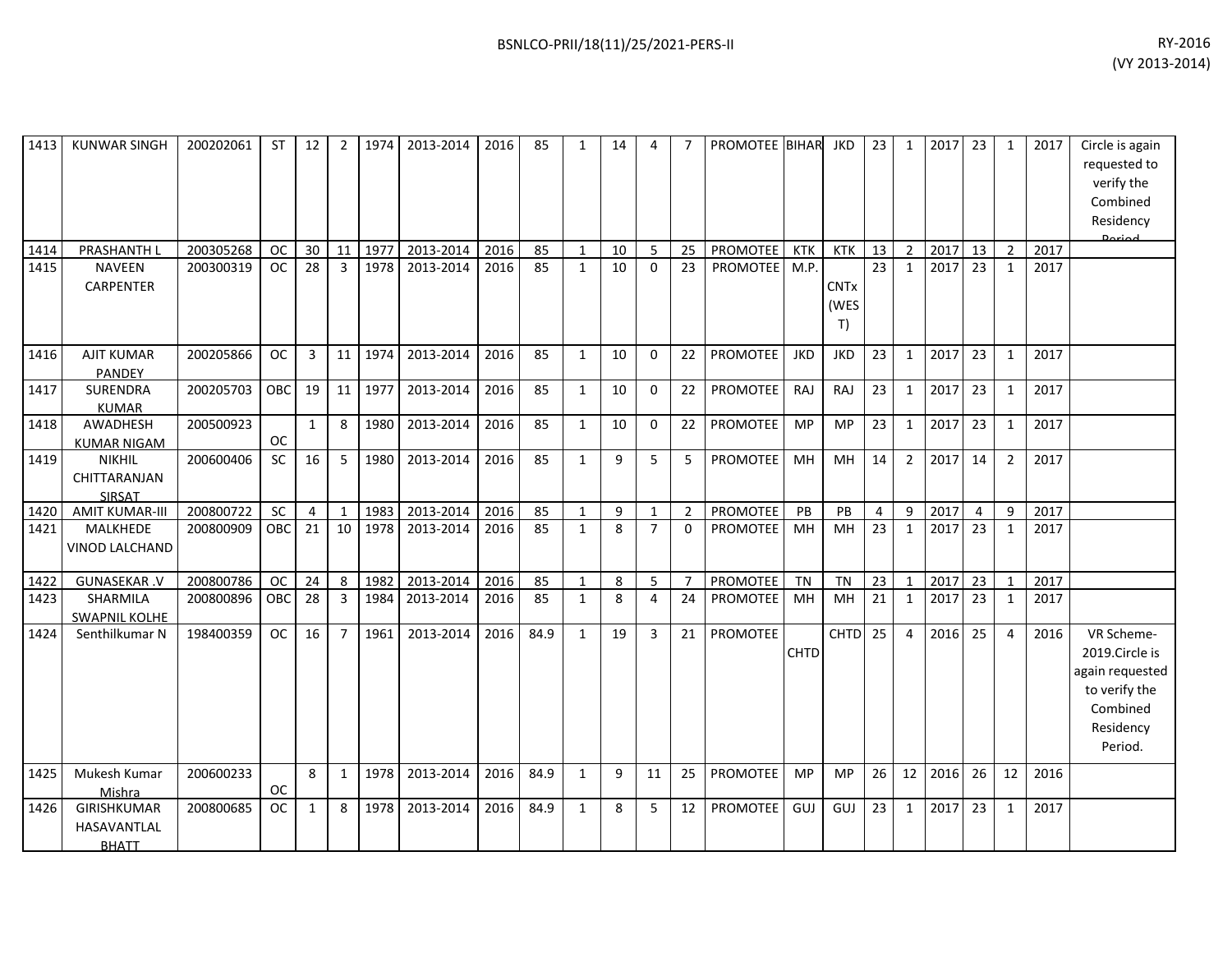| 1427 | <b>AMI ASIFALI</b><br><b>VALIBHAI</b>   | 200800805 | OBC           | 20           | 2              | 1985    | 2013-2014 | 2016 | 84.9 | 1            | 8  | 5              | $\overline{7}$ | <b>PROMOTEE</b> | GUJ         | GUJ         | 23             | $\mathbf{1}$   | 2017 | 23             | 1              | 2017 | Compulsory<br>Retirement<br>W.E.F.<br>12 02 2021                                        |
|------|-----------------------------------------|-----------|---------------|--------------|----------------|---------|-----------|------|------|--------------|----|----------------|----------------|-----------------|-------------|-------------|----------------|----------------|------|----------------|----------------|------|-----------------------------------------------------------------------------------------|
| 1428 | <b>HARESH KUMAR</b><br>RAVI             | 200205882 | <b>SC</b>     | 1            | 12             | 1974    | 2013-2014 | 2016 | 84.8 | $\mathbf{1}$ | 14 | 3              | 24             | <b>PROMOTEE</b> | <b>JKD</b>  | <b>JKD</b>  | 23             | $\mathbf{1}$   | 2017 | 23             | $\mathbf{1}$   | 2017 | Circle is again<br>requested to<br>verify the<br>Combined<br>Residency                  |
| 1429 | <b>MADHAVAN</b><br><b>NAMBOODIRI PS</b> | 198401741 | <b>OC</b>     | $\mathbf{1}$ | $\overline{7}$ | 1958    | 2013-2014 | 2016 | 84.8 | $\mathbf{1}$ | 9  | 4              | 8              | <b>PROMOTEE</b> | <b>KRL</b>  | <b>KRL</b>  | 9              | 5              | 2016 | 9              | 5              | 2016 | Superannuation                                                                          |
| 1430 | MUKESH KUMAR-<br>Ш                      | 200800434 | <b>SC</b>     | 5            | $\overline{2}$ | 1980    | 2013-2014 | 2016 | 84.8 | $\mathbf{1}$ | 9  | 1              | 14             | <b>PROMOTEE</b> | <b>PB</b>   | PB          | 4              | 9              | 2017 | 4              | 9              | 2017 |                                                                                         |
| 1431 | <b>ASHOK PAMULA</b>                     | 200801314 | <b>SC</b>     | $\mathbf{1}$ | $\overline{7}$ | 1980    | 2013-2014 | 2016 | 84.8 | $\mathbf{1}$ | 8  | 9              | 4              | <b>PROMOTEE</b> | AP          | AP          | 15             | 5              | 2017 | 15             | 5              | 2017 |                                                                                         |
| 1432 | SRINIVASA RAO<br>GAJJA                  | 200803663 | <b>OC</b>     | 15           | $\overline{7}$ | 1981    | 2013-2014 | 2016 | 84.8 | $\mathbf{1}$ | 8  | 9              | 4              | PROMOTEE        | AP          | AP          | 15             | 5              | 2017 | 15             | 5              | 2017 |                                                                                         |
| 1433 | <b>KUNDAN GAMIT</b>                     | 200800576 | <b>ST</b>     | 16           | $\mathbf{1}$   | 1977    | 2013-2014 | 2016 | 84.8 | $\mathbf{1}$ | 8  | 5              | $\overline{7}$ | PROMOTEE        | <b>GUJ</b>  | GUJ         | 23             | $\mathbf{1}$   | 2017 | 23             | $\mathbf{1}$   | 2017 |                                                                                         |
| 1434 | SIVAGAMI.S                              | 200801818 | <b>SC</b>     | 12           | $\overline{2}$ | 1982    | 2013-2014 | 2016 | 84.8 | $\mathbf{1}$ | 8  | $\overline{4}$ | 15             | <b>PROMOTEE</b> | <b>TN</b>   | <b>TN</b>   | 23             | $\mathbf{1}$   | 2017 | 23             | $\mathbf{1}$   | 2017 |                                                                                         |
| 1435 | <b>SHASHI PRABHA</b><br>PRASAD          | 200801816 | <b>SC</b>     | 15           | 9              | 1984    | 2013-2014 | 2016 | 84.8 | $\mathbf{1}$ | 8  | $\overline{4}$ | 15             | <b>PROMOTEE</b> | RAJ         | RAJ         | 23             | $\mathbf{1}$   | 2017 | 23             | $\mathbf{1}$   | 2017 |                                                                                         |
| 1436 | OM PRAKASH<br><b>DUBEY</b>              | 200801817 | <sub>OC</sub> | 26           | 9              | 1984    | 2013-2014 | 2016 | 84.8 | $\mathbf{1}$ | 8  | 4              | 15             | PROMOTEE        | <b>CHTD</b> | <b>CHTD</b> | 23             | 1              | 2017 | 23             | 1              | 2017 |                                                                                         |
| 1437 | <b>DINESH KUMAR-V</b>                   | 200205785 | <b>SC</b>     | 13           | 11             | 1970    | 2013-2014 | 2016 | 84.7 | $\mathbf{1}$ | 14 | 6              | $\mathbf{1}$   | <b>PROMOTEE</b> | <b>JKD</b>  | <b>JKD</b>  | 23             | $\mathbf{1}$   | 2017 | 23             | $\mathbf{1}$   | 2017 | Circle is again<br>requested to<br>verify the<br>Combined<br>Residency<br><b>Doriad</b> |
| 1438 | <b>KANNAN.I</b>                         | 198400399 | <b>OC</b>     | 29           | 6              | 1962    | 2013-2014 | 2016 | 84.7 | $\mathbf{1}$ | 10 | $\Omega$       | 22             | <b>PROMOTEE</b> | <b>TN</b>   | <b>TN</b>   | 23             | $\mathbf{1}$   | 2017 | 23             | $\mathbf{1}$   | 2017 | <b>DEMISE</b>                                                                           |
| 1439 | SARFRAJ AHMED                           | 200304313 | OBC           | 31           |                | 10 1975 | 2013-2014 | 2016 | 84.7 | 1            | 10 | $\mathbf 0$    | 22             | <b>PROMOTEE</b> | RAJ         | <b>RAJ</b>  | 23             | 1              | 2017 | 23             | $\mathbf{1}$   | 2017 |                                                                                         |
| 1440 | <b>JEETHAK</b>                          | 200801656 | OBC           | 12           | 3              | 1978    | 2013-2014 | 2016 | 84.7 | $\mathbf{1}$ | 8  | 5              | 16             | PROMOTEE        | KRL         | KRL         | 13             | $\overline{2}$ | 2017 | 13             | $\overline{2}$ | 2017 |                                                                                         |
| 1441 | SHAILESHKUMAR<br>SHYARA                 | 200800622 | OBC           | 17           | 9              | 1986    | 2013-2014 | 2016 | 84.7 | $\mathbf{1}$ | 8  | 5              | $\overline{7}$ | <b>PROMOTEE</b> | GUJ         | GUJ         | 23             | $\mathbf{1}$   | 2017 | 23             | $\mathbf{1}$   | 2017 |                                                                                         |
| 1442 | <b>SREEKANTH PS</b>                     | 200801569 | <b>SC</b>     | 15           | 5              | 1979    | 2013-2014 | 2016 | 84.7 | $\mathbf{1}$ | 8  | 5              | 6              | <b>PROMOTEE</b> | KRL         | <b>KRL</b>  | 13             | $\overline{2}$ | 2017 | 13             | $\overline{2}$ | 2017 |                                                                                         |
| 1443 | <b>VISHAL NANDA</b>                     | 200800328 | <b>OC</b>     | 6            | 2              | 1986    | 2013-2014 | 2016 | 84.6 | $\mathbf{1}$ | 9  | $\mathbf{1}$   | $\overline{2}$ | <b>PROMOTEE</b> | PB          | PB          | $\overline{4}$ | 9              | 2017 | $\overline{4}$ | 9              | 2017 |                                                                                         |
| 1444 | <b>ROHIT VIRDI</b>                      | 200801628 | OBC           | 17           | 7              | 1983    | 2013-2014 | 2016 | 84.6 | $\mathbf{1}$ | 8  | 11             | 26             | <b>PROMOTEE</b> | PB          | PB          | 4              | 9              | 2017 | 4              | 9              | 2017 |                                                                                         |
| 1445 | <b>SHARADA K R</b>                      | 200800362 | <b>SC</b>     | 18           | 10             | 1976    | 2013-2014 | 2016 | 84.6 | $\mathbf{1}$ | 8  | 8              | 29             | <b>PROMOTEE</b> | AP          | AP          | 15             | 5              | 2017 | 15             | 5              | 2017 |                                                                                         |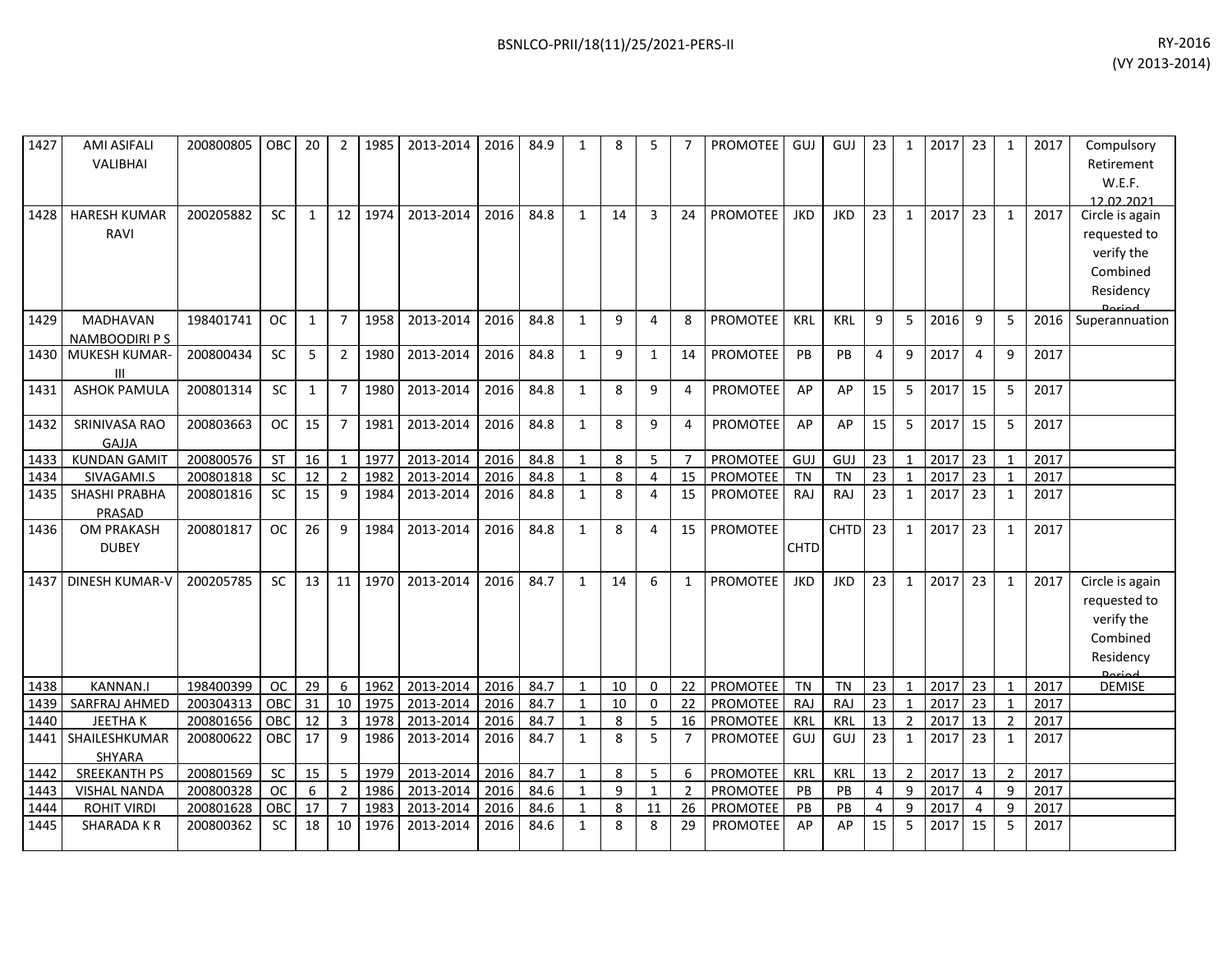1447 AMIRTHA

|      |                              |           |           |                 |    |         |                                |           |      | $\blacksquare$ |   |    |    |                       |             |                     |                 |                |         |            |   |      | (VY 2013-2014) |  |
|------|------------------------------|-----------|-----------|-----------------|----|---------|--------------------------------|-----------|------|----------------|---|----|----|-----------------------|-------------|---------------------|-----------------|----------------|---------|------------|---|------|----------------|--|
|      |                              |           |           |                 |    |         |                                |           |      |                |   |    |    |                       |             |                     |                 |                |         |            |   |      |                |  |
| 1446 | ESWARARAO<br>DENDETI         | 200801403 | SC.       |                 | 7  | 1977    | 2013-2014                      | 2016      | 84.6 |                | 8 | 8  | 27 | <b>PROMOTEE</b>       | AP          | AP                  | 15 I            | 5              | 2017 15 |            | 5 | 2017 |                |  |
| 1447 | AMIRTHA<br>PACKYARAJ P       | 200801236 | <b>SC</b> | 20              | -6 | 1980    | 2013-2014                      | 2016 84.6 |      |                | 8 | 5  | 12 | <b>PROMOTEE</b>       | <b>CHTD</b> | CHTD 23             |                 | $\overline{1}$ | 2017 23 |            |   | 2017 |                |  |
| 1448 | <b>IRFAN FODA</b>            | 200800581 | OBC       | 25              |    | 1982    | 2013-2014                      | 2016      | 84.6 |                | 8 | 5. |    | <b>PROMOTEE</b>       | GUJ         | GUJ                 | 23              |                | 2017 23 |            |   | 2017 |                |  |
| 1449 | VIVEKKUMAR<br>JAYANT         | 200800372 | <b>SC</b> | 9               | 11 | 1982    | 2013-2014                      | 2016      | 84.6 |                | 8 | 5. |    | <b>PROMOTEE</b>   GUJ |             | GUJ                 | -23 I           | 1              | 2017    | $\vert$ 23 |   | 2017 |                |  |
|      | 1450 HARISHCHANDRA<br>PARMAR | 200800623 | OC.       | 18              |    | 10 1984 | 2013-2014                      | 2016      | 84.6 |                | 8 | 5  |    | <b>PROMOTEE</b>       | GUJ         | <b>CNTx</b><br>(WES | 23              | 1              | 2017    | 23         |   | 2017 |                |  |
|      | 1451 SUBHAMOY DAS            | 200803465 | OC        | 30 <sup>1</sup> | 9  |         | 1980   2013-2014   2016   84.6 |           |      |                | 8 | 4  | 9  | <b>PROMOTEE</b> WB    |             | WB                  | 30 <sup>1</sup> | 1              | 2017 30 |            |   | 2017 |                |  |

| 1448         | <b>IRFAN FODA</b>                             | 200800581              | OBC             | 25                   |                    | 1982         | 2013-2014              | 2016         | 84.6         | $\mathbf{1}$                 | 8       | 5                   | $\overline{7}$       | <b>PROMOTEE</b>      | GUJ        | <b>GUJ</b>        | 23       |              | 2017         | 23             | $\mathbf{1}$      | 2017         |                 |
|--------------|-----------------------------------------------|------------------------|-----------------|----------------------|--------------------|--------------|------------------------|--------------|--------------|------------------------------|---------|---------------------|----------------------|----------------------|------------|-------------------|----------|--------------|--------------|----------------|-------------------|--------------|-----------------|
| 1449         | <b>VIVEKKUMAR</b>                             | 200800372              | <b>SC</b>       | 9                    | 11                 | 1982         | 2013-2014              | 2016         | 84.6         | $\mathbf{1}$                 | 8       | 5                   | $\overline{7}$       | <b>PROMOTEE</b>      | GUJ        | <b>GUJ</b>        | 23       | $\mathbf{1}$ | 2017         | 23             | $\mathbf{1}$      | 2017         |                 |
|              | <b>JAYANT</b>                                 |                        |                 |                      |                    |              |                        |              |              |                              |         |                     |                      |                      |            |                   |          |              |              |                |                   |              |                 |
|              | 1450 HARISHCHANDRA                            | 200800623              | <b>OC</b>       | 18                   | 10                 | 1984         | 2013-2014              | 2016         | 84.6         | $\mathbf{1}$                 | 8       | 5                   | 7                    | PROMOTEE             | GUJ        |                   | 23       |              | 2017         | 23             | $\mathbf{1}$      | 2017         |                 |
|              | <b>PARMAR</b>                                 |                        |                 |                      |                    |              |                        |              |              |                              |         |                     |                      |                      |            | <b>CNTx</b>       |          |              |              |                |                   |              |                 |
|              |                                               |                        |                 |                      |                    |              |                        |              |              |                              |         |                     |                      |                      |            | (WES              |          |              |              |                |                   |              |                 |
|              |                                               |                        |                 |                      |                    |              |                        |              |              |                              |         |                     |                      |                      |            | T)                |          |              |              |                |                   |              |                 |
| 1451         | <b>SUBHAMOY DAS</b>                           | 200803465              | <b>OC</b>       | 30                   | 9                  | 1980         | 2013-2014              | 2016         | 84.6         | 1                            | 8       | 4                   | 9                    | <b>PROMOTEE</b>      | <b>WB</b>  | <b>WB</b>         | 30       |              | 2017         | 30             | $\mathbf{1}$      | 2017         |                 |
| 1452         | <b>SUBBA RAO K</b>                            | 197904260              | <b>OC</b>       | $\mathbf{1}$         | 6                  | 1959         | 2013-2014              | 2016         | 84.5         | $\mathbf{1}$                 | 15      | $\overline{7}$      | 29                   | <b>PROMOTEE</b> TLNG |            | <b>TLGN</b>       | 30       | 5            | 2016         | 30             | 5                 | 2016         | Superannuation. |
|              |                                               |                        |                 |                      |                    |              |                        |              |              |                              |         |                     |                      |                      |            |                   |          |              |              |                |                   |              | Circle is again |
|              |                                               |                        |                 |                      |                    |              |                        |              |              |                              |         |                     |                      |                      |            |                   |          |              |              |                |                   |              | requested to    |
|              |                                               |                        |                 |                      |                    |              |                        |              |              |                              |         |                     |                      |                      |            |                   |          |              |              |                |                   |              | verify the      |
|              |                                               |                        |                 |                      |                    |              |                        |              |              |                              |         |                     |                      |                      |            |                   |          |              |              |                |                   |              | Combined        |
|              |                                               |                        |                 |                      |                    |              |                        |              |              |                              |         |                     |                      |                      |            |                   |          |              |              |                |                   |              | Residency       |
|              |                                               |                        |                 |                      |                    |              |                        |              |              |                              |         |                     |                      |                      |            |                   |          |              |              |                |                   |              | Period.         |
|              | 1453 PRABAKARAN.M.S                           | 200200742              | <b>SC</b>       | $\overline{7}$       | 6                  | 1978         | 2013-2014              | 2016         | 84.5         | $\mathbf{1}$                 | 10      | $\Omega$            | 22                   | <b>PROMOTEE</b>      | <b>TN</b>  | <b>TN</b>         | 23       | -1           | 2017         | 23             | $\mathbf{1}$      | 2017         |                 |
|              |                                               |                        |                 |                      |                    |              |                        |              |              |                              |         |                     |                      |                      |            |                   |          |              |              |                |                   |              |                 |
| 1454         | SAMUEL ISSAC                                  | 198808658              | <b>OC</b>       | 30                   | $\overline{7}$     | 1963         | 2013-2014              | 2016         | 84.5         | $\mathbf{1}$                 | 9       | $\overline{4}$      | 8                    | PROMOTEE             | KRL        | <b>KRL</b>        | 9        | 5            | 2016         | 9              | 5                 | 2016         |                 |
| 1455         | <b>RANVIRSINGH</b>                            | 200800373              | <b>OBC</b>      | 21                   | 12                 | 1981         | 2013-2014              | 2016         | 84.5         | $\mathbf{1}$                 | 8       | 5                   | $\overline{7}$       | <b>PROMOTEE</b>      | GUJ        | <b>GUJ</b>        | 23       | 1            | 2017         | 23             | $\mathbf{1}$      | 2017         |                 |
|              | YADAV                                         |                        |                 |                      |                    |              |                        |              |              |                              |         |                     |                      |                      |            |                   |          |              |              |                |                   |              |                 |
| 1456         | <b>UMESH</b>                                  | 200804189              | <b>OC</b>       | 4                    | $\mathbf{1}$       | 1985         | 2013-2014              | 2016         | 84.5         | $\mathbf{1}$                 | 8       | 5                   | $\overline{7}$       | <b>PROMOTEE</b>      | GUJ        | GUJ               | 23       | 1            | 2017         | 23             | $\mathbf{1}$      | 2017         |                 |
|              | <b>GUMGAVKAR</b>                              |                        |                 |                      |                    |              |                        |              |              |                              |         |                     |                      |                      |            |                   |          |              |              |                |                   |              |                 |
| 1457         | <b>VIPUL SANGHAVI</b>                         | 200800586              | <b>OC</b><br>SC | 20                   | $\mathbf{1}$<br>10 | 1986<br>1984 | 2013-2014              | 2016<br>2016 | 84.5<br>84.5 | $\mathbf{1}$                 | 8       | 5                   | $\overline{7}$<br>22 | PROMOTEE<br>PROMOTEE | GUJ<br>GUJ | <b>GUJ</b><br>GUJ | 23<br>23 |              | 2017<br>2017 | 23             | $\mathbf{1}$      | 2017<br>2017 |                 |
| 1458<br>1459 | <b>DEVJIT PARMAR</b><br><b>ATUL KUMAR RAI</b> | 200800857<br>200204322 | OC              | $\overline{2}$<br>18 | 8                  | 1974         | 2013-2014<br>2013-2014 | 2016         | 84.4         | $\mathbf{1}$<br>$\mathbf{1}$ | 8<br>14 | $\overline{4}$<br>5 | 13                   | <b>PROMOTEE</b>      | <b>JKD</b> | <b>JKD</b>        | 23       |              | 2017         | 23<br>23       | $\mathbf{1}$<br>1 | 2017         | Circle is again |
|              |                                               |                        |                 |                      |                    |              |                        |              |              |                              |         |                     |                      |                      |            |                   |          |              |              |                |                   |              | requested to    |
|              |                                               |                        |                 |                      |                    |              |                        |              |              |                              |         |                     |                      |                      |            |                   |          |              |              |                |                   |              | verify the      |
|              |                                               |                        |                 |                      |                    |              |                        |              |              |                              |         |                     |                      |                      |            |                   |          |              |              |                |                   |              | Combined        |
|              |                                               |                        |                 |                      |                    |              |                        |              |              |                              |         |                     |                      |                      |            |                   |          |              |              |                |                   |              |                 |
|              |                                               |                        |                 |                      |                    |              |                        |              |              |                              |         |                     |                      |                      |            |                   |          |              |              |                |                   |              | Residency       |
| 1460         | <b>JATINDER SINGH</b>                         | 200800196              | SC              | 4                    | 8                  | 1983         | 2013-2014              | 2016         | 84.4         | $\mathbf{1}$                 | 9       | $\mathbf{1}$        | 24                   | <b>PROMOTEE</b>      | PB         | PB                | 4        | 9            | 2017         | 5              | 9                 | 2017         |                 |
|              | SAROYE                                        |                        |                 |                      |                    |              |                        |              |              |                              |         |                     |                      |                      |            |                   |          |              |              |                |                   |              |                 |
| 1461         | MUKESH KUMAR-                                 | 200801447              | <b>OBC</b>      | 27                   | 11                 | 1986         | 2013-2014              | 2016         | 84.4         | $\mathbf{1}$                 | 9       | $\mathbf{1}$        | 9                    | PROMOTEE             | PB         | PB                | 4        | 9            | 2017         | $\overline{4}$ | 9                 | 2017         |                 |
|              | IV                                            |                        |                 |                      |                    |              |                        |              |              |                              |         |                     |                      |                      |            |                   |          |              |              |                |                   |              |                 |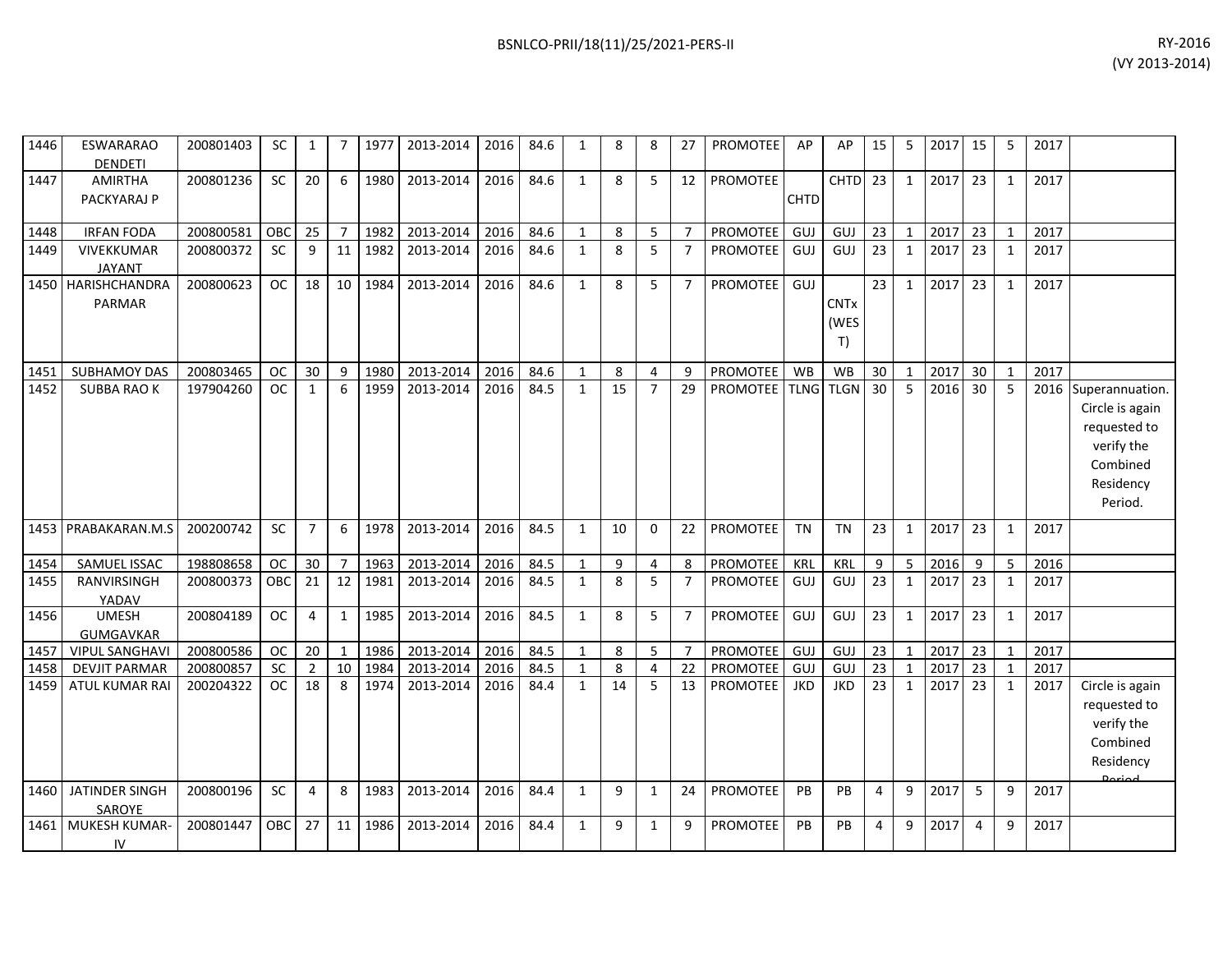| 1462 | <b>SHANKAR BOTTA</b>                 | 200801352 | OBC        | 1              | $\overline{7}$ | 1982 | 2013-2014 | 2016 | 84.4  | 1            | 8  | 9              | 4              | <b>PROMOTEE</b> | AP             | AP          | 15 | 5              | 2017 | 15             | 5              | 2017 |                       |
|------|--------------------------------------|-----------|------------|----------------|----------------|------|-----------|------|-------|--------------|----|----------------|----------------|-----------------|----------------|-------------|----|----------------|------|----------------|----------------|------|-----------------------|
| 1463 | MANJU<br><b>MODHWADIYA</b>           | 200800554 | OBC        | $\mathbf{1}$   | 4              | 1980 | 2013-2014 | 2016 | 84.4  | $\mathbf{1}$ | 8  | 5              | $\overline{7}$ | PROMOTEE        | GUJ            | GUJ         | 23 | $\mathbf{1}$   | 2017 | 23             | 1              | 2017 |                       |
| 1464 | MOHANANSHU                           | 200800850 | <b>OC</b>  | 20             | $\mathbf{1}$   | 1987 | 2013-2014 | 2016 | 84.4  | $\mathbf{1}$ | 8  | 5              | $\overline{7}$ | PROMOTEE        | GUJ            | GUJ         | 23 | $\mathbf{1}$   | 2017 | 23             | 1              | 2017 |                       |
|      | HARSHDRAI PADIA                      |           |            |                |                |      |           |      |       |              |    |                |                |                 |                |             |    |                |      |                |                |      |                       |
| 1465 | Meena J                              | 198405621 | <b>OBC</b> | 24             | 12             | 1961 | 2013-2014 | 2016 | 84.3  | 1            | 19 | 6              | $\overline{3}$ | <b>PROMOTEE</b> |                | <b>CHTD</b> | 25 | $\overline{4}$ | 2016 | 25             | $\overline{a}$ | 2016 | VR Scheme-            |
|      |                                      |           |            |                |                |      |           |      |       |              |    |                |                |                 | <b>CHTD</b>    |             |    |                |      |                |                |      | 2019.Circle is        |
|      |                                      |           |            |                |                |      |           |      |       |              |    |                |                |                 |                |             |    |                |      |                |                |      | again requested       |
|      |                                      |           |            |                |                |      |           |      |       |              |    |                |                |                 |                |             |    |                |      |                |                |      | to verify the         |
|      |                                      |           |            |                |                |      |           |      |       |              |    |                |                |                 |                |             |    |                |      |                |                |      | Combined              |
|      |                                      |           |            |                |                |      |           |      |       |              |    |                |                |                 |                |             |    |                |      |                |                |      | Residency             |
|      |                                      |           |            |                |                |      |           |      |       |              |    |                |                |                 |                |             |    |                |      |                |                |      | Period.               |
|      |                                      |           |            |                |                |      |           |      |       |              |    |                |                |                 |                |             |    |                |      |                |                |      |                       |
| 1466 | J.A.TELI                             | 198505971 | <b>OC</b>  | 5              | 5              | 1960 | 2013-2014 | 2016 | 84.3  | 1            | 10 | 6              | 21             | <b>PROMOTEE</b> | GUJ            | GUJ         | 11 | $\overline{4}$ | 2016 | 11             | $\overline{4}$ | 2016 | VRS under VRS<br>2019 |
| 1467 | <b>ARVIND KUMAR-II</b>               | 200801760 | OBC        | 25             | 11             | 1980 | 2013-2014 | 2016 | 84.3  | $\mathbf{1}$ | 9  | $\overline{7}$ | 23             | <b>PROMOTEE</b> | PB             | PB          | 14 | 5              | 2018 | 14             | 5              | 2018 |                       |
|      |                                      |           |            |                |                |      |           |      |       |              |    |                |                |                 |                |             |    |                |      |                |                |      |                       |
| 1468 | VINOD CHAUHAN                        | 200800964 | SC         | $\overline{7}$ | 5              | 1981 | 2013-2014 | 2016 | 84.3  | $\mathbf{1}$ | 9  | $\mathbf{1}$   | 16             | <b>PROMOTEE</b> | PB             | PB          | 4  | 9              | 2017 | $\overline{4}$ | 9              | 2017 |                       |
| 1469 | <b>RENIS</b>                         | 200801305 | OBC        | 25             | 5              | 1978 | 2013-2014 | 2016 | 84.3  | $\mathbf{1}$ | 8  | 6              | 1              | PROMOTEE        | <b>KRL</b>     | <b>KRL</b>  | 13 | $\overline{2}$ | 2017 | 13             | $\overline{2}$ | 2017 |                       |
| 1470 | VARUNKUMAR                           | 200800598 | <b>OC</b>  | $\overline{4}$ | $\overline{7}$ | 1986 | 2013-2014 | 2016 | 84.3  | $\mathbf{1}$ | 8  | 5              | $\overline{7}$ | PROMOTEE        | GUJ            | GUJ         | 23 | $\mathbf{1}$   | 2017 | 23             | 1              | 2017 |                       |
|      | VAGHELA                              |           | OC         |                |                |      |           |      |       |              |    |                |                |                 | <b>TN</b>      | <b>TN</b>   |    |                |      |                |                |      |                       |
| 1471 | SATHEESH                             | 200801268 |            | 18             | 10             | 1985 | 2013-2014 | 2016 | 84.3  | $\mathbf{1}$ | 8  | 4              | 29             | <b>PROMOTEE</b> |                |             | 23 | $\mathbf{1}$   | 2017 | 23             | $\mathbf{1}$   | 2017 |                       |
| 1472 | <b>KUMAR.V</b><br><b>MOHD SHAHID</b> | 200802334 | <b>ST</b>  | 25             | 4              | 1980 | 2013-2014 | 2016 | 84.3  | $\mathbf{1}$ | 8  | 4              | 22             | <b>PROMOTEE</b> | <b>J&amp;K</b> |             | 29 | $\overline{2}$ | 2017 | 27             | $\overline{2}$ | 2017 |                       |
|      |                                      |           |            |                |                |      |           |      |       |              |    |                |                |                 |                | <b>CNTx</b> |    |                |      |                |                |      |                       |
|      |                                      |           |            |                |                |      |           |      |       |              |    |                |                |                 |                |             |    |                |      |                |                |      |                       |
|      |                                      |           |            |                |                |      |           |      |       |              |    |                |                |                 |                | (NOR        |    |                |      |                |                |      |                       |
|      |                                      |           |            |                |                |      |           |      |       |              |    |                |                |                 |                | TH)         |    |                |      |                |                |      |                       |
| 1473 | <b>SUSMIT GAMIT</b>                  | 200801316 | <b>ST</b>  | 13             | 12             | 1982 | 2013-2014 | 2016 | 84.3  | $\mathbf{1}$ | 8  | 4              | 22             | PROMOTEE        | GUJ            | GUJ         | 23 | $\mathbf{1}$   | 2017 | 23             | 1              | 2017 |                       |
| 1474 | <b>SAURAV KR. DAS</b>                | 200600110 | <b>SC</b>  | 9              | 2              | 1981 | 2013-2014 | 2016 | 84.28 | $\mathbf{1}$ | 11 | $\overline{3}$ | 21             | <b>PROMOTEE</b> | <b>ASM</b>     | <b>ASM</b>  | 21 | $\overline{4}$ | 2018 | 21             | $\overline{4}$ | 2018 | Resigned w.e.f        |
|      |                                      |           |            |                |                |      |           |      |       |              |    |                |                |                 |                |             |    |                |      |                |                |      | 15/01/2019.           |
|      |                                      |           |            |                |                |      |           |      |       |              |    |                |                |                 |                |             |    |                |      |                |                |      | Circle is again       |
|      |                                      |           |            |                |                |      |           |      |       |              |    |                |                |                 |                |             |    |                |      |                |                |      | requested to          |
|      |                                      |           |            |                |                |      |           |      |       |              |    |                |                |                 |                |             |    |                |      |                |                |      | verify the            |
|      |                                      |           |            |                |                |      |           |      |       |              |    |                |                |                 |                |             |    |                |      |                |                |      |                       |
|      |                                      |           |            |                |                |      |           |      |       |              |    |                |                |                 |                |             |    |                |      |                |                |      | Combined              |
|      |                                      |           |            |                |                |      |           |      |       |              |    |                |                |                 |                |             |    |                |      |                |                |      | Residency             |
|      |                                      |           |            |                |                |      |           |      |       |              |    |                |                |                 |                |             |    |                |      |                |                |      |                       |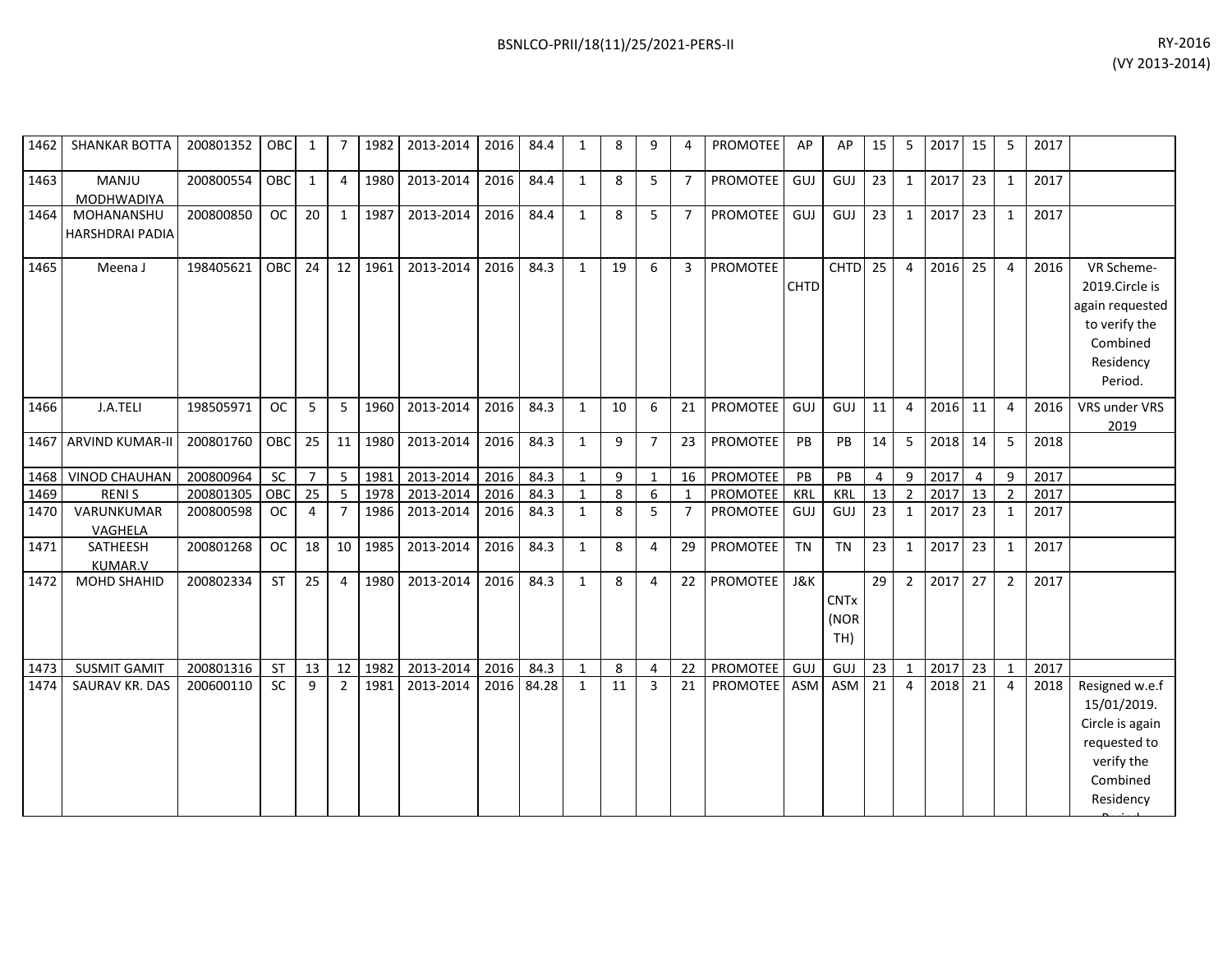| 1475         | A L Choudhary                                             | 198405564              | <b>OC</b>  | q              | 8                              | 1963         | 2013-2014              | 2016         | 84.2         | $\mathbf{1}$                 | 11           | 0              | 4                    | <b>PROMOTEE</b>             | MP               | <b>MP</b>                              | 11                    | $\overline{4}$ | 2016 11      |                       | 4                            | 2016         | VR Scheme-<br>2019.Circle is<br>again requested<br>to verify the<br>Combined<br>Residency<br>Period.                                                    |
|--------------|-----------------------------------------------------------|------------------------|------------|----------------|--------------------------------|--------------|------------------------|--------------|--------------|------------------------------|--------------|----------------|----------------------|-----------------------------|------------------|----------------------------------------|-----------------------|----------------|--------------|-----------------------|------------------------------|--------------|---------------------------------------------------------------------------------------------------------------------------------------------------------|
| 1476         | <b>SULEMAN SURIN</b>                                      | 200702163              | <b>ST</b>  | $\overline{3}$ | $\overline{1}$                 | 1977         | 2013-2014              | 2016         | 84.2         | $\mathbf{1}$                 | 9            | 11             | 27                   | <b>PROMOTEE</b>             | <b>JKD</b>       | <b>JKD</b>                             | 23                    | $\mathbf{1}$   | 2017         | 23                    | $\mathbf{1}$                 | 2017         |                                                                                                                                                         |
| 1477         | <b>PRABIR DEY</b>                                         | 200305466              | OBC        | 1              | 10                             | 1962         | 2013-2014              | 2016         | 84.2         | $\mathbf{1}$                 | $\mathbf{q}$ | 11             | 23                   | PROMOTEE ASM                |                  | <b>CNTx</b><br>(NER)                   | 23                    | 12             | 2016         | 23                    | 12                           | 2016         | VRS 2019 w.e.f<br>31/01/2020                                                                                                                            |
| 1478         | <b>I A S NAVEED</b>                                       | 198313601              | OC         | 16             | 12                             | 1960         | 2013-2014              | 2016         | 84.2         | $\mathbf{1}$                 | 9            | 5              | 6                    | PROMOTEE                    | MH               | <b>CNT<sub>x</sub></b><br>(WES<br>T)   | 6                     | 6              | 2016         | 6                     | 6                            | 2016         | VRS-2019.<br>Already aviilable<br>in AIEL-3<br>no.2659. Circle<br>to verify and<br>intimate to<br>which year of<br>Recruitment the<br>official belongs. |
| 1479         | <b>SUNIL DUTT</b>                                         | 200800360              | OBC        | 3              | 9                              | 1980         | 2013-2014              | 2016         | 84.2         | $\mathbf{1}$                 | 9            | $\mathbf{1}$   | 12                   | PROMOTEE                    | PB               | PB                                     | $\overline{4}$        | 9              | 2017         | $\overline{4}$        | 9                            | 2017         |                                                                                                                                                         |
| 1480         | <b>SUKHVIR PAL</b><br>SINGH                               | 200800559              | <b>OC</b>  | 11             | 10                             | 1981         | 2013-2014              | 2016         | 84.2         | $\mathbf{1}$                 | $\mathbf{q}$ | $\mathbf{1}$   | $\overline{4}$       | <b>PROMOTEE</b>             | PB               | PB                                     | $\overline{4}$        | $\mathbf{q}$   | 2017         | 4                     | 9                            | 2017         |                                                                                                                                                         |
| 1481<br>1482 | KARTHIK JEEVA.G<br><b>JATIN RAMESH</b><br><b>AMODWALA</b> | 200800749<br>200800589 | OBC<br>OBC | 29<br>10       | $\overline{3}$<br>$\mathbf{q}$ | 1982<br>1981 | 2013-2014<br>2013-2014 | 2016<br>2016 | 84.2<br>84.2 | $\mathbf{1}$<br>$\mathbf{1}$ | 8<br>8       | 5<br>5         | 12<br>$\overline{7}$ | PROMOTEE<br><b>PROMOTEE</b> | <b>TN</b><br>GUJ | <b>TN</b><br><b>CNTx</b><br>(WES<br>T) | 23<br>$\overline{23}$ | $\mathbf{1}$   | 2017<br>2017 | 23<br>$\overline{23}$ | $\mathbf{1}$<br>$\mathbf{1}$ | 2017<br>2017 |                                                                                                                                                         |
| 1483         | <b>JIGNESHKUMAR</b><br><b>KHAPED</b>                      | 200800391              | ST         | 18             | 4                              | 1983         | 2013-2014              | 2016         | 84.2         | $\mathbf{1}$                 | 8            | 5              | $\overline{7}$       | <b>PROMOTEE</b>             | GUJ              | GUJ                                    | 23                    | $\mathbf{1}$   | 2017         | 23                    | $\mathbf{1}$                 | 2017         |                                                                                                                                                         |
| 1484         | <b>SHRIKANT SAGAR</b>                                     | 200800388              | <b>SC</b>  | 20             | $\overline{3}$                 | 1985         | 2013-2014              | 2016         | 84.2         | $\mathbf{1}$                 | 8            | 5              | $\overline{7}$       | PROMOTEE                    | GUJ              | GUJ                                    | 23                    |                | 2017         | 23                    | $\mathbf{1}$                 | 2017         |                                                                                                                                                         |
| 1485         | <b>JITENDRA</b><br><b>DALWADI</b>                         | 200800873              | OBC        | $\overline{7}$ | 6                              | 1985         | 2013-2014              | 2016         | 84.2         | $\mathbf{1}$                 | 8            | $\overline{4}$ | 22                   | <b>PROMOTEE</b>             | GUJ              | GUJ                                    | 23                    | $\mathbf{1}$   | 2017         | 23                    | $\mathbf{1}$                 | 2017         |                                                                                                                                                         |
|              | 1486 PRAFULLA ASHOK<br>RAMTEKE                            | 200801540              | SC         | 16             | 6                              | 1979         | 2013-2014              | 2016         | 84.2         | $\mathbf{1}$                 | 8            | $\overline{4}$ | 15                   | <b>PROMOTEE</b>             | MH               | MH                                     | 23                    | $\mathbf{1}$   | 2017         | 23                    | 1                            | 2017         |                                                                                                                                                         |
| 1487         | <b>VISHAL BANSAL</b>                                      | 200401917              | <b>OC</b>  | 4              | 6                              | 1978         | 2013-2014              | 2016         | 84.1         | $\mathbf{1}$                 | 10           | $\mathbf 0$    | 22                   | <b>PROMOTEE</b>             | RAJ              | RAJ                                    | 23                    | $\mathbf{1}$   | 2017         | 23                    | $\mathbf{1}$                 | 2017         |                                                                                                                                                         |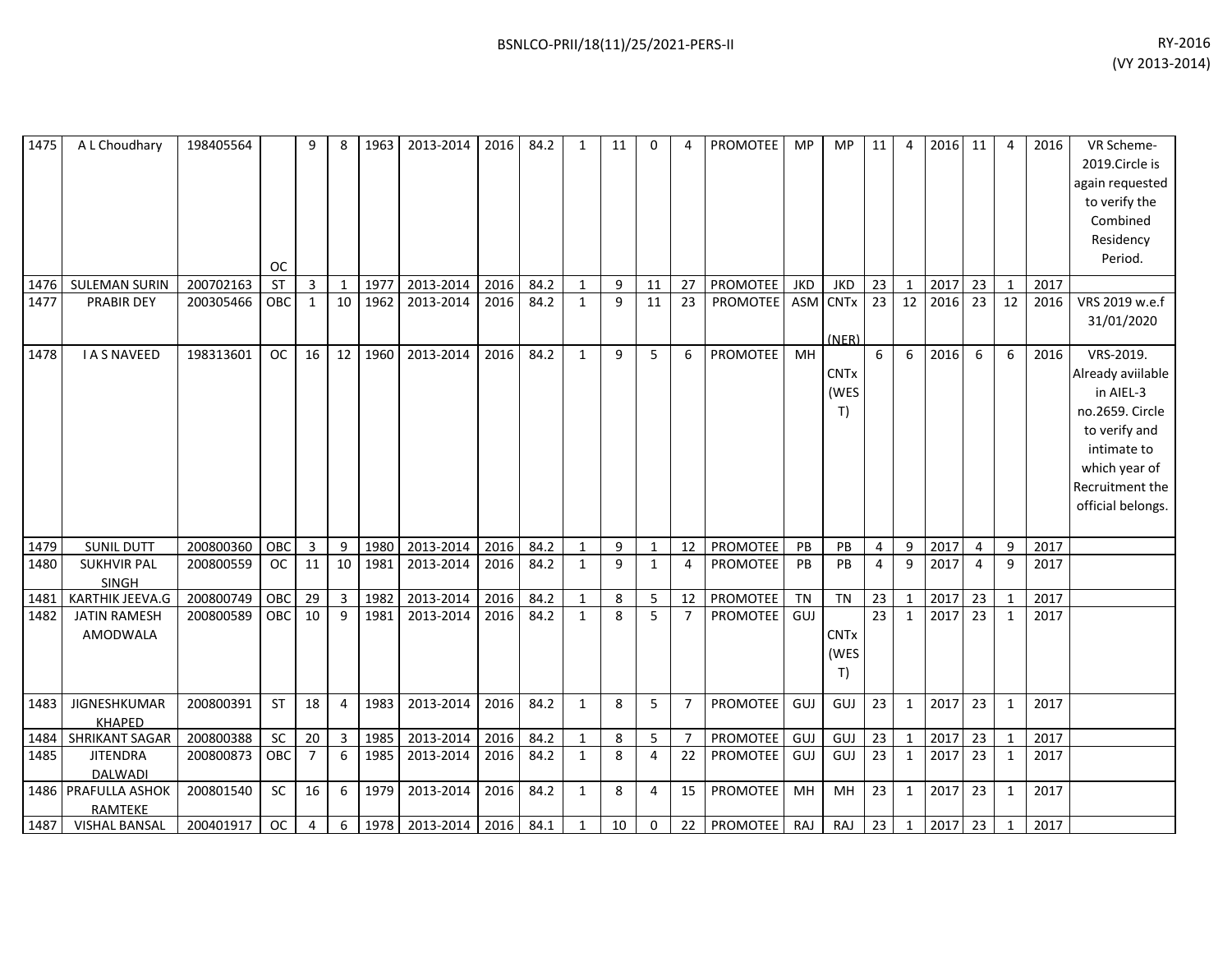| 1488 | ARVIND KUMAR<br><b>TYAGI</b>                     | 200204292 | OC I       | 30 I           | $\overline{7}$ | 1980 | 2013-2014 | 2016 | 84.1 | 1            | 10 | 0              | 18             | <b>PROMOTEE</b> | RAJ         | <b>RAJ</b>                | 23 <sub>1</sub> | 1  | 2017 23 |                | 1            | 2017 |                |
|------|--------------------------------------------------|-----------|------------|----------------|----------------|------|-----------|------|------|--------------|----|----------------|----------------|-----------------|-------------|---------------------------|-----------------|----|---------|----------------|--------------|------|----------------|
| 1489 | <b>KURMARAO</b><br>MERAKA                        | 200801573 | <b>SC</b>  | 12             | -6             | 1977 | 2013-2014 | 2016 | 84.1 | $\mathbf{1}$ | q  | 11             | 27             | <b>PROMOTEE</b> | <b>TN</b>   | AP                        | $\overline{4}$  | 9  | 2018    | $\overline{4}$ | 9            | 2018 | R-8 from CHTD  |
| 1490 | <b>RAVI KUMAR</b><br><b>NANDIGAM</b>             | 200803661 | OC.        | 1              | 1              | 1983 | 2013-2014 | 2016 | 84.1 | $\mathbf{1}$ | 8  | 8              | 22             | <b>PROMOTEE</b> | AP          | AP                        | 15              | 5  | 2017    | 15             | 5            | 2017 |                |
| 1491 | <b>MANOJ KUMAR</b><br><b>RATHIA</b>              | 200800405 | <b>ST</b>  | 19             | 8              | 1981 | 2013-2014 | 2016 | 84.1 | 1            | 8  | 8              | 4              | <b>PROMOTEE</b> | CG          | CG                        | 23              | 1  | 2017    | 23             | 1            | 2017 |                |
| 1492 | <b>URMILA</b><br>RAMJIBHAI PATEL                 | 200800514 | OBC        | 10             | 5              | 1986 | 2013-2014 | 2016 | 84.1 | $\mathbf{1}$ | 8  | 5              | $\overline{7}$ | <b>PROMOTEE</b> | GUJ         | GUJ                       | 23              | 1  | 2017    | 23             | 1            | 2017 |                |
| 1493 | <b>KINJAN KOTICHA</b>                            | 200800465 | <b>OC</b>  | $\overline{7}$ | $\overline{7}$ | 1986 | 2013-2014 | 2016 | 84.1 | $\mathbf{1}$ | 8  | $5^{\circ}$    | $\overline{7}$ | <b>PROMOTEE</b> | GUJ         | <b>CNTx</b><br>(WES<br>T) | 23              | 1  | 2017    | 23             | 1            | 2017 |                |
|      | 1494 JAYACHANDRAN.G                              | 200600158 | <b>ST</b>  | 11             | 3              | 1977 | 2013-2014 | 2016 | 84   | 1            | 10 | $\Omega$       | 22             | <b>PROMOTEE</b> | <b>TN</b>   | <b>TN</b>                 | 23              | 1  | 2017    | 23             | $\mathbf{1}$ | 2017 |                |
| 1495 | PRINCE J<br>PARUVANANY                           | 199302243 | OC         | 31             | 5              | 1967 | 2013-2014 | 2016 | 84   | 1            | 9  | 5              | 5              | <b>PROMOTEE</b> | KRL         | <b>KRL</b>                | 6               | 6  | 2016    | 6              | 6            | 2016 |                |
| 1496 | SATYANARAYANA<br>IIV                             | 198202365 | <b>OBC</b> | 19             | 5              | 1958 | 2013-2014 | 2016 | 84   | $\mathbf{1}$ | 9  | 4              | 30             | <b>PROMOTEE</b> | AP          | AP                        | 30              | 5  | 2016    | 30             | 5            | 2016 | <b>RETIRED</b> |
| 1497 | VASUMATHI<br><b>KANNAN M</b>                     | 200801076 | <b>SC</b>  | 30             | $\overline{a}$ | 1976 | 2013-2014 | 2016 | 84   | $\mathbf{1}$ | 9  | $\overline{2}$ | 27             | PROMOTEE        | <b>TN</b>   | <b>TN</b>                 | 27              | 11 | 2017    | 27             | 11           | 2017 |                |
| 1498 | <b>BALAMURUGAN T</b>                             | 200801339 | <b>SC</b>  | 25             | $\overline{2}$ | 1981 | 2013-2014 | 2016 | 84   | 1            | 8  | 5.             | 12             | <b>PROMOTEE</b> | <b>CHTD</b> | CHTD 23                   |                 | 1  | 2017    | 23             | 1            | 2017 |                |
| 1499 | HIRENKUMAR<br><b>DINESHKUMAR</b><br><b>BAROT</b> | 200801088 | <b>OBC</b> | 29             | 12             | 1985 | 2013-2014 | 2016 | 84   | $\mathbf{1}$ | 8  | 5              | $\overline{7}$ | <b>PROMOTEE</b> | GUJ         | <b>CNTx</b><br>(WES<br>T) | 23              | 1  | 2017    | 23             | $\mathbf{1}$ | 2017 |                |
|      | 1500 RAVINDRAKUMAR<br><b>GHEJAWALA</b>           | 200801243 | <b>SC</b>  | 8              | 3              | 1976 | 2013-2014 | 2016 | 84   | 1            | 8  | 4              | 22             | <b>PROMOTEE</b> | GUJ         | GUJ                       | 23              | 1  | 2017    | 23             | 1            | 2017 |                |
|      | 1501 PARESH DALWADI                              | 200206189 | <b>OBC</b> | 12             | $\overline{7}$ | 1978 | 2013-2014 | 2016 | 83.9 | 1            | 10 | $\Omega$       | 22             | <b>PROMOTEE</b> | GUJ         | GUJ                       | 23              | 1  | 2017    | 23             | 1            | 2017 |                |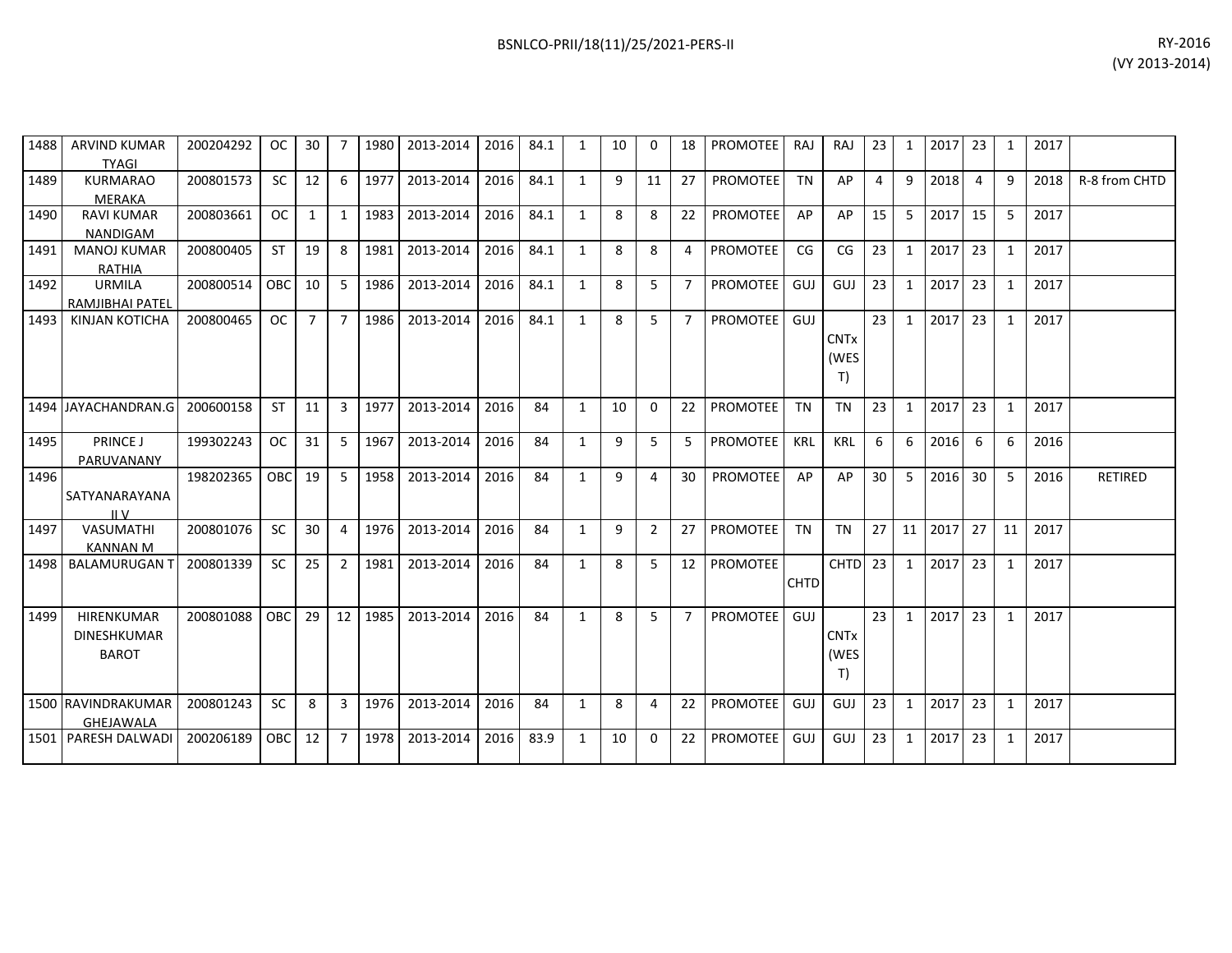| 1502 | KUMUDCHANDRA<br><b>ABASAHEB SHINDE</b> | 198108201 | <b>OC</b> | 15           | 1              | 1961 | 2013-2014 | 2016 | 83.9 | 1            | 9  | 5              | 6              | PROMOTEE        | МH         | <b>CNTx</b><br>(WES<br>T) | 6              | 6            | 2016 | 6              | 6            | 2016 | VRS-2019.<br>Already aviilable<br>in AIEL-3<br>no.2688.Circle<br>to verify and<br>intimate to<br>which year of<br>Recruitment the<br>official belongs.     |
|------|----------------------------------------|-----------|-----------|--------------|----------------|------|-----------|------|------|--------------|----|----------------|----------------|-----------------|------------|---------------------------|----------------|--------------|------|----------------|--------------|------|------------------------------------------------------------------------------------------------------------------------------------------------------------|
| 1503 | ZACHARIAS K C                          | 198406919 | <b>OC</b> | 17           | 8              | 1959 | 2013-2014 | 2016 | 83.9 | $\mathbf{1}$ | 9  | 4              | 8              | <b>PROMOTEE</b> | <b>KRL</b> | <b>KRL</b>                | 9              | 5            | 2016 | 9              | 5            |      | 2016 Superannuation                                                                                                                                        |
| 1504 | <b>ARUN KUMAR-II</b>                   | 200800959 | SC        | $\mathbf{1}$ | $\overline{4}$ | 1977 | 2013-2014 | 2016 | 83.9 | $\mathbf{1}$ | 8  | 5              | 27             | PROMOTEE        | UPE        | UP(E)                     | 30             | $\mathbf{1}$ | 2017 | 30             | $\mathbf{1}$ | 2017 |                                                                                                                                                            |
| 1505 | MAYURKUMAR<br><b>RANA</b>              | 200800587 | OBC       | 26           | $\mathbf{1}$   | 1978 | 2013-2014 | 2016 | 83.9 | 1            | 8  | 5              | $\overline{7}$ | PROMOTEE        | GUJ        | GUJ                       | 23             | 1            | 2017 | 23             | $\mathbf{1}$ | 2017 |                                                                                                                                                            |
| 1506 | <b>PATEL PRATIK</b>                    | 200800475 | <b>OC</b> | 19           | 11             | 1984 | 2013-2014 | 2016 | 83.9 | $\mathbf{1}$ | 8  | 5 <sub>1</sub> | $\overline{7}$ | <b>PROMOTEE</b> | GUJ        | GUJ                       | 23             | $\mathbf{1}$ | 2017 | 23             | 1            | 2017 |                                                                                                                                                            |
| 1507 | <b>HETAL</b><br><b>DAHYABHAI PATEL</b> | 200800759 | <b>OC</b> | 14           | 9              | 1982 | 2013-2014 | 2016 | 83.9 | $\mathbf{1}$ | 8  | 5              | $\mathbf{0}$   | PROMOTEE GUJ    |            | GUJ                       | 23             | 1            | 2017 | 23             | $\mathbf{1}$ | 2017 |                                                                                                                                                            |
| 1508 | PRAVIN JANRAOJI<br><b>MASRAM</b>       | 200801471 | ST        | 17           | 6              | 1979 | 2013-2014 | 2016 | 83.9 | $\mathbf{1}$ | 8  | 4              | 23             | PROMOTEE        | MH         | <b>MH</b>                 | 23             | $\mathbf{1}$ | 2017 | 23             | $\mathbf{1}$ | 2017 |                                                                                                                                                            |
| 1509 | Lekh Raj                               | 198806434 | SC        | 25           | 6              | 1965 | 2013-2014 | 2016 | 83.8 | $\mathbf{1}$ | 18 | $\overline{4}$ | 10             | Promotee        | <b>HR</b>  | <b>HR</b>                 | $\overline{2}$ | 5            | 2016 | $\overline{2}$ | 5            | 2016 | Retired under<br><b>BSNL VRS</b><br>Scheme 2019 w-<br>e-f 31-01-<br>2020.Circle is<br>again requested<br>to verify the<br>Combined<br>Residency<br>Period. |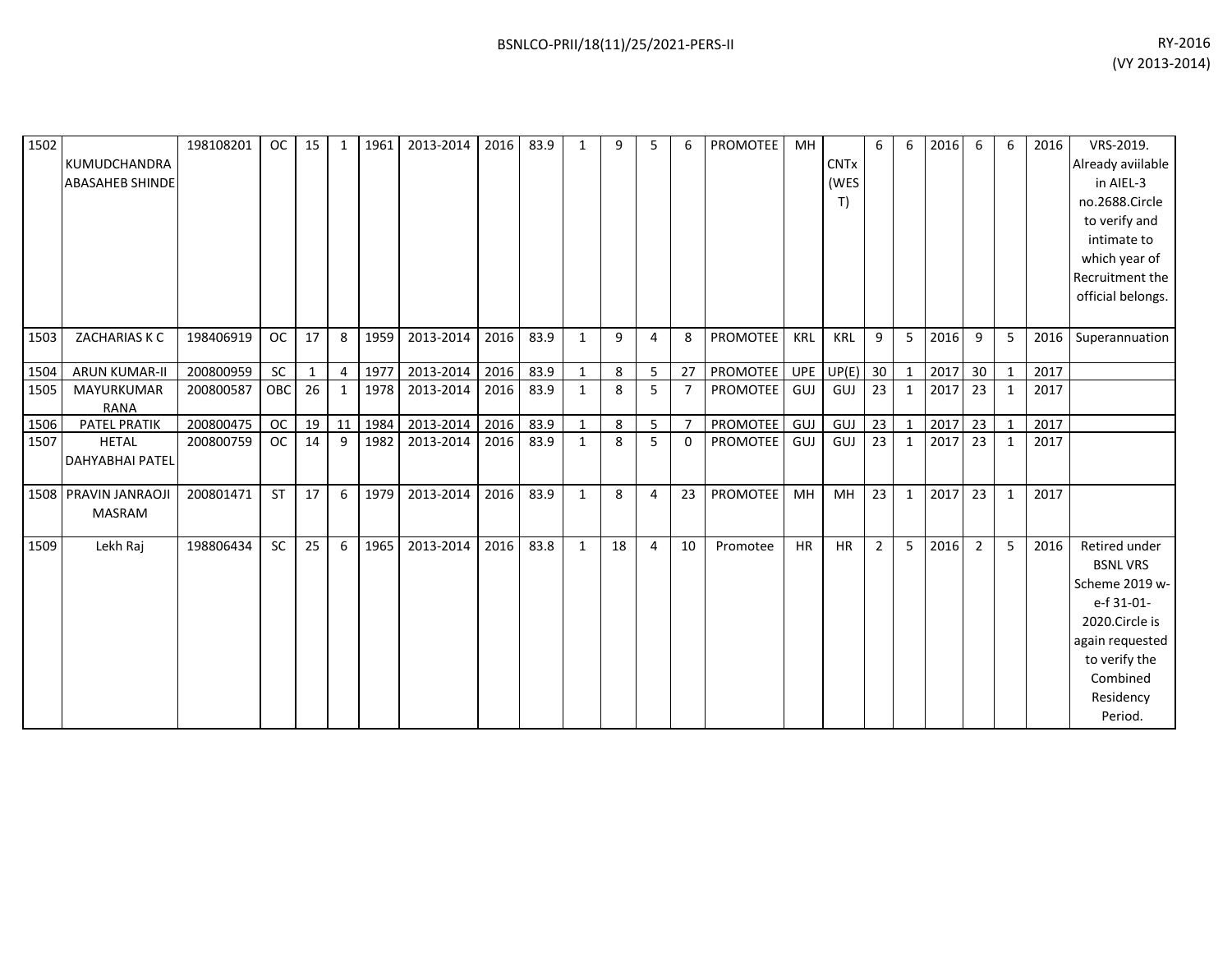| 1510 | <b>SYED SULTAN ALI</b>                          | 198407569 | <b>OC</b>  | 11           | 4              | 1964 | 2013-2014 | 2016 | 83.8 | $\mathbf{1}$ | 11 | 0              | 6              | PROMOTEE        | CG        | CG                        | 4              | 4              | 2016 | $\overline{4}$ | 4              | 2016 | Retired on<br>31.01.2020.Circl<br>e is again<br>requested to<br>verify the<br>Combined<br>Residency |
|------|-------------------------------------------------|-----------|------------|--------------|----------------|------|-----------|------|------|--------------|----|----------------|----------------|-----------------|-----------|---------------------------|----------------|----------------|------|----------------|----------------|------|-----------------------------------------------------------------------------------------------------|
| 1511 | C.I.PATEL                                       | 198317432 | <b>OC</b>  | 3            | 11             | 1962 | 2013-2014 | 2016 | 83.8 | $\mathbf{1}$ | 10 | 6              | 21             | <b>PROMOTEE</b> | GUJ       | GUJ                       | 11             | $\overline{4}$ | 2016 | 11             | 4              | 2016 | VRS under VRS<br>2019                                                                               |
| 1512 | <b>MANMOHANJIT</b><br><b>SINGH</b>              | 200800454 | OBC        | 20           | 8              | 1979 | 2013-2014 | 2016 | 83.8 | $\mathbf{1}$ | 9  | 3              | 4              | PROMOTEE        | PB        | PB                        | 25             | 10             | 2017 | 6              | 11             | 2017 |                                                                                                     |
| 1513 | YOGESHKUMAR<br><b>PARMAR</b>                    | 200800485 | SC         | 1            | $\overline{7}$ | 1985 | 2013-2014 | 2016 | 83.8 | $\mathbf{1}$ | 8  | 5 <sup>1</sup> | $\overline{7}$ | PROMOTEE        | GUJ       | GUJ                       | 23             | 1              | 2017 | 23             | 1              | 2017 |                                                                                                     |
| 1514 | TUSHARKUMAR<br>VASHANI                          | 200800575 | <b>OC</b>  | 20           | $2^{\circ}$    | 1986 | 2013-2014 | 2016 | 83.8 | $\mathbf{1}$ | 8  | 5              | $\overline{7}$ | <b>PROMOTEE</b> | GUJ       | GUJ                       | 23             | 1              | 2017 | 23             | $\mathbf{1}$   | 2017 |                                                                                                     |
| 1515 | <b>NILESH</b><br><b>RAMESHPANT</b><br>AMBADEKAR | 200801590 | <b>OBC</b> | 9            | 6              | 1978 | 2013-2014 | 2016 | 83.8 | $\mathbf{1}$ | 8  | $\overline{4}$ | 23             | <b>PROMOTEE</b> | MH        | MH                        | 23             | 1              | 2017 | 23             | $\mathbf{1}$   | 2017 |                                                                                                     |
| 1516 | <b>ANANDHA</b><br>GANESAN.V                     | 200200771 | SC         | 13           | $\overline{2}$ | 1975 | 2013-2014 | 2016 | 83.7 | $\mathbf{1}$ | 10 | $\mathbf{1}$   | 13             | <b>PROMOTEE</b> | <b>TN</b> | <b>TN</b>                 | 14             | $\overline{2}$ | 2017 | 14             | $\overline{2}$ | 2017 |                                                                                                     |
| 1517 | <b>LALIT KUMAR</b><br><b>RAM</b>                | 200304856 | <b>ST</b>  | 5            | 3 <sup>1</sup> | 1977 | 2013-2014 | 2016 | 83.7 | $\mathbf{1}$ | 10 | $\Omega$       | 22             | <b>PROMOTEE</b> | CG        | CG                        | 23             | 1              | 2017 | 23             | 1              | 2017 |                                                                                                     |
| 1518 | <b>FULSINHBHAI</b><br>VASAVA                    | 200700363 | <b>ST</b>  | $\mathbf{1}$ | 6              | 1977 | 2013-2014 | 2016 | 83.7 | $\mathbf{1}$ | 9  | 9              | 21             | <b>PROMOTEE</b> | GUJ       | GUJ                       | 23             | $\mathbf{1}$   | 2017 | 23             | $\mathbf{1}$   | 2017 |                                                                                                     |
| 1519 | <b>SARITHA S</b>                                | 200800621 | <b>OC</b>  | 9            | 5              | 1982 | 2013-2014 | 2016 | 83.7 | $\mathbf{1}$ | 9  | $\mathbf{1}$   | 16             | PROMOTEE CHTD   |           | <b>KRL</b>                | $\overline{3}$ | 10             | 2017 | $\mathbf{3}$   | 10             | 2017 |                                                                                                     |
| 1520 | MALLIKARJUNAN.<br>R                             | 200801692 | OBC        | 19           | 4              | 1980 | 2013-2014 | 2016 | 83.7 | $\mathbf{1}$ | 8  | 5 <sup>1</sup> | 12             | <b>PROMOTEE</b> | <b>TN</b> | <b>TN</b>                 | 23             | 1              | 2017 | 23             | $\mathbf{1}$   | 2017 |                                                                                                     |
| 1521 | <b>RAJIV SOLANKI</b>                            | 200800662 | <b>SC</b>  | 19           | $\overline{7}$ | 1983 | 2013-2014 | 2016 | 83.7 | $\mathbf{1}$ | 8  | 5 <sub>1</sub> | $\overline{7}$ | <b>PROMOTEE</b> | GUJ       | GUJ                       | 23             | $\mathbf{1}$   | 2017 | 23             | $\mathbf{1}$   | 2017 |                                                                                                     |
| 1522 | <b>RAHUL PETHANI</b>                            | 200800469 | OC         | 14           | 8              | 1983 | 2013-2014 | 2016 | 83.7 | $\mathbf{1}$ | 8  | 5              | $\overline{7}$ | <b>PROMOTEE</b> | GUJ       | <b>CNTx</b><br>(WES<br>T) | 23             | 1              | 2017 | 23             | 1              | 2017 |                                                                                                     |
| 1523 | CHETANKUMAR<br><b>DUDHABHAI</b><br>CHAUHAN      | 200800695 | <b>OBC</b> | 13           | 9              | 1984 | 2013-2014 | 2016 | 83.7 | $\mathbf{1}$ | 8  | 5              | $\overline{7}$ | PROMOTEE        | GUJ       | GUJ                       | 23             | 1              | 2017 | 23             | $\mathbf{1}$   | 2017 |                                                                                                     |
| 1524 | SOORAJ LALS                                     | 200802043 | OBC        | 20           | $\overline{3}$ | 1982 | 2013-2014 | 2016 | 83.7 | 1            | 8  | 5 <sup>1</sup> | $5^{\circ}$    | <b>PROMOTEE</b> | KRL       | <b>KRL</b>                | 13             | $\overline{2}$ | 2017 | 13             | $\overline{2}$ | 2017 |                                                                                                     |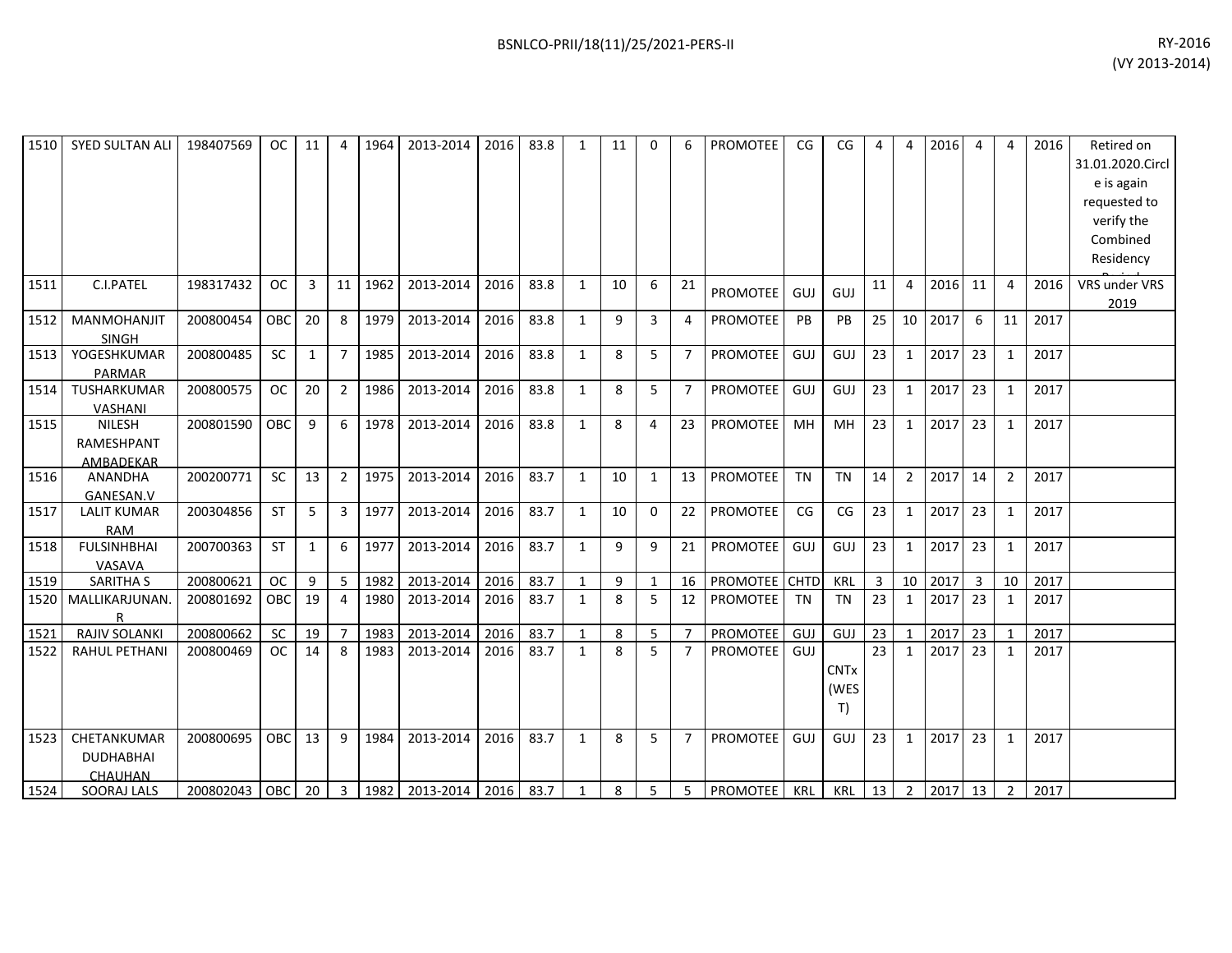| 1525 | <b>AYYUB KHAN</b>                         | 198409897 | <b>OC</b> | $\overline{7}$ | 12              | 1962 | 2013-2014 | 2016 | 83.6  | $\mathbf{1}$ | 11 | $\Omega$       | 6              | PROMOTEE        | CG          | CG                 | $\Delta$       | $\overline{4}$   | 2016 | 4              | 4            | 2016 | Retired on<br>31.01.2020.<br>Circle is again<br>requested to<br>verify the<br>Combined<br>Residency       |
|------|-------------------------------------------|-----------|-----------|----------------|-----------------|------|-----------|------|-------|--------------|----|----------------|----------------|-----------------|-------------|--------------------|----------------|------------------|------|----------------|--------------|------|-----------------------------------------------------------------------------------------------------------|
| 1526 | PRASHANT<br>MADHUKARRAO<br><b>GOLEKAR</b> | 200801472 | OBC       | 14             | 12 <sup>1</sup> | 1980 | 2013-2014 | 2016 | 83.6  | $\mathbf{1}$ | 8  | $\overline{4}$ | 23             | <b>PROMOTEE</b> | MH          | MH                 | 23             | $\mathbf{1}$     | 2017 | 23             | $\mathbf{1}$ | 2017 |                                                                                                           |
| 1527 | <b>PRASATH S</b>                          | 200801396 | SC        | 10             | $\overline{4}$  | 1982 | 2013-2014 | 2016 | 83.6  | $\mathbf{1}$ | 8  | $\overline{4}$ | 15             | <b>PROMOTEE</b> | <b>CHTD</b> | CHTD <sub>23</sub> |                | $\mathbf{1}$     | 2017 | 23             | $\mathbf{1}$ | 2017 |                                                                                                           |
| 1528 | <b>KIRITY ROY</b>                         | 200600152 | SC        | 16             | 9               | 1974 | 2013-2014 | 2016 | 83.55 | $\mathbf{1}$ | 10 | $\overline{7}$ | 17             | <b>PROMOTEE</b> | ASM         | <b>ASM</b>         | 23             | $\mathbf 1$      | 2017 | 23             | $\mathbf{1}$ | 2017 | Expired on<br>25/03/2018                                                                                  |
| 1529 | Radhakrishnan B                           | 198405468 | <b>OC</b> | 10             | 12 <sup>1</sup> | 1959 | 2013-2014 | 2016 | 83.5  | $\mathbf{1}$ | 19 | $\overline{7}$ | $\overline{2}$ | PROMOTEE        | <b>CHTD</b> | CHTD <sub>25</sub> |                | $\overline{4}$   | 2016 | 25             | 4            |      | 2016 Superannuation.<br>Circle is again<br>requested to<br>verify the<br>Combined<br>Residency<br>Period. |
| 1530 | <b>NAGENDRA</b><br>PRASAD                 | 200205819 | OBC       | $\mathbf{1}$   | $\overline{3}$  | 1979 | 2013-2014 | 2016 | 83.5  | $\mathbf{1}$ | 14 | $\overline{4}$ | $\overline{7}$ | <b>PROMOTEE</b> | <b>JKD</b>  | <b>JKD</b>         | 23             | $\mathbf{1}$     | 2017 | 23             | $\mathbf{1}$ | 2017 | Circle is again<br>requested to<br>verify the<br>Combined<br>Residency                                    |
| 1531 | RAJESH KUMAR<br><b>TIWARI</b>             | 198318294 | <b>OC</b> | 6              | $\overline{7}$  | 1961 | 2013-2014 | 2016 | 83.5  | $\mathbf{1}$ | 11 | $\mathbf 0$    | 6              | <b>PROMOTEE</b> | CG          | CG                 | $\overline{4}$ | $\overline{4}$   | 2016 | $\overline{4}$ | 4            | 2016 | Retired on<br>31.01.2020.<br>Circle is again<br>requested to<br>verify the<br>Combined<br>Residency       |
| 1532 | <b>SACHIN KUMAR</b><br>SONI               | 200305450 | <b>OC</b> | 14             | 4               | 1975 | 2013-2014 | 2016 | 83.5  | $\mathbf{1}$ | 10 | $\mathbf 0$    | 22             | PROMOTEE        | CG          | CG                 | 23             | $\mathbf{1}$     | 2017 | 23             | $\mathbf{1}$ | 2017 |                                                                                                           |
| 1533 | <b>SACHIN</b>                             | 200800216 | SC        | 13             | $\overline{3}$  | 1985 | 2013-2014 | 2016 | 83.5  | $\mathbf{1}$ | 9  | 1              | 16             | <b>PROMOTEE</b> | PB          | PB                 | 4              | $\boldsymbol{9}$ | 2017 | $\overline{4}$ | 9            | 2017 |                                                                                                           |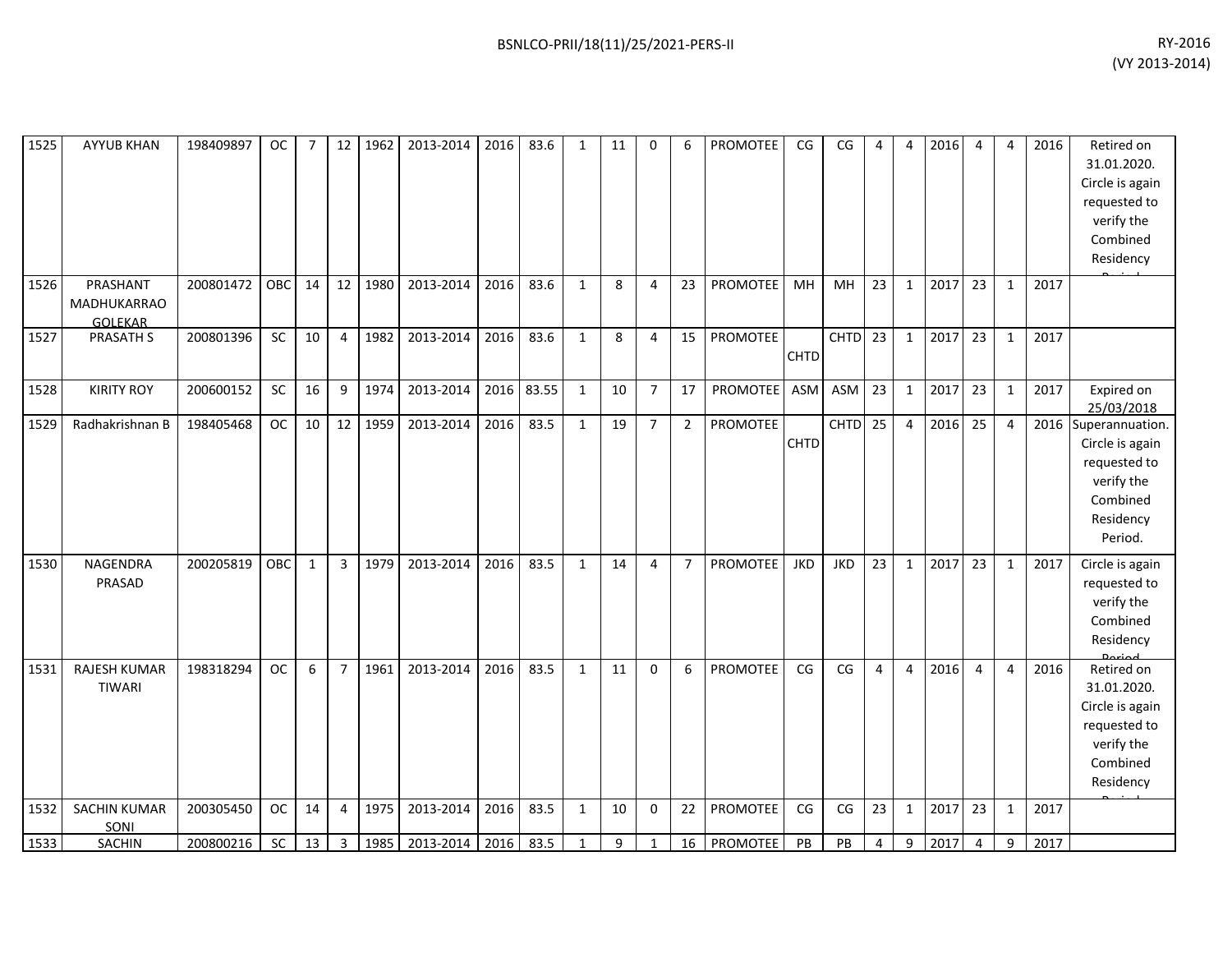| 1534 | <b>AMIT BHATTI</b>   | 200800697 | <b>SC</b>  | 21           |                | 10 1985 | 2013-2014 | 2016 | 83.5 | 1            | 9  | 1        | 14             | PROMOTEE        | PB          | <b>PB</b>          | 4  | 9              | 2017 | $\overline{4}$ | 9              | 2017 |                 |
|------|----------------------|-----------|------------|--------------|----------------|---------|-----------|------|------|--------------|----|----------|----------------|-----------------|-------------|--------------------|----|----------------|------|----------------|----------------|------|-----------------|
| 1535 | SUBHASHINI           | 200800433 | <b>OC</b>  | 12           | $\overline{a}$ | 1983    | 2013-2014 | 2016 | 83.5 | $\mathbf{1}$ | 8  | 9        | 4              | <b>PROMOTEE</b> | AP          | AP                 | 15 | 5              | 2017 | 15             | -5             | 2017 |                 |
|      | <b>CHINTHU</b>       |           |            |              |                |         |           |      |      |              |    |          |                |                 |             |                    |    |                |      |                |                |      |                 |
| 1536 | SAKTHIVEL.P          | 200801686 | <b>SC</b>  | 3            | $\overline{2}$ | 1976    | 2013-2014 | 2016 | 83.5 | $\mathbf{1}$ | 8  | 5        | 0              | PROMOTEE        | <b>TN</b>   | <b>TN</b>          | 23 | $\mathbf{1}$   | 2017 | 23             | 1              | 2017 |                 |
| 1537 | SELVARAJU.S          | 200801066 | OBC        | 27           |                | 1979    | 2013-2014 | 2016 | 83.5 | 1            | 8  | 4        | 24             | PROMOTEE        | TN          | <b>TN</b>          | 23 |                | 2017 | 23             |                | 2017 |                 |
| 1538 | Krishna Reddy P      | 198900282 | <b>OC</b>  | 1            | 6              | 1960    | 2013-2014 | 2016 | 83.4 | $\mathbf{1}$ | 19 | 2        | 10             | PROMOTEE        |             | <b>CHTD</b>        | 25 | $\overline{4}$ | 2016 | 25             | $\overline{4}$ | 2016 | Superannuation. |
|      |                      |           |            |              |                |         |           |      |      |              |    |          |                |                 | <b>CHTD</b> |                    |    |                |      |                |                |      | Circle is again |
|      |                      |           |            |              |                |         |           |      |      |              |    |          |                |                 |             |                    |    |                |      |                |                |      | requested to    |
|      |                      |           |            |              |                |         |           |      |      |              |    |          |                |                 |             |                    |    |                |      |                |                |      | verify the      |
|      |                      |           |            |              |                |         |           |      |      |              |    |          |                |                 |             |                    |    |                |      |                |                |      | Combined        |
|      |                      |           |            |              |                |         |           |      |      |              |    |          |                |                 |             |                    |    |                |      |                |                |      | Residency       |
|      |                      |           |            |              |                |         |           |      |      |              |    |          |                |                 |             |                    |    |                |      |                |                |      | Period.         |
|      |                      |           |            |              |                |         |           |      |      |              |    |          |                |                 |             |                    |    |                |      |                |                |      |                 |
| 1539 | Umesh Chandra        | 200205350 | <b>OC</b>  | $\mathbf{1}$ | $\overline{3}$ | 1978    | 2013-2014 | 2016 | 83.4 | $\mathbf{1}$ | 14 | 4        | 8              | Promotee        | <b>HR</b>   | <b>HR</b>          | 23 | $\mathbf{1}$   | 2017 | 23             | $\mathbf{1}$   | 2017 | Circle is again |
|      | Mishra               |           |            |              |                |         |           |      |      |              |    |          |                |                 |             |                    |    |                |      |                |                |      | requested to    |
|      |                      |           |            |              |                |         |           |      |      |              |    |          |                |                 |             |                    |    |                |      |                |                |      | verify the      |
|      |                      |           |            |              |                |         |           |      |      |              |    |          |                |                 |             |                    |    |                |      |                |                |      | Combined        |
|      |                      |           |            |              |                |         |           |      |      |              |    |          |                |                 |             |                    |    |                |      |                |                |      | Residency       |
|      | 1540 SALILAKUMAR M V | 198604276 | <b>OC</b>  | $\mathbf{1}$ | 9              | 1963    | 2013-2014 | 2016 | 83.4 | $\mathbf{1}$ | 9  | 4        | 8              | PROMOTEE        | <b>KRL</b>  | <b>KRL</b>         | 9  | 5              | 2016 | 9              | 5              | 2016 | Voluntary       |
|      |                      |           |            |              |                |         |           |      |      |              |    |          |                |                 |             |                    |    |                |      |                |                |      | Retirement      |
| 1541 | <b>PRAKASH</b>       | 200800573 | <b>OBC</b> | 14           | $\overline{7}$ | 1980    | 2013-2014 | 2016 | 83.4 | $\mathbf{1}$ | 8  | 5        | $\overline{7}$ | <b>PROMOTEE</b> | GUJ         | GUJ                | 23 | $\mathbf{1}$   | 2017 | 23             | 1              | 2017 |                 |
|      | <b>MAKWANA</b>       |           |            |              |                |         |           |      |      |              |    |          |                |                 |             |                    |    |                |      |                |                |      |                 |
| 1542 | <b>MADHURI</b>       | 200800564 | OBC        | $\mathbf{1}$ | 5              | 1985    | 2013-2014 | 2016 | 83.4 | $\mathbf{1}$ | 8  | 5        | $\overline{7}$ | PROMOTEE        | GUJ         | GUJ                | 23 | $\mathbf{1}$   | 2017 | 23             | 1              | 2017 |                 |
|      | <b>RATHOD</b>        |           |            |              |                |         |           |      |      |              |    |          |                |                 |             |                    |    |                |      |                |                |      |                 |
| 1543 | DIVYESHKUMAR         | 200801021 | OBC        | 23           | $\overline{2}$ | 1986    | 2013-2014 | 2016 | 83.4 | $\mathbf{1}$ | 8  | $\Delta$ | 29             | PROMOTEE        | GUJ         | GUJ                | 23 | $\mathbf{1}$   | 2017 | 23             | 1              | 2017 |                 |
|      | PATEL                |           |            |              |                |         |           |      |      |              |    |          |                |                 |             |                    |    |                |      |                |                |      |                 |
| 1544 | Lalitha V            | 198404940 | <b>OC</b>  | 10           | 10             | 1962    | 2013-2014 | 2016 | 83.3 | $\mathbf{1}$ | 18 | 5        | $\overline{7}$ | PROMOTEE        |             | CHTD <sub>25</sub> |    | $\overline{4}$ | 2016 | 25             | 4              | 2016 | VR Scheme-      |
|      |                      |           |            |              |                |         |           |      |      |              |    |          |                |                 | <b>CHTD</b> |                    |    |                |      |                |                |      | 2019.Circle is  |
|      |                      |           |            |              |                |         |           |      |      |              |    |          |                |                 |             |                    |    |                |      |                |                |      | again requested |
|      |                      |           |            |              |                |         |           |      |      |              |    |          |                |                 |             |                    |    |                |      |                |                |      | to verify the   |
|      |                      |           |            |              |                |         |           |      |      |              |    |          |                |                 |             |                    |    |                |      |                |                |      | Combined        |
|      |                      |           |            |              |                |         |           |      |      |              |    |          |                |                 |             |                    |    |                |      |                |                |      | Residency       |
|      |                      |           |            |              |                |         |           |      |      |              |    |          |                |                 |             |                    |    |                |      |                |                |      | Period.         |
|      |                      |           |            |              |                |         |           |      |      |              |    |          |                |                 |             |                    |    |                |      |                |                |      |                 |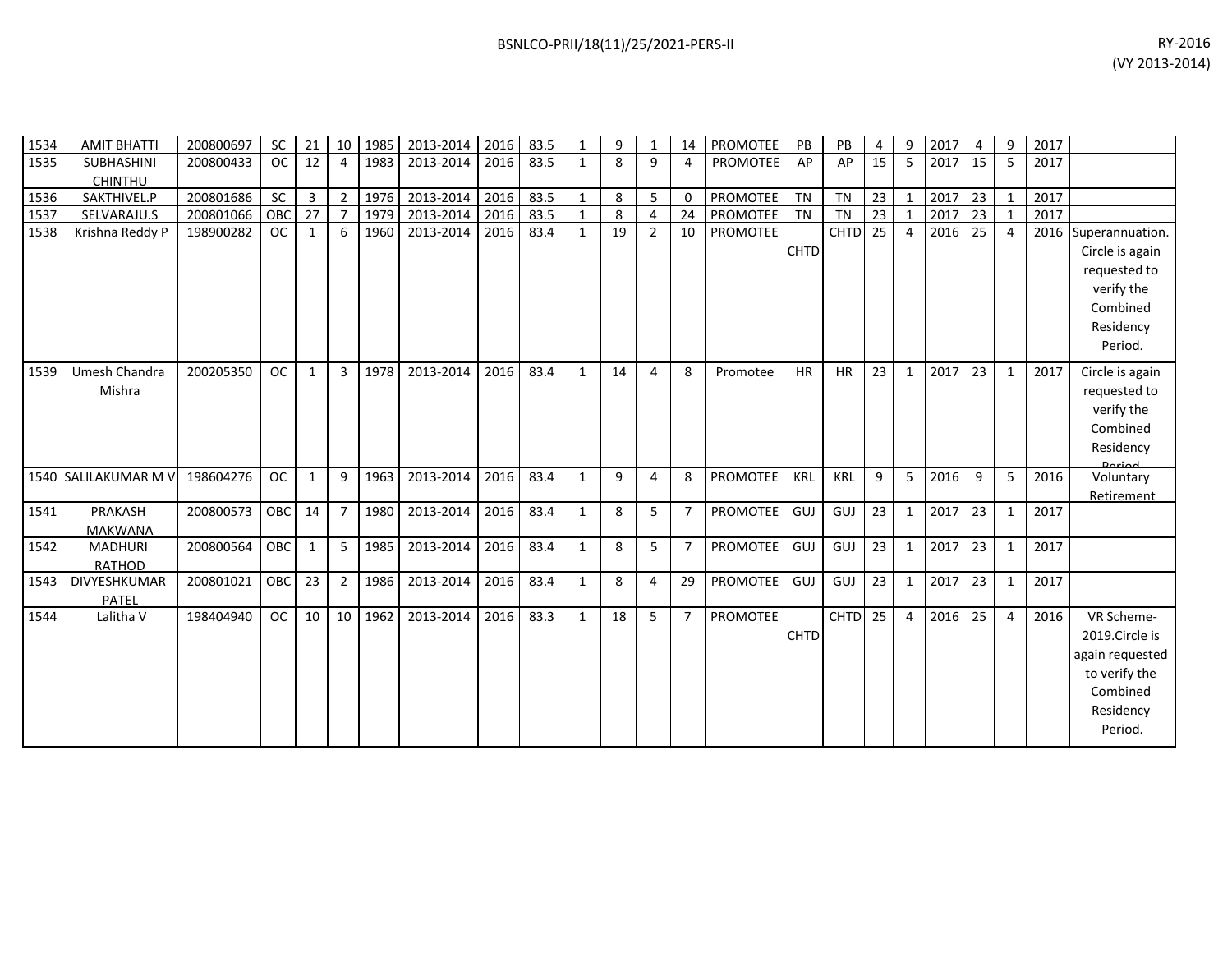| 1545 | <b>HARI PRASAD</b><br>SONI                    | 198409898 | OC.       | 15             | 10             | 1961 | 2013-2014 | 2016 | 83.3 | 1            | 11 | 0              | 6               | PROMOTEE        | CG         | CG                        | 4               | 4              | 2016 | 4                | 4              | 2016 | Retired on<br>31.01.2020.<br>Circle is again<br>requested to<br>verify the<br>Combined<br>Residency |
|------|-----------------------------------------------|-----------|-----------|----------------|----------------|------|-----------|------|------|--------------|----|----------------|-----------------|-----------------|------------|---------------------------|-----------------|----------------|------|------------------|----------------|------|-----------------------------------------------------------------------------------------------------|
| 1546 | <b>KULDIP JOSHI</b>                           | 200800467 | OC        | $\overline{2}$ | $\overline{7}$ | 1985 | 2013-2014 | 2016 | 83.3 | $\mathbf{1}$ | 8  | 5              | $\overline{7}$  | PROMOTEE        | GUJ        | GUJ                       | 23              | $\mathbf{1}$   | 2017 | 23               | $\mathbf{1}$   | 2017 |                                                                                                     |
| 1547 | DHARMESHKUMA<br>R NATVARLAL<br><b>KACHHAD</b> | 200800629 | <b>OC</b> | 5              | 3              | 1986 | 2013-2014 | 2016 | 83.3 | $\mathbf{1}$ | 8  | 5              | $\overline{7}$  | <b>PROMOTEE</b> | GUJ        | GUJ                       | 23              | $\mathbf{1}$   | 2017 | 23               | $\mathbf{1}$   | 2017 | RESIGNED<br>W.E.F.<br>24.10.2017                                                                    |
| 1548 | <b>NAVEEN ALOK</b><br><b>MINZ</b>             | 200500709 | <b>ST</b> | 27             | 6              | 1974 | 2013-2014 | 2016 | 83.2 | $\mathbf{1}$ | 11 | 11             | 5               | <b>PROMOTEE</b> | <b>JKD</b> | <b>JKD</b>                | 23              | $\mathbf{1}$   | 2017 | 23               | $\mathbf{1}$   | 2017 | Circle is again<br>requested to<br>verify the<br>Combined<br>Residency                              |
| 1549 | <b>SANJAY BHAKE</b>                           | 198502657 | <b>OC</b> | 29             | 8              | 1963 | 2013-2014 | 2016 | 83.2 | $\mathbf{1}$ | 11 | $\mathbf{0}$   | 6               | <b>PROMOTEE</b> | CG         | CG                        | $\overline{4}$  | $\overline{4}$ | 2016 | $\overline{4}$   | $\overline{4}$ | 2016 | Retired on<br>31.01.2020.Circl<br>e is again<br>requested to<br>verify the<br>Combined<br>Residency |
| 1550 | VISHAL SAXENA                                 | 199203118 | <b>OC</b> | 1              | $\overline{7}$ | 1966 | 2013-2014 | 2016 | 83.2 | $\mathbf{1}$ | 10 | 10             | $\overline{7}$  | PROMOTEE        | <b>MP</b>  | <b>MP</b>                 | 11              | $\overline{4}$ | 2016 | 11               | $\overline{4}$ | 2016 | <b>EXPIRED</b>                                                                                      |
| 1551 | <b>VIJAY KUMAR</b><br>KALSE                   | 198506436 | <b>OC</b> | 16             | 12             | 1962 | 2013-2014 | 2016 | 83.2 | 1            | 9  | $\overline{3}$ | $\overline{11}$ | PROMOTEE        | M.P.       | <b>CNTx</b><br>(WES<br>T) | $\overline{11}$ | $\overline{4}$ | 2016 | 11               | $\overline{4}$ | 2016 | The officer has<br>retired on BSNL<br>VRS-2019 on<br>31.01.2020                                     |
| 1552 | PANKAJ RAI                                    | 200800229 | SC        | 8              | 9              | 1984 | 2013-2014 | 2016 | 83.2 | $\mathbf{1}$ | 9  | $\mathbf{1}$   | 9               | PROMOTEE        | PB         | PB                        | $\overline{4}$  | 9              | 2017 | $\overline{4}$   | 9              | 2017 |                                                                                                     |
| 1553 | SHEWAKRAM<br>SADASHIV<br>JANGADE              | 198109803 | <b>OC</b> | 20             | 1              | 1961 | 2013-2014 | 2016 | 83.2 | 1            | 8  | 9              | 10              | PROMOTEE        | MH         | <b>MH</b>                 | 6               | 6              | 2016 | $6 \overline{6}$ | 6              | 2016 | VRS-2019                                                                                            |
| 1554 | <b>VIRAL PATEL</b>                            | 200800666 | ST        | 1              | 8              | 1984 | 2013-2014 | 2016 | 83.2 | $\mathbf{1}$ | 8  | 5              | $\overline{7}$  | PROMOTEE        | GUJ        | GUJ                       | 23              | $\mathbf{1}$   | 2017 | 23               | $\mathbf{1}$   | 2017 |                                                                                                     |
| 1555 | <b>TINA ASHOK</b><br><b>KUMAR VERMA</b>       | 200800703 | OBC       | 14             | 11             | 1982 | 2013-2014 | 2016 | 83.2 | 1            | 8  | 5              | $\mathbf 0$     | PROMOTEE        | RAJ        | RAJ                       | 23              | 1              | 2017 | 23               | 1              | 2017 |                                                                                                     |
| 1556 | <b>GAUTAMBHAI</b><br>PANCHASARA               | 200800654 | OBC       | 21             | $\overline{2}$ | 1985 | 2013-2014 | 2016 | 83.2 | $\mathbf{1}$ | 8  | 4              | 29              | <b>PROMOTEE</b> | GUJ        | GUJ                       | 23              | $\mathbf{1}$   | 2017 | 23               | $\mathbf{1}$   | 2017 |                                                                                                     |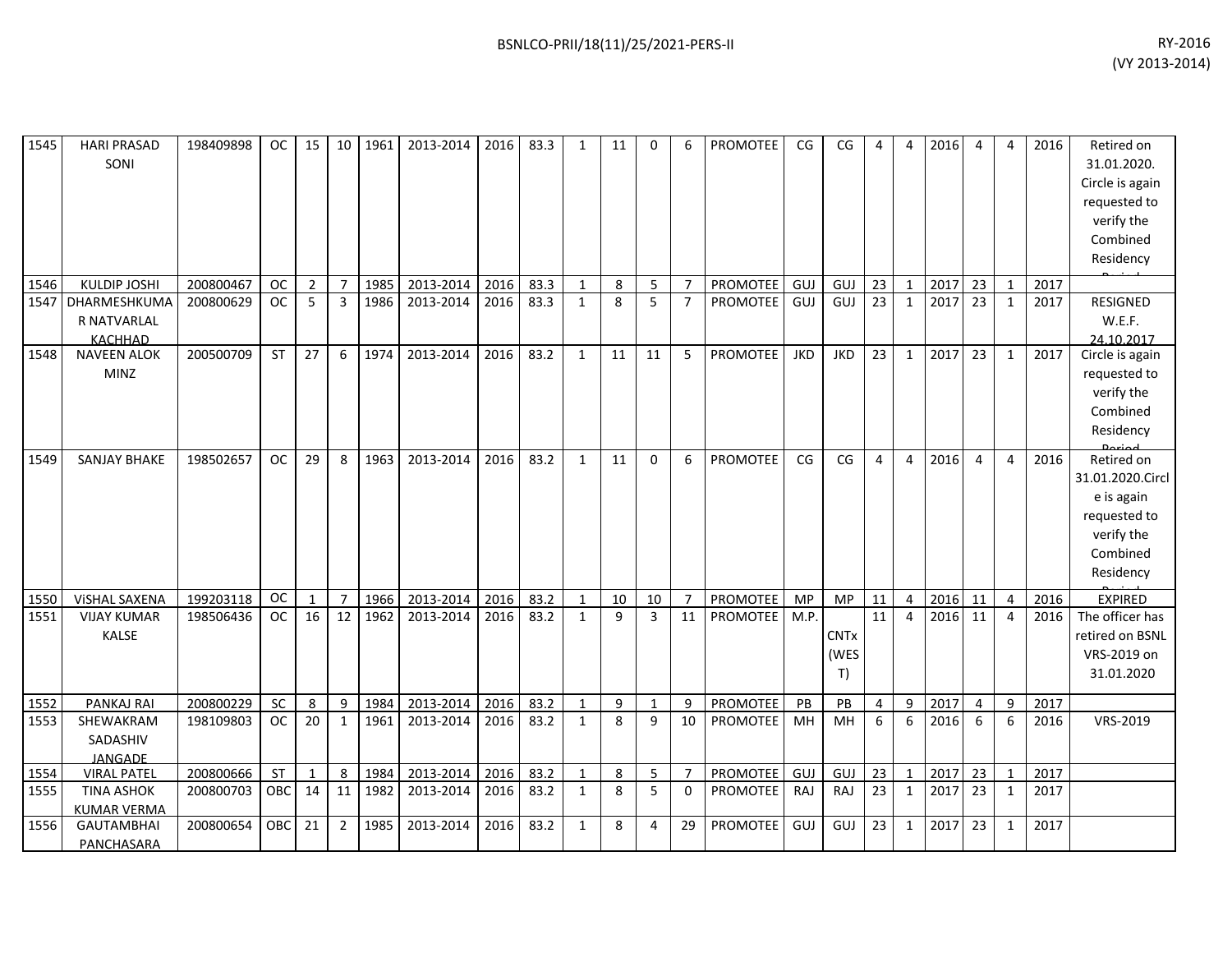| 1557 | BHAVARAJU<br><b>JANAKI</b><br><b>MANOHARVVSS</b> | 198204309 | OC.        | 25             | 6              | 1961 | 2013-2014 | 2016 | 83.1 | 1            | q            | 2            | 14             | <b>PROMOTEE</b> | AP          | AP                         | 15                    | 3              | 2016 | 15             | 3              | 2016 | <b>VRS-19</b>                                                                                       |
|------|--------------------------------------------------|-----------|------------|----------------|----------------|------|-----------|------|------|--------------|--------------|--------------|----------------|-----------------|-------------|----------------------------|-----------------------|----------------|------|----------------|----------------|------|-----------------------------------------------------------------------------------------------------|
| 1558 | <b>RAJIV SINGH</b>                               | 200800822 | <b>OC</b>  | 19             | 12             | 1978 | 2013-2014 | 2016 | 83.1 | 1            | 9            | $\mathbf{1}$ | 21             | PROMOTEE        | PB          | PB                         | 4                     | 9              | 2017 | $\overline{4}$ | 9              | 2017 |                                                                                                     |
| 1559 | <b>GULSHAN BAJAJ</b>                             | 200800203 | <b>OC</b>  | 22             | 10             | 1982 | 2013-2014 | 2016 | 83.1 | $\mathbf{1}$ | $\mathbf{q}$ |              | 21             | PROMOTEE        | PB          | PB                         | 4                     | $\mathbf{q}$   | 2017 | 4              | 9              | 2017 |                                                                                                     |
| 1560 | <b>KAVIT VAISHNAV</b>                            | 200800446 | <b>OC</b>  | 20             | 11             | 1986 | 2013-2014 | 2016 | 83.1 | $\mathbf{1}$ | 8            | 5            | 12             | PROMOTEE        | GUJ         | GUJ                        | 23                    |                | 2017 | 23             | $\mathbf{1}$   | 2017 |                                                                                                     |
| 1561 | VELMURUGAN.P                                     | 200800875 | <b>SC</b>  | 22             | -5             | 1978 | 2013-2014 | 2016 | 83.1 | $\mathbf{1}$ | 8            | 4            | 22             | PROMOTEE        | TN          | <b>TN</b>                  | 23                    | $\mathbf{1}$   | 2017 | 23             | $\mathbf{1}$   | 2017 |                                                                                                     |
| 1562 | <b>Hemant Arora</b>                              | 198402903 |            | 10             | 5              | 1962 | 2013-2014 | 2016 | 83   | $\mathbf{1}$ | 11           | $\Omega$     | 19             | PROMOTEE        | <b>MP</b>   | MP                         | 21                    | 3              | 2016 | 21             | 3              | 2016 | VR Scheme-<br>2019.Circle is<br>again requested                                                     |
|      |                                                  |           | <b>OC</b>  |                |                |      |           |      |      |              |              |              |                |                 |             |                            |                       |                |      |                |                |      | to verify the<br>Combined<br>Residency<br>Period.                                                   |
| 1563 | PRASHANT<br><b>KUMAR PADHYE</b>                  | 198407480 | <b>OC</b>  | $\overline{4}$ | $\overline{7}$ | 1964 | 2013-2014 | 2016 | 83   | $\mathbf{1}$ | 11           | $\Omega$     | 6              | <b>PROMOTEE</b> | CG          | CG                         | $\boldsymbol{\Delta}$ | $\overline{4}$ | 2016 | $\overline{4}$ | $\overline{4}$ | 2016 | Retired on<br>31.01.2020.<br>Circle is again<br>requested to<br>verify the<br>Combined<br>Residency |
| 1564 | JAYAGANESH.M                                     | 200200091 | <b>OBC</b> | 11             | 8              | 1971 | 2013-2014 | 2016 | 83   | 1            | 10           | $\Omega$     | 24             | PROMOTEE        | <b>TN</b>   | <b>CNTx</b><br>(SOU<br>TH) | 23                    | $\mathbf{1}$   | 2017 | 23             | $\mathbf{1}$   | 2017 |                                                                                                     |
| 1565 | <b>BHANU PRATAP</b><br><b>DHRUV</b>              | 200303334 | <b>ST</b>  | 18             | 10             | 1979 | 2013-2014 | 2016 | 83   | $\mathbf{1}$ | 10           | $\Omega$     | 22             | <b>PROMOTEE</b> | CG          | CG                         | 23                    | 1              | 2017 | 23             | $\mathbf{1}$   | 2017 |                                                                                                     |
| 1566 | SANKARANARAYA<br><b>NANV</b>                     | 200801309 | OBC        | 8              | 6              | 1980 | 2013-2014 | 2016 | 83   | $\mathbf{1}$ | 8            | 5            | 12             | PROMOTEE        | <b>CHTD</b> | $CHTD$ 23                  |                       | $\mathbf{1}$   | 2017 | 23             | $\mathbf{1}$   | 2017 |                                                                                                     |
| 1567 | <b>GADARA CHIRAG</b><br>KANJIBHAI                | 200800517 | <b>OC</b>  | 24             | 8              | 1986 | 2013-2014 | 2016 | 83   | 1            | 8            | 5            | $\overline{7}$ | PROMOTEE        | GUJ         | GUJ                        | 23                    | 1              | 2017 | 23             | $\mathbf{1}$   | 2017 | <b>RESIGNED</b><br>W.E.F.                                                                           |

12.03.2020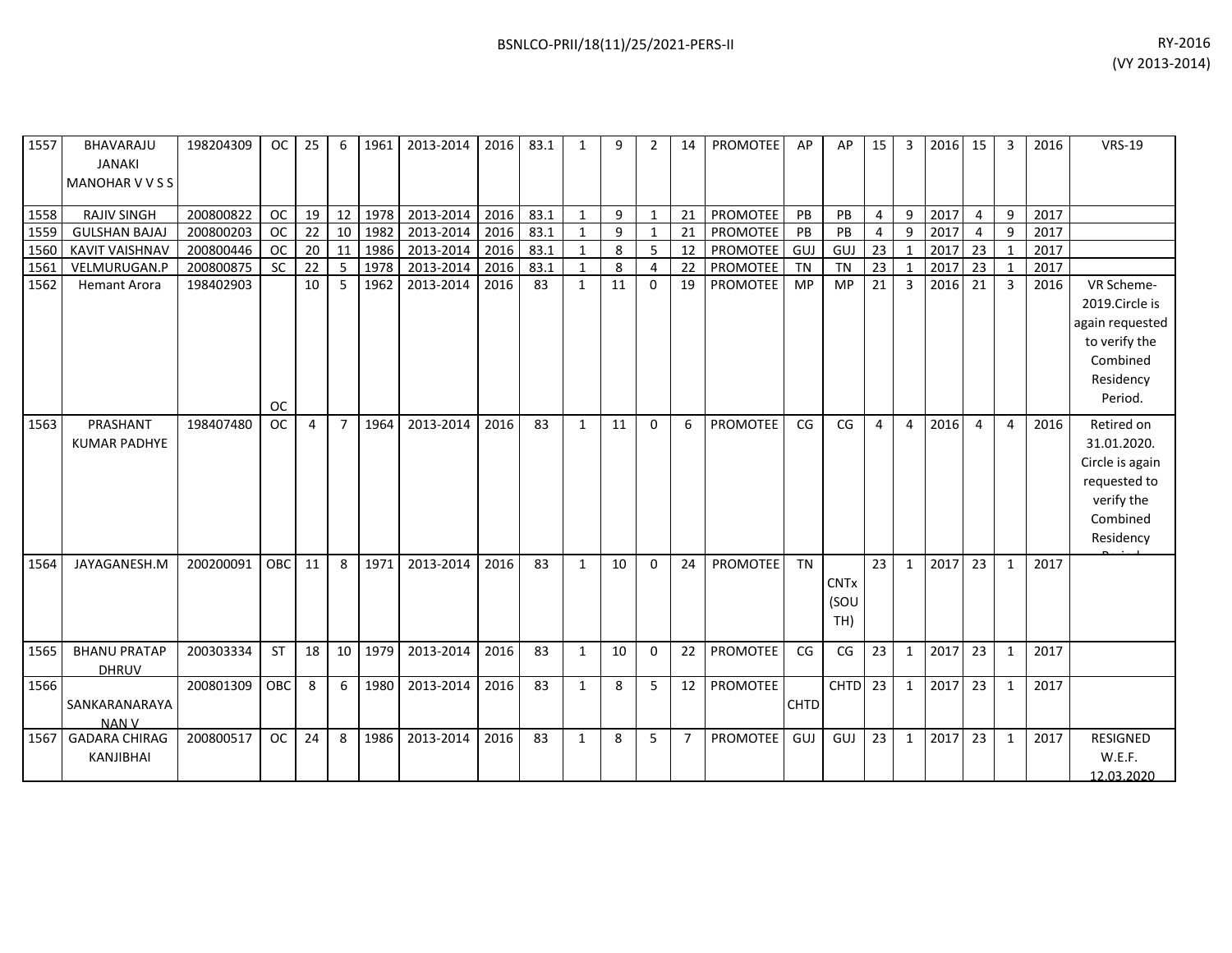| 1568 | Meeyakhan M E                     | 198603365 | OBC              | 27             | 6              | 1962 | 2013-2014 | 2016 | 82.9 | 1            | 18 | $\overline{2}$ | 22             | PROMOTEE        | <b>CHTD</b> | CHTD <sub>25</sub>        |                 | 4              | 2016 | 25             | 4              | 2016 | VR Scheme-<br>2019.Circle is<br>again requested<br>to verify the<br>Combined<br>Residency<br>Period. |
|------|-----------------------------------|-----------|------------------|----------------|----------------|------|-----------|------|------|--------------|----|----------------|----------------|-----------------|-------------|---------------------------|-----------------|----------------|------|----------------|----------------|------|------------------------------------------------------------------------------------------------------|
| 1569 | M.D.VALA                          | 198408976 | <b>OC</b>        | 3              | 6              | 1962 | 2013-2014 | 2016 | 82.9 | $\mathbf{1}$ | 10 | 6              | 21             | PROMOTEE        | GUJ         | GUJ                       | 11              | $\overline{4}$ | 2016 | 11             | $\overline{4}$ | 2016 | <b>VRS 2019</b>                                                                                      |
| 1570 | SHIVRAJ PRASAD<br><b>KUSHWAHA</b> | 200302974 | OBC <sub>1</sub> | 13             | $\overline{3}$ | 1976 | 2013-2014 | 2016 | 82.9 | 1            | 10 | $\Omega$       | 23             | <b>PROMOTEE</b> | M.P.        | <b>CNTx</b><br>(WES<br>T) | $\overline{23}$ | $\mathbf{1}$   | 2017 | 23             | 1              | 2017 |                                                                                                      |
| 1571 | KUMAR.T.K                         | 200204112 | OBC              | 17             | 6              | 1971 | 2013-2014 | 2016 | 82.9 | $\mathbf{1}$ | 10 | $\mathbf 0$    | 22             | PROMOTEE        | TN          | <b>TN</b>                 | 23              | $\mathbf{1}$   | 2017 | 23             | 1              | 2017 |                                                                                                      |
| 1572 | MANISHKUMAR<br><b>PARMAR</b>      | 200800499 | <b>SC</b>        | $\overline{7}$ | -5             | 1982 | 2013-2014 | 2016 | 82.9 | $\mathbf{1}$ | 8  | 5              | $\overline{7}$ | PROMOTEE        | GUJ         | GUJ                       | 23              | 1              | 2017 | 23             | 1              | 2017 |                                                                                                      |
| 1573 | Dalbir Singh                      | 200205447 | <b>OC</b>        | 30             | 9              | 1962 | 2013-2014 | 2016 | 82.8 | $\mathbf{1}$ | 14 | 4              | 11             | Promotee        | <b>HR</b>   | <b>HR</b>                 | 23              | 1              | 2017 | 23             | 1              | 2017 | Circle is again<br>requested to<br>verify the<br>Combined<br>Residency<br>لهمنعه0                    |
| 1574 | <b>SEENIATN</b>                   | 199800463 | <b>OC</b>        | 21             | 5              | 1974 | 2013-2014 | 2016 | 82.8 | $\mathbf{1}$ | 10 | $\mathbf{3}$   | 30             | <b>PROMOTEE</b> | KRL         | <b>KRL</b>                | 13              | $\overline{2}$ | 2017 | 13             | $\overline{2}$ | 2017 |                                                                                                      |
| 1575 | <b>VIKRAM SINGH</b>               | 200300576 | <b>ST</b>        | 16             | 5              | 1978 | 2013-2014 | 2016 | 82.8 | 1            | 10 | $\Omega$       | 23             | <b>PROMOTEE</b> | M.P.        | <b>CNTx</b><br>(WES<br>T) | 23              | $\mathbf{1}$   | 2017 | 23             | 1              | 2017 |                                                                                                      |
| 1576 | <b>RAJASREE N B</b>               | 200801696 | <b>OC</b>        | 18             | 11             | 1981 | 2013-2014 | 2016 | 82.8 | $\mathbf{1}$ | 8  | 5              | 20             | PROMOTEE        | KRL         | <b>KRL</b>                | 13              | $\overline{2}$ | 2017 | 13             | $\overline{2}$ | 2017 |                                                                                                      |
| 1577 | REJEESH P V K                     | 200801343 | OBC              | 20             | 5              | 1980 | 2013-2014 | 2016 | 82.8 | $\mathbf{1}$ | 8  | 5              | 3              | PROMOTEE        | <b>KRL</b>  | <b>KRL</b>                | 13              | $\overline{2}$ | 2017 | 13             | $\overline{2}$ | 2017 |                                                                                                      |
| 1578 | SUKHWINDER<br>SINGH-III           | 200800221 | <b>SC</b>        | 5              | 1              | 1978 | 2013-2014 | 2016 | 82.7 | $\mathbf{1}$ | 9  | $\mathbf{1}$   | 21             | PROMOTEE        | PB          | PB                        | 4               | 9              | 2017 | $\overline{a}$ | 9              | 2017 |                                                                                                      |
| 1579 | PARESH PIPALIA                    | 200800594 | OBC              | 11             | 5              | 1984 | 2013-2014 | 2016 | 82.7 | $\mathbf{1}$ | 8  | 5              | $\overline{7}$ | PROMOTEE        | GUJ         | <b>CNTx</b><br>(WES<br>T) | $\overline{23}$ | $\mathbf{1}$   | 2017 | 23             | $\mathbf{1}$   | 2017 |                                                                                                      |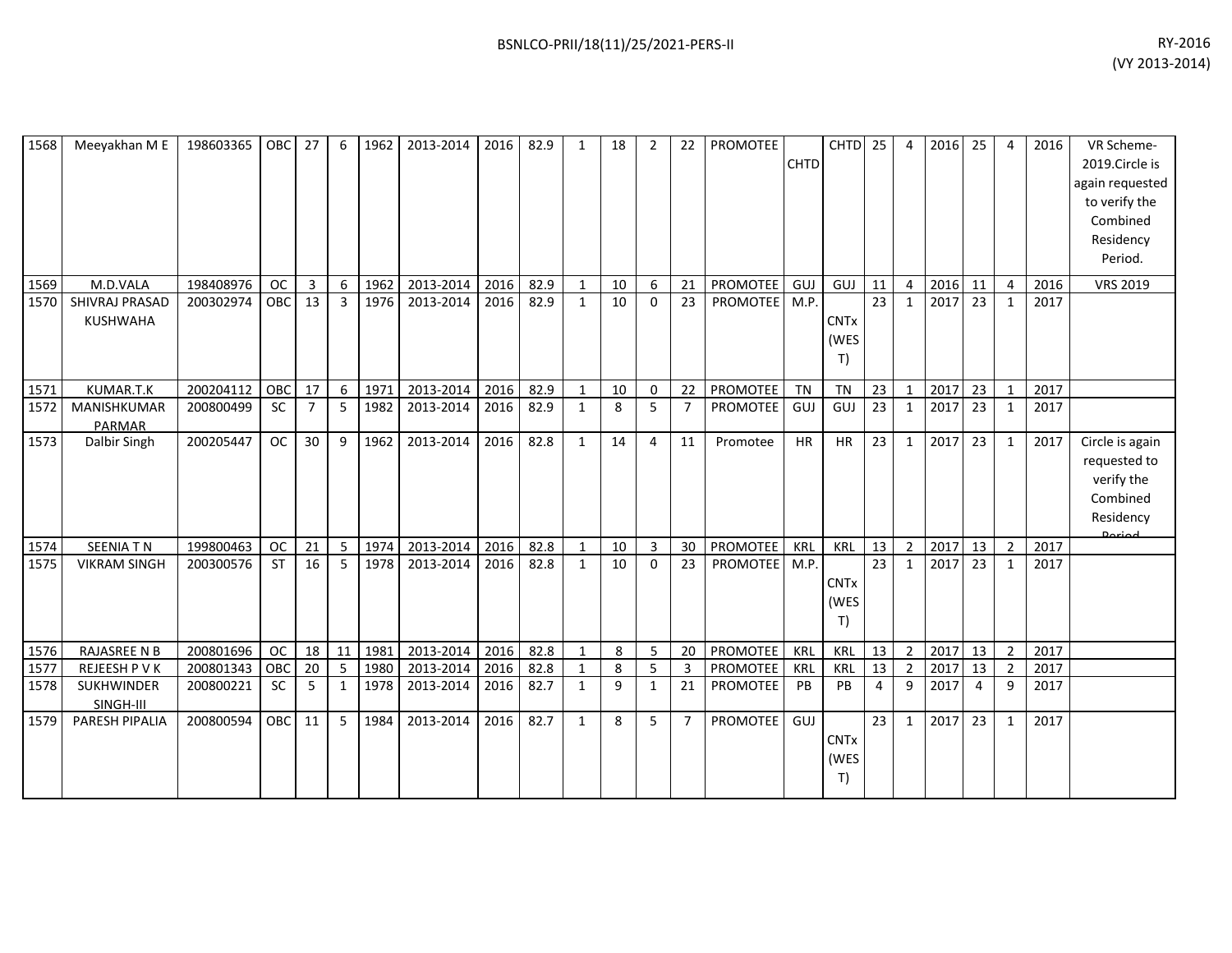| 1580 | <b>RAM PYARE</b><br>PATEL                         | 198409616 | <b>OC</b> | 25           | 11 <sup>1</sup> | 1961    | 2013-2014 | 2016 | 82.6       | 1            | 11 | $\Omega$     | 6              | <b>PROMOTEE</b> | CG        | CG         | 4              | 4              | 2016 | $\overline{a}$ | 4              | 2016 | Retired on<br>31.01.2020.<br>Circle is again<br>requested to<br>verify the<br>Combined<br>Residency |
|------|---------------------------------------------------|-----------|-----------|--------------|-----------------|---------|-----------|------|------------|--------------|----|--------------|----------------|-----------------|-----------|------------|----------------|----------------|------|----------------|----------------|------|-----------------------------------------------------------------------------------------------------|
| 1581 | J.M.LIMBACHIA                                     | 198705227 | <b>OC</b> | 11           | $\mathbf{1}$    | 1959    | 2013-2014 | 2016 | 82.6       | $\mathbf{1}$ | 10 | 6            | 21             | <b>PROMOTEE</b> | GUJ       | GUJ        | 11             | $\overline{4}$ | 2016 | 11             | $\overline{4}$ | 2016 | Retd on<br>superannuation<br>w.e.f.31.01.2019                                                       |
| 1582 | ASHOKUMAR H                                       | 200200086 | OBC       | 6            | 6               | 1978    | 2013-2014 | 2016 | 82.6       | $\mathbf{1}$ | 10 | 4            | 21             | PROMOTEE        | TN        | <b>TN</b>  | 22             | 5              | 2017 | 22             | 5              | 2017 |                                                                                                     |
| 1583 | ASOKAN.R                                          | 200204100 | OBC       | 28           | $\mathbf{1}$    | 1961    | 2013-2014 | 2016 | 82.6       | $\mathbf{1}$ | 10 | $\mathbf{0}$ | 22             | PROMOTEE        | <b>TN</b> | <b>KTK</b> | 23             | $\overline{1}$ | 2017 | 23             | $\mathbf{1}$   | 2017 | R-8(M) O/G                                                                                          |
| 1584 | SURYANARAYANA<br>HANUMANTHU                       | 200803515 | OBC       | 15           | 8               | 1984    | 2013-2014 | 2016 | 82.6       | $\mathbf{1}$ | 8  | 9            | 4              | <b>PROMOTEE</b> | AP        | AP         | 15             | 5              | 2017 | 15             | 5              | 2017 |                                                                                                     |
| 1585 | <b>HITESH</b><br>SHANKARLAL<br><b>DANGRUCHIYA</b> | 200800607 | OBC       | 21           | 9               | 1984    | 2013-2014 | 2016 | 82.6       | $\mathbf{1}$ | 8  | 5            | $\overline{7}$ | PROMOTEE        | GUJ       | GUJ        | 23             | $\mathbf{1}$   | 2017 | 23             | $\mathbf{1}$   | 2017 |                                                                                                     |
| 1586 | MUKKARAMJAHA<br>N SADEKI                          | 200800633 | OBC       | 18           | 8               | 1986    | 2013-2014 | 2016 | 82.6       | $\mathbf{1}$ | 8  | 5            | $\overline{7}$ | PROMOTEE        | GUJ       | GUJ        | 23             | $\mathbf{1}$   | 2017 | 23             | 1              | 2017 |                                                                                                     |
| 1587 | <b>SATYA RANJAN</b><br>DEBBARMA                   | 200402487 | <b>ST</b> | 11           |                 | 10 1975 | 2013-2014 |      | 2016 82.55 | $\mathbf{1}$ | 17 | 6            | $\mathbf{1}$   | <b>PROMOTEE</b> | $NE-I$    | $NE-I$     | 23             | 1              | 2017 | 23             | 1              | 2017 | Circle is again<br>requested to<br>verify the<br>Combined<br>Residency                              |
| 1588 | A.K. CHAK                                         | 198701434 | <b>ST</b> | -5           | 11              | 1962    | 2013-2014 | 2016 | 82.5       | 1            | 10 | 11           | 3              | <b>PROMOTEE</b> | <b>MP</b> | <b>MP</b>  | $\overline{2}$ | $\overline{4}$ | 2016 | $\overline{2}$ | $\overline{4}$ | 2016 | VRS-2019                                                                                            |
| 1589 | <b>PRADEEP KUMAR</b><br>NAVLAKHA                  | 200300533 | <b>OC</b> | $\mathbf{1}$ | $\overline{7}$  | 1975    | 2013-2014 | 2016 | 82.5       | $\mathbf{1}$ | 10 | $\Omega$     | 22             | <b>PROMOTEE</b> | RAJ       | RAJ        | 23             | $\mathbf{1}$   | 2017 | 23             | 1              | 2017 |                                                                                                     |
| 1590 | ANIL KUMAR JAIN                                   | 200401681 | <b>OC</b> | 12           | 12              | 1975    | 2013-2014 | 2016 | 82.5       | $\mathbf{1}$ | 10 | 0            | 12             | PROMOTEE        | RAJ       | RAJ        | 23             | $\mathbf{1}$   | 2017 | 23             | $\mathbf{1}$   | 2017 |                                                                                                     |
| 1591 | S.R.DESHMUKH                                      | 198402726 | <b>OC</b> | 22           | 8               | 1958    | 2013-2014 | 2016 | 82.5       | $\mathbf{1}$ | 9  | 5            | 4              | <b>PROMOTEE</b> | MH        | MH         | 6              | 6              | 2016 | 6              | 6              | 2016 | Retired on<br>31.08.2018                                                                            |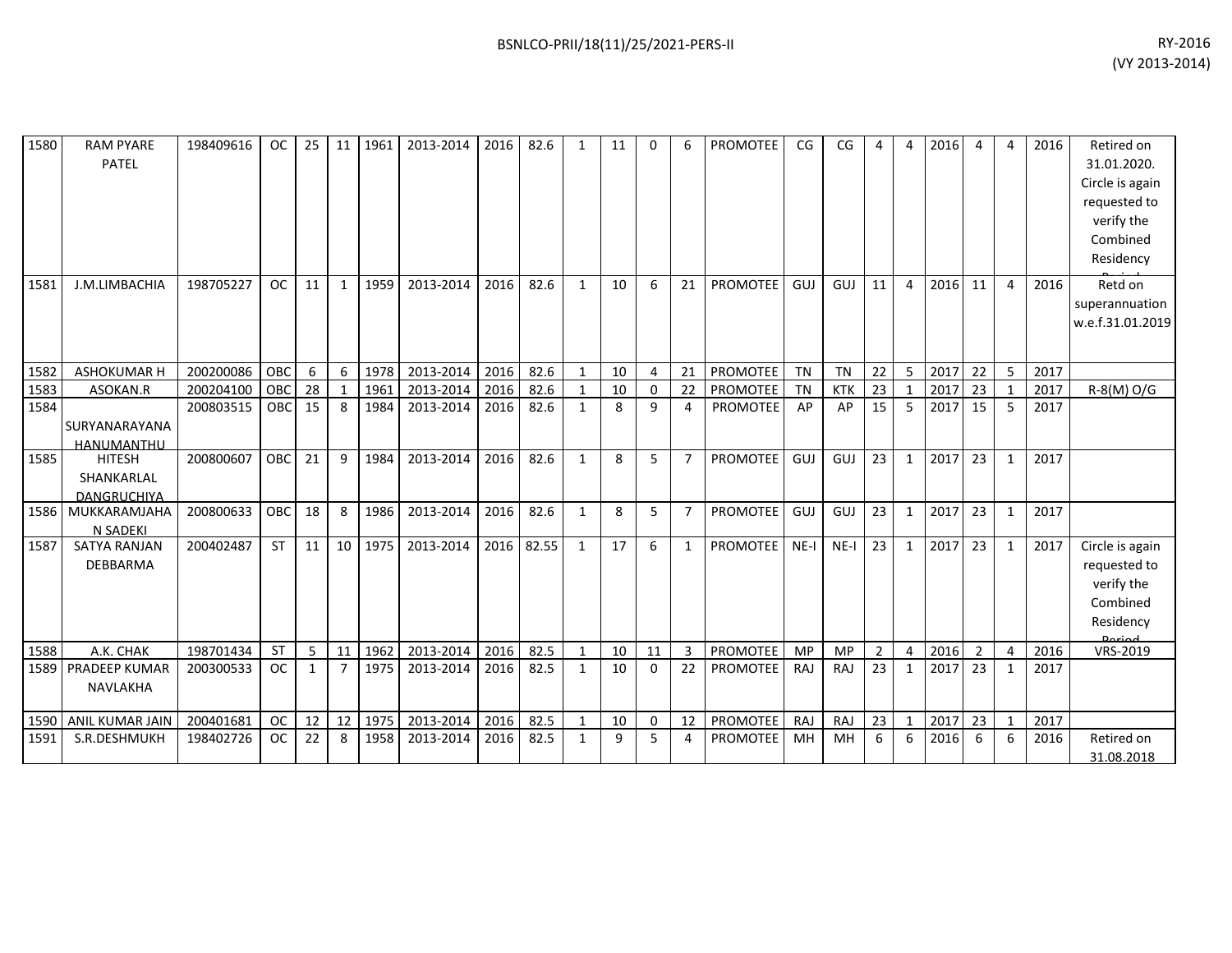| 1592 | KHAGENDRA<br><b>BHAUMIK</b>                | 200801529 | <b>OC</b>  | 1            | $\boldsymbol{\Delta}$ | 1982 | 2013-2014 | 2016 | 82.45 | 1            | 13           | 3            | 20             | <b>PROMOTEE</b> |             | NE-I CNTx<br>(NER)         | 23             | 1              | 2017 | 23             | 1              | 2017 | Circle is again<br>requested to<br>verify the<br>Combined<br>Residency<br>لممنعمه |
|------|--------------------------------------------|-----------|------------|--------------|-----------------------|------|-----------|------|-------|--------------|--------------|--------------|----------------|-----------------|-------------|----------------------------|----------------|----------------|------|----------------|----------------|------|-----------------------------------------------------------------------------------|
| 1593 | <b>MANOJ KUMAR</b><br><b>GUPTA</b>         | 200204469 | <b>OC</b>  | 8            | $\overline{2}$        | 1975 | 2013-2014 | 2016 | 82.4  | $\mathbf{1}$ | 10           | $\Omega$     | 22             | <b>PROMOTEE</b> | RAJ         | RAJ                        | 23             | $\mathbf{1}$   | 2017 | 23             | 1              | 2017 |                                                                                   |
| 1594 | <b>PAWAN KUMAR</b><br>SARAWAGI             | 200304061 | OBC        | 1            | 5                     | 1977 | 2013-2014 | 2016 | 82.4  | $\mathbf{1}$ | 10           | $\Omega$     | 22             | <b>PROMOTEE</b> | RAJ         | <b>RAJ</b>                 | 23             | $\mathbf 1$    | 2017 | 23             | 1              | 2017 |                                                                                   |
| 1595 | <b>RAJU SINGH</b>                          | 200800230 | OBC        | 1            | 5                     | 1984 | 2013-2014 | 2016 | 82.4  | $\mathbf{1}$ | 9            | $\mathbf 1$  | 9              | <b>PROMOTEE</b> | PB          | <b>PB</b>                  | $\overline{4}$ | 9              | 2017 | $\overline{4}$ | 9              | 2017 |                                                                                   |
|      | 1596 KAMALJEET SINGH                       | 200801116 | <b>SC</b>  | 5            | $\overline{4}$        | 1979 | 2013-2014 | 2016 | 82.4  | $\mathbf{1}$ | $\mathbf{q}$ | $\mathbf{1}$ | 5              | PROMOTEE        | PB          | <b>PB</b>                  | $\overline{4}$ | 9              | 2017 | $\overline{4}$ | 9              | 2017 |                                                                                   |
| 1597 | A SRINIVAS                                 | 200803597 | OBC        | 25           | 11                    | 1982 | 2013-2014 | 2016 | 82.4  | $\mathbf{1}$ | 8            | 8            | 23             | <b>PROMOTEE</b> | <b>TLGN</b> | <b>TLGN</b>                | 15             | 5              | 2017 | 19             | 5              | 2017 |                                                                                   |
| 1598 | <b>AMITKUMAR</b><br><b>UPADHYAY</b>        | 200800371 | <b>OC</b>  | 29           | $\overline{4}$        | 1985 | 2013-2014 | 2016 | 82.4  | $\mathbf{1}$ | 8            | 5            | $\overline{7}$ | PROMOTEE        | GUJ         | GUJ                        | 23             | $\mathbf{1}$   | 2017 | 23             | $\mathbf{1}$   | 2017 |                                                                                   |
| 1599 | <b>KAILASH</b><br>CHANDRA<br><b>NAMDEO</b> | 198300213 | <b>OC</b>  | $\mathbf{1}$ | 5                     | 1959 | 2013-2014 | 2016 | 82.35 | $\mathbf{1}$ | 10           | 11           | 15             | <b>PROMOTEE</b> | <b>MP</b>   | <b>MP</b>                  | 21             | 3              | 2016 | 21             | 3              | 2016 | <b>RETIRED</b>                                                                    |
| 1600 | C.S. KATHURIYA                             | 198901754 | <b>SC</b>  | $\mathbf{1}$ | 12                    | 1962 | 2013-2014 | 2016 | 82.3  | $\mathbf{1}$ | 10           | 11           | 3              | PROMOTEE        | <b>MP</b>   | <b>MP</b>                  | $\overline{2}$ | $\overline{4}$ | 2016 | $\overline{2}$ | 4              | 2016 | VRS-2019                                                                          |
| 1601 | <b>SUDANTHIRATHAS</b><br>AN.P              | 200200235 | OBC        | 15           | $\overline{7}$        | 1975 | 2013-2014 | 2016 | 82.3  | $\mathbf{1}$ | 10           | $\mathbf{0}$ | 22             | <b>PROMOTEE</b> | <b>TN</b>   | <b>TN</b>                  | 23             | $\mathbf{1}$   | 2017 | 23             | 1              | 2017 |                                                                                   |
| 1602 | <b>SULFEEKERALI E K</b>                    | 200801313 | OBC        | 4            | 4                     | 1979 | 2013-2014 | 2016 | 82.3  | $\mathbf{1}$ | 8            | 6            | 3              | <b>PROMOTEE</b> | <b>KRL</b>  | <b>CNTx</b><br>(SOU<br>TH) | 13             | $\overline{2}$ | 2017 | 13             | $\overline{2}$ | 2017 |                                                                                   |
| 1603 | KASHYAPKUMAR<br>RAJNIKANT<br>PITHVA        | 200800635 | <b>OC</b>  | 23           | 5                     | 1985 | 2013-2014 | 2016 | 82.3  | $\mathbf{1}$ | 8            | 5            | $\overline{7}$ | <b>PROMOTEE</b> | GUJ         | GUJ                        | 23             | 1              | 2017 | 23             | 1              | 2017 | <b>RESIGNED</b><br>W.E.F.<br>15.07.2021                                           |
| 1604 | <b>SARITA SINGH</b>                        | 200401531 | <b>OC</b>  | 12           | 12                    | 1977 | 2013-2014 | 2016 | 82.2  | $\mathbf{1}$ | 10           | $\Omega$     | 22             | <b>PROMOTEE</b> | RAJ         | <b>RAJ</b>                 | 23             | $\mathbf{1}$   | 2017 | 23             | $\mathbf 1$    | 2017 |                                                                                   |
| 1605 | SATISHKUMAR<br><b>NAYAK</b>                | 200800463 | <b>OBC</b> | 23           | 12                    | 1979 | 2013-2014 | 2016 | 82.2  | $\mathbf{1}$ | 8            | 5            | 12             | PROMOTEE        | GUJ         | GUJ                        | 23             | 1              | 2017 | 23             | 1              | 2017 |                                                                                   |
| 1606 | <b>VAIBHAVI NIKUNJ</b><br>SONI             | 200800546 | <b>OC</b>  | 18           | 11                    | 1986 | 2013-2014 | 2016 | 82.2  | $\mathbf{1}$ | 8            | 5            | $\overline{7}$ | <b>PROMOTEE</b> | GUJ         | GUJ                        | 23             | 1              | 2017 | 23             | 1              | 2017 |                                                                                   |
| 1607 | V.F.CHRISTIAN                              | 198317543 | <b>OC</b>  | 30           | 8                     | 1960 | 2013-2014 | 2016 | 82.1  | $\mathbf{1}$ | 10           | 6            | 21             | <b>PROMOTEE</b> | GUJ         | GUJ                        | 11             | $\overline{4}$ | 2016 | 11             | 4              | 2016 | VRS under VRS<br>2019                                                             |
| 1608 | V.C.PRAJAPATI                              | 198316601 | 0C         | 1            | 6                     | 1961 | 2013-2014 | 2016 | 82.1  | $\mathbf{1}$ | 10           | 6            | 21             | <b>PROMOTEE</b> | GUJ         | GUJ                        | 11             | $\overline{4}$ | 2016 | 11             | 4              | 2016 | <b>VRS</b><br>w.e.f.01.11.2017                                                    |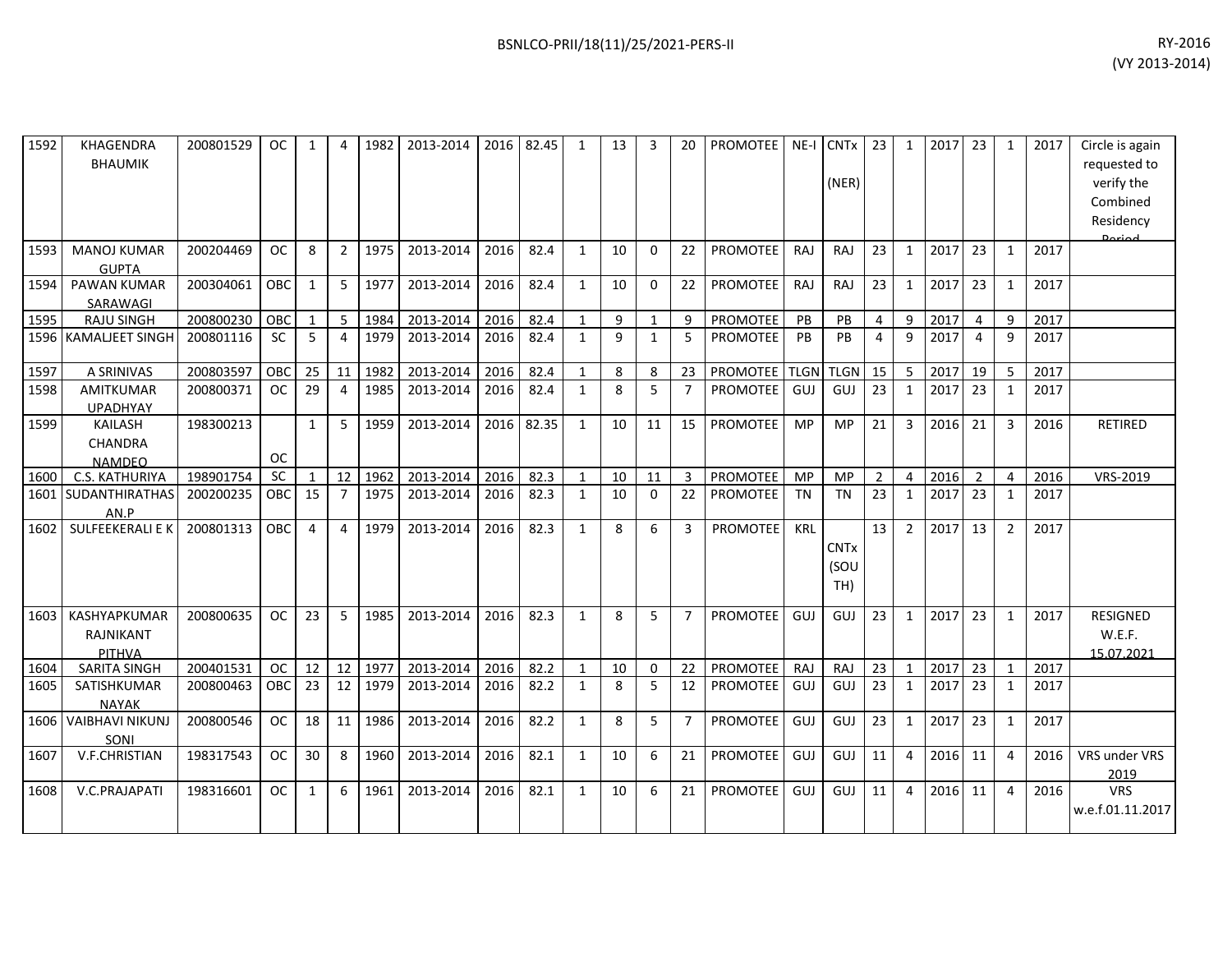| BSNLCO-PRII/18(11)/25/2021-PERS-II | RY-2016 |
|------------------------------------|---------|
|                                    |         |

|      | 1609   MANISH MATHUR                          | 200304348 | OC.       | 28             | 6              | 1977 | 2013-2014 | 2016 | 82.1 | 1            | 10 | 0              | 22             | <b>PROMOTEE</b>    | RAJ              | RAJ         | 23              | 1              | 2017    | 23         | 1              | 2017 |                                                                                                           |
|------|-----------------------------------------------|-----------|-----------|----------------|----------------|------|-----------|------|------|--------------|----|----------------|----------------|--------------------|------------------|-------------|-----------------|----------------|---------|------------|----------------|------|-----------------------------------------------------------------------------------------------------------|
| 1610 | GAIKWAD<br>ASHALATA<br>PANDURANG              | 198408554 | OBC       | 14             | 1              | 1964 | 2013-2014 | 2016 | 82.1 | $\mathbf{1}$ | 9  | 5              | 5              | PROMOTEE           | MH               | MH          | $\overline{3}$  | 6              | 2016    | 6          | 6              | 2016 | VRS-2019                                                                                                  |
| 1611 | SUDHAKAR<br>KOLLAPUDI                         | 200803689 | OBC       | $\overline{4}$ | 6              | 1982 | 2013-2014 | 2016 | 82.1 | $\mathbf{1}$ | 8  | 9              | 4              | <b>PROMOTEE</b>    | AP               | AP          | 15              | 5              | 2017    | 15         | 5              | 2017 |                                                                                                           |
| 1612 | JIMESH C                                      | 200801693 | SC        | $\overline{7}$ | 11             | 1982 | 2013-2014 | 2016 | 82.1 | $\mathbf{1}$ | 8  | 5              |                | 28 PROMOTEE        | KRL              | KRL         | 10              | $2^{\circ}$    | 2017    | $\vert$ 13 | $\overline{2}$ | 2017 |                                                                                                           |
| 1613 | SRIKANDAN N                                   | 200801538 | <b>OC</b> | 17             | $\overline{7}$ | 1985 | 2013-2014 | 2016 | 82.1 | $\mathbf{1}$ | 8  | 5              | 18             | PROMOTEE           | KRL              | <b>TN</b>   | 13              | $\overline{2}$ | 2017    | 13         | $\mathcal{P}$  | 2017 |                                                                                                           |
| 1614 | SHYAMKUMAR<br><b>BORICHA</b>                  | 200800490 | OBC       | 20             | 11             | 1985 | 2013-2014 | 2016 | 82.1 | $\mathbf{1}$ | 8  | 5              | $\overline{7}$ | <b>PROMOTEE</b>    | GUJ              | GUJ         | 23              | $\mathbf{1}$   | 2017    | 23         | $\mathbf{1}$   | 2017 |                                                                                                           |
| 1615 | ALPESH<br>BHENSDADIA                          | 200803341 | <b>OC</b> | 17             | 6              | 1985 | 2013-2014 | 2016 | 82.1 | $\mathbf{1}$ | 8  | 4              | 29             | <b>PROMOTEE</b>    | GUJ              | GUJ         | 23              | $\mathbf{1}$   | 2017    | 23         | 1              | 2017 |                                                                                                           |
| 1616 | Ekambaram A                                   | 198409583 | OC        | 23             | $\mathbf{1}$   | 1962 | 2013-2014 | 2016 | 82   | $\mathbf{1}$ | 19 | $\overline{7}$ | $\overline{2}$ | <b>PROMOTEE</b>    | CHTD             | <b>CHTD</b> | $\overline{25}$ | $\overline{4}$ | 2016    | 25         | 4              | 2016 | VR Scheme-<br>2019.Circle is<br>again requested<br>to verify the<br>Combined<br>Residency<br>Period.      |
| 1617 | KANNEGANTI<br>SRINIVAS                        | 200803339 | OBC       | 19             | 8              | 1985 | 2013-2014 | 2016 | 82   | $\mathbf{1}$ | 8  | 8              | 22             | <b>PROMOTEE</b>    | AP               | AP          | 15              | 5              | 2017    | 15         | 5              | 2017 |                                                                                                           |
| 1618 | SIVADASAN T                                   | 200802192 | SC        | 30             | 5              | 1978 | 2013-2014 | 2016 | 82   | $\mathbf{1}$ | 8  | 5              | 11             | PROMOTEE           | <b>KRL</b>       | KRL         | 13              | $\overline{2}$ | 2017 13 |            | $\overline{2}$ | 2017 |                                                                                                           |
| 1619 | <b>DHARABEN PATEI</b>                         | 200800482 | <b>OC</b> | 9              | -1             | 1986 | 2013-2014 | 2016 | 82   | $\mathbf{1}$ | 8  | 5              | 7              | PROMOTEE           | GUJ              | GUJ         | 23              | $\mathbf{1}$   | 2017    | 23         | -1             | 2017 |                                                                                                           |
| 1620 | <b>MILIND</b><br>DHRUWAKUMAR<br><b>BANSOD</b> | 200801561 | <b>SC</b> | 27             | 8              | 1985 | 2013-2014 | 2016 | 82   | $\mathbf{1}$ | 8  | 4              | 23             | PROMOTEE           | MH               | MH          | 23              | $\mathbf{1}$   | 2017    | 23         | $\mathbf{1}$   | 2017 |                                                                                                           |
|      | 1621 SUBRAHMANYAM<br>A V                      | 198002752 | <b>OC</b> | 17             | $\overline{2}$ | 1959 | 2013-2014 | 2016 | 81.9 | $\mathbf{1}$ | 15 | $\overline{7}$ | 29             | PROMOTEE TLNG TLGN |                  |             | 30              | 5              | 2016    | 30         | 5              |      | 2016 Superannuation.<br>Circle is again<br>requested to<br>verify the<br>Combined<br>Residency<br>Period. |
| 1622 | SRINIVAS GADAPA                               | 200303125 | <b>OC</b> | 10             | 05             | 1978 | 2013-2014 | 2016 | 81.9 | $\mathbf{1}$ | 10 | $\overline{4}$ | 13             | <b>PROMOTEE</b>    | <b>TLGN CNTx</b> | (SOU<br>TH) | 15              | 05             | 2017    | 15         | 05             | 2017 |                                                                                                           |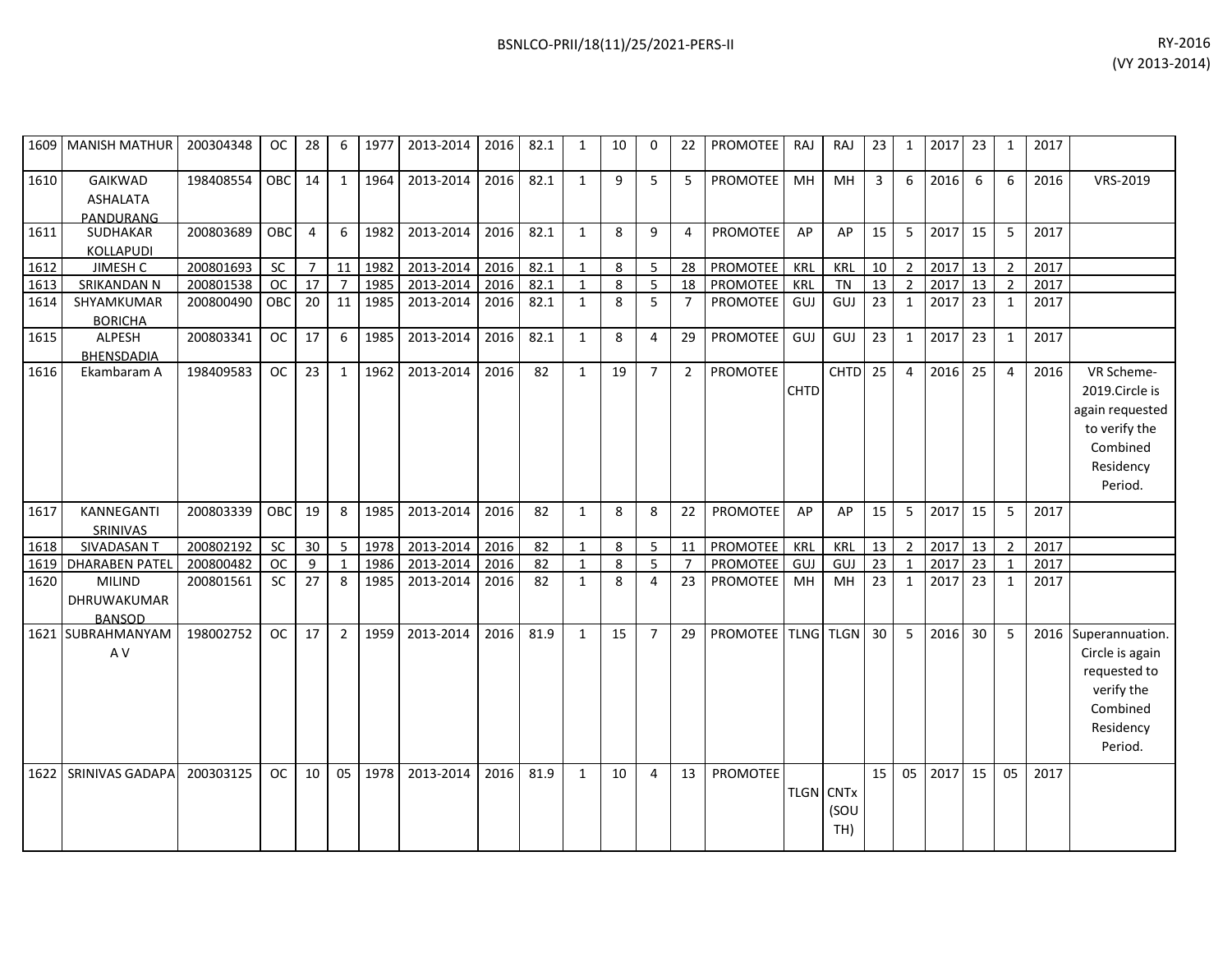| BSNLCO-PRII/18(11)/25/2021-PERS-II | RY-2016                                                                                                                                                                                                                                                                                                                                                                                                                                                                                                                                                                                              |
|------------------------------------|------------------------------------------------------------------------------------------------------------------------------------------------------------------------------------------------------------------------------------------------------------------------------------------------------------------------------------------------------------------------------------------------------------------------------------------------------------------------------------------------------------------------------------------------------------------------------------------------------|
|                                    | $\left\langle$ $\left\langle \right\rangle$ $\left\langle \right\rangle$ $\left\langle \right\rangle$ $\left\langle \right\rangle$ $\left\langle \right\rangle$ $\left\langle \right\rangle$ $\left\langle \right\rangle$ $\left\langle \right\rangle$ $\left\langle \right\rangle$ $\left\langle \right\rangle$ $\left\langle \right\rangle$ $\left\langle \right\rangle$ $\left\langle \right\rangle$ $\left\langle \right\rangle$ $\left\langle \right\rangle$ $\left\langle \right\rangle$ $\left\langle \right\rangle$ $\left\langle \right\rangle$ $\left\langle \right\rangle$ $\left\langle$ |

| 1623 | NAGARAJAN.G                                                    | 199400908 | <b>OC</b> | 5              | 7                       | 1960 | 2013-2014 | 2016 | 81.9 | 1            | 10 | 0        | 22             | PROMOTEE        | TN         | <b>TN</b> | 23             | $\mathbf{1}$   | 2017 23 |    | 1              | 2017 | <b>VRS</b>                                                                                          |
|------|----------------------------------------------------------------|-----------|-----------|----------------|-------------------------|------|-----------|------|------|--------------|----|----------|----------------|-----------------|------------|-----------|----------------|----------------|---------|----|----------------|------|-----------------------------------------------------------------------------------------------------|
| 1624 | <b>ALPESH PATEL</b>                                            | 200801009 | <b>ST</b> | 16             | 12                      | 1983 | 2013-2014 | 2016 | 81.9 | $\mathbf{1}$ | 8  | 5        | 12             | <b>PROMOTEE</b> | GUJ        | GUJ       | 23             | $\mathbf{1}$   | 2017    | 23 | $\overline{1}$ | 2017 |                                                                                                     |
| 1625 | <b>CHETAN VASAVA</b>                                           | 200800395 | <b>ST</b> | $\overline{2}$ | 6                       | 1984 | 2013-2014 | 2016 | 81.9 | 1            | 8  | 5        | $\overline{7}$ | <b>PROMOTEE</b> | <b>GUJ</b> | GUJ       | 23             | $\mathbf{1}$   | 2017    | 23 | $\overline{1}$ | 2017 |                                                                                                     |
| 1626 | <b>ANIL AWATHARE</b>                                           | 198701548 | <b>SC</b> | 25             | -5                      | 1965 | 2013-2014 | 2016 | 81.8 | $\mathbf{1}$ | 12 | 5        | $\mathbf{1}$   | <b>PROMOTEE</b> | <b>MP</b>  | MP        | 4              | $\overline{4}$ | 2016    | 4  | 4              | 2016 | Circle is again<br>requested to<br>verify the<br>Combined<br>Residency<br>Doriad                    |
| 1627 | <b>MANIK CHANDRA</b><br><b>TAMRAKAR</b>                        | 198502279 | <b>OC</b> | 14             | 6                       | 1964 | 2013-2014 | 2016 | 81.8 | $\mathbf{1}$ | 11 | $\Omega$ | 6              | <b>PROMOTEE</b> | CG         | CG        | $\overline{4}$ | $\overline{4}$ | 2016    | 4  | 4              | 2016 | Retired on<br>31.01.2020.<br>Circle is again<br>requested to<br>verify the<br>Combined<br>Residency |
| 1628 | <b>SAFI KHAN</b>                                               | 198203366 | <b>OC</b> | 15             | 3                       | 1960 | 2013-2014 | 2016 | 81.8 | $\mathbf{1}$ | 10 | 10       | 9              | <b>PROMOTEE</b> | MP         | <b>MP</b> | 21             | 3              | 2016    | 21 | 3              | 2016 | VRS-2019                                                                                            |
| 1629 | <b>MANISH KUMAR</b><br>PANDAV                                  | 199700848 | SC        | 12             | 10                      | 1974 | 2013-2014 | 2016 | 81.8 | $\mathbf{1}$ | 10 | $\Omega$ | 22             | <b>PROMOTEE</b> | MP         | MP        | 23             | 1              | 2017    | 23 | 1              | 2017 |                                                                                                     |
|      | 1630 PRAGNESHKUMAR<br><b>KUNJBIHARIDAS</b><br><b>GONDALIYA</b> | 200800851 | OBC       | 12             | 12                      | 1979 | 2013-2014 | 2016 | 81.8 | $\mathbf{1}$ | 8  | 4        | 22             | <b>PROMOTEE</b> | GUJ        | GUJ       | 23             | $\mathbf{1}$   | 2017    | 23 | $\mathbf{1}$   | 2017 |                                                                                                     |
| 1631 | G.P.PATIL                                                      | 197808708 | <b>OC</b> | 1              | $\overline{a}$          | 1957 | 2013-2014 | 2016 | 81.7 | $\mathbf{1}$ | 10 | 6        | 21             | <b>PROMOTEE</b> | GUJ        | GUJ       | 11             | $\overline{4}$ | 2016    | 11 | $\overline{4}$ | 2016 | Retd on<br>superannuation                                                                           |
| 1632 | N.B.SHAIKH                                                     | 198409373 | <b>OC</b> | 24             | $\overline{\mathbf{A}}$ | 1959 | 2013-2014 | 2016 | 81.7 | $\mathbf{1}$ | 10 | 6        | 21             | <b>PROMOTEE</b> | GUJ        | GUJ       | 11             | $\overline{4}$ | 2016    | 11 | 4              | 2016 | Retd on<br>superannuation                                                                           |
| 1633 | P.T.PATEL                                                      | 198704974 | <b>OC</b> | 22             | $\overline{7}$          | 1963 | 2013-2014 | 2016 | 81.7 | $\mathbf{1}$ | 10 | 6        | 21             | <b>PROMOTEE</b> | GUJ        | GUJ       | 11             | $\overline{4}$ | 2016    | 11 | $\overline{a}$ | 2016 | Retd on<br>superannuation                                                                           |
| 1634 | <b>RAM SWROOP</b><br><b>VERMA</b>                              | 200205452 | OBC       | 1              | $\mathbf{1}$            | 1974 | 2013-2014 | 2016 | 81.7 | $\mathbf{1}$ | 10 | $\Omega$ | 22             | <b>PROMOTEE</b> | <b>RAJ</b> | RAJ       | 23             | $\mathbf{1}$   | 2017    | 23 | 1              | 2017 | Death                                                                                               |
| 1635 | <b>MANJEET KAUR</b>                                            | 200800287 | <b>SC</b> | 28             | $\overline{7}$          | 1988 | 2013-2014 | 2016 | 81.7 | $\mathbf{1}$ | 9  | 6        | -1             | <b>PROMOTEE</b> | PB         | PB        | 29             | $\mathbf{1}$   | 2018 29 |    | $\mathbf{1}$   | 2018 |                                                                                                     |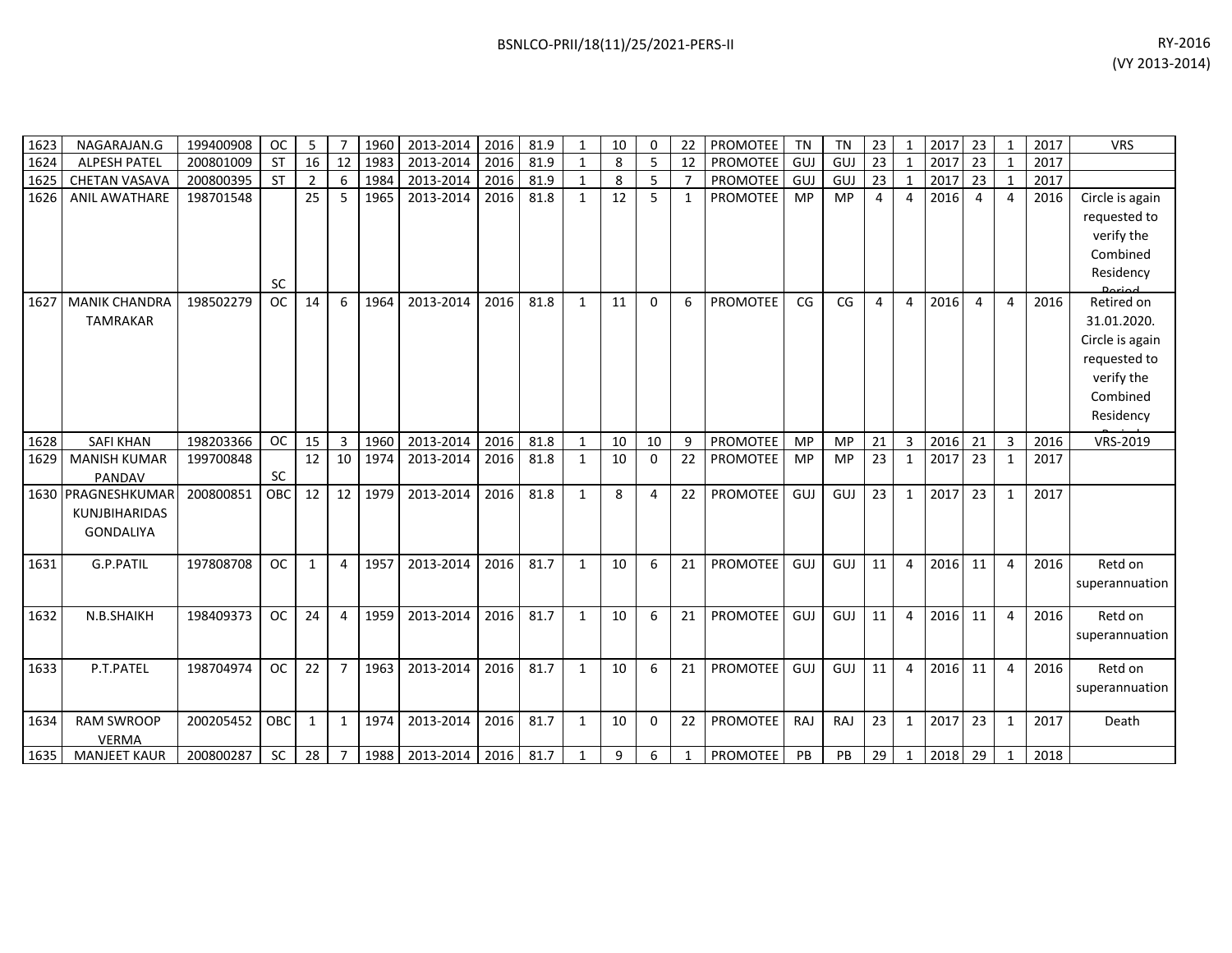| 1636 | Subramanian K                          | 198403260 | <b>OC</b> | 12 | 4              | 1962 | 2013-2014 | 2016 | 81.6 | 1            | 19 | 4              | 2              | <b>PROMOTEE</b> | <b>CHTD</b> | <b>CHTD</b> | 25              | $\overline{4}$ | 2016 | 25 | 4              | 2016 | VR Scheme-<br>2019.Circle is<br>again requested<br>to verify the<br>Combined<br>Residency<br>Period.      |
|------|----------------------------------------|-----------|-----------|----|----------------|------|-----------|------|------|--------------|----|----------------|----------------|-----------------|-------------|-------------|-----------------|----------------|------|----|----------------|------|-----------------------------------------------------------------------------------------------------------|
| 1637 | ABINASH CH PAUL                        | 200600164 | <b>SC</b> | 19 | 11             | 1974 | 2013-2014 | 2016 | 81.6 | 1            | 10 | $\overline{7}$ | 29             | PROMOTEE        | <b>WB</b>   | <b>WB</b>   | 30              | 1              | 2017 | 30 | 1              | 2017 |                                                                                                           |
| 1638 | ASHISHKUMAR<br><b>SUTHAR</b>           | 200800511 | OBC       | 3  | $\overline{2}$ | 1986 | 2013-2014 | 2016 | 81.6 | $\mathbf{1}$ | 8  | 5              | $\overline{7}$ | <b>PROMOTEE</b> | GUJ         | <b>GUJ</b>  | 23              | $\mathbf{1}$   | 2017 | 23 | 1              | 2017 |                                                                                                           |
| 1639 | <b>ABHILASH B</b>                      | 200801353 | OBC       | 15 | 5              | 1980 | 2013-2014 | 2016 | 81.6 | $\mathbf{1}$ | 8  | 5              | 5              | PROMOTEE        | KRL         | KRL         | 13              | $\overline{2}$ | 2017 | 13 | $\overline{2}$ | 2017 |                                                                                                           |
| 1640 | ANBARASAN.A                            | 200801578 | <b>SC</b> | 10 | $\overline{4}$ | 1978 | 2013-2014 | 2016 | 81.6 | $\mathbf{1}$ | 8  | 4              | 15             | PROMOTEE        | <b>TN</b>   | <b>TN</b>   | $\overline{23}$ | $\mathbf{1}$   | 2017 | 23 | $\mathbf{1}$   | 2017 |                                                                                                           |
| 1641 | SUGANTHI G                             | 199003459 | <b>OC</b> | 5  | $\overline{3}$ | 1965 | 2013-2014 | 2016 | 81.5 | $\mathbf{1}$ | 9  | 3              | 24             | <b>PROMOTEE</b> | <b>TN</b>   | <b>TN</b>   | 25              | $\overline{4}$ | 2016 | 25 | 4              | 2016 | $R-S(1/C)$                                                                                                |
| 1642 | Jayalakshmi J                          | 198004286 | <b>OC</b> | 12 | $\overline{7}$ | 1957 | 2013-2014 | 2016 | 81.4 | $\mathbf{1}$ | 18 | 4              | $\overline{2}$ | <b>PROMOTEE</b> | <b>CHTD</b> | CHTD        | $\overline{25}$ | $\overline{4}$ | 2016 | 25 | $\overline{a}$ |      | 2016 Superannuation.<br>Circle is again<br>requested to<br>verify the<br>Combined<br>Residency<br>Period. |
| 1643 | <b>IRFANKHAN</b><br><b>PATHAN</b>      | 200800788 | <b>OC</b> | 20 | $\overline{7}$ | 1985 | 2013-2014 | 2016 | 81.4 | 1            | 8  | 5              | $\overline{7}$ | PROMOTEE        | GUJ         | GUJ         | 23              | $\mathbf{1}$   | 2017 | 23 | 1              | 2017 |                                                                                                           |
| 1644 | <b>UPENDRA</b><br>PASWAN               | 200203511 | SC        | 1  | $\mathbf{1}$   | 1978 | 2013-2014 | 2016 | 81.3 | $\mathbf{1}$ | 14 | 3              | 22             | <b>PROMOTEE</b> | <b>JKD</b>  | <b>JKD</b>  | 23              | $\mathbf{1}$   | 2017 | 23 | $\mathbf{1}$   | 2017 | Circle is again<br>requested to<br>verify the<br>Combined<br>Residency<br>Doriod                          |
| 1645 | <b>HAUSHILA</b><br><b>PRASAD DHOBI</b> | 200600356 | <b>SC</b> | 3  | q              | 1976 | 2013-2014 | 2016 | 81.3 | $\mathbf{1}$ | 10 | 3              | 18             | PROMOTEE        |             | $ASM$ UP(E) | 23              | $\mathbf{1}$   | 2017 | 23 | 1              | 2017 |                                                                                                           |
| 1646 | <b>GEETHA.R</b>                        | 200202143 | <b>OC</b> | 30 | 12             | 1979 | 2013-2014 | 2016 | 81.3 | $\mathbf{1}$ | 10 | $\Omega$       | 22             | PROMOTEE        | <b>TN</b>   | <b>TN</b>   | 23              | $\mathbf{1}$   | 2017 | 23 | $\mathbf{1}$   | 2017 |                                                                                                           |
| 1647 | SATHEESH BABU<br><b>BADDE K</b>        | 200801280 | <b>SC</b> | 13 | 6              | 1981 | 2013-2014 | 2016 | 81.3 | 1            | 8  | 9              | 4              | PROMOTEE        | AP          | AP          | 15              | 5              | 2017 | 15 | 5              | 2017 |                                                                                                           |
| 1648 | <b>CHANDRA HASAN</b><br>P              | 200804140 | <b>OC</b> | 5  | 6              | 1978 | 2013-2014 | 2016 | 81.3 | $\mathbf{1}$ | 8  | 9              | $\Omega$       | <b>PROMOTEE</b> | AP          | AP          | 23              | 5              | 2017 | 23 | 5              | 2017 |                                                                                                           |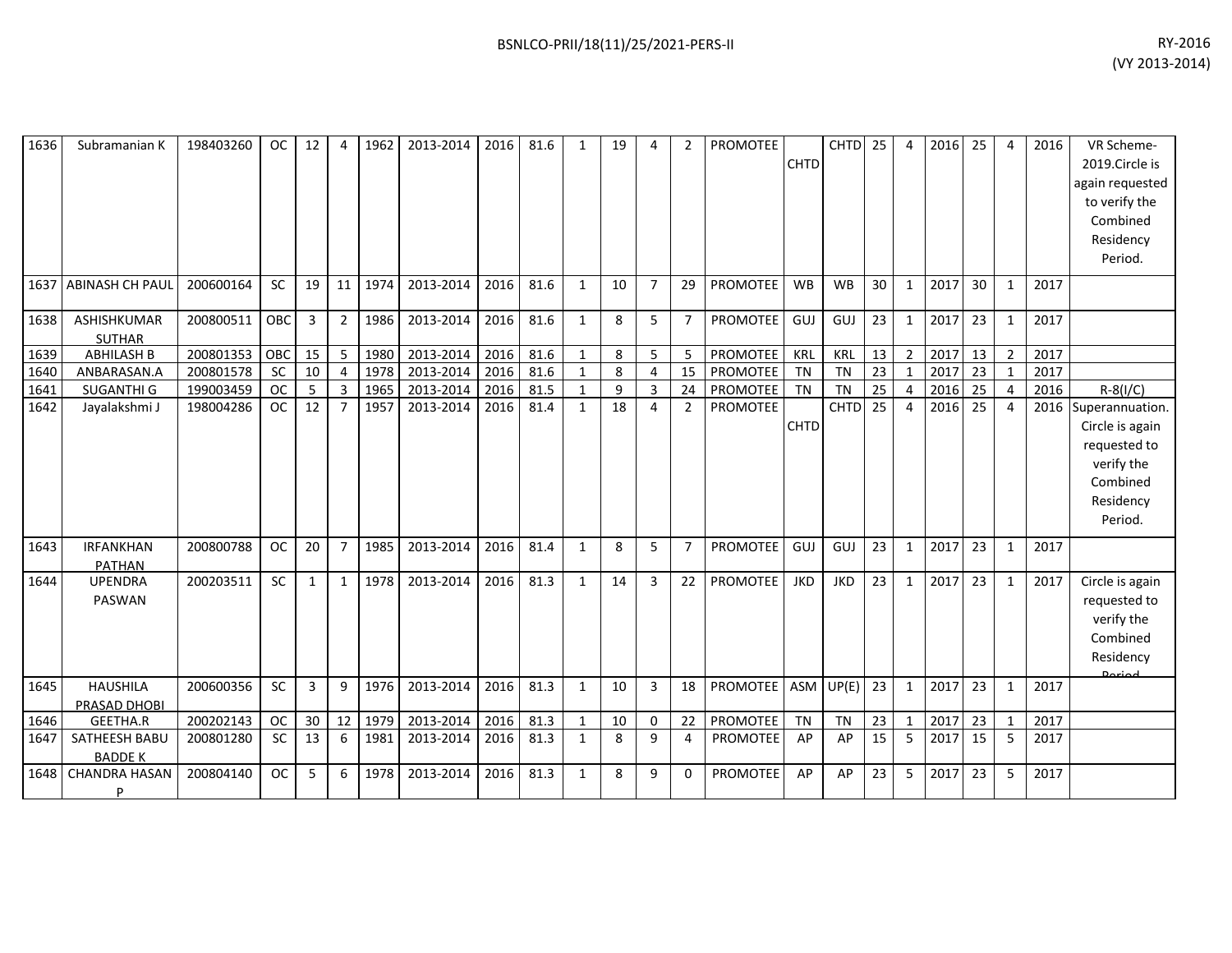| 1649 | Raju R                                                | 198404215 | <b>OC</b>  | 10 <sup>1</sup> | 3               | 1960    | 2013-2014 | 2016 | 81.2 | $\mathbf{1}$ | 18 | $\overline{2}$ | 22             | PROMOTEE           | <b>CHTD</b> | CHTD <sub>25</sub>        |    | $\overline{4}$ | 2016 | 25 | 4              | 2016 | Super<br>Annuation.<br>Circle is again<br>requested to<br>verify the<br>Combined<br>Residency        |
|------|-------------------------------------------------------|-----------|------------|-----------------|-----------------|---------|-----------|------|------|--------------|----|----------------|----------------|--------------------|-------------|---------------------------|----|----------------|------|----|----------------|------|------------------------------------------------------------------------------------------------------|
| 1650 | <b>NARAYAN</b><br><b>AGNIHOTRI</b>                    | 198401881 | <b>OC</b>  | 15              | $\overline{2}$  | 1962    | 2013-2014 | 2016 | 81.2 | $\mathbf{1}$ | 10 | 11             | 15             | <b>PROMOTEE</b>    | <b>MP</b>   | <b>MP</b>                 | 21 | 3              | 2016 | 21 | 3              | 2016 | VRS-2019                                                                                             |
| 1651 | <b>MANOJ SINGH</b><br><b>KUSHWAHA</b>                 | 200300937 | <b>OBC</b> | 1               | 1               | 1979    | 2013-2014 | 2016 | 81.2 | $\mathbf{1}$ | 10 | $\Omega$       | 23             | <b>PROMOTEE</b>    | M.P.        | <b>CNTx</b><br>(WES<br>T) | 23 | $\mathbf{1}$   | 2017 | 23 | $\mathbf{1}$   | 2017 |                                                                                                      |
| 1652 | <b>BHERU LAL</b><br><b>DHAKAR</b>                     | 200204895 | OBC        | 14              |                 | 10 1972 | 2013-2014 | 2016 | 81.2 | $\mathbf{1}$ | 10 | $\mathbf 0$    | 22             | <b>PROMOTEE</b>    | RAJ         | RAJ                       | 23 | $\mathbf{1}$   | 2017 | 23 | 1              | 2017 |                                                                                                      |
| 1653 | J MAHENDER                                            | 200801439 | <b>SC</b>  | 11              | 12 <sup>1</sup> | 1978    | 2013-2014 | 2016 | 81.2 | 1            | 8  | 10             | 10             | PROMOTEE TLGN TLGN |             |                           | 21 | 6              | 2017 | 21 | 6              | 2017 |                                                                                                      |
| 1654 | <b>PATEL</b><br><b>DHIRUBHAI</b><br><b>GANESHBHAI</b> | 198213784 | <b>OC</b>  | 15              | 5               | 1957    | 2013-2014 | 2016 | 81.2 | $\mathbf{1}$ | 8  | 9              | 15             | PROMOTEE           | GUJ         | <b>CNTx</b><br>(WES<br>T) | 15 | 10             | 2015 | 15 | 10             | 2015 | superannuation<br>on 31.05.2017                                                                      |
| 1655 | <b>BEER SINGH</b>                                     | 200801878 | <b>SC</b>  | 8               | $\overline{7}$  | 1978    | 2013-2014 | 2016 | 81.2 | $\mathbf{1}$ | 8  | 5 <sub>1</sub> | 18             | PROMOTEE           | <b>NTR</b>  | UP(E)                     | 27 | $\overline{2}$ | 2017 | 27 | $\overline{2}$ | 2017 |                                                                                                      |
| 1656 | <b>BHAVSINH RAJ</b>                                   | 200800538 | <b>SC</b>  | 9               | 10 <sup>1</sup> | 1978    | 2013-2014 | 2016 | 81.2 | $\mathbf{1}$ | 8  | 5              | 9              | <b>PROMOTEE</b>    | <b>GUJ</b>  | GUJ                       | 23 | $\mathbf{1}$   | 2017 | 27 |                | 2017 |                                                                                                      |
| 1657 | <b>DILIPBHAI</b><br>PARMAR                            | 200800593 | <b>SC</b>  | 27              | 3               | 1984    | 2013-2014 | 2016 | 81.2 | $\mathbf{1}$ | 8  | 5              | $\overline{7}$ | PROMOTEE           | GUJ         | GUJ                       | 23 | 1              | 2017 | 23 | 1              | 2017 |                                                                                                      |
| 1658 | Selvaraj M                                            | 198604231 | <b>OC</b>  | 15              | 6               | 1960    | 2013-2014 | 2016 | 81.1 | $\mathbf{1}$ | 13 | 5              | $\overline{7}$ | PROMOTEE           | <b>CHTD</b> | <b>CHTD</b>               | 25 | $\overline{4}$ | 2016 | 25 | $\overline{4}$ | 2016 | VR Scheme-<br>2019.Circle is<br>again requested<br>to verify the<br>Combined<br>Residency<br>Period. |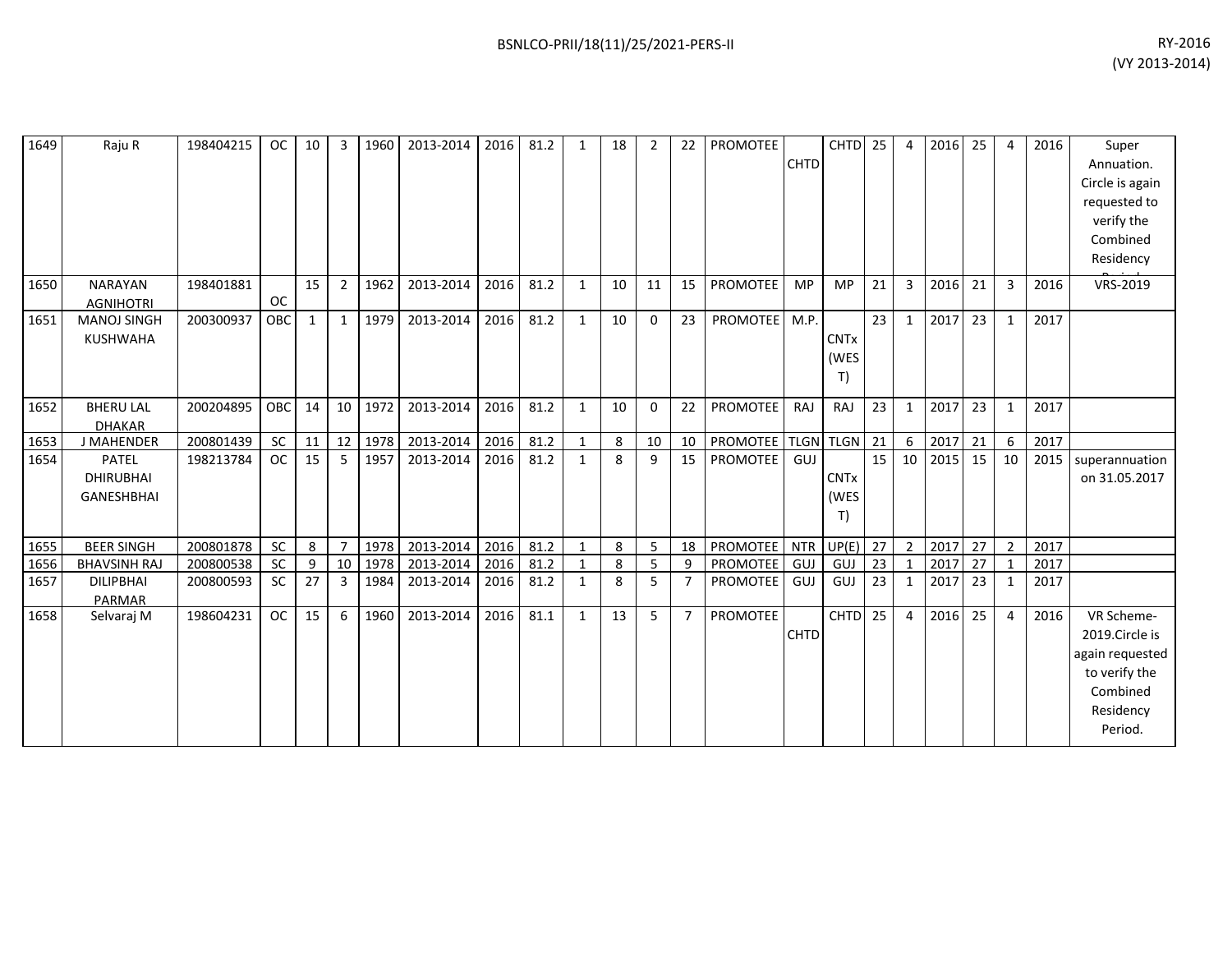| 1659 | <b>BHUPESH KUMAR</b><br>VARU                     | 198504923 | <b>OC</b> | 25             | 7              | 1962 | 2013-2014 | 2016 | 81.1 | $\mathbf{1}$ | 11 | $\Omega$     | 6              | <b>PROMOTEE</b> | CG          | CG                        | 4  | 4              | 2016 | 4  | 4            | 2016 | Retired on<br>31.01.2020.<br>Circle is again<br>requested to<br>verify the<br>Combined<br>Residency  |
|------|--------------------------------------------------|-----------|-----------|----------------|----------------|------|-----------|------|------|--------------|----|--------------|----------------|-----------------|-------------|---------------------------|----|----------------|------|----|--------------|------|------------------------------------------------------------------------------------------------------|
|      | 1660 SURENDRA SINGH<br><b>MARKAM</b>             | 200600195 | <b>ST</b> | $\overline{7}$ | $\overline{2}$ | 1976 | 2013-2014 | 2016 | 81.1 | $\mathbf{1}$ | 10 | 10           | 19             | <b>PROMOTEE</b> | <b>MP</b>   | <b>MP</b>                 | 20 | 11             | 2017 | 20 | 11           | 2017 |                                                                                                      |
|      | 1661 SANTOSH KUMAR<br>PATEL                      | 200600130 | OBC       | 10             | 11             | 1974 | 2013-2014 | 2016 | 81.1 | 1            | 10 | $\Omega$     | 22             | <b>PROMOTEE</b> | <b>MP</b>   | <b>MP</b>                 | 23 | 1              | 2017 | 23 | $\mathbf{1}$ | 2017 |                                                                                                      |
| 1662 | <b>GOPI CHAND</b><br>YADAV                       | 200301981 | <b>OC</b> | 22             | 6              | 1977 | 2013-2014 | 2016 | 81.1 | $\mathbf{1}$ | 10 | 0            | 22             | PROMOTEE        | RAJ         | RAJ                       | 23 | 1              | 2017 | 23 | $\mathbf{1}$ | 2017 |                                                                                                      |
|      | 1663 AMARJEET SINGH<br>SAINI                     | 200205632 | OBC       | 10             | $\overline{7}$ | 1978 | 2013-2014 | 2016 | 81.1 | $\mathbf{1}$ | 10 | $\Omega$     | 22             | <b>PROMOTEE</b> | RAJ         | <b>RAJ</b>                | 23 | $\mathbf{1}$   | 2017 | 23 | $\mathbf{1}$ | 2017 |                                                                                                      |
| 1664 | <b>BABUBHAI</b><br><b>ISHWARDAS</b><br>PRAJAPATI | 198505966 | <b>OC</b> | $\mathbf{1}$   | 6              | 1963 | 2013-2014 | 2016 | 81.1 | $\mathbf{1}$ | 8  | 9            | 15             | <b>PROMOTEE</b> | GUJ         | <b>CNTx</b><br>(WES<br>T) | 15 | 10             | 2015 | 15 | 10           | 2015 | VRS-2019 on<br>31.01.2020                                                                            |
| 1665 | YOGENDRASINH<br><b>NINAMA</b>                    | 200800912 | <b>ST</b> | $\mathbf{1}$   | $\overline{7}$ | 1985 | 2013-2014 | 2016 | 81.1 | 1            | 8  | 4            | 22             | <b>PROMOTEE</b> | GUJ         | <b>CNTx</b><br>(WES<br>T) | 23 | $\mathbf{1}$   | 2017 | 23 | $\mathbf{1}$ | 2017 |                                                                                                      |
| 1666 | Pugalendi T                                      | 198500224 | <b>OC</b> | 17             | 1              | 1962 | 2013-2014 | 2016 | 81   | $\mathbf{1}$ | 19 | $\mathbf{1}$ | $\overline{3}$ | PROMOTEE        | <b>CHTD</b> | <b>CHTD</b>               | 25 | $\overline{4}$ | 2016 | 25 | 4            | 2016 | VR Scheme-<br>2019.Circle is<br>again requested<br>to verify the<br>Combined<br>Residency<br>Period. |
| 1667 | LAKSHMIKANTHA<br>N <sub>S</sub>                  | 199004388 | <b>OC</b> | 5              | $\overline{3}$ | 1968 | 2013-2014 | 2016 | 81   | $\mathbf{1}$ | 10 | 4            | 14             | <b>PROMOTEE</b> | <b>KTK</b>  | <b>KTK</b>                | 15 | 5              | 2017 | 15 | 5            |      | 2017 VRS-under BSNL<br>VRS-2019                                                                      |
| 1668 | KALAIVANAN.J                                     | 200701709 | SC        | 11             | 9              | 1983 | 2013-2014 | 2016 | 81   | $\mathbf{1}$ | 9  | 3            | 8              | <b>PROMOTEE</b> | <b>TN</b>   | <b>TN</b>                 | 23 | $\mathbf{1}$   | 2017 | 23 | $\mathbf{1}$ | 2017 |                                                                                                      |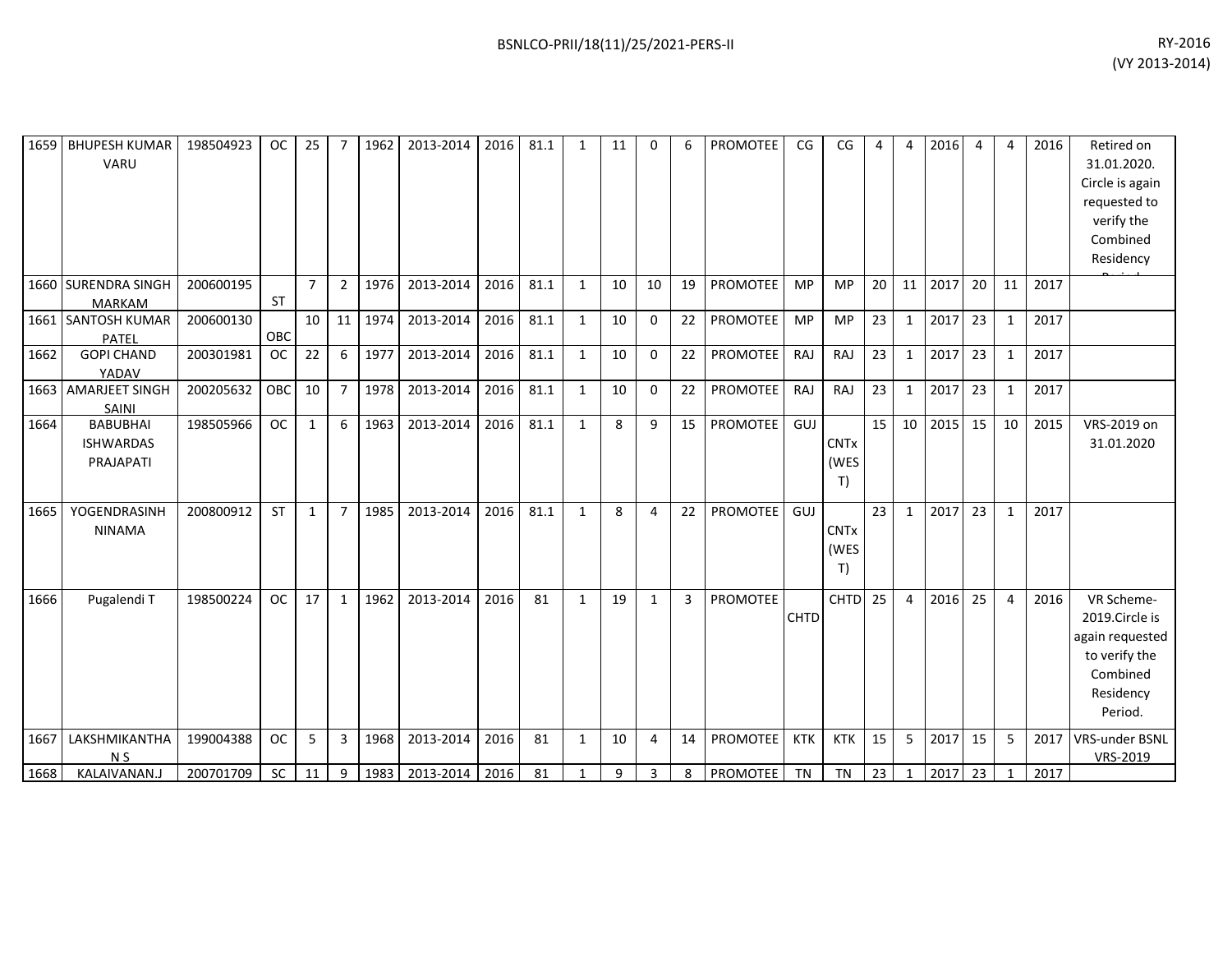| 1669 | KAILASH<br><b>NARAYAN JOGI</b>         | 198203378 | <b>OC</b> | 15             | 4              | 1960    | 2013-2014 | 2016 | 81    | $\mathbf{1}$ | 9  | $\overline{2}$ | 21             | PROMOTEE        | M.P.        | <b>CNTx</b><br>(WES<br>T)       | 21             | 3              | 2016 | 21             | 3            | 2016 | superannuation<br>on 30.04.2020                                                                      |
|------|----------------------------------------|-----------|-----------|----------------|----------------|---------|-----------|------|-------|--------------|----|----------------|----------------|-----------------|-------------|---------------------------------|----------------|----------------|------|----------------|--------------|------|------------------------------------------------------------------------------------------------------|
| 1670 | RAJAIAH<br>SIDDENKI                    | 200803979 | <b>SC</b> | 22             | $\overline{2}$ | 1977    | 2013-2014 | 2016 | 81    | $\mathbf{1}$ | 8  | 8              | 22             | PROMOTEE        |             | <b>TLGN CNTx</b><br>(SOU<br>TH) | 15             | 05             | 2017 | 15             | 05           | 2017 |                                                                                                      |
| 1671 | <b>JAMANE RAHUL</b><br>MADHUKAR        | 200801172 | SC        | $\overline{4}$ | 3              | 1984    | 2013-2014 | 2016 | 81    | $\mathbf{1}$ | 8  | 5              | 25             | PROMOTEE        | MH          | MH                              | 23             | $\mathbf{1}$   | 2017 | 23             | $\mathbf{1}$ | 2017 |                                                                                                      |
| 1672 | <b>RASESH VORA</b>                     | 200800628 | OBC       | 13             | 8              | 1986    | 2013-2014 | 2016 | 81    | $\mathbf{1}$ | 8  | 5              | $\overline{7}$ | PROMOTEE        | GUJ         | GUJ                             | 23             | $\mathbf{1}$   | 2017 | 23             | $\mathbf{1}$ | 2017 |                                                                                                      |
| 1673 | <b>HUKAM SINGH</b>                     | 200801733 | ST        | 18             | 8              | 1981    | 2013-2014 | 2016 | 81    | $\mathbf{1}$ | 8  | $\overline{4}$ | 16             | Promotee        | HP          | HP                              | 23             | $\mathbf{1}$   | 2017 | 23             | $\mathbf{1}$ | 2017 |                                                                                                      |
| 1674 | LIANSANGZUALA<br>KHIANGTE              | 200802263 | <b>ST</b> | $\overline{7}$ | $\overline{2}$ | 1980    | 2013-2014 | 2016 | 80.95 | $\mathbf{1}$ | 13 | $\overline{3}$ | 20             | PROMOTEE        | $NE-I$      | <b>CNTx</b><br>(NER)            | 23             | $\mathbf{1}$   | 2017 | 23             | $\mathbf{1}$ | 2017 | Circle is again<br>requested to<br>verify the<br>Combined<br>Residency                               |
| 1675 | Srinivasa Rao S                        | 198405010 | <b>OC</b> | 22             | 6              | 1962    | 2013-2014 | 2016 | 80.9  | $\mathbf{1}$ | 19 | 4              | 10             | <b>PROMOTEE</b> | <b>CHTD</b> | <b>CHTD</b>                     | $\overline{3}$ | 5              | 2016 | $\overline{3}$ | 5            | 2016 | VR Scheme-<br>2019.Circle is<br>again requested<br>to verify the<br>Combined<br>Residency<br>Period. |
| 1676 | RAJENDRA<br><b>KUMAR SHUKLA</b>        | 198300211 | <b>OC</b> | 15             | 5              | 1959    | 2013-2014 | 2016 | 80.9  | $\mathbf{1}$ | 10 | 11             | 15             | <b>PROMOTEE</b> | <b>MP</b>   | <b>MP</b>                       | 21             | $\overline{3}$ | 2016 | 21             | 3            | 2016 | RETIRED                                                                                              |
| 1677 | RAJKUMAR<br>DHANESHWAR<br><b>VERMA</b> | 200800650 | OBC       | $\mathbf{1}$   |                | 3 1979  | 2013-2014 | 2016 | 80.9  | $\mathbf{1}$ | 8  | 5              | 12             | PROMOTEE        | GUJ         | GUJ                             | 23             | $\mathbf{1}$   | 2017 | 23             | $\mathbf{1}$ | 2017 |                                                                                                      |
|      | 1678 RAVINDRAKUMAR<br><b>PATEL</b>     | 200800390 | <b>ST</b> | 13             | $\mathbf{1}$   | 1977    | 2013-2014 | 2016 | 80.9  | $\mathbf{1}$ | 8  | 5 <sup>1</sup> | $\overline{7}$ | PROMOTEE        | GUJ         | GUJ                             | 23             | $\mathbf{1}$   | 2017 | 23             | $\mathbf{1}$ | 2017 |                                                                                                      |
| 1679 | <b>BAL GOVIND</b><br>PASWAN            | 200500773 | <b>SC</b> | 13             |                | 11 1978 | 2013-2014 | 2016 | 80.8  | $\mathbf{1}$ | 11 | $\mathbf{3}$   | 30             | PROMOTEE        | <b>JKD</b>  | <b>JKD</b>                      | 23             | $\mathbf{1}$   | 2017 | 23             | $\mathbf{1}$ | 2017 | Circle is again<br>requested to<br>verify the<br>Combined<br>Residency<br>لممنعمه                    |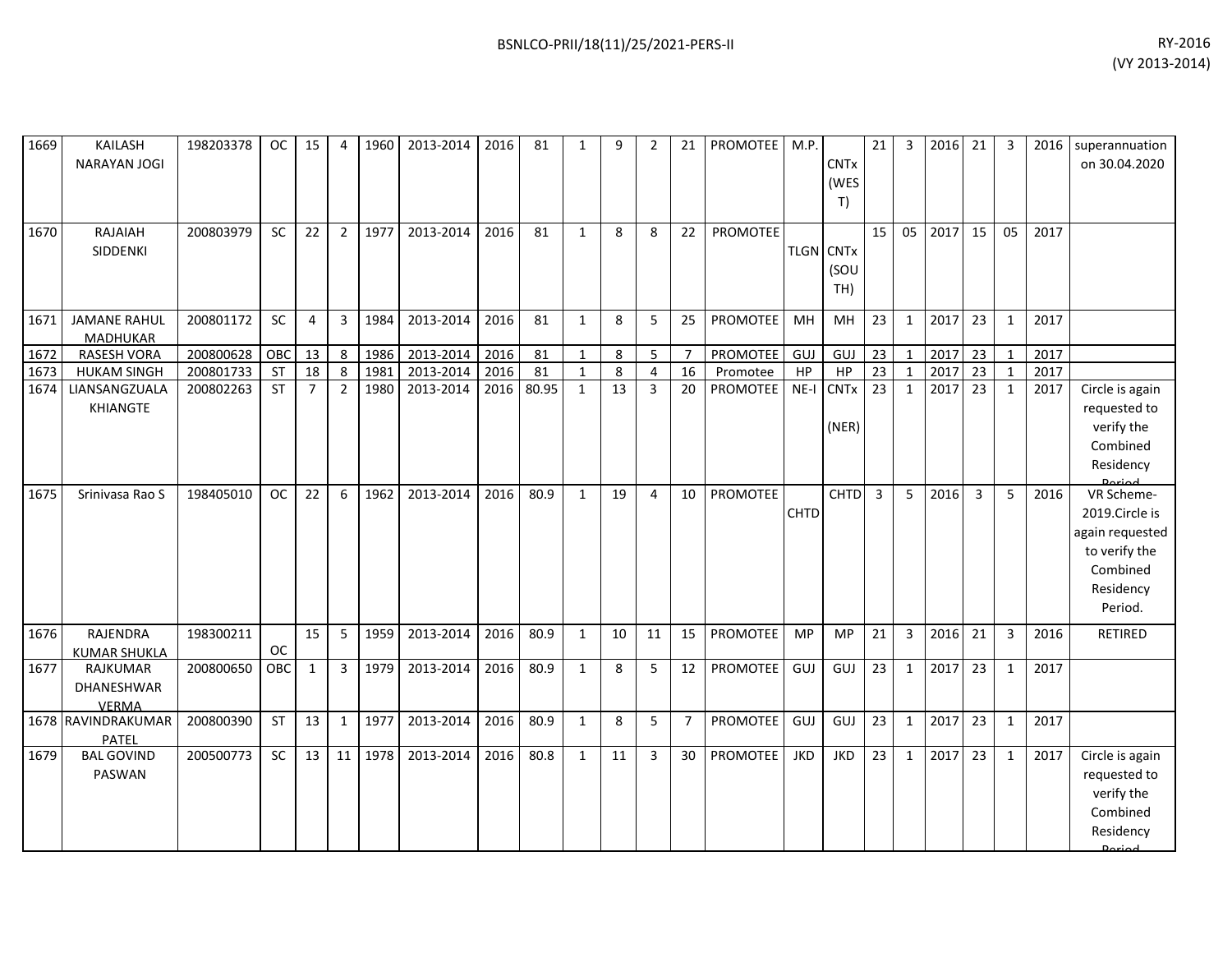| 1680 | <b>HARI KRISHNA</b><br><b>KOTIPALLI</b> | 200302958 | <b>OC</b> | 25 | 5                | 1977 | 2013-2014 | 2016 | 80.8  | 1            | 10 | 4           | 22             | <b>PROMOTEE</b> | AP          | AP                         | 23 | 5              | 2017 | 23 | 5              | 2017 |                                                                                                      |
|------|-----------------------------------------|-----------|-----------|----|------------------|------|-----------|------|-------|--------------|----|-------------|----------------|-----------------|-------------|----------------------------|----|----------------|------|----|----------------|------|------------------------------------------------------------------------------------------------------|
| 1681 | <b>MANOJ KUMAR</b>                      | 200802110 | <b>SC</b> | 10 | $\overline{2}$   | 1978 | 2013-2014 | 2016 | 80.8  | 1            | 8  | 5           | 4              | PROMOTEE        |             | J & K UP(W                 | 27 | $\overline{2}$ | 2017 | 27 | $\overline{2}$ | 2017 |                                                                                                      |
| 1682 | Vasudev Tinkhede                        | 198402888 | <b>OC</b> | 13 | 11               | 1959 | 2013-2014 | 2016 | 80.7  | $\mathbf{1}$ | 11 | $\mathbf 0$ | 5              | <b>PROMOTEE</b> | MP          | <b>MP</b>                  | 11 | $\overline{4}$ | 2016 | 11 | 4              | 2016 | RETIRED. Circle<br>is again<br>requested to<br>verify the<br>Combined<br>Residency                   |
| 1683 | PREM NARAYAN<br>MALKVIYA                | 198601355 | <b>OC</b> | 9  | $6 \overline{6}$ | 1960 | 2013-2014 | 2016 | 80.7  | $\mathbf{1}$ | 10 | 10          | 18             | <b>PROMOTEE</b> | <b>MP</b>   | <b>MP</b>                  | 9  | 4              | 2016 | 9  | 4              | 2016 | <b>RETIRED</b>                                                                                       |
| 1684 | <b>GOVIND SINGH</b>                     | 200401002 | SC        | 30 | 11               | 1976 | 2013-2014 | 2016 | 80.7  | $\mathbf{1}$ | 10 | $\mathbf 0$ | 22             | PROMOTEE        | RAJ         | RAJ                        | 23 | $\mathbf{1}$   | 2017 | 23 | $\mathbf{1}$   | 2017 |                                                                                                      |
| 1685 | <b>SURESH KUMAR</b><br><b>BILLADI</b>   | 200801429 | SC        | 16 | 6                | 1983 | 2013-2014 | 2016 | 80.7  | 1            | 8  | 9           | $\overline{4}$ | PROMOTEE        | AP          | AP                         | 15 | 5              | 2017 | 15 | 5              | 2017 |                                                                                                      |
| 1686 | SHIJO JACOB                             | 200801653 | <b>OC</b> | 11 | $\overline{2}$   | 1985 | 2013-2014 | 2016 | 80.7  | $\mathbf{1}$ | 8  | 6           | 3              | PROMOTEE        | KRL         | <b>CNTx</b><br>(SOU<br>TH) | 13 | $\overline{2}$ | 2017 | 13 | $\overline{2}$ | 2017 |                                                                                                      |
| 1687 | <b>CHANDRABOSE R</b>                    | 200801393 | <b>OC</b> | 17 | 11               | 1983 | 2013-2014 | 2016 | 80.7  | 1            | 8  | 4           | 15             | <b>PROMOTEE</b> | CHTD        | <b>CHTD</b>                | 23 | 1              | 2017 | 23 | $\mathbf{1}$   | 2017 |                                                                                                      |
| 1688 | Ms. LALROKIM                            | 200500631 | <b>ST</b> | 16 | 12               | 1978 | 2013-2014 | 2016 | 80.65 | $\mathbf{1}$ | 11 | $\Omega$    | 28             | <b>PROMOTEE</b> | <b>NEII</b> | NEII                       | 23 | $\mathbf{1}$   | 2017 | 23 | $\mathbf{1}$   | 2017 | Circle is again<br>requested to<br>verify the<br>Combined<br>Residency<br>Doube al                   |
| 1689 | ANJANAVANNAN<br>R                       | 198602350 | OBC       | 15 | 12               | 1958 | 2013-2014 | 2016 | 80.6  | 1            | 18 | 2           | 22             | PROMOTEE        | <b>CHTD</b> | <b>CHTD</b>                | 25 | 4              | 2016 | 25 | 4              | 2016 | Superannuation.<br>Circle is again<br>requested to<br>verify the<br>Combined<br>Residency<br>Period. |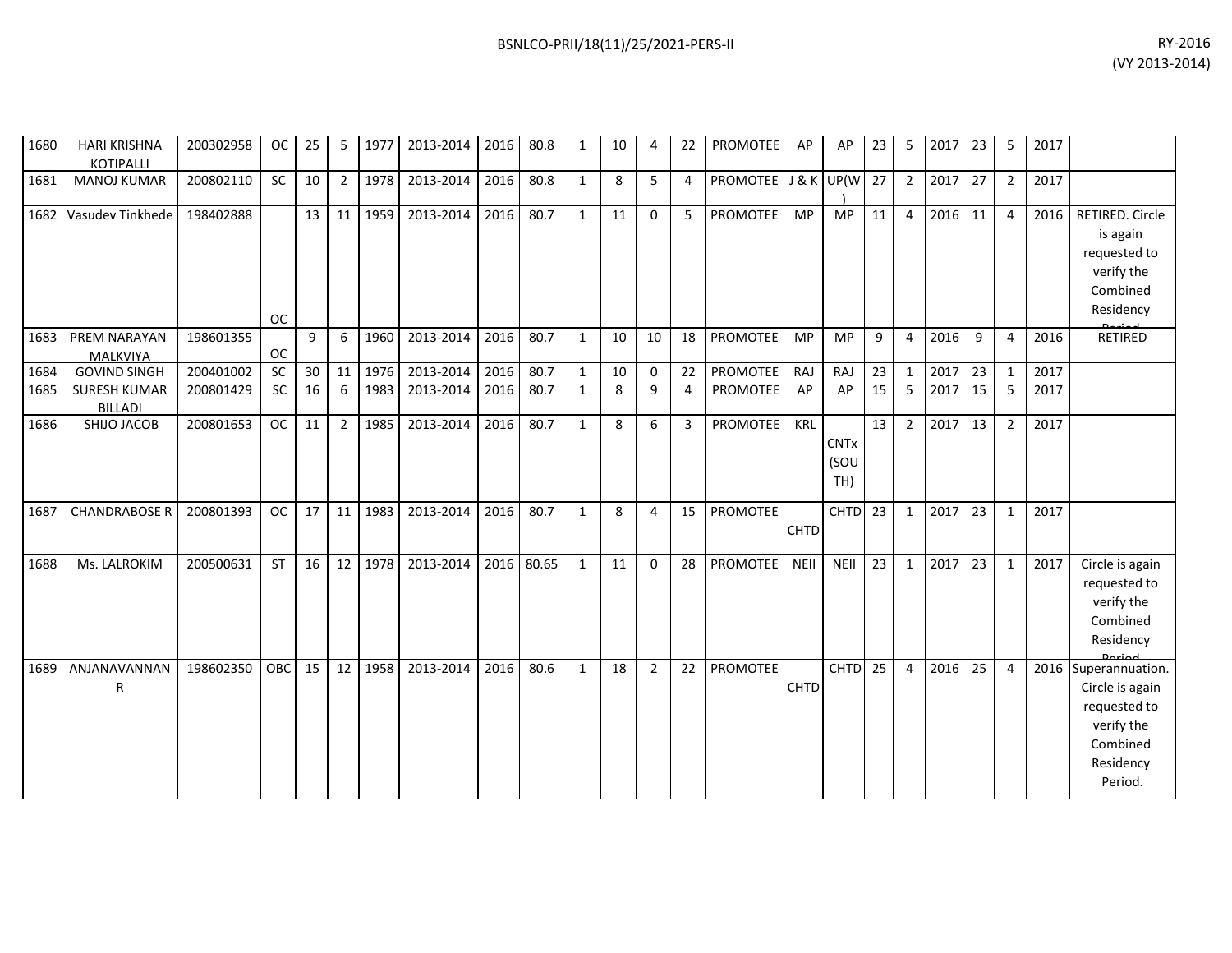| 1690 | MANAGER<br><b>MURMU</b>           | 200500464 | <b>ST</b> | 1              | 3              | 1977 | 2013-2014 | 2016 | 80.6 | 1            | 11 | 11             | 23             | <b>PROMOTEE</b> | JKD        | JKD       | 23 <sub>1</sub> | $\mathbf{1}$   | 2017 23 |                | 1            | 2017 | Circle is again<br>requested to<br>verify the<br>Combined<br>Residency                              |
|------|-----------------------------------|-----------|-----------|----------------|----------------|------|-----------|------|------|--------------|----|----------------|----------------|-----------------|------------|-----------|-----------------|----------------|---------|----------------|--------------|------|-----------------------------------------------------------------------------------------------------|
| 1691 | <b>BASANT KUMAR</b><br>SAHU       | 198407422 | <b>OC</b> | $\mathbf{1}$   | 5              | 1959 | 2013-2014 | 2016 | 80.6 | $\mathbf{1}$ | 11 | $\Omega$       | 6              | PROMOTEE        | CG         | CG        | $\overline{4}$  | $\overline{4}$ | 2016    | 4              | 4            | 2016 | Retired on<br>30.04.2020.Circl<br>e is again<br>requested to<br>verify the<br>Combined<br>Residency |
| 1692 | <b>ARVIND KUMAR</b><br>SAHU       | 198402835 | <b>OC</b> | 27             | $\overline{7}$ | 1961 | 2013-2014 | 2016 | 80.6 | 1            | 11 | $\Omega$       | 6              | <b>PROMOTEE</b> | CG         | CG        | 4               | 4              | 2016    | 4              | 4            | 2016 | Retired on<br>31.01.2020.Circl<br>e is again<br>requested to<br>verify the<br>Combined<br>Residency |
| 1693 | <b>RAM DAS</b><br><b>CHODHARY</b> | 198803174 | SC        | 27             | 6              | 1964 | 2013-2014 | 2016 | 80.6 | $\mathbf{1}$ | 10 | 11             | 18             | PROMOTEE        | <b>MP</b>  | <b>MP</b> | $\overline{2}$  | $\overline{4}$ | 2016    | $\overline{2}$ | 4            | 2016 | VRS-2019                                                                                            |
| 1694 | VARSHABAHEN<br><b>SUTHAR</b>      | 200800506 | OBC       | 15             | 3              | 1978 | 2013-2014 | 2016 | 80.6 | $\mathbf{1}$ | 8  | 5              | $\overline{7}$ | PROMOTEE        | <b>GUJ</b> | GUJ       | 23              | $\mathbf{1}$   | 2017    | 23             | $\mathbf{1}$ | 2017 |                                                                                                     |
| 1695 | <b>NIRAV REDE</b>                 | 200800379 | OC        | 30             | 4              | 1983 | 2013-2014 | 2016 | 80.6 | 1            | 8  | 5              |                | <b>PROMOTEE</b> | <b>GUJ</b> | GUJ       | 23              | $\mathbf{1}$   | 2017    | 23             | $\mathbf{1}$ | 2017 |                                                                                                     |
| 1696 | <b>AMIT KUMAR</b><br><b>GAUR</b>  | 200801620 | SC        | 13             | 6              | 1986 | 2013-2014 | 2016 | 80.6 | $\mathbf{1}$ | 8  | $\overline{4}$ | 22             | PROMOTEE        | <b>GUJ</b> | GUJ       | 23              | $\mathbf{1}$   | 2017    | 23             | $\mathbf{1}$ | 2017 |                                                                                                     |
| 1697 | Sailendra Sharma                  | 198601283 | <b>OC</b> | 10             | 5              | 1964 | 2013-2014 | 2016 | 80.5 | $\mathbf{1}$ | 9  | 4              | 5              | PROMOTEE        | <b>MP</b>  | <b>MP</b> | 11              | $\overline{4}$ | 2016 11 |                | 4            | 2016 | VRS-2019                                                                                            |
| 1698 | GAURANG<br><b>CHAVDA</b>          | 200800440 | SC        | 4              | $\overline{2}$ | 1984 | 2013-2014 | 2016 | 80.5 | $\mathbf{1}$ | 8  | 5              | 7              | PROMOTEE        | GUJ        | GUJ       | 23              | $\mathbf{1}$   | 2017    | 23             | 1            | 2017 |                                                                                                     |
| 1699 | <b>BHAUMIK PATEL</b>              | 200801240 | OBC       | 25             | 5              | 1985 | 2013-2014 | 2016 | 80.5 | $\mathbf{1}$ | 8  | 5              | $\Omega$       | PROMOTEE        | <b>GUJ</b> | GUJ       | 23              | $\mathbf{1}$   | 2017    | 23             | 1            | 2017 |                                                                                                     |
| 1700 | A K VERMA                         | 198208122 | oc        | $10\,$         | 3              | 1957 | 2013-2014 | 2016 | 80.4 | $\mathbf{1}$ | 10 | 11             | 22             | PROMOTEE        | MP         | MP        | 21              | $\overline{3}$ | 2016    | 21             | 3            | 2016 | <b>RETIRED</b>                                                                                      |
| 1701 | S.D.PATEL                         | 197910196 | <b>OC</b> | $\overline{2}$ | 6              | 1956 | 2013-2014 | 2016 | 80.4 | $\mathbf{1}$ | 10 | 6              | 21             | <b>PROMOTEE</b> | <b>GUJ</b> | GUJ       | 11              | $\overline{4}$ | 2016    | 11             | 4            | 2016 | Retd on<br>superannuation                                                                           |
| 1702 | C.B.PRASAD                        | 198409082 | <b>OC</b> | 13             | $\mathbf{1}$   | 1960 | 2013-2014 | 2016 | 80.4 | 1            | 10 | 6              | 21             | <b>PROMOTEE</b> | <b>GUJ</b> | GUJ       | 11              | $\overline{4}$ | 2016    | 11             | 4            | 2016 | VRS on<br>09.07.2018                                                                                |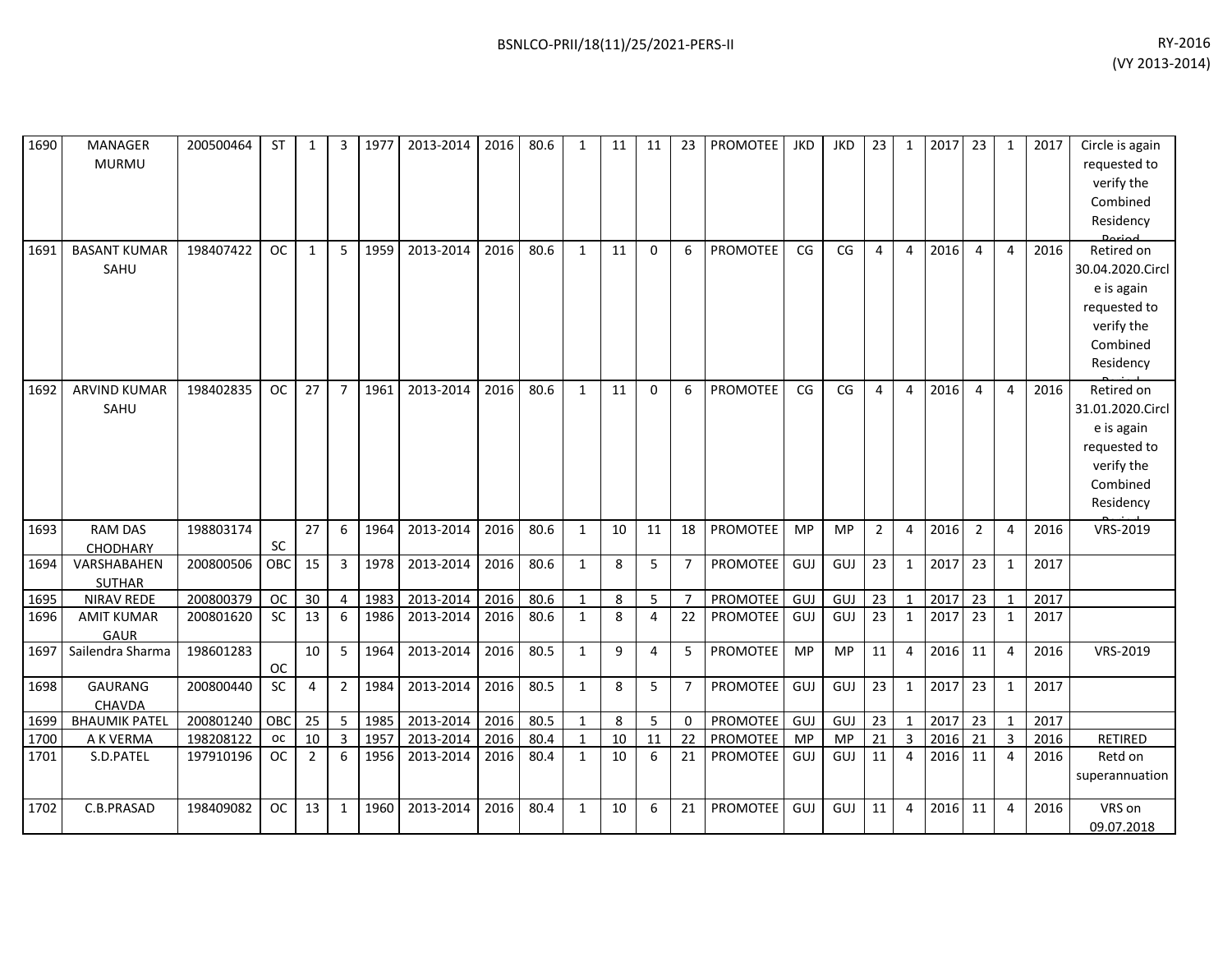|      | 1703 UMESH CHANDRA<br><b>GUPTA</b>                 | 200205733 | <b>OC</b> | 1              | $\overline{2}$  | 1974 | 2013-2014 | 2016 | 80.4 | 1            | 10           | 4              | 0              | <b>PROMOTEE</b> | RAJ         | RAJ                       | 1               | 5                | 2017 | 1              | 5              | 2017 |                                                                                                                                                      |
|------|----------------------------------------------------|-----------|-----------|----------------|-----------------|------|-----------|------|------|--------------|--------------|----------------|----------------|-----------------|-------------|---------------------------|-----------------|------------------|------|----------------|----------------|------|------------------------------------------------------------------------------------------------------------------------------------------------------|
| 1704 | <b>ANAND BABU</b><br><b>KUSTWAR</b>                | 200802388 | SC        | 1              | $\mathbf{1}$    | 1979 | 2013-2014 | 2016 | 80.4 | 1            | 9            | $\overline{7}$ | 22             | PROMOTEE        | PB          | <b>CNTX</b>               | 14              | 5                | 2018 | 14             | 5              | 2018 |                                                                                                                                                      |
| 1705 | <b>SURESH</b><br><b>NARAYAN</b><br><b>BHILLARE</b> | 198108178 | <b>OC</b> | 23             | 10 <sup>1</sup> | 1959 | 2013-2014 | 2016 | 80.4 | $\mathbf{1}$ | 9            | 5              | 6              | PROMOTEE        | MH          | <b>CNTx</b><br>(WES<br>T) | 6               | 6                | 2016 | 6              | 6              | 2016 | Retired<br>Already aviilable<br>in AIEL-3<br>no.2887.Circle<br>to verify and<br>intimate to<br>which year of<br>Recruitment the<br>official belongs. |
| 1706 | RAVINDERJIT<br><b>SINGH RAKHRA</b>                 | 200800610 | OBC       | 28             | 6               | 1980 | 2013-2014 | 2016 | 80.4 | $\mathbf{1}$ | $\mathbf{q}$ | $\Omega$       | 30             | <b>PROMOTEE</b> | PB          | PB                        | $\overline{4}$  | 9                | 2017 | $\overline{4}$ | 9              | 2017 |                                                                                                                                                      |
| 1707 | M RAVINDER                                         | 200801437 | SC        | 13             | $\overline{7}$  | 1984 | 2013-2014 | 2016 | 80.4 | $\mathbf{1}$ | 8            | 9              | 4              | PROMOTEE        | <b>TLGN</b> | <b>TLGN</b>               | 15              | 5                | 2017 | 19             | 5              | 2017 |                                                                                                                                                      |
|      | 1708 THANASEKHARAN.<br>$\mathsf{V}$                | 200200208 | <b>OC</b> | 9              | 11              | 1973 | 2013-2014 | 2016 | 80.3 | $\mathbf{1}$ | 10           | $\mathbf{0}$   | 22             | <b>PROMOTEE</b> | <b>TN</b>   | <b>TN</b>                 | $\overline{23}$ | $\mathbf{1}$     | 2017 | 23             | 1              | 2017 |                                                                                                                                                      |
| 1709 | <b>ARUNSINH RAJ</b>                                | 200800572 | <b>OC</b> | 4              | $\mathbf 1$     | 1982 | 2013-2014 | 2016 | 80.3 | $\mathbf{1}$ | 8            | $\overline{7}$ | 14             | PROMOTEE        | <b>GUJ</b>  | GUJ                       | 23              | $\mathbf{1}$     | 2017 | 23             | 1              | 2017 |                                                                                                                                                      |
| 1710 | YASH PAL                                           | 200800918 | SC        | 11             | $\mathbf{1}$    | 1983 | 2013-2014 | 2016 | 80.3 | $\mathbf{1}$ | 9            | $\mathbf{1}$   | 9              | <b>PROMOTEE</b> | PB          | PB                        | $\overline{4}$  | $\boldsymbol{9}$ | 2017 | $\overline{4}$ | 9              | 2017 |                                                                                                                                                      |
| 1711 | <b>AMAR NATH</b><br>PATEL                          | 198408885 | <b>OC</b> | $\mathbf{1}$   | $\overline{7}$  | 1960 | 2013-2014 | 2016 | 80.2 | $\mathbf{1}$ | 11           | $\Omega$       | 6              | <b>PROMOTEE</b> | CG          | CG                        | $\overline{4}$  | $\overline{4}$   | 2016 | $\overline{4}$ | 4              | 2016 | Retired on<br>30.06.2020.Circl<br>e is again<br>requested to<br>verify the<br>Combined<br>Residency                                                  |
| 1712 | Ramkrishna<br>Upadhyay                             | 198401215 | <b>OC</b> | $\overline{7}$ | $\overline{2}$  | 1959 | 2013-2014 | 2016 | 80.2 | $\mathbf{1}$ | 11           | $\Omega$       | $\overline{3}$ | <b>PROMOTEE</b> | <b>MP</b>   | MP                        | 11              | $\overline{4}$   | 2016 | 11             | $\overline{4}$ | 2016 | VR.Circle is<br>again requested<br>to verify the<br>Combined<br>Residency<br>Period.                                                                 |
| 1713 | M.G.SHAIKH                                         | 198409356 | <b>OC</b> | 20             | $\overline{7}$  | 1961 | 2013-2014 | 2016 | 80.2 | $\mathbf{1}$ | 10           | 6              | 21             | <b>PROMOTEE</b> | <b>GUJ</b>  | <b>GUJ</b>                | 11              | 4                | 2016 | 11             | 4              | 2016 | <b>VRS</b>                                                                                                                                           |
| 1714 | SANJAYKUMAR<br><b>JAIN</b>                         | 200206271 | <b>OC</b> | 3              | $\overline{7}$  | 1978 | 2013-2014 | 2016 | 80.2 | $\mathbf{1}$ | 10           | $\mathbf{0}$   | 22             | <b>PROMOTEE</b> | GUJ         | GUJ                       | 23              | $\mathbf{1}$     | 2017 | 23             | 1              | 2017 |                                                                                                                                                      |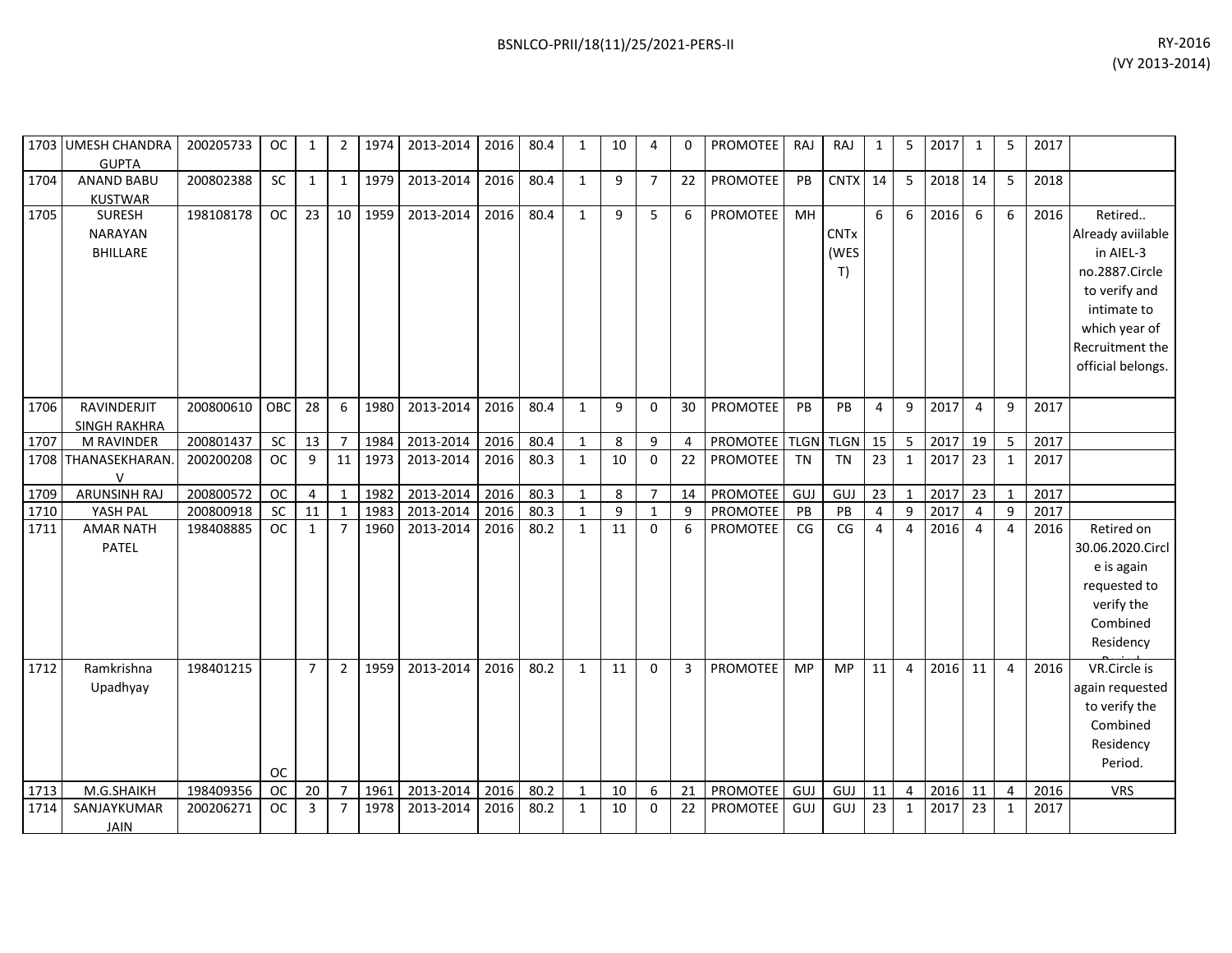| 1715 | <b>JAISHANKAR</b><br><b>DUBEY</b>     | 198504863 | <b>OC</b>  |                 | 12              | 1962 | 2013-2014 | 2016 | 80.1 | 1            | 11 | 0              | 6              | <b>PROMOTEE</b> | CG        | CG                        | 4              | 4              | 2016 | 4  | 4              | 2016 | Retired on<br>31.01.2020.Circl<br>e is again<br>requested to<br>verify the<br>Combined<br>Residency |
|------|---------------------------------------|-----------|------------|-----------------|-----------------|------|-----------|------|------|--------------|----|----------------|----------------|-----------------|-----------|---------------------------|----------------|----------------|------|----|----------------|------|-----------------------------------------------------------------------------------------------------|
| 1716 | SMT. J.N.VASAVA                       | 198809403 | <b>OC</b>  | 28              | 10 <sup>1</sup> | 1960 | 2013-2014 | 2016 | 80.1 | 1            | 10 | 6              | 21             | <b>PROMOTEE</b> | GUJ       | GUJ                       | 11             | $\overline{4}$ | 2016 | 11 | 4              | 2016 | <b>VRS</b>                                                                                          |
| 1717 | RANGASWAMY<br><b>REDDY KANDULA</b>    | 200002983 | <b>OC</b>  | 30              | 8               | 1975 | 2013-2014 | 2016 | 80.1 | $\mathbf{1}$ | 10 | $\overline{4}$ | 14             | <b>PROMOTEE</b> | AP        | AP                        | 15             | 5              | 2017 | 15 | 5              | 2017 |                                                                                                     |
| 1718 | <b>DHARMVIR</b><br><b>KUMAR SUMAN</b> | 200802266 | OBC        | 3               | 5               | 1985 | 2013-2014 | 2016 | 80.1 | $\mathbf{1}$ | 9  | $\mathbf{0}$   | 3              | PROMOTEE        | PB        | PB                        | $\overline{4}$ | 9              | 2017 | 4  | 9              | 2017 |                                                                                                     |
| 1719 | RAVI<br>PRAVINKUMAR<br>KHARCHARIYA    | 200801092 | <b>OBC</b> | 6               | $\overline{7}$  | 1986 | 2013-2014 | 2016 | 80   | $\mathbf{1}$ | 8  | 5              | $\overline{7}$ | PROMOTEE        | GUJ       | <b>CNTx</b><br>(WES<br>T) | 23             | $\mathbf{1}$   | 2017 | 23 | $\mathbf{1}$   | 2017 |                                                                                                     |
| 1720 | U S Bhatt                             | 198303284 | <b>OC</b>  | 23              | 11              | 1959 | 2013-2014 | 2016 | 79.9 | 1            | 11 | 0              | 6              | <b>PROMOTEE</b> | <b>MP</b> | <b>MP</b>                 | 11             | 4              | 2016 | 11 | 4              | 2016 | RETIRED.Circle<br>is again<br>requested to<br>verify the<br>Combined<br>Residency                   |
| 1721 | <b>DINESH K TIWARI</b>                | 198203362 | <b>OC</b>  | 29              | 3               | 1960 | 2013-2014 | 2016 | 79.9 | 1            | 10 | $\mathbf 0$    | 29             | PROMOTEE        | MP        | <b>MP</b>                 | 9              | $\overline{4}$ | 2016 | 9  | $\overline{4}$ | 2016 | VRS-2019                                                                                            |
| 1722 | SHIVRAMSINH<br>CHUDASAMA              | 200800618 | <b>OC</b>  | $\overline{2}$  | 7               | 1987 | 2013-2014 | 2016 | 79.9 | 1            | 8  | 5              | 12             | PROMOTEE        | GUJ       | GUJ                       | 23             | 1              | 2017 | 23 | 1              | 2017 | <b>RESIGNED</b><br>W.E.F.<br>20.04.2019                                                             |
| 1723 | <b>HIRAL POOJAN</b><br><b>PARMAR</b>  | 200800579 | OBC        | 22              | 6               | 1985 | 2013-2014 | 2016 | 79.9 | $\mathbf{1}$ | 8  | 5              | $\overline{7}$ | PROMOTEE        | GUJ       | GUJ                       | 23             | $\mathbf{1}$   | 2017 | 23 | $\mathbf{1}$   | 2017 |                                                                                                     |
|      | 1724 BILHAN CHRISTIAN                 | 200800729 | <b>OBC</b> | 19 <sup>1</sup> | 7               | 1981 | 2013-2014 | 2016 | 79.9 | 1            | 8  | 4              | 29             | PROMOTEE        | GUJ       | GUJ                       | 23             | $\mathbf{1}$   | 2017 | 23 | 1              | 2017 |                                                                                                     |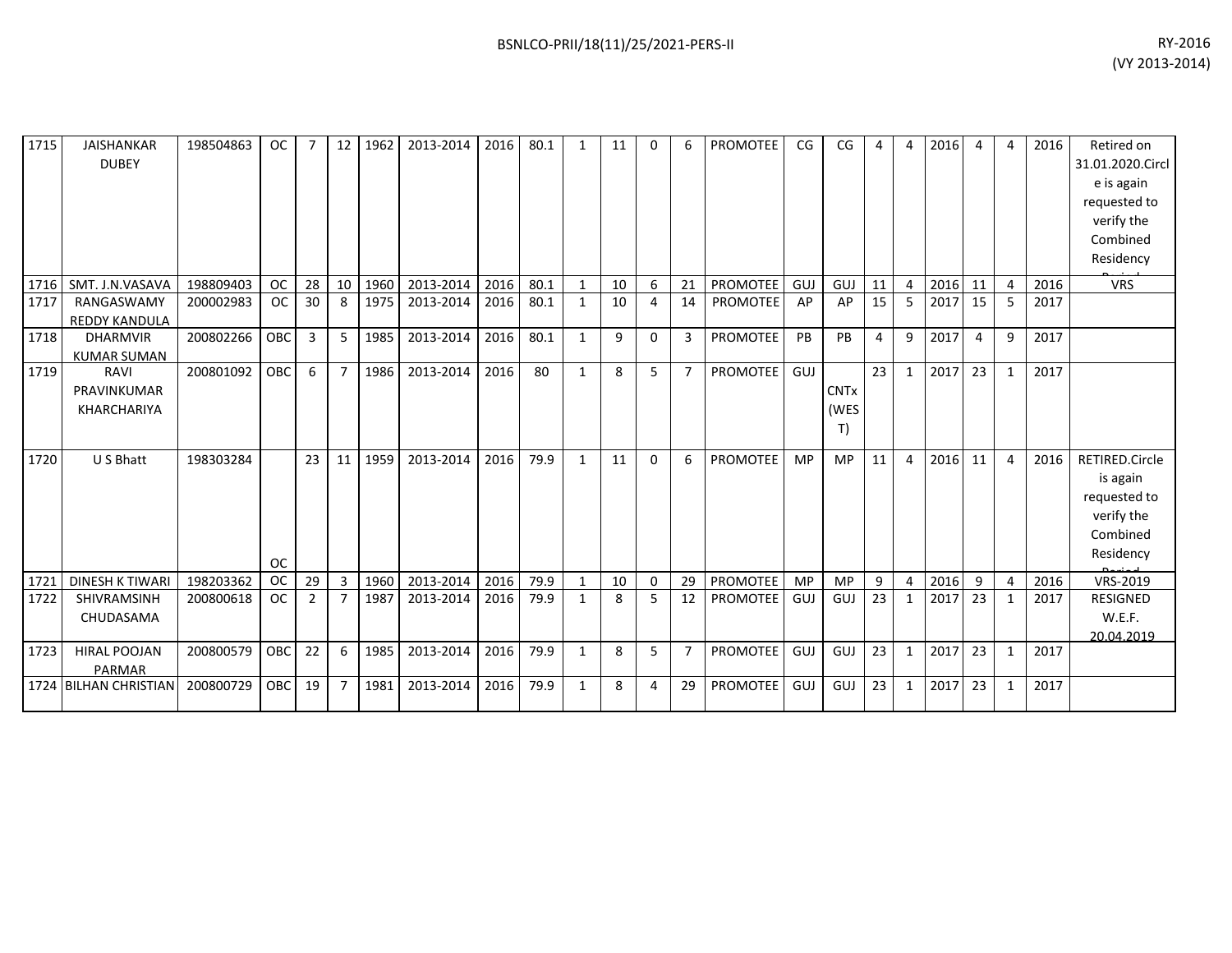| 1725 | Shiv Ram                       | 198009730 | <b>SC</b>  | 12             | $\boldsymbol{\varDelta}$ | 1959 | 2013-2014 | 2016 | 79.8 | $\mathbf{1}$ | 16 | 9              | 3              | Promotee        | <b>HR</b>   | <b>HR</b>                 | 2               | 5              | 2016 | 2  | 5              | 2016 | Retired on<br>superannuation.<br>Circle is again<br>requested to<br>verify the<br>Combined<br>Residency<br>Period. |
|------|--------------------------------|-----------|------------|----------------|--------------------------|------|-----------|------|------|--------------|----|----------------|----------------|-----------------|-------------|---------------------------|-----------------|----------------|------|----|----------------|------|--------------------------------------------------------------------------------------------------------------------|
| 1726 | POONAM<br>CHAUDHARY            | 200500821 | SC         | 5              | $\mathbf{1}$             | 1979 | 2013-2014 | 2016 | 79.8 | $\mathbf{1}$ | 11 | 11             | 25             | PROMOTEE        | <b>JKD</b>  | <b>JKD</b>                | 23              | $\mathbf{1}$   | 2017 | 23 | 1              | 2017 | Circle is again<br>requested to<br>verify the<br>Combined<br>Residency                                             |
| 1727 | V K JOSHI                      | 198201969 | <b>OC</b>  | 9              | 11                       | 1962 | 2013-2014 | 2016 | 79.8 | $\mathbf{1}$ | 10 | $\mathbf 0$    | 20             | PROMOTEE        | MP          | <b>MP</b>                 | 9               | $\overline{4}$ | 2016 | 9  | 4              | 2016 | VRS-2019                                                                                                           |
| 1728 | SATISH KUMAR<br><b>APURVA</b>  | 198313831 | <b>OC</b>  | 6              | $\overline{7}$           | 1963 | 2013-2014 | 2016 | 79.8 | $\mathbf{1}$ | 9  | $\overline{2}$ | 21             | PROMOTEE        | M.P.        | <b>CNTx</b><br>(WES<br>T) | 21              | 3              | 2016 | 21 | $\overline{3}$ | 2016 | VRS-2019                                                                                                           |
| 1729 | MITUL GADHAVI                  | 200800418 | OBC        | 23             | 9                        | 1984 | 2013-2014 | 2016 | 79.8 | $\mathbf{1}$ | 8  | 5              | $\overline{7}$ | PROMOTEE        | GUJ         | GUJ                       | 23              | $\mathbf{1}$   | 2017 | 23 | 1              | 2017 |                                                                                                                    |
| 1730 | DHAVAL<br>CHAUHAN              | 200801315 | OBC        | 24             | 3                        | 1984 | 2013-2014 | 2016 | 79.8 | $\mathbf{1}$ | 8  | 4              | 22             | <b>PROMOTEE</b> | GUJ         | <b>CNTx</b><br>(WES<br>T) | $\overline{23}$ | $\mathbf{1}$   | 2017 | 23 | 1              | 2017 |                                                                                                                    |
| 1731 | PARAMANANDAM                   | 200801563 | <b>SC</b>  | 11             | 5                        | 1979 | 2013-2014 | 2016 | 79.8 | $\mathbf{1}$ | 8  | 4              | 15             | PROMOTEE        | <b>CHTD</b> | CHTD                      | 23              | $\mathbf{1}$   | 2017 | 23 | 1              | 2017 |                                                                                                                    |
| 1732 | LIMNESH K K                    | 200801394 | SC         | $\overline{4}$ | $\overline{2}$           | 1980 | 2013-2014 | 2016 | 79.8 | $\mathbf{1}$ | 8  | 4              | 15             | PROMOTEE        | <b>CHTD</b> | <b>CHTD</b>               | 23              | $\mathbf{1}$   | 2017 | 23 | $\mathbf{1}$   | 2017 |                                                                                                                    |
| 1733 | <b>KISHORE</b><br>PRALHAD ZOPE | 198310651 | <b>OC</b>  | $\mathbf{1}$   | 6                        | 1958 | 2013-2014 | 2016 | 79.7 | $\mathbf{1}$ | 9  | $\overline{2}$ | 21             | <b>PROMOTEE</b> | M.P.        | <b>CNTx</b><br>(WES<br>T) | $\overline{21}$ | $\overline{3}$ | 2016 | 21 | $\overline{3}$ | 2016 | superannuation<br>on 31.05.2018                                                                                    |
| 1734 | ANAL<br>MOHANANSHU<br>PADIA    | 200800522 | <b>OBC</b> | 13             | 12                       | 1986 | 2013-2014 | 2016 | 79.7 | $\mathbf{1}$ | 8  | 11             | 8              | <b>PROMOTEE</b> | GUJ         | GUJ                       | 24              | $\overline{7}$ | 2017 | 24 | $\overline{7}$ | 2017 |                                                                                                                    |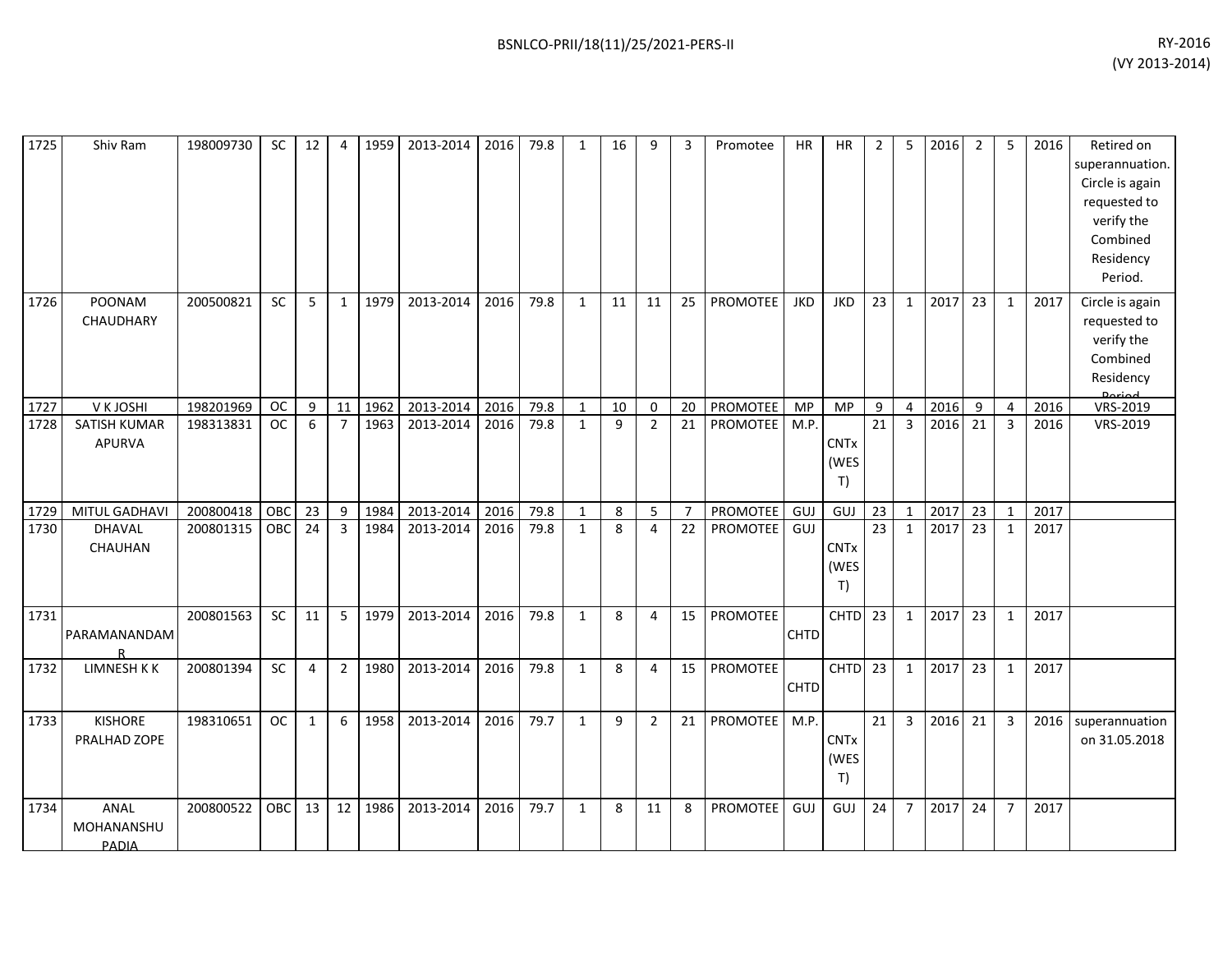| 1735 | <b>ANANTH G</b>                          | 200801577 | <b>OC</b>  | 2            |                | 1982 | 2013-2014 | 2016 | 79.7  | 1            | 8  | 5              | 6              | PROMOTEE        | KRL         | <b>KRL</b>                | 13 | $\overline{2}$ | 2017 | 13 | $\overline{2}$ | 2017 |                                                                                                                                                        |
|------|------------------------------------------|-----------|------------|--------------|----------------|------|-----------|------|-------|--------------|----|----------------|----------------|-----------------|-------------|---------------------------|----|----------------|------|----|----------------|------|--------------------------------------------------------------------------------------------------------------------------------------------------------|
| 1736 | <b>HARSH PARIKH</b>                      | 200801269 | <b>OC</b>  | 23           | 8              | 1987 | 2013-2014 | 2016 | 79.7  | $\mathbf{1}$ | 8  | $\overline{4}$ | 29             | PROMOTEE        | GUJ         | GUJ                       | 23 | $\mathbf{1}$   | 2017 | 23 |                | 2017 |                                                                                                                                                        |
| 1737 | PADMAPRIYA M                             | 200801067 | <b>SC</b>  | 22           | 3              | 1986 | 2013-2014 | 2016 | 79.6  | $\mathbf{1}$ | 8  | 11             |                | <b>PROMOTEE</b> | KTK         | <b>KTK</b>                | 31 | $\overline{7}$ | 2017 | 31 |                | 2017 |                                                                                                                                                        |
| 1738 | <b>GEETHARAMANI.S</b>                    | 200000166 | OBC        | 20           | $\overline{7}$ | 1970 | 2013-2014 | 2016 | 79.5  | 1            | 10 | $\Omega$       | 22             | <b>PROMOTEE</b> | <b>TN</b>   | <b>TN</b>                 | 23 | $\mathbf{1}$   | 2017 | 23 | 1              | 2017 |                                                                                                                                                        |
| 1739 | <b>MOHD SADIQ</b><br><b>MAKBUL BADHE</b> | 198108072 | <b>OC</b>  | 12           | $\overline{7}$ | 1959 | 2013-2014 | 2016 | 79.5  | $\mathbf{1}$ | 9  | 5              | 6              | PROMOTEE        | MH          | <b>CNTx</b><br>(WES<br>T) | 6  | 6              | 2016 | 6  | 6              | 2016 | Retired.<br>Already aviilable<br>in AIEL-3<br>no.2922. Circle<br>to verify and<br>intimate to<br>which year of<br>Recruitment the<br>official belongs. |
| 1740 | PARIYANKUMAR<br>PATEL                    | 200800416 | <b>ST</b>  | 4            | 4              | 1985 | 2013-2014 | 2016 | 79.5  | 1            | 8  | 5              | $\overline{7}$ | <b>PROMOTEE</b> | GUJ         | GUJ                       | 23 | $\mathbf{1}$   | 2017 | 23 | 1              | 2017 |                                                                                                                                                        |
| 1741 | <b>VAIDYA HIRVA</b><br>BHAVANABEN        | 200800696 | <b>OC</b>  | 27           | 4              | 1985 | 2013-2014 | 2016 | 79.5  | $\mathbf{1}$ | 8  | 5              | $\overline{7}$ | <b>PROMOTEE</b> | GUJ         | GUJ                       | 23 | $\mathbf{1}$   | 2017 | 23 | $\mathbf{1}$   | 2017 | RESIGNED<br>W.E.F.<br>31.03.2021                                                                                                                       |
| 1742 | D SIVA PRASAD                            | 200800840 | <b>OC</b>  | 29           | 8              | 1981 | 2013-2014 | 2016 | 79.5  | $\mathbf{1}$ | 8  | 4              | 24             | <b>PROMOTEE</b> | <b>CHTD</b> | <b>CHTD</b>               | 23 | $\mathbf{1}$   | 2017 | 23 | 1              | 2017 |                                                                                                                                                        |
| 1743 | <b>KISHOR KUMAR</b>                      | 200500766 | OBC        | $\mathbf{1}$ | $\overline{7}$ | 1974 | 2013-2014 | 2016 | 79.4  | $\mathbf{1}$ | 11 | 11             | 24             | <b>PROMOTEE</b> | <b>JKD</b>  | <b>JKD</b>                | 23 | $\mathbf{1}$   | 2017 | 23 | 1              | 2017 | Circle is again<br>requested to<br>verify the<br>Combined<br>Residency                                                                                 |
| 1744 | M.K. TRIPATHI                            | 198403804 | <b>OC</b>  | $\mathbf{1}$ | 6              | 1962 | 2013-2014 | 2016 | 79.4  | $\mathbf{1}$ | 10 | 11             | 22             | <b>PROMOTEE</b> | <b>MP</b>   | MP                        | 21 | $\overline{3}$ | 2016 | 21 | 3              | 2016 | VRS-2019                                                                                                                                               |
| 1745 | <b>ROY VIJAY</b><br><b>BABUBHAI</b>      | 200800544 | <b>OBC</b> | 25           | 8              | 1982 | 2013-2014 | 2016 | 79.4  | $\mathbf{1}$ | 8  | 5              | $\overline{7}$ | PROMOTEE        | GUJ         | GUJ                       | 23 | $\mathbf{1}$   | 2017 | 23 | 1              | 2017 |                                                                                                                                                        |
| 1746 | RAMPHER YADAV                            | 198301791 | OBC        | 15           | 3              | 1960 | 2013-2014 | 2016 | 79.35 | $\mathbf{1}$ | 10 | 11             | 15             | PROMOTEE        | <b>MP</b>   | <b>MP</b>                 | 21 | 3              | 2016 | 21 | 3              | 2016 | RETIRED                                                                                                                                                |
| 1747 | CHANDRASEKARA<br>N.S                     | 200801542 | <b>OC</b>  | 28           | 6              | 1979 | 2013-2014 | 2016 | 79.3  | 1            | 8  | 5              | $\Omega$       | <b>PROMOTEE</b> | <b>TN</b>   | <b>TN</b>                 | 23 | $\mathbf{1}$   | 2017 | 23 | 1              | 2017 |                                                                                                                                                        |
| 1748 | <b>JIGNESHA MUNIYA</b>                   | 200800739 | <b>ST</b>  | 8            | 3              | 1986 | 2013-2014 | 2016 | 79.3  | $\mathbf{1}$ | 8  | 4              | 29             | <b>PROMOTEE</b> | GUJ         | GUJ                       | 23 | $\mathbf{1}$   | 2017 | 23 | 1              | 2017 |                                                                                                                                                        |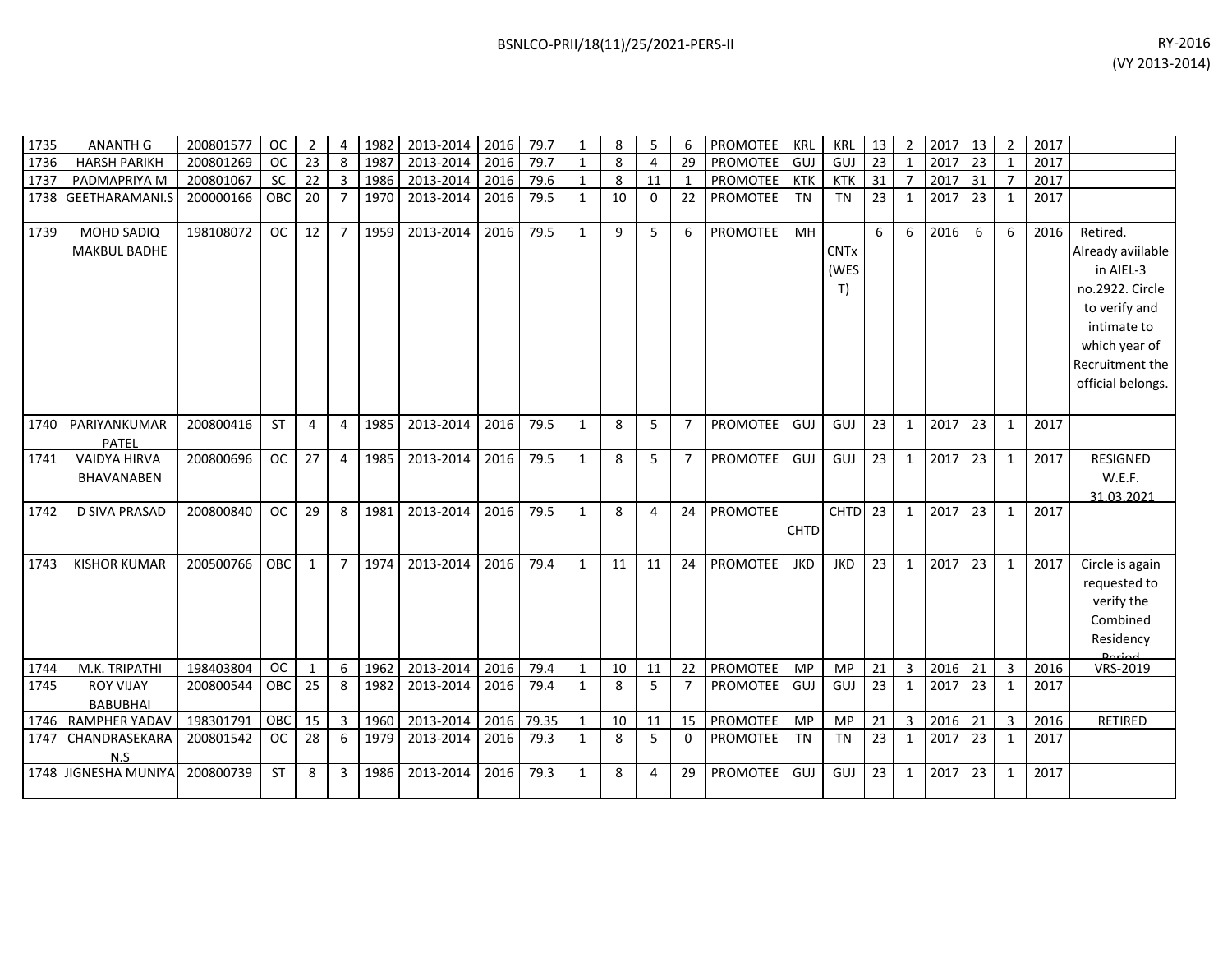| 1749 | Manmohan Singh-<br>Ш                | 200304144 | <b>OC</b> | 25             | 2              | 1976 | 2013-2014 | 2016 | 79.2 | 1            | 13 | 0            | 28             | Promotee        | <b>HR</b>  | <b>HR</b>                            | 23 | -1             | 2017 | 23 | 1              | 2017 | Circle is again<br>requested to<br>verify the<br>Combined<br>Residency                               |
|------|-------------------------------------|-----------|-----------|----------------|----------------|------|-----------|------|------|--------------|----|--------------|----------------|-----------------|------------|--------------------------------------|----|----------------|------|----|----------------|------|------------------------------------------------------------------------------------------------------|
| 1750 | V.K.DARAJI                          | 198217996 | <b>OC</b> | 25             | 4              | 1957 | 2013-2014 | 2016 | 79.2 | $\mathbf{1}$ | 10 | 6            | 21             | <b>PROMOTEE</b> | GUJ        | GUJ                                  | 11 | $\overline{4}$ | 2016 | 11 | 4              | 2016 | superannuation                                                                                       |
| 1751 | GHANASHYAM<br>SAIKIA                | 200600134 | <b>ST</b> | 25             | 4              | 1976 | 2013-2014 | 2016 | 79.2 | $\mathbf{1}$ | 10 | 8            | 18             | <b>PROMOTEE</b> | ASM        | ASM                                  | 23 | 1              | 2017 | 23 | $\mathbf{1}$   | 2017 |                                                                                                      |
| 1752 | <b>MANOJ KUMAR</b><br>SHARMA        | 200401830 | <b>OC</b> | 29             | 11             | 1975 | 2013-2014 | 2016 | 79.2 | $\mathbf{1}$ | 10 | $\Omega$     | 22             | <b>PROMOTEE</b> | RAJ        | RAJ                                  | 23 | $\mathbf{1}$   | 2017 | 23 | $\mathbf{1}$   | 2017 |                                                                                                      |
| 1753 | <b>ARJUNSINH</b><br><b>DEVDA</b>    | 200800796 | <b>OC</b> | 1              | 6              | 1982 | 2013-2014 | 2016 | 79.2 | $\mathbf{1}$ | 8  | 5            | $\overline{7}$ | PROMOTEE        | GUJ        | GUJ                                  | 23 | 1              | 2017 | 23 | $\mathbf{1}$   | 2017 |                                                                                                      |
| 1754 | <b>HEMANT</b><br><b>MAYATRA</b>     | 200800619 | <b>SC</b> | 19             | 4              | 1986 | 2013-2014 | 2016 | 79.2 | $\mathbf{1}$ | 8  | 5            | $\overline{7}$ | <b>PROMOTEE</b> | GUJ        | <b>CNT<sub>x</sub></b><br>(WES<br>T) | 23 | 1              | 2017 | 23 | $\mathbf{1}$   | 2017 |                                                                                                      |
| 1755 | <b>VIJAY VITTHAL</b><br>RAO BHOSALE | 200205282 | <b>OC</b> | 29             | 4              | 1977 | 2013-2014 | 2016 | 79.1 | $\mathbf{1}$ | 10 | 5            | 25             | <b>PROMOTEE</b> | <b>KTK</b> | <b>KTK</b>                           | 13 | $\overline{2}$ | 2017 | 13 | $\overline{2}$ | 2017 |                                                                                                      |
| 1756 | <b>BRAJESH KUMAR</b>                | 200801464 | <b>SC</b> | 10             | 6              | 1976 | 2013-2014 | 2016 | 79.1 | 1            | 8  | 5            | 12             | <b>PROMOTEE</b> | J&K        | RAJ                                  | 27 | $\overline{2}$ | 2017 | 27 | $\overline{2}$ | 2017 |                                                                                                      |
| 1757 | Ajay Gehlot                         | 198601700 | <b>OC</b> | $\overline{7}$ | 4              | 1962 | 2013-2014 | 2016 | 79   | $\mathbf{1}$ | 11 | $\mathbf{0}$ | 5              | <b>PROMOTEE</b> | <b>MP</b>  | MP                                   | 11 | 4              | 2016 | 11 | 4              | 2016 | VR Scheme-<br>2019.Circle is<br>again requested<br>to verify the<br>Combined<br>Residency<br>Period. |
| 1758 | Mahesh Kumar<br>Sidot               | 198601211 | <b>OC</b> | 20             | 11             | 1963 | 2013-2014 | 2016 | 79   | $\mathbf{1}$ | 10 | 10           | $\overline{7}$ | PROMOTEE        | <b>MP</b>  | <b>MP</b>                            | 15 | $\overline{2}$ | 2016 | 15 | $\overline{2}$ | 2016 | VRS-2019                                                                                             |
| 1759 | <b>BALKRISHAN</b><br>SHARMA         | 200304557 | <b>OC</b> | 1              | $\overline{2}$ | 1962 | 2013-2014 | 2016 | 79   | 1            | 10 | 0            | 22             | <b>PROMOTEE</b> | <b>RAJ</b> | RAJ                                  | 23 | 1              | 2017 | 23 | $\mathbf{1}$   | 2017 | <b>BSNLVR</b><br>Scheme-2019                                                                         |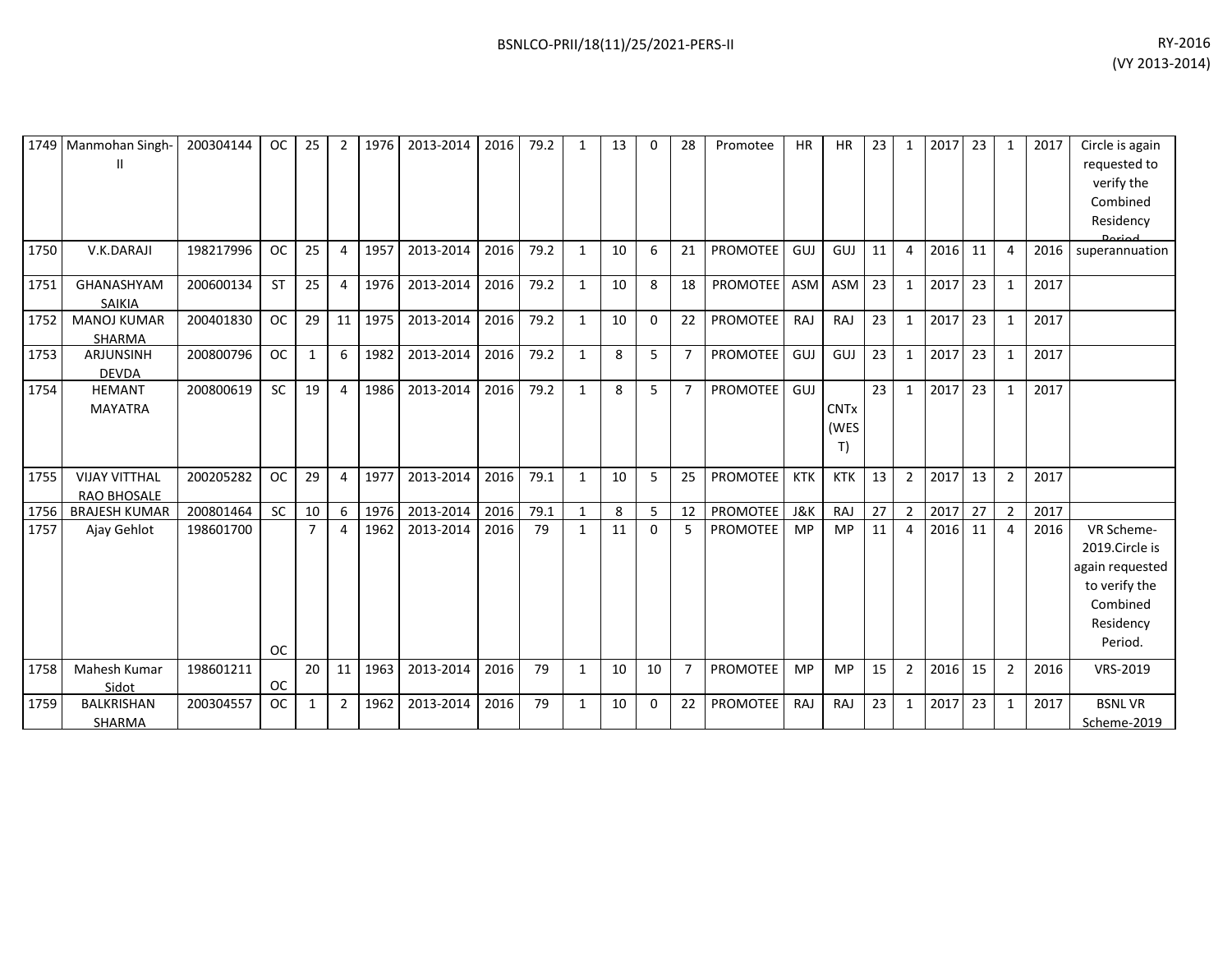| 1760 | <b>NAND KISHOR</b>                                                    | 199205932 | <b>SC</b> | 5              | 5               | 1968 | 2013-2014 | 2016 | 78.9  | $\mathbf{1}$ | 16 | 11             | 3              | <b>PROMOTEE</b> | <b>PB</b> | PB                         | 4               | 9              | 2017 | 4  | 9              | 2017 | <b>BSNLVR</b><br>Scheme-<br>2019.Circle is<br>again requested<br>to verify the<br>Combined<br>Residency<br>Period. |
|------|-----------------------------------------------------------------------|-----------|-----------|----------------|-----------------|------|-----------|------|-------|--------------|----|----------------|----------------|-----------------|-----------|----------------------------|-----------------|----------------|------|----|----------------|------|--------------------------------------------------------------------------------------------------------------------|
| 1761 | <b>AJAY KUMAR</b><br><b>KHARE</b>                                     | 198404569 | <b>OC</b> | $\mathbf{1}$   | $\overline{7}$  | 1959 | 2013-2014 | 2016 | 78.9  | $\mathbf{1}$ | 11 | $\Omega$       | $\mathbf{1}$   | <b>PROMOTEE</b> | <b>MP</b> | <b>MP</b>                  | 21              | 3              | 2016 | 21 | 3              | 2016 | RETIRED.Circle<br>is again<br>requested to<br>verify the<br>Combined<br>Residency                                  |
| 1762 | <b>SADHAN KUMAR</b><br><b>BISWAS</b>                                  | 199210961 | <b>OC</b> | 10             | 1               | 1962 | 2013-2014 | 2016 | 78.9  | $\mathbf{1}$ | 10 | 9              | 8              | PROMOTEE        | <b>WB</b> | <b>WB</b>                  | 30              | $\mathbf{1}$   | 2017 | 30 | 1              | 2017 | <b>VRS-19</b>                                                                                                      |
| 1763 | KAMLESH<br><b>KUMAR KUSTWAR</b>                                       | 200701235 | SC        | 13             | 10 <sup>1</sup> | 1982 | 2013-2014 | 2016 | 78.9  | $\mathbf{1}$ | 9  | 8              | 18             | <b>PROMOTEE</b> | ASM       | <b>CNTx</b><br>(WES<br>T)  | 23              | $\mathbf{1}$   | 2017 | 23 | $\mathbf{1}$   | 2017 |                                                                                                                    |
| 1764 | <b>GEORGE CJ</b>                                                      | 198808718 | <b>OC</b> | 28             | $\overline{2}$  | 1965 | 2013-2014 | 2016 | 78.9  | $\mathbf{1}$ | 9  | 5              | 5              | PROMOTEE        | KRL       | KRL                        | 6               | 6              | 2016 | 6  | 6              | 2016 |                                                                                                                    |
| 1765 | <b>VIPIN PK</b>                                                       | 200800976 | OBC       | $\mathbf{1}$   | 5               | 1981 | 2013-2014 | 2016 | 78.9  | $\mathbf{1}$ | 8  | 6              | $\overline{3}$ | <b>PROMOTEE</b> | KRL       | <b>CNTx</b><br>(SOU<br>TH) | 13              | $\overline{2}$ | 2017 | 13 | $\overline{2}$ | 2017 |                                                                                                                    |
| 1766 | <b>SREEJITH S</b>                                                     | 200801571 | SC        | 3              | 5               | 1982 | 2013-2014 | 2016 | 78.9  | $\mathbf{1}$ | 8  | 4              | 15             | PROMOTEE CHTD   |           | <b>KRL</b>                 | 23              | $\mathbf{1}$   | 2017 | 23 | $\mathbf{1}$   | 2017 |                                                                                                                    |
| 1767 | <b>NAYAN TIKARIYA</b>                                                 | 200206273 | <b>OC</b> | 19             | 9               | 1977 | 2013-2014 | 2016 | 78.8  | $\mathbf{1}$ | 10 | 0              | 22             | PROMOTEE        | GUJ       | GUJ                        | 23              |                | 2017 | 23 | $\mathbf{1}$   | 2017 |                                                                                                                    |
| 1768 | SODHA HARISING<br>KHANJI                                              | 200800668 | <b>OC</b> | $\overline{a}$ | 11              | 1982 | 2013-2014 | 2016 | 78.8  | $\mathbf{1}$ | 8  | 5              | $\overline{7}$ | <b>PROMOTEE</b> | GUJ       | GUJ                        | 23              | 1              | 2017 | 23 | 1              | 2017 | RESIGNED<br>W.E.F.<br>13.10.2017                                                                                   |
| 1769 | SURESH.M                                                              | 200800948 | <b>OC</b> | 10             | 6 <sup>1</sup>  | 1978 | 2013-2014 | 2016 | 78.8  | $\mathbf{1}$ | 8  | $\overline{4}$ | 22             | PROMOTEE        | TN        | <b>TN</b>                  | $\overline{23}$ | $\overline{1}$ | 2017 | 23 | $\mathbf{1}$   | 2017 |                                                                                                                    |
| 1770 | <b>ANIL KUMAR</b>                                                     | 198303341 | <b>OC</b> | 17             | 9               | 1959 | 2013-2014 | 2016 | 78.75 | 1            | 10 | 10             | 9              | <b>PROMOTEE</b> | <b>MP</b> | <b>MP</b>                  | 21              | 3              | 2016 | 21 | $\mathbf{3}$   | 2016 | RETIRED                                                                                                            |
| 1771 | <b>PUROHIT</b><br><b>VENKATA</b><br>RAMANA RAJU<br><b>CHUKKABOTLA</b> | 199502426 | <b>OC</b> | 13             | 6               | 1966 | 2013-2014 | 2016 | 78.7  | $\mathbf{1}$ | 10 | 4              | 14             | PROMOTEE        | AP        | AP                         | 15              | 5              | 2017 | 15 | 5              | 2017 |                                                                                                                    |
| 1772 | <b>KALINDI PATEL</b>                                                  | 200800516 | <b>ST</b> | 22             | 6               | 1984 | 2013-2014 | 2016 | 78.7  | $\mathbf{1}$ | 8  | 5              | $\overline{7}$ | <b>PROMOTEE</b> | GUJ       | GUJ                        | 23              | $\mathbf{1}$   | 2017 | 23 | $\mathbf{1}$   | 2017 |                                                                                                                    |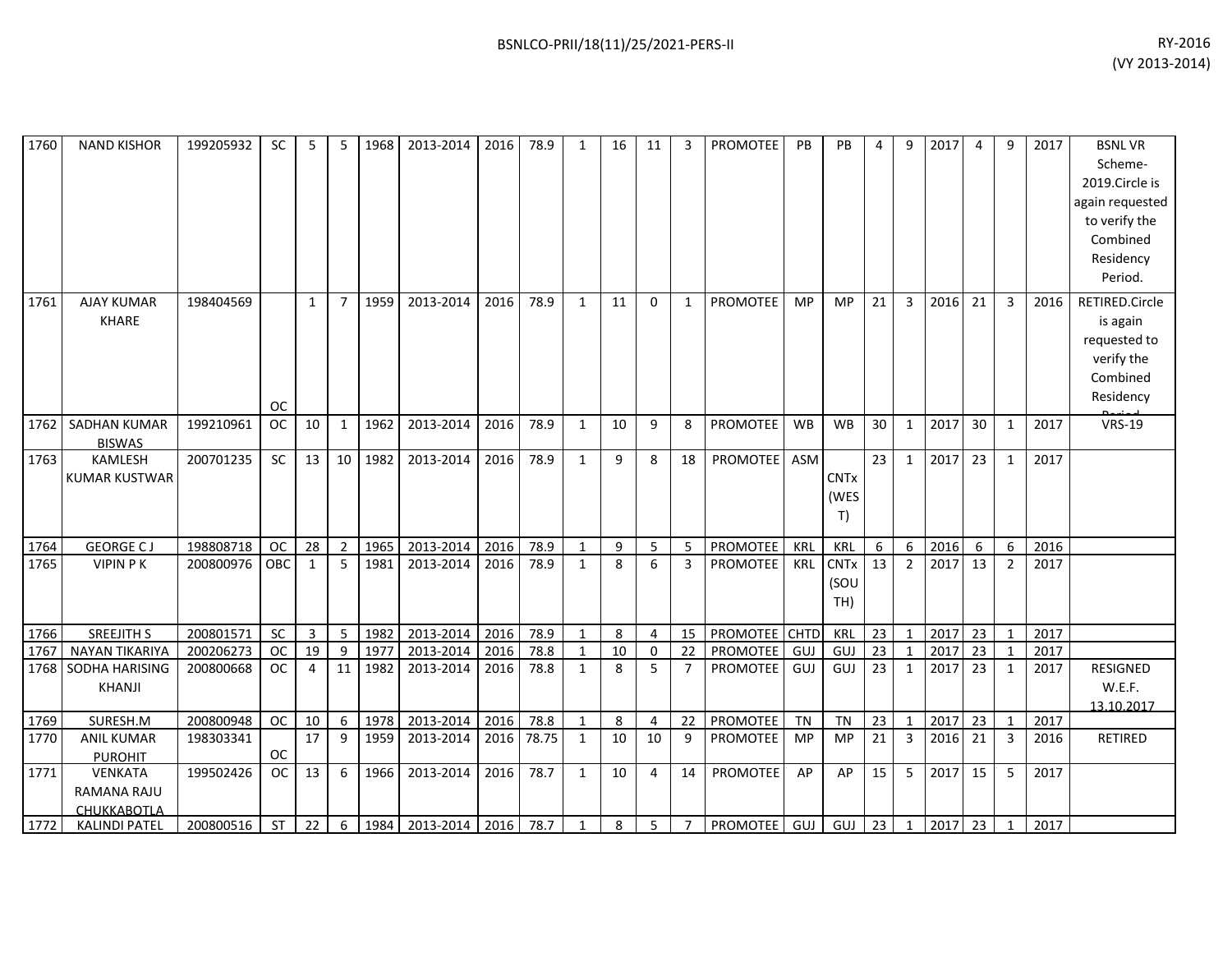|      | 1773 SNEHALBEN PATEL 200800844       |                                                           | OC.        | 14 | 1              |         | 1986   2013-2014   2016   78.7 |      |      | 1              | 8  | 5              |                 | PROMOTEE GUJ GUJ                              |             |                           | 23 | 1              | 2017 23 |    | 1              | 2017 |                                      |
|------|--------------------------------------|-----------------------------------------------------------|------------|----|----------------|---------|--------------------------------|------|------|----------------|----|----------------|-----------------|-----------------------------------------------|-------------|---------------------------|----|----------------|---------|----|----------------|------|--------------------------------------|
| 1774 | ARASELVAM<br>MUTHUSAMY               | 199202286                                                 | SC         | 29 | $\overline{7}$ | 1964    | 2013-2014                      | 2016 | 78.6 | 1              | 10 | 10             | 26              | PROMOTEE                                      | <b>TN</b>   | <b>TN</b>                 | 27 |                | 11 2017 | 27 | 11             | 2017 | <b>VRS</b>                           |
| 1775 | P.N.PATEL                            | 198103745                                                 | <b>OC</b>  | 19 | 12             | 1957    | 2013-2014                      | 2016 | 78.6 | 1              | 10 | 6              | 21              | <b>PROMOTEE</b>                               | GUJ         | <b>CNTx</b><br>(WES<br>T) | 11 | $\overline{4}$ | 2016    | 11 | 4              | 2016 | <b>VRS</b>                           |
| 1776 | BALACHANDRA                          | 200008498                                                 | <b>OC</b>  | 2  | 6              | 1975    | 2013-2014                      | 2016 | 78.6 | 1              | 10 | $\mathbf{1}$   | 12 <sup>1</sup> | <b>PROMOTEE</b>                               | KTK         | <b>KTK</b>                | 13 | $\overline{2}$ | 2017    | 13 | $\overline{2}$ | 2017 |                                      |
| 1777 | RAMESH<br>SOMKUWAR                   | 199104678                                                 | <b>SC</b>  | 15 | 5              | 1967    | 2013-2014                      | 2016 | 78.6 | $\overline{1}$ | 10 | $\Omega$       | 22              | <b>PROMOTEE</b>                               | CG          | CG                        | 23 | 1              | 2017    | 23 | $\mathbf{1}$   | 2017 |                                      |
| 1778 | <b>MOHAN KUMAR</b>                   | 200201165                                                 | <b>SC</b>  | 20 | $\mathbf{1}$   | 1973    | 2013-2014                      | 2016 | 78.6 | $\overline{1}$ | 10 | $\Omega$       | 22              | <b>PROMOTEE</b>                               | CG          | CG                        | 23 | $\overline{1}$ | 2017    | 23 |                | 2017 |                                      |
| 1779 | <b>JIGNASA GOHIL</b>                 | 200800640                                                 | <b>SC</b>  | 31 | 8              | 1982    | 2013-2014                      | 2016 | 78.6 |                | 8  | 4              | 30 <sup>°</sup> | <b>PROMOTEE</b>                               | GUJ         | GUJ                       | 23 | 1              | 2017    | 23 |                | 2017 |                                      |
| 1780 | HANUMANTHU V                         | 200801575                                                 | <b>ST</b>  | 18 | 6              | 1985    | 2013-2014                      | 2016 | 78.5 | $\mathbf{1}$   | 8  | 8              | $\overline{7}$  | <b>PROMOTEE</b>                               |             | <b>TLNG TLGN</b>          | 15 | -5             | 2017    | 15 | 5              | 2017 |                                      |
| 1781 | <b>VENKATESAN P-II</b>               | 200801342                                                 | <b>OBC</b> | 24 | 10             | 1980    | 2013-2014                      | 2016 | 78.5 | $\mathbf{1}$   | 8  | 5              | 12 <sup>2</sup> | <b>PROMOTEE</b>                               | <b>CHTD</b> | CHTD <sub>23</sub>        |    | 1              | 2017    | 23 | $\mathbf{1}$   | 2017 |                                      |
| 1782 | SANJAY SANDPA                        | 200800664                                                 | <b>SC</b>  | 20 | $\overline{3}$ | 1984    | 2013-2014                      | 2016 | 78.5 | 1              | 8  | 5              | $7^{\circ}$     | <b>PROMOTEE</b>                               | GUJ         | GUJ                       | 23 | $\overline{1}$ | 2017    | 23 | $\mathbf{1}$   | 2017 |                                      |
| 1783 | D.H.SOLANKI                          | 198012770                                                 | <b>OC</b>  | 01 | 06             | 1958    | 2013-2014                      | 2016 | 78.4 | $\mathbf{1}$   | 10 | 6              | 21              | PROMOTEE                                      | GUJ         | GUJ                       | 11 | $\overline{4}$ | 2016    | 11 | 4              | 2016 | VRS 03.10.2017.                      |
| 1784 | SAROJ<br><b>JAGDISHBHAI</b><br>GOHFI | 200800512                                                 | <b>SC</b>  | 18 |                | 11 1977 | 2013-2014                      | 2016 | 78.4 | 1              | 8  | 5              | 7 <sup>2</sup>  | <b>PROMOTEE</b>                               | GUJ         | GUJ                       | 23 | $\mathbf{1}$   | 2017    | 23 | 1              | 2017 |                                      |
|      | 1785 RAM GANESH KOL                  | 200200596                                                 | ST         | 10 | 8              | 1975    | 2013-2014                      | 2016 | 78.3 | 1              | 10 | 10             | 19              | <b>PROMOTEE</b>                               | <b>MP</b>   | <b>MP</b>                 | 20 | 11             | 2017    | 20 | 11             | 2017 |                                      |
| 1786 | <b>MANGI LAL</b><br><b>VERMA</b>     | 198214145                                                 | OC.        | 12 | $\overline{4}$ | 1957    | 2013-2014                      | 2016 | 78.3 | 1              | 9  | 2              | 21 <sup>1</sup> | PROMOTEE M.P.                                 |             | <b>CNTx</b><br>(WES<br>T  | 21 | $\overline{3}$ | 2016    | 21 | $\overline{3}$ |      | 2016 superannuation<br>on 30.04.2017 |
| 1787 | SREENIVASULU<br><b>REDDY P</b>       | 200801276                                                 | OC         | 1  | 6              | 1981    | 2013-2014                      | 2016 | 78.3 | $\mathbf{1}$   | 8  | 8              | 22              | <b>PROMOTEE</b>                               | AP          | AP                        | 15 | -5             | 2017    | 15 | $5^{\circ}$    | 2017 |                                      |
|      | 1788 PARBAT ODEDARA                  | 200206145                                                 | <b>OBC</b> | 29 | $\overline{3}$ | 1972    | 2013-2014                      | 2016 | 78.2 | 1              | 10 | $\mathbf{0}$   | 22              | <b>PROMOTEE</b>                               | GUJ         | GUJ                       | 23 | 1              | 2017    | 23 | 1              | 2017 |                                      |
|      | 1789 DHANVANTKUMA<br>R VASAVA        | 200800660                                                 | <b>ST</b>  | 8  | $\overline{3}$ | 1983    | 2013-2014                      | 2016 | 78.2 | $\mathbf{1}$   | 8  | 5              | 12 <sup>1</sup> | <b>PROMOTEE</b>                               | GUJ         | GUJ                       | 23 | $\mathbf{1}$   | 2017    | 23 | $\mathbf{1}$   | 2017 |                                      |
|      | 1790 PIYUSH TANDEL                   | 200801241   OBC   19   9   1982   2013-2014   2016   78.2 |            |    |                |         |                                |      |      | 1              | 8  | 5 <sub>1</sub> |                 | 0   PROMOTEE   GUJ   GUJ   23   1   2017   23 |             |                           |    |                |         |    | $\overline{1}$ | 2017 |                                      |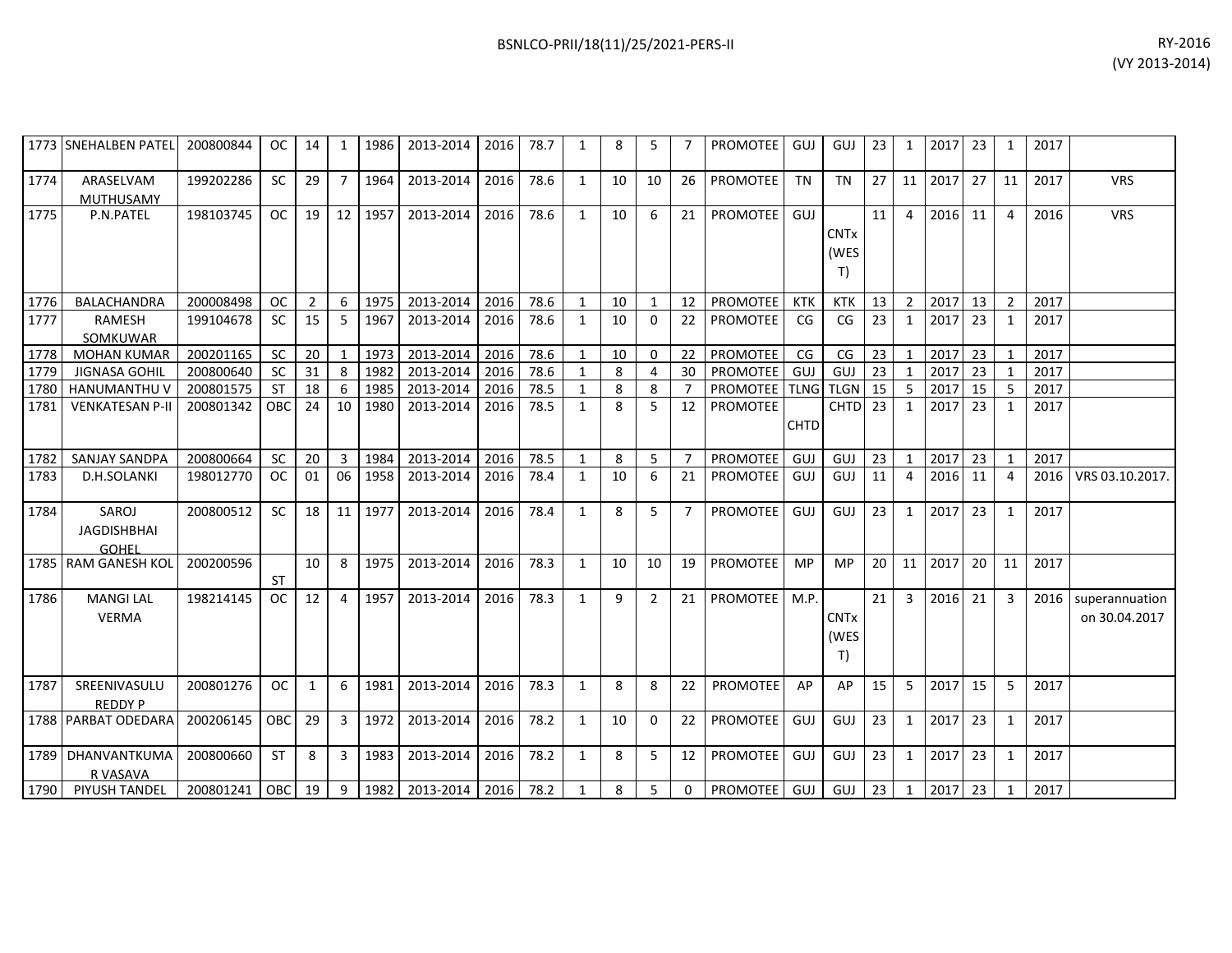| 1791 | <b>JAI PRAKASH</b><br><b>SINGH</b>                | 198801452 | <b>OC</b> | 18 | 5              | 1961    | 2013-2014 | 2016 | 78.1 | $\mathbf{1}$ | 11 | 0        | 1              | PROMOTEE        | <b>MP</b> | <b>MP</b>                            | 9  | $\Delta$     | 2016 | 9  | 4            | 2016 | VR Scheme-<br>2019.Circle is<br>again requested<br>to verify the<br>Combined<br>Residency<br>Period.                                                  |
|------|---------------------------------------------------|-----------|-----------|----|----------------|---------|-----------|------|------|--------------|----|----------|----------------|-----------------|-----------|--------------------------------------|----|--------------|------|----|--------------|------|-------------------------------------------------------------------------------------------------------------------------------------------------------|
| 1792 | <b>RASMITA KINNAR</b><br><b>SHAH</b>              | 200206367 | <b>OC</b> | 11 | 11             | 1977    | 2013-2014 | 2016 | 78.1 | $\mathbf{1}$ | 10 | $\Omega$ | 22             | <b>PROMOTEE</b> | GUJ       | GUJ                                  | 23 | 1            | 2017 | 23 | $\mathbf{1}$ | 2017 |                                                                                                                                                       |
| 1793 | M MOHD GHANI                                      | 198107560 | <b>OC</b> | 11 |                | 10 1958 | 2013-2014 | 2016 | 78.1 | $\mathbf{1}$ | 9  | 5        | 6              | <b>PROMOTEE</b> | MH        | <b>CNTx</b><br>(WES<br>T)            | 6  | 6            | 2016 | 6  | 6            | 2016 | Retired.<br>Already aviilable<br>in AIEL-3<br>no.2976.Circle<br>to verify and<br>intimate to<br>which year of<br>Recruitment the<br>official belongs. |
| 1794 | <b>NIMBALKAR</b><br>ANILKUMAR<br><b>GANPATRAO</b> | 198704019 | <b>OC</b> | 26 | 11             | 1961    | 2013-2014 | 2016 | 78.1 | $\mathbf{1}$ | 8  | 9        | 15             | <b>PROMOTEE</b> | GUJ       | <b>CNT<sub>x</sub></b><br>(WES<br>T) | 15 | 10           | 2015 | 15 | 10           | 2015 | The officer has<br>retired on BSNL<br>VRS-2019 on<br>31.01.2020                                                                                       |
| 1795 | L ASHOK KUMAR                                     | 200803843 | <b>SC</b> | 20 | 9              | 1980    | 2013-2014 | 2016 | 78   | $\mathbf{1}$ | 8  | 9        | 21             | PROMOTEE TLGN   |           | <b>TLGN</b>                          | 21 | 6            | 2017 | 21 | 6            | 2017 |                                                                                                                                                       |
| 1796 | MEHULKUMAR<br><b>SUTARIYA</b>                     | 200800478 | <b>SC</b> | 25 | 11             | 1982    | 2013-2014 | 2016 | 78   | 1            | 8  | 5        | $\overline{7}$ | <b>PROMOTEE</b> | GUJ       | GUJ                                  | 23 | 1            | 2017 | 23 | 1            | 2017 |                                                                                                                                                       |
| 1797 | <b>DINESH SONI</b>                                | 200204901 | <b>OC</b> | 24 | 11             | 1974    | 2013-2014 | 2016 | 77.9 | 1            | 10 | 0        | 22             | <b>PROMOTEE</b> | RAJ       | RAJ                                  | 23 | $\mathbf{1}$ | 2017 | 23 | $\mathbf{1}$ | 2017 |                                                                                                                                                       |
| 1798 | <b>LILA BAPODARA</b>                              | 200800453 | <b>OC</b> | 11 | $\overline{a}$ | 1986    | 2013-2014 | 2016 | 77.8 | 1            | 8  | 5        | $\overline{7}$ | <b>PROMOTEE</b> | GUJ       | <b>GUJ</b>                           | 23 | $\mathbf 1$  | 2017 | 23 | $\mathbf{1}$ | 2017 |                                                                                                                                                       |
| 1799 | NARASIMHULU<br><b>JAMPALA</b>                     | 199205100 | <b>SC</b> | 14 | 4              | 1972    | 2013-2014 | 2016 | 77.6 | $\mathbf{1}$ | 10 | 4        | 14             | <b>PROMOTEE</b> | AP        | AP                                   | 15 | 5            | 2017 | 15 | 5            | 2017 |                                                                                                                                                       |
| 1800 | <b>RAMKESH MEENA</b>                              | 200302421 | <b>ST</b> | 17 | 9              | 1975    | 2013-2014 | 2016 | 77.6 | $\mathbf{1}$ | 10 | 0        | 22             | PROMOTEE        | RAJ       | RAJ                                  | 23 | 1            | 2017 | 23 | $\mathbf{1}$ | 2017 |                                                                                                                                                       |
| 1801 | HITESHKUMAR<br>PATEL                              | 200800983 | <b>OC</b> | 1  | $\overline{7}$ | 1980    | 2013-2014 | 2016 | 77.6 | 1            | 8  | 5        | $\overline{7}$ | <b>PROMOTEE</b> | GUJ       | GUJ                                  | 23 | 1            | 2017 | 23 | 1            | 2017 |                                                                                                                                                       |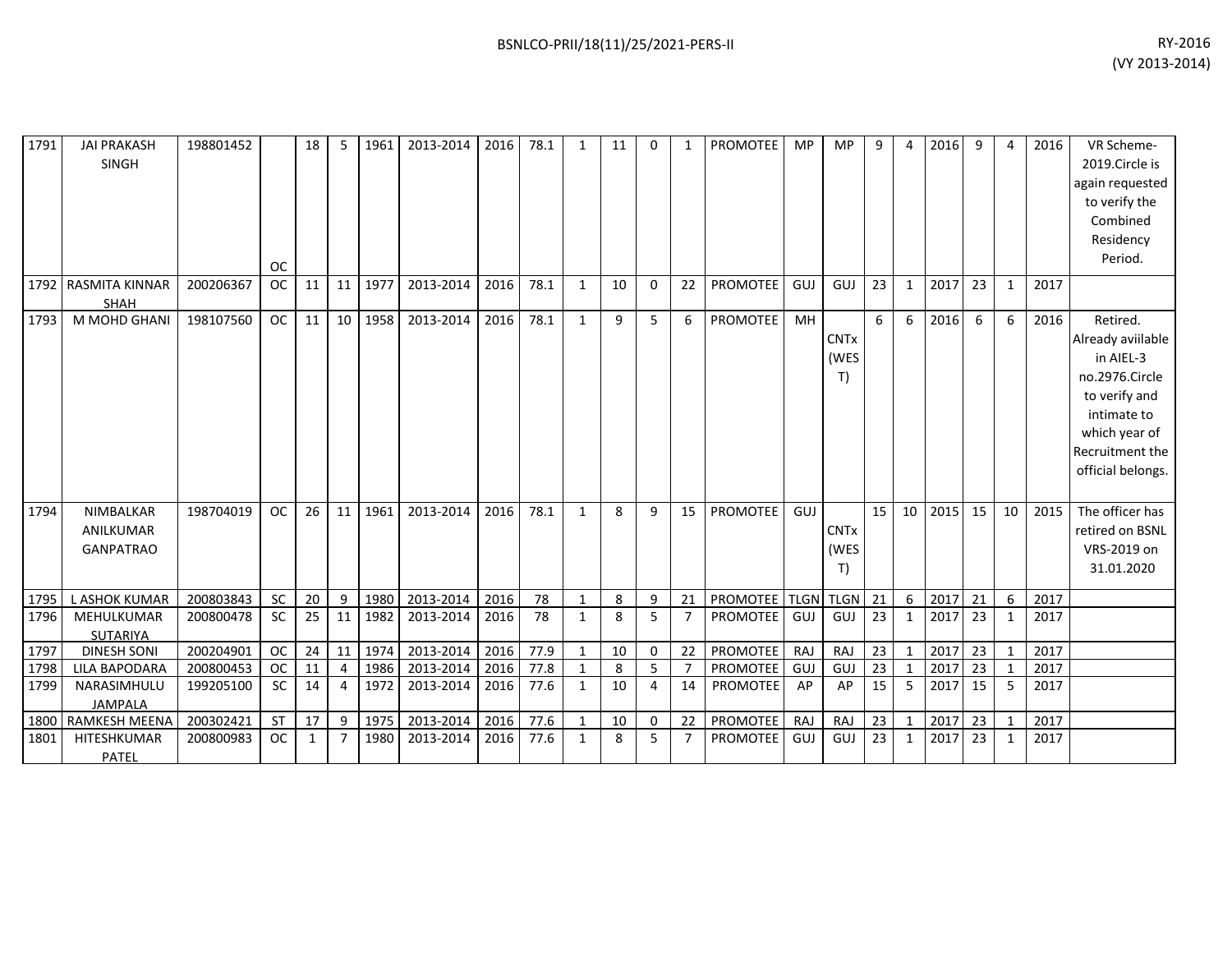| 1802 | <b>GOPAL DASS</b>                        | 199503316 | <b>SC</b> | 14             | 10 <sup>1</sup> | 1965 | 2013-2014 | 2016 | 77.3 | $\mathbf{1}$ | 16 | 3              | 23             | Promotee        | HP          | HP                         | 23 | $\mathbf{1}$   | 2017 | 23 | $\mathbf{1}$ | 2017 | <b>Taken VRS-</b><br>2019on Dated<br>31.1.2020.Circle<br>is again<br>requested to<br>verify the<br>Combined<br>Residency |
|------|------------------------------------------|-----------|-----------|----------------|-----------------|------|-----------|------|------|--------------|----|----------------|----------------|-----------------|-------------|----------------------------|----|----------------|------|----|--------------|------|--------------------------------------------------------------------------------------------------------------------------|
| 1803 | <b>DEVENDRA</b><br><b>CHOUDHARY</b>      | 200300880 | <b>OC</b> | 10             | 5               | 1975 | 2013-2014 | 2016 | 77.3 | $\mathbf{1}$ | 10 | $\Omega$       | 20             | PROMOTEE        | RAJ         | RAJ                        | 21 | $\mathbf{1}$   | 2017 | 21 | $\mathbf{1}$ | 2017 |                                                                                                                          |
| 1804 | MUNNA LAL SONI                           | 198203589 | <b>OC</b> | 11             | $\overline{7}$  | 1959 | 2013-2014 | 2016 | 77.2 | $\mathbf{1}$ | 10 | 10             | 15             | PROMOTEE        | MP          | <b>MP</b>                  | 21 | $\mathbf{3}$   | 2016 | 21 | 3            | 2016 | RETIRED                                                                                                                  |
| 1805 | <b>DINESH KUMAR</b><br>JAGARWAL          | 200304053 | <b>OC</b> | 21             | 6               | 1976 | 2013-2014 | 2016 | 77.2 | $\mathbf{1}$ | 10 | $\Omega$       | 23             | <b>PROMOTEE</b> | RAJ         | <b>CNTx</b><br>(NOR<br>TH) | 23 | 1              | 2017 | 23 | $\mathbf{1}$ | 2017 |                                                                                                                          |
| 1806 | Panna Lal Rathore                        | 198601547 | OBC       | $\overline{2}$ | 4               | 1961 | 2013-2014 | 2016 | 77   | $\mathbf{1}$ | 10 | 10             | 23             | <b>PROMOTEE</b> | <b>MP</b>   | <b>MP</b>                  | 21 | $\overline{3}$ | 2016 | 21 | 3            | 2016 | VRS-2019                                                                                                                 |
| 1807 | S.G.THAKUR                               | 199213029 | <b>OC</b> | 18             | 03              | 1958 | 2013-2014 | 2016 | 77   | $\mathbf{1}$ | 10 | 6              | 21             | PROMOTEE        | GUJ         | GUJ                        | 11 | $\overline{4}$ | 2016 | 11 | 4            | 2016 | superannuation                                                                                                           |
| 1808 | SAMPANGI<br><b>RAMAIAH J</b>             | 200200715 | <b>OC</b> | 13             | 12              | 1962 | 2013-2014 | 2016 | 77   | $\mathbf{1}$ | 10 | $\overline{4}$ | 14             | PROMOTEE        | AP          | AP                         | 15 | 5              | 2017 | 15 | 5            | 2017 | <b>VRS-19</b>                                                                                                            |
| 1809 | VIRENDRA<br><b>KUMAR</b><br>KULSHRESHTHA | 198310717 | <b>OC</b> | 3              | 4               | 1960 | 2013-2014 | 2016 | 77   | $\mathbf{1}$ | 9  | $\overline{2}$ | 21             | PROMOTEE        | M.P.        | <b>CNTx</b><br>(WES<br>T)  | 21 | 3              | 2016 | 21 | 3            | 2016 | The officer has<br>retired on BSNL<br>VRS-2019 on<br>31.01.2020                                                          |
| 1810 | <b>NAIR VINOD</b><br>VIJAYAMADHAVA<br>N  | 200800438 | <b>OC</b> | 12             | 1               | 1983 | 2013-2014 | 2016 | 77   | $\mathbf{1}$ | 8  | 5              | $\overline{7}$ | PROMOTEE        | GUJ         | GUJ                        | 23 | $\mathbf{1}$   | 2017 | 23 | $\mathbf{1}$ | 2017 |                                                                                                                          |
| 1811 | Jeevanathan R                            | 199300408 | <b>SC</b> | 2              | $\mathbf{1}$    | 1966 | 2013-2014 | 2016 | 76.9 | $\mathbf{1}$ | 18 | $\overline{a}$ | 21             | PROMOTEE        | <b>CHTD</b> | CHTD <sub>25</sub>         |    | $\overline{4}$ | 2016 | 25 | 4            | 2016 | VR Scheme-<br>2019.Circle is<br>again requested<br>to verify the<br>Combined<br>Residency<br>Period.                     |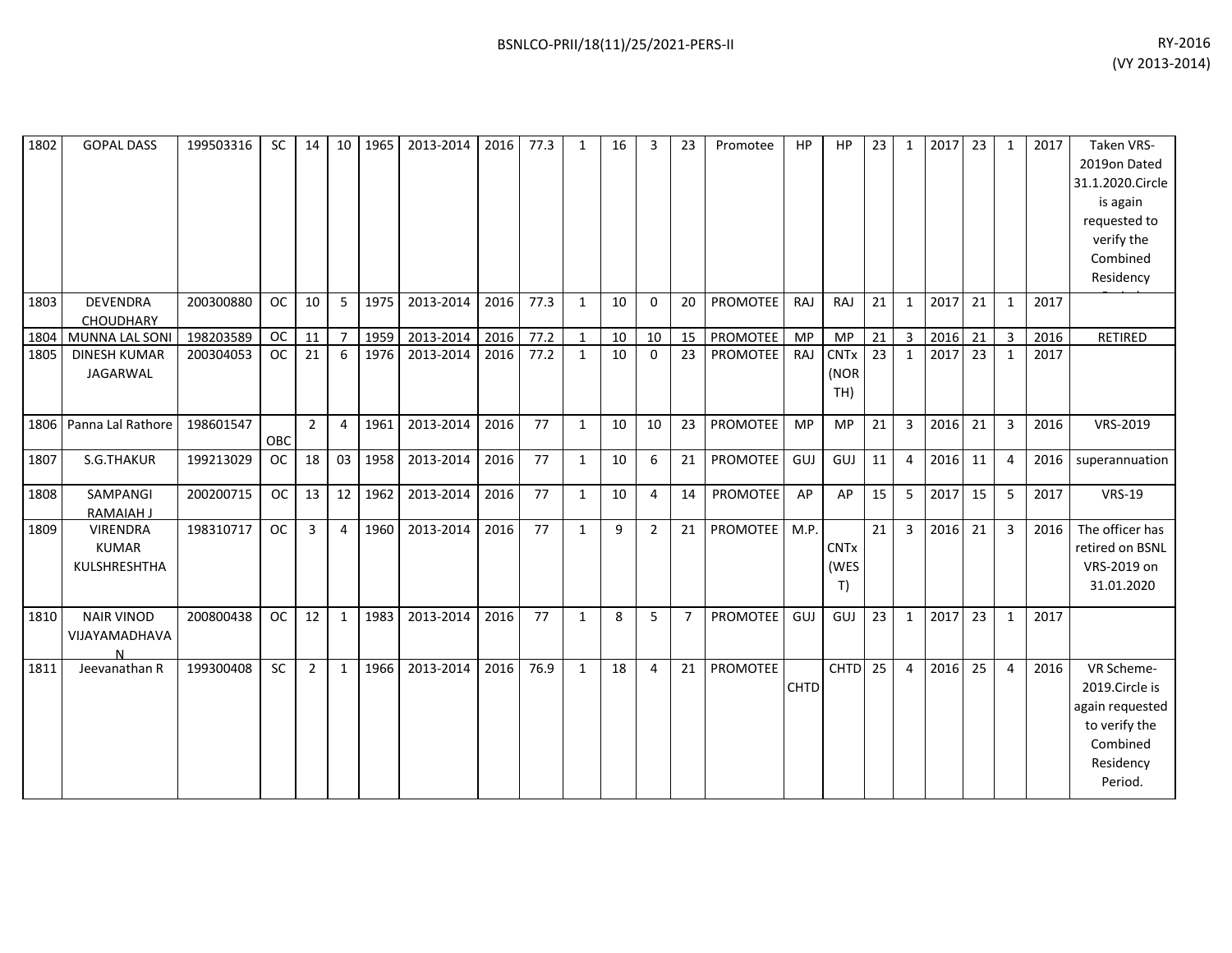| 1812 | Madan Lal                           | 197905925 | <b>OC</b> | 25             | 8              | 1957 | 2013-2014      | 2016 | 76.8 | 1            | 17 | 4              | $\overline{2}$ | Promotee        | <b>HR</b> | <b>HR</b>                 | $\overline{2}$ | -5             | 2016 | $\overline{2}$ | 5              | 2016 | Retired on<br>superannuation.<br>Circle is again<br>requested to<br>verify the<br>Combined                         |
|------|-------------------------------------|-----------|-----------|----------------|----------------|------|----------------|------|------|--------------|----|----------------|----------------|-----------------|-----------|---------------------------|----------------|----------------|------|----------------|----------------|------|--------------------------------------------------------------------------------------------------------------------|
|      |                                     |           |           |                |                |      |                |      |      |              |    |                |                |                 |           |                           |                |                |      |                |                |      | Residency<br>Period.                                                                                               |
| 1813 | <b>DILIP K VERMA</b>                | 198801910 | <b>OC</b> | 15             | 10             | 1963 | 2013-2014      | 2016 | 76.8 | 1            | 10 | 11             | $\Omega$       | <b>PROMOTEE</b> | <b>MP</b> | <b>MP</b>                 | 9              | $\overline{4}$ | 2016 | 9              | $\overline{4}$ | 2016 | VRS-2019                                                                                                           |
| 1814 | <b>HEMANT KUMAR</b><br>SHRIVASTAVA  | 200400972 | <b>OC</b> | 15             | $\overline{7}$ | 1975 | 2013-2014      | 2016 | 76.8 | $\mathbf{1}$ | 10 | $\Omega$       | 22             | PROMOTEE        | RAJ       | RAJ                       | 23             | $\mathbf{1}$   | 2017 | 23             | 1              | 2017 |                                                                                                                    |
|      | 1815 NARESH BABULAL<br><b>MEENA</b> | 200800718 | <b>ST</b> | 30             | $\overline{4}$ | 1983 | 2013-2014      | 2016 | 76.7 | $\mathbf{1}$ | 8  | 5              | 12             | <b>PROMOTEE</b> | GUJ       | GUJ                       | 23             | $\mathbf{1}$   | 2017 | 23             | $\mathbf{1}$   | 2017 |                                                                                                                    |
| 1816 | PRAKASHBHAI<br>CHAUDHARI            | 200800974 | <b>OC</b> | $\overline{7}$ | 12             | 1985 | 2013-2014      | 2016 | 76.7 | $\mathbf{1}$ | 8  | 5              | $\overline{7}$ | <b>PROMOTEE</b> | GUJ       | <b>CNTx</b><br>(WES<br>T) | 23             | $\mathbf{1}$   | 2017 | 23             | 1              | 2017 |                                                                                                                    |
| 1817 | <b>VILAS</b><br>PATWARDHAN          | 198406574 | <b>OC</b> | 8              | 9              | 1960 | 2013-2014      | 2016 | 76.6 | $\mathbf{1}$ | 9  | $\overline{3}$ | 11             | PROMOTEE        | M.P.      | <b>CNTx</b><br>(WES<br>T) | 11             | $\overline{4}$ | 2016 | 11             | 4              | 2016 | voluntarily<br>retired on<br>31.05.2018                                                                            |
| 1818 | <b>Balwan Singh</b>                 | 198117061 | SC        | 10             | 6              | 1960 | 2013-2014      | 2016 | 76.5 | $\mathbf{1}$ | 16 | 11             | 12             | Promotee        | <b>HR</b> | <b>HR</b>                 | 2              | 5              | 2016 | $\overline{2}$ | 5              | 2016 | <b>BSNLVR</b><br>Scheme-<br>2019.Circle is<br>again requested<br>to verify the<br>Combined<br>Residency<br>Period. |
| 1819 | SANDEEP SINHA                       | 200204109 | OC        | $\overline{7}$ | 3              | 1981 | 2013-2014 2016 |      | 76.5 | $\mathbf{1}$ | 10 | 0              | 22             | <b>PROMOTEE</b> | RAJ       | RAJ                       | 23             | $\mathbf{1}$   | 2017 | 23             | $\mathbf{1}$   | 2017 |                                                                                                                    |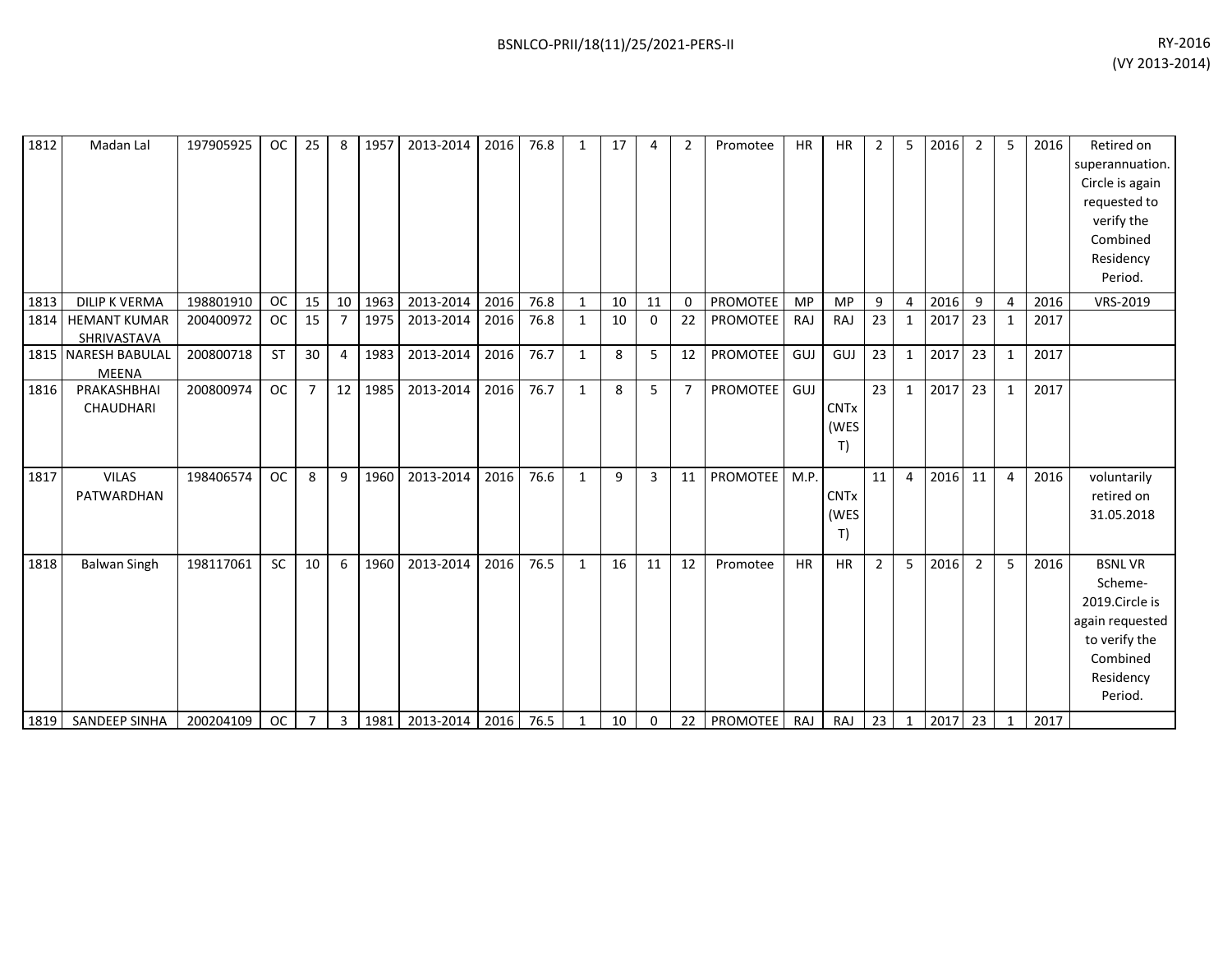| 1820 | <b>SHIV ASHARE</b><br><b>MISHRA</b>            | 198308210 | <b>OC</b>  | 15 | $\overline{7}$ | 1958 | 2013-2014 | 2016 | 76.5 | $\mathbf{1}$ | 9  | 5              | 6              | PROMOTEE        | MH         | <b>CNTx</b><br>(WES<br>T)            | 6               | 6              | 2016 | 6  | 6              | 2016 | Retired.<br>Already aviilable<br>in AIEL-3<br>no.2658. Circle<br>to verify and<br>intimate to<br>which year of<br>Recruitment the<br>official belongs.  |
|------|------------------------------------------------|-----------|------------|----|----------------|------|-----------|------|------|--------------|----|----------------|----------------|-----------------|------------|--------------------------------------|-----------------|----------------|------|----|----------------|------|---------------------------------------------------------------------------------------------------------------------------------------------------------|
| 1821 | VASISHTHA<br>PRAJAPATI                         | 200800677 | OBC        | 6  | 6              | 1986 | 2013-2014 | 2016 | 76.5 | $\mathbf{1}$ | 8  | 4              | 29             | <b>PROMOTEE</b> | GUJ        | GUJ                                  | 23              | 1              | 2017 | 23 | 1              | 2017 |                                                                                                                                                         |
|      | 1822 BHAGYAVATI VYAS                           | 200204889 | <b>OC</b>  | 6  | 3              | 1975 | 2013-2014 | 2016 | 76.4 | $\mathbf{1}$ | 10 | $\Omega$       | 22             | <b>PROMOTEE</b> | RAJ        | RAJ                                  | 23              | $\mathbf{1}$   | 2017 | 23 | $\mathbf{1}$   | 2017 |                                                                                                                                                         |
| 1823 | DEEPA RAVAL                                    | 200800592 | <b>OC</b>  | 20 | 10             | 1983 | 2013-2014 | 2016 | 76.4 | $\mathbf{1}$ | 8  | 5              | 7              | <b>PROMOTEE</b> | <b>GUJ</b> | GUJ                                  | 23              | 1              | 2017 | 23 | 1              | 2017 |                                                                                                                                                         |
| 1824 | Dharmender<br>Kumar                            | 200205041 | <b>OBC</b> | 16 | 9              | 1975 | 2013-2014 | 2016 | 76.3 | $\mathbf{1}$ | 14 | $\overline{4}$ | 10             | Promotee        | HR         | <b>HR</b>                            | 23              | $\mathbf{1}$   | 2017 | 23 | $\mathbf{1}$   | 2017 | Circle is again<br>requested to<br>verify the<br>Combined<br>Residency<br><b>Darigd</b>                                                                 |
| 1825 | <b>VIJAY PRAKASH</b>                           | 200304055 | SC         | 9  | 9              | 1974 | 2013-2014 | 2016 | 76.3 | $\mathbf{1}$ | 10 | $\mathbf 0$    | 22             | PROMOTEE        | RAJ        | RAJ                                  | 23              | $\mathbf{1}$   | 2017 | 23 | $\mathbf{1}$   | 2017 |                                                                                                                                                         |
| 1826 | PUSHPENDRA<br><b>KUMAR</b>                     | 200600148 | <b>SC</b>  | 25 | 9              | 1978 | 2013-2014 | 2016 | 76.2 | $\mathbf{1}$ | 10 | $\overline{7}$ | 17             | PROMOTEE        | ASM        | UP(E)                                | $\overline{21}$ | $\mathbf{1}$   | 2017 | 21 | $\mathbf{1}$   | 2017 |                                                                                                                                                         |
| 1827 | <b>ANIL KUMAR</b><br>GONDE                     | 199900066 | SC         | 24 | $\overline{2}$ | 1976 | 2013-2014 | 2016 | 76.1 | $\mathbf{1}$ | 10 | $\mathbf{1}$   | 5              | <b>PROMOTEE</b> | MP         | <b>MP</b>                            | 6               | $\overline{2}$ | 2017 | 6  | $\overline{2}$ | 2017 |                                                                                                                                                         |
| 1828 | <b>SUDHIR</b><br>BALKRISHNA<br><b>DESHMANE</b> | 198403617 | <b>OC</b>  | 20 | 10             | 1961 | 2013-2014 | 2016 | 76.1 | $\mathbf{1}$ | 9  | 5              | 6              | PROMOTEE        | MH         | <b>CNT<sub>x</sub></b><br>(WES<br>T) | 6               | 6              | 2016 | 6  | 6              | 2016 | VRS-2019.<br>Already aviilable<br>in AIEL-3<br>no.3016. Circle<br>to verify and<br>intimate to<br>which year of<br>Recruitment the<br>official belongs. |
| 1829 | <b>HEMANT PATEL</b>                            | 200801013 | OBC        | 28 | 9              | 1978 | 2013-2014 | 2016 | 76.1 | $\mathbf{1}$ | 8  | 5              | $\overline{7}$ | PROMOTEE        | GUJ        | GUJ                                  | 23              | $\mathbf{1}$   | 2017 | 23 | $\mathbf{1}$   | 2017 |                                                                                                                                                         |
| 1830 | <b>JAWER UMMATI</b>                            | 200800421 | <b>OC</b>  | 9  | 11             | 1981 | 2013-2014 | 2016 | 76.1 | $\mathbf{1}$ | 8  | 5              | $\overline{7}$ | PROMOTEE        | GUJ        | GUJ                                  | 23              | $\mathbf{1}$   | 2017 | 23 |                | 2017 |                                                                                                                                                         |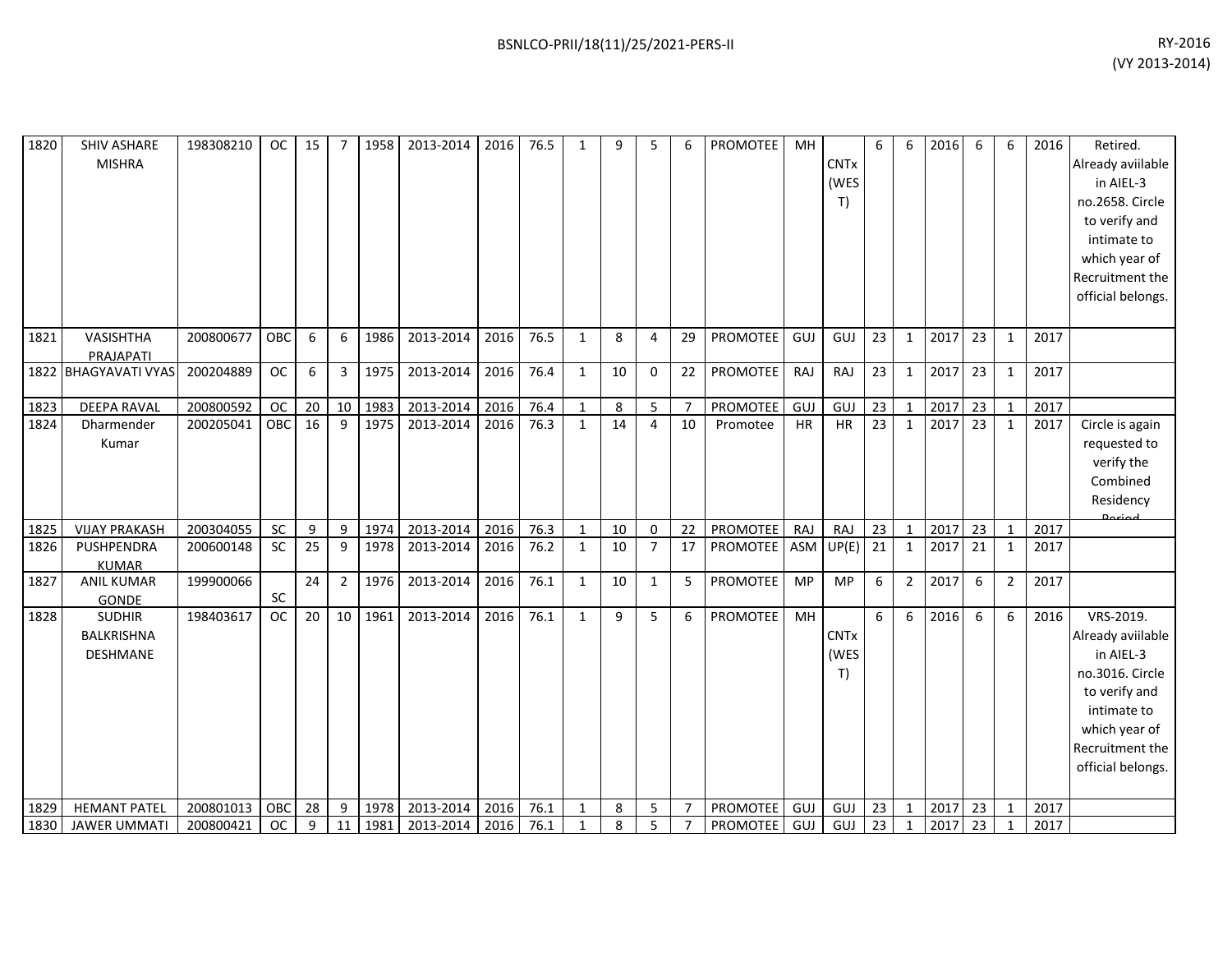| 1831 | Krishan Kumar<br>Sharma | 197807611 | <b>OC</b> | 21              |                | 1956 | 2013-2014 | 2016 | 76   | $\mathbf{1}$ | 18 | 4            | 10 | Promotee        | <b>HR</b>   | <b>HR</b>          | 2              | 5              | 2016 | $\overline{2}$ | 5              | 2016 | Retired on<br>superannuation.<br>Circle is again |
|------|-------------------------|-----------|-----------|-----------------|----------------|------|-----------|------|------|--------------|----|--------------|----|-----------------|-------------|--------------------|----------------|----------------|------|----------------|----------------|------|--------------------------------------------------|
|      |                         |           |           |                 |                |      |           |      |      |              |    |              |    |                 |             |                    |                |                |      |                |                |      | requested to                                     |
|      |                         |           |           |                 |                |      |           |      |      |              |    |              |    |                 |             |                    |                |                |      |                |                |      | verify the                                       |
|      |                         |           |           |                 |                |      |           |      |      |              |    |              |    |                 |             |                    |                |                |      |                |                |      | Combined                                         |
|      |                         |           |           |                 |                |      |           |      |      |              |    |              |    |                 |             |                    |                |                |      |                |                |      | Residency                                        |
|      |                         |           |           |                 |                |      |           |      |      |              |    |              |    |                 |             |                    |                |                |      |                |                |      | Period.                                          |
| 1832 | Mahesh Kumar            | 198401932 |           | 29              | 11             | 1961 | 2013-2014 | 2016 | 76   | $\mathbf{1}$ | 10 | 11           | 15 | <b>PROMOTEE</b> | <b>MP</b>   | <b>MP</b>          | 21             | 3              | 2016 | 21             | $\mathbf{3}$   | 2016 | VRS-2019                                         |
|      | Shriwas                 |           | <b>OC</b> |                 |                |      |           |      |      |              |    |              |    |                 |             |                    |                |                |      |                |                |      |                                                  |
|      | 1833 Rajendra Pal Singh | 198303347 | <b>OC</b> | $\mathbf{1}$    | $\overline{7}$ | 1960 | 2013-2014 | 2016 | 76   | $\mathbf{1}$ | 10 | 10           | 18 | PROMOTEE        | <b>MP</b>   | <b>MP</b>          | 21             | 3              | 2016 | 21             | 3              | 2016 | VRS-2019                                         |
| 1834 | R K CHOHAN              | 198203290 | OBC       | $\mathbf{1}$    | 5              | 1963 | 2013-2014 | 2016 | 76   | $\mathbf{1}$ | 10 | 9            | 27 | PROMOTEE        | MP          | <b>MP</b>          | 9              | 3              | 2016 | 9              | $\mathbf{3}$   | 2016 | VRS-2019                                         |
| 1835 | <b>B.D.JADEJA</b>       | 198116988 | <b>OC</b> | 28              | 6              | 1957 | 2013-2014 | 2016 | 76   | $\mathbf{1}$ | 10 | 6            | 21 | PROMOTEE        | GUJ         | GUJ                | 11             | 4              | 2016 | 11             | 4              | 2016 | Superannuation<br>w.e.f.30.06.17                 |
| 1836 | Meenakshi               | 200205262 | OBC       | 4               | $\overline{7}$ | 1977 | 2013-2014 | 2016 | 75.8 | $\mathbf{1}$ | 14 | 6            | 18 | Promotee        | <b>HR</b>   | <b>HR</b>          | 23             | $\mathbf{1}$   | 2017 | 23             | $\mathbf{1}$   | 2017 | Circle is again                                  |
|      |                         |           |           |                 |                |      |           |      |      |              |    |              |    |                 |             |                    |                |                |      |                |                |      | requested to                                     |
|      |                         |           |           |                 |                |      |           |      |      |              |    |              |    |                 |             |                    |                |                |      |                |                |      | verify the                                       |
|      |                         |           |           |                 |                |      |           |      |      |              |    |              |    |                 |             |                    |                |                |      |                |                |      | Combined                                         |
|      |                         |           |           |                 |                |      |           |      |      |              |    |              |    |                 |             |                    |                |                |      |                |                |      | Residency                                        |
| 1837 | CHANDRA                 | 199508614 | SC        | 3               | 5              | 1971 | 2013-2014 | 2016 | 75.8 | $\mathbf{1}$ | 10 | $\mathbf{1}$ | 12 | PROMOTEE        | <b>KTK</b>  | <b>KTK</b>         | 13             | $\overline{2}$ | 2017 | 13             | $\overline{2}$ | 2017 | <b>Doriod</b>                                    |
|      | <b>SHEKART</b>          |           |           |                 |                |      |           |      |      |              |    |              |    |                 |             |                    |                |                |      |                |                |      |                                                  |
| 1838 | ROOPKUMAR.S             | 198409217 | <b>OC</b> | 20 <sup>1</sup> | 6              | 1962 | 2013-2014 | 2016 | 75.8 | 1            | 10 | $\mathbf{1}$ | 6  | PROMOTEE        | TN          | <b>TN</b>          | $\overline{7}$ | $\overline{2}$ | 2017 | $\overline{7}$ | $\overline{2}$ | 2017 | <b>VRS</b>                                       |
| 1839 | Thalamuthu N            | 198206611 | OBC       | 4               | 5              | 1957 | 2013-2014 | 2016 | 75.7 | $\mathbf{1}$ | 19 | 6            | 3  | PROMOTEE        |             | CHTD <sub>25</sub> |                | $\overline{4}$ | 2016 | 25             | 4              |      | 2016 Superannuation.                             |
|      |                         |           |           |                 |                |      |           |      |      |              |    |              |    |                 | <b>CHTD</b> |                    |                |                |      |                |                |      | Circle is again                                  |
|      |                         |           |           |                 |                |      |           |      |      |              |    |              |    |                 |             |                    |                |                |      |                |                |      | requested to                                     |
|      |                         |           |           |                 |                |      |           |      |      |              |    |              |    |                 |             |                    |                |                |      |                |                |      | verify the                                       |
|      |                         |           |           |                 |                |      |           |      |      |              |    |              |    |                 |             |                    |                |                |      |                |                |      | Combined                                         |
|      |                         |           |           |                 |                |      |           |      |      |              |    |              |    |                 |             |                    |                |                |      |                |                |      | Residency                                        |
|      |                         |           |           |                 |                |      |           |      |      |              |    |              |    |                 |             |                    |                |                |      |                |                |      | Period.                                          |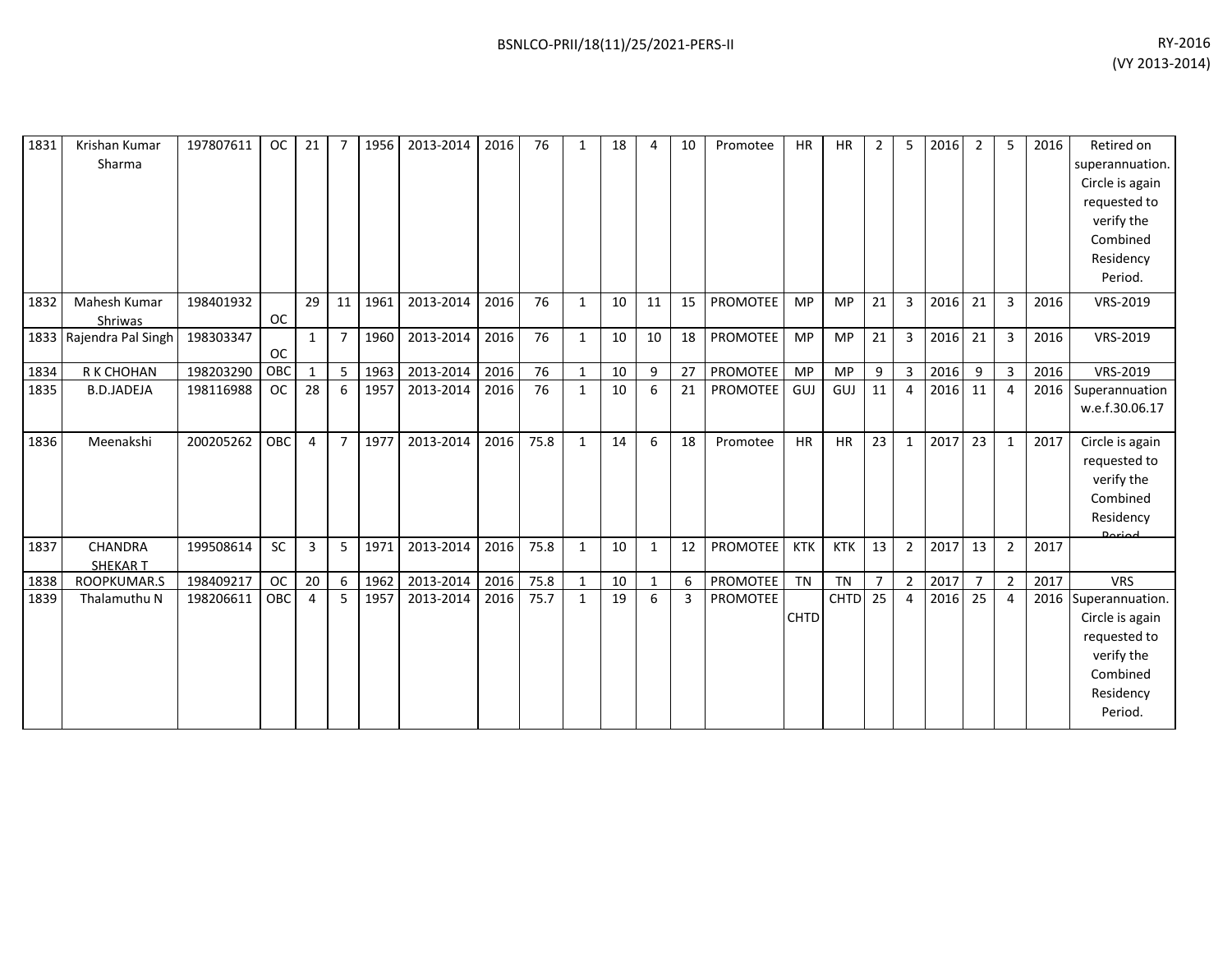|      |                       |           |           |                 |                 |      |           |      | 75.6 |              |    |                |                |                 |             | CHTD 25            |                |                |      | 25 |                |      |                      |
|------|-----------------------|-----------|-----------|-----------------|-----------------|------|-----------|------|------|--------------|----|----------------|----------------|-----------------|-------------|--------------------|----------------|----------------|------|----|----------------|------|----------------------|
| 1840 | Mathesan V            | 198403928 | <b>OC</b> | 3               | 10 <sup>1</sup> | 1958 | 2013-2014 | 2016 |      | $\mathbf{1}$ | 19 | 4              | $\overline{2}$ | PROMOTEE        |             |                    |                | $\overline{4}$ | 2016 |    | 4              |      | 2016 Superannuation. |
|      |                       |           |           |                 |                 |      |           |      |      |              |    |                |                |                 | CHTD        |                    |                |                |      |    |                |      | Circle is again      |
|      |                       |           |           |                 |                 |      |           |      |      |              |    |                |                |                 |             |                    |                |                |      |    |                |      | requested to         |
|      |                       |           |           |                 |                 |      |           |      |      |              |    |                |                |                 |             |                    |                |                |      |    |                |      | verify the           |
|      |                       |           |           |                 |                 |      |           |      |      |              |    |                |                |                 |             |                    |                |                |      |    |                |      | Combined             |
|      |                       |           |           |                 |                 |      |           |      |      |              |    |                |                |                 |             |                    |                |                |      |    |                |      | Residency            |
|      |                       |           |           |                 |                 |      |           |      |      |              |    |                |                |                 |             |                    |                |                |      |    |                |      | Period.              |
| 1841 | MANIGANDAN.K          | 198800470 | <b>OC</b> | 3               | 6               | 1963 | 2013-2014 | 2016 | 75.6 | $\mathbf{1}$ | 10 | 0              | 22             | <b>PROMOTEE</b> | <b>TN</b>   | <b>TN</b>          | 23             | $\mathbf{1}$   | 2017 | 23 | $\mathbf{1}$   | 2017 | <b>VRS</b>           |
| 1842 | Gunasekar G           | 198502892 | <b>OC</b> | 15              | 5               | 1960 | 2013-2014 | 2016 | 75.5 | $\mathbf{1}$ | 19 | 6              | 3              | PROMOTEE        |             | <b>CHTD</b>        | 25             | $\overline{4}$ | 2016 | 25 | $\overline{4}$ | 2016 | VR Scheme-           |
|      |                       |           |           |                 |                 |      |           |      |      |              |    |                |                |                 | <b>CHTD</b> |                    |                |                |      |    |                |      | 2019.Circle is       |
|      |                       |           |           |                 |                 |      |           |      |      |              |    |                |                |                 |             |                    |                |                |      |    |                |      | again requested      |
|      |                       |           |           |                 |                 |      |           |      |      |              |    |                |                |                 |             |                    |                |                |      |    |                |      | to verify the        |
|      |                       |           |           |                 |                 |      |           |      |      |              |    |                |                |                 |             |                    |                |                |      |    |                |      | Combined             |
|      |                       |           |           |                 |                 |      |           |      |      |              |    |                |                |                 |             |                    |                |                |      |    |                |      | Residency            |
|      |                       |           |           |                 |                 |      |           |      |      |              |    |                |                |                 |             |                    |                |                |      |    |                |      | Period.              |
|      |                       |           |           |                 |                 |      |           |      |      |              |    |                |                |                 |             |                    |                |                |      |    |                |      |                      |
| 1843 | <b>MANISHGIRI</b>     | 200800557 | OBC       | $\overline{7}$  | 12 <sup>1</sup> | 1982 | 2013-2014 | 2016 | 75.5 | $\mathbf{1}$ | 8  | 5              | $\overline{7}$ | <b>PROMOTEE</b> | GUJ         |                    | 23             | $\mathbf{1}$   | 2017 | 23 | $\mathbf{1}$   | 2017 |                      |
|      | PRABHATGIRI           |           |           |                 |                 |      |           |      |      |              |    |                |                |                 |             | <b>CNTx</b>        |                |                |      |    |                |      |                      |
|      | APARNATHI             |           |           |                 |                 |      |           |      |      |              |    |                |                |                 |             | (WES               |                |                |      |    |                |      |                      |
|      |                       |           |           |                 |                 |      |           |      |      |              |    |                |                |                 |             | T)                 |                |                |      |    |                |      |                      |
| 1844 | <b>RASIK SARVAIYA</b> | 200800636 | OBC       | 4               | 4               | 1983 | 2013-2014 | 2016 | 75.4 | $\mathbf{1}$ | 8  | 5              | $\overline{7}$ | PROMOTEE        | GUJ         | GUJ                | 23             | $\mathbf{1}$   | 2017 | 23 | $\mathbf{1}$   | 2017 |                      |
| 1845 | <b>MANOJ KUMAR</b>    | 198801684 |           | 30 <sup>°</sup> | 10              | 1960 | 2013-2014 | 2016 | 75.3 | $\mathbf{1}$ | 10 | 11             | 18             | <b>PROMOTEE</b> | MP          | <b>MP</b>          | 21             | 3              | 2016 | 21 | $\mathbf{3}$   | 2016 | VRS-2019             |
|      | <b>TIWARI-II</b>      |           | <b>OC</b> |                 |                 |      |           |      |      |              |    |                |                |                 |             |                    |                |                |      |    |                |      |                      |
| 1846 | <b>ANJANI KUMAR</b>   | 200205855 | <b>OC</b> | 26              | $\mathbf{1}$    | 1974 | 2013-2014 | 2016 | 75.2 | $\mathbf{1}$ | 10 | 0              | 22             | <b>PROMOTEE</b> | <b>JKD</b>  | <b>JKD</b>         | 23             | $\mathbf{1}$   | 2017 | 23 | $\mathbf{1}$   | 2017 |                      |
| 1847 | D.O.CHAWARE           | 198602855 | <b>OC</b> | $\mathbf{1}$    | $\overline{7}$  | 1960 | 2013-2014 | 2016 | 75.1 | 1            | 9  | 4              | $\overline{7}$ | <b>PROMOTEE</b> | MH          | MH                 | $\overline{9}$ | 5              | 2016 | 9  | 5              | 2016 | VRS-2019             |
| 1848 | SHANOJ G S            | 200802031 | <b>SC</b> | 30              | 5               | 1979 | 2013-2014 | 2016 | 75.1 | $\mathbf{1}$ | 8  | 5              | 4              | PROMOTEE        | KRL         | <b>KRL</b>         | 13             | $\overline{2}$ | 2017 | 13 | $\overline{2}$ | 2017 |                      |
| 1849 | Neelakandan M         | 199407586 | <b>SC</b> | 5               | 6               | 1965 | 2013-2014 | 2016 | 75   | $\mathbf{1}$ | 13 | $\overline{4}$ | 4              | <b>PROMOTEE</b> |             | CHTD <sub>23</sub> |                | $\mathbf{1}$   | 2017 | 23 | $\mathbf{1}$   | 2017 | Retired on VRS-      |
|      |                       |           |           |                 |                 |      |           |      |      |              |    |                |                |                 | CHTD        |                    |                |                |      |    |                |      | 2019.Circle is       |
|      |                       |           |           |                 |                 |      |           |      |      |              |    |                |                |                 |             |                    |                |                |      |    |                |      | again requested      |
|      |                       |           |           |                 |                 |      |           |      |      |              |    |                |                |                 |             |                    |                |                |      |    |                |      | to verify the        |
|      |                       |           |           |                 |                 |      |           |      |      |              |    |                |                |                 |             |                    |                |                |      |    |                |      | Combined             |
|      |                       |           |           |                 |                 |      |           |      |      |              |    |                |                |                 |             |                    |                |                |      |    |                |      | Residency            |
|      |                       |           |           |                 |                 |      |           |      |      |              |    |                |                |                 |             |                    |                |                |      |    |                |      | Period.              |
|      |                       |           |           |                 |                 |      |           |      |      |              |    |                |                |                 |             |                    |                |                |      |    |                |      |                      |
| 1850 | SELVAKUMAR A          | 200600248 | <b>ST</b> | 30              | 5               | 1980 | 2013-2014 | 2016 | 75   | $\mathbf{1}$ | 10 | 9              | 13             | PROMOTEE        |             | CHTD <sub>23</sub> |                | $\mathbf{1}$   | 2017 | 23 | $\mathbf{1}$   | 2017 |                      |
|      |                       |           |           |                 |                 |      |           |      |      |              |    |                |                |                 | <b>CHTD</b> |                    |                |                |      |    |                |      |                      |
|      |                       |           |           |                 |                 |      |           |      |      |              |    |                |                |                 |             |                    |                |                |      |    |                |      |                      |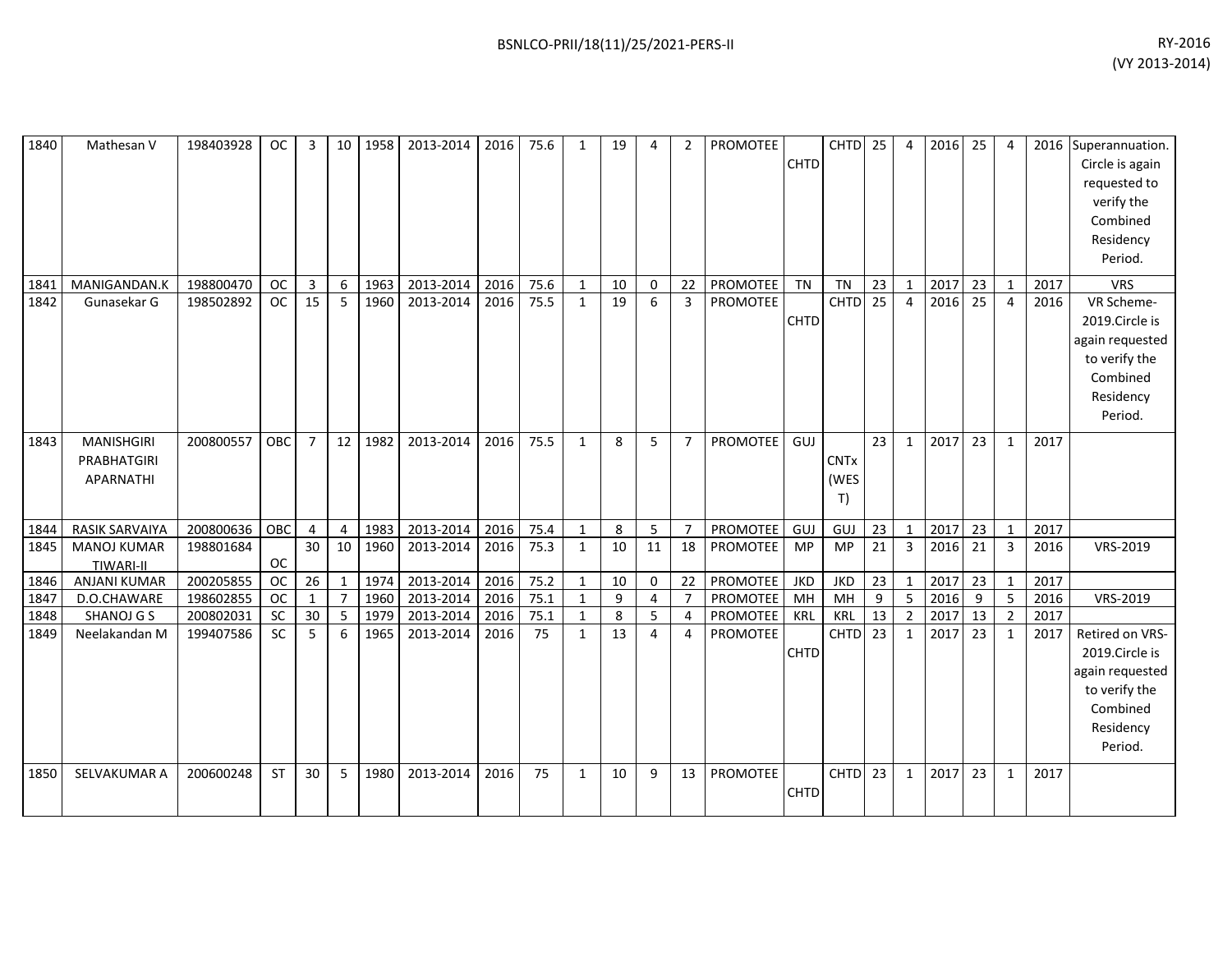| 1851 | Ram Chander                          | 198807944 | <b>SC</b> | 6               | $\overline{7}$ | 1963 | 2013-2014 | 2016 | 74.9 | $\mathbf{1}$ | 16             | 9              | 3              | Promotee        | <b>HR</b>   | <b>HR</b>                  | $\overline{2}$ | 5              | 2016 | $\overline{2}$ | 5              | 2016 | Retired under<br><b>BSNL VRS</b><br>Scheme 2019 w-<br>e-f 31-01-<br>2020.Circle is<br>again requested<br>to verify the<br>Combined<br>Residency<br>Period. |
|------|--------------------------------------|-----------|-----------|-----------------|----------------|------|-----------|------|------|--------------|----------------|----------------|----------------|-----------------|-------------|----------------------------|----------------|----------------|------|----------------|----------------|------|------------------------------------------------------------------------------------------------------------------------------------------------------------|
| 1852 | SURENDRA SINGH                       | 200301413 | OBC       | 24              | 5              | 1971 | 2013-2014 | 2016 | 74.9 | $\mathbf{1}$ | 10             | $\mathbf 0$    | 22             | <b>PROMOTEE</b> | RAJ         | RAJ                        | 23             | $\mathbf{1}$   | 2017 | 23             | $\mathbf{1}$   | 2017 |                                                                                                                                                            |
| 1853 | <b>PURVIBEN</b><br>KHARADI           | 200800731 | OBC       | 10 <sup>1</sup> | 5              | 1987 | 2013-2014 | 2016 | 74.8 | $\mathbf{1}$ | 8              | 4              | 29             | PROMOTEE        | GUJ         | <b>GUJ</b>                 | 23             | 1              | 2017 | 23             | 1              | 2017 |                                                                                                                                                            |
| 1854 | <b>KISHOR CHAVDA</b>                 | 200800491 | OBC       | 9               | 10             | 1982 | 2013-2014 | 2016 | 74.6 | $\mathbf{1}$ | 8              | 9              | 20             | PROMOTEE        | GUJ         | GUJ                        | 5              | 6              | 2017 | 5              | 6              | 2017 |                                                                                                                                                            |
| 1855 | Bhaskaran J                          | 198402532 | <b>OC</b> | $\overline{7}$  | 5              | 1961 | 2013-2014 | 2016 | 74.4 | $\mathbf{1}$ | 18             | 8              | 28             | <b>PROMOTEE</b> | <b>CHTD</b> | CHTD <sub>25</sub>         |                | $\overline{4}$ | 2016 | 25             | 4              | 2016 | VR Scheme-<br>2019.Circle is<br>again requested<br>to verify the<br>Combined<br>Residency<br>Period.                                                       |
| 1856 | <b>ANIL KUMAR-II</b>                 | 200301575 | OBC       | 11              | $\overline{7}$ | 1977 | 2013-2014 | 2016 | 74.1 | $\mathbf{1}$ | 14             | 4              | $\overline{7}$ | <b>PROMOTEE</b> | PB          | PB                         | 16             | 10             | 2017 | 16             | 10             | 2017 | Circle is again<br>requested to<br>verify the<br>Combined<br>Residency<br><b>Doriod</b>                                                                    |
| 1857 | <b>SURESH</b><br><b>CHANDRA-II</b>   | 200803507 | OBC       | $\mathbf{1}$    | $\overline{7}$ | 1970 | 2013-2014 | 2016 | 74.1 | $\mathbf{1}$ | $\overline{7}$ | $\overline{7}$ | 16             | PROMOTEE        | MH          | UP(E)                      | 18             | $\overline{4}$ | 2016 | 18             | $\overline{4}$ | 2016 |                                                                                                                                                            |
| 1858 | <b>RAKESH KUMAR</b><br><b>BASWAL</b> | 200600163 | <b>SC</b> | $\mathbf{1}$    | 6              | 1977 | 2013-2014 | 2016 | 73.1 | $\mathbf{1}$ | 10             | 0              | 22             | PROMOTEE        | AS          | RAJ                        | 23             | $\mathbf{1}$   | 2017 | 23             | $\mathbf{1}$   | 2017 |                                                                                                                                                            |
| 1859 | SUBHASH<br>CHANDRA<br>SONKAR         | 200802055 | SC        | 15              | 7 <sup>1</sup> | 1979 | 2013-2014 | 2016 | 72.4 | $\mathbf{1}$ | 8              | $\overline{7}$ | 14             | PROMOTEE        | <b>UPW</b>  | <b>CNTx</b><br>(NOR<br>TH) | 27             | $\overline{2}$ | 2017 | 27             | $\overline{2}$ | 2017 |                                                                                                                                                            |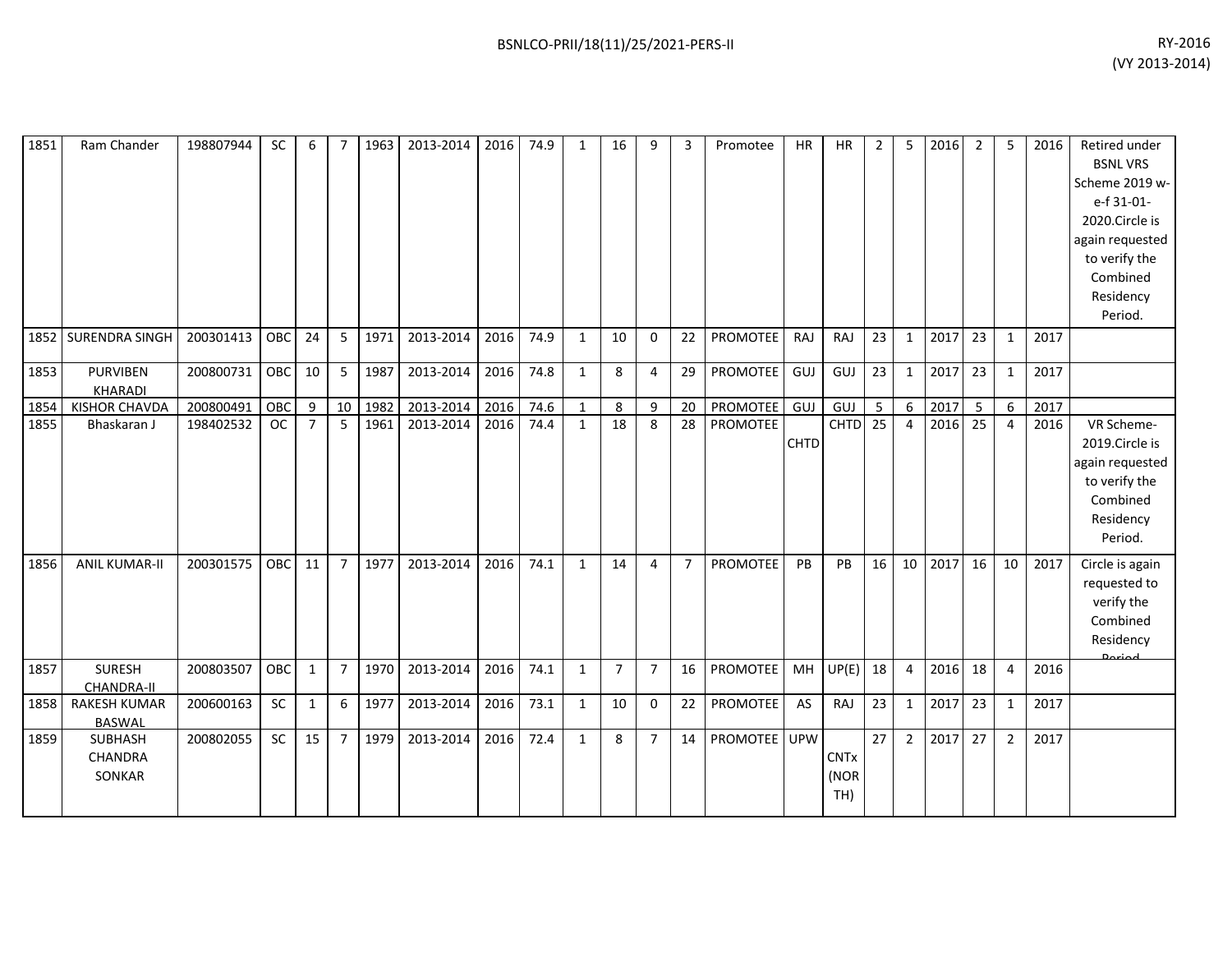| 1860         | <b>BHARAT</b>                            | 198318428              | <b>OC</b> | $\mathbf{1}$ | 6              | 1959         | 2013-2014              | 2016         | 72.3         | $\mathbf{1}$      | 9       | 5            | 6              | PROMOTEE             | MH        |                  | 6              | 6              | 2016         | 6               | 6                            | 2016         | VRS-2019.         |
|--------------|------------------------------------------|------------------------|-----------|--------------|----------------|--------------|------------------------|--------------|--------------|-------------------|---------|--------------|----------------|----------------------|-----------|------------------|----------------|----------------|--------------|-----------------|------------------------------|--------------|-------------------|
|              | <b>DATTARAM DESAI</b>                    |                        |           |              |                |              |                        |              |              |                   |         |              |                |                      |           | <b>CNTx</b>      |                |                |              |                 |                              |              | Already aviilable |
|              |                                          |                        |           |              |                |              |                        |              |              |                   |         |              |                |                      |           | (WES             |                |                |              |                 |                              |              | in AIEL-3         |
|              |                                          |                        |           |              |                |              |                        |              |              |                   |         |              |                |                      |           | T)               |                |                |              |                 |                              |              | no.2962. Circle   |
|              |                                          |                        |           |              |                |              |                        |              |              |                   |         |              |                |                      |           |                  |                |                |              |                 |                              |              | to verify and     |
|              |                                          |                        |           |              |                |              |                        |              |              |                   |         |              |                |                      |           |                  |                |                |              |                 |                              |              | intimate to       |
|              |                                          |                        |           |              |                |              |                        |              |              |                   |         |              |                |                      |           |                  |                |                |              |                 |                              |              | which year of     |
|              |                                          |                        |           |              |                |              |                        |              |              |                   |         |              |                |                      |           |                  |                |                |              |                 |                              |              | Recruitment the   |
|              |                                          |                        |           |              |                |              |                        |              |              |                   |         |              |                |                      |           |                  |                |                |              |                 |                              |              | official belongs. |
|              |                                          |                        |           |              |                |              |                        |              |              |                   |         |              |                |                      |           |                  |                |                |              |                 |                              |              |                   |
| 1861         | <b>BHUPENDRA</b>                         | 198214045              | <b>OC</b> | 25           | $\mathbf{1}$   | 1960         | 2013-2014              | 2016         | 72.3         | $\mathbf{1}$      | 9       | 3            | 11             | PROMOTEE             | M.P.      |                  | 11             | $\overline{4}$ | 2016         | 11              | $\overline{4}$               | 2016         | The officer has   |
|              | <b>SINGH VERMA</b>                       |                        |           |              |                |              |                        |              |              |                   |         |              |                |                      |           | <b>CNTx</b>      |                |                |              |                 |                              |              | retired on        |
|              |                                          |                        |           |              |                |              |                        |              |              |                   |         |              |                |                      |           | (WES             |                |                |              |                 |                              |              | superannuation    |
|              |                                          |                        |           |              |                |              |                        |              |              |                   |         |              |                |                      |           | T)               |                |                |              |                 |                              |              | on 31.01.2020     |
| 1862         | <b>MAYANK NAIK</b>                       | 200800383              | <b>OC</b> | 28           | 2              | 1975         | 2013-2014              | 2016         | 72.1         | $\mathbf{1}$      | 8       | 5            | $\overline{7}$ | PROMOTEE             | GUJ       | GUJ              | 23             | $\mathbf{1}$   | 2017         | 23              | $\mathbf{1}$                 | 2017         |                   |
| 1863         | RAJESHKUMAR                              | 200800398              | <b>SC</b> | 19           | $\overline{2}$ | 1985         | 2013-2014              | 2016         | 72.1         | $\mathbf{1}$      | 8       | 5            | $\overline{7}$ | <b>PROMOTEE</b>      | GUJ       | GUJ              | 23             | 1              | 2017         | 23              | $\mathbf{1}$                 | 2017         |                   |
|              | <b>MAKVANA</b>                           |                        |           |              |                |              |                        |              |              |                   |         |              |                |                      |           |                  |                |                |              |                 |                              |              |                   |
| 1864         | VELUSAMY.S                               | 199202205              | OC        | 16           | 8              | 1959         | 2013-2014              | 2016         | 71.7         | $\mathbf{1}$      | 10      | 0            | 22             | PROMOTEE             | TN        | <b>TN</b>        | 23             | $\mathbf{1}$   | 2017         | 23              | $\mathbf{1}$                 | 2017         | RETIREMENT        |
| 1865         | <b>RAJNISH TANK</b>                      | 200800588              | <b>OC</b> | $\mathbf{1}$ | 6              | 1982         | 2013-2014              | 2016         | 71.6         | 1                 | 8       | 5            | $\overline{7}$ | PROMOTEE             | GUJ       | GUJ              | 23             | $\mathbf{1}$   | 2017         | 23              | $\mathbf{1}$                 | 2017         |                   |
| 1866         | PRABIR BISWAS                            | 200600176              | SC        | 3            | $\overline{7}$ | 1975         | 2013-2014              | 2016         | 71.4         | $\mathbf{1}$      | 10      | 0            | 22             | PROMOTEE CHTD        |           | WB               | 23             | $\mathbf{1}$   | 2017         | $\overline{23}$ | $\mathbf{1}$                 | 2017         |                   |
|              |                                          |                        |           |              |                |              |                        |              |              |                   |         |              |                |                      |           |                  |                |                |              |                 |                              |              |                   |
| 1867         | Narayan Dass                             | 198218657              | <b>SC</b> | 15           | $\overline{7}$ | 1960         | 2013-2014              | 2016         | 71           | $\mathbf{1}$      | 16      | 11           | 12             | Promotee             | <b>HR</b> | <b>HR</b>        | $\overline{2}$ | 5              | 2016         | $\overline{2}$  | 5                            | 2016         | Retired under     |
|              |                                          |                        |           |              |                |              |                        |              |              |                   |         |              |                |                      |           |                  |                |                |              |                 |                              |              | <b>BSNL VRS</b>   |
|              |                                          |                        |           |              |                |              |                        |              |              |                   |         |              |                |                      |           |                  |                |                |              |                 |                              |              | Scheme 2019 w-    |
|              |                                          |                        |           |              |                |              |                        |              |              |                   |         |              |                |                      |           |                  |                |                |              |                 |                              |              | e-f 31-01-        |
|              |                                          |                        |           |              |                |              |                        |              |              |                   |         |              |                |                      |           |                  |                |                |              |                 |                              |              | 2020.Circle is    |
|              |                                          |                        |           |              |                |              |                        |              |              |                   |         |              |                |                      |           |                  |                |                |              |                 |                              |              | again requested   |
|              |                                          |                        |           |              |                |              |                        |              |              |                   |         |              |                |                      |           |                  |                |                |              |                 |                              |              | to verify the     |
|              |                                          |                        |           |              |                |              |                        |              |              |                   |         |              |                |                      |           |                  |                |                |              |                 |                              |              | Combined          |
|              |                                          |                        |           |              |                |              |                        |              |              |                   |         |              |                |                      |           |                  |                |                |              |                 |                              |              | Residency         |
|              |                                          |                        |           |              |                |              |                        |              |              |                   |         |              |                |                      |           |                  |                |                |              |                 |                              |              | Period.           |
| 1868         | PRASHANT                                 | 200803819              | OBC       | 14           | 11             | 1980         | 2013-2014              | 2016         | 70.8         | $\mathbf{1}$      | 9       | $\mathbf{0}$ | 22             | <b>PROMOTEE</b>      | MH        | MH               | $\overline{a}$ | 12             | 2017         | 4               | 12                           | 2017         |                   |
|              | <b>RAMDAS WANI</b>                       |                        |           |              |                |              |                        |              |              |                   |         |              |                |                      |           |                  |                |                |              |                 |                              |              |                   |
| 1869<br>1870 | <b>BRIJ MOHAN</b><br><b>CHANDANA ROY</b> | 200401417<br>200803975 | SC<br>SC  | 1<br>1       | 8<br>8         | 1971<br>1980 | 2013-2014<br>2013-2014 | 2016<br>2016 | 70.5<br>70.1 | $\mathbf{1}$<br>1 | 10<br>8 | 0<br>4       | 22<br>9        | PROMOTEE<br>PROMOTEE | RAJ<br>WB | RAJ<br><b>WB</b> | 23<br>30       | $\mathbf{1}$   | 2017<br>2017 | 23<br>30        | $\mathbf{1}$<br>$\mathbf{1}$ | 2017<br>2017 |                   |
|              |                                          |                        |           |              |                |              |                        |              |              |                   |         |              |                |                      |           |                  |                |                |              |                 |                              |              |                   |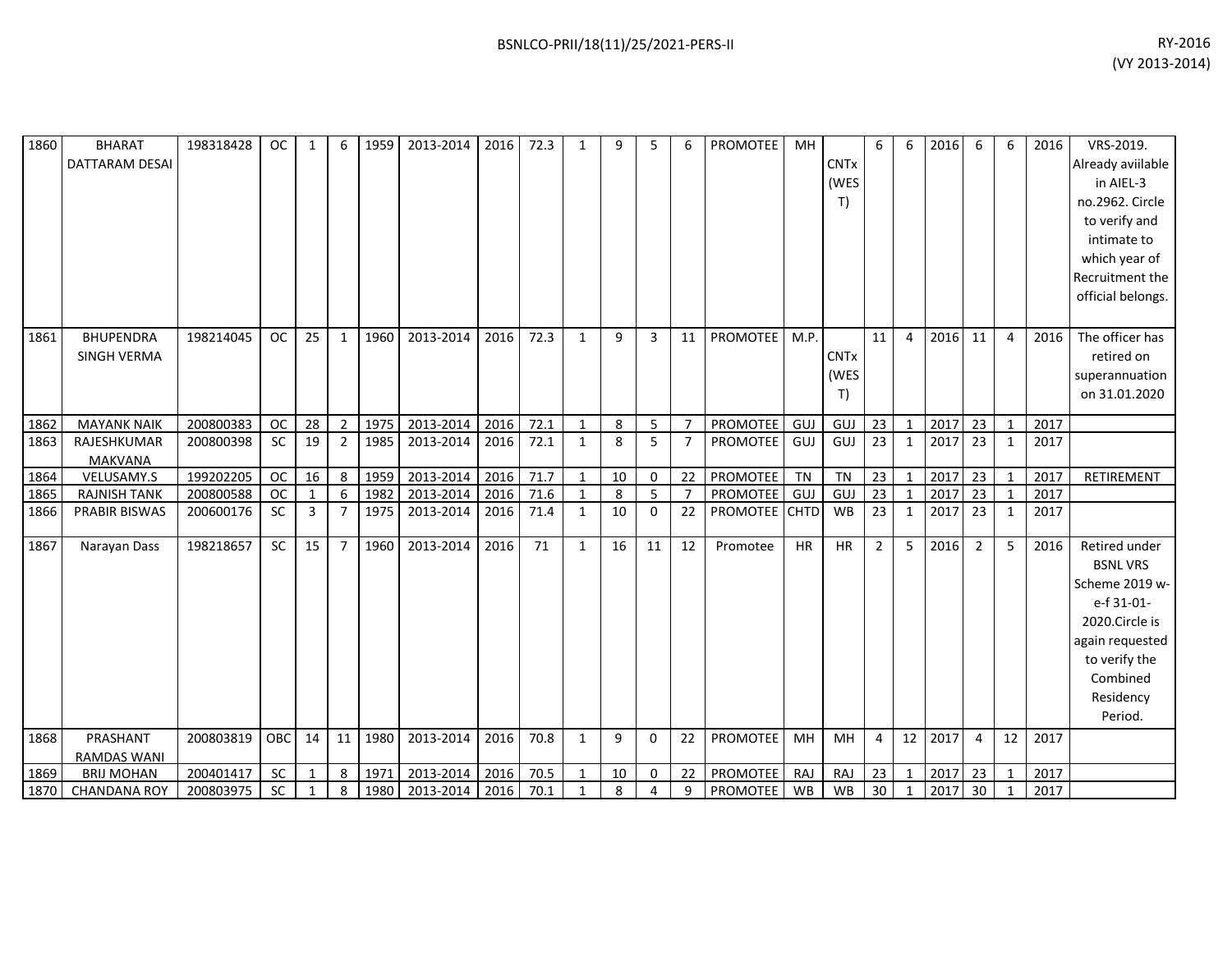| 1871 | RAMESHA H                          | 198109443 | <b>OC</b> | 6              | 3              | 1960 | 2013-2014 | 2016 | 69.3 | 1              | 11 | 4              | 12             | <b>PROMOTEE</b>       | KTK         | KTK I       | 13 | $\overline{2}$ | $2017$ 13 |                 | $\overline{2}$ | 2017 | VRs wef<br>24.07.2019.<br>Circle is again<br>requested to<br>verify the<br>Combined<br>Residency                   |
|------|------------------------------------|-----------|-----------|----------------|----------------|------|-----------|------|------|----------------|----|----------------|----------------|-----------------------|-------------|-------------|----|----------------|-----------|-----------------|----------------|------|--------------------------------------------------------------------------------------------------------------------|
| 1872 | CHANDER<br><b>MOHAN SHARMA</b>     | 198801469 | <b>OC</b> | 18             | $\overline{4}$ | 1963 | 2013-2014 | 2016 | 67.5 | $\mathbf{1}$   | 13 | $\overline{3}$ | $\overline{4}$ | PROMOTEE              | PB          | PB          | 16 | 10             | 2017      | 16              | 10             | 2017 | <b>BSNLVR</b><br>Scheme-<br>2019.Circle is<br>again requested<br>to verify the<br>Combined<br>Residency<br>Period. |
| 1873 | Krishnan V                         | 198005501 | OC        | 5              | 6              | 1968 | 2013-2014 | 2016 | 93   | $\overline{2}$ | 18 | 4              | $2^{\circ}$    | PROMOTEE              | <b>CHTD</b> | <b>CHTD</b> | 25 | $\overline{4}$ | 2016      | 25              | 4              |      | 2016 Superannuation.<br>Circle is again<br>requested to<br>verify the<br>Combined<br>Residency<br>Period.          |
| 1874 | REDDAPPA PUSA                      | 198110487 | <b>OC</b> | $\mathbf{1}$   | 6              | 1957 | 2013-2014 | 2016 | 91.9 | $\overline{2}$ | 9  | 4              | 30             | PROMOTEE              | AP          | AP          | 30 | 5              | 2016      | 30              | 5              | 2016 | <b>RETIRED</b>                                                                                                     |
| 1875 | <b>NAGA</b><br>SATYANARAYANA<br>D. | 198202380 | OBC       | $\mathbf{1}$   | 9              | 1959 | 2013-2014 | 2016 | 85   | $\overline{2}$ | 9  | 4              | 30             | PROMOTEE              | AP          | AP          | 30 | 5              | 2016      | 30 <sup>°</sup> | 5              | 2016 | RETIRED                                                                                                            |
| 1876 | <b>JOSEPH STALIN</b>               | 200801084 | <b>OC</b> | 26             | $\overline{4}$ | 1985 | 2013-2014 | 2016 | 84.2 | $\overline{2}$ | 8  | 9              | 6              | PROMOTEE              | TN          | <b>TN</b>   | 22 | 5              | 2017      | 22              | 5              | 2017 |                                                                                                                    |
| 1877 | PURUSHOTHAM<br><b>NERELLA</b>      | 200800904 | SC        | 28             | 6              | 1981 | 2013-2014 | 2016 | 82   | $\overline{2}$ | 8  | 10             | 14             | PROMOTEE TLNG TLGN    |             |             | 6  | 6              | 2017      | 6               | 6              | 2017 |                                                                                                                    |
| 1878 | R.C.MANVAR                         | 198409475 | <b>OC</b> | 22             | 5              | 1963 | 2013-2014 | 2016 | 81.8 | $\overline{2}$ | 10 | 6              | 21             | PROMOTEE              | GUJ         | GUJ         | 11 | $\overline{4}$ | 2016      | 11              | 4              | 2016 | VRS under VRS<br>2019.                                                                                             |
| 1879 | <b>MAHBOOB SHAIK</b>               | 199601049 | OC        | $\overline{2}$ | $\mathbf{1}$   | 1968 | 2013-2014 | 2016 | 80.7 | $\overline{2}$ | 10 | 4              | 26             | PROMOTEE TLNG         |             | <b>TLGN</b> | 15 | 5              | 2017      | 15              | 5              | 2017 |                                                                                                                    |
| 1880 | R.R.SHAH-II                        | 198409089 | <b>OC</b> | 26             | $\overline{4}$ | 1961 | 2013-2014 | 2016 | 80.3 | $\overline{2}$ | 10 | 6              | 21             | PROMOTEE              | GUJ         | GUJ         | 11 | $\overline{4}$ | 2016      | 11              | 4              | 2016 | VRS on<br>06.06.2018                                                                                               |
|      | 1881   VENKANNA BODA               | 200801564 | ST        | 24             | $\overline{3}$ | 1987 | 2013-2014 | 2016 | 79   | $\overline{2}$ | 8  | 9              | 25             | PROMOTEE TLNG TLGN 17 |             |             |    |                | 2017      | 17              | 5              | 2017 |                                                                                                                    |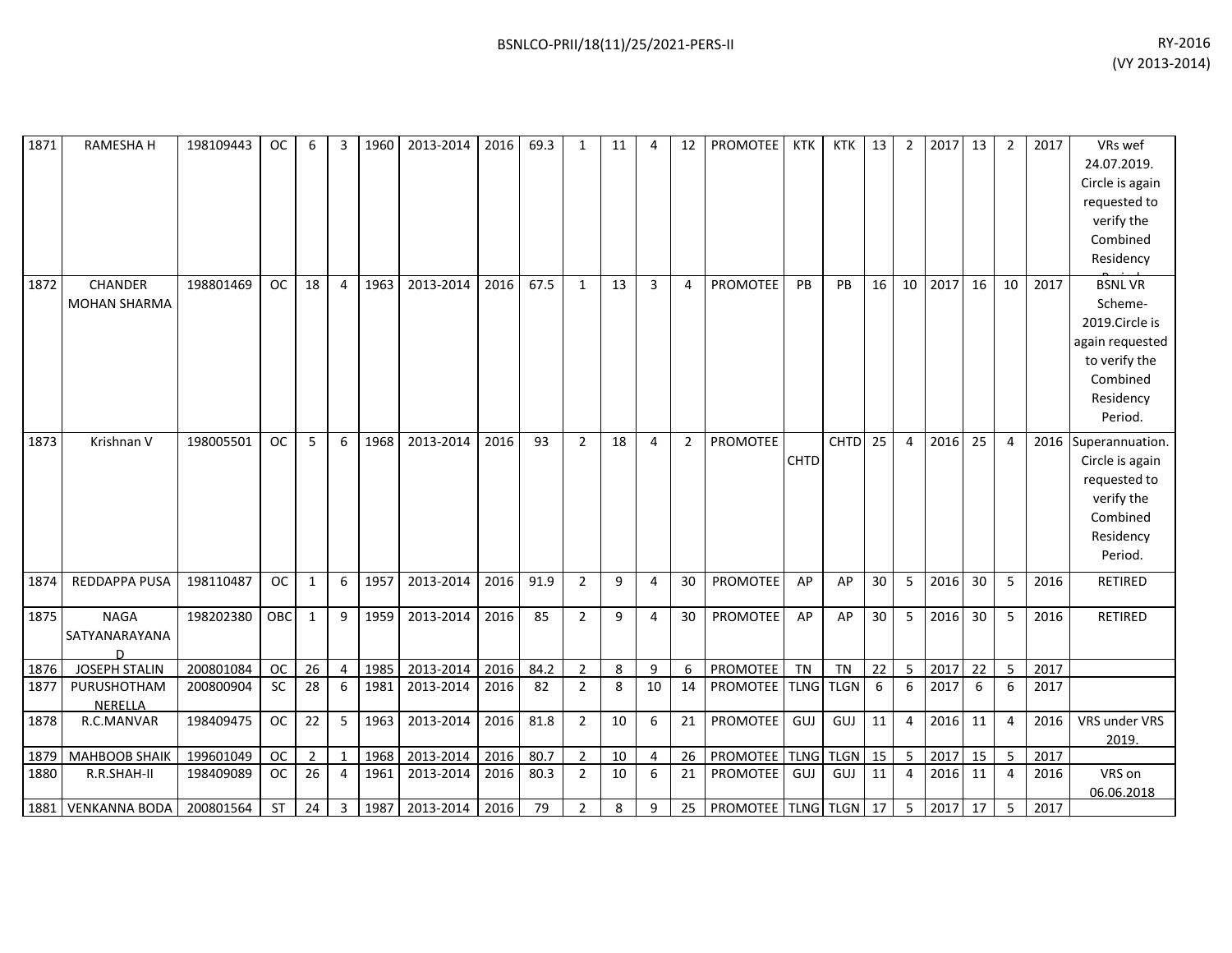| 1882 | Ravi A                                | 198404977 | OC.       | 15             | 1              | 1961 | 2013-2014 | 2016 | 78.7 | 2              | 19 | 4            | $\overline{2}$ | <b>PROMOTEE</b>    | <b>CHTD</b> | <b>CHTD</b>      | 25              | $\overline{4}$ | 2016 | 25 | 4              | 2016 | VR Scheme-<br>2019.Circle is<br>again requested<br>to verify the<br>Combined<br>Residency<br>Period. |
|------|---------------------------------------|-----------|-----------|----------------|----------------|------|-----------|------|------|----------------|----|--------------|----------------|--------------------|-------------|------------------|-----------------|----------------|------|----|----------------|------|------------------------------------------------------------------------------------------------------|
| 1883 | SMT.G.M.DUMASI<br>А                   | 198216792 | <b>SC</b> | 25             | 8              | 1958 | 2013-2014 | 2016 | 77.8 | $\overline{2}$ | 10 | 6            | 21             | <b>PROMOTEE</b>    | GUJ         | GUJ              | 11              | 4              | 2016 | 11 | 4              | 2016 | superannuation                                                                                       |
| 1884 | K.S.RAJORA                            | 198217471 | <b>OC</b> | 1              | 6              | 1959 | 2013-2014 | 2016 | 77.6 | $\overline{2}$ | 10 | 6            | 21             | PROMOTEE           | GUJ         | GUJ              | 11              | $\overline{4}$ | 2016 | 11 | 4              | 2016 | superannuation                                                                                       |
| 1885 | <b>BABARU BAHAN</b><br>PRASAD         | 200800907 | OBC       | 12             | 12             | 1986 | 2013-2014 | 2016 | 77.1 | $\overline{2}$ | 8  | 9            | 4              | PROMOTEE TLNG TLGN |             |                  | 15              | 5              | 2017 | 15 | 5              | 2017 |                                                                                                      |
| 1886 | H.U.THAKER                            | 198217163 | <b>OC</b> | 25             | 5              | 1958 | 2013-2014 | 2016 | 76.7 | $\overline{2}$ | 10 | 6            | 21             | <b>PROMOTEE</b>    | GUJ         | GUJ              | 11              | $\overline{4}$ | 2016 | 11 | 4              | 2016 | superannuation                                                                                       |
| 1887 | <b>VISHAN SINGH</b><br><b>RATHORE</b> | 200204242 | <b>OC</b> | 18             | 9              | 1974 | 2013-2014 | 2016 | 76.5 | $\overline{2}$ | 10 | $\mathbf{0}$ | 22             | <b>PROMOTEE</b>    | RAJ         | RAJ              | 23              | 1              | 2017 | 23 | 1              | 2017 |                                                                                                      |
| 1888 | <b>SREERAM S R</b>                    | 200800313 | <b>OC</b> | 16             | 5              | 1983 | 2013-2014 | 2016 | 75.9 | $\overline{2}$ | 8  | 6            | 1              | <b>PROMOTEE</b>    | KRL         | KRL              | 13              | $\overline{2}$ | 2017 | 13 | 2              | 2017 |                                                                                                      |
| 1889 | SMT.D.N.GOLWAL<br>Α                   | 198705224 | <b>OC</b> | $\overline{2}$ | 12             | 1957 | 2013-2014 | 2016 | 75.8 | $\overline{2}$ | 10 | 6            | 21             | <b>PROMOTEE</b>    | GUJ         | GUJ              | 11              | 4              | 2016 | 11 | 4              | 2016 | Retd on<br>superannuation                                                                            |
| 1890 | MOHAN.S                               | 198500200 | OBC       | $\mathbf{3}$   | $\overline{7}$ | 1962 | 2013-2014 | 2016 | 75.8 | $\overline{2}$ | 10 | $\mathbf 0$  | 22             | PROMOTEE           | <b>TN</b>   | <b>TN</b>        | 23              | $\mathbf{1}$   | 2017 | 23 | $\mathbf{1}$   | 2017 | <b>VRS</b>                                                                                           |
| 1891 | SABNA PV                              | 200800999 | OBC       | 30             | 5              | 1980 | 2013-2014 | 2016 | 75.8 | 2              | 8  | 5            | 21             | <b>PROMOTEE</b>    | KRL         | KRL              | 13              | $\overline{2}$ | 2017 | 12 | $\overline{2}$ | 2018 |                                                                                                      |
| 1892 | N.P.PRAJAPAT                          | 198506096 | <b>OC</b> | $\mathbf{1}$   | 6              | 1964 | 2013-2014 | 2016 | 75.7 | $\overline{2}$ | 10 | 6            | 21             | <b>PROMOTEE</b>    | GUJ         | <b>GUJ</b>       | 11              | $\overline{4}$ | 2016 | 11 | 4              | 2016 | <b>VRS</b>                                                                                           |
| 1893 | <b>MUKESH KUMAR</b><br><b>MEHRA</b>   | 200200639 | <b>SC</b> | $\overline{2}$ | 12             | 1976 | 2013-2014 | 2016 | 75.7 | $\overline{2}$ | 10 | $\Omega$     | 22             | <b>PROMOTEE</b>    | RAJ         | <b>RAJ</b>       | 23              | 1              | 2017 | 23 | 1              | 2017 |                                                                                                      |
| 1894 | <b>HARSH MEHTA</b>                    | 200304210 | <b>OC</b> | 10             | 11             | 1980 | 2013-2014 | 2016 | 75.7 | $\overline{2}$ | 10 | $\mathbf 0$  | 22             | <b>PROMOTEE</b>    | RAJ         | RAJ              | 23              | $\mathbf{1}$   | 2017 | 23 | 1              | 2017 |                                                                                                      |
| 1895 | <b>KAMAL C</b>                        | 200801565 | SC        | 15             | 2              | 1983 | 2013-2014 | 2016 | 75.7 | $\overline{2}$ | 8  | 4            | 15             | PROMOTEE           | <b>CHTD</b> | <b>CHTD</b>      | $\overline{23}$ | $\mathbf{1}$   | 2017 | 23 | 1              | 2017 |                                                                                                      |
| 1896 | K UDAY KUMAR                          | 200302981 | <b>SC</b> | 20             | 8              | 1979 | 2013-2014 | 2016 | 75.6 | $\overline{2}$ | 14 | $\Omega$     | 11             | <b>PROMOTEE</b>    |             | <b>TLGN TLGN</b> | 15              | 5              | 2017 | 15 | 5              | 2017 | Circle is again<br>requested to<br>verify the<br>Combined<br>Residency                               |
| 1897 | J.V.GAJJAR                            | 198608037 | <b>OC</b> | 9              | 4              | 1961 | 2013-2014 | 2016 | 74.1 | $\overline{2}$ | 10 | 6            | 21             | <b>PROMOTEE</b>    | GUJ         | GUJ              | 11              | $\overline{4}$ | 2016 | 11 | $\overline{4}$ | 2016 | VRS under VRS<br>2019                                                                                |
| 1898 | ANOOP CK                              | 200801355 | OBC       | 31             | -5             | 1981 | 2013-2014 | 2016 | 74.1 | $\overline{2}$ | 8  | 5            | 5              | <b>PROMOTEE</b>    | KRL         | KRL              | 13              | $\overline{2}$ | 2017 | 13 | $\overline{2}$ | 2017 |                                                                                                      |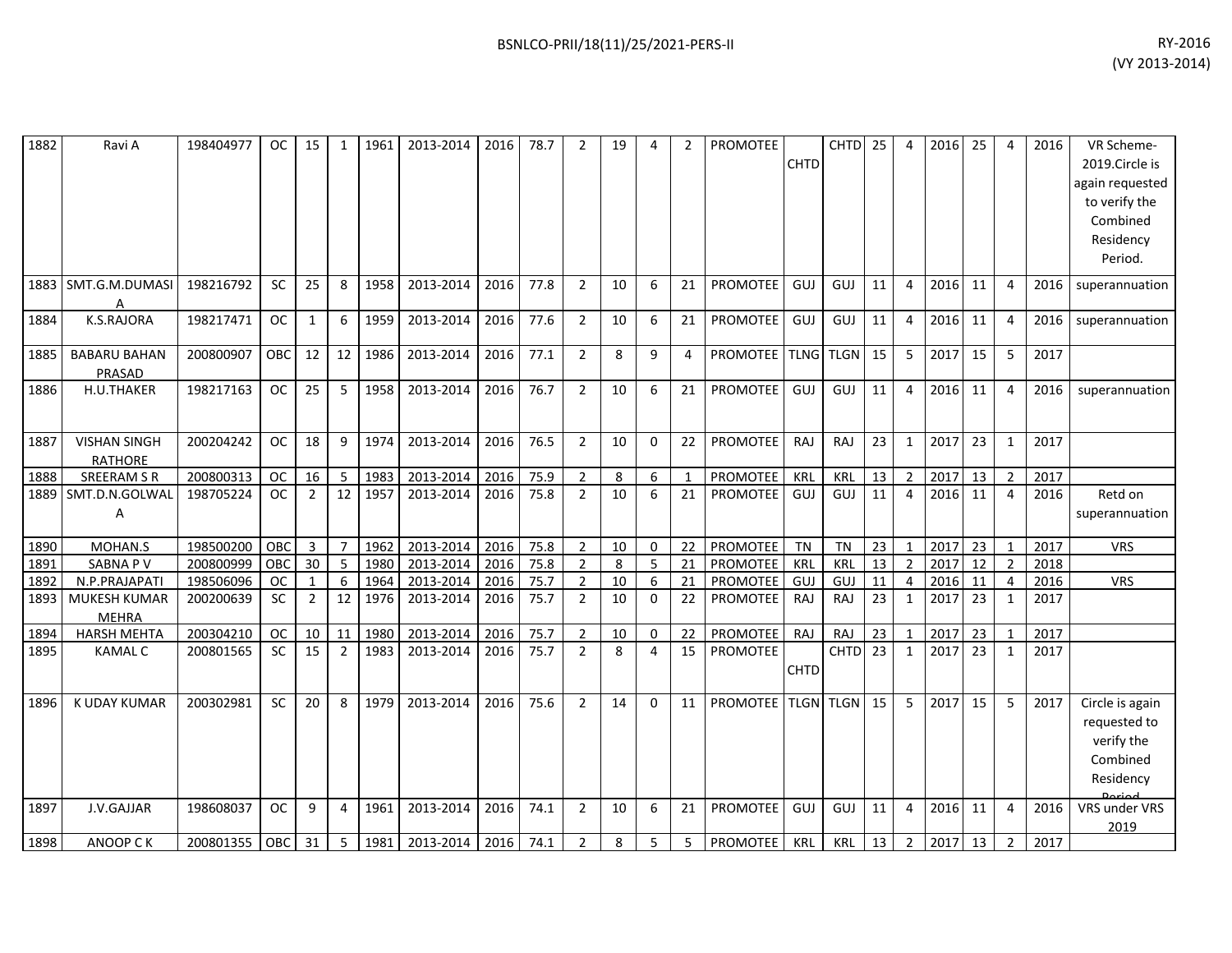| 1899 | VENKATESHA<br><b>CHARY ALERI</b>    | 198502570 | <b>OC</b> | 15             | 8               | 1960 | 2013-2014 | 2016      | 73.6 | $\overline{2}$ | 15 | $\overline{7}$ | 29             | PROMOTEE TLNG TLGN 30 |             |            |    | 5              | 2016 | 30 | 5              | 2016 | <b>BSNLVR</b><br>Scheme-<br>2019.Circle is<br>again requested<br>to verify the<br>Combined<br>Residency<br>Period. |
|------|-------------------------------------|-----------|-----------|----------------|-----------------|------|-----------|-----------|------|----------------|----|----------------|----------------|-----------------------|-------------|------------|----|----------------|------|----|----------------|------|--------------------------------------------------------------------------------------------------------------------|
| 1900 | M.M.PATEL-II                        | 198705226 | <b>OC</b> | 20             | 9               | 1960 | 2013-2014 | 2016      | 73.6 | $\overline{2}$ | 10 | 6              | 21             | <b>PROMOTEE</b>       | GUJ         | GUJ        | 11 | $\overline{4}$ | 2016 | 11 | 4              | 2016 | superannuation                                                                                                     |
| 1901 | <b>ANIL KUMAR</b>                   | 200600156 | <b>ST</b> | 10             | 10 <sup>1</sup> | 1975 | 2013-2014 | 2016      | 73.6 | $\overline{2}$ | 10 | 0              | 22             | PROMOTEE              | RAJ         | RAJ        | 23 | $\mathbf{1}$   | 2017 | 23 | $\mathbf{1}$   | 2017 |                                                                                                                    |
| 1902 | AJITH S                             | 198401079 | OBC       | 28             | $\overline{7}$  | 1963 | 2013-2014 | 2016      | 73   | $\overline{2}$ | 10 | $\mathbf{1}$   | 12             | PROMOTEE              | KRL         | <b>KRL</b> | 13 | $\overline{2}$ | 2017 | 13 | $\overline{2}$ | 2017 | <b>BSNLVR</b><br>Scheme-2019                                                                                       |
| 1903 | ARJUNA RAO<br>SURYADEVARA           | 198402074 | <b>OC</b> | 30             | 9               | 1963 | 2013-2014 | 2016      | 72.9 | $\overline{2}$ | 10 | $\overline{4}$ | 14             | <b>PROMOTEE</b>       | AP          | AP         | 15 | 5              | 2017 | 15 | 5              | 2017 | <b>VRS-19</b>                                                                                                      |
|      | 1904 Narayanaswamy K                | 198803186 | <b>OC</b> | $\overline{3}$ | 6               | 1956 | 2013-2014 | 2016      | 72.5 | $\overline{2}$ | 18 | $\overline{2}$ | 22             | PROMOTEE              | <b>CHTD</b> | $CHTD$ 25  |    | $\overline{4}$ | 2016 | 25 | 4              |      | 2016 Superannuation.<br>Circle is again<br>requested to<br>verify the<br>Combined<br>Residency<br>Period.          |
| 1905 | <b>BABURAO</b><br><b>GUMMADI</b>    | 198303544 | <b>OC</b> | 24             | 4               | 1963 | 2013-2014 | 2016      | 72.4 | $\overline{2}$ | 16 | 9              | 5              | PROMOTEE TLGN TLGN    |             |            | 6  | $\overline{7}$ | 2017 | 6  | $\overline{7}$ | 2017 | VR Scheme-<br>2019.Circle is<br>again requested<br>to verify the<br>Combined<br>Residency<br>Period.               |
| 1906 | <b>VIKAS KUMAR</b><br><b>BAGHEL</b> | 200304793 | OBC       | 6              | 6               | 1975 | 2013-2014 | 2016      | 72   | $\overline{2}$ | 10 | $\mathbf{1}$   | 3              | <b>PROMOTEE</b>       | RAJ         | RAJ        | 4  | $\overline{2}$ | 2017 | 4  | $\overline{2}$ | 2017 |                                                                                                                    |
| 1907 | <b>MURALI NAIK D</b>                | 200203532 | <b>ST</b> | 23             | 10 <sup>1</sup> | 1973 | 2013-2014 | 2016      | 71.9 | $\overline{2}$ | 10 | $\overline{4}$ | 14             | <b>PROMOTEE</b>       | AP          | AP         | 15 | 5              | 2017 | 15 | 5              | 2017 |                                                                                                                    |
|      | 1908 SAJESHKUMAR S A                | 200801333 | <b>OC</b> | 8              | $\overline{3}$  | 1984 | 2013-2014 | 2016      | 71.8 | $\overline{2}$ | 8  | 6              | $\overline{2}$ | PROMOTEE              | KRL         | <b>KRL</b> | 10 | $\overline{2}$ | 2017 | 13 | $\overline{2}$ | 2017 |                                                                                                                    |
| 1909 | MAHESH D                            | 200801364 | <b>OC</b> | 5              | 4               | 1983 | 2013-2014 | 2016 71.6 |      | $\overline{2}$ | 8  | 5              | 5              | PROMOTEE KRL          |             | <b>KRL</b> | 13 | $\overline{2}$ | 2017 | 13 | $\overline{2}$ | 2017 |                                                                                                                    |